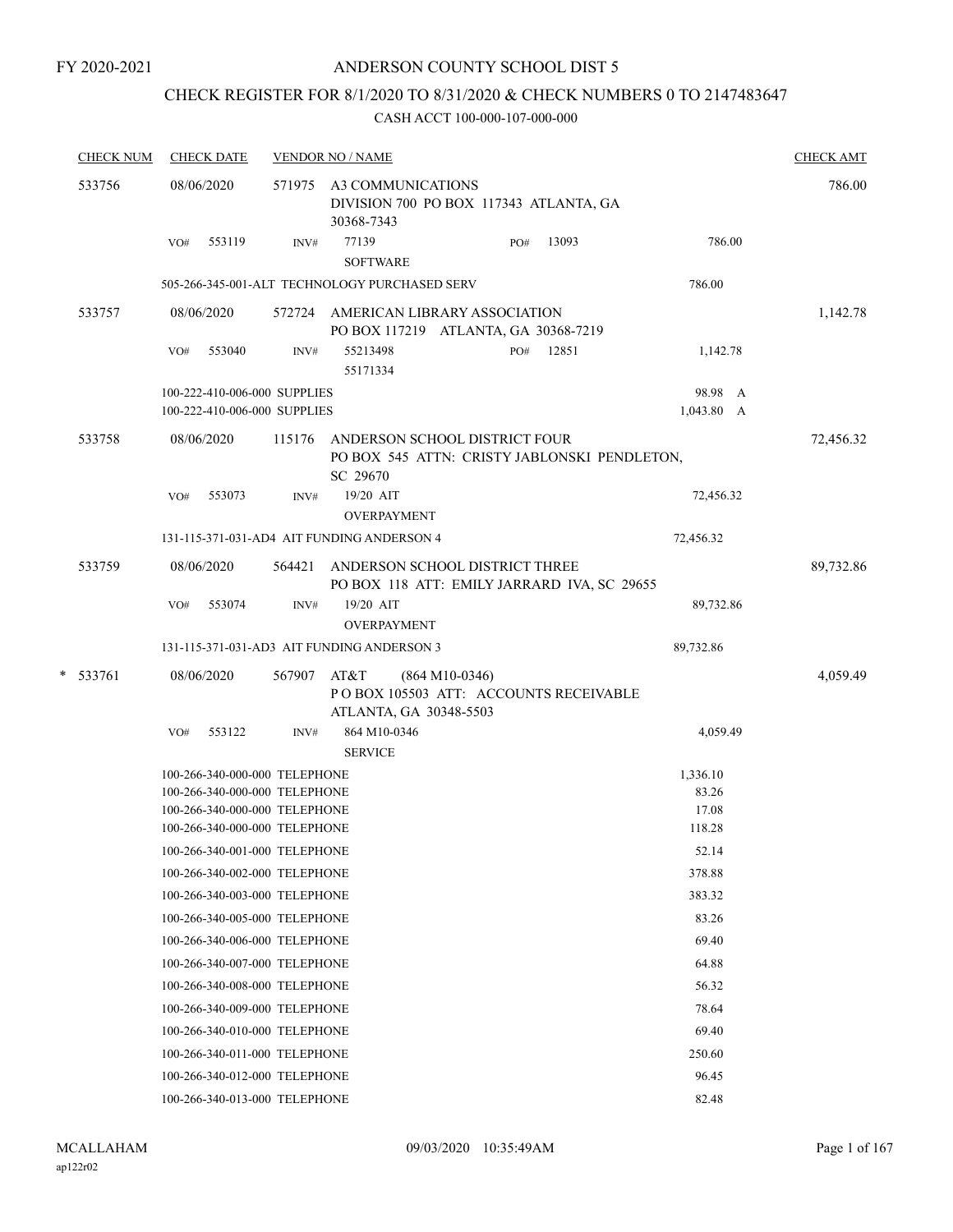# CHECK REGISTER FOR 8/1/2020 TO 8/31/2020 & CHECK NUMBERS 0 TO 2147483647

| <b>CHECK NUM</b> | <b>CHECK DATE</b>                     |        | <b>VENDOR NO / NAME</b>                                                               |     |                                              |            | <b>CHECK AMT</b> |
|------------------|---------------------------------------|--------|---------------------------------------------------------------------------------------|-----|----------------------------------------------|------------|------------------|
|                  | 100-266-340-014-000 TELEPHONE         |        |                                                                                       |     |                                              | 83.26      |                  |
|                  | 100-266-340-015-000 TELEPHONE         |        |                                                                                       |     |                                              | 70.05      |                  |
|                  | 100-266-340-016-000 TELEPHONE         |        |                                                                                       |     |                                              | 90.98      |                  |
|                  | 100-266-340-017-000 TELEPHONE         |        |                                                                                       |     |                                              | 82.48      |                  |
|                  | 100-266-340-018-000 TELEPHONE         |        |                                                                                       |     |                                              | 82.48      |                  |
|                  | 100-266-340-019-000 TELEPHONE         |        |                                                                                       |     |                                              | 65.44      |                  |
|                  | 100-266-340-020-000 TELEPHONE         |        |                                                                                       |     |                                              | 56.32      |                  |
|                  | 100-266-340-021-000 TELEPHONE         |        |                                                                                       |     |                                              | 83.26      |                  |
|                  | 100-266-340-023-000 TELEPHONE         |        |                                                                                       |     |                                              | 43.63      |                  |
|                  | 124-266-340-024-000 TELEPHONE         |        |                                                                                       |     |                                              | 38.90      |                  |
|                  | 131-266-340-031-000 TELEPHONE         |        |                                                                                       |     |                                              | 30.16      |                  |
|                  | 600-256-340-000-000 TELEPHONE         |        |                                                                                       |     |                                              | 112.04     |                  |
| 533762           | 08/06/2020                            | 566585 | BANK OF AMERICA<br>PO BOX 15731 ATT: ACCOUNTS RECEIVABLE<br>WILMINGTON, DE 19886-5731 |     |                                              |            | 6,867.44         |
|                  | 553076<br>VO#                         | INV#   | <b>ACCT 7426</b><br><b>PURCHASES</b>                                                  |     |                                              | 6,867.44   |                  |
|                  |                                       |        | 100-000-170-000-000 WAREHOUSE INVENTORY                                               |     |                                              | 3,209.20 A |                  |
|                  | 100-112-410-017-C19 COVID 19 SUPPLIES |        |                                                                                       |     |                                              | 2,398.92 A |                  |
|                  | 100-114-410-001-ALT SUPPLIES          |        |                                                                                       |     |                                              | 296.32 A   |                  |
|                  | 100-254-410-007-SGN SIGN IMPROVEMENTS |        |                                                                                       |     |                                              | 963.00 A   |                  |
| 533763           | 08/06/2020                            | 572588 | BRYANT ENTERPRISES, LLC                                                               |     | 3280 NC HWY 69, SUITE 2 HAYESVILLE, NC 28904 |            | 1,395.00         |
|                  | 553187<br>VO#                         | INV#   | 13723<br><b>NEVITT FOREST</b>                                                         |     |                                              | 1,395.00   |                  |
|                  | 100-112-410-012-C19 COVID 19 SUPPLIES |        |                                                                                       |     |                                              | 1,395.00   |                  |
| 533764           | 08/06/2020                            | 163125 | CENTRAL RESTAURANT PRODUCTS<br>PO BOX 78070 INDIANAPOLIS, IN 46278-0070               |     |                                              |            | 5,320.28         |
|                  | VO#<br>553078                         | INV#   | 11864184<br><b>SUPPLIES</b>                                                           | PO# | 13124                                        | 5,320.28   |                  |
|                  | 600-256-410-000-000 SUPPLIES          |        |                                                                                       |     |                                              | 5,320.28   |                  |
| 533765           | 08/06/2020                            |        | 566288 CES CITY ELECTRIC SUPPLY<br>PO BOX 131811 DALLAS, TX 75313                     |     |                                              |            | 436.94           |
|                  | 553123<br>VO#                         | INV#   | 153937<br><b>SUPPLIES</b>                                                             |     |                                              | 35.25      |                  |
|                  | 100-254-410-000-400 HVAC SUPPLIES     |        |                                                                                       |     |                                              | 35.25      |                  |
|                  | 553124<br>VO#                         | INV#   | 153971<br><b>SUPPLIES</b>                                                             |     |                                              | 32.88      |                  |
|                  |                                       |        | 100-254-410-000-001 MAINT. SUPPLIES-STRUCTURES                                        |     |                                              | 32.88      |                  |
|                  | 553125<br>VO#                         | INV#   | 154194<br><b>SUPPLIES</b>                                                             |     |                                              | 368.81     |                  |
|                  |                                       |        | 100-254-410-002-400 HVAC/ELECTRICAL/PLUMBING                                          |     |                                              | 368.81     |                  |
| 533766           | 08/06/2020                            |        | 576326 C & F MECHANICAL CORP                                                          |     |                                              |            | 500.00           |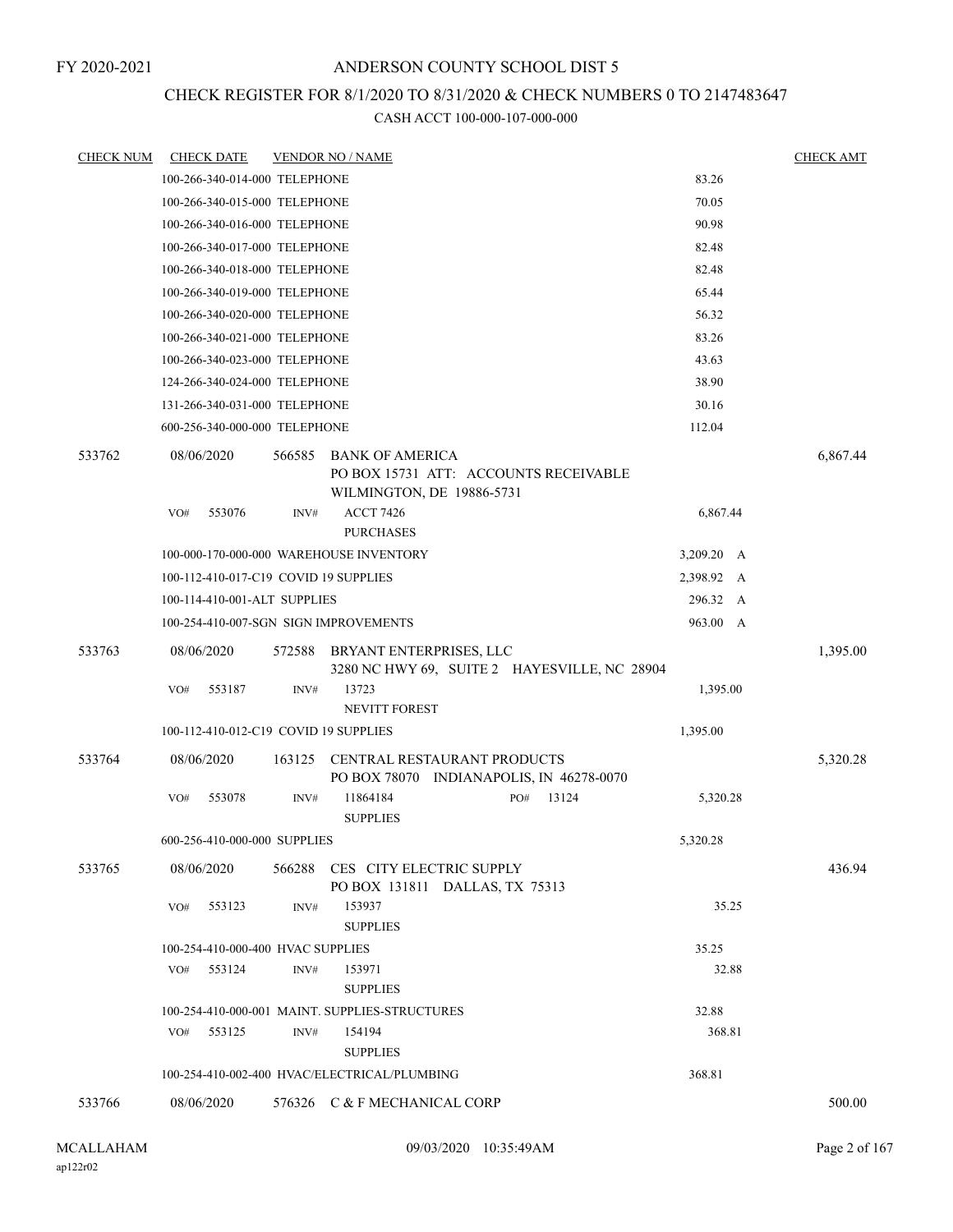## ANDERSON COUNTY SCHOOL DIST 5

## CHECK REGISTER FOR 8/1/2020 TO 8/31/2020 & CHECK NUMBERS 0 TO 2147483647

| <b>CHECK NUM</b> |     | <b>CHECK DATE</b>                   |        | <b>VENDOR NO / NAME</b>                                  |            | <b>CHECK AMT</b> |
|------------------|-----|-------------------------------------|--------|----------------------------------------------------------|------------|------------------|
|                  |     |                                     |        | 450 HORSESHOE BEND ANDERSON, SC 29625                    |            |                  |
|                  | VO# | 553134                              | INV#   | 2207                                                     | 500.00     |                  |
|                  |     |                                     |        | <b>DRAIN PANS</b>                                        |            |                  |
|                  |     |                                     |        | 100-254-410-014-400 HVAC/ELECTRICAL/PLUMBING             | 500.00     |                  |
| 533767           |     | 08/06/2020                          | 566154 | CHICK-FIL-A ANDERSON PAVILION                            |            | 245.45           |
|                  |     |                                     |        | 1641 EAST GREENVILLE STREET ATT: ACCOUNTS                |            |                  |
|                  |     |                                     |        | RECEIVABLE ANDERSON, SC 29621                            |            |                  |
|                  | VO# | 553188                              | INV#   | AUG10                                                    | 245.45     |                  |
|                  |     |                                     |        | <b>BOXED LUNCHES</b>                                     |            |                  |
|                  |     |                                     |        | 100-213-410-000-000 SUPPLIES AND MATERIALS               | 245.45     |                  |
| 533768           |     | 08/06/2020                          | 174377 | <b>CLEMSON UNIVERSITY</b>                                |            | 3,934.02         |
|                  |     |                                     |        | YOUTH LEARNING INSTITUTE/CBA 698 CONCORD                 |            |                  |
|                  |     |                                     |        | CHURCH RD. PICKENS, SC 29671                             |            |                  |
|                  | VO# | 553079                              | INV#   | <b>MARCH 2020</b><br>13059<br>PO#                        | 3,934.02   |                  |
|                  |     |                                     |        | <b>ARC GRANT EXPENSES</b>                                |            |                  |
|                  |     |                                     |        | 812-221-312-031-000 CONTRACT SERVICES/INDIRECT COST      | 2,170.36 A |                  |
|                  |     |                                     |        | 812-221-333-031-000 CLEMSON STAFF TRAVEL                 | 324.88 A   |                  |
|                  |     |                                     |        | 812-221-410-031-000 CURRICULUM /TECH SUPPLIES            | 1,438.78 A |                  |
| 533769           |     | 08/06/2020                          |        | 571748 COLONIAL LIFE                                     |            | 7,197.24         |
|                  |     |                                     |        | PREMIUM PROCESSING PO BOX 903 COLUMBIA, SC<br>29202-0903 |            |                  |
|                  | VO# | 553080                              | INV#   | <b>JULY 2020</b>                                         | 7,197.24   |                  |
|                  |     |                                     |        | CONTROL #E4041711                                        |            |                  |
|                  |     |                                     |        | 100-000-469-000-000 LIFE INSURANCE PAYABLE               | 7,197.24   |                  |
| * 533771         |     | 08/06/2020                          | 572942 | CROMER, AIMEE**<br>1018 THORNEHILL DR ANDERSON, SC 29621 |            | 149.80           |
|                  | VO# | 553042                              | INV#   | 0161                                                     | 58.85      |                  |
|                  |     |                                     |        | <b>CENTERVILLE ELEM</b>                                  |            |                  |
|                  |     | 707-190-660-007-375 FACULTY EXPENSE |        |                                                          | 58.85      |                  |
|                  | VO# | 553043                              | INV#   | 0229                                                     | 90.95      |                  |
|                  |     |                                     |        | <b>CENTERVILLE ELEM</b>                                  |            |                  |
|                  |     | 707-190-660-007-375 FACULTY EXPENSE |        |                                                          | 90.95      |                  |
| 533772           |     | 08/06/2020                          |        | 566946 DATA NETWORK SOLUTIONS                            |            | 9,357.38         |
|                  |     |                                     |        | 629 LAKE TIDE DRIVE ATT: ACCOUNTS RECEIVABLE             |            |                  |
|                  |     |                                     |        | CHAPIN, SC 29036                                         |            |                  |
|                  | VO# | 553191                              | INV#   | 26493<br>13120<br>PO#                                    | 9,357.38   |                  |
|                  |     |                                     |        | <b>RENEWAL</b>                                           |            |                  |
|                  |     |                                     |        | 100-266-445-000-000 SOFTWARE TECHNOLOGY                  | 9,357.38   |                  |
| 533773           |     | 08/06/2020                          | 567489 | DE LAGE LANDEN                                           |            | 156.22           |
|                  |     |                                     |        | POBOX 41602 PHILADELPHIA, PA 19101-1602                  |            |                  |
|                  | VO# | 553138                              | INV#   | 68898865<br>13161<br>PO#<br><b>COPIER</b>                | 156.22     |                  |
|                  |     | 100-113-410-009-000 SUPPLIES        |        |                                                          | 156.22     |                  |
|                  |     |                                     |        |                                                          |            |                  |
| 533774           |     | 08/06/2020                          | 573223 | DEPT OF ADMINISTRATION                                   |            | 783.17           |
|                  |     |                                     |        |                                                          |            |                  |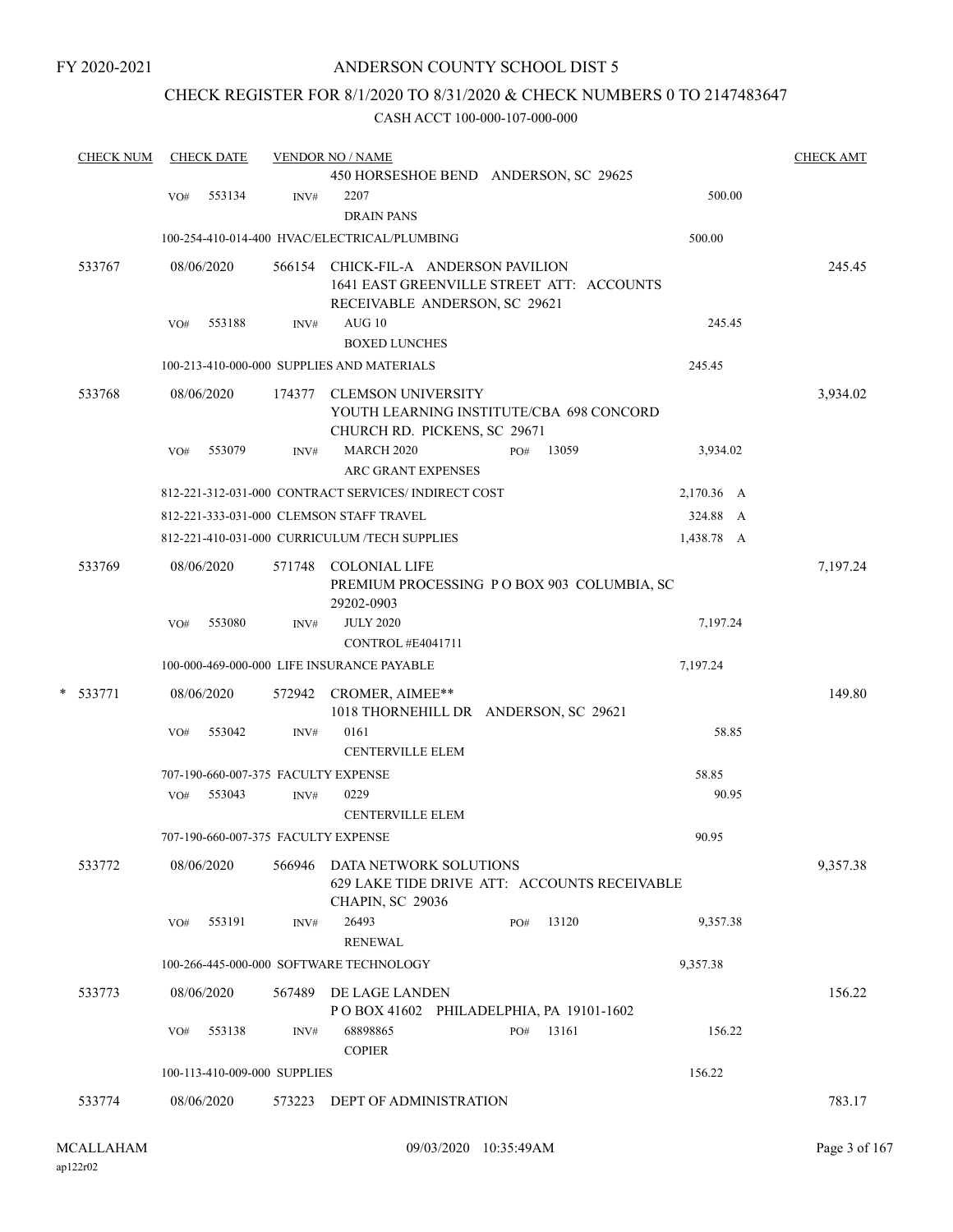## ANDERSON COUNTY SCHOOL DIST 5

## CHECK REGISTER FOR 8/1/2020 TO 8/31/2020 & CHECK NUMBERS 0 TO 2147483647

CASH ACCT 100-000-107-000-000

| <b>CHECK NUM</b> |            | <b>CHECK DATE</b>             |        | <b>VENDOR NO / NAME</b>                        |  |     |                                                 |            | <b>CHECK AMT</b> |
|------------------|------------|-------------------------------|--------|------------------------------------------------|--|-----|-------------------------------------------------|------------|------------------|
|                  |            |                               |        |                                                |  |     | SUITE 409 1200 SENATE STREET COLUMBIA, SC 29201 |            |                  |
|                  | VO#        | 553044                        | INV#   | 90296754                                       |  |     |                                                 | 783.17     |                  |
|                  |            |                               |        | <b>SERVICE</b>                                 |  |     |                                                 |            |                  |
|                  |            | 100-266-340-000-000 TELEPHONE |        |                                                |  |     |                                                 | 76.45      |                  |
|                  |            | 100-266-340-001-000 TELEPHONE |        |                                                |  |     |                                                 | 44.17      |                  |
|                  |            | 100-266-340-005-000 TELEPHONE |        |                                                |  |     |                                                 | 44.17      |                  |
|                  |            | 100-266-340-007-000 TELEPHONE |        |                                                |  |     |                                                 | 44.17      |                  |
|                  |            | 100-266-340-008-000 TELEPHONE |        |                                                |  |     |                                                 | 44.17      |                  |
|                  |            | 100-266-340-009-000 TELEPHONE |        |                                                |  |     |                                                 | 44.17      |                  |
|                  |            | 100-266-340-010-000 TELEPHONE |        |                                                |  |     |                                                 | 44.17      |                  |
|                  |            | 100-266-340-011-000 TELEPHONE |        |                                                |  |     |                                                 | 44.17      |                  |
|                  |            | 100-266-340-012-000 TELEPHONE |        |                                                |  |     |                                                 | 44.17      |                  |
|                  |            | 100-266-340-013-000 TELEPHONE |        |                                                |  |     |                                                 | 44.17      |                  |
|                  |            | 100-266-340-014-000 TELEPHONE |        |                                                |  |     |                                                 | 44.17      |                  |
|                  |            | 100-266-340-016-000 TELEPHONE |        |                                                |  |     |                                                 | 44.17      |                  |
|                  |            | 100-266-340-017-000 TELEPHONE |        |                                                |  |     |                                                 | 44.17      |                  |
|                  |            | 100-266-340-019-000 TELEPHONE |        |                                                |  |     |                                                 | 44.17      |                  |
|                  |            | 100-266-340-020-000 TELEPHONE |        |                                                |  |     |                                                 | 44.17      |                  |
|                  |            | 100-266-340-021-000 TELEPHONE |        |                                                |  |     |                                                 | 44.17      |                  |
|                  |            | 131-266-340-031-000 TELEPHONE |        |                                                |  |     |                                                 | 44.17      |                  |
| 533775           | 08/06/2020 |                               | 211302 | DUKE ENERGY                                    |  |     |                                                 |            | 84,085.66        |
|                  |            |                               |        |                                                |  |     | PO BOX 70516 CHARLOTTE, NC 28272-0516           |            |                  |
|                  | VO#        | 553214                        | INV#   | DUE AUG 11                                     |  |     |                                                 | 84,085.66  |                  |
|                  |            |                               |        | <b>UTILITIES</b>                               |  |     |                                                 |            |                  |
|                  |            |                               |        | 100-254-470-000-000 ENERGY-ELECTRICITY & WATER |  |     |                                                 | 5,051.94   |                  |
|                  |            |                               |        | 100-254-470-000-000 ENERGY-ELECTRICITY & WATER |  |     |                                                 | 87.45      |                  |
|                  |            |                               |        | 100-254-470-001-000 ENERGY-ELECTRICITY & WATER |  |     |                                                 | 78.89      |                  |
|                  |            |                               |        | 100-254-470-002-000 ENERGY-ELECTRICITY & WATER |  |     |                                                 | 25,931.15  |                  |
|                  |            |                               |        | 100-254-470-003-000 ENERGY-ELECTRICITY & WATER |  |     |                                                 | 4,755.59   |                  |
|                  |            |                               |        | 100-254-470-005-000 ENERGY-ELECTRICITY & WATER |  |     |                                                 | 14,472.82  |                  |
|                  |            |                               |        | 100-254-470-009-000 ENERGY-ELECTRICITY & WATER |  |     |                                                 | 7,514.83   |                  |
|                  |            |                               |        | 100-254-470-015-000 ENERGY-ELECTRICITY & WATER |  |     |                                                 | 33.60      |                  |
|                  |            |                               |        | 100-254-470-016-000 ENERGY-ELECTRICITY & WATER |  |     |                                                 | 28.47      |                  |
|                  |            |                               |        | 100-254-470-018-000 ENERGY-ELECTRICITY & WATER |  |     |                                                 | 4,087.31   |                  |
|                  |            |                               |        | 100-254-470-019-000 ENERGY-ELECTRICITY & WATER |  |     |                                                 | 38.41      |                  |
|                  |            |                               |        | 100-254-470-021-000 ENERGY-ELECTRICITY & WATER |  |     |                                                 | 11,493.15  |                  |
|                  |            |                               |        | 131-254-470-031-000 ENERGY-ELECTRICITY/WATER   |  |     |                                                 | 10,512.05  |                  |
| 533776           | 08/06/2020 |                               | 566057 | EAST COAST SIGNS & LIGHTING                    |  |     |                                                 |            | 1,973.87         |
|                  |            |                               |        | 29625                                          |  |     | 106 NEW PROSPECT CHURCH RD ANDERSON, SC         |            |                  |
|                  | VO#        | 553045                        | INV#   | ECS23550                                       |  | PO# | 12879                                           | 1,973.87   |                  |
|                  |            | 505-254-410-010-SGN SIGNAGE   |        | NEW PROSPECT                                   |  |     |                                                 | 1,973.87 A |                  |

ap122r02

09/03/2020 10:35:49AM MCALLAHAM Page 4 of 167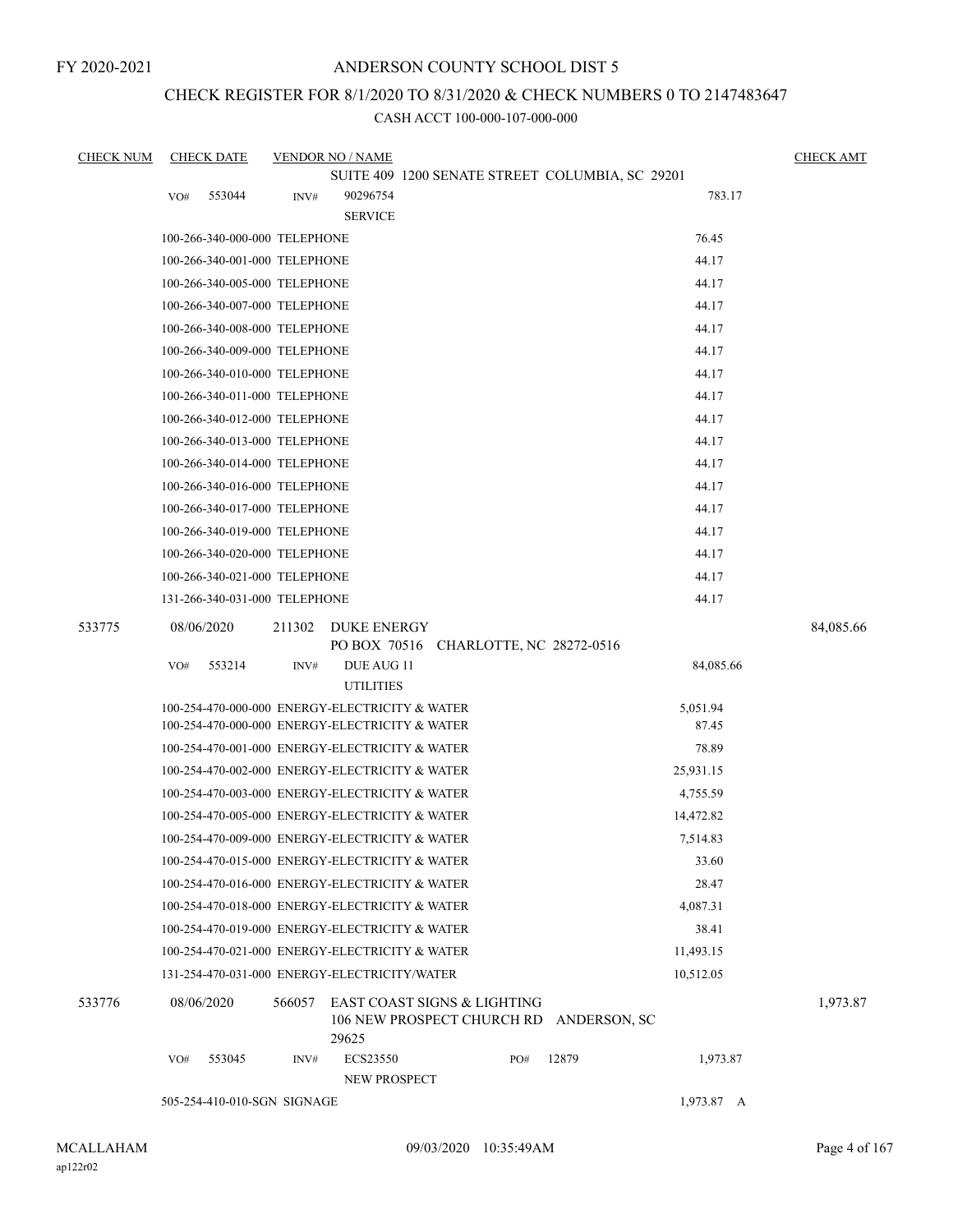# CHECK REGISTER FOR 8/1/2020 TO 8/31/2020 & CHECK NUMBERS 0 TO 2147483647

|        | <b>CHECK NUM</b> | <b>CHECK DATE</b>                        |        | <b>VENDOR NO / NAME</b>                                                                              |     |           |                         | <b>CHECK AMT</b> |
|--------|------------------|------------------------------------------|--------|------------------------------------------------------------------------------------------------------|-----|-----------|-------------------------|------------------|
|        | 533777           | 08/06/2020                               |        | 576568 EASYCLOCKING<br>3141 COMMERCE PKWY MIRAMAR, FL 33025                                          |     |           |                         | 600.00           |
|        |                  | 553081<br>VO#                            | INV#   | ID 41269<br><b>SOFTWARE</b>                                                                          |     |           | 600.00                  |                  |
|        |                  |                                          |        | 100-266-345-000-000 TECHNOLOGY INFRASTRUCTURE                                                        |     |           | 600.00                  |                  |
| $\ast$ | 533779           | 08/06/2020                               |        | 573400 GRAYBAR<br>PO BOX 403052 ATLANTA, GA 30384-3052                                               |     |           |                         | 440.77           |
|        |                  | VO#<br>553083                            | INV#   | 9317025564<br><b>TECH SUPPLIES</b>                                                                   | PO# | 13101     | 440.77                  |                  |
|        |                  |                                          |        | 505-266-345-000-TEC SMARTBOARD REPLACMENTS                                                           |     |           | 440.77                  |                  |
|        | 533780           | 08/06/2020                               | 569372 | <b>GREAT AMERICA LEASING CORP</b><br>PO BOX 660831 ATT: ACCOUNTS RECEIVABLE<br>DALLAS, TX 75266-0831 |     |           |                         | 1,598.48         |
|        |                  | 553143<br>VO#                            | INV#   | 27322918<br><b>COPIER</b>                                                                            | PO# | 13147     | 1,598.48                |                  |
|        |                  | 100-252-360-000-000 PRINTING AND BINDING |        |                                                                                                      |     |           | 1,598.48                |                  |
|        | 533781           | 08/06/2020                               | 259400 | HAMMOND WATER DISTRICT<br>250 MITCHELL ROAD ATT: ACCOUNTS RECEIVABLE<br>BELTON, SC 29627             |     |           |                         | 5,289.85         |
|        |                  | 553072<br>VO#                            | INV#   | $5/13 - 7/13$<br><b>WATER/SEWER</b>                                                                  |     |           | 5,289.85                |                  |
|        |                  |                                          |        | 100-254-470-002-000 ENERGY-ELECTRICITY & WATER                                                       |     |           | 110.72 A                |                  |
|        |                  |                                          |        | 100-254-470-002-000 ENERGY-ELECTRICITY & WATER                                                       |     |           | 654.81<br>$\mathbf{A}$  |                  |
|        |                  |                                          |        | 100-254-470-002-000 ENERGY-ELECTRICITY & WATER<br>100-254-470-002-000 ENERGY-ELECTRICITY & WATER     |     |           | 875.37<br>A<br>126.62 A |                  |
|        |                  |                                          |        | 100-254-470-013-000 ENERGY-ELECTRICITY & WATER                                                       |     |           | 726.65 A                |                  |
|        |                  |                                          |        | 100-254-470-013-000 ENERGY-ELECTRICITY & WATER                                                       |     |           | 260.72 A                |                  |
|        |                  |                                          |        | 100-254-470-017-000 ENERGY-ELECTRICITY & WATER                                                       |     |           | 1,139.51 A              |                  |
|        |                  |                                          |        | 100-254-470-020-000 ENERGY-ELECTRICITY & WATER                                                       |     |           | $110.72 \quad A$        |                  |
|        |                  |                                          |        | 100-254-470-020-000 ENERGY-ELECTRICITY & WATER                                                       |     |           | 1,284.73 A              |                  |
|        | 533782           | 08/06/2020                               | 575837 | HAND2MIND, INC<br>6642 EAGLE WAY CHICAGO, IL 60678-1066                                              |     |           |                         | 2,771.00         |
|        |                  | VO#<br>551101                            | INV#   | 60223626<br>CUSTOMER #16513                                                                          |     |           | 1,642.75                |                  |
|        |                  | 100-112-410-007-BUD SUPPLIES             |        |                                                                                                      |     |           | 1,642.75                |                  |
|        |                  | 551102<br>VO#                            | INV#   | 60223669<br>CUSTOMER #16513                                                                          |     |           | 519.98                  |                  |
|        |                  | 100-112-410-007-BUD SUPPLIES             |        |                                                                                                      |     |           | 519.98                  |                  |
|        |                  | 551247<br>VO#                            | INV#   | 60224274<br><b>SUPPLIES</b>                                                                          |     |           | 608.27                  |                  |
|        |                  | 100-113-410-005-000 SUPPLIES             |        |                                                                                                      |     |           | 608.27                  |                  |
|        | 533783           | 08/06/2020                               | 576556 | ILLUMINATE EDUCATION, INC<br>PO BOX 207833 DALLAS, TX 75320-7833                                     |     |           |                         | 1,302.50         |
|        |                  | 553144<br>VO#                            | INV#   | 49897                                                                                                |     | PO# 13110 | 1,302.50                |                  |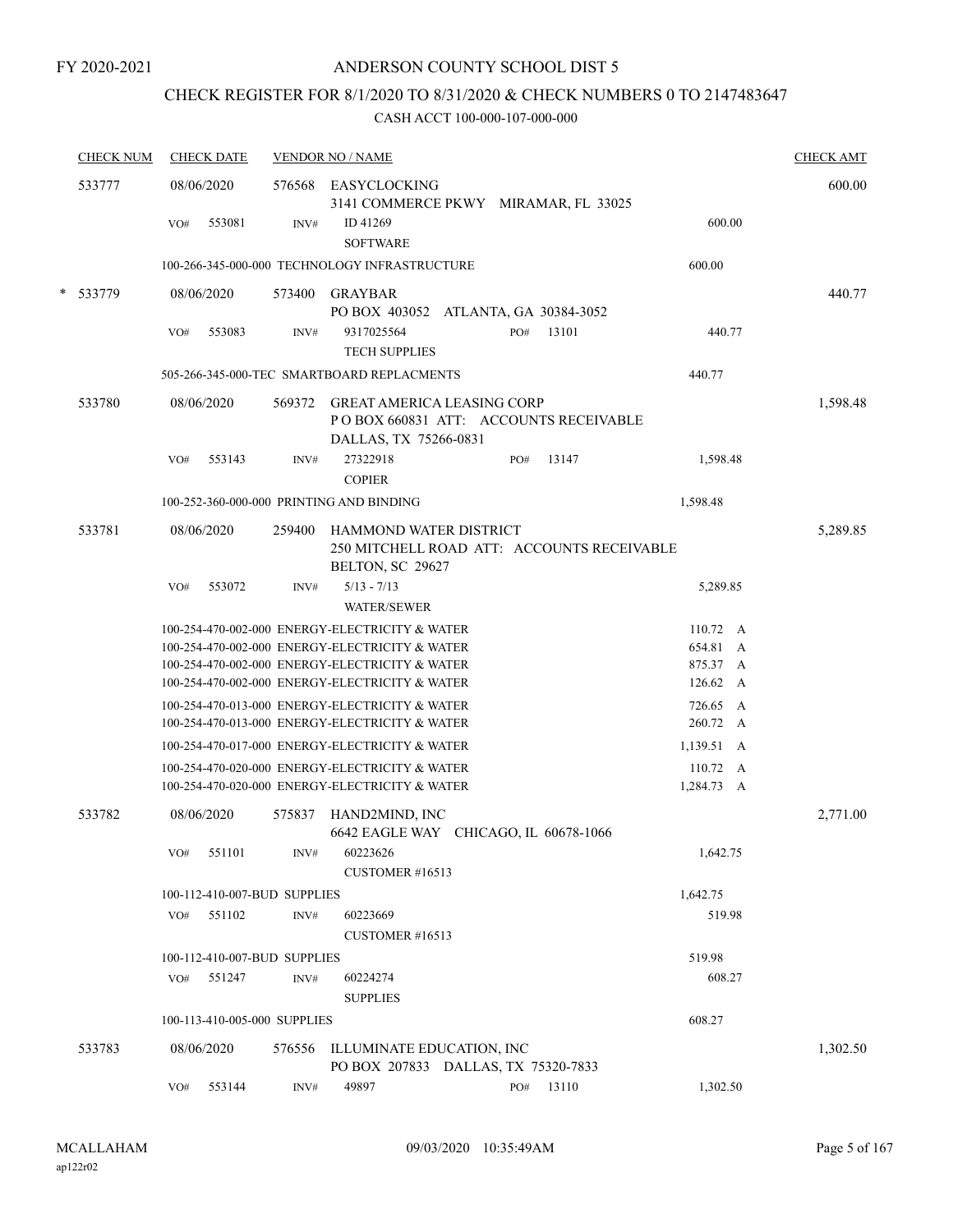## ANDERSON COUNTY SCHOOL DIST 5

## CHECK REGISTER FOR 8/1/2020 TO 8/31/2020 & CHECK NUMBERS 0 TO 2147483647

| <b>CHECK NUM</b> | <b>CHECK DATE</b>                      |        | <b>VENDOR NO / NAME</b>                                                                                                       |     |       |                  | <b>CHECK AMT</b> |
|------------------|----------------------------------------|--------|-------------------------------------------------------------------------------------------------------------------------------|-----|-------|------------------|------------------|
|                  |                                        |        | 20/21SUBSCRIPTION                                                                                                             |     |       |                  |                  |
|                  | 203-127-410-006-000 SUPPLIES           |        |                                                                                                                               |     |       | 1,302.50         |                  |
| 533784           | 08/06/2020                             | 300850 | JR WILES SUPPLIES<br>811 HIGHWAY 28 BYPASS ATT: ACCOUNTS<br>RECEIVABLE ANDERSON, SC 29624                                     |     |       |                  | 153.01           |
|                  | VO#<br>553180                          | INV#   | 28690<br><b>SUPPLIES</b>                                                                                                      |     |       | 153.01           |                  |
|                  |                                        |        | 100-254-410-000-001 MAINT. SUPPLIES-STRUCTURES                                                                                |     |       | 153.01           |                  |
| 533785           | 08/06/2020                             | 566870 | K I KRUEGER INTERNATIONAL, INC<br>P.O. BOX 204576 ATT: ACCOUNTS RECEIVABLE<br>DALLAS, TX 75320-4576                           |     |       |                  | 5,202.48         |
|                  | 553047<br>VO#                          | INV#   | 14181309<br><b>CENTERVILLE ELEM</b>                                                                                           | PO# | 12649 | 5,202.48         |                  |
|                  | 100-256-410-007-BUD CAFETERIA TABLES   |        |                                                                                                                               |     |       | 5,202.48 A       |                  |
| 533786           | 08/06/2020                             | 564353 | LAZER CONSTRUCTION COMPANY INC<br>POBOX 5103 ATT: ACCOUNTS RECEIVABLE<br>ANDERSON, SC 29623                                   |     |       |                  | 198,155.86       |
|                  | VO#<br>553048                          | INV#   | APP 7618R<br><b>SOUTHWOOD</b>                                                                                                 |     |       | 198,155.86       |                  |
|                  |                                        |        | 505-253-520-021-ART SOUTHWOOD AUDITORIUM                                                                                      |     |       | 198,155.86 A     |                  |
| 533787           | 08/06/2020                             | 576277 | MENDEZ, KIYA**<br>285 JETER RD GILBERT, SC 29054                                                                              |     |       |                  | 110.00           |
|                  | 553049<br>VO#                          | INV#   | <b>JULY 14-23</b><br><b>AIT INTERNSHIP</b>                                                                                    |     |       | 110.00           |                  |
|                  | 131-115-312-031-000 PURCHASED SERVICES |        |                                                                                                                               |     |       | 110.00           |                  |
| 533788           | 08/06/2020                             | 366700 | MUTUAL OF OMAHA<br>PO BOX 2147 OMAHA, NE 68103-2147                                                                           |     |       |                  | 25,650.77        |
|                  | 553097<br>VO#                          | INV#   | AUGUST 2020<br>#G00018B5                                                                                                      |     |       | 25,650.77        |                  |
|                  | 100-000-450-000-000 MISC. DEDUCTIONS   |        |                                                                                                                               |     |       | 7,314.77         |                  |
|                  | 100-000-456-000-000 INSURANCE PAYABLE  |        |                                                                                                                               |     |       | 18,336.00        |                  |
| 533789           |                                        |        | 08/06/2020 382750 NEW FOUNDATIONS CHILDREN & FAM SVCS INC<br>2300 STANDRIDGE ROAD ATT: DONNA HARRINGTON<br>ANDERSON, SC 29625 |     |       |                  | 5,302.49         |
|                  | 553193<br>VO#                          | INV#   | 1766<br><b>JUNE SALARIES</b>                                                                                                  | PO# | 13175 | 5,302.49         |                  |
|                  |                                        |        | 221-113-312-000-NFH ADMIN COORD/VOC FACIL/TUTORS                                                                              |     |       | 5,302.49 A       |                  |
| 533790           | 08/06/2020                             | 563478 | NORFOLK WIRE & ELECTRONICS<br>PO BOX 890608 ATT: ACCOUNTS RECEIVABLE<br><b>CHARLOTTE, NC 28289-0608</b>                       |     |       |                  | 1,347.98         |
|                  | VO#<br>553098                          | INV#   | 2641593<br>2640919                                                                                                            | PO# | 13069 | 905.54           |                  |
|                  |                                        |        | 505-266-345-000-TEC SMARTBOARD REPLACMENTS<br>505-266-345-000-TEC SMARTBOARD REPLACMENTS                                      |     |       | 724.43<br>181.11 |                  |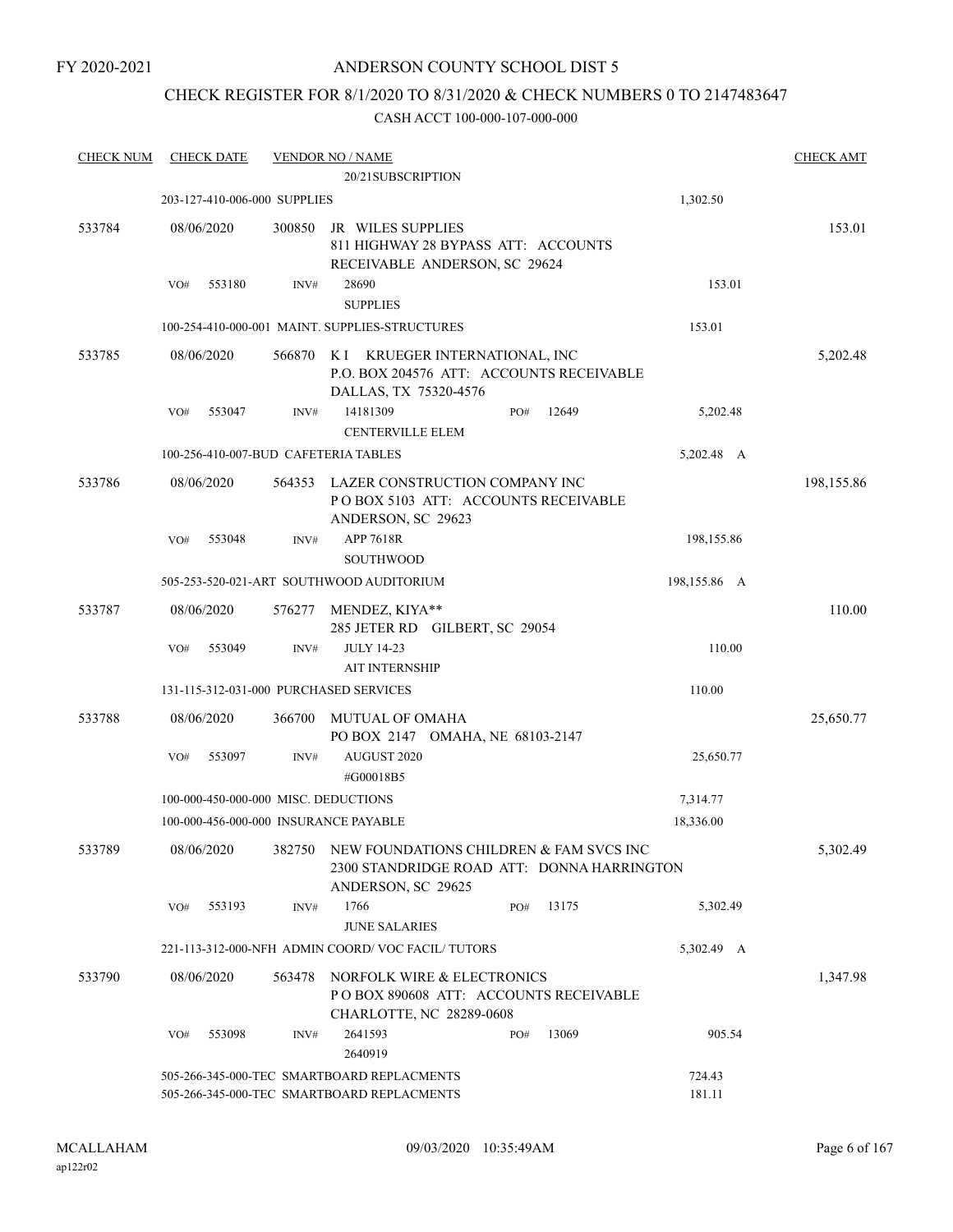# CHECK REGISTER FOR 8/1/2020 TO 8/31/2020 & CHECK NUMBERS 0 TO 2147483647

| <b>CHECK NUM</b> | <b>CHECK DATE</b>                 |        | <b>VENDOR NO / NAME</b>                                                                                              |     |           |                  | <b>CHECK AMT</b> |
|------------------|-----------------------------------|--------|----------------------------------------------------------------------------------------------------------------------|-----|-----------|------------------|------------------|
|                  | 553099<br>VO#                     | INV#   | 2643023<br>2643024                                                                                                   | PO# | 13130     | 442.44           |                  |
|                  |                                   |        | 100-266-345-000-000 TECHNOLOGY INFRASTRUCTURE<br>100-266-345-000-000 TECHNOLOGY INFRASTRUCTURE                       |     |           | 106.18<br>336.26 |                  |
| 533791           | 08/06/2020                        |        | 565985 PANERA BREAD                                                                                                  |     |           |                  | 579.37           |
|                  | 553205<br>VO#                     | INV#   | 103 ANDERSON STATION ANDERSON, SC 29621<br><b>CATERING</b><br><b>NEVITT FOREST</b>                                   |     |           | 579.37           |                  |
|                  |                                   |        | 712-271-660-012-201 MISCELLANEOUS EXPENSE                                                                            |     |           | 579.37           |                  |
| 533792           | 08/06/2020                        | 576031 | PATHS EDUCATION WORLDWIDE LLC<br>SOCIAL EMOTIONAL LEARNING WORLDWIDE 621<br>SPRINGFIELD BLVD BOWLING GREEN, KY 42104 |     |           |                  | 599.83           |
|                  | 547729<br>VO#                     | INV#   | <b>NFE002</b><br><b>FIDELITY VISIT</b>                                                                               |     |           | 599.83           |                  |
|                  |                                   |        | 201-112-312-012-000 CONTRACTED SERVICES/ AUTHOR                                                                      |     |           | 599.83           |                  |
| 533793           | 08/06/2020                        |        | 573746 PUBLIC CONSULTING GROUP<br>PO BOX 845308 BOSTON, MA 02284-5308                                                |     |           |                  | 9,098.04         |
|                  | 553148<br>VO#                     | INV#   | 205252<br>PROJ #566.19                                                                                               | PO# | 13112     | 9,098.04         |                  |
|                  |                                   |        | 283-126-312-000-000 CONTRACTED SERVICES                                                                              |     |           | 9,098.04 A       |                  |
| * 533795         | 08/06/2020                        | 565592 | <b>SCCGE</b><br>POBOX 255 ATT: JOY GRAY IRMO, SC 29063                                                               |     |           |                  | 150.00           |
|                  | 553206<br>VO#                     | INV#   | 2020-2021<br><b>SUBSCRIPTION</b>                                                                                     |     |           | 150.00           |                  |
|                  | 100-221-640-000-000 DUES AND FEES |        |                                                                                                                      |     |           | 150.00           |                  |
| 533796           | 08/06/2020                        | 572153 | <b>SCDC PRINTING &amp; GRAPHICS</b><br>PO BOX 21787 COLUMBIA, SC 29221                                               |     |           |                  | 833.96           |
|                  | VO#<br>553102                     | INV#   | 90296175<br>90295613                                                                                                 | PO# | 13009     | 833.96           |                  |
|                  |                                   |        | 100-221-360-000-000 PRINTING AND BINDING<br>100-221-360-000-000 PRINTING AND BINDING                                 |     |           | 750.95<br>83.01  |                  |
| 533797           | 08/06/2020                        |        | 448513 SC DEPT OF EDUC/ TRANSPORTATION<br>1429 SENATE STREET ROOM 1100<br>BUILDING COLUMBIA, SC 29201                |     | RUTLEDGE  |                  | 451.01           |
|                  | 553054<br>VO#                     | INV#   | 0405-07-20<br><b>BUS DAMAGES</b>                                                                                     |     |           | 451.01           |                  |
|                  |                                   |        | 100-255-323-000-000 CONTRACTED SERVICES                                                                              |     |           | 451.01           |                  |
| * 533799         | 08/06/2020                        | 576565 | <b>SC GRAPHICS INC</b><br>100 CONTROL DR ANDERSON, SC 29625                                                          |     |           |                  | 1,739.20         |
|                  | 553150<br>VO#                     | INV#   | 2208<br>TEMPLE CHRISTIAN                                                                                             |     | PO# 13171 | 1,669.20         |                  |
|                  |                                   |        | 220-370-410-000-TCS SUPPLIES - TEMPLE CHRISTIAN                                                                      |     |           | 1,669.20         |                  |
|                  | 553151<br>VO#                     | INV#   | 2198<br><b>SUPPLIES</b>                                                                                              |     |           | 70.00            |                  |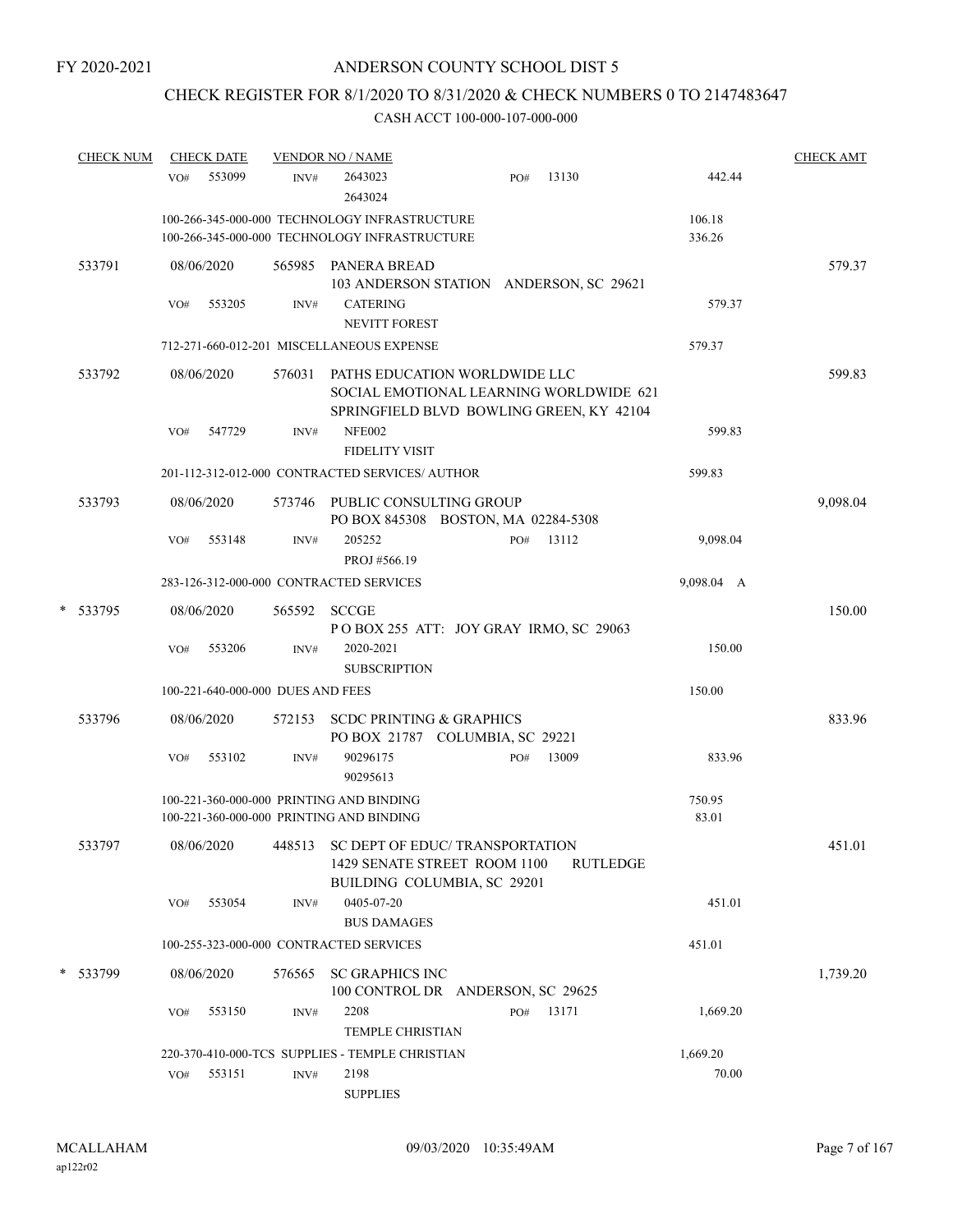# CHECK REGISTER FOR 8/1/2020 TO 8/31/2020 & CHECK NUMBERS 0 TO 2147483647

|   | <b>CHECK NUM</b> | <b>CHECK DATE</b>                      |        | <b>VENDOR NO / NAME</b><br>100-254-410-005-001 SUPPLIES - MAINTENANCE                                  | 70.00       | <b>CHECK AMT</b> |
|---|------------------|----------------------------------------|--------|--------------------------------------------------------------------------------------------------------|-------------|------------------|
|   | 533800           | 08/06/2020                             | 451201 | SC SCHOOL BOARDS INSURANCE TRUST<br>111 RESEARCH DRIVE COLUMBIA, SC 29203                              |             | 1,809.00         |
|   |                  | 553103<br>VO#                          | INV#   | 3963<br><b>CHARTER SCHOOL</b>                                                                          | 1,809.00    |                  |
|   |                  | 124-114-324-024-000 PROPERTY INSURANCE |        |                                                                                                        | 1,809.00    |                  |
|   | * 533802         | 08/06/2020                             | 566878 | STANDARD INSURANCE CO<br>920 SW SIXTH AVENUE EMPLOYEE BENEFITS<br>NATIONAL ACCOUNTS PORTLAND, OR 97204 |             | 402.30           |
|   |                  | 553157<br>VO#                          | INV#   | T504<br>QTR 2 2020                                                                                     | 402.30      |                  |
|   |                  | 100-114-210-000-000 SOCIAL SECURITY    |        |                                                                                                        | 402.30      |                  |
|   | 533803           | 08/06/2020                             | 571368 | STRAIGHT PATHS LANDSCAPE<br>PO BOX 5542 ANDERSON, SC 29623-0542                                        |             | 4,218.75         |
|   |                  | 553158<br>VO#                          | INV#   | 19794<br>12975<br>PO#<br><b>AIT SERVICE</b>                                                            | 4,218.75    |                  |
|   |                  |                                        |        | 131-254-323-031-305 CONTRACT SERV.-GROUNDS                                                             | 4,218.75    |                  |
| * | 533805           | 08/06/2020                             | 574096 | SUMMIT CONSTRUCTION GROUP LLS<br>101 CONCORD CIR ANDERSON, SC 29621                                    |             | 3,800.00         |
|   |                  | 553057<br>VO#                          | INV#   | 178<br>12994<br>PO#<br><b>NEVITT FOREST</b>                                                            | 3,800.00    |                  |
|   |                  | 100-254-323-012-CHL CHILLER/COOLER     |        |                                                                                                        | 3,800.00 A  |                  |
|   | 533806           | 08/06/2020                             | 569025 | TIMECLOCK PLUS/BY DATA MANAGEMENT<br>PO BOX 913377 DENVER, CO 80291-3377                               |             | 412.49           |
|   |                  | 553058<br>VO#                          | INV#   | 547061<br>CUST#131660                                                                                  | 412.49      |                  |
|   |                  |                                        |        | 100-252-410-000-000 SUPPLIES AND MATERIALS                                                             | 412.49      |                  |
|   | 533807           | 08/06/2020                             | 576517 | TRI SOLUTIONS INC<br>712 SUMMIT AVENUE KINSTON, NC 28501                                               |             | 22,470.00        |
|   |                  | VO#<br>553059                          | INV#   | 12837<br>P 1738<br>PO#<br><b>MCCANTS</b>                                                               | 22,470.00   |                  |
|   |                  |                                        |        | 100-254-323-005-SLP SLIP RESISTANT COVERING                                                            | 22,470.00 A |                  |
|   | 533808           | 08/06/2020                             | 574817 | <b>TYNKER</b><br>280 HOPE STREET MOUNTAIN VIEW, CA 94041                                               |             | 2,700.00         |
|   |                  | 553210<br>VO#                          | INV#   | <b>VV 335 SR</b><br>12923<br>PO#<br><b>GLENVIEW MS</b>                                                 | 2,700.00    |                  |
|   |                  | 100-113-410-020-000 SUPPLIES           |        |                                                                                                        | 2,000.00 A  |                  |
|   |                  |                                        |        | 100-113-410-020-VEN SUPPLY-ADDT'L FOR LOST VENDING                                                     | 700.00 A    |                  |
|   | 533809           | 08/06/2020                             | 564442 | UNITED CHEMICAL & SUPPLY CO<br>POBOX 5066 ATT: ACCOUNTS RECEIVABLE<br>GREENVILLE, SC 29606             |             | 2,499.99         |
|   |                  | 553161<br>VO#                          | INV#   | 610242<br><b>DECK REPAIR</b>                                                                           | 2,499.99    |                  |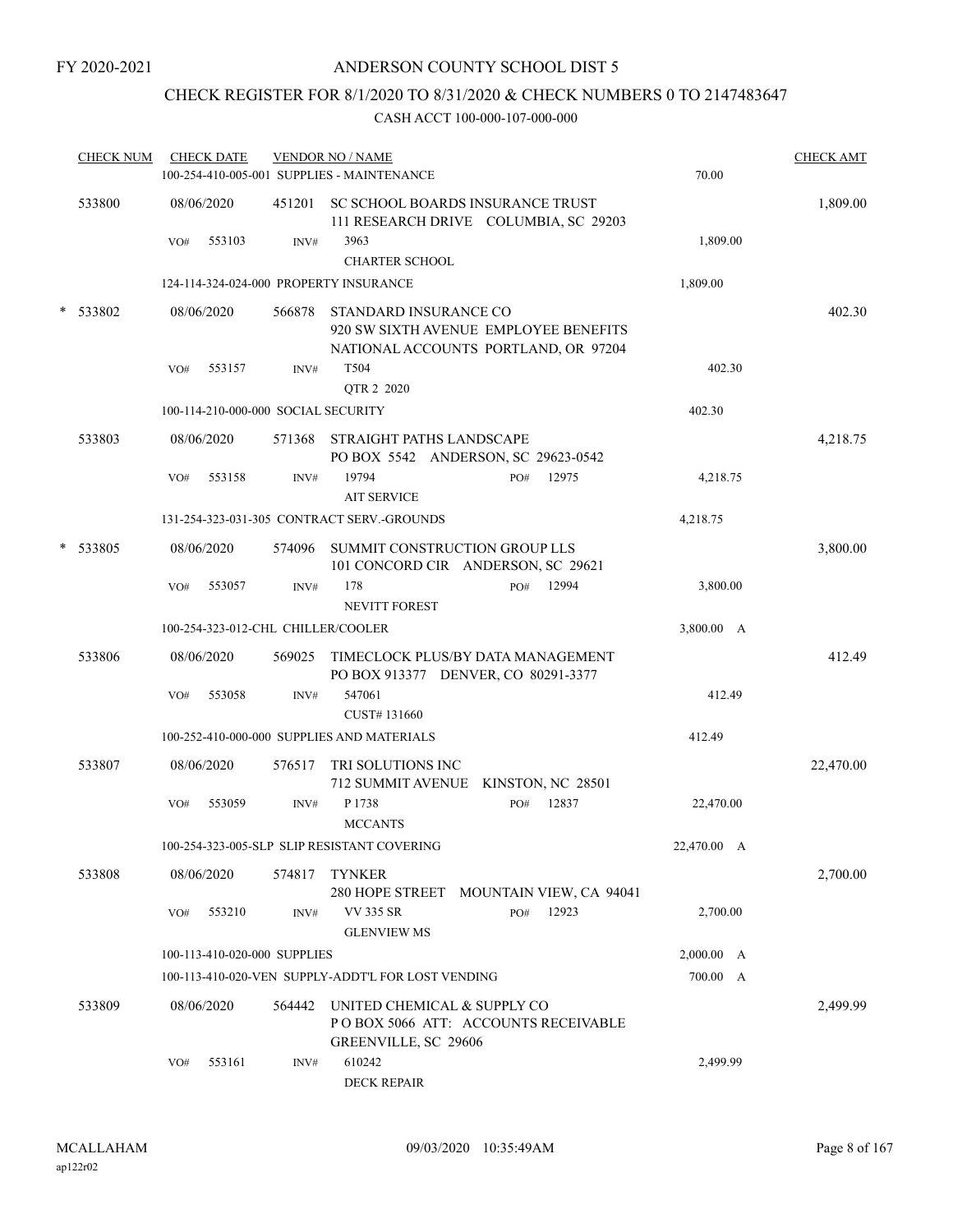## CHECK REGISTER FOR 8/1/2020 TO 8/31/2020 & CHECK NUMBERS 0 TO 2147483647

| <b>CHECK NUM</b> |            | <b>CHECK DATE</b>                 |      | <b>VENDOR NO / NAME</b>                                                  |     |       |          | <b>CHECK AMT</b> |
|------------------|------------|-----------------------------------|------|--------------------------------------------------------------------------|-----|-------|----------|------------------|
|                  |            |                                   |      | 100-254-540-000-000 CUSTODIAL EQUIPMENT                                  |     |       | 2,499.99 |                  |
| 533810           | 08/06/2020 |                                   |      | 572513 UNITED LASER<br>P.O. BOX 6889 FLORENCE, SC 29501                  |     |       |          | 154.08           |
|                  | VO#        | 553107                            | INV# | 202472<br><b>SUPPLIES</b>                                                | PO# | 13125 | 154.08   |                  |
|                  |            | 883-223-410-000-000 SUPPLIES      |      |                                                                          |     |       | 154.08   |                  |
| 533811           | 08/06/2020 |                                   |      | 573815 UNITED REFRIGERATION, INC<br>PO BOX 740703 ATLANTA, GA 30374-0703 |     |       |          | 3,859.57         |
|                  | VO#        | 553108                            | INV# | 74193244<br><b>SUPPLIES</b>                                              |     |       | 142.57   |                  |
|                  |            |                                   |      | 600-256-323-011-000 REPAIRS TO EQUIPMENT                                 |     |       | 142.57 A |                  |
|                  | VO#        | 553162                            | INV# | 74504816<br><b>SUPPLIES</b>                                              |     |       | 73.55    |                  |
|                  |            |                                   |      | 100-254-410-020-400 HVAC/ELECTRICAL/PLUMBING                             |     |       | 73.55    |                  |
|                  | VO#        | 553163                            | INV# | 74463855<br><b>SUPPLIES</b>                                              |     |       | 46.03    |                  |
|                  |            |                                   |      | 100-254-410-002-400 HVAC/ELECTRICAL/PLUMBING                             |     |       | 46.03    |                  |
|                  | VO#        | 553164                            | INV# | 74177912<br><b>SUPPLIES</b>                                              |     |       | 97.74    |                  |
|                  |            |                                   |      | 100-254-410-009-400 HVAC/ELECTRICAL/PLUMBING                             |     |       | 97.74    |                  |
|                  | VO#        | 553165                            | INV# | 74447336<br><b>SUPPLIES</b>                                              |     |       | 223.25   |                  |
|                  |            |                                   |      | 100-254-410-012-400 HVAC/ELECTRICAL/PLUMBING                             |     |       | 223.25   |                  |
|                  | VO#        | 553166                            | INV# | 74323552<br><b>SUPPLIES</b>                                              |     |       | 2,650.66 |                  |
|                  |            |                                   |      | 100-254-410-003-400 HVAC/ELECTRICAL/PLUMBING                             |     |       | 2,650.66 |                  |
|                  | VO#        | 553167                            | INV# | 74504310<br><b>SUPPLIES</b>                                              |     |       | 35.67    |                  |
|                  |            |                                   |      | 100-254-410-016-400 HVAC/ELECTRICAL/PLUMBING                             |     |       | 35.67    |                  |
|                  | VO#        | 553168                            | INV# | 74448002<br><b>SUPPLIES</b>                                              |     |       | 160.81   |                  |
|                  |            |                                   |      | 100-254-410-003-400 HVAC/ELECTRICAL/PLUMBING                             |     |       | 160.81   |                  |
|                  | VO#        | 553169                            | INV# | 74638163<br><b>SUPPLIES</b>                                              |     |       | 72.15    |                  |
|                  |            |                                   |      | 100-254-410-008-400 HVAC/ELECTRICAL/PLUMBING                             |     |       | 72.15    |                  |
|                  | VO#        | 553170                            | INV# | 74599876<br><b>SUPPLIES</b>                                              |     |       | 113.92   |                  |
|                  |            | 100-254-410-000-400 HVAC SUPPLIES |      |                                                                          |     |       | 113.92   |                  |
|                  | VO#        | 553171                            | INV# | 74664179<br><b>SUPPLIES</b>                                              |     |       | 107.34   |                  |
|                  |            |                                   |      | 100-254-410-006-400 HVAC/ELECTRICAL/PLUMBING                             |     |       | 107.34   |                  |
|                  | VO#        | 553172                            | INV# | 74519969<br><b>SUPPLIES</b>                                              |     |       | 105.63   |                  |
|                  |            |                                   |      | 100-254-410-019-400 HVAC/ELECTRICAL/PLUMBING                             |     |       | 105.63   |                  |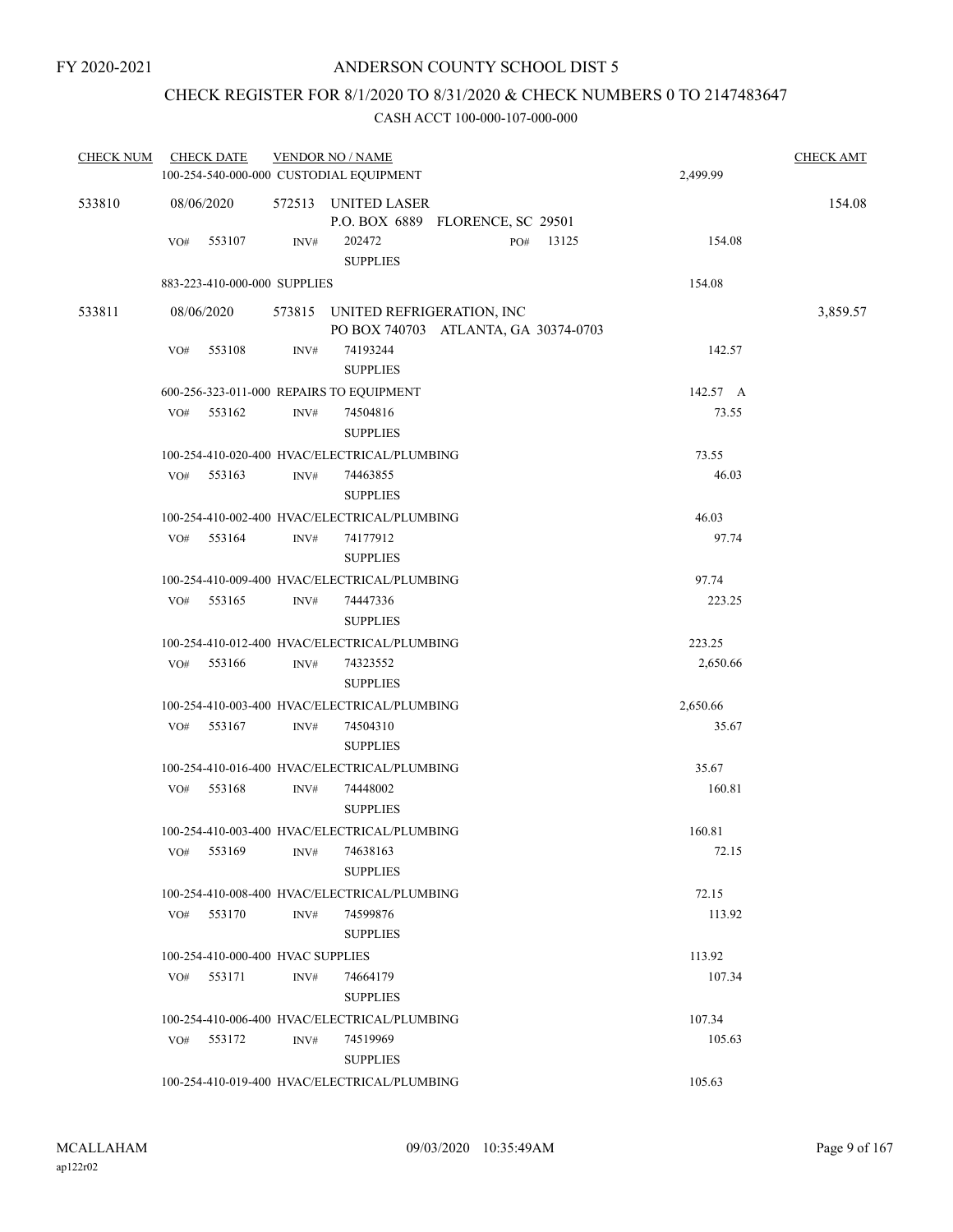# CHECK REGISTER FOR 8/1/2020 TO 8/31/2020 & CHECK NUMBERS 0 TO 2147483647

| <b>CHECK NUM</b> | <b>CHECK DATE</b>                      |        | <b>VENDOR NO / NAME</b>                                                                    |          | <b>CHECK AMT</b> |
|------------------|----------------------------------------|--------|--------------------------------------------------------------------------------------------|----------|------------------|
|                  | 553173<br>VO#                          | INV#   | 74603826<br><b>SUPPLIES</b>                                                                | 30.25    |                  |
|                  |                                        |        | 100-254-410-006-400 HVAC/ELECTRICAL/PLUMBING                                               | 30.25    |                  |
| 533812           | 08/06/2020                             | 519401 | VERIZON<br>POBOX 660108 DALLAS, TX 75266-0652                                              |          | 7,004.16         |
|                  | 553118<br>VO#                          | INV#   | 9859441914<br><b>SERVICE</b>                                                               | 7,004.16 |                  |
|                  | 100-266-340-000-000 TELEPHONE          |        |                                                                                            | 4,586.12 |                  |
|                  | 100-266-340-001-000 TELEPHONE          |        |                                                                                            | 114.48   |                  |
|                  | 100-266-340-002-000 TELEPHONE          |        |                                                                                            | 92.69    |                  |
|                  | 100-266-340-003-000 TELEPHONE          |        |                                                                                            | 97.90    |                  |
|                  | 100-266-340-006-000 TELEPHONE          |        |                                                                                            | 66.94    |                  |
|                  | 100-266-340-007-000 TELEPHONE          |        |                                                                                            | 62.71    |                  |
|                  | 100-266-340-008-000 TELEPHONE          |        |                                                                                            | 62.71    |                  |
|                  | 100-266-340-009-000 TELEPHONE          |        |                                                                                            | 68.13    |                  |
|                  | 100-266-340-010-000 TELEPHONE          |        |                                                                                            | 13.76    |                  |
|                  | 100-266-340-012-000 TELEPHONE          |        |                                                                                            | 70.64    |                  |
|                  | 100-266-340-013-000 TELEPHONE          |        |                                                                                            | 13.76    |                  |
|                  | 100-266-340-014-000 TELEPHONE          |        |                                                                                            | 62.71    |                  |
|                  | 100-266-340-015-000 TELEPHONE          |        |                                                                                            | 76.47    |                  |
|                  | 100-266-340-016-000 TELEPHONE          |        |                                                                                            | 48.95    |                  |
|                  | 100-266-340-017-000 TELEPHONE          |        |                                                                                            | 72.71    |                  |
|                  | 100-266-340-018-000 TELEPHONE          |        |                                                                                            | 13.76    |                  |
|                  | 100-266-340-019-000 TELEPHONE          |        |                                                                                            | 13.76    |                  |
|                  | 100-266-340-020-000 TELEPHONE          |        |                                                                                            | 17.99    |                  |
|                  | 131-266-340-031-000 TELEPHONE          |        |                                                                                            | 75.90    |                  |
|                  | 210-211-340-001-000 TELEPHONE          |        |                                                                                            | 56.88    |                  |
|                  | 220-113-340-000-000 HOTSPOTS           |        |                                                                                            | 1,026.72 |                  |
|                  | 283-126-340-000-000 TELEPHONE          |        |                                                                                            | 49.24    |                  |
|                  | 338-221-340-000-EAR TELEPHONE          |        |                                                                                            | 38.01    |                  |
|                  | 600-256-340-000-000 TELEPHONE          |        |                                                                                            | 152.27   |                  |
|                  | 900-188-340-000-006 HOMELESS TELEPHONE |        |                                                                                            | 48.95    |                  |
| 533813           | 08/06/2020                             | 576048 | VITAL RECORDS HOLDINGS, LLC<br>DEPT 5874 PO BOX 11407 BIRMINGHAM, AL<br>35246-5874         |          | 1,481.00         |
|                  | VO#<br>553211                          | INV#   | 36709                                                                                      | 1,481.00 |                  |
|                  | 100-264-312-000-000 PURCHASED SERVICES |        | <b>RENEWAL</b>                                                                             | 1,481.00 |                  |
|                  |                                        |        |                                                                                            |          | 255.73           |
| 533814           | 08/06/2020                             | 524353 | WAL-MART COMMUNITY/GEMB<br>POBOX 530934 ATT: ACCOUNTS RECEIVABLE<br>ATLANTA, GA 30353-0934 |          |                  |
|                  | 553109<br>VO#                          | INV#   | 1013 3709                                                                                  | 255.73   |                  |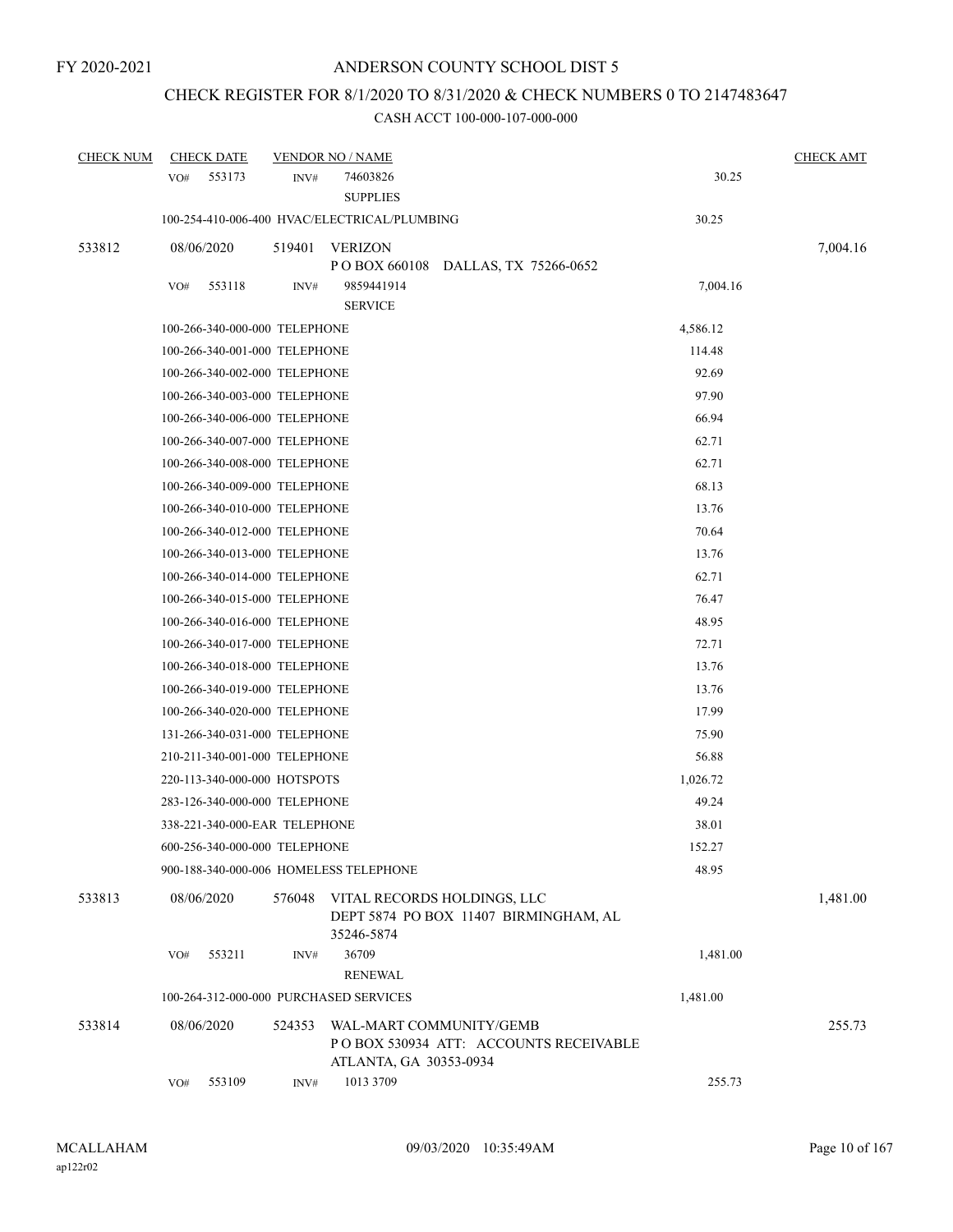## ANDERSON COUNTY SCHOOL DIST 5

## CHECK REGISTER FOR 8/1/2020 TO 8/31/2020 & CHECK NUMBERS 0 TO 2147483647

| <b>CHECK NUM</b> |     | <b>CHECK DATE</b>                 |        | <b>VENDOR NO / NAME</b><br><b>PURCHASES</b>                                                  |     |       |          | <b>CHECK AMT</b> |
|------------------|-----|-----------------------------------|--------|----------------------------------------------------------------------------------------------|-----|-------|----------|------------------|
|                  |     | 600-256-410-000-000 SUPPLIES      |        |                                                                                              |     |       | 255.73   |                  |
| 533815           |     | 08/06/2020                        |        | 573864 WELLS FARGO VENDOR FIN SERV                                                           |     |       |          | 584.15           |
|                  | VO# | 553110                            | INV#   | PO BOX 105710 ATLANTA, GA 30348-5710<br>5011159662<br><b>COPIERS</b>                         | PO# | 12860 | 215.00   |                  |
|                  |     | 100-115-410-002-000 SUPPLIES      |        |                                                                                              |     |       | 215.00   |                  |
|                  |     | VO# 553174                        | INV#   | 5011040403                                                                                   | PO# | 13016 | 369.15   |                  |
|                  |     |                                   |        | <b>COPIER</b>                                                                                |     |       |          |                  |
|                  |     | 100-113-410-020-000 SUPPLIES      |        |                                                                                              |     |       | 369.15   |                  |
| 533816           |     | 08/13/2020                        |        | 573301 ABC BANNERS & SIGNS, INC.<br>103 SULLIVAN LANE ANDERSON, SC 29625                     |     |       |          | 1,245.62         |
|                  | VO# | 553294                            | INV#   | 20190329-351<br>HOMELAND PARK                                                                |     |       | 1,245.62 |                  |
|                  |     |                                   |        | 100-112-410-011-C19 COVID 19 SUPPLIES                                                        |     |       | 1,245.62 |                  |
| * 533819         |     | 08/13/2020                        | 569488 | ANDERSON SCREEN PRINT<br>412 WILLIAMSTON ROAD ATT: ACCOUNTS<br>RECEIVABLE ANDERSON, SC 29621 |     |       |          | 186.72           |
|                  | VO# | 553260                            | INV#   | 4178<br><b>BUS TAGS</b>                                                                      | PO# | 13134 | 186.72   |                  |
|                  |     | 100-255-410-000-000 SUPPLIES      |        |                                                                                              |     |       | 186.72   |                  |
| 533820           |     | 08/13/2020                        |        | 568170 ANDERSON UNIVERSITY<br>316 BOULEVARD ANDERSON, SC 29621                               |     |       |          | 1,000.00         |
|                  | VO# | 553261                            | INV#   | 2020-2021<br><b>BOARD OF VISITORS</b>                                                        |     |       | 1,000.00 |                  |
|                  |     | 100-232-640-000-000 DUES AND FEES |        |                                                                                              |     |       | 1,000.00 |                  |
| 533821           |     | 08/13/2020                        |        | 115202 ASD5 CULINARY SERVICES PETTY CASH                                                     |     |       |          | 1,250.00         |
|                  | VO# | 553256                            | INV#   | 2020-2021<br><b>CAFETERIAS</b>                                                               |     |       | 1,250.00 |                  |
|                  |     |                                   |        | 600-000-102-002-000 PETTY CASH-T.L. HANNA                                                    |     |       | 300.00   |                  |
|                  |     |                                   |        | 600-000-102-005-000 PETTY CASH- MCCANTS                                                      |     |       | 100.00   |                  |
|                  |     |                                   |        | 600-000-102-006-000 PETTY CASH-ROBERT ANDERSON                                               |     |       | 100.00   |                  |
|                  |     |                                   |        | 600-000-102-007-000 PETTY CASH- CENTERVILLE                                                  |     |       | 50.00    |                  |
|                  |     |                                   |        | 600-000-102-008-000 PETTY CASH- MCLEES                                                       |     |       | 100.00   |                  |
|                  |     |                                   |        | 600-000-102-009-000 PETTY CASH- CONCORD                                                      |     |       | 50.00    |                  |
|                  |     |                                   |        | 600-000-102-010-000 PETTY CASH-NEW PROSPECT                                                  |     |       | 50.00    |                  |
|                  |     |                                   |        | 600-000-102-011-000 PETTY CASH- HOMELAND PARK                                                |     |       | 50.00    |                  |
|                  |     |                                   |        | 600-000-102-012-000 PETTY CASH- NEVITT FOREST                                                |     |       | 50.00    |                  |
|                  |     |                                   |        | 600-000-102-013-000 PETTY CASH- NORTH POINTE                                                 |     |       | 50.00    |                  |
|                  |     |                                   |        | 600-000-102-014-000 PETTY CASH- CALHOUN                                                      |     |       | 50.00    |                  |
|                  |     |                                   |        | 600-000-102-015-000 PETTY CASH- SOUTH FANT                                                   |     |       | 25.00    |                  |
|                  |     |                                   |        | 600-000-102-016-000 PETTY CASH-VARENNES                                                      |     |       | 50.00    |                  |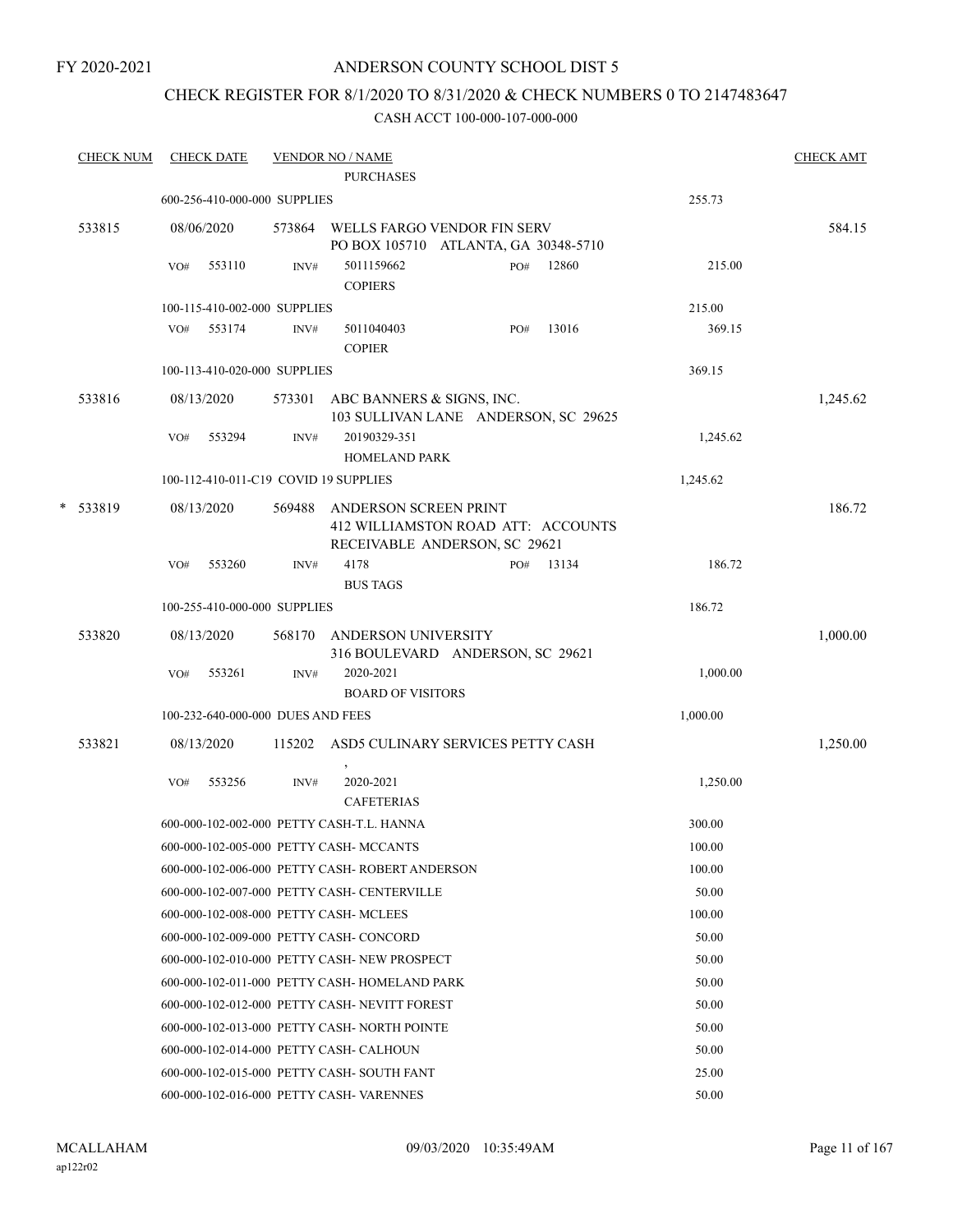## CHECK REGISTER FOR 8/1/2020 TO 8/31/2020 & CHECK NUMBERS 0 TO 2147483647

| <b>CHECK NUM</b> | <b>CHECK DATE</b>                      |        | <b>VENDOR NO / NAME</b>                                                                                                                |                              | <b>CHECK AMT</b> |
|------------------|----------------------------------------|--------|----------------------------------------------------------------------------------------------------------------------------------------|------------------------------|------------------|
|                  | 600-000-102-017-000 PETTY CASH- MIDWAY |        |                                                                                                                                        | 50.00                        |                  |
|                  |                                        |        | 600-000-102-018-000 PETTY CASH-WEST MARKET                                                                                             | 25.00                        |                  |
|                  |                                        |        | 600-000-102-019-000 PETTY CASH- WHITEHALL                                                                                              | 50.00                        |                  |
|                  |                                        |        | 600-000-102-021-000 PETTY CASH- SOUTHWOOD                                                                                              | 100.00                       |                  |
| 533822           | 08/13/2020                             | 570003 | AT&T<br>$(803 M24-8701)$<br>PO BOX 9011 ATT: ACCOUNTS RECEIVABLE CAROL<br>STREAM, IL 60197                                             |                              | 1,423.40         |
|                  | 553262<br>VO#                          | INV#   | 15108887<br><b>SERVICE</b>                                                                                                             | 1,423.40                     |                  |
|                  | 100-266-340-000-000 TELEPHONE          |        |                                                                                                                                        | 355.85                       |                  |
|                  | 100-266-340-015-000 TELEPHONE          |        |                                                                                                                                        | 355.85                       |                  |
|                  | 100-266-340-018-000 TELEPHONE          |        |                                                                                                                                        | 355.85                       |                  |
|                  | 100-266-340-023-000 TELEPHONE          |        |                                                                                                                                        | 355.85                       |                  |
| 533823           | 08/13/2020                             | 156525 | CAROLINA FRESH FARMS #4<br>3620 HWY 81 NORTH ATT: ACCOUNTS RECEIVABLE<br>ANDERSON, SC 29621                                            |                              | 160.00           |
|                  | 553263<br>VO#                          | INV#   | 0401091526<br><b>BERMUDA</b>                                                                                                           | 160.00                       |                  |
|                  |                                        |        | 100-254-410-002-001 SUPPLIES - MAINTENANCE                                                                                             | 160.00                       |                  |
| 533824           | 08/13/2020                             | 156900 | CAROLINA PRODUCE COMPANY<br>POBOX 3849 ATT: ACCOUNTS RECEIVABLE<br>ANDERSON, SC 29622                                                  |                              | 9,911.95         |
|                  | 553224<br>VO#                          | INV#   | <b>JULY 2020</b><br><b>FOOD</b>                                                                                                        | 9,911.95                     |                  |
|                  | 600-256-460-003-000 FOOD               |        |                                                                                                                                        | 1,451.35                     |                  |
|                  | 600-256-460-006-000 FOOD               |        |                                                                                                                                        | 1,020.50                     |                  |
|                  | 600-256-460-014-000 FOOD               |        |                                                                                                                                        | 975.25                       |                  |
|                  | 600-256-460-019-000 FOOD               |        |                                                                                                                                        | 531.00                       |                  |
|                  | 600-256-460-020-000 FOOD               |        |                                                                                                                                        | 5,933.85                     |                  |
| 533825           | 08/13/2020                             | 160602 | CDW GOVERNMENT<br>75 REMITTANCE DRIVE SUITE 1515 ATT:<br>ACCOUNTS RECEIVABLE CHICAGO, IL 60675-1515                                    |                              | 4,419.10         |
|                  | 553264<br>VO#                          | INV#   | PO 12962<br>PO#<br>12962<br><b>TECH SUPPLIES</b>                                                                                       | 4,419.10                     |                  |
|                  |                                        |        | 100-252-410-000-000 SUPPLIES AND MATERIALS<br>100-252-410-000-000 SUPPLIES AND MATERIALS<br>100-252-410-000-000 SUPPLIES AND MATERIALS | 353.10<br>556.40<br>3,509.60 |                  |
| 533826           | 08/13/2020                             | 180701 | CONCORD ELEMENTARY PTA<br>2701 CALROSSIE ROAD ANDERSON, SC 29621                                                                       |                              | 1,813.29         |
|                  | 553225<br>VO#                          | INV#   | <b>WATER COOLERS</b><br>REIMBURSEMENT                                                                                                  | 1,813.29                     |                  |
|                  |                                        |        | 100-254-410-009-001 SUPPLIES - MAINTENANCE                                                                                             | 1,813.29 A                   |                  |
| 533827           | 08/13/2020                             | 576292 | <b>CROWNSTORE</b><br>12255 NATIONS FORD RD STE D PINEVILLE, NC 28134                                                                   |                              | 7,822.04         |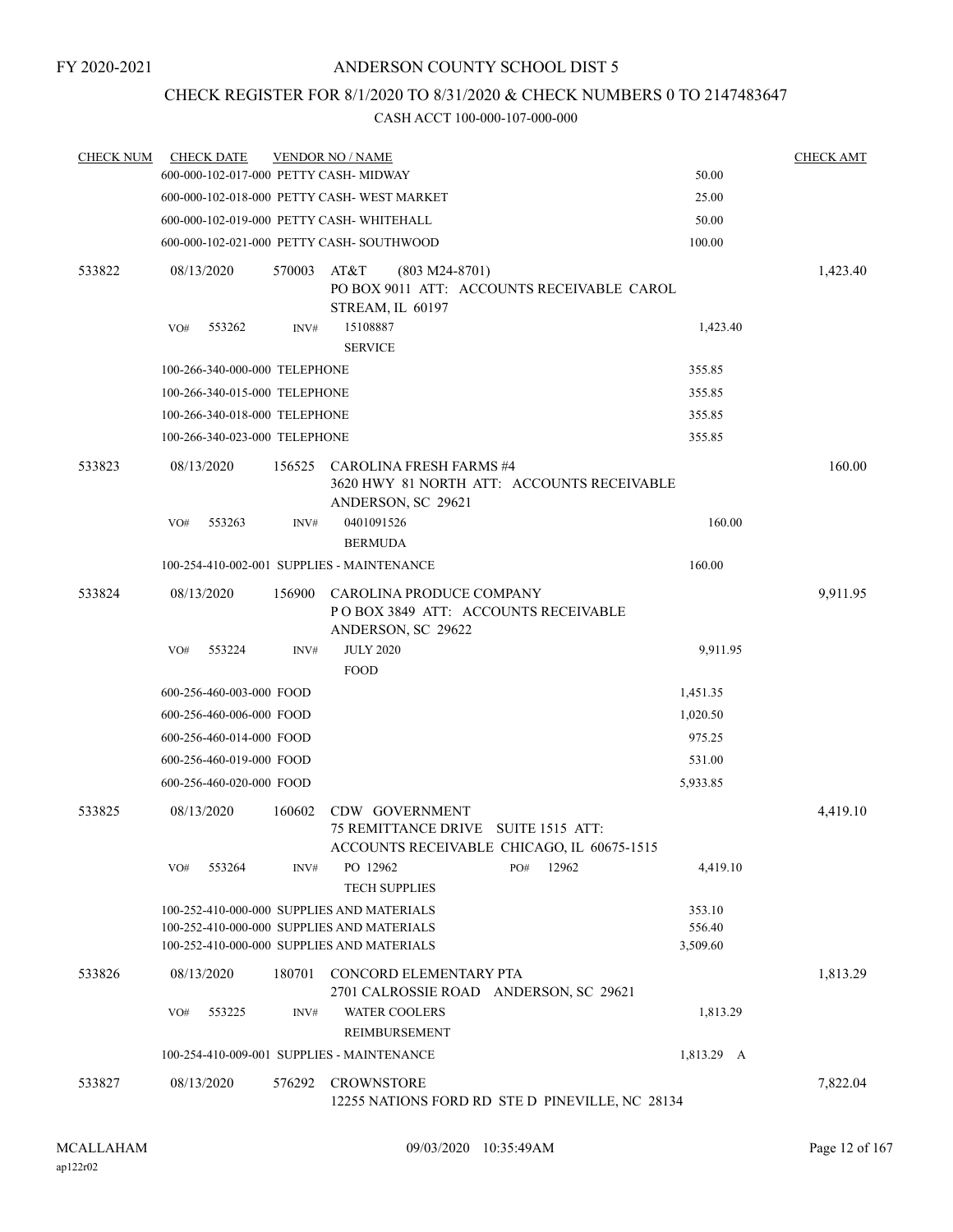# CHECK REGISTER FOR 8/1/2020 TO 8/31/2020 & CHECK NUMBERS 0 TO 2147483647

| <b>CHECK NUM</b> | <b>CHECK DATE</b>                       |        | <b>VENDOR NO / NAME</b>                                                                    |     |       |           | <b>CHECK AMT</b> |
|------------------|-----------------------------------------|--------|--------------------------------------------------------------------------------------------|-----|-------|-----------|------------------|
|                  | 553296<br>VO#                           | INV#   | 17278<br><b>TL HANNA</b>                                                                   | PO# | 12828 | 7,822.04  |                  |
|                  | 100-114-540-002-BAN EQUIPMENT           |        |                                                                                            |     |       | 7,822.04  |                  |
| 533829           | 08/13/2020                              |        | 576573 DEARYBURY, JOHN**<br>226 COOL WATER CT BOILING SPRINGS, SC 29316                    |     |       |           | 520.00           |
|                  | 553265<br>VO#                           | INV#   | <b>BOOKS</b><br><b>MIDWAY ELEM</b>                                                         |     |       | 520.00    |                  |
|                  | 100-233-410-017-000 SUPPLIES            |        |                                                                                            |     |       | 520.00    |                  |
| 533830           | 08/13/2020                              | 198651 | DELL MARKETING LP<br>POBOX 534118 ATT: ACCOUNTS RECEIVABLE<br>ATLANTA, GA 30353-4118       |     |       |           | 88,204.39        |
|                  | 553266<br>VO#                           | INV#   | 10412887670<br><b>TECHNOLOGY</b>                                                           | PO# | 13063 | 731.89    |                  |
|                  |                                         |        | 100-255-323-000-000 CONTRACTED SERVICES                                                    |     |       | 731.89    |                  |
|                  | 553325<br>VO#                           | INV#   | 10404967260<br><b>MONITORS</b>                                                             | PO# | 12673 | 87,472.50 |                  |
|                  |                                         |        | 505-266-345-000-TEC SMARTBOARD REPLACMENTS                                                 |     |       | 87,472.50 |                  |
| 533832           | 08/13/2020                              | 211302 | <b>DUKE ENERGY</b><br>PO BOX 70516 CHARLOTTE, NC 28272-0516                                |     |       |           | 82,393.07        |
|                  | 553324<br>VO#                           | INV#   | <b>DUE 8/21</b><br><b>UTILITIES</b>                                                        |     |       | 82,393.07 |                  |
|                  |                                         |        | 100-254-470-000-000 ENERGY-ELECTRICITY & WATER                                             |     |       | 350.51    |                  |
|                  |                                         |        | 100-254-470-001-000 ENERGY-ELECTRICITY & WATER                                             |     |       | 378.19    |                  |
|                  |                                         |        | 100-254-470-002-000 ENERGY-ELECTRICITY & WATER                                             |     |       | 18.26     |                  |
|                  |                                         |        | 100-254-470-006-000 ENERGY-ELECTRICITY & WATER                                             |     |       | 17,674.20 |                  |
|                  |                                         |        | 100-254-470-008-000 ENERGY-ELECTRICITY & WATER                                             |     |       | 7,736.09  |                  |
|                  |                                         |        | 100-254-470-011-000 ENERGY-ELECTRICITY & WATER                                             |     |       | 4,969.71  |                  |
|                  |                                         |        | 100-254-470-012-000 ENERGY-ELECTRICITY & WATER                                             |     |       | 6,859.86  |                  |
|                  |                                         |        | 100-254-470-013-000 ENERGY-ELECTRICITY & WATER                                             |     |       | 11,003.11 |                  |
|                  |                                         |        | 100-254-470-014-000 ENERGY-ELECTRICITY & WATER                                             |     |       | 8,232.36  |                  |
|                  | 100-254-470-014-THR UTILITIES - THEATRE |        |                                                                                            |     |       | 2,514.14  |                  |
|                  |                                         |        | 100-254-470-015-000 ENERGY-ELECTRICITY & WATER                                             |     |       | 3,074.44  |                  |
|                  |                                         |        | 100-254-470-017-000 ENERGY-ELECTRICITY & WATER                                             |     |       | 8,892.79  |                  |
|                  |                                         |        | 100-254-470-020-000 ENERGY-ELECTRICITY & WATER                                             |     |       | 10,349.45 |                  |
|                  | 600-256-470-026-000 ENERGY              |        |                                                                                            |     |       | 339.96    |                  |
| 533833           | 08/13/2020                              | 576424 | DUNCAN, TIFFANY**<br>128 FERNWOOD DRIVE EASLEY, SC 29640                                   |     |       |           | 751.25           |
|                  | 553268<br>VO#                           | INV#   | 00219216<br><b>MASK DECALS</b>                                                             |     |       | 751.25    |                  |
|                  |                                         |        | 705-271-660-005-411 MISCELLANEOUS EXPENSE                                                  |     |       | 751.25    |                  |
| 533834           | 08/13/2020                              | 563495 | <b>ELECTRIC CITY UTILITIES</b><br>CITY OF ANDERSON 601 SOUTH MAIN ST<br>ANDERSON, SC 29624 |     |       |           | 7,119.20         |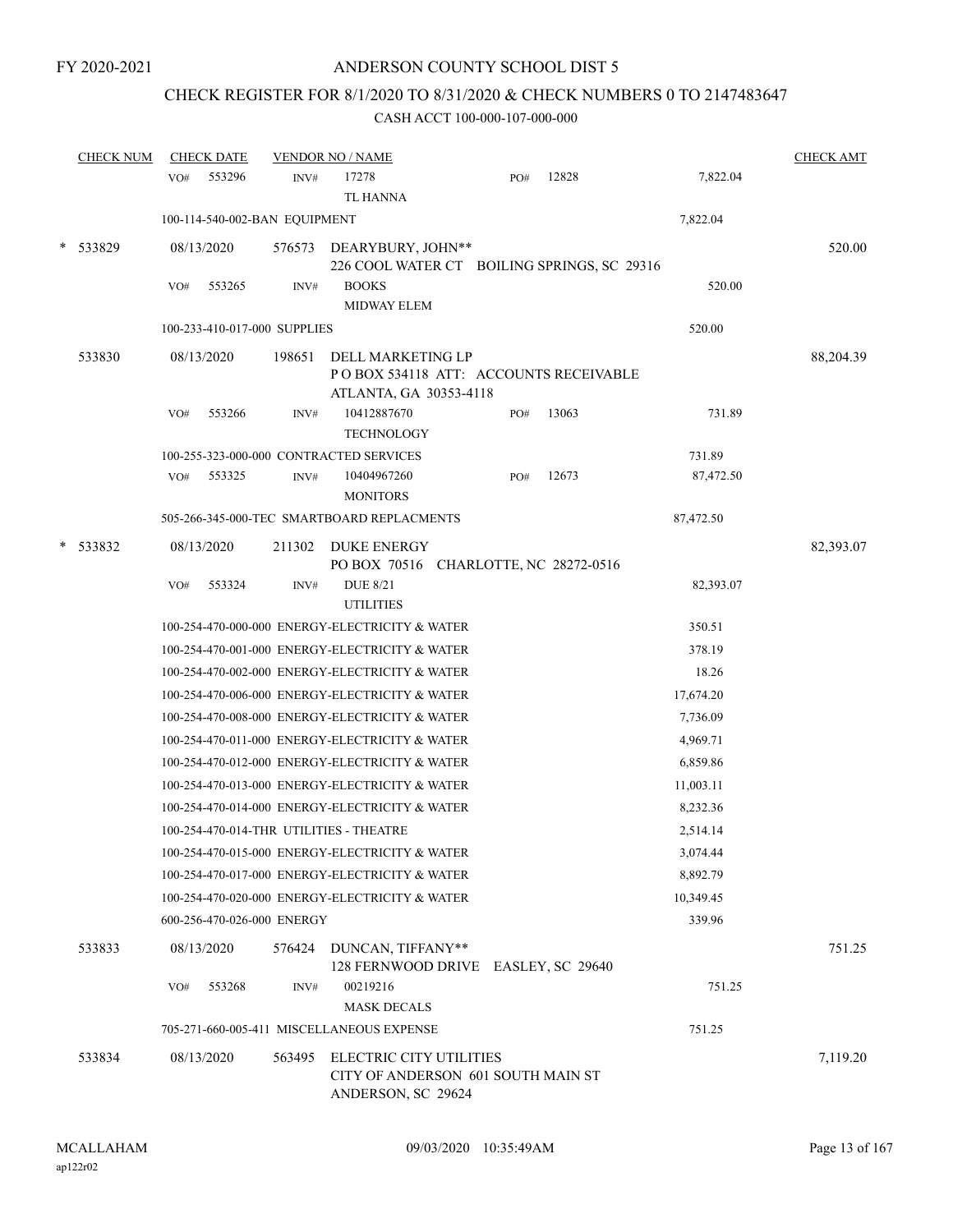## CHECK REGISTER FOR 8/1/2020 TO 8/31/2020 & CHECK NUMBERS 0 TO 2147483647

| <b>CHECK NUM</b> |     | <b>CHECK DATE</b>                |        | <b>VENDOR NO / NAME</b>                                                                         |       |                  |           | <b>CHECK AMT</b> |
|------------------|-----|----------------------------------|--------|-------------------------------------------------------------------------------------------------|-------|------------------|-----------|------------------|
|                  | VO# | 553322                           | INV#   | <b>DUE 8/26</b><br><b>UTILITIES</b>                                                             |       |                  | 7,119.20  |                  |
|                  |     |                                  |        | 100-254-470-001-000 ENERGY-ELECTRICITY & WATER                                                  |       |                  | 638.29    |                  |
|                  |     |                                  |        | 100-254-470-005-000 ENERGY-ELECTRICITY & WATER                                                  |       |                  | 12.00     |                  |
|                  |     |                                  |        | 100-254-470-006-000 ENERGY-ELECTRICITY & WATER                                                  |       |                  | 2,029.19  |                  |
|                  |     |                                  |        | 100-254-470-015-000 ENERGY-ELECTRICITY & WATER                                                  |       |                  | 161.07    |                  |
|                  |     |                                  |        | 100-254-470-016-000 ENERGY-ELECTRICITY & WATER                                                  |       |                  | 2,237.43  |                  |
|                  |     |                                  |        | 100-254-470-018-000 ENERGY-ELECTRICITY & WATER                                                  |       |                  | 667.32    |                  |
|                  |     |                                  |        | 100-254-470-021-000 ENERGY-ELECTRICITY & WATER                                                  |       |                  | 1,373.90  |                  |
| 533835           |     | 08/13/2020                       | 566455 | <b>EPTING DISTRIBUTORS</b><br>300 INDUSTRIAL DR ATT: ACCOUNTS RECEIVABLE<br>LEXINGTON, SC 29072 |       |                  |           | 184.46           |
|                  | VO# | 553227                           | INV#   | S101103447<br><b>FAN MOTOR</b>                                                                  |       |                  | 184.46    |                  |
|                  |     |                                  |        | 100-254-410-003-400 HVAC/ELECTRICAL/PLUMBING                                                    |       |                  | 184.46    |                  |
| 533836           |     | 08/13/2020                       | 574612 | FORTNET SECURITY, INC<br>7411 CAMOUSTIE COURT                                                   |       | GILROY, CA 95020 |           | 45,075.00        |
|                  | VO# | 553302                           | INV#   | 2491                                                                                            | $PO#$ | 13068            | 45,075.00 |                  |
|                  |     |                                  |        | <b>IBOSS RENEWAL</b>                                                                            |       |                  |           |                  |
|                  |     |                                  |        | 100-266-445-000-000 SOFTWARE TECHNOLOGY                                                         |       |                  | 45,075.00 |                  |
| 533837           |     | 08/13/2020                       | 569352 | FRONTLINE TECHNOLOGIES<br>PO BOX 780577 PHILADELPHIA, PA 19178-0577                             |       |                  |           | 73,104.83        |
|                  | VO# | 553301                           | INV#   | 121474<br><b>ACCT 12488</b>                                                                     | PO#   | 13008            | 73,104.83 |                  |
|                  |     | 100-221-445-000-RTI RTI SOFTWARE |        |                                                                                                 |       |                  | 46,707.76 |                  |
|                  |     |                                  |        | 100-264-312-000-SOF APPLICATION/SUB SOFTWARE                                                    |       |                  | 26,397.07 |                  |
| 533838           |     | 08/13/2020                       | 570484 | IMMERSIVE ENGINEERING, INC<br>4673 WENDRICK DRIVE WEST BLOOMFIELD, MI                           |       |                  |           | 2,625.00         |
|                  | VO# | 553232                           | INV#   | 48323<br>5698<br><b>RENEWAL</b>                                                                 | PO#   | 12849            | 2,625.00  |                  |
|                  |     |                                  |        | 329-115-410-031-000 SUPPLIES-STATE EQUIPMENT                                                    |       |                  | 2,625.00  |                  |
| 533839           |     | 08/13/2020                       | 563769 | MCDANIEL DEVELOPMENT SERVICES<br>6622 DUNCAN PLACE FREDERICK, MD 21703                          |       |                  |           | 400.00           |
|                  | VO# | 553303                           | INV#   | 4                                                                                               |       |                  | 400.00    |                  |
|                  |     |                                  |        | <b>UPDATES</b>                                                                                  |       |                  |           |                  |
|                  |     |                                  |        | 100-221-410-000-DIS DIGITAL INTEGRATION SUPPLIES                                                |       |                  | 400.00    |                  |
| 533840           |     | 08/13/2020                       | 575334 | MCDONALD, JOHN EARL**<br>MACS ELECTRICAL COMPANY, LLC 505 SUNSET<br>DRIVE ANDERSON, SC 29625    |       |                  |           | 34,500.00        |
|                  | VO# | 553275                           | INV#   | 2020-224<br><b>NEVITT FOREST</b>                                                                | PO#   | 12937            | 34,500.00 |                  |
|                  |     |                                  |        | 505-254-323-012-LGT CANOPY LIGHTING                                                             |       |                  | 34,500.00 |                  |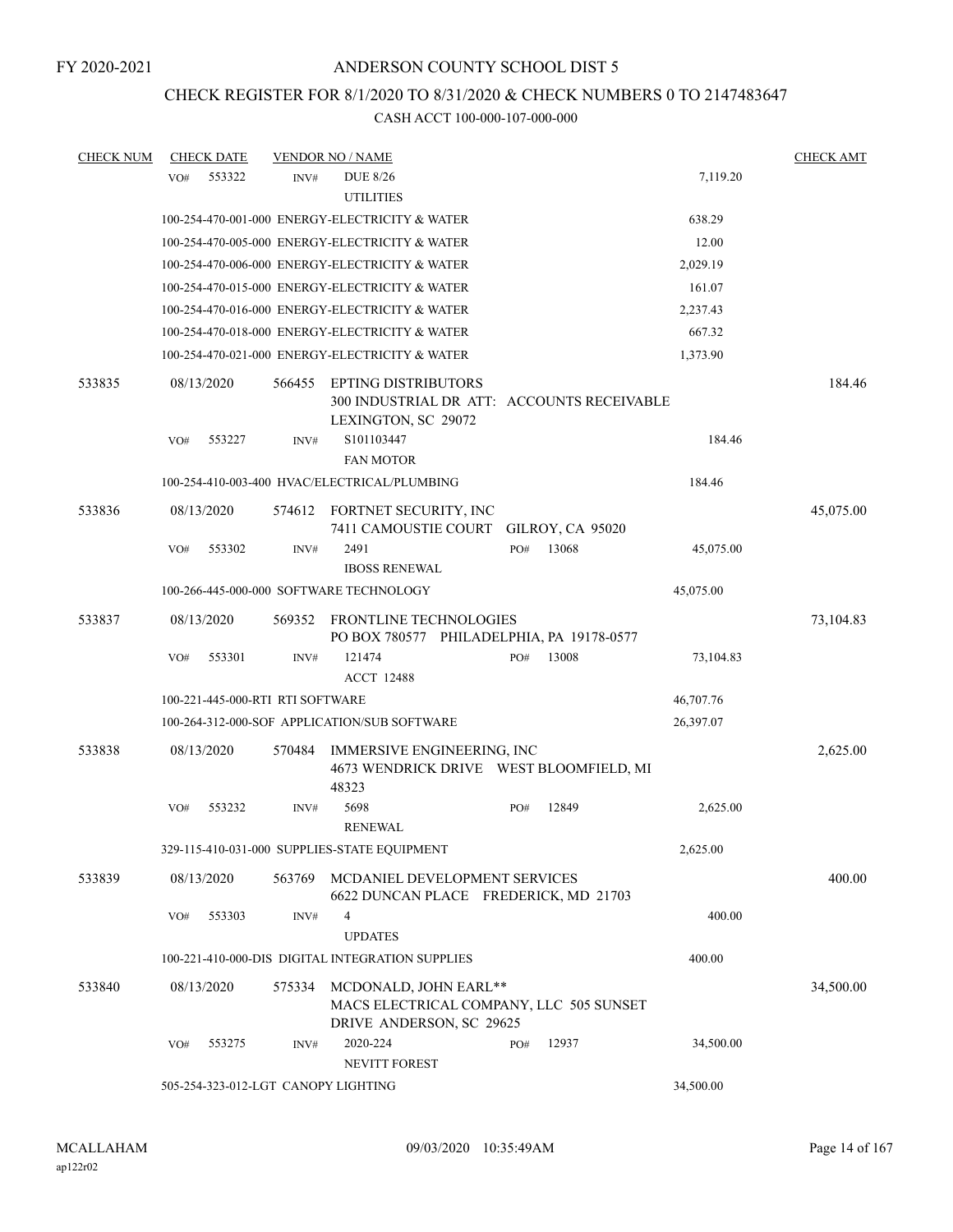# CHECK REGISTER FOR 8/1/2020 TO 8/31/2020 & CHECK NUMBERS 0 TO 2147483647

| <b>CHECK NUM</b> | <b>CHECK DATE</b>                    |        | <b>VENDOR NO / NAME</b>                                                                           | <b>CHECK AMT</b> |
|------------------|--------------------------------------|--------|---------------------------------------------------------------------------------------------------|------------------|
| 533841           | 08/13/2020                           |        | 574354 METEOR EDUCATION LLC                                                                       | 4,489.04         |
|                  | 553304<br>VO#                        | INV#   | PO BOX 535519 ATLANTA, GA 30353-5519<br>12631<br>4,489.04<br>103405<br>PO#<br><b>NORTH POINTE</b> |                  |
|                  | 100-256-410-013-BUD CAFETERIA TABLES |        | 4,489.04 A                                                                                        |                  |
| 533842           | 08/13/2020                           | 567126 | MUSIC & ARTS CENTER<br>5295 WESTVIEW DR SUITE 300 ATTN: CA<br>FREDERICK, MD 21703                 | 1,601.47         |
|                  | 553276<br>VO#                        | INV#   | 022568540<br>12729<br>1,499.82<br>PO#<br>023085223                                                |                  |
|                  |                                      |        | 100-114-410-002-COB CHORUS, ORCHESTRA, BAND<br>973.38 A                                           |                  |
|                  |                                      |        | 100-114-410-002-COB CHORUS, ORCHESTRA, BAND<br>526.44 A                                           |                  |
|                  | 553277<br>VO#                        | INV#   | 101.65<br>022394519<br><b>CENTERVILLE</b>                                                         |                  |
|                  |                                      |        | 100-112-410-007-INQ INQUIRY BASED LEARNING<br>101.65 A                                            |                  |
| 533843           | 08/13/2020                           |        | 564010 NC CHILD SUPPORT CENTRALIZED COLLECTNS<br>POBOX 900012 RALEIGH, NC 27675-9012              | 305.50           |
|                  | VO#<br>553319                        | INV#   | 305.50<br>8/14 PAYROLL<br><b>DEDUCTIONS</b>                                                       |                  |
|                  |                                      |        | 100-000-435-000-000 WAGE GARNISH/CH SUPPORT<br>305.50                                             |                  |
| 533844           | 08/13/2020                           |        | 573755 NORTH GREENVILLE UNIVERSITY<br>7801 NORTH TIGERVILLE ROAD TIGERVILLE, SC 29688             | 500.00           |
|                  | 553278<br>VO#                        | INV#   | <b>EMIL CANTRELL</b><br>500.00<br>ID 179859                                                       |                  |
|                  |                                      |        | 900-211-410-000-014 OVERCOMING ADVERSITY SUPPLIES<br>500.00                                       |                  |
| 533845           | 08/13/2020                           | 568036 | PIEDMONT NATURAL GAS<br>PO BOX 1246 CHARLOTTE, NC 28201-1246                                      | 948.82           |
|                  | VO#<br>553323                        | INV#   | <b>DUE 8/19</b><br>948.82<br><b>UTILITIES</b>                                                     |                  |
|                  | 100-254-472-000-000 ENERGY-GAS       |        | 46.75                                                                                             |                  |
|                  | 100-254-472-001-000 ENERGY-GAS       |        | 244.00                                                                                            |                  |
|                  | 100-254-472-005-000 ENERGY-GAS       |        | 30.03                                                                                             |                  |
|                  | 100-254-472-011-000 ENERGY-GAS       |        | 23.54                                                                                             |                  |
|                  | 100-254-472-012-000 ENERGY-GAS       |        | 24.72                                                                                             |                  |
|                  | 100-254-472-015-000 ENERGY-GAS       |        | 57.39                                                                                             |                  |
|                  | 100-254-472-016-000 ENERGY-GAS       |        | 23.54                                                                                             |                  |
|                  | 100-254-472-021-000 ENERGY- GAS      |        | 74.92                                                                                             |                  |
|                  | 600-256-470-011-000 ENERGY           |        | 67.69                                                                                             |                  |
|                  | 600-256-470-012-000 ENERGY           |        | 61.95                                                                                             |                  |
|                  | 600-256-470-015-000 ENERGY           |        | 93.02                                                                                             |                  |
|                  | 600-256-470-016-000 ENERGY           |        | 78.53                                                                                             |                  |
|                  | 600-256-470-021-000 ENERGY           |        | 122.74                                                                                            |                  |
| 533846           | 08/13/2020                           |        | 575749 RAINES ON MAIN BAR & GRILL, LLC                                                            | 294.30           |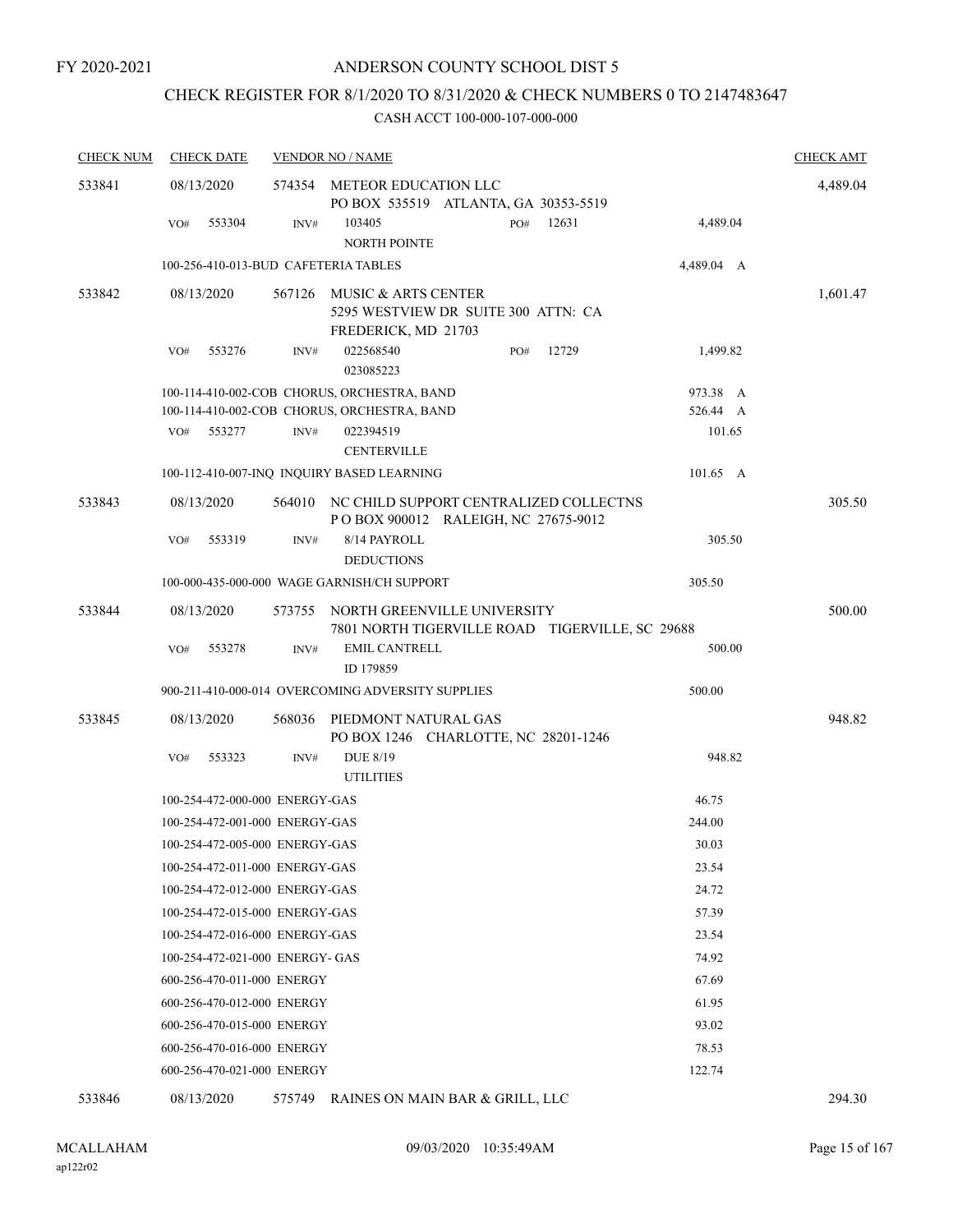## ANDERSON COUNTY SCHOOL DIST 5

# CHECK REGISTER FOR 8/1/2020 TO 8/31/2020 & CHECK NUMBERS 0 TO 2147483647

| <b>CHECK NUM</b> |     | <b>CHECK DATE</b> |                               | <b>VENDOR NO / NAME</b>                                                             |            | <b>CHECK AMT</b> |
|------------------|-----|-------------------|-------------------------------|-------------------------------------------------------------------------------------|------------|------------------|
|                  |     |                   |                               | 312 S MAIN ST ANDERSON, SC 29624                                                    |            |                  |
|                  | VO# | 553239            | INV#                          | CHECK 3                                                                             | 294.30     |                  |
|                  |     |                   |                               | <b>SANDWICHES</b>                                                                   |            |                  |
|                  |     |                   | 131-115-410-031-000 SUPPLIES  |                                                                                     | 294.30     |                  |
| 533847           |     | 08/13/2020        |                               | 431095 REALLY GOOD STUFF, LLC<br>PO BOX 734329 CHICAGO, IL 60673-4329               |            | 243.90           |
|                  | VO# | 553280            | INV#                          | 12621<br>7238283<br>PO#<br>ACCT 0011057                                             | 243.90     |                  |
|                  |     |                   | 100-111-410-019-000 SUPPLIES  |                                                                                     | 40.07 A    |                  |
|                  |     |                   | 100-113-410-019-000 SUPPLIES  |                                                                                     | 149.88 A   |                  |
|                  |     |                   | 100-212-410-019-000 SUPPLIES  |                                                                                     | 53.95 A    |                  |
| 533848           |     | 08/13/2020        | 575654                        | RR DONNELLEY & SONS COMPANY<br>PO BOX 538602 ATLANTA, GA 30353                      |            | 436.94           |
|                  | VO# | 553305            | INV#                          | 938301584<br>13165<br>PO#<br><b>BUS SIGNS</b>                                       | 436.94     |                  |
|                  |     |                   | 100-255-410-000-000 SUPPLIES  |                                                                                     | 436.94     |                  |
| 533849           |     | 08/13/2020        | 448513                        | SC DEPT OF EDUC/TRANSPORTATION                                                      |            | 373.12           |
|                  |     |                   |                               | 1429 SENATE STREET ROOM 1100<br><b>RUTLEDGE</b><br>BUILDING COLUMBIA, SC 29201      |            |                  |
|                  | VO# | 553306            | INV#                          | 0405-06-2020<br><b>BUS DAMAGES</b>                                                  | 373.12     |                  |
|                  |     |                   |                               | 100-255-323-000-000 CONTRACTED SERVICES                                             | 373.12 A   |                  |
| 533850           |     | 08/13/2020        | 450701                        | SC RETIREMENT SYSTEM (SPP)<br>POBOX 11960 CAPITOL STATION COLUMBIA, SC              |            | 585.61           |
|                  | VO# | 553317            | INV#                          | 29211<br>8/14 PAYROLL<br><b>DEDUCTIONS</b>                                          | 585.61     |                  |
|                  |     |                   |                               | 100-000-438-000-000 RETIREMENT SERV PURCHASE                                        | 585.61     |                  |
| 533851           |     | 08/13/2020        | 576084                        | SC STATE REIMBURSEMENT UNIT<br>PO BOX 100303 COLUMBIA, SC 29202-3303                |            | 1,209.09         |
|                  | VO# | 553320            | INV#                          | 8/14 PAYROLL<br><b>DEDUCTIONS</b>                                                   | 1,209.09   |                  |
|                  |     |                   |                               | 100-000-435-000-000 WAGE GARNISH/CH SUPPORT                                         | 1,209.09   |                  |
| 533852           |     | 08/13/2020        | 574429                        | SECOND STEP/COMMITTEE FOR CHILDREN<br>2815 SECOND AVE., SUITE 400 SEATTLE, WA 98121 |            | 2,749.00         |
|                  | VO# | 553295            | INV#                          | 2009607<br>12995<br>PO#<br><b>LICENSE</b>                                           | 2,749.00   |                  |
|                  |     |                   |                               |                                                                                     |            |                  |
|                  |     |                   | 100-233-410-006-000 SUPPLIES  |                                                                                     | 2,749.00 A |                  |
| 533853           |     | 08/13/2020        | 576350                        | <b>SEGRA</b><br>SC TELECOMMUNICATIONS GROUP PO BOX 603030                           |            | 137.82           |
|                  | VO# | 553307            | INV#                          | CHARLOTTE, NC 28260-3030<br>1750760<br><b>SERVICE</b>                               | 137.82     |                  |
|                  |     |                   | 100-266-340-000-000 TELEPHONE |                                                                                     | 1.85       |                  |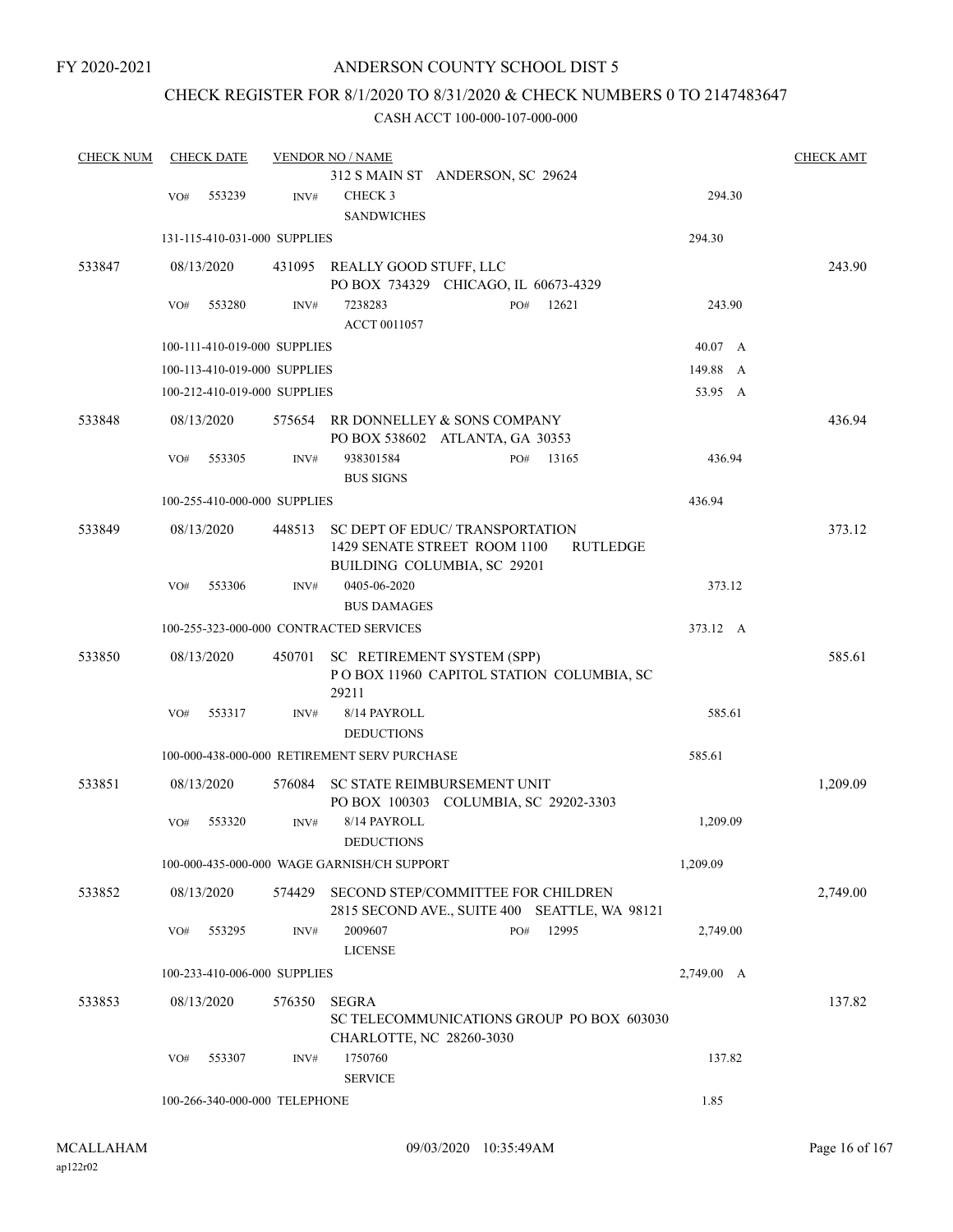# CHECK REGISTER FOR 8/1/2020 TO 8/31/2020 & CHECK NUMBERS 0 TO 2147483647

| CHECK NUM | <b>CHECK DATE</b>                     |        | <b>VENDOR NO / NAME</b>                                                          |         | <b>CHECK AMT</b> |
|-----------|---------------------------------------|--------|----------------------------------------------------------------------------------|---------|------------------|
|           | 100-266-340-000-000 TELEPHONE         |        |                                                                                  | 0.59    |                  |
|           | 100-266-340-000-000 TELEPHONE         |        |                                                                                  | 111.18  |                  |
|           | 100-266-340-001-000 TELEPHONE         |        |                                                                                  | 5.99    |                  |
|           | 100-266-340-002-000 TELEPHONE         |        |                                                                                  | 4.88    |                  |
|           | 100-266-340-003-000 TELEPHONE         |        |                                                                                  | 3.51    |                  |
|           | 100-266-340-007-000 TELEPHONE         |        |                                                                                  | 0.24    |                  |
|           | 100-266-340-008-000 TELEPHONE         |        |                                                                                  | 0.62    |                  |
|           | 100-266-340-009-000 TELEPHONE         |        |                                                                                  | 0.08    |                  |
|           | 100-266-340-010-000 TELEPHONE         |        |                                                                                  | 0.04    |                  |
|           | 100-266-340-012-000 TELEPHONE         |        |                                                                                  | 1.05    |                  |
|           | 100-266-340-014-000 TELEPHONE         |        |                                                                                  | 0.36    |                  |
|           | 100-266-340-015-000 TELEPHONE         |        |                                                                                  | 0.10    |                  |
|           | 100-266-340-017-000 TELEPHONE         |        |                                                                                  | 0.75    |                  |
|           | 100-266-340-019-000 TELEPHONE         |        |                                                                                  | 1.39    |                  |
|           | 100-266-340-021-000 TELEPHONE         |        |                                                                                  | 3.47    |                  |
|           | 124-266-340-024-000 TELEPHONE         |        |                                                                                  | 1.72    |                  |
| 533854    | 08/13/2020                            | 568954 | SHRED A WAY<br>PO BOX 51132 ATT: ACCOUNTS RECEIVABLE<br>PIEDMONT, SC 29673       |         | 794.00           |
|           | VO#<br>553243                         | INV#   | 35491                                                                            | 33.00   |                  |
|           |                                       |        | <b>MIDWAY ELEM</b>                                                               |         |                  |
|           | 717-190-660-017-362 COPIER EXPENSE    |        |                                                                                  | 33.00   |                  |
|           | 553283<br>VO#                         | INV#   | A82185                                                                           | 48.00   |                  |
|           |                                       |        | <b>MCCANTS</b>                                                                   |         |                  |
|           |                                       |        | 100-113-410-005-VEN SUPPLY-ADDT'L FOR LOST VENDING                               | 48.00   |                  |
|           | VO# 553284                            | INV#   | A82240<br><b>ADULT ED</b>                                                        | 33.00   |                  |
|           |                                       |        | 723-190-660-023-911 MISCELLANEOUS- ADULT ED EXPENSE                              | 33.00   |                  |
|           | 553308<br>VO#                         | INV#   | A81095                                                                           | 65.00   |                  |
|           |                                       |        | <b>ROBERT ANDERSON</b>                                                           |         |                  |
|           | 100-113-410-006-000 SUPPLIES          |        |                                                                                  | 65.00 A |                  |
|           | VO# 553309                            | INV#   | A81542<br><b>ROBERT ANDERSON</b>                                                 | 550.00  |                  |
|           | 100-113-410-006-000 SUPPLIES          |        |                                                                                  | 550.00  |                  |
|           | VO# 553310                            | INV#   | A82248<br><b>ROBERT ANDERSON</b>                                                 | 65.00   |                  |
|           | 100-113-410-006-000 SUPPLIES          |        |                                                                                  | 65.00   |                  |
| 533855    | 08/13/2020                            |        | 576554 SIGNS BY TOMORROW<br>413 NORTH PLEASANTBURG DRIVE GREENVILLE, SC<br>29607 |         | 679.44           |
|           | 553244<br>VO#                         | INV#   | 42358                                                                            | 679.44  |                  |
|           |                                       |        | TL HANNA                                                                         |         |                  |
|           | 100-114-410-002-C19 COVID 19 SUPPLIES |        |                                                                                  | 679.44  |                  |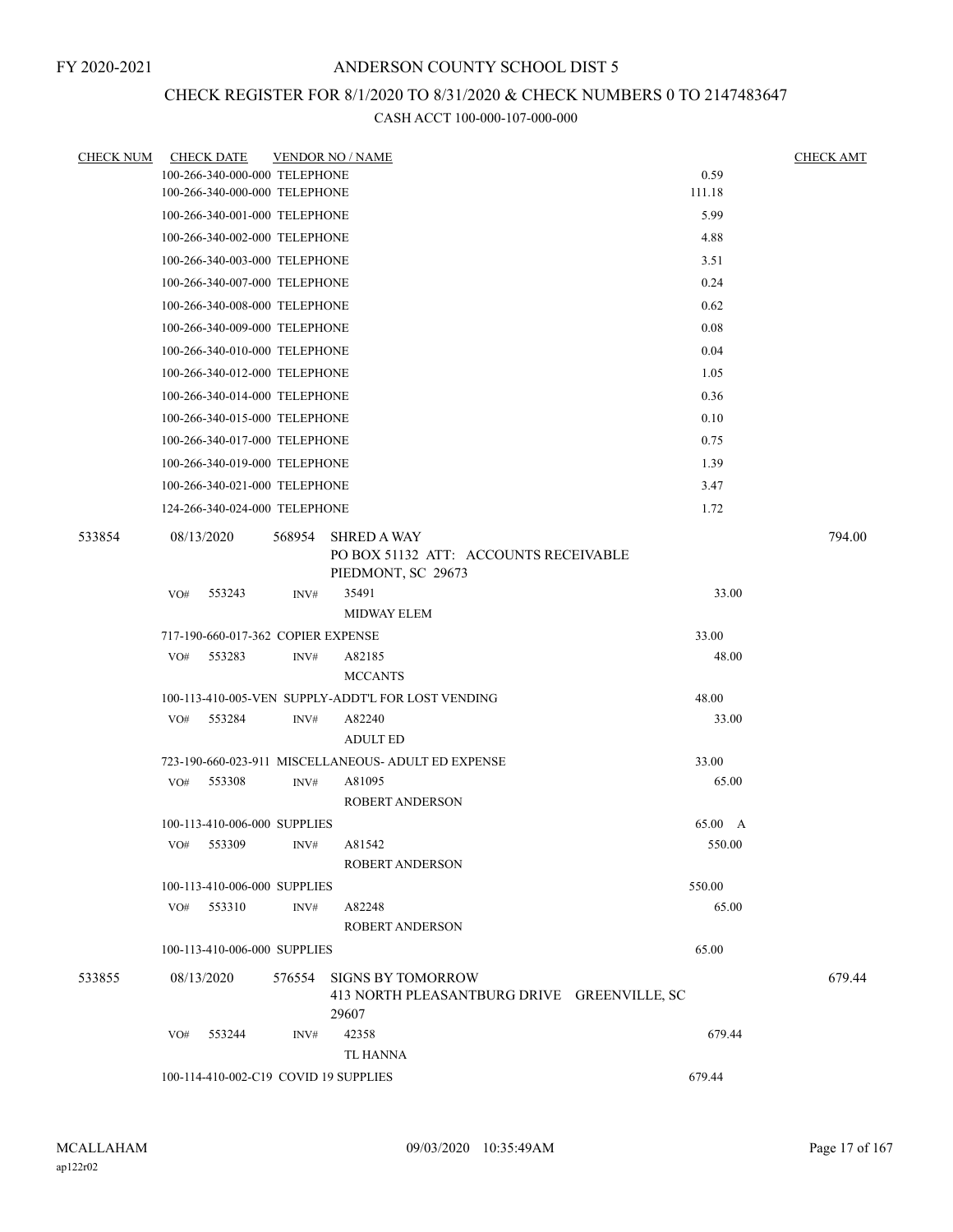# CHECK REGISTER FOR 8/1/2020 TO 8/31/2020 & CHECK NUMBERS 0 TO 2147483647

| <b>CHECK NUM</b> | <b>CHECK DATE</b>                 |        | <b>VENDOR NO / NAME</b>                                                             |             | <b>CHECK AMT</b> |
|------------------|-----------------------------------|--------|-------------------------------------------------------------------------------------|-------------|------------------|
| * 533857         | 08/13/2020                        | 572503 | TG<br>P O BOX 659601 SAN ANTONIO, TX 78265-9601                                     |             | 354.45           |
|                  | 553321<br>VO#                     | INV#   | 8/14 PAYROLL<br><b>DEDUCTIONS</b>                                                   | 354.45      |                  |
|                  | 100-000-441-000-000 MISCELLANEOUS |        |                                                                                     | 354.45      |                  |
| 533858           | 08/13/2020                        | 568632 | THE RON CLARK ACADEMY<br>228 MARGARET STREET ATT: REGISTRATION<br>ATLANTA, GA 30315 |             | 850.00           |
|                  | 546095<br>VO#                     | INV#   | <b>REGISTRATION</b><br>11142019-10597                                               | 425.00      |                  |
|                  |                                   |        | 100-211-333-006-000 TRIPS AND CONFERENCES                                           | 425.00      |                  |
|                  | 546096<br>VO#                     | INV#   | <b>REGISTRATION</b><br>11142019-10601                                               | 425.00      |                  |
|                  |                                   |        | 100-211-333-006-000 TRIPS AND CONFERENCES                                           | 425.00      |                  |
| 533859           | 08/13/2020                        |        | 576517 TRI SOLUTIONS INC<br>712 SUMMIT AVENUE KINSTON, NC 28501                     |             | 12,733.00        |
|                  | 553285<br>VO#                     | INV#   | M 2179<br>12837<br>PO#<br><b>WESTSIDE</b>                                           | 12,733.00   |                  |
|                  |                                   |        | 505-254-323-003-SLP SLIP RESISTANT COVERING                                         | 12,733.00 A |                  |
| 533860           | 08/13/2020                        | 572513 | UNITED LASER<br>P.O. BOX 6889 FLORENCE, SC 29501                                    |             | 285.69           |
|                  | 553311<br>VO#                     | INV#   | 202671<br><b>TONER</b>                                                              | 285.69      |                  |
|                  | 600-256-410-000-000 SUPPLIES      |        |                                                                                     | 285.69      |                  |
| 533861           | 08/13/2020                        | 564298 | UNITED WAY OF ANDERSON COUNTY<br>POBOX 2067 ANDERSON, SC 29622                      |             | 2,600.56         |
|                  | 553318<br>VO#                     | INV#   | 8/14 PAYROLL<br><b>DEDUCTIONS</b>                                                   | 2,600.56    |                  |
|                  |                                   |        | 100-000-455-000-000 UNITED FUND - PAYABLE                                           | 2,600.56    |                  |
| $* 533863$       | 08/13/2020                        |        | 510790 US FOODSERVICE<br>POBOX 602292 CHARLOTTE, NC 28260-2292                      |             | 19,380.51        |
|                  | VO# 553286                        | INV#   | 60814613<br><b>WHSE SUPPLIES</b>                                                    | 4,464.00    |                  |
|                  |                                   |        | 600-000-172-000-000 FOOD SERV INVEN. FOOD                                           | 4,464.00    |                  |
|                  | 553287<br>VO#                     | INV#   | 20950515<br><b>FOOD &amp; SUPPLIES</b>                                              | 14,916.51   |                  |
|                  | 600-256-410-003-000 SUPPLIES      |        |                                                                                     | 791.58      |                  |
|                  | 600-256-410-014-000 SUPPLIES      |        |                                                                                     | 947.48      |                  |
|                  | 600-256-410-020-000 SUPPLIES      |        |                                                                                     | 948.66      |                  |
|                  | 600-256-460-003-000 FOOD          |        |                                                                                     | 5,310.09    |                  |
|                  | 600-256-460-006-000 FOOD          |        |                                                                                     | 623.86      |                  |
|                  | 600-256-460-014-000 FOOD          |        |                                                                                     | 3,252.45    |                  |
|                  | 600-256-460-020-000 FOOD          |        |                                                                                     | 3,042.39    |                  |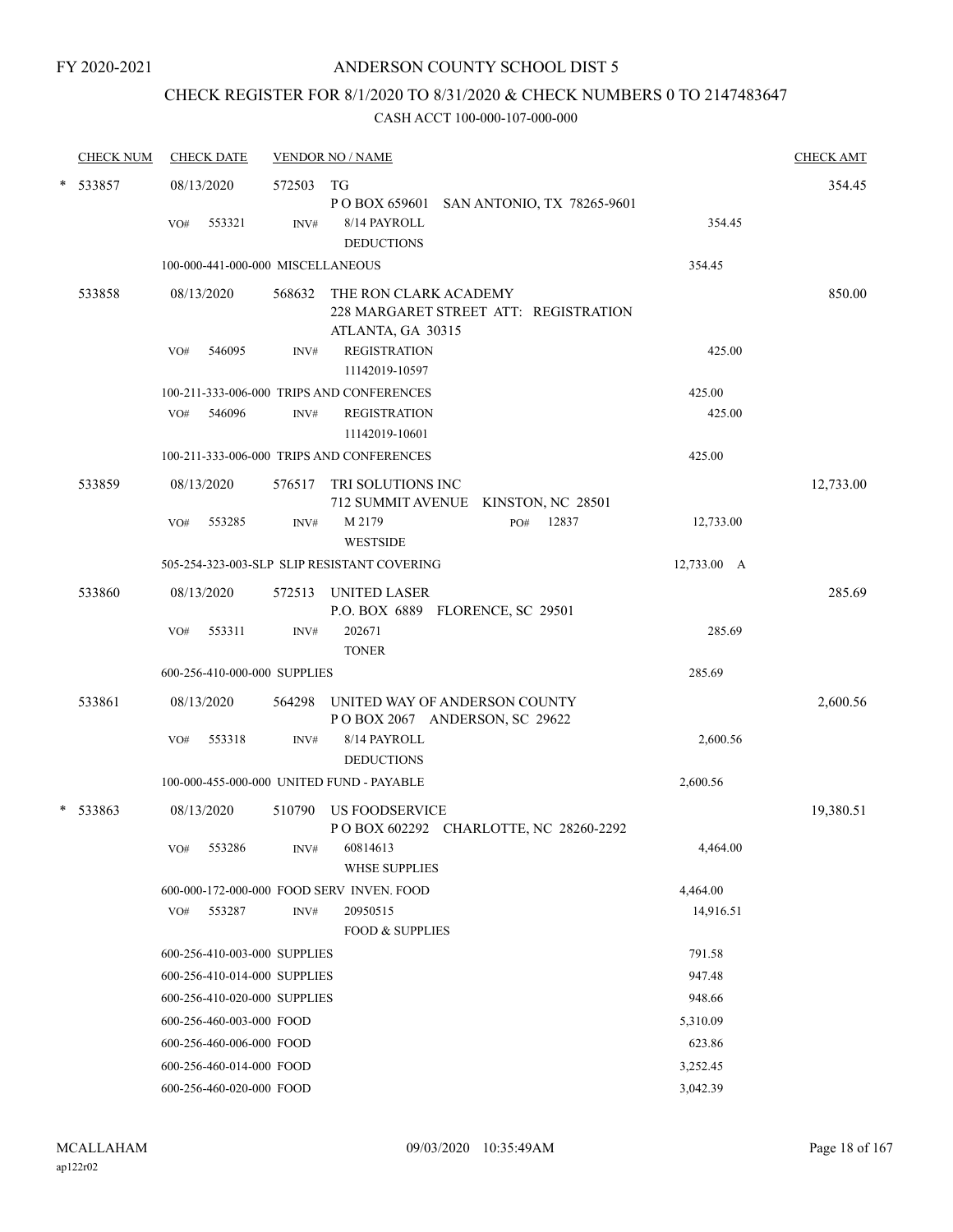## ANDERSON COUNTY SCHOOL DIST 5

# CHECK REGISTER FOR 8/1/2020 TO 8/31/2020 & CHECK NUMBERS 0 TO 2147483647

| <b>CHECK NUM</b> | <b>CHECK DATE</b> |                                                                              | <b>VENDOR NO / NAME</b>                                                                   |          |  |  |  |
|------------------|-------------------|------------------------------------------------------------------------------|-------------------------------------------------------------------------------------------|----------|--|--|--|
| 533864           | 08/13/2020        |                                                                              | 576048 VITAL RECORDS HOLDINGS, LLC<br>DEPT 5874 PO BOX 11407 BIRMINGHAM, AL<br>35246-5874 | 767.00   |  |  |  |
|                  | VO#               | 553312<br>INV#                                                               | 36712<br><b>WESTSIDE</b>                                                                  | 767.00   |  |  |  |
|                  |                   | 100-233-410-003-000 SUPPLIES                                                 |                                                                                           | 767.00 A |  |  |  |
| 533865           | 08/13/2020        |                                                                              | 573864 WELLS FARGO VENDOR FIN SERV<br>PO BOX 105710 ATLANTA, GA 30348-5710                | 174.41   |  |  |  |
|                  | VO#               | 553288<br>INV#                                                               | 5011381720<br><b>COPIER</b>                                                               | 174.41   |  |  |  |
|                  |                   | 723-190-660-023-913 COPIER EXPENSE                                           | 174.41                                                                                    |          |  |  |  |
| 533866           | 08/13/2020        | 565833                                                                       | WEX BANK<br>WRIGHT EXPRESS FLEET SERVICES PO BOX 6293<br>CAROL STREAM, IL 60197-6293      | 213.16   |  |  |  |
|                  | VO#               | 553313<br>INV#                                                               | 66902807<br><b>FUEL</b>                                                                   | 213.16   |  |  |  |
|                  |                   | 100-255-411-000-000 GASOLINE                                                 | 213.16                                                                                    |          |  |  |  |
| 533867           | 08/13/2020        |                                                                              | 573828 WOODWIND & BRASS<br>PO BOX 7479 WESTLAKE VILLAGE, CA 91359                         | 518.95   |  |  |  |
|                  | VO#               | 553290<br>INV#                                                               | 12743<br>54625787<br>PO#<br>54625754                                                      | 518.95   |  |  |  |
|                  |                   | 100-113-410-017-MUS MUSIC ALLOCATION<br>100-113-410-017-MUS MUSIC ALLOCATION | 363.80<br>155.15                                                                          |          |  |  |  |
| 533868           | 08/20/2020        |                                                                              | 573978 AAA SUPPLY INC<br>PO BOX 17769 GREENVILLE, SC 29606                                | 101.54   |  |  |  |
|                  | VO#               | 553414<br>INV#                                                               | 04-533240<br><b>SUPPLIES</b>                                                              | 21.25    |  |  |  |
|                  |                   | 100-254-410-021-C19 SUPPIES - C19                                            |                                                                                           | 21.25    |  |  |  |
|                  | VO# 553416        | INV#                                                                         | 04-533320<br><b>SUPPLIES</b>                                                              | 8.60     |  |  |  |
|                  |                   | 100-254-410-021-C19 SUPPIES - C19                                            |                                                                                           | 8.60     |  |  |  |
|                  | VO#               | 553417<br>INV#                                                               | 04-533490<br><b>SUPPLIES</b>                                                              | 71.69    |  |  |  |
|                  |                   | 100-254-410-000-C19 SUPPIES - C19                                            |                                                                                           | 71.69    |  |  |  |
| * 533870         | 08/20/2020        | 573301                                                                       | ABC BANNERS & SIGNS, INC.<br>103 SULLIVAN LANE ANDERSON, SC 29625                         | 9,706.36 |  |  |  |
|                  | VO#               | 553333<br>INV#                                                               | 20190329-328<br>PO#<br>13050<br><b>FLOOR DECALS</b>                                       | 9,500.92 |  |  |  |
|                  |                   | 100-257-410-000-C19 COVID SUPPLIES                                           | 9,500.92                                                                                  |          |  |  |  |
|                  | VO#               | 553334<br>INV#                                                               | <b>WEST MARKET</b><br><b>FLOOR DECALS</b>                                                 | 42.80    |  |  |  |
|                  |                   | 100-139-410-018-C19 COVID 19 SUPPLIES                                        |                                                                                           | 42.80    |  |  |  |
|                  | VO#               | 553373<br>INV#                                                               | 20190329-352<br>SOUTHWOOD                                                                 | 162.64   |  |  |  |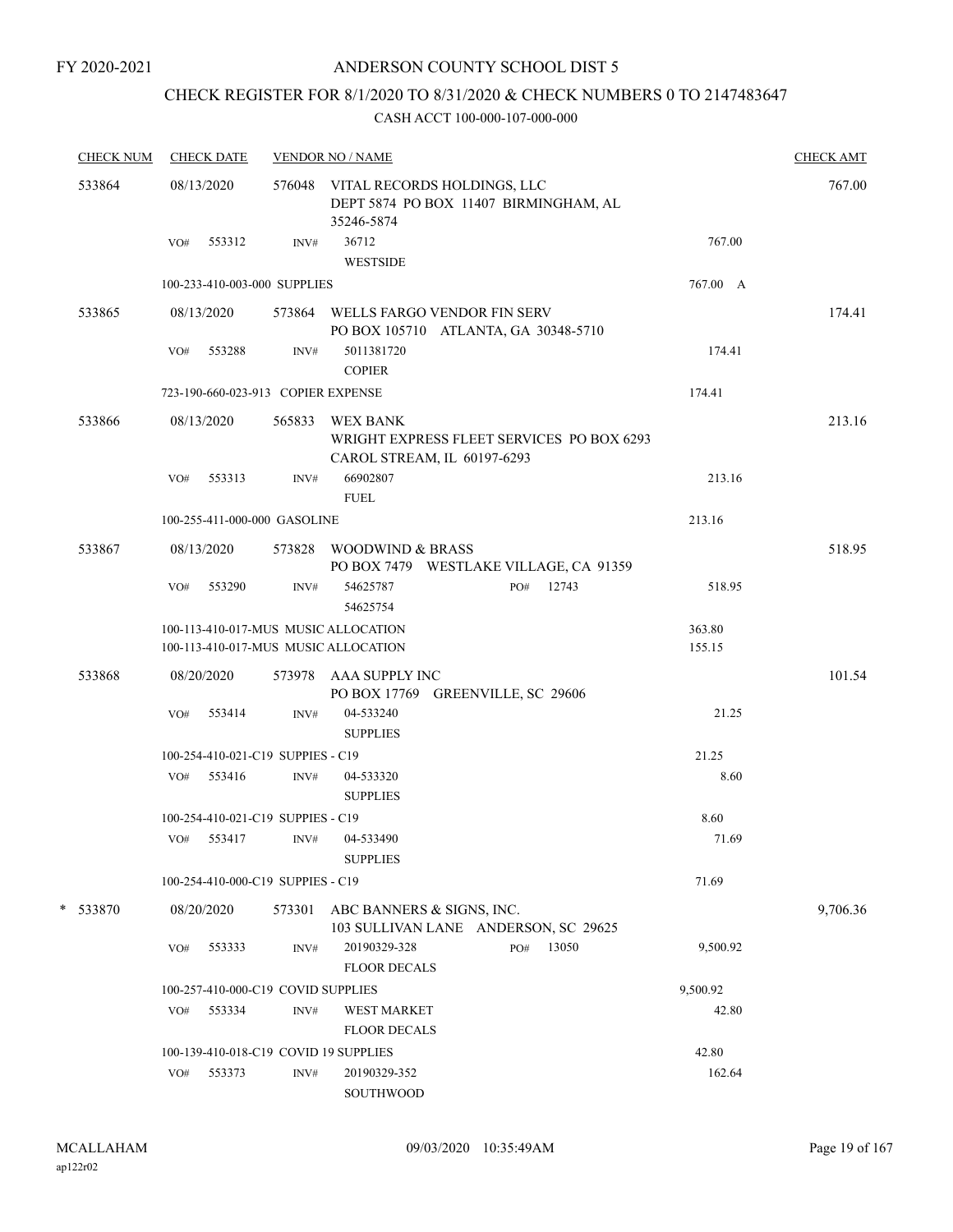# CHECK REGISTER FOR 8/1/2020 TO 8/31/2020 & CHECK NUMBERS 0 TO 2147483647

| <b>CHECK NUM</b> |     | <b>CHECK DATE</b>                   |        | <b>VENDOR NO / NAME</b>                                                      |          | <b>CHECK AMT</b> |
|------------------|-----|-------------------------------------|--------|------------------------------------------------------------------------------|----------|------------------|
|                  |     |                                     |        | 100-113-410-021-C19 COVID 19 SUPPLIES                                        | 162.64   |                  |
| 533871           |     | 08/20/2020                          |        | 576412 AMAZON CAPITAL SERVICES<br>PO BOX 035184 SEATTLE, WA 98124-5184       |          | 3,884.41         |
|                  | VO# | 553370                              | INV#   | <b>PURCHASES</b>                                                             | 3,884.41 |                  |
|                  |     |                                     |        | #A2QG7V7TDJIMYY                                                              |          |                  |
|                  |     |                                     |        | 100-139-410-015-C19 COVID 19 SUPPLIES                                        | 237.92   |                  |
|                  |     |                                     |        | 100-221-410-000-TST SUPPLIES-TESTING                                         | 688.62   |                  |
|                  |     |                                     |        | 220-370-410-000-TCS SUPPLIES - TEMPLE CHRISTIAN                              | 115.46   |                  |
|                  |     |                                     |        | 705-271-660-005-411 MISCELLANEOUS EXPENSE                                    | 302.78   |                  |
|                  |     |                                     |        | 709-271-660-009-201 MISCELLANEOUS EXPENSE                                    | 110.15   |                  |
|                  |     |                                     |        | 713-271-660-013-201 MISCELLANEOUS EXPENSE                                    | 310.19   |                  |
|                  |     |                                     |        | 714-271-660-014-201 MISCELLANEOUS EXPENSE                                    | 271.56   |                  |
|                  |     | 717-190-660-017-305 LIBRARY EXPENSE |        |                                                                              | 215.96   |                  |
|                  |     |                                     |        | 720-271-660-020-411 MISCELLANEOUS EXPENSE                                    | 562.71   |                  |
|                  |     |                                     |        | 731-271-660-031-811 MISCELLANEOUS EXPENSE                                    | 607.20   |                  |
|                  |     |                                     |        | 805-221-445-000-000 TECHNOLOGY SUPPLIES/SOFTWARE                             | 461.86   |                  |
| * 533873         |     | 08/20/2020                          | 115205 | ASD5 GENERAL FUND PETTY CASH                                                 |          | 266.10           |
|                  | VO# | 553371                              | INV#   | <b>PURCHASES</b><br>REIMBURSEMENT                                            | 266.10   |                  |
|                  |     |                                     |        | 100-213-410-000-000 SUPPLIES AND MATERIALS                                   | 16.47    |                  |
|                  |     |                                     |        | 100-252-324-000-000 PROPERTY INSURANCE                                       | 22.00    |                  |
|                  |     |                                     |        | 100-254-410-000-OPS SUPPLIES-OPERATIONS                                      | 15.00    |                  |
|                  |     | 100-257-410-000-000 SUPPLIES        |        |                                                                              | 14.97    |                  |
|                  |     | 100-264-410-000-000 SUPPLIES        |        |                                                                              | 3.00     |                  |
|                  |     | 100-266-410-000-000 SUPPLIES        |        |                                                                              | 21.73    |                  |
|                  |     | 852-252-410-000-000 SUPPLIES        |        |                                                                              | 40.71    |                  |
|                  |     | 852-252-410-000-000 SUPPLIES        |        |                                                                              | 7.22     |                  |
|                  |     | 852-252-410-000-000 SUPPLIES        |        |                                                                              | 125.00   |                  |
| 533874           |     | 08/20/2020                          | 569220 | <b>AUTECH</b><br>POBOX 248 ATT: ACCOUNTS RECEIVABLE<br>WILLIAMSTON, SC 29697 |          | 1,052.23         |
|                  | VO# | 553429                              | INV#   | 8024<br><b>REPAIR</b>                                                        | 500.00   |                  |
|                  |     |                                     |        | 100-254-323-018-400 CONTR SERV-HVAC/ELECT/PLUMBING                           | 500.00   |                  |
|                  | VO# | 553430                              | INV#   | 8043                                                                         | 202.23   |                  |
|                  |     |                                     |        | <b>REPAIR</b>                                                                |          |                  |
|                  |     |                                     |        | 100-254-323-007-400 CONTR SERV-HVAC/ELECT/PLUMBING                           | 202.23   |                  |
|                  | VO# | 553431                              | INV#   | 8037                                                                         | 150.00   |                  |
|                  |     |                                     |        | <b>REPAIR</b>                                                                |          |                  |
|                  |     |                                     |        | 100-254-323-020-400 CONTR SERV-HVAC/ELECT/PLUMBING                           | 150.00   |                  |
|                  |     | VO# 553433                          | INV#   | 8036                                                                         | 100.00   |                  |
|                  |     |                                     |        | <b>REPAIR</b>                                                                |          |                  |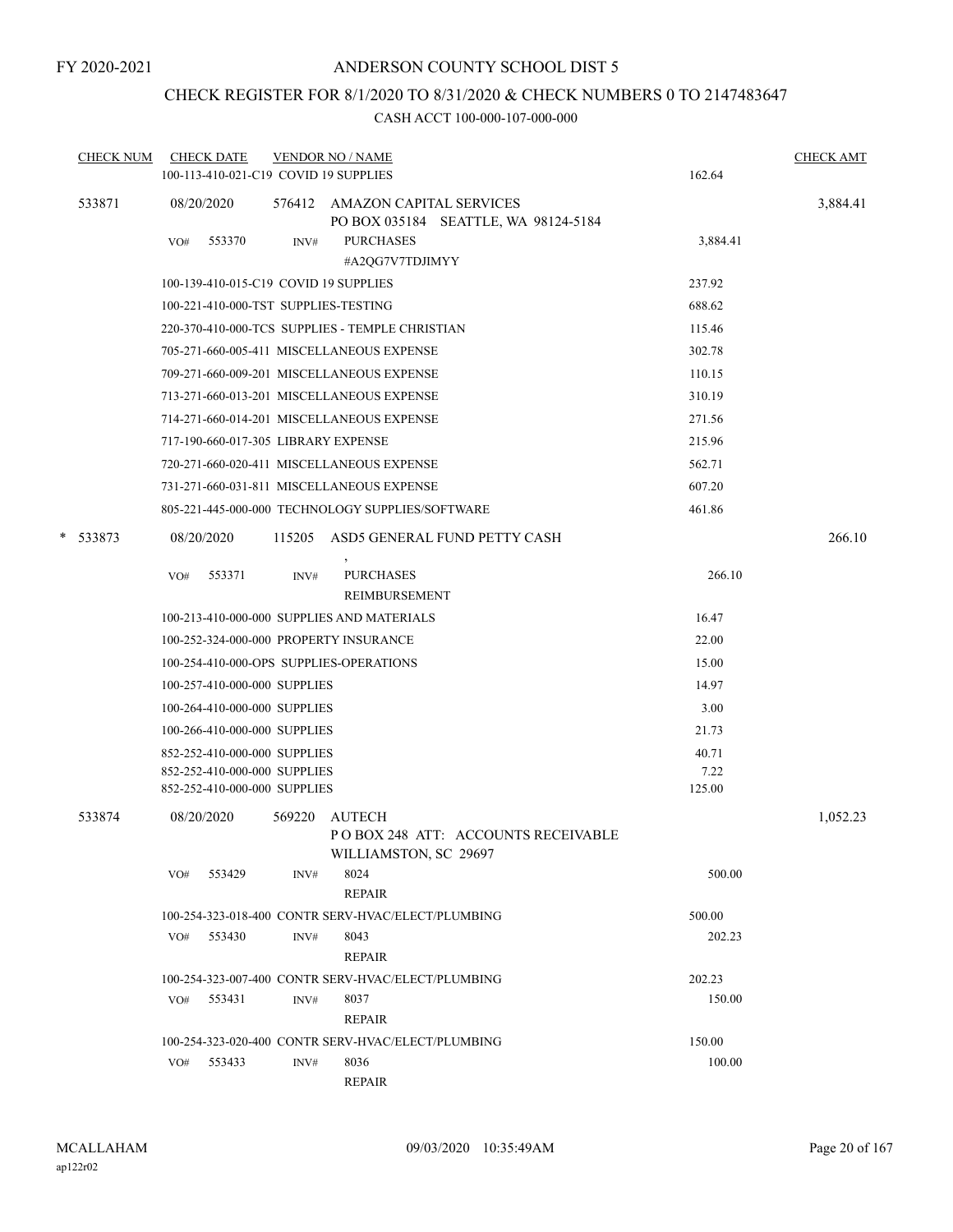# CHECK REGISTER FOR 8/1/2020 TO 8/31/2020 & CHECK NUMBERS 0 TO 2147483647

| <b>CHECK NUM</b> |     | <b>CHECK DATE</b> |                               | <b>VENDOR NO / NAME</b><br>100-254-323-005-400 CONTR SERV-HVAC/ELECT/PLUMBING      |              | 100.00                                        | <b>CHECK AMT</b> |
|------------------|-----|-------------------|-------------------------------|------------------------------------------------------------------------------------|--------------|-----------------------------------------------|------------------|
|                  |     | VO# 553434        | INV#                          | 8035                                                                               |              | 100.00                                        |                  |
|                  |     |                   |                               | <b>REPAIR</b><br>100-254-323-014-400 CONTR SERV-HVAC/ELECT/PLUMBING                |              | 100.00                                        |                  |
| 533875           |     | 08/20/2020        |                               | 569356 BATTERIES PLUS - 251<br>3319-D NORTH MAIN ST ATT: ACCOUNTS                  |              |                                               | 153.22           |
|                  | VO# | 553438            | INV#                          | RECEIVABLE ANDERSON, SC 29621<br>29652925<br><b>BATTERY</b>                        |              | 153.22                                        |                  |
|                  |     |                   |                               | 100-254-410-009-400 HVAC/ELECTRICAL/PLUMBING                                       |              | 153.22                                        |                  |
| 533876           |     | 08/20/2020        |                               | 575483 BENNETT, JEFFERY**<br>115 PLEASANT VIEW DRIVE CLEMSON, SC 29631             |              |                                               | 250.00           |
|                  | VO# | 553376            | INV#                          | 1102<br><b>NEVITT VIDEO</b>                                                        |              | 250.00                                        |                  |
|                  |     |                   |                               | 712-271-660-012-324 POSTIVE BEHAVIOR I.S. EXPENSE                                  |              | 250.00                                        |                  |
| * 533879         |     | 08/20/2020        |                               | 576427 BLUE RIDGE EQUIPMENT SERVICES LLC<br>29626                                  |              | DAVID L PARKER 1001 DICKERSON RD ANDERSON, SC | 4,250.00         |
|                  | VO# | 553337            | INV#                          | 1182<br><b>TL HANNA</b>                                                            | 13073<br>PO# | 4,250.00                                      |                  |
|                  |     |                   |                               | 505-254-323-002-FLD FIELD RENOVATIONS                                              |              | 4,250.00                                      |                  |
| 533880           |     | 08/20/2020        |                               | 147220 BROWN INDUSTRIES, INC<br>344 WEST FRONT STREET MEDIA, PA 19063-2640         |              |                                               | 261.24           |
|                  | VO# | 553338            | INV#                          | 121-00525<br>CUST #94900                                                           |              | 261.24                                        |                  |
|                  |     |                   | 600-256-410-000-000 SUPPLIES  |                                                                                    |              | 261.24                                        |                  |
| 533881           |     | 08/20/2020        | 572588                        | BRYANT ENTERPRISES, LLC<br>3280 NC HWY 69, SUITE 2 HAYESVILLE, NC 28904            |              |                                               | 1,940.00         |
|                  | VO# | 553339            | INV#                          | 13777<br><b>RADIOS</b>                                                             |              | 1,940.00                                      |                  |
|                  |     |                   | 100-233-410-001-RAD RADIOS    |                                                                                    |              | 1,940.00                                      |                  |
| 533882           |     |                   |                               | 08/20/2020 158800 CARSON DELLOSA PUBLISHING<br>PO BOX 679845 DALLAS, TX 75267-9845 |              |                                               | 167.68           |
|                  | VO# | 553440            | INV#                          | 500245<br><b>BOOKS</b>                                                             |              | 167.68                                        |                  |
|                  |     |                   | 100-112-410-013-000 SUPPLIES  |                                                                                    |              | 83.84                                         |                  |
|                  |     |                   | 100-113-410-013-000 SUPPLIES  |                                                                                    |              | 83.84                                         |                  |
| * 533884         |     | 08/20/2020        | 568558                        | CHARTER COMMUNICATIONS<br>PO BOX 94188 PALATINE, IL 60094-4188                     |              |                                               | 344.59           |
|                  | VO# | 553378            | INV#                          | 672778080620<br><b>SERVICE</b>                                                     |              | 94.98                                         |                  |
|                  |     |                   | 100-266-340-000-000 TELEPHONE |                                                                                    |              | 94.98                                         |                  |
|                  |     | VO# 553379        | INV#                          | 663728080620<br><b>SERVICE</b>                                                     |              | 249.61                                        |                  |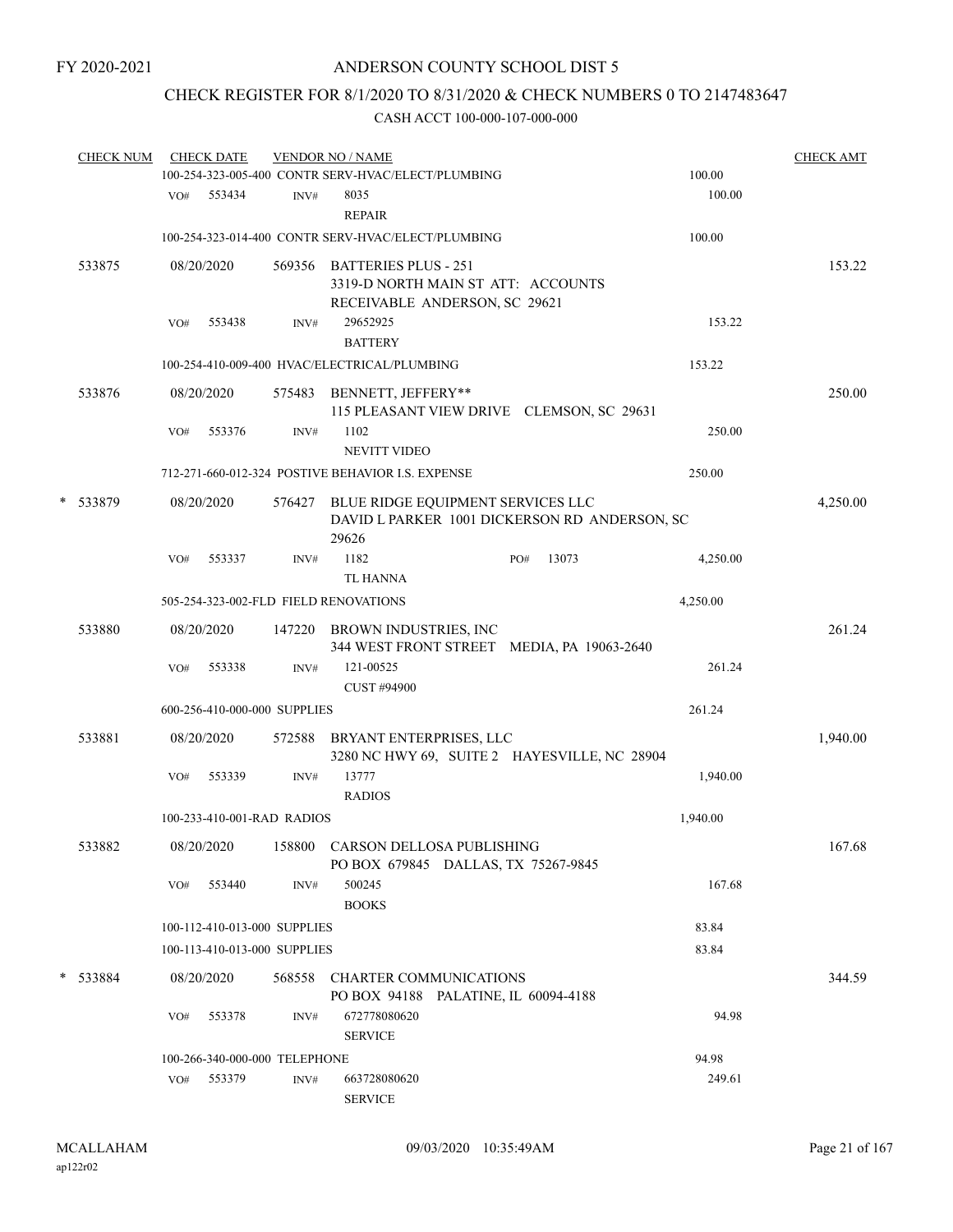## ANDERSON COUNTY SCHOOL DIST 5

# CHECK REGISTER FOR 8/1/2020 TO 8/31/2020 & CHECK NUMBERS 0 TO 2147483647

| <b>CHECK NUM</b> | <b>CHECK DATE</b>                        |        | <b>VENDOR NO / NAME</b>                                                                         |                       |           | <b>CHECK AMT</b> |
|------------------|------------------------------------------|--------|-------------------------------------------------------------------------------------------------|-----------------------|-----------|------------------|
|                  | 100-266-340-000-000 TELEPHONE            |        |                                                                                                 |                       | 249.61    |                  |
| 533885           | 08/20/2020                               | 576586 | <b>CLARENDON SCHOOL DISTRICT TWO</b><br>ATTN: SPECIAL SERVICES PO BOX 1252 MANNING, SC<br>29102 |                       |           | 253.15           |
|                  | 553412<br>VO#                            | INV#   | 2019-2020<br><b>PROVISO</b>                                                                     |                       | 253.15    |                  |
|                  |                                          |        | 100-412-720-000-000 PAYMENTS TO OTHER GOV'T UNITS                                               |                       | 253.15 A  |                  |
| 533886           | 08/20/2020                               | 576582 | COGNIA INC                                                                                      |                       |           | 24,600.00        |
|                  |                                          |        | 9115 WESTSIDE PARKWAY ALPHARETTA, GA 30009                                                      |                       |           |                  |
|                  | 553361<br>VO#                            | INV#   | 00133466<br><b>MEMBERSHIP FEES</b>                                                              | 13104<br>PO#          | 24,600.00 |                  |
|                  | 100-112-640-007-000 DUES AND FEES        |        |                                                                                                 |                       | 1,200.00  |                  |
|                  | 100-112-640-008-000 DUES AND FEES        |        |                                                                                                 |                       | 1,200.00  |                  |
|                  | 100-112-640-009-000 DUES AND FEES        |        |                                                                                                 |                       | 1,200.00  |                  |
|                  | 100-112-640-010-000 DUES AND FEES        |        |                                                                                                 |                       | 1,200.00  |                  |
|                  | 100-112-640-011-000 DUES AND FEES        |        |                                                                                                 |                       | 1,200.00  |                  |
|                  | 100-112-640-012-000 DUES AND FEES        |        |                                                                                                 |                       | 1,200.00  |                  |
|                  | 100-112-640-013-000 DUES AND FEES        |        |                                                                                                 |                       | 1,200.00  |                  |
|                  | 100-112-640-014-000 DUES AND FEES        |        |                                                                                                 |                       | 1,200.00  |                  |
|                  | 100-112-640-017-000 DUES AND FEES        |        |                                                                                                 |                       | 1,200.00  |                  |
|                  | 100-112-640-019-000 DUES AND FEES        |        |                                                                                                 |                       | 1,200.00  |                  |
|                  | 100-113-640-005-000 DUES AND FEES        |        |                                                                                                 |                       | 1,200.00  |                  |
|                  | 100-113-640-006-000 DUES AND FEES        |        |                                                                                                 |                       | 1,200.00  |                  |
|                  | 100-113-640-016-000 DUES AND FEES        |        |                                                                                                 |                       | 1,200.00  |                  |
|                  | 100-113-640-020-000 DUES AND FEES        |        |                                                                                                 |                       | 1,200.00  |                  |
|                  | 100-113-640-021-000 DUES AND FEES        |        |                                                                                                 |                       | 1,200.00  |                  |
|                  | 100-114-640-000-000 DUES AND FEES        |        |                                                                                                 |                       | 1,200.00  |                  |
|                  | 100-114-640-002-000 DUES AND FEES        |        |                                                                                                 |                       | 1,200.00  |                  |
|                  | 100-114-640-003-000 DUES AND FEES        |        |                                                                                                 |                       | 1,200.00  |                  |
|                  | 100-139-640-015-000 DUES AND FEES        |        |                                                                                                 |                       | 900.00    |                  |
|                  | 100-139-640-018-000 DUES AND FEES        |        |                                                                                                 |                       | 900.00    |                  |
|                  | 124-114-640-024-000 DUES AND FEES        |        |                                                                                                 |                       | 1,200.00  |                  |
| 533887           | 08/20/2020                               | 573765 | COZZINI BROS., INC.<br>350 HOWARD AVENUE                                                        | DES PLAINES, IL 60018 |           | 340.00           |
|                  | 553341<br>VO#                            | INV#   | C8293998<br><b>KNIFE SERVICE</b>                                                                |                       | 340.00    |                  |
|                  | 600-256-323-002-000 REPAIRS TO EQUIPMENT |        |                                                                                                 |                       | 17.00     |                  |
|                  | 600-256-323-003-000 REPAIRS TO EQUIPMENT |        |                                                                                                 |                       | 17.00     |                  |
|                  | 600-256-323-005-000 REPAIRS TO EQUIPMENT |        |                                                                                                 |                       | 17.00     |                  |
|                  | 600-256-323-006-000 REPAIRS TO EOUIPMENT |        |                                                                                                 |                       | 34.00     |                  |
|                  | 600-256-323-007-000 REPAIRS TO EQUIPMENT |        |                                                                                                 |                       | 17.00     |                  |
|                  | 600-256-323-008-000 REPAIRS TO EQUIPMENT |        |                                                                                                 |                       | 17.00     |                  |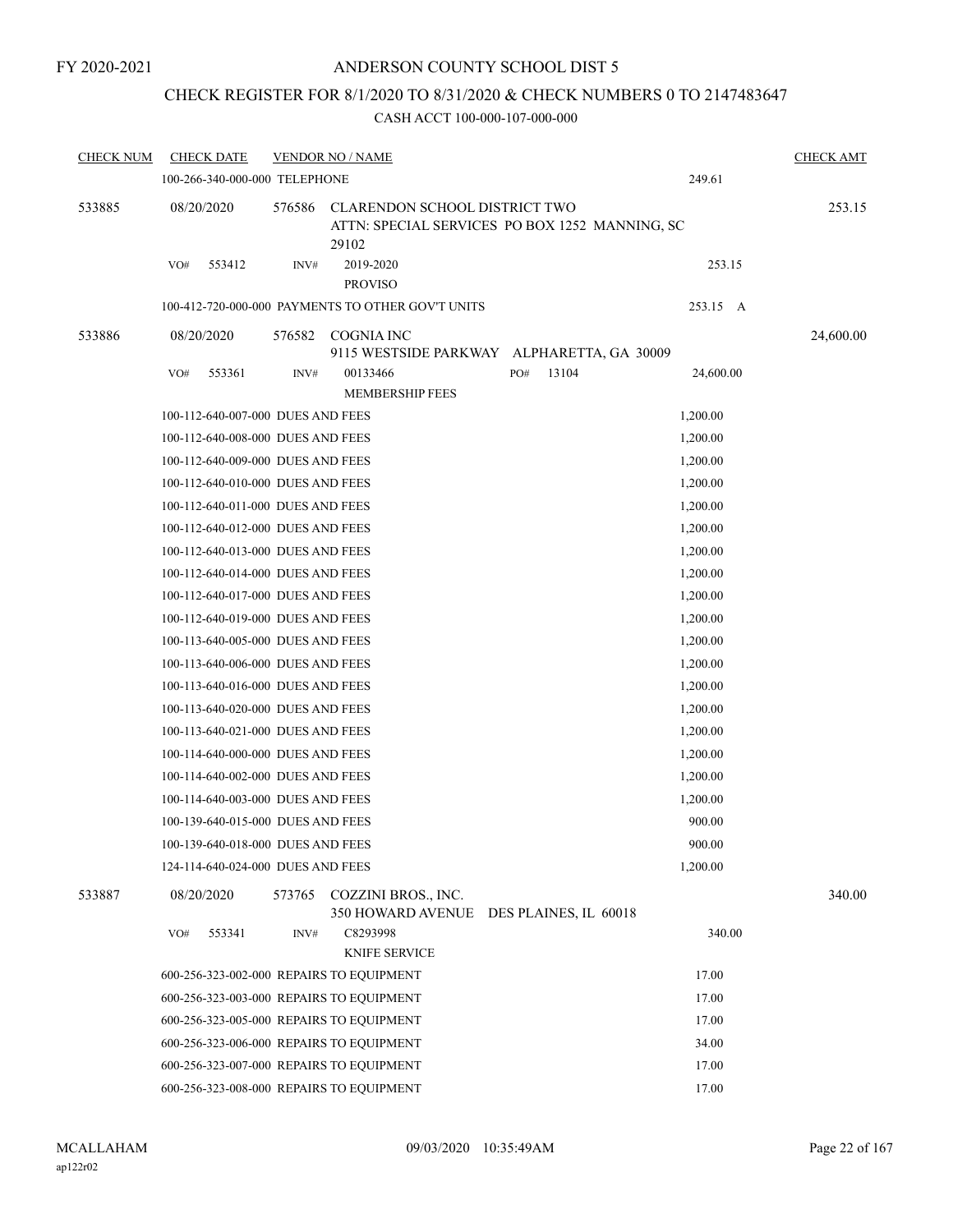## CHECK REGISTER FOR 8/1/2020 TO 8/31/2020 & CHECK NUMBERS 0 TO 2147483647

|   | <b>CHECK NUM</b> | <b>CHECK DATE</b>                        |        | <b>VENDOR NO / NAME</b> |                                                                                      |     |                          |          | <b>CHECK AMT</b> |
|---|------------------|------------------------------------------|--------|-------------------------|--------------------------------------------------------------------------------------|-----|--------------------------|----------|------------------|
|   |                  | 600-256-323-009-000 REPAIRS TO EQUIPMENT |        |                         |                                                                                      |     |                          | 17.00    |                  |
|   |                  | 600-256-323-010-000 REPAIRS TO EQUIPMENT |        |                         |                                                                                      |     |                          | 17.00    |                  |
|   |                  | 600-256-323-011-000 REPAIRS TO EQUIPMENT |        |                         |                                                                                      |     |                          | 17.00    |                  |
|   |                  | 600-256-323-012-000 REPAIRS TO EQUIPMENT |        |                         |                                                                                      |     |                          | 17.00    |                  |
|   |                  | 600-256-323-013-000 REPAIRS TO EQUIPMENT |        |                         |                                                                                      |     |                          | 17.00    |                  |
|   |                  | 600-256-323-014-000 REPAIRS TO EQUIPMENT |        |                         |                                                                                      |     |                          | 17.00    |                  |
|   |                  | 600-256-323-015-000 REPAIRS TO EQUIPMENT |        |                         |                                                                                      |     |                          | 17.00    |                  |
|   |                  | 600-256-323-016-000 REPAIRS TO EQUIPMENT |        |                         |                                                                                      |     |                          | 17.00    |                  |
|   |                  | 600-256-323-017-000 REPAIRS TO EQUIPMENT |        |                         |                                                                                      |     |                          | 17.00    |                  |
|   |                  | 600-256-323-018-000 REPAIRS TO EQUIPMENT |        |                         |                                                                                      |     |                          | 17.00    |                  |
|   |                  | 600-256-323-019-000 REPAIRS TO EQUIPMENT |        |                         |                                                                                      |     |                          | 17.00    |                  |
|   |                  | 600-256-323-020-000 REPAIRS TO EQUIPMENT |        |                         |                                                                                      |     |                          | 17.00    |                  |
|   |                  | 600-256-323-021-000 REPAIRS TO EQUIPMENT |        |                         |                                                                                      |     |                          | 17.00    |                  |
|   | 533888           | 08/20/2020                               | 198651 |                         | DELL MARKETING LP<br>POBOX 534118 ATT: ACCOUNTS RECEIVABLE<br>ATLANTA, GA 30353-4118 |     |                          |          | 8,842.46         |
|   |                  | 553451<br>VO#                            |        | INV#<br>PO 13172        | 10416942713                                                                          | PO# | 13172                    | 8,842.46 |                  |
|   |                  | 100-266-345-000-TEC TECHNOLOGY C19       |        |                         |                                                                                      |     |                          | 8,842.46 |                  |
| * | 533890           | 08/20/2020                               | 211302 |                         | <b>DUKE ENERGY</b><br>PO BOX 70516                                                   |     | CHARLOTTE, NC 28272-0516 |          | 6,610.39         |
|   |                  | 553470<br>VO#                            |        | INV#                    | 0002050044<br><b>ELECTRICITY</b>                                                     |     |                          | 6,473.03 |                  |
|   |                  |                                          |        |                         | 100-254-470-016-000 ENERGY-ELECTRICITY & WATER                                       |     |                          | 6,473.03 |                  |
|   |                  | 553472<br>VO#                            |        | INV#                    | 1345197467<br><b>ELECTRICITY</b>                                                     |     |                          | 137.36   |                  |
|   |                  |                                          |        |                         | 100-254-470-023-000 ENERGY-ELECTRICITY & WATER                                       |     |                          | 137.36   |                  |
|   | 533891           | 08/20/2020                               | 576563 |                         | DX PRINTING LLC<br><b>30 JOE KENNEDY BLVD</b>                                        |     | STATESBORO, GA 30458     |          | 8,239.00         |
|   |                  | 553342<br>VO#                            |        | 22031<br>INV#           |                                                                                      | PO# | 13142                    | 8,239.00 |                  |
|   |                  |                                          |        |                         | <b>FACE MASKS</b>                                                                    |     |                          |          |                  |
|   |                  | 100-257-410-000-C19 COVID SUPPLIES       |        |                         |                                                                                      |     |                          | 8,239.00 |                  |
|   | 533892           | 08/20/2020                               | 563495 |                         | ELECTRIC CITY UTILITIES<br>CITY OF ANDERSON 601 SOUTH MAIN ST<br>ANDERSON, SC 29624  |     |                          |          | 649.29           |
|   |                  | 553474<br>VO#                            |        | INV#                    | 295758061<br><b>WALTER/SEWER</b>                                                     |     |                          | 534.69   |                  |
|   |                  |                                          |        |                         | 100-254-470-012-000 ENERGY-ELECTRICITY & WATER                                       |     |                          | 534.69   |                  |
|   |                  | 553475<br>VO#                            |        | INV#                    | 495402011<br><b>WALTER/SEWER</b>                                                     |     |                          | 114.60   |                  |
|   |                  |                                          |        |                         | 100-254-470-000-000 ENERGY-ELECTRICITY & WATER                                       |     |                          | 114.60   |                  |
|   | 533893           | 08/20/2020                               | 576519 |                         | ERM SOLUTIONS LLC<br>10601 GRAY FOX WAY SAVANNAH, GA 31406                           |     |                          |          | 430.89           |
|   |                  |                                          |        |                         |                                                                                      |     |                          |          |                  |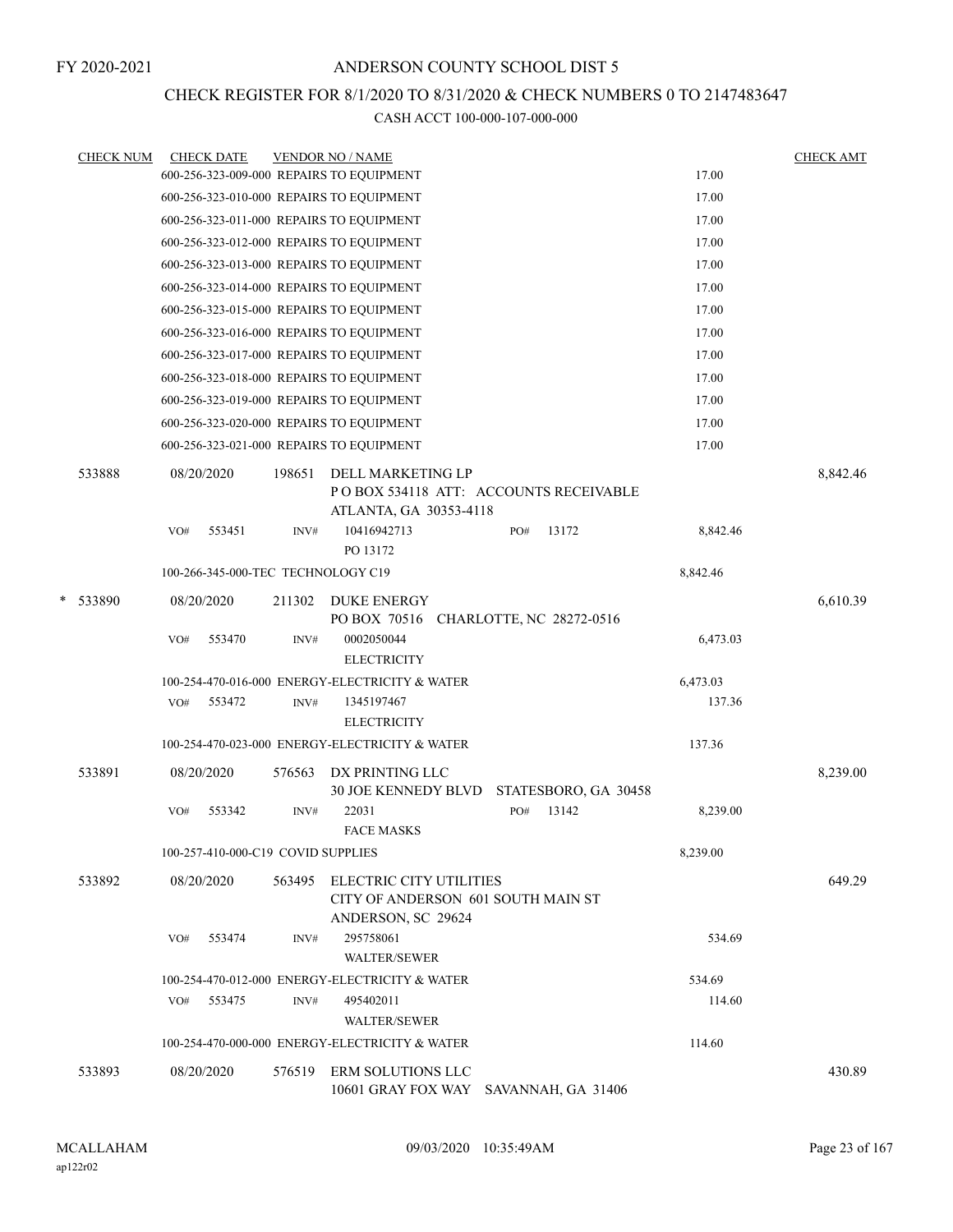# CHECK REGISTER FOR 8/1/2020 TO 8/31/2020 & CHECK NUMBERS 0 TO 2147483647

|   | <b>CHECK NUM</b> |     | <b>CHECK DATE</b> |                              | <b>VENDOR NO / NAME</b>                                                                                               |          | <b>CHECK AMT</b> |
|---|------------------|-----|-------------------|------------------------------|-----------------------------------------------------------------------------------------------------------------------|----------|------------------|
|   |                  | VO# | 553344            | INV#                         | 12854<br><b>FACE MASKS</b>                                                                                            | 430.89   |                  |
|   |                  |     |                   | 131-115-410-031-000 SUPPLIES |                                                                                                                       | 430.89   |                  |
|   | 533894           |     | 08/20/2020        | 252100                       | <b>GRACE'S COFFEE HOUSE AND RESTAURANT</b><br>1510 NORTH MURRAY AVENUE ATT: ACCOUNTS<br>RECEIVABLE ANDERSON, SC 29625 |          | 236.35           |
|   |                  | VO# | 553345            | INV#                         | C29                                                                                                                   | 236.35   |                  |
|   |                  |     |                   |                              | <b>CLUB TRAYS</b>                                                                                                     |          |                  |
|   |                  |     |                   | 600-256-410-000-000 SUPPLIES |                                                                                                                       | 236.35   |                  |
|   | 533895           |     | 08/20/2020        |                              | 569372 GREAT AMERICA LEASING CORP<br>PO BOX 660831 ATT: ACCOUNTS RECEIVABLE<br>DALLAS, TX 75266-0831                  |          | 1,769.52         |
|   |                  | VO# | 553386            | INV#                         | 27520773<br>13147<br>PO#<br><b>COPIER</b>                                                                             | 1,769.52 |                  |
|   |                  |     |                   |                              | 100-252-360-000-000 PRINTING AND BINDING                                                                              | 1,769.52 |                  |
|   | 533896           |     | 08/20/2020        |                              | 573217 HART, SHERRY**<br>1221 KEONE CIRCLE WILLIAMSTON, SC 29697                                                      |          | 540.00           |
|   |                  | VO# | 553388            | INV#                         | 8/26 LUNCH<br><b>SOUTHWOOD</b>                                                                                        | 540.00   |                  |
|   |                  |     |                   |                              | 100-113-410-021-VEN SUPPLY-ADDT'L FOR LOST VENDING                                                                    | 540.00   |                  |
| * | 533899           |     | 08/20/2020        | 576477                       | <b>JENNIFER POMINVILLE</b><br>2310 ANNANDALE DRIVE ANDERSON, SC 29621                                                 |          | 112.00           |
|   |                  | VO# | 550530            | INV#                         | <b>MIDWAY</b><br><b>FIELD TRIP REFUND</b>                                                                             | 112.00   |                  |
|   |                  |     |                   |                              | 100-271-312-017-C19 CANCELLED FIELD TRIPS                                                                             | 112.00   |                  |
|   | 533900           |     | 08/20/2020        | 297700                       | JOHN DEERE FINANCIAL<br>PO BOX 4450 CAROL STREAM, IL 60197-4450                                                       |          | 410.56           |
|   |                  | VO# | 553466            | INV#                         | H772426<br><b>HERBICIDE</b>                                                                                           | 410.56   |                  |
|   |                  |     |                   |                              | 100-254-410-000-001 MAINT. SUPPLIES-STRUCTURES                                                                        | 410.56   |                  |
|   | 533901           |     | 08/20/2020        | 304900                       | KAPLAN EARLY LEARNING COMPANY<br>POBOX 890575 ATT: ACCOUNTS RECEIVABLE<br>CHARLOTTE, NC 28289-0575                    |          | 461.31           |
|   |                  | VO# | 553423            | INV#                         | 5544678<br><b>NORTH POINTE</b>                                                                                        | 461.31   |                  |
|   |                  |     |                   | 100-147-410-013-000 SUPPLIES |                                                                                                                       | 461.31   |                  |
|   | * 533905         |     | 08/20/2020        | 575457                       | LAURENS COUNTY ADULT EDUCATION<br>663 MEDICAL RIDGE ROAD CLINTON, SC 29325                                            |          | 2,800.00         |
|   |                  | VO# | 553389            | INV#                         | 13214<br>$\mathbf{1}$<br>PO#<br>ADULT ED 3,4,5                                                                        | 2,800.00 |                  |
|   |                  |     |                   | 243-182-410-023-REV SUPPLIES |                                                                                                                       | 2,800.00 |                  |
|   |                  |     |                   |                              |                                                                                                                       |          |                  |
|   | 533906           |     | 08/20/2020        | 576553                       | LION TECHNOLOGY GROUP LLC<br>1525NORTH FANT STREET ANDERSON, SC 29621                                                 |          | 19,195.80        |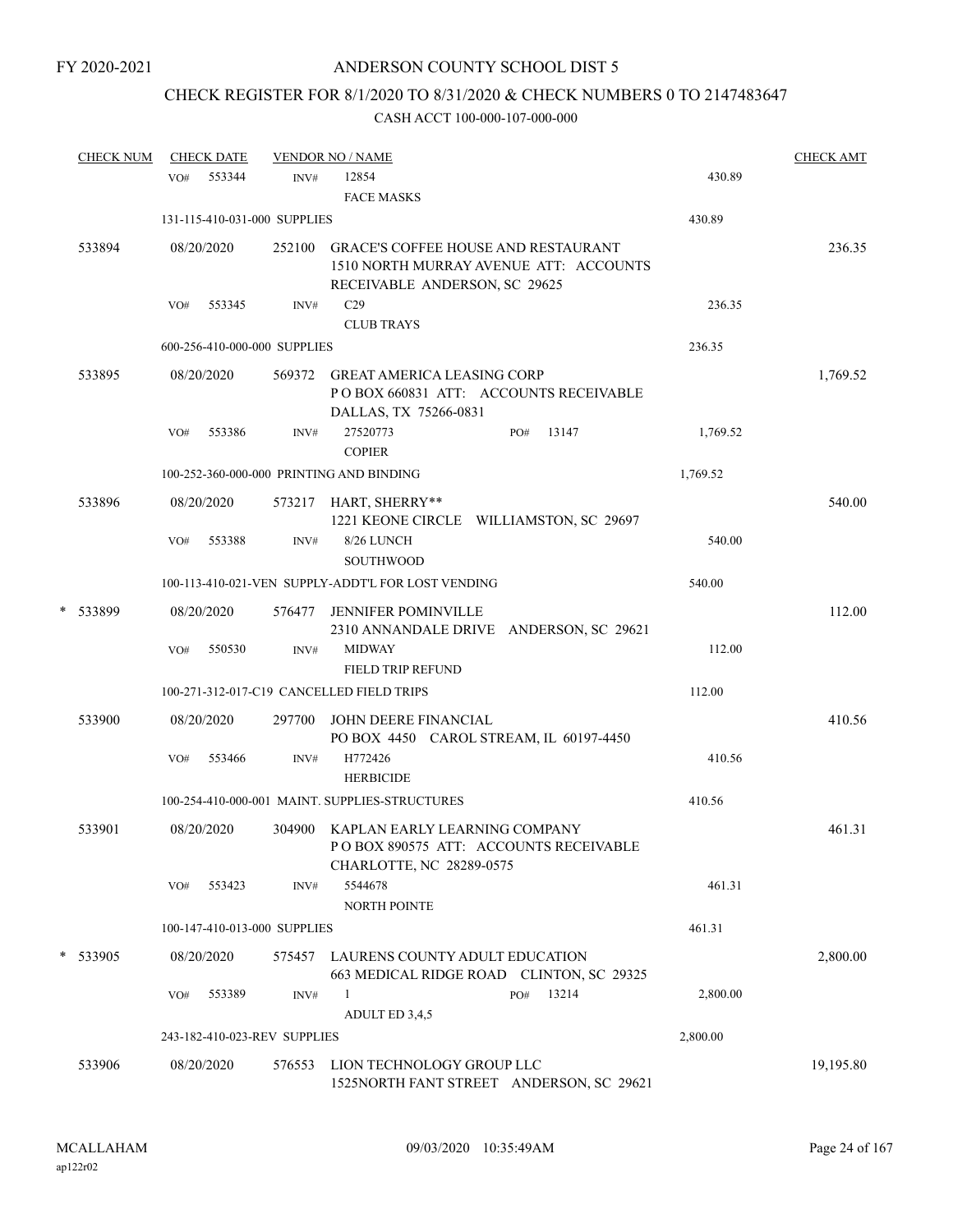# CHECK REGISTER FOR 8/1/2020 TO 8/31/2020 & CHECK NUMBERS 0 TO 2147483647

| <b>CHECK NUM</b> | <b>CHECK DATE</b>                                                |                | <b>VENDOR NO / NAME</b>                                                                              |     |       |                        | <b>CHECK AMT</b> |
|------------------|------------------------------------------------------------------|----------------|------------------------------------------------------------------------------------------------------|-----|-------|------------------------|------------------|
|                  | 553424<br>VO#                                                    | INV#           | 67890<br><b>SANITIZER</b>                                                                            | PO# | 13102 | 19,195.80              |                  |
|                  |                                                                  |                | 100-000-170-000-000 WAREHOUSE INVENTORY                                                              |     |       | 19,195.80              |                  |
| 533907           | 08/20/2020                                                       | 575334         | MCDONALD, JOHN EARL**<br>MACS ELECTRICAL COMPANY, LLC 505 SUNSET<br>DRIVE ANDERSON, SC 29625         |     |       |                        | 2,500.00         |
|                  | 553432<br>VO#                                                    | INV#           | 2020-230<br><b>NEVITT FOREST</b>                                                                     |     |       | 2,500.00               |                  |
|                  | 505-254-323-012-LGT CANOPY LIGHTING                              |                |                                                                                                      |     |       | 2,500.00               |                  |
| * 533909         | 08/20/2020                                                       | 358500         | <b>MINUTEMAN PRESS</b><br>3308 NORTH MAIN STREET ATT: ACCOUNTS<br>RECEIVABLE ANDERSON, SC 29621-4108 |     |       |                        | 1,578.79         |
|                  | 553352<br>VO#                                                    | INV#           | 90285<br>JOB #123295                                                                                 |     |       | 1,578.79               |                  |
|                  | 100-256-410-000-C19 COVID SUPPLIES                               |                |                                                                                                      |     |       | 1,578.79               |                  |
| 533910           | 08/20/2020<br>553437<br>VO#                                      | $\text{INV}\#$ | 570697 MR. FORKLIFT, LLC<br>121 BROOKLYN AVE ANDERSON, SC 29624<br>604577,604579                     | PO# | 12928 | 1,552.45               | 1,552.45         |
|                  |                                                                  |                | <b>REPAIRS</b>                                                                                       |     |       |                        |                  |
|                  | 100-257-410-000-000 SUPPLIES<br>100-257-410-000-000 SUPPLIES     |                |                                                                                                      |     |       | 1,308.80 A<br>243.65 A |                  |
| * 533913         | 08/20/2020                                                       | 572466         | PICKENS ADULT LEARNING CENTER<br>201 S. 5TH ST SUITE D EASLEY, SC 29640                              |     |       |                        | 441.63           |
|                  | 553395<br>VO#                                                    | INV#           | AEQ1-Q4<br>2019-2020                                                                                 |     |       | 441.63                 |                  |
|                  |                                                                  |                | 723-190-660-023-911 MISCELLANEOUS- ADULT ED EXPENSE                                                  |     |       | 441.63                 |                  |
| 533914           | 08/20/2020                                                       | 568036         | PIEDMONT NATURAL GAS<br>PO BOX 1246 CHARLOTTE, NC 28201-1246                                         |     |       |                        | 3,212.09         |
|                  | VO#<br>553477                                                    | INV#           | 08/14/20<br><b>NATURAL GAS</b>                                                                       |     |       | 3,212.09               |                  |
|                  | 100-254-472-000-000 ENERGY-GAS<br>100-254-472-000-000 ENERGY-GAS |                |                                                                                                      |     |       | 25.71<br>23.54         |                  |
|                  | 100-254-472-003-000 ENERGY-GAS                                   |                |                                                                                                      |     |       | 409.74                 |                  |
|                  | 100-254-472-006-000 ENERGY-GAS                                   |                |                                                                                                      |     |       | 108.94                 |                  |
|                  | 100-254-472-007-000 ENERGY-GAS                                   |                |                                                                                                      |     |       | 23.54                  |                  |
|                  | 100-254-472-010-000 ENERGY-GAS                                   |                |                                                                                                      |     |       | 23.54                  |                  |
|                  | 131-254-472-031-000 ENERGY-NATURAL GAS                           |                |                                                                                                      |     |       | 2,256.49               |                  |
|                  | 600-256-470-003-000 ENERGY                                       |                |                                                                                                      |     |       | 48.15                  |                  |
|                  | 600-256-470-007-000 ENERGY                                       |                |                                                                                                      |     |       | 66.23                  |                  |
|                  | 600-256-470-008-000 ENERGY                                       |                |                                                                                                      |     |       | 68.41                  |                  |
|                  | 600-256-470-010-000 ENERGY                                       |                |                                                                                                      |     |       | 100.97                 |                  |
|                  | 600-256-470-018-000 ENERGY                                       |                |                                                                                                      |     |       | 56.83                  |                  |
| 533915           | 08/20/2020                                                       | 414400         | POSTMASTER                                                                                           |     |       |                        | 220.00           |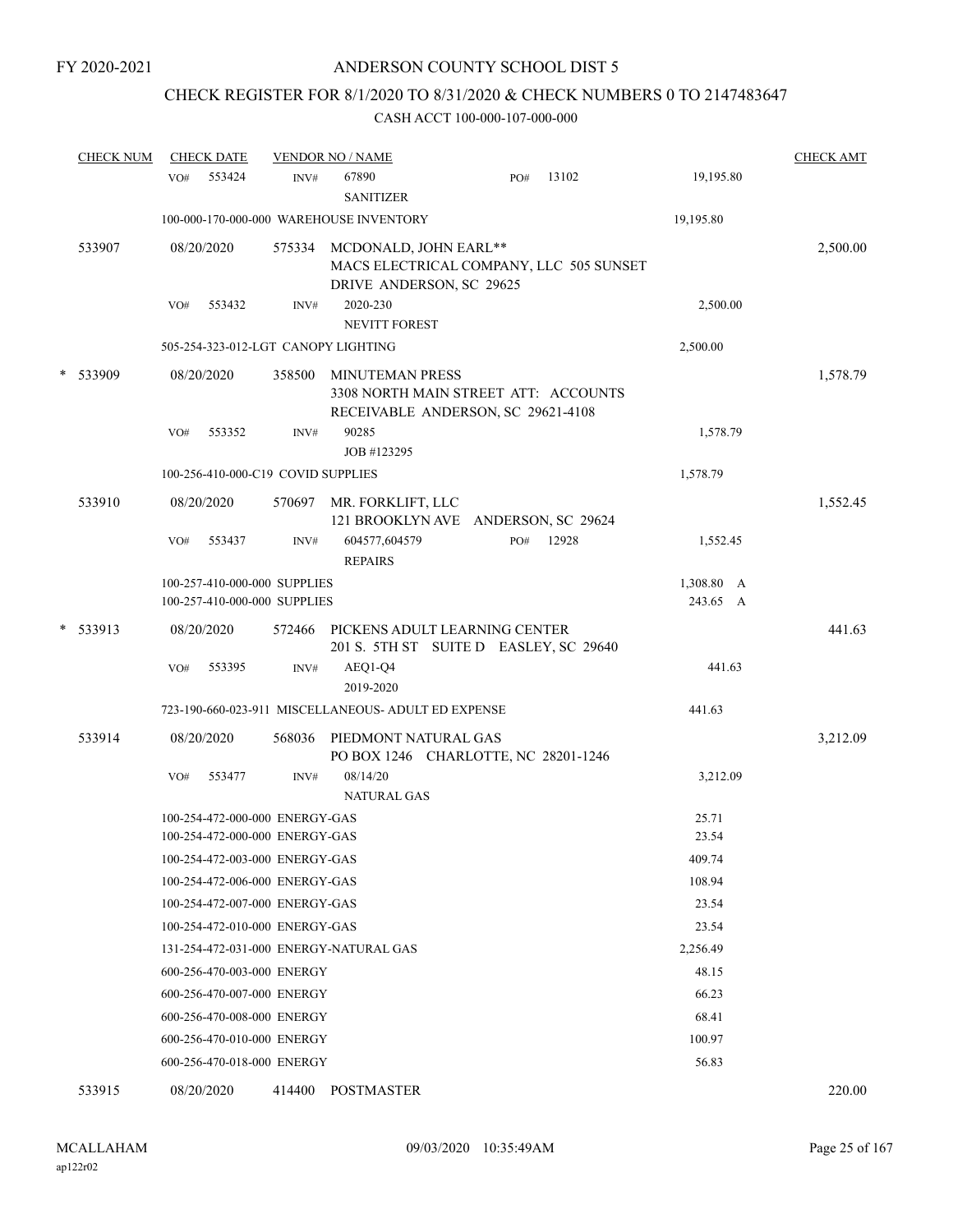## CHECK REGISTER FOR 8/1/2020 TO 8/31/2020 & CHECK NUMBERS 0 TO 2147483647

|   | <b>CHECK NUM</b> |     | <b>CHECK DATE</b> |        | <b>VENDOR NO / NAME</b><br>MAIN POST OFFICE ANDERSON 1900 N. MAIN STREET<br>ANDERSON, SC 29621-9998          |     |       |                | <b>CHECK AMT</b> |
|---|------------------|-----|-------------------|--------|--------------------------------------------------------------------------------------------------------------|-----|-------|----------------|------------------|
|   |                  | VO# | 553487            | INV#   | <b>STAMPS</b><br><b>CALHOUN ELEM</b>                                                                         |     |       | 220.00         |                  |
|   |                  |     |                   |        | 714-271-660-014-201 MISCELLANEOUS EXPENSE                                                                    |     |       | 220.00         |                  |
| * | 533918           |     | 08/20/2020        |        | 565825 READY REFRESH<br>PO BOX 856192 LOUISVILLE, KY 40285-6192                                              |     |       |                | 117.57           |
|   |                  | VO# | 553473            | INV#   | G2500099821<br><b>JULY SERVICE</b>                                                                           |     |       | 117.57         |                  |
|   |                  |     |                   |        | 100-255-323-000-000 CONTRACTED SERVICES                                                                      |     |       | 117.57         |                  |
|   | 533919           |     | 08/20/2020        | 567525 | ROWLAND MECHANICAL<br>4035 HWY 24 ANDERSON, SC 29626                                                         |     |       |                | 2,856.90         |
|   |                  | VO# | 553476            | INV#   | 9974-9983<br><b>REPAIRS</b>                                                                                  | PO# | 13096 | 2,856.90       |                  |
|   |                  |     |                   |        | 100-255-323-000-ACT ACTIVITY BUS CONTRACTED SERVICES                                                         |     |       | 887.50         |                  |
|   |                  |     |                   |        | 100-255-323-000-ACT ACTIVITY BUS CONTRACTED SERVICES                                                         |     |       | 69.00          |                  |
|   |                  |     |                   |        | 100-255-323-000-ACT ACTIVITY BUS CONTRACTED SERVICES                                                         |     |       | 69.00          |                  |
|   |                  |     |                   |        | 100-255-323-000-ACT ACTIVITY BUS CONTRACTED SERVICES                                                         |     |       | 69.00          |                  |
|   |                  |     |                   |        | 100-255-323-000-ACT ACTIVITY BUS CONTRACTED SERVICES                                                         |     |       | 69.00          |                  |
|   |                  |     |                   |        | 100-255-323-000-ACT ACTIVITY BUS CONTRACTED SERVICES                                                         |     |       | 69.00          |                  |
|   |                  |     |                   |        | 100-255-323-000-ACT ACTIVITY BUS CONTRACTED SERVICES<br>100-255-323-000-ACT ACTIVITY BUS CONTRACTED SERVICES |     |       | 69.00<br>69.00 |                  |
|   |                  |     |                   |        | 100-255-323-000-ACT ACTIVITY BUS CONTRACTED SERVICES                                                         |     |       | 598.90         |                  |
|   |                  |     |                   |        | 100-255-323-000-ACT ACTIVITY BUS CONTRACTED SERVICES                                                         |     |       | 887.50         |                  |
|   | 533920           |     | 08/20/2020        | 566995 | SC DEPT OF JUVENILE JUSTICE<br>POBOX 21069 ATT: FISCAL AFFAIRS COLUMBIA, SC<br>29221-1069                    |     |       |                | 544.46           |
|   |                  | VO# | 553482            | INV#   | 2000488145<br><b>JUNE 2020</b>                                                                               |     |       | 544.46         |                  |
|   |                  |     |                   |        | 100-412-720-000-000 PAYMENTS TO OTHER GOV'T UNITS                                                            |     |       | 544.46 A       |                  |
|   | 533921           |     | 08/20/2020        | 449800 | <b>SC HIGH SCHOOL LEAGUE</b><br>PO BOX 211575 COLUMBIA, SC 29221-6575                                        |     |       |                | 10,485.00        |
|   |                  | VO# | 553478            | INV#   | 3869<br>TL HANNA                                                                                             |     |       | 8,055.00       |                  |
|   |                  |     |                   |        | 100-271-312-000-000 PURCHASED SERVICE                                                                        |     |       | 7,690.00       |                  |
|   |                  |     |                   |        | 702-271-660-002-663 ATHLETIC GENERAL EXPENSE                                                                 |     |       | 150.00         |                  |
|   |                  |     |                   |        | 702-271-660-002-663 ATHLETIC GENERAL EXPENSE                                                                 |     |       | 215.00         |                  |
|   |                  | VO# | 553479            | INV#   | 3969                                                                                                         |     |       | 825.00         |                  |
|   |                  |     |                   |        | <b>GLENVIEW</b>                                                                                              |     |       |                |                  |
|   |                  |     |                   |        | 100-271-312-000-000 PURCHASED SERVICE                                                                        |     |       | 825.00         |                  |
|   |                  | VO# | 553480            | INV#   | 4026                                                                                                         |     |       | 777.00         |                  |
|   |                  |     |                   |        | <b>MCCANTS</b>                                                                                               |     |       |                |                  |
|   |                  |     |                   |        | 100-271-312-000-000 PURCHASED SERVICE                                                                        |     |       | 777.00         |                  |
|   |                  | VO# | 553481            | INV#   | 4066                                                                                                         |     |       | 828.00         |                  |
|   |                  |     |                   |        | <b>ROBERT ANDERSON</b>                                                                                       |     |       |                |                  |
|   |                  |     |                   |        |                                                                                                              |     |       |                |                  |
|   |                  |     |                   |        | 100-271-312-000-000 PURCHASED SERVICE                                                                        |     |       | 828.00         |                  |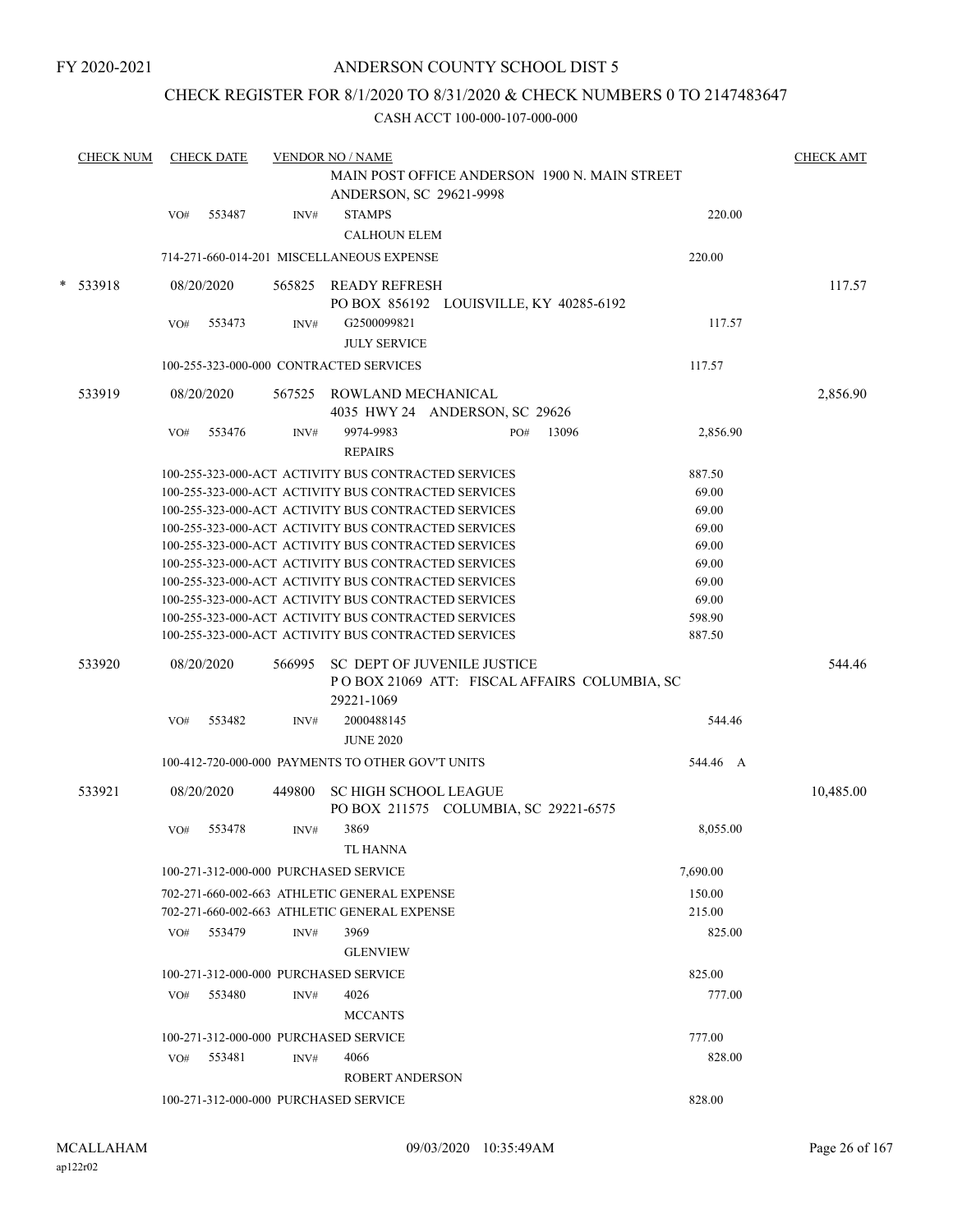## ANDERSON COUNTY SCHOOL DIST 5

# CHECK REGISTER FOR 8/1/2020 TO 8/31/2020 & CHECK NUMBERS 0 TO 2147483647

|   | <b>CHECK NUM</b> | <b>CHECK DATE</b>                       |        | <b>VENDOR NO / NAME</b>                                                                        |            | <b>CHECK AMT</b> |
|---|------------------|-----------------------------------------|--------|------------------------------------------------------------------------------------------------|------------|------------------|
|   | 533922           | 08/20/2020                              | 570529 | SEON DESIGN, INC<br>UNIT 111-3B BURBIDGE STREET COQUITLAM,<br>BRITISH COLUMBIA CANADA V3K 7B2, |            | 2,764.88         |
|   |                  | 553355<br>VO#                           | INV#   | 147153<br>12847<br>PO#<br><b>RENEWAL</b>                                                       | 2,764.88   |                  |
|   |                  | 100-233-312-000-000 PURCHASED SERVICES  |        |                                                                                                | 2,764.88 A |                  |
|   | * 533925         | 08/20/2020                              | 571007 | SIMPLIFIED OFFICE SYSTEMS<br>6220 BUSH RIVER ROAD COLUMBIA, SC 29212                           |            | 2,370.05         |
|   |                  | 553358<br>VO#                           | INV#   | 200515-0006<br><b>COPIES</b>                                                                   | 2,370.05   |                  |
|   |                  | 100-112-410-007-000 SUPPLIES            |        |                                                                                                | 2,370.05 A |                  |
|   | * 533927         | 08/20/2020                              | 565469 | <b>STRICKLAND FINE ART</b><br>2500 A N. MAIN ST. ANDERSON, SC 29621                            |            | 221.18           |
|   |                  | 553484<br>VO#                           | INV#   | 377573<br><b>FRAMING</b>                                                                       | 221.18     |                  |
|   |                  |                                         |        | 100-264-312-000-ERP EMPLOYEE RECOGNITION PROGRAM                                               | 221.18     |                  |
|   | 533928           | 08/20/2020                              | 575839 | TESTING SERVICES (TSI) LLC<br>817 SHOWALTER AVENUE DALTON, GA 30721                            |            | 6,450.00         |
|   |                  | 553359<br>VO#                           | INV#   | 177564<br>13058<br>PO#<br>2020 TESTING                                                         | 6,450.00   |                  |
|   |                  | 100-254-323-002-001 CONTRACTED SERVICES |        |                                                                                                | 3,225.00   |                  |
|   |                  | 100-254-323-003-001 CONTRACTED SERVICES |        |                                                                                                | 3,225.00   |                  |
| * | 533930           | 08/20/2020                              | 564442 | UNITED CHEMICAL & SUPPLY CO<br>PO BOX 5066 ATT: ACCOUNTS RECEIVABLE<br>GREENVILLE, SC 29606    |            | 17,218.44        |
|   |                  | 553486<br>VO#                           | INV#   | 610265<br>13136<br>PO#<br><b>SUPPLIES</b>                                                      | 17,218.44  |                  |
|   |                  |                                         |        | 100-000-170-000-000 WAREHOUSE INVENTORY                                                        | 17,218.44  |                  |
|   | 533931           | 08/20/2020                              | 573815 | UNITED REFRIGERATION, INC<br>PO BOX 740703 ATLANTA, GA 30374-0703                              |            | 1,056.61         |
|   |                  | VO#<br>553488                           | INV#   | 74742886<br><b>SUPPLIES</b>                                                                    | 22.30      |                  |
|   |                  | 100-254-410-000-400 HVAC SUPPLIES       |        |                                                                                                | 22.30      |                  |
|   |                  | $VO#$ 553489                            | INV#   | 74711811<br><b>SUPPLIES</b>                                                                    | 968.02     |                  |
|   |                  |                                         |        | 100-254-410-006-400 HVAC/ELECTRICAL/PLUMBING                                                   | 968.02     |                  |
|   |                  | VO# 553490                              | INV#   | 74739971<br><b>SUPPLIES</b>                                                                    | 57.09      |                  |
|   |                  |                                         |        | 100-254-410-020-400 HVAC/ELECTRICAL/PLUMBING                                                   | 57.09      |                  |
|   |                  | 553491<br>VO#                           | INV#   | 74569701<br><b>SUPPLIES</b>                                                                    | 9.20       |                  |
|   |                  | 100-254-410-000-400 HVAC SUPPLIES       |        |                                                                                                | 9.20       |                  |
|   | 533932           | 08/20/2020                              |        | 573163 US GAMES                                                                                |            | 208.61           |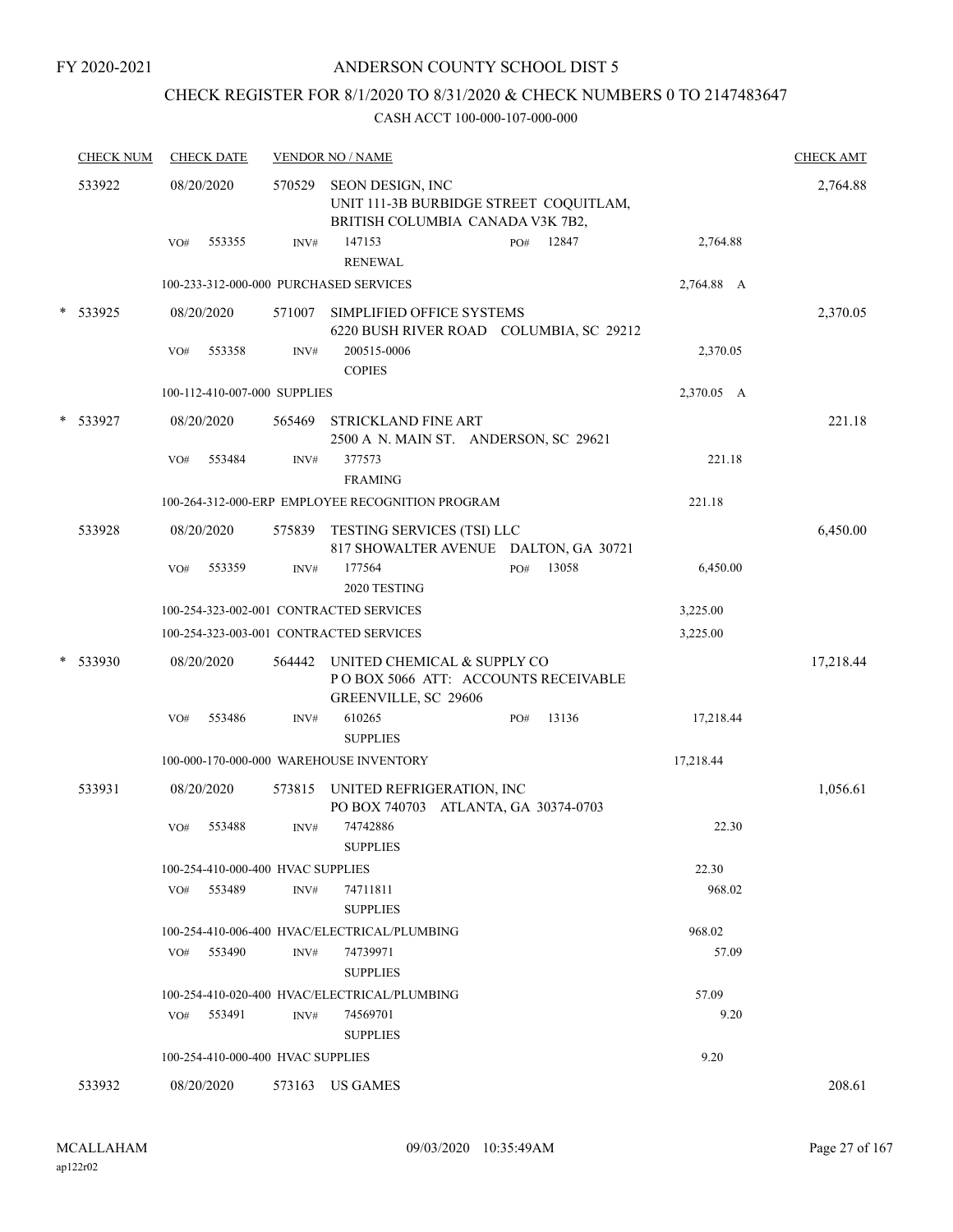# CHECK REGISTER FOR 8/1/2020 TO 8/31/2020 & CHECK NUMBERS 0 TO 2147483647

| <b>CHECK NUM</b> |     | <b>CHECK DATE</b>            |                | <b>VENDOR NO / NAME</b>                                                             |     |       |                  | <b>CHECK AMT</b> |
|------------------|-----|------------------------------|----------------|-------------------------------------------------------------------------------------|-----|-------|------------------|------------------|
|                  |     |                              |                | PO BOX 660176 DALLAS, TX 75266-0176                                                 |     |       |                  |                  |
|                  | VO# | 553403                       | INV#           | 909544105<br>CONCORD ELEM                                                           |     |       | 208.61           |                  |
|                  |     |                              |                | 100-112-410-009-C19 COVID 19 SUPPLIES                                               |     |       | 208.61           |                  |
| 533933           |     | 08/20/2020                   | 576581         | VISUAL IMPACT LLC                                                                   |     |       |                  | 819.44           |
|                  |     |                              |                | 9702 ULYSSES ST NE BLAINE, MN 55434                                                 |     |       |                  |                  |
|                  | VO# | 553404                       | INV#           | 55463                                                                               |     |       | 819.44           |                  |
|                  |     |                              |                | <b>CALHOUN ELEM</b>                                                                 |     |       |                  |                  |
|                  |     |                              |                | 100-112-410-014-C19 COVID 19 SUPPLIES                                               |     |       | 819.44 A         |                  |
| 533934           |     | 08/20/2020                   | 576048         | VITAL RECORDS HOLDINGS, LLC<br>DEPT 5874 PO BOX 11407 BIRMINGHAM, AL<br>35246-5874  |     |       |                  | 983.07           |
|                  | VO# | 553360                       | INV#           | 46375<br><b>SERVICE</b>                                                             |     |       | 930.50           |                  |
|                  |     |                              |                | 283-126-312-000-000 CONTRACTED SERVICES                                             |     |       | 930.50           |                  |
|                  | VO# | 553492                       | INV#           | 1696043<br><b>MONTHLY FEE</b>                                                       |     |       | 52.57            |                  |
|                  |     |                              |                | 100-264-312-000-000 PURCHASED SERVICES                                              |     |       | 52.57            |                  |
| 533935           |     | 08/20/2020                   | 572675         | <b>WAFFLE HOUSE</b><br>4620 CLEMSON BLVD ATTN: JEREMY ANDREWS<br>ANDERSON, SC 29621 |     |       |                  | 693.36           |
|                  | VO# | 553405                       | INV#           | <b>GLENVIEW</b>                                                                     |     |       | 693.36           |                  |
|                  |     |                              |                | 8/26 BREAKFAST                                                                      |     |       |                  |                  |
|                  |     |                              |                | 100-113-410-020-VEN SUPPLY-ADDT'L FOR LOST VENDING                                  |     |       | 693.36           |                  |
| 533936           |     | 08/20/2020                   | 576475         | WAZER, INC<br>4 EXECUTIVE PLAZA SUITE 175 YONKERS, NY 10701                         |     |       |                  | 8,126.00         |
|                  | VO# | 553493                       | $\text{INV}\#$ | 6008<br><b>SUPPLIES</b>                                                             | PO# | 12704 | 8,126.00         |                  |
|                  |     |                              |                | 329-115-410-031-000 SUPPLIES-STATE EQUIPMENT                                        |     |       | 8,126.00         |                  |
| 533937           |     | 08/20/2020                   | 573864         | WELLS FARGO VENDOR FIN SERV<br>PO BOX 105710 ATLANTA, GA 30348-5710                 |     |       |                  | 1,666.78         |
|                  | VO# | 553406                       | INV#           | 5011249503<br>5010819786                                                            | PO# | 13176 | 628.88           |                  |
|                  |     |                              |                | 329-115-690-031-000 OTHER OBJECTS-WBL<br>329-115-690-031-000 OTHER OBJECTS-WBL      |     |       | 314.44<br>314.44 |                  |
|                  | VO# | 553407                       | INV#           | 5011381721<br><b>COPIER</b>                                                         | PO# | 13017 | 222.56           |                  |
|                  |     | 100-147-410-018-000 SUPPLIES |                |                                                                                     |     |       | 222.56           |                  |
|                  | VO# | 553408                       | INV#           | 5011550946<br><b>COPIER</b>                                                         | PO# | 13018 | 355.24           |                  |
|                  |     | 100-113-410-021-000 SUPPLIES |                |                                                                                     |     |       | 355.24           |                  |
|                  | VO# | 553410                       | INV#           | 5011233789<br><b>COPIER</b>                                                         | PO# | 13022 | 460.10           |                  |
|                  |     |                              |                | 100-113-410-005-VEN SUPPLY-ADDT'L FOR LOST VENDING                                  |     |       | 460.10           |                  |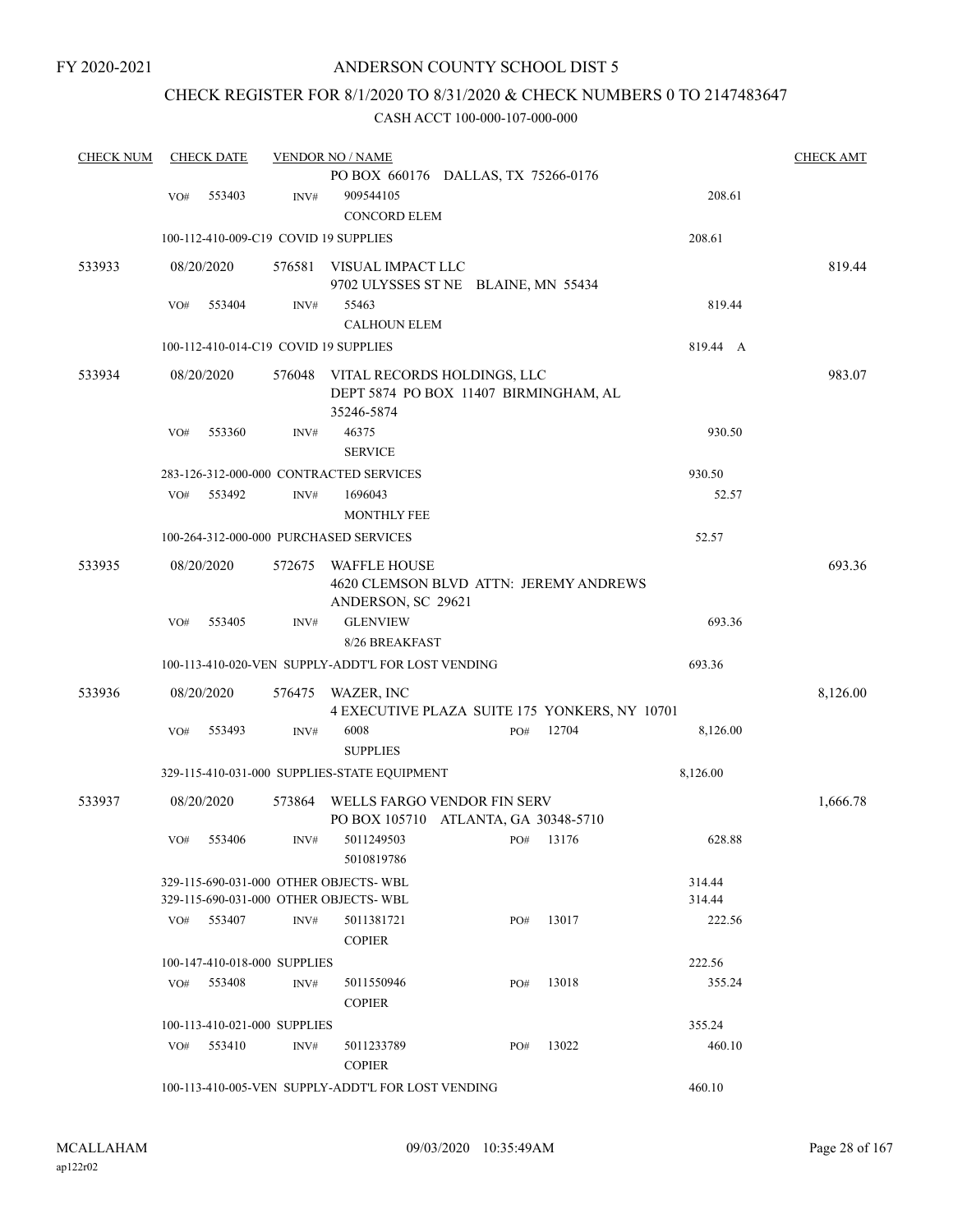# CHECK REGISTER FOR 8/1/2020 TO 8/31/2020 & CHECK NUMBERS 0 TO 2147483647

| <b>CHECK NUM</b> |     | <b>CHECK DATE</b>                 |        | <b>VENDOR NO / NAME</b>                                                                             |     |       |            | <b>CHECK AMT</b> |
|------------------|-----|-----------------------------------|--------|-----------------------------------------------------------------------------------------------------|-----|-------|------------|------------------|
| 533938           |     | 08/20/2020                        | 576583 | ZVERSE INC<br>1601 SHOP ROAD, SUITE K COLUMBIA, SC 29201                                            |     |       |            | 2,473.84         |
|                  | VO# | 553411                            | INV#   | 385-794-11<br><b>FACE SHIELDS</b>                                                                   |     |       | 2,473.84   |                  |
|                  |     |                                   |        | 100-113-410-005-C19 COVID 19 SUPPLIES                                                               |     |       | 2,473.84   |                  |
| 533939           |     | 08/25/2020                        | 572639 | <b>BOJANGLES</b><br>, ---                                                                           |     |       |            | 133.94           |
|                  | VO# | 554431                            | INV#   | <b>CENTERVILLE</b><br>8/26 BREAKFAST                                                                |     |       | 133.94     |                  |
|                  |     |                                   |        | 707-190-660-007-375 FACULTY EXPENSE                                                                 |     |       | 133.94     |                  |
| 533940           |     | 08/25/2020                        | 574045 | <b>BORDEN DAIRY COMPANY</b><br>PO BOX 933179 CLEVELAND, OH 44193                                    |     |       |            | 7,064.46         |
|                  | VO# | 554445                            | INV#   | 3276098<br>CUST #138365                                                                             |     |       | 7,064.46   |                  |
|                  |     | 600-256-460-003-000 FOOD          |        |                                                                                                     |     |       | 1,850.09   |                  |
|                  |     | 600-256-460-006-000 FOOD          |        |                                                                                                     |     |       | 1,386.53   |                  |
|                  |     | 600-256-460-014-000 FOOD          |        |                                                                                                     |     |       | 792.18     |                  |
|                  |     | 600-256-460-019-000 FOOD          |        |                                                                                                     |     |       | 458.76     |                  |
|                  |     | 600-256-460-020-000 FOOD          |        |                                                                                                     |     |       | 2,576.90   |                  |
| 533941           |     | 08/25/2020                        | 572930 | <b>BRIDGETEK SOLUTIONS LLC</b><br>PO BOX 27141 GREENVILLE, SC 27141                                 |     |       |            | 15,016.69        |
|                  | VO# | 554446                            | INV#   | 9456<br><b>TECH SUPPLIES</b>                                                                        | PO# | 13177 | 15,016.69  |                  |
|                  |     |                                   |        | 220-370-410-000-SJC SUPPLIES - ST JOSEPH CATHOLIC SCH                                               |     |       | 15,016.69  |                  |
| 533942           |     | 08/25/2020                        | 573961 | <b>ELECTUDE USA</b><br>303 WYMAN STREET SUITE 300 WALTHAM, MA<br>02451-1208                         |     |       |            | 5,401.36         |
|                  | VO# | 554432                            | INV#   | 2020-0843<br><b>LICENSE</b>                                                                         | PO# | 13183 | 5,401.36   |                  |
|                  |     |                                   |        | 329-115-410-031-0CO SUPPLIES-STATE (C/O)                                                            |     |       | 5,401.36   |                  |
| * 533944         |     | 08/25/2020                        |        | 564353 LAZER CONSTRUCTION COMPANY INC<br>PO BOX 5103 ATT: ACCOUNTS RECEIVABLE<br>ANDERSON, SC 29623 |     |       |            | 62,233.93        |
|                  | VO# | 554449                            | INV#   | 7419-13<br><b>TL HANNA</b>                                                                          |     |       | 62,233.93  |                  |
|                  |     |                                   |        | 505-253-520-002-STD STADIUM RENOVATIONS                                                             |     |       | 62,233.93  |                  |
| 533945           |     | 08/25/2020                        | 568647 | MANSFIELD OIL COMPANY<br>PO BOX 733706 DALLAS, TX 75373-3706                                        |     |       |            | 2,774.54         |
|                  | VO# | 554435                            | INV#   | SQLCD 610682<br><b>FUEL</b>                                                                         |     |       | 2,774.54   |                  |
|                  |     | 100-254-411-000-001 GASOLINE      |        |                                                                                                     |     |       | 2,475.05 A |                  |
|                  |     | 100-255-411-000-000 GASOLINE      |        |                                                                                                     |     |       | 74.82 A    |                  |
|                  |     | 600-256-690-003-SSP OTHER OBJECTS |        |                                                                                                     |     |       | 27.99 A    |                  |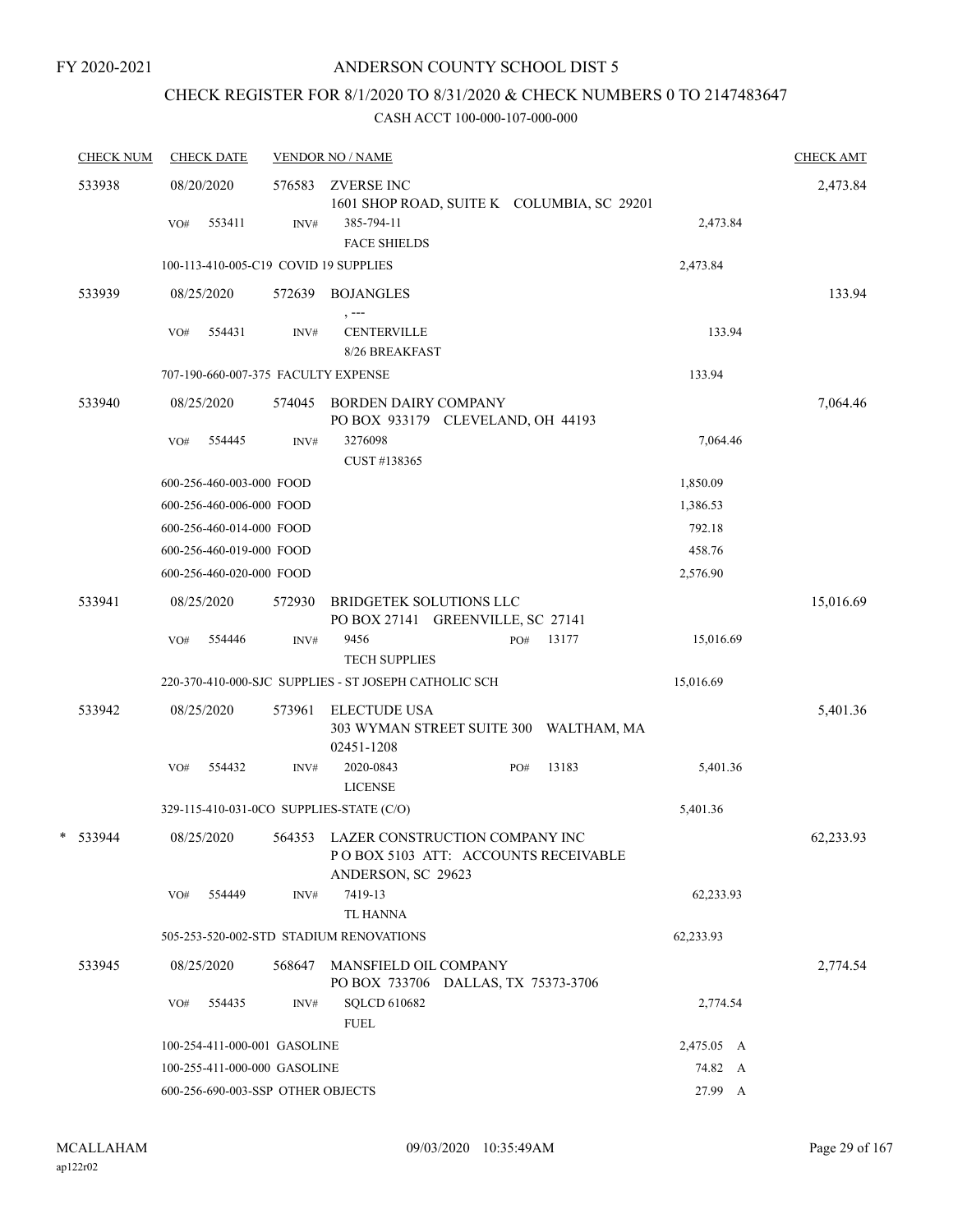# CHECK REGISTER FOR 8/1/2020 TO 8/31/2020 & CHECK NUMBERS 0 TO 2147483647

| <b>CHECK NUM</b> |     | <b>CHECK DATE</b> | 600-256-690-020-SSP OTHER OBJECTS | <b>VENDOR NO / NAME</b>                                                                                              |              | 196.68 A  | <b>CHECK AMT</b> |
|------------------|-----|-------------------|-----------------------------------|----------------------------------------------------------------------------------------------------------------------|--------------|-----------|------------------|
| 533946           |     | 08/25/2020        |                                   | 569988 MCMILLAN PAZDAN SMITH, LLC<br>DEPT 999450 PO BOX 537044 ATLANTA, GA 30353-7044                                |              |           | 20,840.41        |
|                  | VO# | 554450            | INV#                              | 02003013<br>PROJ #018489                                                                                             |              | 17,892.50 |                  |
|                  |     |                   |                                   | 505-253-520-002-STD STADIUM RENOVATIONS                                                                              |              | 17,892.50 |                  |
|                  | VO# | 554451            | INV#                              | 02002999                                                                                                             |              | 2,947.91  |                  |
|                  |     |                   |                                   | PROJ #017455                                                                                                         |              |           |                  |
|                  |     |                   |                                   | 505-254-323-005-000 CONTRACTED SERVICES                                                                              |              | 2,947.91  |                  |
| 533947           |     | 08/25/2020        |                                   | 574354 METEOR EDUCATION LLC<br>PO BOX 535519 ATLANTA, GA 30353-5519                                                  |              |           | 2,533.23         |
|                  | VO# | 554452            | INV#                              | 103894<br><b>TABLE &amp; STOOLS</b>                                                                                  | 12858<br>PO# | 2,533.23  |                  |
|                  |     |                   |                                   | 600-256-540-002-000 EQUIPMENT-EXPENDABLE                                                                             |              | 2,533.23  |                  |
| 533948           |     | 08/25/2020        | 382750                            | NEW FOUNDATIONS CHILDREN & FAM SVCS INC<br>2300 STANDRIDGE ROAD ATT: DONNA HARRINGTON<br>ANDERSON, SC 29625          |              |           | 4,943.27         |
|                  | VO# | 554436            | INV#                              | 1770<br><b>JULY EXPENSES</b>                                                                                         | 13251<br>PO# | 4,943.27  |                  |
|                  |     |                   |                                   | 221-113-312-000-NFH ADMIN COORD/VOC FACIL/TUTORS                                                                     |              | 4,943.27  |                  |
| * 533950         |     | 08/25/2020        | 576589                            | OWENS, KASSANDRA**<br>142 HERITAGE PLACE DR PENDLETON, SC 29670                                                      |              |           | 902.00           |
|                  | VO# | 554462            | INV#                              | 1742                                                                                                                 |              | 902.00    |                  |
|                  |     |                   |                                   | <b>GLENVIEW</b>                                                                                                      |              |           |                  |
|                  |     |                   |                                   | 100-113-410-020-VEN SUPPLY-ADDT'L FOR LOST VENDING                                                                   |              | 902.00    |                  |
| 533951           |     | 08/25/2020        | 576031                            | PATHS EDUCATION WORLDWIDE LLC<br>SOCIAL EMOTIONAL LEARNING WORLDWIDE 621<br>SPRINGFIELD BLVD BOWLING GREEN, KY 42104 |              |           | 5,000.00         |
|                  | VO# | 554438            | INV#                              | <b>NFE004</b><br><b>JULY 30-31</b>                                                                                   | 13242<br>PO# | 5,000.00  |                  |
|                  |     |                   | 201-224-312-012-000 PD CONSULTANT |                                                                                                                      |              | 5,000.00  |                  |
| 533952           |     | 08/25/2020        |                                   | 573165 TEACHING STRATEGIES                                                                                           |              |           | 920.62           |
|                  |     |                   |                                   | 3088 MOMENTUM PLACE CHICAGO, IL 60689-5330                                                                           |              |           |                  |
|                  | VO# | 554439            | INV#                              | 0384379<br>CUST#02ANDSD5                                                                                             | 13200<br>PO# | 920.62    |                  |
|                  |     |                   |                                   | 100-147-312-000-000 PURCHASED SERVICES                                                                               |              | 920.62    |                  |
| 533953           |     | 08/25/2020        |                                   | 524353 WAL-MART COMMUNITY/GEMB<br>POBOX 530934 ATT: ACCOUNTS RECEIVABLE                                              |              |           | 293.02           |
|                  |     | VO# 554440        | INV#                              | ATLANTA, GA 30353-0934<br>2022 8960                                                                                  |              | 293.02    |                  |
|                  |     |                   |                                   | <b>NORTH POINTE</b>                                                                                                  |              |           |                  |
|                  |     |                   | 100-111-410-013-000 SUPPLIES      |                                                                                                                      |              | 142.87    |                  |
|                  |     |                   | 100-112-410-013-000 SUPPLIES      |                                                                                                                      |              | 108.64    |                  |
|                  |     |                   | 100-113-410-013-000 SUPPLIES      |                                                                                                                      |              | 12.45     |                  |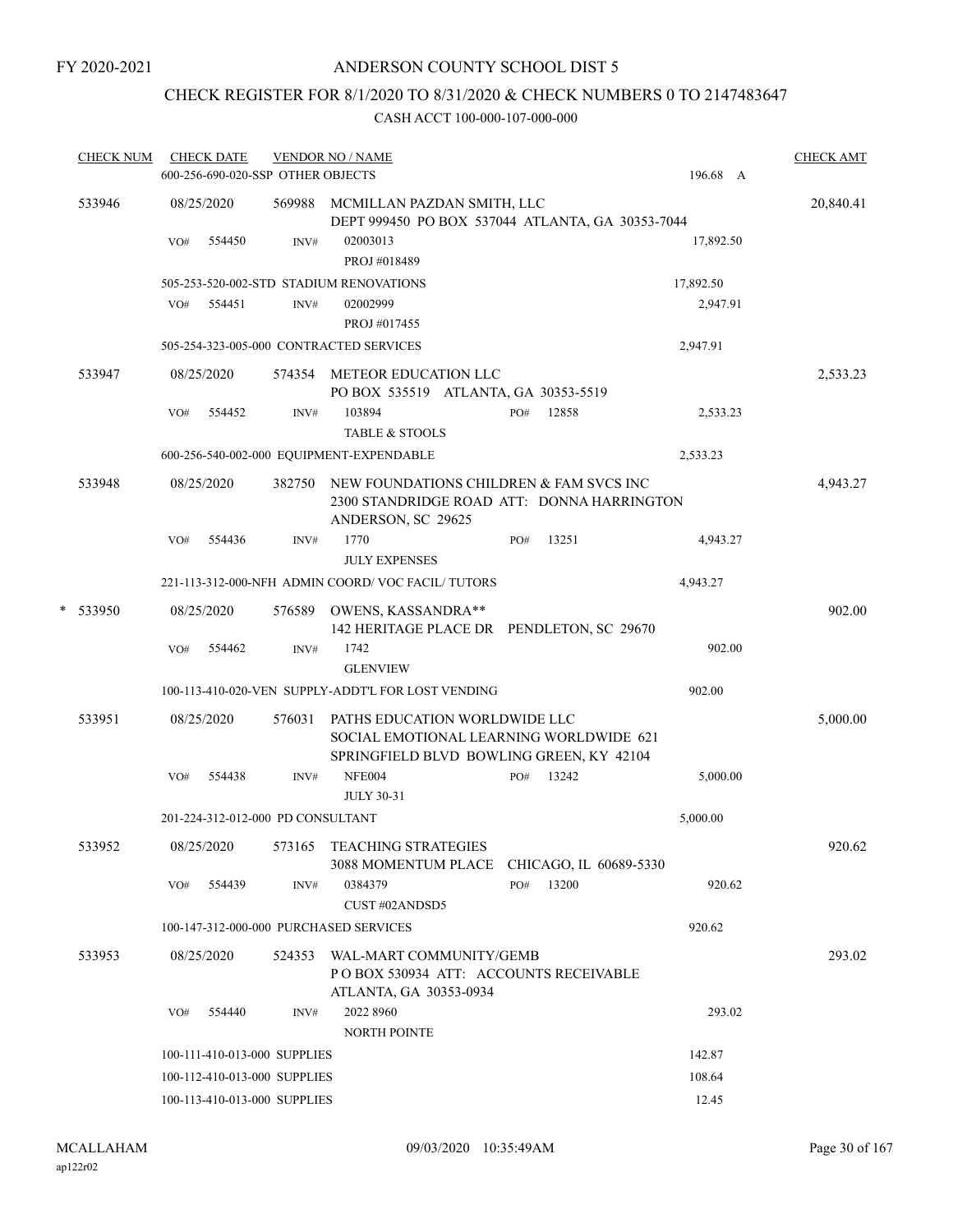## CHECK REGISTER FOR 8/1/2020 TO 8/31/2020 & CHECK NUMBERS 0 TO 2147483647

| <b>CHECK NUM</b> |     | <b>CHECK DATE</b>                  |             | <b>VENDOR NO / NAME</b>                                                                                            |     |       |           | <b>CHECK AMT</b> |
|------------------|-----|------------------------------------|-------------|--------------------------------------------------------------------------------------------------------------------|-----|-------|-----------|------------------|
|                  |     | 100-147-410-013-000 SUPPLIES       |             |                                                                                                                    |     |       | 29.06     |                  |
| * 533955         |     | 08/27/2020                         |             | 573301 ABC BANNERS & SIGNS, INC.<br>103 SULLIVAN LANE ANDERSON, SC 29625                                           |     |       |           | 376.64           |
|                  | VO# | 554467                             | INV#        | 20190329-355                                                                                                       |     |       | 376.64    |                  |
|                  |     |                                    |             | <b>SOUTHWOOD</b>                                                                                                   |     |       |           |                  |
|                  |     |                                    |             | 100-113-410-021-C19 COVID 19 SUPPLIES                                                                              |     |       | 376.64    |                  |
| 533956           |     | 08/27/2020                         |             | 575103 ACCUTRAIN CORPORATION<br>208 ASH AVENUE, SUITE 103 VIRGINIA BEACH, VA<br>23452                              |     |       |           | 233.26           |
|                  | VO# | 554544                             | INV#        | 8648<br><b>HAZCOM</b>                                                                                              | PO# | 13234 | 233.26    |                  |
|                  |     |                                    |             | 100-255-323-000-000 CONTRACTED SERVICES                                                                            |     |       | 233.26    |                  |
| 533959           |     | 08/27/2020                         | 116800      | ANDERSON TILE & CARPET DIST CO, INC<br>1109 WHITEHALL ROAD ATT: ACCOUNTS<br>RECEIVABLE ANDERSON, SC 29625-2127     |     |       |           | 3,502.52         |
|                  | VO# | 554470                             | INV#        | 21954<br><b>CF REAMES</b>                                                                                          | PO# | 13116 | 3,327.52  |                  |
|                  |     |                                    |             | 100-254-323-001-ALT ALT SCHOOL FACILITY UPGRADES                                                                   |     |       | 3,327.52  |                  |
|                  |     | VO# 554471                         | INV#        | 21955<br><b>NEVITT FOREST</b>                                                                                      |     |       | 175.00    |                  |
|                  |     |                                    |             | 100-254-323-012-600 MAINTENANCE SERVICES                                                                           |     |       | 175.00    |                  |
| 533960           |     | 08/27/2020                         | 570814 AT&T | $(864 M09-9122)$<br>PO BOX 105262 ATTN: ACCOUNTS RECEIVABLE<br>ATLANTA, GA 30348-5262                              |     |       |           | 931.21           |
|                  | VO# | 554545                             | INV#        | 864 M09-9122<br>PHONE SERVICE                                                                                      |     |       | 931.21    |                  |
|                  |     | 100-266-340-000-000 TELEPHONE      |             |                                                                                                                    |     |       | 931.21    |                  |
| 533961           |     | 08/27/2020                         |             | 574750 BAGS IN BULK                                                                                                |     |       |           | 684.80           |
|                  |     |                                    |             | 10 WEST 33RD ST 11th FLOOR NEW YORK, NY 10001                                                                      |     |       |           |                  |
|                  | VO# | 554474                             | INV#        | 2109447<br><b>MASKS</b>                                                                                            | PO# | 13215 | 684.80    |                  |
|                  |     |                                    |             | 100-113-410-021-C19 COVID 19 SUPPLIES                                                                              |     |       | 684.80    |                  |
| $*$ 533964       |     | 08/27/2020                         |             | 566154 CHICK-FIL-A ANDERSON PAVILION<br>1641 EAST GREENVILLE STREET ATT: ACCOUNTS<br>RECEIVABLE ANDERSON, SC 29621 |     |       |           | 366.11           |
|                  | VO# | 554549                             | INV#        | <b>BOX MEALS</b><br>AUG 31 LUNCH                                                                                   |     |       | 366.11    |                  |
|                  |     |                                    |             | 100-213-410-000-000 SUPPLIES AND MATERIALS                                                                         |     |       | 366.11    |                  |
| 533965           |     | 08/27/2020                         |             | 569704 CONVERGED NETWORKS, LLC<br>2 STILL SHADOW DRIVE SUITE G ATT: ACCOUNTS<br>RECEIVABLE CHARLESTON, SC 29414    |     |       |           | 10,481.88        |
|                  | VO# | 554477                             | INV#        | 8109<br><b>LICENSE</b>                                                                                             | PO# | 13219 | 10,481.88 |                  |
|                  |     | 100-221-410-001-VIR VIRTUAL SET UP |             |                                                                                                                    |     |       | 10,481.88 |                  |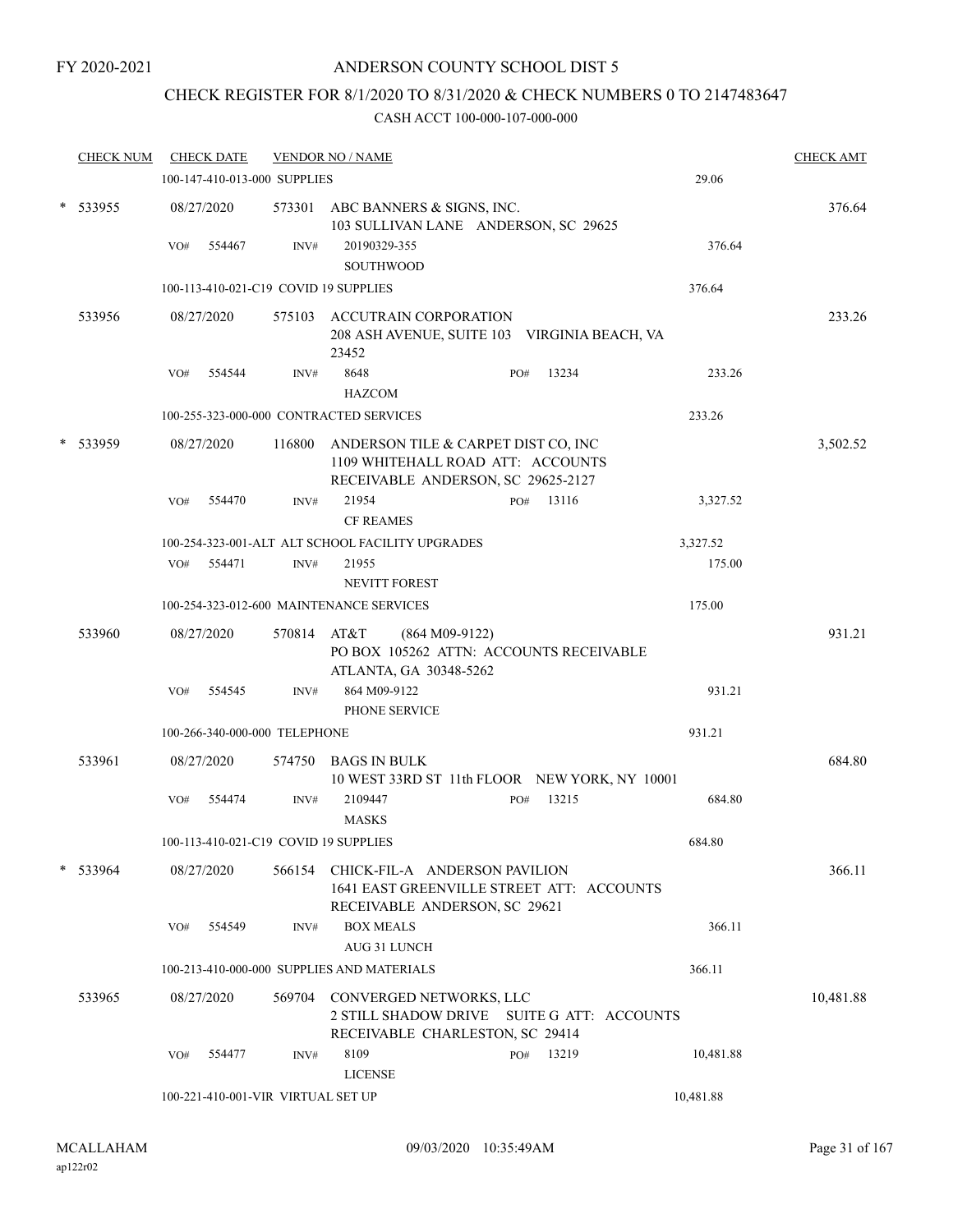# CHECK REGISTER FOR 8/1/2020 TO 8/31/2020 & CHECK NUMBERS 0 TO 2147483647

| <b>CHECK NUM</b> | <b>CHECK DATE</b>             | <b>VENDOR NO / NAME</b>                                                                                    | <b>CHECK AMT</b> |
|------------------|-------------------------------|------------------------------------------------------------------------------------------------------------|------------------|
| 533966           | 08/27/2020                    | 572942 CROMER, AIMEE**<br>1018 THORNEHILL DR ANDERSON, SC 29621                                            | 125.19           |
|                  | VO#<br>554550                 | 263<br>INV#                                                                                                | 66.34            |
|                  |                               | <b>GLENVIEW - MILLER</b>                                                                                   |                  |
|                  | 100-113-410-020-000 SUPPLIES  | 66.34                                                                                                      |                  |
|                  | 554551<br>VO#                 | 251<br>INV#                                                                                                | 58.85            |
|                  |                               | <b>GLENVIEW - POWERS</b>                                                                                   |                  |
|                  | 100-233-410-020-000 SUPPLIES  | 58.85                                                                                                      |                  |
| 533967           | 08/27/2020                    | 567489<br>DE LAGE LANDEN                                                                                   | 421.58           |
|                  |                               | POBOX 41602 PHILADELPHIA, PA 19101-1602                                                                    |                  |
|                  | VO#<br>554552                 | 69288225<br>265.36<br>13026<br>INV#<br>PO#<br><b>COPIER</b>                                                |                  |
|                  | 100-113-410-017-000 SUPPLIES  | 265.36                                                                                                     |                  |
|                  | 554553<br>VO#                 | 69296102<br>13161<br>156.22<br>INV#<br>PO#<br><b>COPIER</b>                                                |                  |
|                  | 100-113-410-009-000 SUPPLIES  | 156.22                                                                                                     |                  |
| 533968           | 08/27/2020                    | 573223<br><b>DEPT OF ADMINISTRATION</b>                                                                    | 783.17           |
|                  |                               | SUITE 409 1200 SENATE STREET COLUMBIA, SC 29201                                                            |                  |
|                  | 554554<br>VO#                 | 90298414<br>783.17<br>INV#<br><b>SERVICE</b>                                                               |                  |
|                  | 100-266-340-000-000 TELEPHONE | 76.45                                                                                                      |                  |
|                  | 100-266-340-001-000 TELEPHONE | 44.17                                                                                                      |                  |
|                  | 100-266-340-005-000 TELEPHONE | 44.17                                                                                                      |                  |
|                  | 100-266-340-007-000 TELEPHONE | 44.17                                                                                                      |                  |
|                  | 100-266-340-008-000 TELEPHONE | 44.17                                                                                                      |                  |
|                  | 100-266-340-009-000 TELEPHONE | 44.17                                                                                                      |                  |
|                  | 100-266-340-010-000 TELEPHONE | 44.17                                                                                                      |                  |
|                  | 100-266-340-011-000 TELEPHONE | 44.17                                                                                                      |                  |
|                  | 100-266-340-012-000 TELEPHONE | 44.17                                                                                                      |                  |
|                  | 100-266-340-013-000 TELEPHONE | 44.17                                                                                                      |                  |
|                  | 100-266-340-014-000 TELEPHONE | 44.17                                                                                                      |                  |
|                  | 100-266-340-016-000 TELEPHONE | 44.17                                                                                                      |                  |
|                  | 100-266-340-017-000 TELEPHONE | 44.17                                                                                                      |                  |
|                  | 100-266-340-019-000 TELEPHONE | 44.17                                                                                                      |                  |
|                  | 100-266-340-020-000 TELEPHONE | 44.17                                                                                                      |                  |
|                  | 100-266-340-021-000 TELEPHONE | 44.17                                                                                                      |                  |
|                  | 131-266-340-031-000 TELEPHONE | 44.17                                                                                                      |                  |
| 533969           | 08/27/2020                    | DUKE ENERGY<br>211302<br>PO BOX 70516 CHARLOTTE, NC 28272-0516                                             | 32,940.05        |
|                  | VO#<br>554567                 | INV#<br>DUE SEPT 3<br>32,940.05                                                                            |                  |
|                  |                               | <b>UTILITIES</b>                                                                                           |                  |
|                  |                               | 100-254-470-000-000 ENERGY-ELECTRICITY & WATER<br>920.61<br>100-254-470-001-000 ENERGY-ELECTRICITY & WATER |                  |
|                  |                               | 9,574.83                                                                                                   |                  |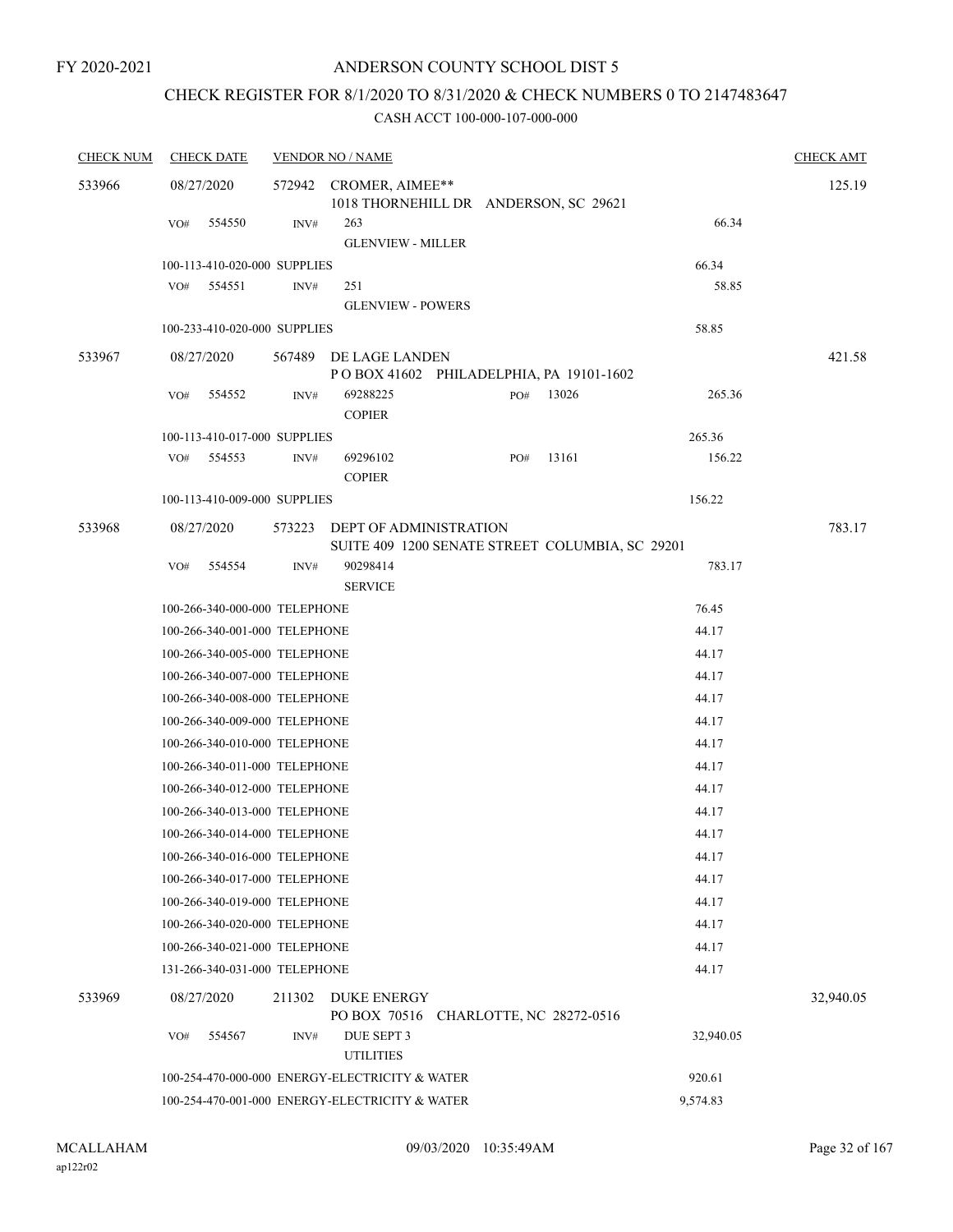## CHECK REGISTER FOR 8/1/2020 TO 8/31/2020 & CHECK NUMBERS 0 TO 2147483647

| <b>CHECK NUM</b> | <b>CHECK DATE</b>            |        | <b>VENDOR NO / NAME</b>                                                                             |     |       |           | <b>CHECK AMT</b> |
|------------------|------------------------------|--------|-----------------------------------------------------------------------------------------------------|-----|-------|-----------|------------------|
|                  |                              |        | 100-254-470-007-000 ENERGY-ELECTRICITY & WATER                                                      |     |       | 6,300.75  |                  |
|                  |                              |        | 100-254-470-008-000 ENERGY-ELECTRICITY & WATER                                                      |     |       | 27.33     |                  |
|                  |                              |        | 100-254-470-009-000 ENERGY-ELECTRICITY & WATER                                                      |     |       | 42.16     |                  |
|                  |                              |        | 100-254-470-010-000 ENERGY-ELECTRICITY & WATER                                                      |     |       | 7,083.40  |                  |
|                  |                              |        | 100-254-470-019-000 ENERGY-ELECTRICITY & WATER                                                      |     |       | 6,017.00  |                  |
|                  |                              |        | 100-254-470-023-000 ENERGY-ELECTRICITY & WATER                                                      |     |       | 2,973.97  |                  |
| 533970           | 08/27/2020                   | 563495 | ELECTRIC CITY UTILITIES<br>CITY OF ANDERSON 601 SOUTH MAIN ST<br>ANDERSON, SC 29624                 |     |       |           | 3,115.78         |
|                  | 554566<br>VO#                | INV#   | DUE SEPT 10<br><b>UTILITIES</b>                                                                     |     |       | 3,115.78  |                  |
|                  |                              |        | 100-254-470-005-000 ENERGY-ELECTRICITY & WATER                                                      |     |       | 1,179.40  |                  |
|                  |                              |        | 100-254-470-009-000 ENERGY-ELECTRICITY & WATER                                                      |     |       | 483.62    |                  |
|                  |                              |        | 100-254-470-014-000 ENERGY-ELECTRICITY & WATER                                                      |     |       | 1,355.35  |                  |
|                  |                              |        | 100-254-470-023-000 ENERGY-ELECTRICITY & WATER                                                      |     |       | 97.41     |                  |
| 533971           | 08/27/2020                   | 569372 | <b>GREAT AMERICA LEASING CORP</b><br>POBOX 660831 ATT: ACCOUNTS RECEIVABLE<br>DALLAS, TX 75266-0831 |     |       |           | 119.84           |
|                  | 554555<br>VO#                | INV#   | 27601743<br><b>COPIER</b>                                                                           | PO# | 13027 | 119.84    |                  |
|                  | 100-113-410-005-000 SUPPLIES |        |                                                                                                     |     |       | 119.84    |                  |
| 533972           | 08/27/2020                   | 574887 | <b>HERALD OFFICE SOLUTIONS</b><br>PO BOX 1288 DILLON, SC 29536                                      |     |       |           | 17,159.13        |
|                  | 554556<br>VO#                | INV#   | 790483<br><b>WHITE BOARDS</b>                                                                       | PO# | 12969 | 17,159.13 |                  |
|                  |                              |        | 505-113-410-005-BRD CLASSROOM WHITE BOARD REPLACMENT                                                |     |       | 17,159.13 |                  |
| 533973           | 08/27/2020                   | 276400 | ID SHOP, INC<br>POBOX 49457 ATT: ACCOUNTS RECEIVABLE<br>GREENWOOD, SC 29649                         |     |       |           | 578.64           |
|                  | 554480<br>VO#                | INV#   | 101784<br><b>GLENVIEW</b>                                                                           |     |       | 578.64    |                  |
|                  |                              |        | 100-113-410-020-VEN SUPPLY-ADDT'L FOR LOST VENDING                                                  |     |       | 578.64    |                  |
| 533974           | 08/27/2020                   | 576542 | <b>INTRADO INTERACTIVE SERVICES</b><br>EDUCATION DIVISION PO BOX 74007082 CHICAGO, IL<br>60674-7082 |     |       |           | 5,778.00         |
|                  | 554557<br>VO#                | INV#   | 124476<br><b>SERVICE ADD ON</b>                                                                     | PO# | 13071 | 5,778.00  |                  |
|                  |                              |        | 220-113-345-000-000 INSTRUCTIONAL SOFTWARE                                                          |     |       | 5,778.00  |                  |
| 533975           | 08/27/2020                   | 571483 | ISOM ELECTRIC, LLC<br>3300-D N. MAIN STREET PMB 325 ANDERSON, SC<br>29621                           |     |       |           | 50,000.00        |
|                  | 554481<br>VO#                | INV#   | 10681<br>POLE LIGHTING                                                                              | PO# | 12559 | 50,000.00 |                  |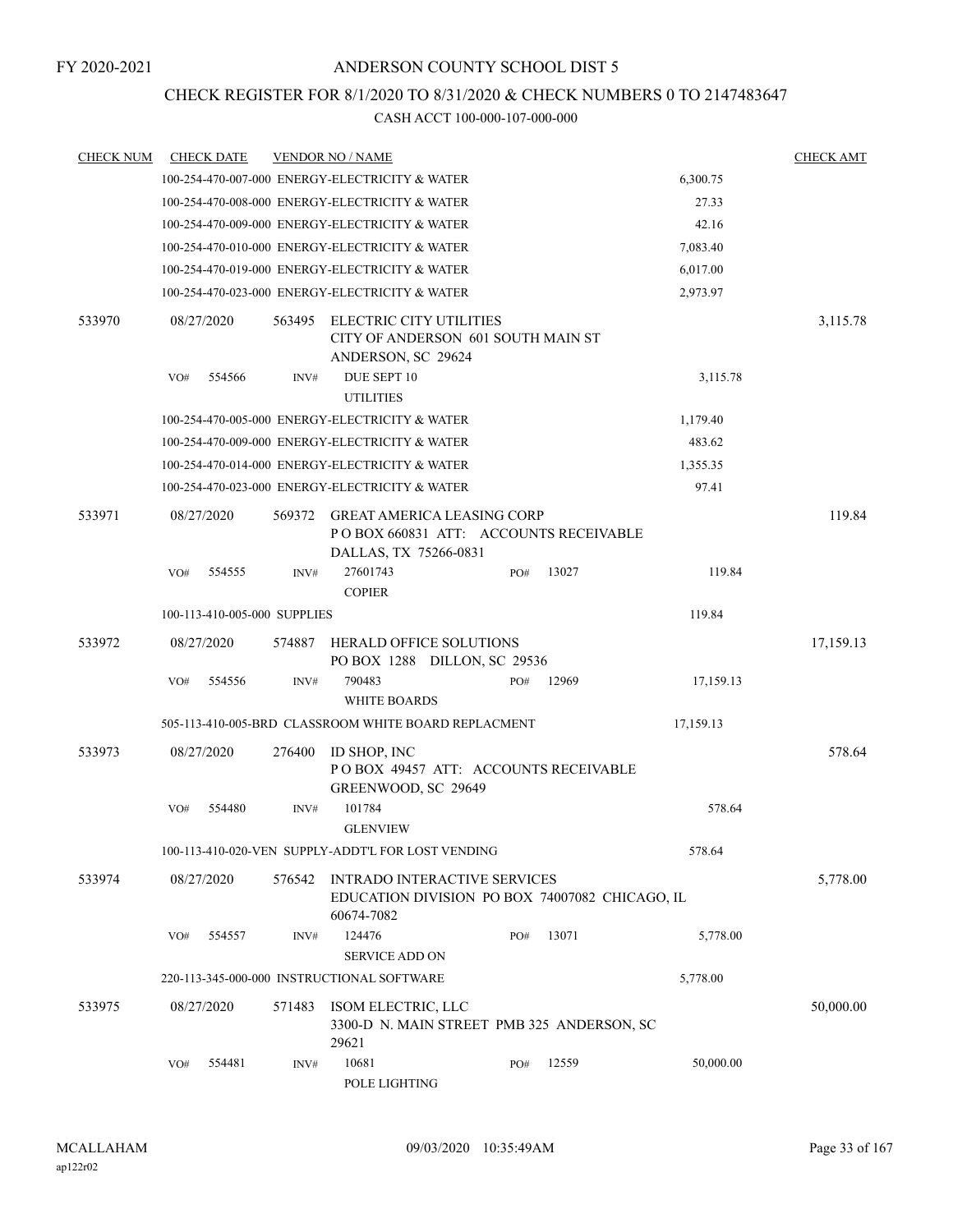## ANDERSON COUNTY SCHOOL DIST 5

# CHECK REGISTER FOR 8/1/2020 TO 8/31/2020 & CHECK NUMBERS 0 TO 2147483647

|   | <b>CHECK NUM</b> |     | <b>CHECK DATE</b><br>505-254-323-002-LIT LIGHTS |        | <b>VENDOR NO / NAME</b>                                                                                          | 25,363.00 | <b>CHECK AMT</b> |
|---|------------------|-----|-------------------------------------------------|--------|------------------------------------------------------------------------------------------------------------------|-----------|------------------|
|   |                  |     | 505-254-323-003-LIT LIGHTS                      |        |                                                                                                                  | 24,637.00 |                  |
|   | 533976           |     | 08/27/2020                                      |        | 285075 JJ KELLER & ASSOCIATES INC<br>PO BOX 6609 CAROL STREAM, IL 60197-6609                                     |           | 297.42           |
|   |                  | VO# | 554558                                          | INV#   | 9105222357<br><b>HANDBOOKS</b>                                                                                   | 297.42    |                  |
|   |                  |     | 100-255-410-000-000 SUPPLIES                    |        |                                                                                                                  | 297.42    |                  |
|   | 533977           |     | 08/27/2020                                      |        | 304900 KAPLAN EARLY LEARNING COMPANY<br>POBOX 890575 ATT: ACCOUNTS RECEIVABLE<br>CHARLOTTE, NC 28289-0575        |           | 307.05           |
|   |                  | VO# | 554482                                          | INV#   | 5493472<br><b>FUNTABLE</b>                                                                                       | 307.05    |                  |
|   |                  |     |                                                 |        | 718-271-660-018-280 REGISTRATION/WKLY FEES EXPENSE                                                               | 307.05    |                  |
|   | * 533979         |     | 08/27/2020                                      |        | 320795 LESLEY COURTS AND PAVING, INC<br>3104 OLD WILLIAMSTON ROAD ATT: ACCOUNTS<br>RECEIVABLE ANDERSON, SC 29621 |           | 800.00           |
|   |                  | VO# | 554484                                          | INV#   | 3590<br><b>CONCORD ELEM</b>                                                                                      | 800.00    |                  |
|   |                  |     |                                                 |        | 100-254-323-009-CAP CONTRACTED SERVICES                                                                          | 800.00    |                  |
|   | 533980           |     | 08/27/2020                                      |        | 576574 LOC-DOC SECURITY<br>PO BOX 78987 CHARLOTTE, NC 28271                                                      |           | 204.00           |
|   |                  | VO# | 554485                                          | INV#   | 218384<br><b>SAFE REPAIR</b>                                                                                     | 204.00    |                  |
|   |                  |     |                                                 |        | 100-254-410-000-001 MAINT. SUPPLIES-STRUCTURES                                                                   | 204.00    |                  |
|   | 533981           |     | 08/27/2020                                      | 568647 | MANSFIELD OIL COMPANY<br>PO BOX 733706 DALLAS, TX 75373-3706                                                     |           | 3,403.68         |
|   |                  | VO# | 554486                                          | INV#   | SQLCD-618178<br><b>FUEL</b>                                                                                      | 3,403.68  |                  |
|   |                  |     | 100-254-411-000-001 GASOLINE                    |        |                                                                                                                  | 3,103.93  |                  |
|   |                  |     | 100-255-411-000-000 GASOLINE                    |        |                                                                                                                  | 94.98     |                  |
|   |                  |     | 600-256-690-003-SSP OTHER OBJECTS               |        |                                                                                                                  | 57.40     |                  |
|   |                  |     | 600-256-690-020-SSP OTHER OBJECTS               |        |                                                                                                                  | 147.37    |                  |
|   | 533982           |     | 08/27/2020                                      | 576413 | MOBILE COMMUNICATIONS AMERICA INC<br>PO BOX 1458 CHARLOTTE, NC 28201                                             |           | 175.00           |
|   |                  | VO# | 554559                                          | INV#   | 282000113-1<br>PROGRAM RADIOS                                                                                    | 175.00    |                  |
|   |                  |     |                                                 |        | 100-255-323-000-000 CONTRACTED SERVICES                                                                          | 175.00    |                  |
|   | 533983           |     | 08/27/2020                                      |        | 564010 NC CHILD SUPPORT CENTRALIZED COLLECTNS<br>POBOX 900012 RALEIGH, NC 27675-9012                             |           | 305.50           |
|   |                  | VO# | 554541                                          | INV#   | 8-28 PAYROLL<br><b>DEDUCTIONS</b>                                                                                | 305.50    |                  |
|   |                  |     |                                                 |        | 100-000-435-000-000 WAGE GARNISH/CH SUPPORT                                                                      | 305.50    |                  |
| * | 533985           |     | 08/27/2020                                      | 406300 | PHIL JEWELERS                                                                                                    |           | 1,284.00         |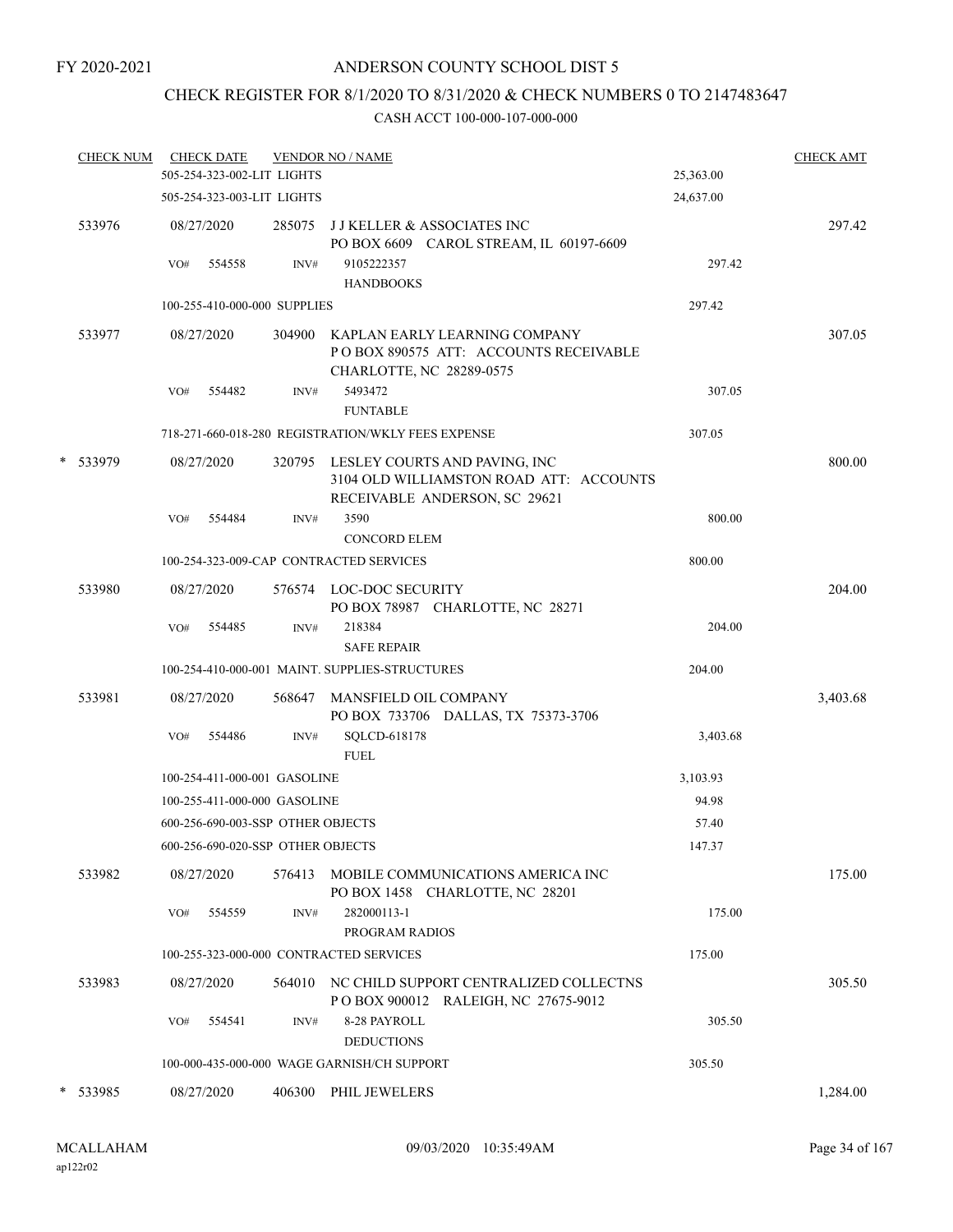## ANDERSON COUNTY SCHOOL DIST 5

## CHECK REGISTER FOR 8/1/2020 TO 8/31/2020 & CHECK NUMBERS 0 TO 2147483647

| <b>CHECK NUM</b> |     | <b>CHECK DATE</b>                   |        | <b>VENDOR NO / NAME</b>                                                                               |           | <b>CHECK AMT</b> |
|------------------|-----|-------------------------------------|--------|-------------------------------------------------------------------------------------------------------|-----------|------------------|
|                  |     |                                     |        | 116 NORTH MAIN STREET ANDERSON, SC 29621                                                              |           |                  |
|                  | VO# | 554506                              | INV#   | <b>GIFT</b><br>HUITT RETIREMENT                                                                       | 1,284.00  |                  |
|                  |     | 100-231-334-000-000 TRUSTEE EXPENSE |        |                                                                                                       | 1,284.00  |                  |
|                  |     |                                     |        |                                                                                                       |           |                  |
| 533986           |     | 08/27/2020                          |        | 568036 PIEDMONT NATURAL GAS<br>PO BOX 1246 CHARLOTTE, NC 28201-1246                                   |           | 1,202.39         |
|                  | VO# | 554565                              | INV#   | DUE SEPT 9                                                                                            | 1,202.39  |                  |
|                  |     |                                     |        | <b>UTILITIES</b>                                                                                      |           |                  |
|                  |     | 100-254-472-002-000 ENERGY-GAS      |        |                                                                                                       | 441.19    |                  |
|                  |     | 100-254-472-005-000 ENERGY-GAS      |        |                                                                                                       | 88.60     |                  |
|                  |     | 100-254-472-009-000 ENERGY-GAS      |        |                                                                                                       | 55.11     |                  |
|                  |     | 100-254-472-013-000 ENERGY-GAS      |        |                                                                                                       | 58.27     |                  |
|                  |     | 100-254-472-014-000 ENERGY-GAS      |        |                                                                                                       | 75.68     |                  |
|                  |     | 100-254-472-019-000 ENERGY-GAS      |        |                                                                                                       | 24.72     |                  |
|                  |     | 100-254-472-020-000 ENERGY-GAS      |        |                                                                                                       | 103.86    |                  |
|                  |     | 100-254-472-023-000 ENERGY-GAS      |        |                                                                                                       | 49.44     |                  |
|                  |     | 600-256-470-002-000 ENERGY          |        |                                                                                                       | 23.54     |                  |
|                  |     | 600-256-470-005-000 ENERGY          |        |                                                                                                       | 41.43     |                  |
|                  |     | 600-256-470-009-000 ENERGY          |        |                                                                                                       | 24.72     |                  |
|                  |     | 600-256-470-014-000 ENERGY          |        |                                                                                                       | 76.38     |                  |
|                  |     | 600-256-470-017-000 ENERGY          |        |                                                                                                       | 53.93     |                  |
|                  |     | 600-256-470-019-000 ENERGY          |        |                                                                                                       | 85.52     |                  |
| 533987           |     | 08/27/2020                          | 572153 | <b>SCDC PRINTING &amp; GRAPHICS</b><br>PO BOX 21787 COLUMBIA, SC 29221                                |           | 14,953.00        |
|                  | VO# | 554512                              | INV#   | 90297450<br>13040<br>PO#                                                                              | 14,953.00 |                  |
|                  |     |                                     |        | <b>FLOOR DECALS</b>                                                                                   |           |                  |
|                  |     | 100-257-410-000-C19 COVID SUPPLIES  |        |                                                                                                       | 14,953.00 |                  |
| * 533989         |     | 08/27/2020                          | 569727 | <b>SCHOOL DISTRICT OF NEWBERRY</b><br>POBOX 718 ATT: MARY HELEN STUHR - PROVISO<br>NEWBERRY, SC 29108 |           | 116.20           |
|                  | VO# | 554515                              | INV#   | 2019-2020<br><b>PROVISO</b>                                                                           | 116.20    |                  |
|                  |     |                                     |        | 100-412-720-000-000 PAYMENTS TO OTHER GOV'T UNITS                                                     | 116.20 A  |                  |
| 533990           |     | 08/27/2020                          | 450701 | SC RETIREMENT SYSTEM (SPP)<br>POBOX 11960 CAPITOL STATION COLUMBIA, SC<br>29211                       |           | 585.61           |
|                  | VO# | 554539                              | INV#   | 8-28 PAYROLL<br><b>DEDUCTIONS</b>                                                                     | 585.61    |                  |
|                  |     |                                     |        | 100-000-438-000-000 RETIREMENT SERV PURCHASE                                                          | 585.61    |                  |
| 533991           |     | 08/27/2020                          | 576084 | SC STATE REIMBURSEMENT UNIT<br>PO BOX 100303 COLUMBIA, SC 29202-3303                                  |           | 1,209.09         |
|                  | VO# | 554542                              | INV#   | 8-28 PAYROLL<br><b>DEDUCTIONS</b>                                                                     | 1,209.09  |                  |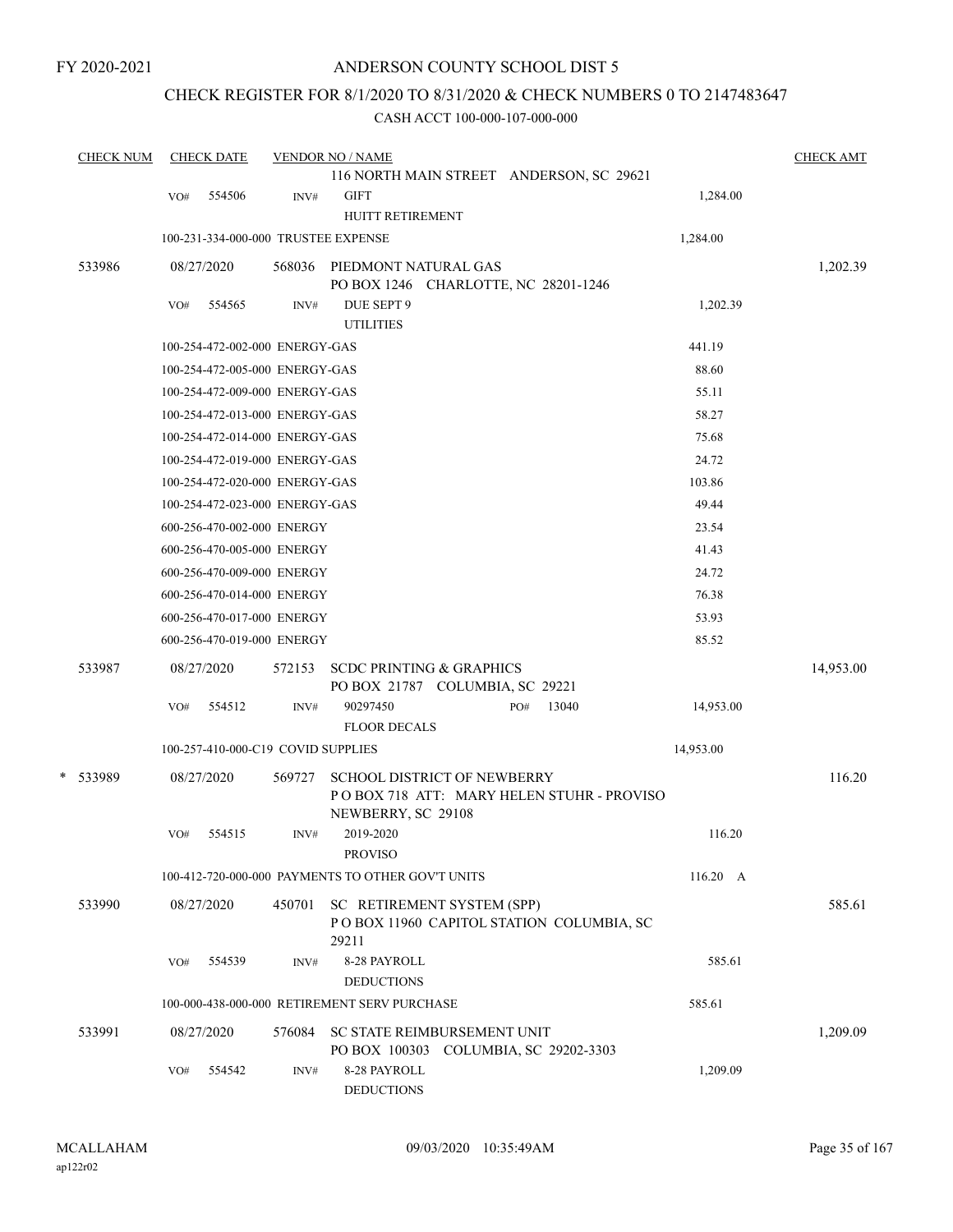# CHECK REGISTER FOR 8/1/2020 TO 8/31/2020 & CHECK NUMBERS 0 TO 2147483647

| <b>CHECK NUM</b> |            | <b>CHECK DATE</b>                 |        | <b>VENDOR NO / NAME</b>                                                                                          |           | <b>CHECK AMT</b> |
|------------------|------------|-----------------------------------|--------|------------------------------------------------------------------------------------------------------------------|-----------|------------------|
|                  |            |                                   |        | 100-000-435-000-000 WAGE GARNISH/CH SUPPORT                                                                      | 1,209.09  |                  |
| 533992           | 08/27/2020 |                                   | 573721 | SSBT AS TTEE FOR SCORP MM61953-001-042<br>MASS MUTUAL RETIREMENT SERVICES PO BOX<br>219062 KANSAS CITY, MO 64121 |           | 21,267.51        |
|                  | VO#        | 554538                            | INV#   | 8-28 PAYROLL<br><b>DEDUCTIONS</b>                                                                                | 21,267.51 |                  |
|                  |            |                                   |        | 100-000-468-000-000 OPTIONAL RETIREMENT PLAN                                                                     | 13,671.99 |                  |
|                  |            |                                   |        | 100-000-484-000-000 EMPLOYER RETIREMENT PAYABLE                                                                  | 7,595.52  |                  |
| 533993           | 08/27/2020 |                                   | 572503 | TG<br>P O BOX 659601<br>SAN ANTONIO, TX 78265-9601                                                               |           | 354.45           |
|                  | VO#        | 554543                            | INV#   | 8-28 PAYROLL<br><b>DEDUCTIONS</b>                                                                                | 354.45    |                  |
|                  |            | 100-000-441-000-000 MISCELLANEOUS |        |                                                                                                                  | 354.45    |                  |
| 533994           | 08/27/2020 |                                   | 504890 | TIAA-CREF                                                                                                        |           | 24,885.61        |
|                  | VO#        | 554536                            | INV#   | P O BOX 105316<br>ATLANTA, GA 30348-5316<br>8-28 PAYROLL<br><b>DEDUCTIONS</b>                                    | 24,885.61 |                  |
|                  |            |                                   |        | 100-000-468-000-000 OPTIONAL RETIREMENT PLAN                                                                     | 15,997.93 |                  |
|                  |            |                                   |        | 100-000-484-000-000 EMPLOYER RETIREMENT PAYABLE                                                                  | 8,887.68  |                  |
| 533995           | 08/27/2020 |                                   | 564298 | UNITED WAY OF ANDERSON COUNTY<br>POBOX 2067 ANDERSON, SC 29622                                                   |           | 2,619.56         |
|                  | VO#        | 554540                            | INV#   | 8-28 PAYROLL<br><b>DEDUCTIONS</b>                                                                                | 2,619.56  |                  |
|                  |            |                                   |        | 100-000-455-000-000 UNITED FUND - PAYABLE                                                                        | 2,619.56  |                  |
| 533996           | 08/27/2020 |                                   | 575086 | VALIC<br>C/O JP MORGAN CHASE PO BOX 301701 DALLAS,<br>TX 75303-1701                                              |           | 46,269.84        |
|                  | VO#        | 554537                            | INV#   | 8-28 PAYROLL<br><b>DEDUCTIONS</b>                                                                                | 46,269.84 |                  |
|                  |            |                                   |        | 100-000-468-000-000 OPTIONAL RETIREMENT PLAN                                                                     | 29,744.86 |                  |
|                  |            |                                   |        | 100-000-484-000-000 EMPLOYER RETIREMENT PAYABLE                                                                  | 16,524.98 |                  |
| 533997           | 08/27/2020 |                                   | 574511 | VERIFIED SERVICES LTD, LLC<br>518 COUNTRY MDWS ANDERSON, SC 29626                                                |           | 2,200.00         |
|                  | VO#        | 554524                            | INV#   | VSSC180798                                                                                                       | 2,200.00  |                  |
|                  |            |                                   |        | <b>STUCCO REPAIR</b>                                                                                             |           |                  |
|                  |            | 505-254-323-001-ROF ROOF REPAIR   |        |                                                                                                                  | 2,200.00  |                  |
| 533998           | 08/27/2020 |                                   | 572675 | <b>WAFFLE HOUSE</b><br>4620 CLEMSON BLVD ATTN: JEREMY ANDREWS<br>ANDERSON, SC 29621                              |           | 494.01           |
|                  | VO#        | 554564                            | INV#   | <b>NEW PROSPECT</b>                                                                                              | 494.01    |                  |
|                  |            |                                   |        | <b>AUG 26 BREAKFAST</b>                                                                                          |           |                  |
|                  |            |                                   |        | 710-271-660-010-201 MISCELLANEOUS EXPENSE                                                                        | 494.01    |                  |
| 533999           | 08/27/2020 |                                   |        | 573864 WELLS FARGO VENDOR FIN SERV                                                                               |           | 595.46           |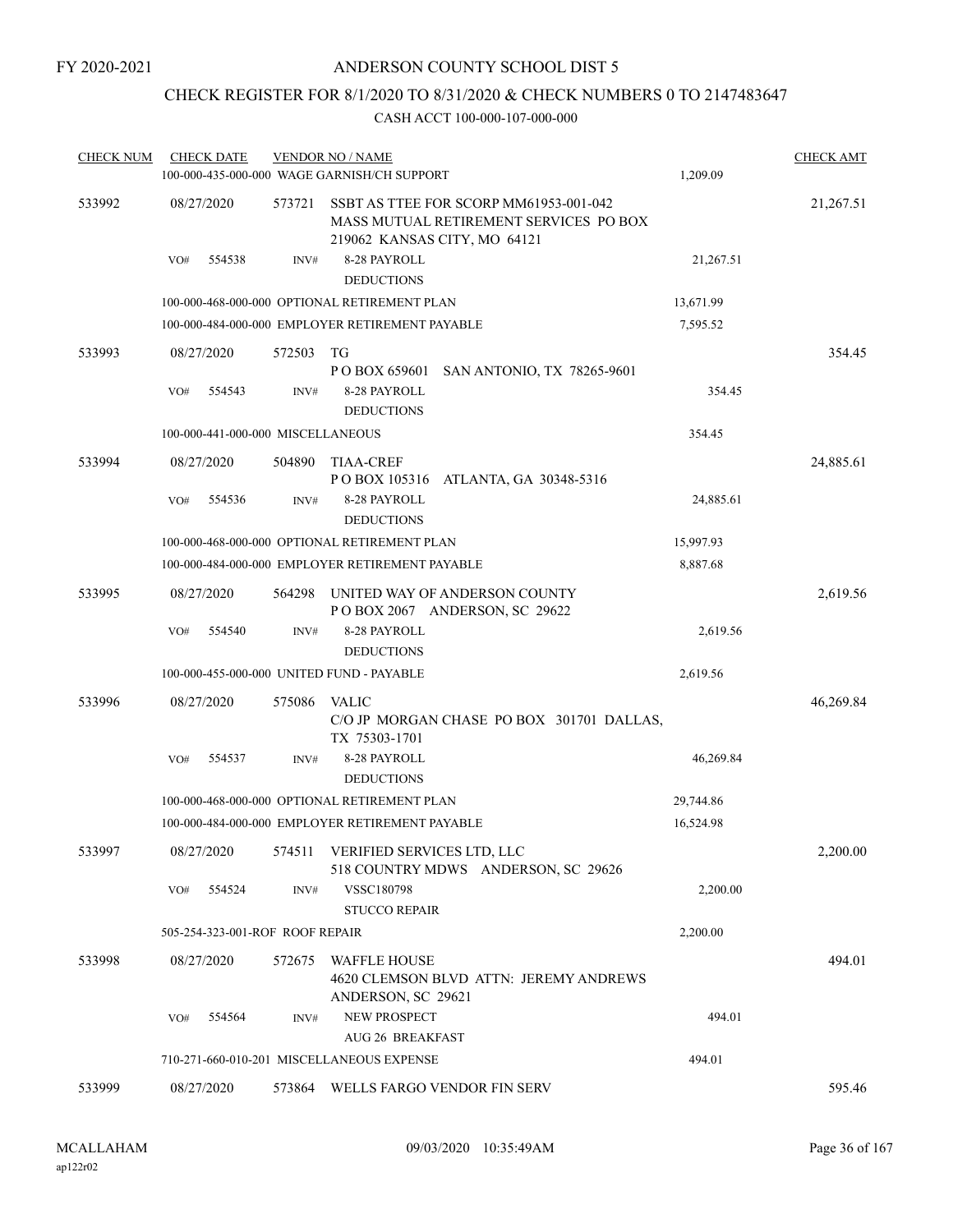## ANDERSON COUNTY SCHOOL DIST 5

## CHECK REGISTER FOR 8/1/2020 TO 8/31/2020 & CHECK NUMBERS 0 TO 2147483647

|           |        |     |                      |                                   | <b>VENDOR NO / NAME</b>                                                                                   |          | <b>CHECK AMT</b> |  |
|-----------|--------|-----|----------------------|-----------------------------------|-----------------------------------------------------------------------------------------------------------|----------|------------------|--|
|           |        |     |                      |                                   | PO BOX 105710 ATLANTA, GA 30348-5710                                                                      |          |                  |  |
|           |        | VO# | 554525               | INV#                              | 5011511545                                                                                                | 226.31   |                  |  |
|           |        |     |                      |                                   | <b>COPIER</b>                                                                                             |          |                  |  |
|           |        |     |                      |                                   | 100-255-323-000-000 CONTRACTED SERVICES                                                                   | 226.31   |                  |  |
|           |        | VO# | 554526               | INV#                              | 5011450000<br><b>COPIER</b>                                                                               | 369.15   |                  |  |
|           |        |     |                      | 100-113-410-020-000 SUPPLIES      |                                                                                                           | 369.15   |                  |  |
|           | 534000 |     | 08/27/2020           | 564185                            | WOOD INSULATING & VINYL SIDING<br>PO BOX 40 ANDERSON, SC 29622                                            |          | 582.47           |  |
|           |        | VO# | 554529               | INV#                              | 90840<br><b>WESTSIDE</b>                                                                                  | 334.18   |                  |  |
|           |        |     |                      | 100-254-410-003-C19 SUPPIES - C19 |                                                                                                           | 334.18   |                  |  |
|           |        | VO# | 554530               | INV#                              | 90959                                                                                                     | 248.29   |                  |  |
|           |        |     |                      |                                   | <b>WESTSIDE</b>                                                                                           |          |                  |  |
|           |        |     |                      | 100-254-410-003-C19 SUPPIES - C19 |                                                                                                           | 248.29   |                  |  |
| $*$ 13509 |        |     | 08/06/2020           | 566562                            | ANDERSON OUTDOOR POWER EQUIPMENT<br>110 MIRACLE MILE DRIVE ATT: ACCOUNTS<br>RECEIVABLE ANDERSON, SC 29621 |          | 311.61 E         |  |
|           |        | VO# | 553120               | INV#                              | 244350<br><b>REPAIR</b>                                                                                   | 155.70   |                  |  |
|           |        |     |                      |                                   | 100-254-410-000-100 SMALL EQUIPMENT                                                                       | 155.70   |                  |  |
|           |        | VO# | 553121               | INV#                              | 245654<br><b>REPAIR</b>                                                                                   | 155.91   |                  |  |
|           |        |     |                      |                                   | 100-254-410-000-001 MAINT. SUPPLIES-STRUCTURES                                                            | 155.91   |                  |  |
|           | 13510  | VO# | 08/06/2020<br>553067 | 574534<br>INV#                    | <b>EMPLOYEE VENDOR</b><br><b>SNACKS</b><br>REIMBURSEMENT                                                  | 184.46   | 184.46 E         |  |
|           |        |     |                      | 100-224-410-000-000 SUPPLIES      |                                                                                                           | 184.46   |                  |  |
| $*$ 13512 |        |     | 08/06/2020           | 572771                            | <b>EMPLOYEE VENDOR</b>                                                                                    |          | 779.96 E         |  |
|           |        | VO# | 553061               | INV#                              | <b>LICENSES</b><br>REIMBURSEMENT                                                                          | 750.00   |                  |  |
|           |        |     |                      |                                   | 124-114-445-024-000 TECHNOLOGY SUPPLIES                                                                   | 750.00   |                  |  |
|           |        |     | VO# 553062           | INV#                              | <b>WASTE TONER</b><br>REIMBURSEMENT                                                                       | 29.96    |                  |  |
|           |        |     |                      | 100-114-410-001-ALT SUPPLIES      |                                                                                                           | 29.96    |                  |  |
|           | 13513  |     | 08/06/2020           |                                   | 155900 CAROLINA BIOLOGICAL SUPPLY<br>POBOX 60232 ATT: ACCOUNTS RECEIVABLE<br>CHARLOTTE, NC 28260-0232     |          | 7,264.77 E       |  |
|           |        | VO# | 553213               | INV#                              | 51080027<br>PO# 12952<br><b>MCLEES ELEM</b>                                                               | 7,264.77 |                  |  |
|           |        |     |                      |                                   | 326-112-410-000-000 SCIENCE KITS SUPPLIES                                                                 | 7,264.77 |                  |  |
| $* 13515$ |        |     | 08/06/2020           |                                   | 566330 CLEAN CARE OF ANDERSON<br>P.O. BOX 1563 ATT: ACCOUNTS RECEIVABLE<br>ANDERSON, SC 29622             |          | $3,625.00$ E     |  |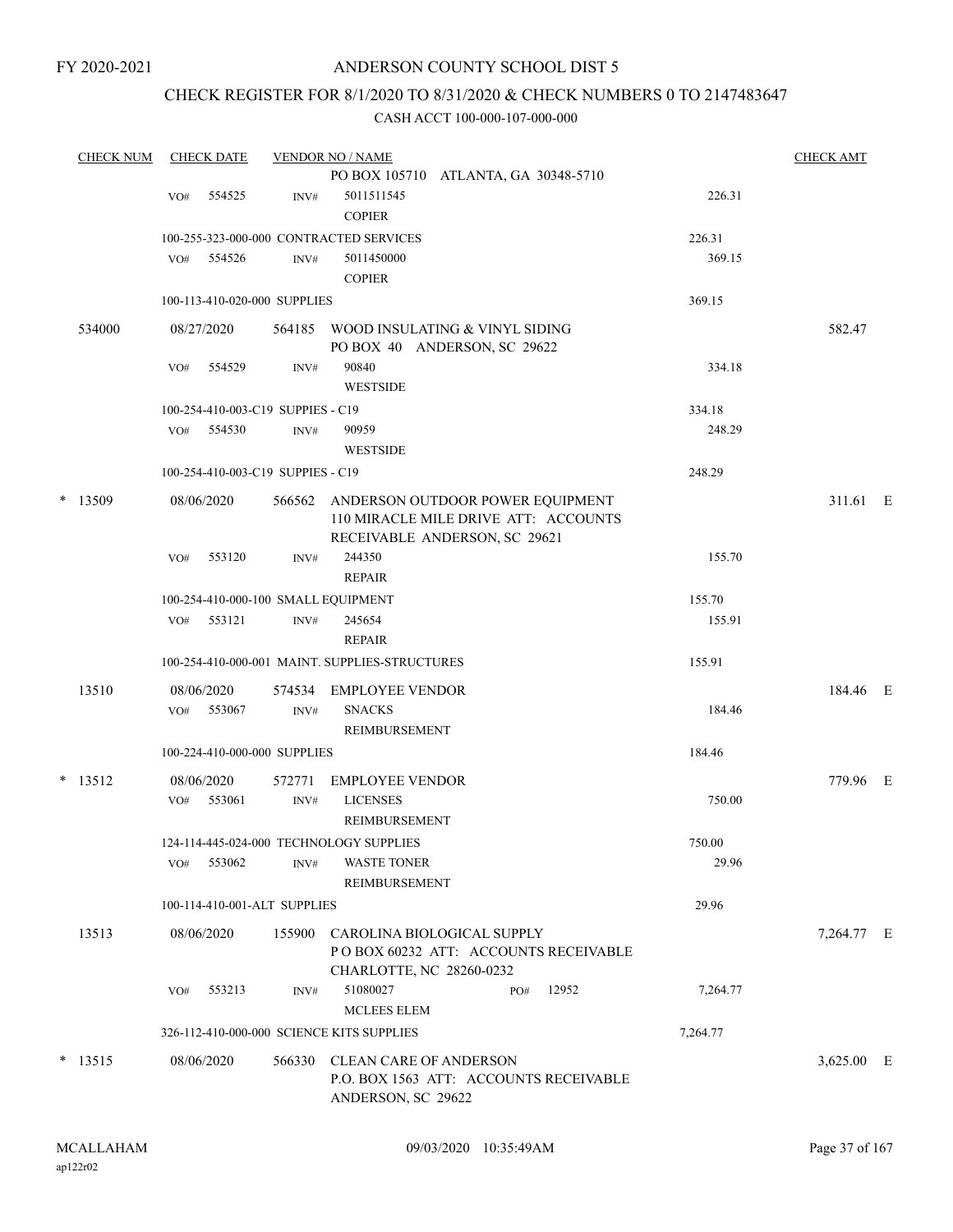## CHECK REGISTER FOR 8/1/2020 TO 8/31/2020 & CHECK NUMBERS 0 TO 2147483647

| <b>CHECK NUM</b> |     | <b>CHECK DATE</b>                 |        | <b>VENDOR NO / NAME</b>                                                                       |          | <b>CHECK AMT</b> |  |
|------------------|-----|-----------------------------------|--------|-----------------------------------------------------------------------------------------------|----------|------------------|--|
|                  | VO# | 553135                            | INV#   | 26621<br><b>SOUTHWOOD SIGN</b>                                                                | 125.00   |                  |  |
|                  |     |                                   |        | 100-254-323-021-001 CONTRACTED SERVICES                                                       | 125.00   |                  |  |
|                  | VO# | 553136                            | INV#   | 26615<br><b>MCLEES ELEM</b>                                                                   | 2,000.00 |                  |  |
|                  |     |                                   |        | 100-254-323-008-001 CONTRACTED SERVICES                                                       | 2,000.00 |                  |  |
|                  |     | VO# 553137                        | INV#   | 26626<br>AIT                                                                                  | 1,500.00 |                  |  |
|                  |     | 100-254-410-000-C19 SUPPIES - C19 |        |                                                                                               | 1,500.00 |                  |  |
| 13516            |     | 08/06/2020                        |        | 187300 CRESCENT SUPPLY CO, INC<br>POBOX 8798 ATT: ACCOUNTS RECEIVABLE<br>GREENVILLE, SC 29604 |          | 991.85 E         |  |
|                  | VO# | 553126                            | INV#   | 392534<br><b>SUPPLIES</b>                                                                     | 110.25   |                  |  |
|                  |     | 100-254-410-000-400 HVAC SUPPLIES |        |                                                                                               | 56.18    |                  |  |
|                  |     |                                   |        | 100-254-410-001-400 HVAC/ELECTRICAL/PLUMBING                                                  | 54.07    |                  |  |
|                  |     | VO# 553127                        | INV#   | 392500<br><b>SUPPLIES</b>                                                                     | 205.00   |                  |  |
|                  |     | 100-254-410-000-400 HVAC SUPPLIES |        |                                                                                               | 205.00   |                  |  |
|                  | VO# | 553128                            | INV#   | 392581<br><b>SUPPLIES</b>                                                                     | 193.20   |                  |  |
|                  |     |                                   |        | 100-254-410-001-400 HVAC/ELECTRICAL/PLUMBING                                                  | 193.20   |                  |  |
|                  |     | VO# 553129                        | INV#   | 392605<br><b>SUPPLIES</b>                                                                     | 55.34    |                  |  |
|                  |     | 100-254-410-000-400 HVAC SUPPLIES |        |                                                                                               | 55.34    |                  |  |
|                  | VO# | 553130                            | INV#   | 392650<br><b>SUPPLIES</b>                                                                     | 40.95    |                  |  |
|                  |     |                                   |        | 100-254-410-014-400 HVAC/ELECTRICAL/PLUMBING                                                  | 40.95    |                  |  |
|                  | VO# | 553131                            | INV#   | 392580<br><b>SUPPLIES</b>                                                                     | 130.40   |                  |  |
|                  |     |                                   |        | 100-254-410-000-001 MAINT. SUPPLIES-STRUCTURES                                                | 18.91    |                  |  |
|                  |     |                                   |        | 100-254-410-020-400 HVAC/ELECTRICAL/PLUMBING                                                  | 111.49   |                  |  |
|                  | VO# | 553132                            | INV#   | 392349<br><b>SUPPLIES</b>                                                                     | 145.22   |                  |  |
|                  |     |                                   |        | 100-254-410-002-400 HVAC/ELECTRICAL/PLUMBING                                                  | 145.22   |                  |  |
|                  | VO# | 553133                            | INV#   | 392719<br><b>SUPPLIES</b>                                                                     | 111.49   |                  |  |
|                  |     |                                   |        | 100-254-410-006-400 HVAC/ELECTRICAL/PLUMBING                                                  | 111.49   |                  |  |
| $*$ 13518        |     | 08/06/2020                        | 566171 | EMPLOYMENT SCREENING, INC<br>PO BOX 410442 ATT: ACCOUNTS RECEIVABLE<br>CHARLOTTE, NC 28241    |          | 157.00 E         |  |
|                  | VO# | 553192                            | INV#   | ANDER5080320<br><b>JULY 2020</b>                                                              | 157.00   |                  |  |
|                  |     |                                   |        | 100-264-312-000-000 PURCHASED SERVICES                                                        | 157.00   |                  |  |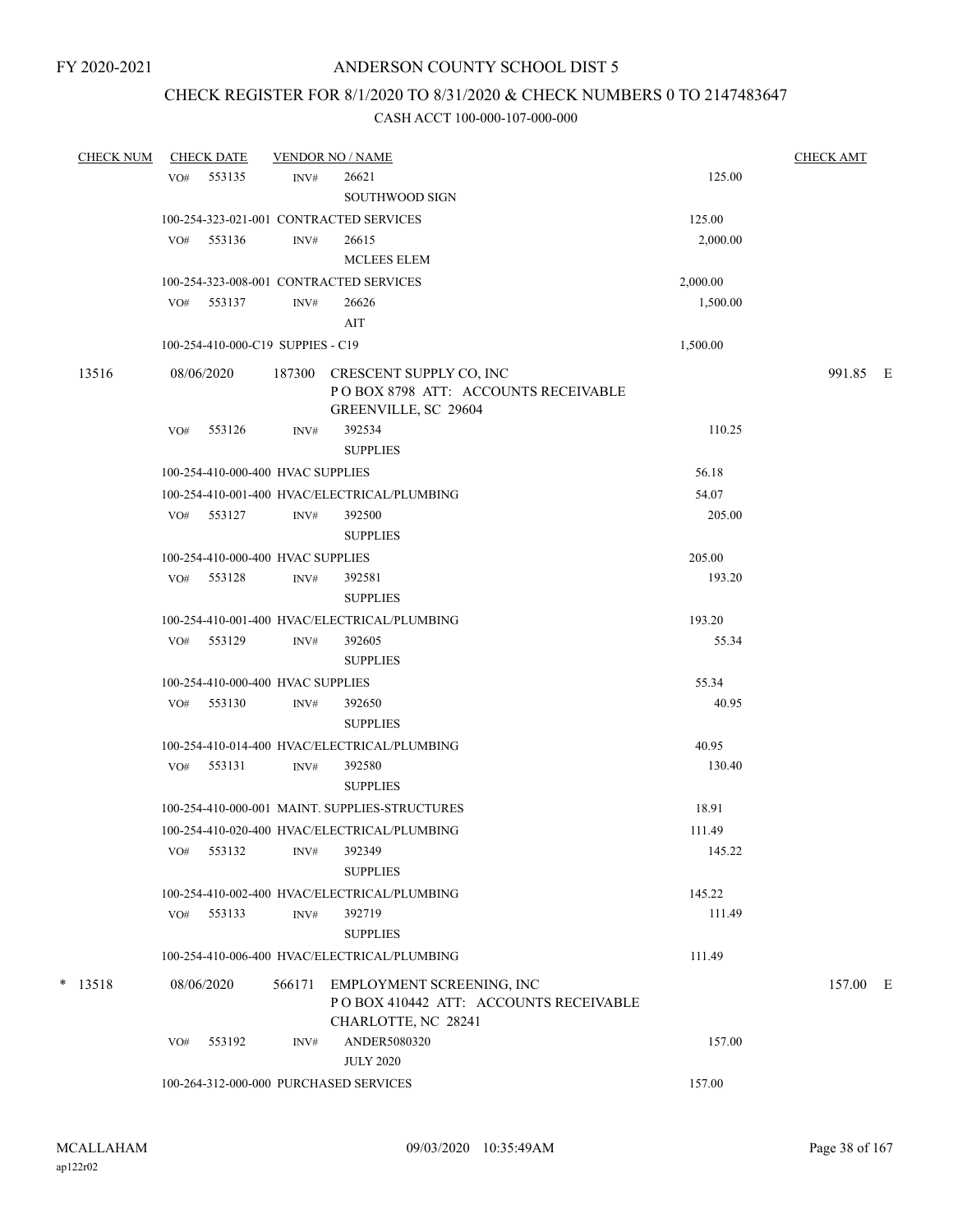## ANDERSON COUNTY SCHOOL DIST 5

## CHECK REGISTER FOR 8/1/2020 TO 8/31/2020 & CHECK NUMBERS 0 TO 2147483647

|   | <b>CHECK NUM</b> |                                            | <b>CHECK DATE</b>            |                | <b>VENDOR NO / NAME</b>                                                                           |     |       |                    | <b>CHECK AMT</b> |  |
|---|------------------|--------------------------------------------|------------------------------|----------------|---------------------------------------------------------------------------------------------------|-----|-------|--------------------|------------------|--|
|   | 13519            |                                            | 08/06/2020                   |                | 568037 EXPLORE LEARNING<br>23939 NETWORK PLACE ATT: ACCOUNTS<br>RECEIVABLE CHICAGO, IL 60673-1239 |     |       |                    | 3,295.00 E       |  |
|   |                  | VO#                                        | 553142                       | INV#           | 2267714<br><b>REFLEX SITE</b>                                                                     | PO# | 12854 | 3,295.00           |                  |  |
|   |                  |                                            | 100-113-410-020-000 SUPPLIES |                |                                                                                                   |     |       | $1,295.00 \quad A$ |                  |  |
|   |                  |                                            |                              |                | 100-113-410-020-INQ INQUIRY BASED LEARNING                                                        |     |       | 2,000.00 A         |                  |  |
|   | 13520            |                                            | 08/06/2020                   | 237555         | <b>FORMS &amp; SUPPLY</b><br>PO BOX 563953 ATT: ACCOUNTS RECEIVABLE<br>CHARLOTTE, NC 28256        |     |       |                    | 875.93 E         |  |
|   |                  | VO#                                        | 553046                       | INV#           | 5460048<br><b>CHAIRS</b>                                                                          | PO# | 12925 | 920.44             |                  |  |
|   |                  |                                            | 100-114-410-002-000 SUPPLIES |                |                                                                                                   |     |       | 920.44             |                  |  |
|   |                  | VO#                                        | 553082                       | INV#           | C5487477<br><b>CREDIT</b>                                                                         |     |       | $-44.51$           |                  |  |
|   |                  | 100-252-410-000-000 SUPPLIES AND MATERIALS |                              |                |                                                                                                   |     |       |                    |                  |  |
| * | 13524            |                                            | 08/06/2020                   | 570057         | HERITAGE FOOD SERVICE GROUP<br>P.O. BOX 71595 ATT: ACCOUNTS RECEIVABLE<br>CHICAGO, IL 60694-1595  |     |       |                    | 345.46 E         |  |
|   |                  | VO#                                        | 553084                       | INV#           | 6540764 CM<br><b>CREDIT</b>                                                                       |     |       | $-175.52$          |                  |  |
|   |                  |                                            |                              |                | 600-256-323-016-000 REPAIRS TO EQUIPMENT                                                          |     |       | $-175.52 \quad A$  |                  |  |
|   |                  | VO#                                        | 553085                       | INV#           | 6662327 CM<br><b>CREDIT</b>                                                                       |     |       | $-31.56$           |                  |  |
|   |                  |                                            |                              |                | 100-254-410-005-400 HVAC/ELECTRICAL/PLUMBING                                                      |     |       | $-31.56$ A         |                  |  |
|   |                  | VO#                                        | 553086                       | INV#           | 6625532<br><b>SUPPLIES</b>                                                                        |     |       | 41.18              |                  |  |
|   |                  |                                            |                              |                | 100-254-410-005-400 HVAC/ELECTRICAL/PLUMBING                                                      |     |       | 41.18 A            |                  |  |
|   |                  | VO#                                        | 553087                       | INV#           | 6646787<br><b>SUPPLIES</b>                                                                        |     |       | 130.37             |                  |  |
|   |                  |                                            |                              |                | 600-256-323-019-000 REPAIRS TO EQUIPMENT                                                          |     |       | 130.37 A           |                  |  |
|   |                  | VO#                                        | 553088                       | INV#           | 6714970<br><b>SUPPLIES</b>                                                                        |     |       | 217.57             |                  |  |
|   |                  |                                            |                              |                | 600-256-323-002-000 REPAIRS TO EQUIPMENT                                                          |     |       | 217.57             |                  |  |
|   |                  | VO#                                        | 553089                       | INV#           | 6715343<br><b>SUPPLIES</b>                                                                        |     |       | 163.42             |                  |  |
|   |                  |                                            |                              |                | 600-256-323-010-000 REPAIRS TO EQUIPMENT                                                          |     |       | 163.42             |                  |  |
|   | $*$ 13526        | VO#                                        | 08/06/2020<br>553212         | 574559<br>INV# | <b>EMPLOYEE VENDOR</b><br><b>JAN-JUNE</b>                                                         |     |       | 251.60             | 251.60 E         |  |
|   |                  |                                            |                              |                | <b>MILEAGE</b><br>100-233-333-000-000 TRIPS AND CONFERENCES                                       |     |       | 251.60             |                  |  |
|   | $*$ 13529        |                                            | 08/06/2020                   | 300176         | <b>JOSTENS INC</b><br>21336 NETWORK PLACE ATT: ACCOUNTS<br>RECEIVABLE CHICAGO, IL 60673           |     |       |                    | 565.61 E         |  |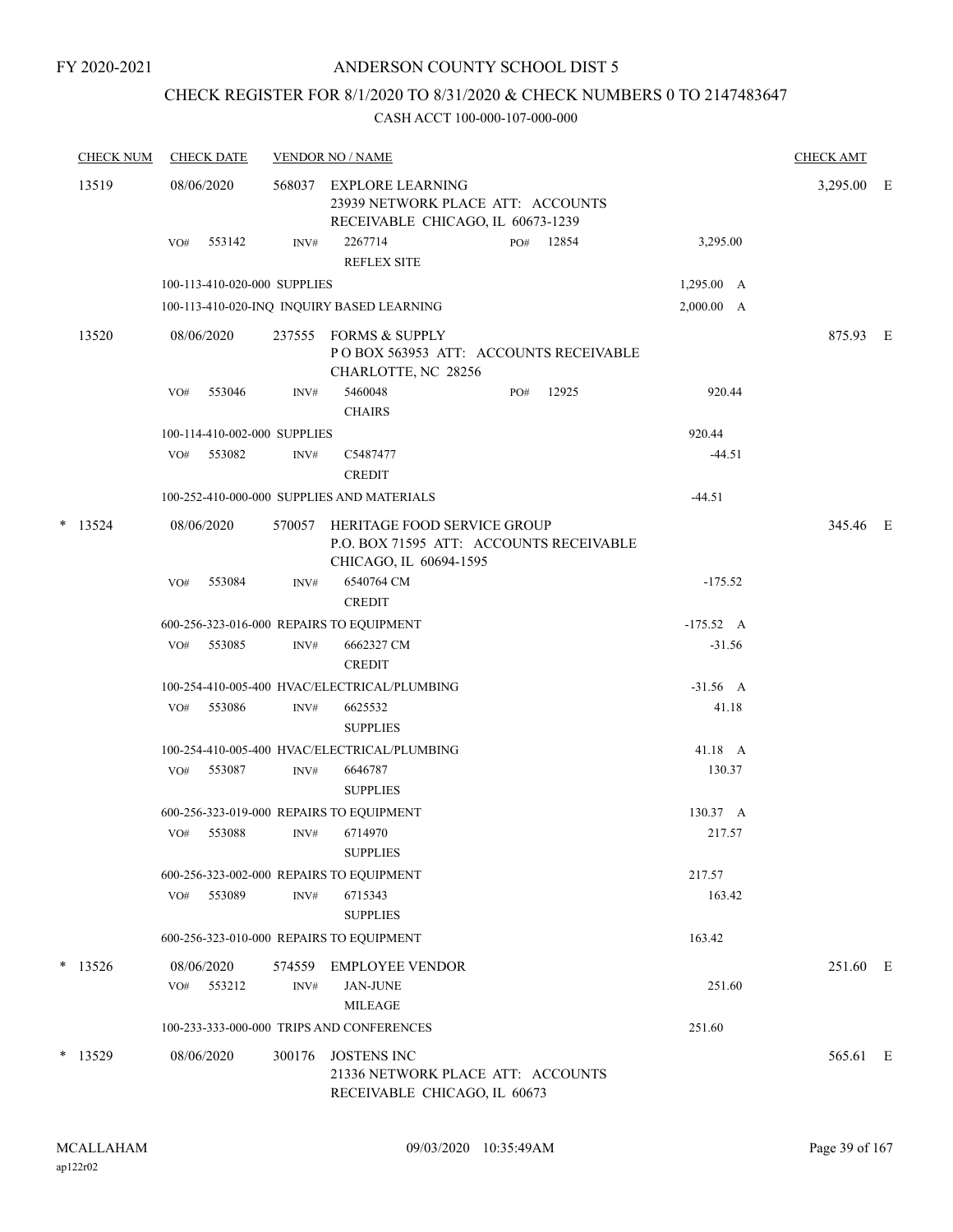## CHECK REGISTER FOR 8/1/2020 TO 8/31/2020 & CHECK NUMBERS 0 TO 2147483647

|  | <b>CHECK NUM</b> |     | <b>CHECK DATE</b>                  | <b>VENDOR NO / NAME</b> |                                         |                                            |           |        | <b>CHECK AMT</b> |  |
|--|------------------|-----|------------------------------------|-------------------------|-----------------------------------------|--------------------------------------------|-----------|--------|------------------|--|
|  |                  | VO# | 553090                             | INV#                    | 1204937                                 |                                            |           | 565.61 |                  |  |
|  |                  |     |                                    |                         | <b>SOUTHWOOD</b>                        |                                            |           |        |                  |  |
|  |                  |     |                                    |                         | 721-190-660-021-552 YEARBOOK EXPENSE    |                                            |           | 565.61 |                  |  |
|  | $*$ 13536        |     | 08/06/2020                         |                         |                                         | 349701 MED CENTRAL HEALTH RESOURCES        |           |        | 345.00 E         |  |
|  |                  |     |                                    |                         |                                         | 3424 CLEMSON BLVD ATT: ACCOUNTS RECEIVABLE |           |        |                  |  |
|  |                  |     |                                    |                         | ANDERSON, SC 29621                      |                                            |           |        |                  |  |
|  |                  | VO# | 553091                             | INV#                    | 56384                                   |                                            |           | 45.00  |                  |  |
|  |                  |     |                                    |                         | <b>GEER</b>                             |                                            |           |        |                  |  |
|  |                  |     |                                    |                         | 100-255-323-000-000 CONTRACTED SERVICES |                                            |           | 45.00  |                  |  |
|  |                  |     | VO# 553092                         | INV#                    | 8148                                    |                                            |           | 65.00  |                  |  |
|  |                  |     |                                    |                         | <b>WILLIAMS</b>                         |                                            |           |        |                  |  |
|  |                  |     |                                    |                         | 100-255-323-000-000 CONTRACTED SERVICES |                                            |           | 65.00  |                  |  |
|  |                  | VO# | 553093                             | INV#                    | 56391                                   |                                            |           | 20.00  |                  |  |
|  |                  |     |                                    |                         | <b>ATKINSON</b>                         |                                            |           |        |                  |  |
|  |                  |     |                                    |                         | 100-255-323-000-000 CONTRACTED SERVICES |                                            |           | 20.00  |                  |  |
|  |                  |     | VO# 553094                         | INV#                    | 56391                                   |                                            |           | 85.00  |                  |  |
|  |                  |     |                                    |                         | <b>ATKINSON</b>                         |                                            |           |        |                  |  |
|  |                  |     |                                    |                         | 100-255-323-000-000 CONTRACTED SERVICES |                                            |           | 85.00  |                  |  |
|  |                  |     | VO# 553095                         | INV#                    | 15847                                   |                                            |           | 65.00  |                  |  |
|  |                  |     |                                    |                         | <b>GLEW</b>                             |                                            |           |        |                  |  |
|  |                  |     |                                    |                         | 100-255-323-000-000 CONTRACTED SERVICES |                                            |           | 65.00  |                  |  |
|  |                  |     | VO# 553096                         | INV#                    | 30035                                   |                                            |           | 65.00  |                  |  |
|  |                  |     |                                    |                         | <b>RICE</b>                             |                                            |           |        |                  |  |
|  |                  |     |                                    |                         | 100-255-323-000-000 CONTRACTED SERVICES |                                            |           | 65.00  |                  |  |
|  | 13537            |     | 08/06/2020                         |                         | 389900 OFFICE DEPOT                     |                                            |           |        | 3,334.81 E       |  |
|  |                  |     |                                    |                         |                                         | POBOX 1413 CHARLOTTE, NC 28201-1413        |           |        |                  |  |
|  |                  | VO# | 553050                             | INV#                    | 107053768001                            |                                            | PO# 13047 | 223.16 |                  |  |
|  |                  |     |                                    |                         | <b>SUPPLIES</b>                         |                                            |           |        |                  |  |
|  |                  |     | 100-255-410-000-000 SUPPLIES       |                         |                                         |                                            |           | 223.16 |                  |  |
|  |                  |     | VO# 553051                         | $\mathrm{INV}\#$        | 107112731001                            | PO#                                        | 13053     | 513.54 |                  |  |
|  |                  |     |                                    |                         | <b>SUPPLIES</b>                         |                                            |           |        |                  |  |
|  |                  |     | 100-255-410-000-C19 COVID SUPPLIES |                         |                                         |                                            |           | 513.54 |                  |  |
|  |                  | VO# | 553052                             | INV#                    | 106811867001                            | PO#                                        | 13065     | 33.76  |                  |  |
|  |                  |     |                                    |                         | <b>SUPPLIES</b>                         |                                            |           |        |                  |  |
|  |                  |     | 100-233-410-000-000 SUPPLIES       |                         |                                         |                                            |           | 33.76  |                  |  |
|  |                  |     | VO# 553053                         | INV#                    | 106825009001                            | PO#                                        | 13065     | 24.02  |                  |  |
|  |                  |     |                                    |                         | <b>SUPPLIES</b>                         |                                            |           |        |                  |  |
|  |                  |     | 100-233-410-000-000 SUPPLIES       |                         |                                         |                                            |           | 24.02  |                  |  |
|  |                  |     | VO# 553100                         | INV#                    | 2419881262                              |                                            |           | 49.01  |                  |  |
|  |                  |     |                                    |                         | <b>SUPPLIES</b>                         |                                            |           |        |                  |  |
|  |                  |     | 100-264-410-000-000 SUPPLIES       |                         |                                         |                                            |           | 49.01  |                  |  |
|  |                  |     | VO# 553101                         | INV#                    | 107499929001                            |                                            |           | 133.45 |                  |  |
|  |                  |     |                                    |                         | <b>SUPPLIES</b>                         |                                            |           |        |                  |  |
|  |                  |     | 600-256-410-000-000 SUPPLIES       |                         |                                         |                                            |           | 133.45 |                  |  |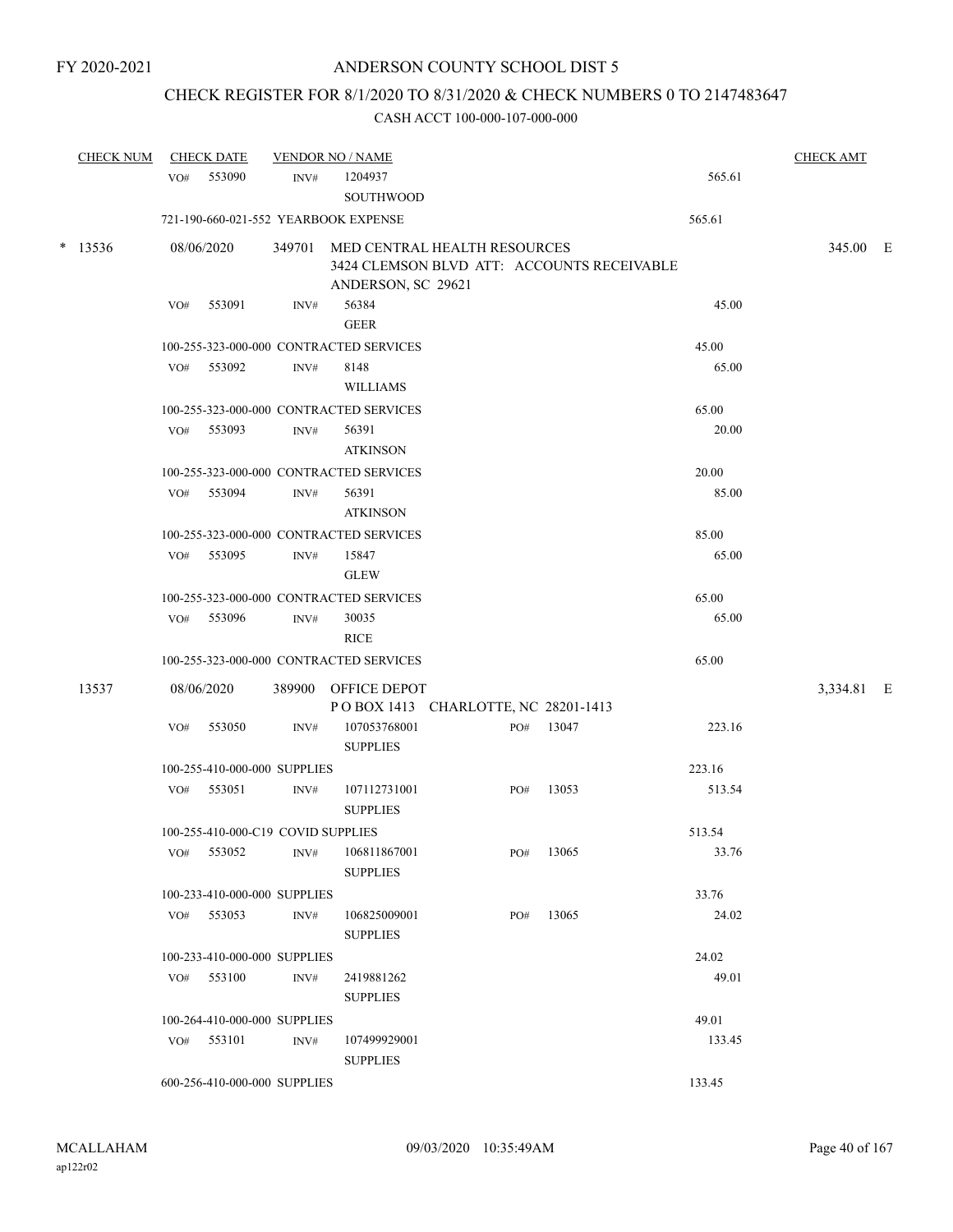## CHECK REGISTER FOR 8/1/2020 TO 8/31/2020 & CHECK NUMBERS 0 TO 2147483647

| <b>CHECK NUM</b> |            | <b>CHECK DATE</b>                 |        | <b>VENDOR NO / NAME</b>                                                                  |     |       |                | <b>CHECK AMT</b> |
|------------------|------------|-----------------------------------|--------|------------------------------------------------------------------------------------------|-----|-------|----------------|------------------|
|                  |            | VO# 553146                        | INV#   | 2418765790                                                                               |     |       | 526.44         |                  |
|                  |            |                                   |        | <b>SUPPLIES</b>                                                                          |     |       |                |                  |
|                  |            | 100-254-410-000-C19 SUPPIES - C19 |        |                                                                                          |     |       | 526.44         |                  |
|                  |            | VO# 553194                        | INV#   | 104732540001                                                                             |     |       | 538.21         |                  |
|                  |            |                                   |        | <b>SUPPLIES</b>                                                                          |     |       |                |                  |
|                  |            | 124-114-410-024-000 SUPPLIES      |        |                                                                                          |     |       | 538.21         |                  |
|                  |            | VO# 553195                        | INV#   | 106683723001                                                                             |     |       | 56.46          |                  |
|                  |            |                                   |        | <b>SUPPLIES</b>                                                                          |     |       |                |                  |
|                  |            | 100-114-410-001-ALT SUPPLIES      |        |                                                                                          |     |       | 56.46          |                  |
|                  |            | VO# 553196                        | INV#   | 106492650001                                                                             |     |       | 65.99          |                  |
|                  |            |                                   |        | <b>SUPPLIES</b>                                                                          |     |       |                |                  |
|                  |            | 100-233-410-001-000 SUPPLIES      |        |                                                                                          |     |       | 65.99          |                  |
|                  |            | VO# 553197                        | INV#   | 106500734001                                                                             |     |       | 82.48          |                  |
|                  |            |                                   |        | <b>SUPPLIES</b>                                                                          |     |       |                |                  |
|                  |            | 100-111-410-000-000 SUPPLIES      |        |                                                                                          |     |       | 82.48          |                  |
|                  |            | VO# 553198                        | INV#   | 105205287002                                                                             | PO# | 13042 | 30.84          |                  |
|                  |            |                                   |        | <b>SUPPLIES</b>                                                                          |     |       |                |                  |
|                  |            |                                   |        | 100-213-410-000-000 SUPPLIES AND MATERIALS                                               |     |       | 30.84          |                  |
|                  |            | VO# 553199                        | INV#   | 105205287001                                                                             | PO# | 13042 | 182.58         |                  |
|                  |            |                                   |        | <b>SUPPLIES</b>                                                                          |     |       |                |                  |
|                  |            |                                   |        | 100-213-410-000-000 SUPPLIES AND MATERIALS                                               |     |       | 182.58         |                  |
|                  |            | VO# 553200                        | INV#   | 106930768001                                                                             | PO# | 13052 | 23.25          |                  |
|                  |            |                                   |        | <b>SUPPLIES</b>                                                                          |     |       |                |                  |
|                  |            |                                   |        | 100-213-410-000-000 SUPPLIES AND MATERIALS                                               |     |       | 23.25          |                  |
|                  |            | VO# 553201                        | INV#   | 106856911001                                                                             | PO# | 13052 | 44.92          |                  |
|                  |            |                                   |        | <b>SUPPLIES</b>                                                                          |     |       |                |                  |
|                  |            | VO# 553202                        |        | 100-213-410-000-000 SUPPLIES AND MATERIALS<br>105318660002                               |     | 13037 | 44.92<br>74.89 |                  |
|                  |            |                                   | INV#   | <b>SUPPLIES</b>                                                                          | PO# |       |                |                  |
|                  |            | 100-213-410-007-000 SUPPLIES      |        |                                                                                          |     |       | 74.89          |                  |
|                  |            | VO# 553203                        | INV#   | 105327503001                                                                             | PO# | 13037 | 58.52          |                  |
|                  |            |                                   |        | <b>SUPPLIES</b>                                                                          |     |       |                |                  |
|                  |            | 100-213-410-017-000 SUPPLIES      |        |                                                                                          |     |       | 58.52          |                  |
|                  | VO#        | 553204                            | INV#   | 105318660001                                                                             | PO# | 13037 | 673.29         |                  |
|                  |            |                                   |        | <b>SUPPLIES</b>                                                                          |     |       |                |                  |
|                  |            |                                   |        | 100-213-410-000-000 SUPPLIES AND MATERIALS                                               |     |       | 612.32         |                  |
|                  |            | 100-213-410-007-000 SUPPLIES      |        |                                                                                          |     |       | $0.00\,$       |                  |
|                  |            | 100-213-410-010-000 SUPPLIES      |        |                                                                                          |     |       | 16.98          |                  |
|                  |            | 100-213-410-014-000 SUPPLIES      |        |                                                                                          |     |       | 38.33          |                  |
|                  |            | 100-213-410-017-000 SUPPLIES      |        |                                                                                          |     |       | 0.00           |                  |
|                  |            | 100-213-410-021-000 SUPPLIES      |        |                                                                                          |     |       | 5.66           |                  |
| 13538            | 08/06/2020 |                                   | 391100 | OLD STONE TRACTOR CO, INC<br>PO BOX 13565 ATT: ACCOUNTS RECEIVABLE<br>ANDERSON, SC 29624 |     |       |                | 728.65 E         |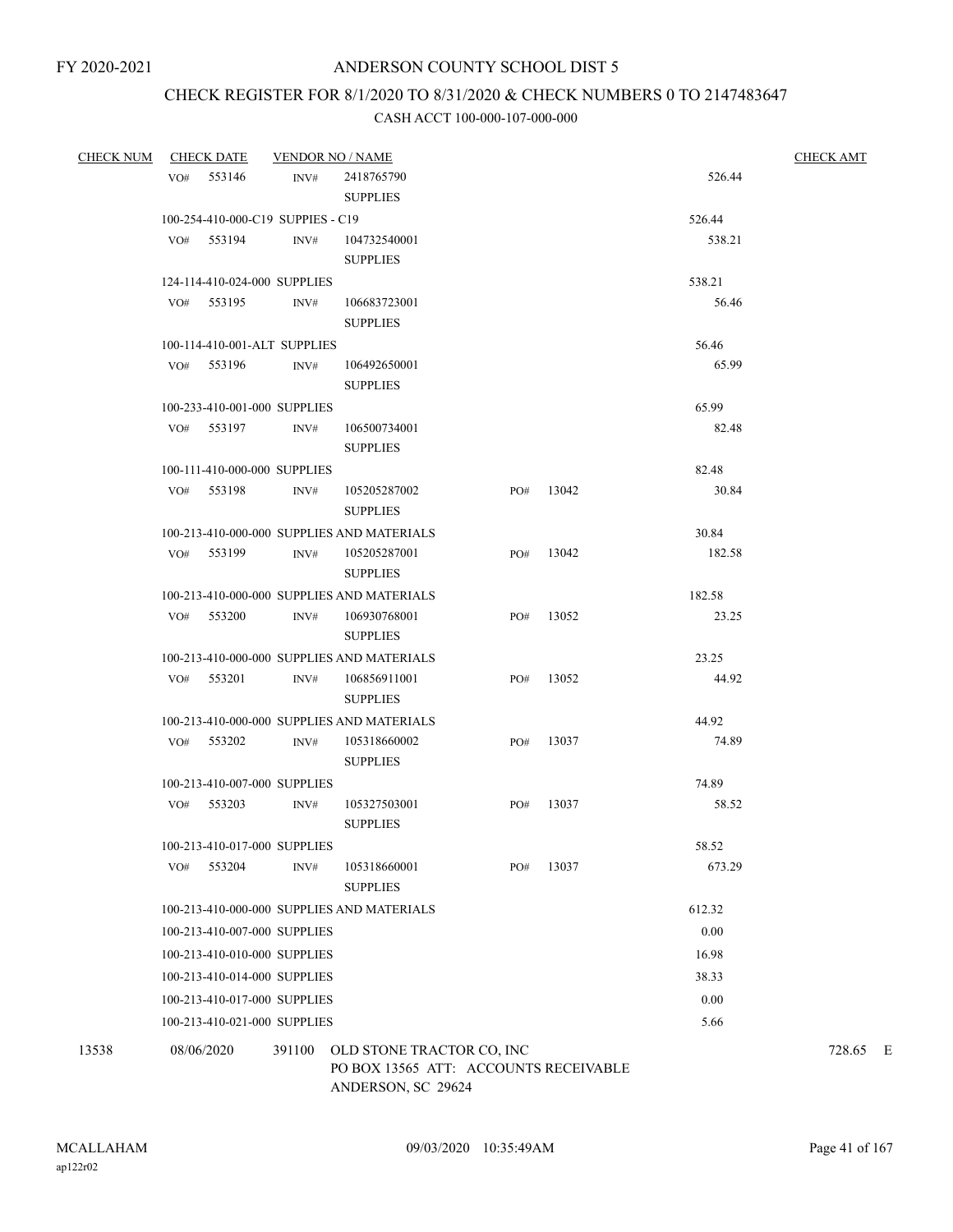## CHECK REGISTER FOR 8/1/2020 TO 8/31/2020 & CHECK NUMBERS 0 TO 2147483647

| <b>CHECK NUM</b> |     | <b>CHECK DATE</b>                  |                          | <b>VENDOR NO / NAME</b>                                                                           |     |       |                | <b>CHECK AMT</b> |  |
|------------------|-----|------------------------------------|--------------------------|---------------------------------------------------------------------------------------------------|-----|-------|----------------|------------------|--|
|                  | VO# | 553147                             | INV#                     | CT09070<br><b>REPAIR PARTS</b>                                                                    |     |       | 728.65         |                  |  |
|                  |     |                                    |                          | 100-254-410-000-100 SMALL EQUIPMENT                                                               |     |       | 728.65         |                  |  |
| 13539            | VO# | 08/06/2020<br>553065               | INV#                     | 576567 EMPLOYEE VENDOR<br><b>AIR PURIFIERS</b><br>REIMBURSEMENT                                   |     |       | 1,067.86       | 1,067.86 E       |  |
|                  |     |                                    |                          | 100-114-410-002-C19 COVID 19 SUPPLIES                                                             |     |       | 1,067.86       |                  |  |
| 13540            | VO# | 08/06/2020<br>553189               | 573393<br>$\text{INV}\#$ | <b>EMPLOYEE VENDOR</b><br>$100 - 2$<br>NEVITT FOREST                                              |     |       | 150.00         | 150.00 E         |  |
|                  |     |                                    |                          | 712-271-660-012-324 POSTIVE BEHAVIOR I.S. EXPENSE                                                 |     |       | 150.00         |                  |  |
| 13541            |     | 08/06/2020                         | 568276                   | SCHINDLER ELEVATOR CORPORATION<br>POBOX 93050 ATT: ACCOUNTS RECEIVABLE<br>CHICAGO, IL 60673-3050  |     |       |                | 5,357.53 E       |  |
|                  | VO# | 553152                             | INV#                     | 8105367864<br>NORTH POINTE                                                                        | PO# | 13118 | 2,603.31       |                  |  |
|                  |     |                                    |                          | 100-254-323-013-600 MAINTENANCE SERVICES                                                          |     |       | 2,603.31       |                  |  |
|                  |     | VO# 553153                         | INV#                     | 8105371705<br><b>TL HANNA</b>                                                                     | PO# | 13119 | 2,754.22       |                  |  |
|                  |     |                                    |                          | 100-254-323-002-600 MAINTENANCE SERVICES                                                          |     |       | 2,754.22       |                  |  |
| $*$ 13543        |     | 08/06/2020                         | 570059                   | <b>SHARP BUSINESS SYSTEMS</b><br>DEPT 1216 PO BOX 121216 DALLAS, TX 75312-1216                    |     |       |                | $127.23$ E       |  |
|                  | VO# | 553055                             | INV#                     | 9002860361<br><b>COPIES</b>                                                                       |     |       | 19.26          |                  |  |
|                  |     | 100-111-410-007-000 SUPPLIES       |                          |                                                                                                   |     |       | 19.26          |                  |  |
|                  | VO# | 553056                             | INV#                     | 9002861944<br><b>COPIES</b>                                                                       |     |       | 9.96           |                  |  |
|                  |     |                                    |                          | 124-114-445-024-000 TECHNOLOGY SUPPLIES                                                           |     |       | 9.96           |                  |  |
|                  | VO# | 553104                             | INV#                     | 9002871986<br><b>COPIES</b>                                                                       |     |       | 76.71          |                  |  |
|                  |     | 723-190-660-023-913 COPIER EXPENSE |                          |                                                                                                   |     |       | 76.71          |                  |  |
|                  |     |                                    |                          | VO# 553105 INV# 9002861946<br><b>COPIES</b>                                                       |     |       | 1.53           |                  |  |
|                  |     | 100-147-410-018-000 SUPPLIES       |                          |                                                                                                   |     |       | $1.53 \quad A$ |                  |  |
|                  | VO# | 553154                             | INV#                     | 9002817759<br><b>COPIES</b>                                                                       |     |       | 6.93           |                  |  |
|                  |     | 100-233-410-020-000 SUPPLIES       |                          |                                                                                                   |     |       | 6.93 A         |                  |  |
|                  |     | VO# 553155                         | INV#                     | 9002838905<br><b>SOFTWARE</b>                                                                     |     |       | 12.84          |                  |  |
|                  |     | 100-233-410-020-000 SUPPLIES       |                          |                                                                                                   |     |       | 12.84          |                  |  |
| 13544            |     | 08/06/2020                         | 472700                   | <b>SHERWIN WILLIAMS</b><br>613 NORTH MURRAY AVENUE ATT: ACCOUNTS<br>RECEIVABLE ANDERSON, SC 29625 |     |       |                | 330.90 E         |  |
|                  | VO# | 553156                             | INV#                     | 7794-2                                                                                            |     |       | 330.90         |                  |  |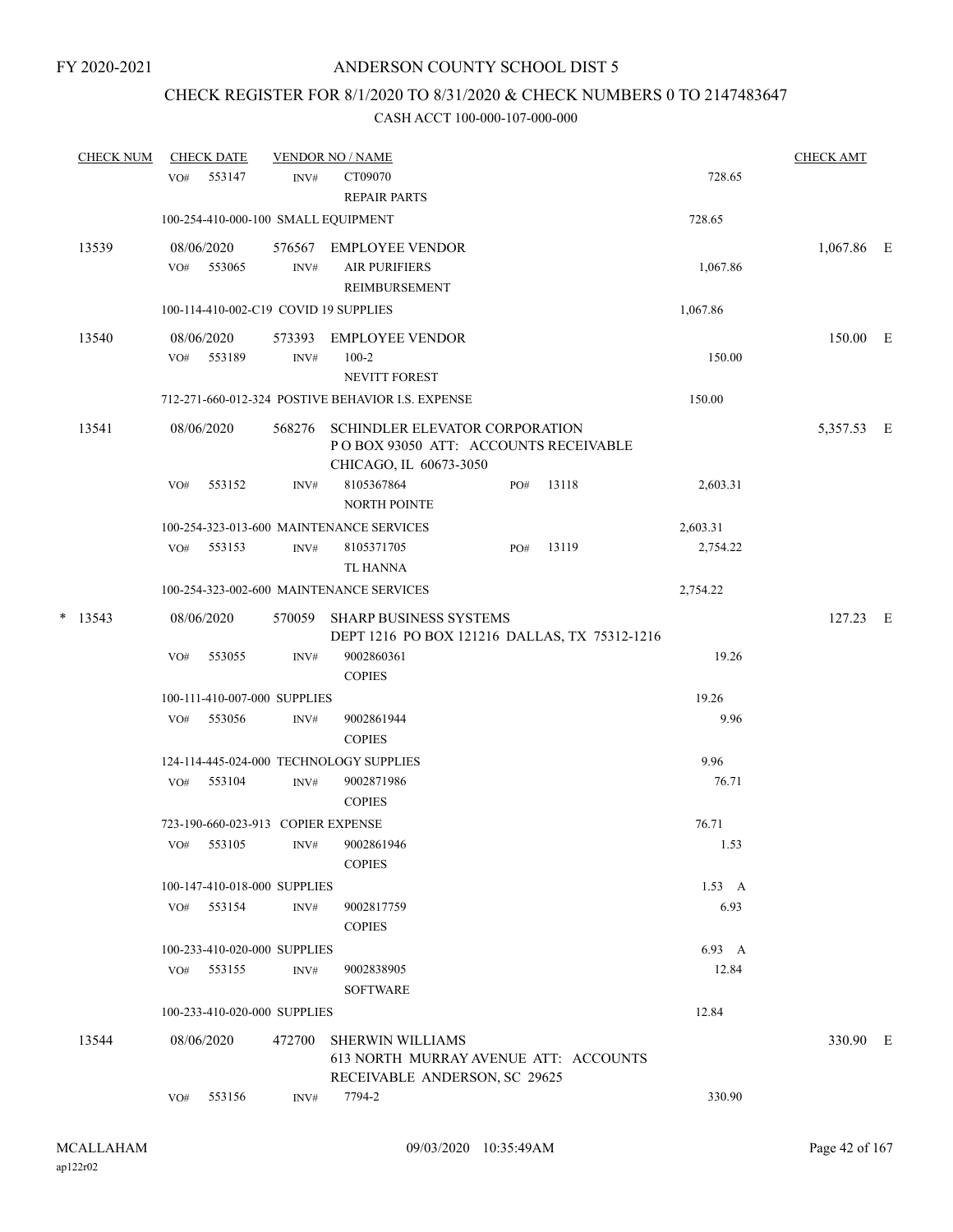## CHECK REGISTER FOR 8/1/2020 TO 8/31/2020 & CHECK NUMBERS 0 TO 2147483647

|   | <b>CHECK NUM</b> | <b>CHECK DATE</b>                     |                | <b>VENDOR NO / NAME</b>                            |     |       |            | <b>CHECK AMT</b> |  |
|---|------------------|---------------------------------------|----------------|----------------------------------------------------|-----|-------|------------|------------------|--|
|   |                  |                                       |                | <b>SUPPLIES</b>                                    |     |       |            |                  |  |
|   |                  |                                       |                | 100-254-410-002-001 SUPPLIES - MAINTENANCE         |     |       | 198.60     |                  |  |
|   |                  |                                       |                | 100-254-410-003-001 SUPPLIES - MAINTENANCE         |     |       | 132.30     |                  |  |
|   | 13545            | 08/06/2020                            | 576571         | EMPLOYEE VENDOR                                    |     |       |            | 344.92 E         |  |
|   |                  | 553116<br>VO#                         | INV#           | <b>JULY 19-24</b><br><b>BLYTHEWOOD SC</b>          |     |       | 344.92     |                  |  |
|   |                  |                                       |                | 100-255-333-000-000 TRIPS AND CONFERENCES          |     |       | 344.92     |                  |  |
|   |                  |                                       |                |                                                    |     |       |            |                  |  |
|   | 13546            | 08/06/2020<br>553115                  | 574599         | <b>EMPLOYEE VENDOR</b>                             |     |       |            | 185.08 E         |  |
|   |                  | VO#                                   | INV#           | <b>HARD DRIVE</b><br>REIMBURSEMENT                 |     |       | 185.08     |                  |  |
|   |                  |                                       |                | 100-113-410-021-VEN SUPPLY-ADDT'L FOR LOST VENDING |     |       | 185.08     |                  |  |
|   | 13547            | 08/06/2020                            | 563982         | SOUTHEASTERN PAPER GROUP                           |     |       |            | 6,648.66 E       |  |
|   |                  |                                       |                | POBOX 890671 ATT: ACCOUNTS RECEIVABLE              |     |       |            |                  |  |
|   |                  |                                       |                | CHARLOTTE, NC 28289-0671                           |     |       |            |                  |  |
|   |                  | 553106<br>VO#                         | INV#           | 4931946                                            | PO# | 12948 | 6,648.66   |                  |  |
|   |                  |                                       |                | <b>EQUIPMENT</b>                                   |     |       |            |                  |  |
|   |                  |                                       |                | 100-254-540-000-000 CUSTODIAL EQUIPMENT            |     |       | 6,648.66   |                  |  |
|   | 13548            | 08/06/2020                            | 570855         | ULINE - ATLANTA                                    |     |       |            | 375.44 E         |  |
|   |                  |                                       |                | P.O. BOX 88741 ATT: ACCOUNTS RECEIVABLE            |     |       |            |                  |  |
|   |                  | VO#<br>553160                         | INV#           | CHICAGO, IL 60680-1741<br>122479178                |     |       | 375.44     |                  |  |
|   |                  |                                       |                | <b>CABLE TIES</b>                                  |     |       |            |                  |  |
|   |                  |                                       |                | 505-266-345-000-TEC SMARTBOARD REPLACMENTS         |     |       | 375.44     |                  |  |
|   | 13549            | 08/06/2020                            | 519795         | <b>EMPLOYEE VENDOR</b>                             |     |       |            | 107.00 E         |  |
|   |                  | 553113<br>VO#                         | INV#           | <b>ED SHACK</b>                                    |     |       | 107.00     |                  |  |
|   |                  |                                       |                | REIMBURSEMENT                                      |     |       |            |                  |  |
|   |                  |                                       |                | 717-190-660-017-201 MISCELLANEOUS EXPENSE          |     |       | 107.00     |                  |  |
|   | 13550            | 08/06/2020                            | 526475         | <b>EMPLOYEE VENDOR</b>                             |     |       |            | 245.83 E         |  |
|   |                  | 553112<br>VO#                         | $\text{INV}\#$ | <b>WALMART</b>                                     |     |       | 31.94      |                  |  |
|   |                  |                                       |                | REIMBURSEMENT                                      |     |       |            |                  |  |
|   |                  | 100-139-410-015-C19 COVID 19 SUPPLIES |                |                                                    |     |       | 31.94      |                  |  |
|   |                  | VO#<br>553190                         | INV#           | <b>COOLERS</b>                                     |     |       | 213.89     |                  |  |
|   |                  |                                       |                | <b>REIMBURSEMENT</b>                               |     |       | 213.89     |                  |  |
|   |                  | 100-147-410-015-000 SUPPLIES          |                |                                                    |     |       |            |                  |  |
| * | 13554            | 08/06/2020                            | 525400         | <b>EMPLOYEE VENDOR</b>                             |     |       |            | 155.04 E         |  |
|   |                  | 553183<br>VO#                         | INV#           | <b>BOOKS</b><br>REIMBURSEMENT                      |     |       | 155.04     |                  |  |
|   |                  |                                       |                | 264-171-410-000-000 SUMMER PRG SUPPLIES(GR.K-8)    |     |       | 155.04     |                  |  |
|   | 13555            | 08/13/2020                            | 112485         | ANDERSON COUNTY WASTEWATER                         |     |       |            | 3,148.15 E       |  |
|   |                  |                                       |                | P.O. BOX 13666 ANDERSON, SC 29624                  |     |       |            |                  |  |
|   |                  | 553222<br>VO#                         | INV#           | ACCT#8                                             |     |       | 3,090.35   |                  |  |
|   |                  |                                       |                | WATER & SEWER                                      |     |       |            |                  |  |
|   |                  |                                       |                | 100-254-470-002-000 ENERGY-ELECTRICITY & WATER     |     |       | 3,090.35 A |                  |  |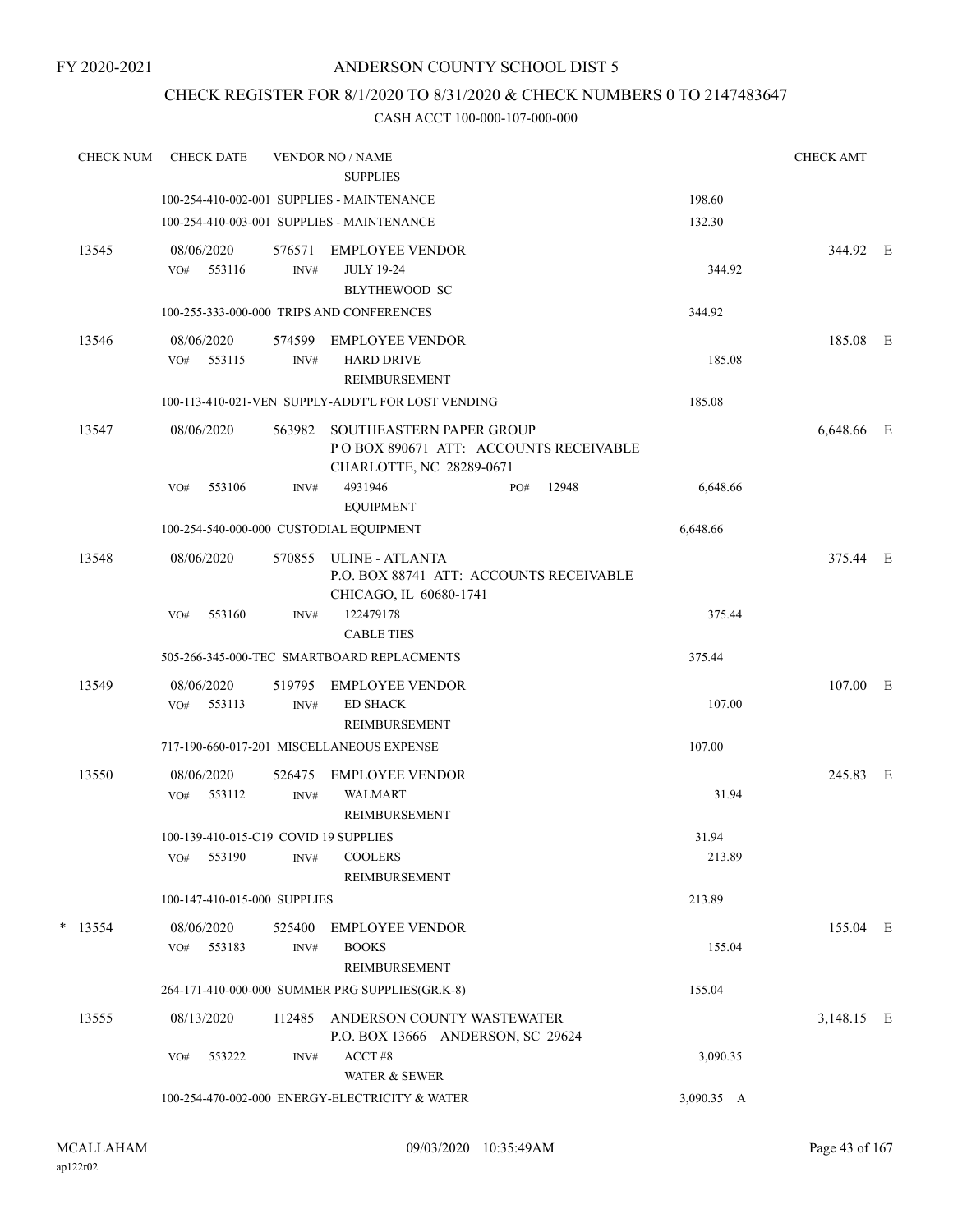## CHECK REGISTER FOR 8/1/2020 TO 8/31/2020 & CHECK NUMBERS 0 TO 2147483647

|   | <b>CHECK NUM</b> |     | <b>CHECK DATE</b>            |                | <b>VENDOR NO / NAME</b>                                                                                           |     |           |          | <b>CHECK AMT</b> |   |
|---|------------------|-----|------------------------------|----------------|-------------------------------------------------------------------------------------------------------------------|-----|-----------|----------|------------------|---|
|   |                  | VO# | 553223                       | INV#           | <b>ACCT #4931</b><br><b>WATER &amp; SEWER</b>                                                                     |     |           | 57.80    |                  |   |
|   |                  |     |                              |                | 100-254-470-002-000 ENERGY-ELECTRICITY & WATER                                                                    |     |           | 57.80 A  |                  |   |
|   | 13556            | VO# | 08/13/2020<br>553219         | 574706<br>INV# | <b>EMPLOYEE VENDOR</b><br><b>PURCHASES</b><br>REIMBURSEMENT                                                       |     |           | 821.43   | 821.43 E         |   |
|   |                  |     |                              |                | 717-190-660-017-201 MISCELLANEOUS EXPENSE                                                                         |     |           | 821.43   |                  |   |
|   | 13557            |     | 08/13/2020                   | 566562         | ANDERSON OUTDOOR POWER EQUIPMENT<br>110 MIRACLE MILE DRIVE ATT: ACCOUNTS<br>RECEIVABLE ANDERSON, SC 29621         |     |           |          | 310.70 E         |   |
|   |                  | VO# | 553258                       | INV#           | 246036<br><b>REPAIR PARTS</b>                                                                                     |     |           | 36.74    |                  |   |
|   |                  |     |                              |                | 100-254-410-000-001 MAINT. SUPPLIES-STRUCTURES                                                                    |     |           | 36.74    |                  |   |
|   |                  | VO# | 553259                       | INV#           | 246032<br><b>REPAIR PARTS</b>                                                                                     |     |           | 273.96   |                  |   |
|   |                  |     |                              |                | 100-254-410-000-100 SMALL EQUIPMENT                                                                               |     |           | 273.96   |                  |   |
|   | 13558            | VO# | 08/13/2020<br>553220         | 574512<br>INV# | EMPLOYEE VENDOR<br><b>COLUMBIA</b><br>JULY 30                                                                     |     |           | 177.85   | 177.85 E         |   |
|   |                  |     |                              |                | 821-221-333-000-000 TRIPS AND CONFERENCES                                                                         |     |           | 177.85   |                  |   |
| * | 13560            |     | 08/13/2020                   | 147195         | <b>EMPLOYEE VENDOR</b>                                                                                            |     |           |          | 134.00 E         |   |
|   |                  | VO# | 553250                       | INV#           | <b>MASKS</b><br><b>REIMBURSEMENT</b>                                                                              |     |           | 134.00   |                  |   |
|   |                  |     |                              |                | 100-114-410-001-C19 COVID 19 SUPPLIES                                                                             |     |           | 134.00   |                  |   |
|   | 13561            |     | 08/13/2020                   | 187625         | CPI<br>10850 W PARK PLACE SUITE 250 MILWAUKEE, WI<br>53224                                                        |     |           |          | 3,450.00         | E |
|   |                  | VO# | 553226                       | INV#           | CUS0226765<br><b>JOHNICE MOORE</b>                                                                                | PO# | 13196     | 3,450.00 |                  |   |
|   |                  |     |                              |                | 809-224-333-000-000 TRIPS AND CONFERENCES                                                                         |     |           | 3,450.00 |                  |   |
|   | $*$ 13563        |     | 08/13/2020                   | 569871         | FOLLETT SCHOOL SOLUTIONS, INC<br>91826 COLLECTION CENTER DRIVE ATT: ACCOUNTS<br>RECEIVABLE CHICAGO, IL 60693-0918 |     |           |          | 3,487.48         | E |
|   |                  | VO# | 553269                       | INV#           | 673217F                                                                                                           |     | PO# 12412 | 322.79   |                  |   |
|   |                  |     |                              |                | TL HANNA                                                                                                          |     |           |          |                  |   |
|   |                  |     | 100-222-410-002-000 SUPPLIES |                |                                                                                                                   |     |           | 322.79 A |                  |   |
|   |                  | VO# | 553270                       | INV#           | 627749F                                                                                                           | PO# | 12144     | 579.85   |                  |   |
|   |                  |     |                              |                | <b>TL HANNA</b>                                                                                                   |     |           |          |                  |   |
|   |                  |     | 100-222-410-002-000 SUPPLIES |                |                                                                                                                   |     |           | 579.85 A |                  |   |
|   |                  | VO# | 553271                       | INV#           | 701740<br><b>CALHOUN ELEM</b>                                                                                     | PO# | 12722     | 1,218.90 |                  |   |
|   |                  |     | 100-222-410-014-000 SUPPLIES |                |                                                                                                                   |     |           | 879.51 A |                  |   |
|   |                  |     | 100-222-410-014-000 SUPPLIES |                |                                                                                                                   |     |           | 339.39 A |                  |   |
|   |                  |     | VO# 553298                   | INV#           | 702390                                                                                                            | PO# | 12723     | 1,365.94 |                  |   |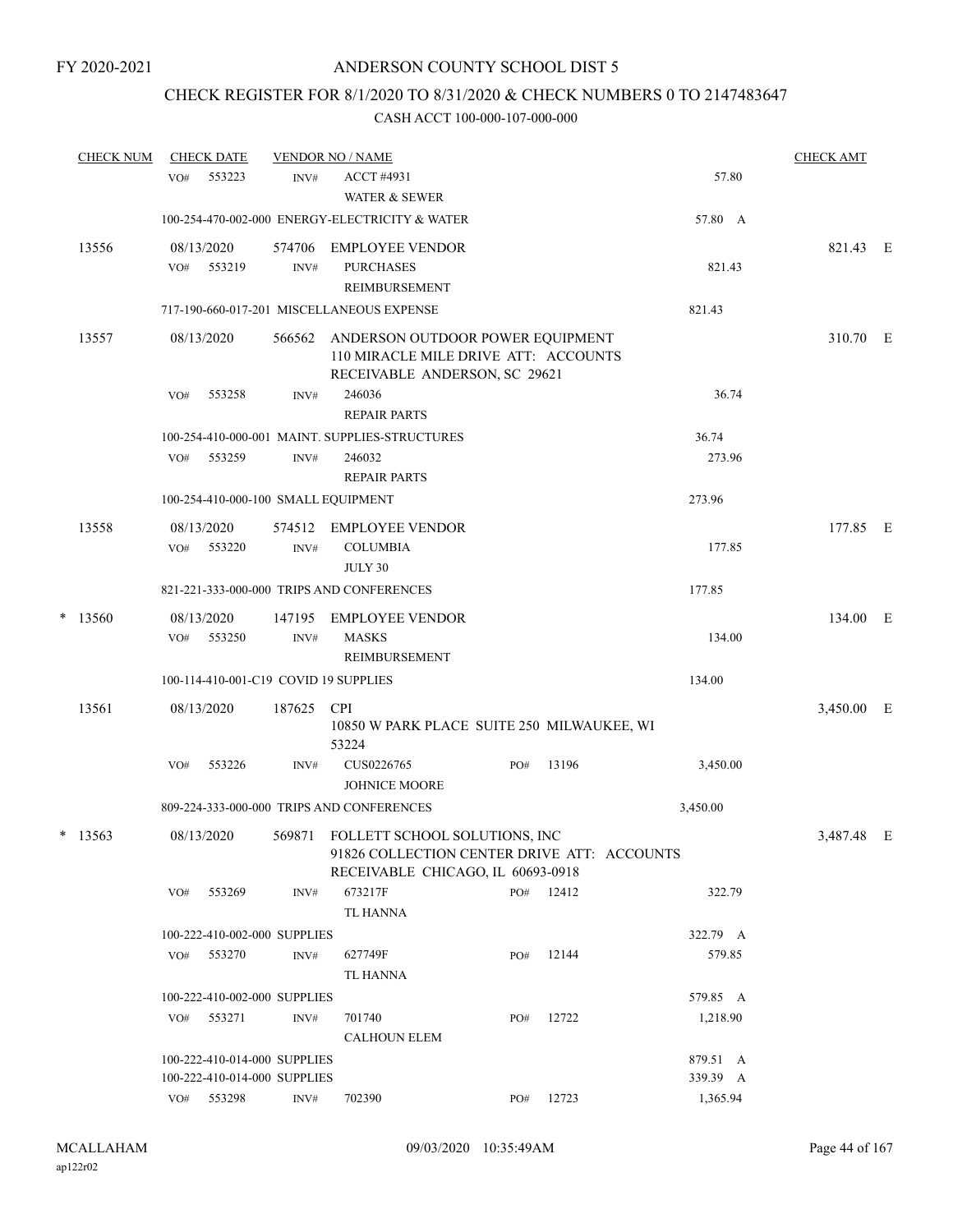## ANDERSON COUNTY SCHOOL DIST 5

## CHECK REGISTER FOR 8/1/2020 TO 8/31/2020 & CHECK NUMBERS 0 TO 2147483647

| 1,181.33 A<br>100-222-410-012-000 SUPPLIES<br>184.61 A<br>100-222-410-012-000 SUPPLIES<br>237555 FORMS & SUPPLY<br>13564<br>08/13/2020<br>POBOX 563953 ATT: ACCOUNTS RECEIVABLE<br>CHARLOTTE, NC 28256<br>553229<br>5442812<br>12824<br>17,964.84<br>PO#<br>VO#<br>INV#<br><b>FURNITURE</b><br>100-264-540-000-FUR FURNITURE<br>17,964.84 A<br>12889<br>222.41<br>VO# 553272<br>INV#<br>5454372<br>PO#<br><b>SUPPLIES</b><br>100-111-410-011-000 SUPPLIES<br>222.41 A<br>5,912.31<br>553273<br>5412390<br>12632<br>VO#<br>INV#<br>PO#<br>NEW PROSPECT<br>100-112-410-010-FUR FURNITURE<br>5,912.31 A<br>VO#<br>553299<br>INV#<br>5467144<br>12955<br>462.78<br>PO#<br><b>SUPPLIES</b><br>100-114-410-002-C19 COVID 19 SUPPLIES<br>462.78 A<br>299.60<br>VO# 553300<br>5498168<br>13135<br>INV#<br>PO#<br><b>THERMOMETERS</b><br>220-370-410-000-TCS SUPPLIES - TEMPLE CHRISTIAN<br>299.60<br>*<br>13566<br><b>EMPLOYEE VENDOR</b><br>08/13/2020<br>574701<br><b>LANYARDS</b><br>VO#<br>553215<br>INV#<br>420.55<br>REIMBURSEMENT<br>100-112-410-009-C19 COVID 19 SUPPLIES<br>420.55<br>231.15<br>553216<br><b>MIRROR FRAME</b><br>VO#<br>INV#<br>REIMBURSEMENT<br>709-271-660-009-201 MISCELLANEOUS EXPENSE<br>231.15<br>85.10<br>553217<br>INV#<br><b>LOWES</b><br>VO#<br>REIMBURSEMENT<br>709-271-660-009-201 MISCELLANEOUS EXPENSE<br>85.10<br>13567<br>576042 EMPLOYEE VENDOR<br>08/13/2020<br><b>CHICK FIL A</b><br>553314<br>339.32<br>VO#<br>INV#<br>REIMBURSEMENT<br>100-113-410-006-000 SUPPLIES<br>339.32<br>$*$ 13569<br>08/13/2020<br>570057<br>HERITAGE FOOD SERVICE GROUP<br>P.O. BOX 71595 ATT: ACCOUNTS RECEIVABLE<br>CHICAGO, IL 60694-1595<br>0006731031<br>217.57<br>553230<br>VO#<br>INV#<br><b>REPAIR PARTS</b><br>600-256-323-002-000 REPAIRS TO EQUIPMENT<br>217.57<br>$*$ 13573<br>METROGROUP, INC<br>08/13/2020<br>569461<br>50-23 TWENTY-THIRD STREET LONG ISLAND CITY,<br>NY 11101 | <b>CHECK NUM</b> | <b>CHECK DATE</b> | <b>VENDOR NO / NAME</b><br>NEVITT FOREST |  | <b>CHECK AMT</b> |  |
|---------------------------------------------------------------------------------------------------------------------------------------------------------------------------------------------------------------------------------------------------------------------------------------------------------------------------------------------------------------------------------------------------------------------------------------------------------------------------------------------------------------------------------------------------------------------------------------------------------------------------------------------------------------------------------------------------------------------------------------------------------------------------------------------------------------------------------------------------------------------------------------------------------------------------------------------------------------------------------------------------------------------------------------------------------------------------------------------------------------------------------------------------------------------------------------------------------------------------------------------------------------------------------------------------------------------------------------------------------------------------------------------------------------------------------------------------------------------------------------------------------------------------------------------------------------------------------------------------------------------------------------------------------------------------------------------------------------------------------------------------------------------------------------------------------------------------------------------------------------------------------------------------------------|------------------|-------------------|------------------------------------------|--|------------------|--|
|                                                                                                                                                                                                                                                                                                                                                                                                                                                                                                                                                                                                                                                                                                                                                                                                                                                                                                                                                                                                                                                                                                                                                                                                                                                                                                                                                                                                                                                                                                                                                                                                                                                                                                                                                                                                                                                                                                               |                  |                   |                                          |  |                  |  |
|                                                                                                                                                                                                                                                                                                                                                                                                                                                                                                                                                                                                                                                                                                                                                                                                                                                                                                                                                                                                                                                                                                                                                                                                                                                                                                                                                                                                                                                                                                                                                                                                                                                                                                                                                                                                                                                                                                               |                  |                   |                                          |  | 24,861.94 E      |  |
|                                                                                                                                                                                                                                                                                                                                                                                                                                                                                                                                                                                                                                                                                                                                                                                                                                                                                                                                                                                                                                                                                                                                                                                                                                                                                                                                                                                                                                                                                                                                                                                                                                                                                                                                                                                                                                                                                                               |                  |                   |                                          |  |                  |  |
|                                                                                                                                                                                                                                                                                                                                                                                                                                                                                                                                                                                                                                                                                                                                                                                                                                                                                                                                                                                                                                                                                                                                                                                                                                                                                                                                                                                                                                                                                                                                                                                                                                                                                                                                                                                                                                                                                                               |                  |                   |                                          |  |                  |  |
|                                                                                                                                                                                                                                                                                                                                                                                                                                                                                                                                                                                                                                                                                                                                                                                                                                                                                                                                                                                                                                                                                                                                                                                                                                                                                                                                                                                                                                                                                                                                                                                                                                                                                                                                                                                                                                                                                                               |                  |                   |                                          |  |                  |  |
|                                                                                                                                                                                                                                                                                                                                                                                                                                                                                                                                                                                                                                                                                                                                                                                                                                                                                                                                                                                                                                                                                                                                                                                                                                                                                                                                                                                                                                                                                                                                                                                                                                                                                                                                                                                                                                                                                                               |                  |                   |                                          |  |                  |  |
|                                                                                                                                                                                                                                                                                                                                                                                                                                                                                                                                                                                                                                                                                                                                                                                                                                                                                                                                                                                                                                                                                                                                                                                                                                                                                                                                                                                                                                                                                                                                                                                                                                                                                                                                                                                                                                                                                                               |                  |                   |                                          |  |                  |  |
|                                                                                                                                                                                                                                                                                                                                                                                                                                                                                                                                                                                                                                                                                                                                                                                                                                                                                                                                                                                                                                                                                                                                                                                                                                                                                                                                                                                                                                                                                                                                                                                                                                                                                                                                                                                                                                                                                                               |                  |                   |                                          |  |                  |  |
|                                                                                                                                                                                                                                                                                                                                                                                                                                                                                                                                                                                                                                                                                                                                                                                                                                                                                                                                                                                                                                                                                                                                                                                                                                                                                                                                                                                                                                                                                                                                                                                                                                                                                                                                                                                                                                                                                                               |                  |                   |                                          |  |                  |  |
|                                                                                                                                                                                                                                                                                                                                                                                                                                                                                                                                                                                                                                                                                                                                                                                                                                                                                                                                                                                                                                                                                                                                                                                                                                                                                                                                                                                                                                                                                                                                                                                                                                                                                                                                                                                                                                                                                                               |                  |                   |                                          |  |                  |  |
|                                                                                                                                                                                                                                                                                                                                                                                                                                                                                                                                                                                                                                                                                                                                                                                                                                                                                                                                                                                                                                                                                                                                                                                                                                                                                                                                                                                                                                                                                                                                                                                                                                                                                                                                                                                                                                                                                                               |                  |                   |                                          |  |                  |  |
|                                                                                                                                                                                                                                                                                                                                                                                                                                                                                                                                                                                                                                                                                                                                                                                                                                                                                                                                                                                                                                                                                                                                                                                                                                                                                                                                                                                                                                                                                                                                                                                                                                                                                                                                                                                                                                                                                                               |                  |                   |                                          |  |                  |  |
|                                                                                                                                                                                                                                                                                                                                                                                                                                                                                                                                                                                                                                                                                                                                                                                                                                                                                                                                                                                                                                                                                                                                                                                                                                                                                                                                                                                                                                                                                                                                                                                                                                                                                                                                                                                                                                                                                                               |                  |                   |                                          |  | 736.80 E         |  |
|                                                                                                                                                                                                                                                                                                                                                                                                                                                                                                                                                                                                                                                                                                                                                                                                                                                                                                                                                                                                                                                                                                                                                                                                                                                                                                                                                                                                                                                                                                                                                                                                                                                                                                                                                                                                                                                                                                               |                  |                   |                                          |  |                  |  |
|                                                                                                                                                                                                                                                                                                                                                                                                                                                                                                                                                                                                                                                                                                                                                                                                                                                                                                                                                                                                                                                                                                                                                                                                                                                                                                                                                                                                                                                                                                                                                                                                                                                                                                                                                                                                                                                                                                               |                  |                   |                                          |  |                  |  |
|                                                                                                                                                                                                                                                                                                                                                                                                                                                                                                                                                                                                                                                                                                                                                                                                                                                                                                                                                                                                                                                                                                                                                                                                                                                                                                                                                                                                                                                                                                                                                                                                                                                                                                                                                                                                                                                                                                               |                  |                   |                                          |  |                  |  |
|                                                                                                                                                                                                                                                                                                                                                                                                                                                                                                                                                                                                                                                                                                                                                                                                                                                                                                                                                                                                                                                                                                                                                                                                                                                                                                                                                                                                                                                                                                                                                                                                                                                                                                                                                                                                                                                                                                               |                  |                   |                                          |  |                  |  |
|                                                                                                                                                                                                                                                                                                                                                                                                                                                                                                                                                                                                                                                                                                                                                                                                                                                                                                                                                                                                                                                                                                                                                                                                                                                                                                                                                                                                                                                                                                                                                                                                                                                                                                                                                                                                                                                                                                               |                  |                   |                                          |  |                  |  |
|                                                                                                                                                                                                                                                                                                                                                                                                                                                                                                                                                                                                                                                                                                                                                                                                                                                                                                                                                                                                                                                                                                                                                                                                                                                                                                                                                                                                                                                                                                                                                                                                                                                                                                                                                                                                                                                                                                               |                  |                   |                                          |  | 339.32 E         |  |
|                                                                                                                                                                                                                                                                                                                                                                                                                                                                                                                                                                                                                                                                                                                                                                                                                                                                                                                                                                                                                                                                                                                                                                                                                                                                                                                                                                                                                                                                                                                                                                                                                                                                                                                                                                                                                                                                                                               |                  |                   |                                          |  |                  |  |
|                                                                                                                                                                                                                                                                                                                                                                                                                                                                                                                                                                                                                                                                                                                                                                                                                                                                                                                                                                                                                                                                                                                                                                                                                                                                                                                                                                                                                                                                                                                                                                                                                                                                                                                                                                                                                                                                                                               |                  |                   |                                          |  | 217.57 E         |  |
|                                                                                                                                                                                                                                                                                                                                                                                                                                                                                                                                                                                                                                                                                                                                                                                                                                                                                                                                                                                                                                                                                                                                                                                                                                                                                                                                                                                                                                                                                                                                                                                                                                                                                                                                                                                                                                                                                                               |                  |                   |                                          |  |                  |  |
|                                                                                                                                                                                                                                                                                                                                                                                                                                                                                                                                                                                                                                                                                                                                                                                                                                                                                                                                                                                                                                                                                                                                                                                                                                                                                                                                                                                                                                                                                                                                                                                                                                                                                                                                                                                                                                                                                                               |                  |                   |                                          |  |                  |  |
|                                                                                                                                                                                                                                                                                                                                                                                                                                                                                                                                                                                                                                                                                                                                                                                                                                                                                                                                                                                                                                                                                                                                                                                                                                                                                                                                                                                                                                                                                                                                                                                                                                                                                                                                                                                                                                                                                                               |                  |                   |                                          |  | 2,343.01 E       |  |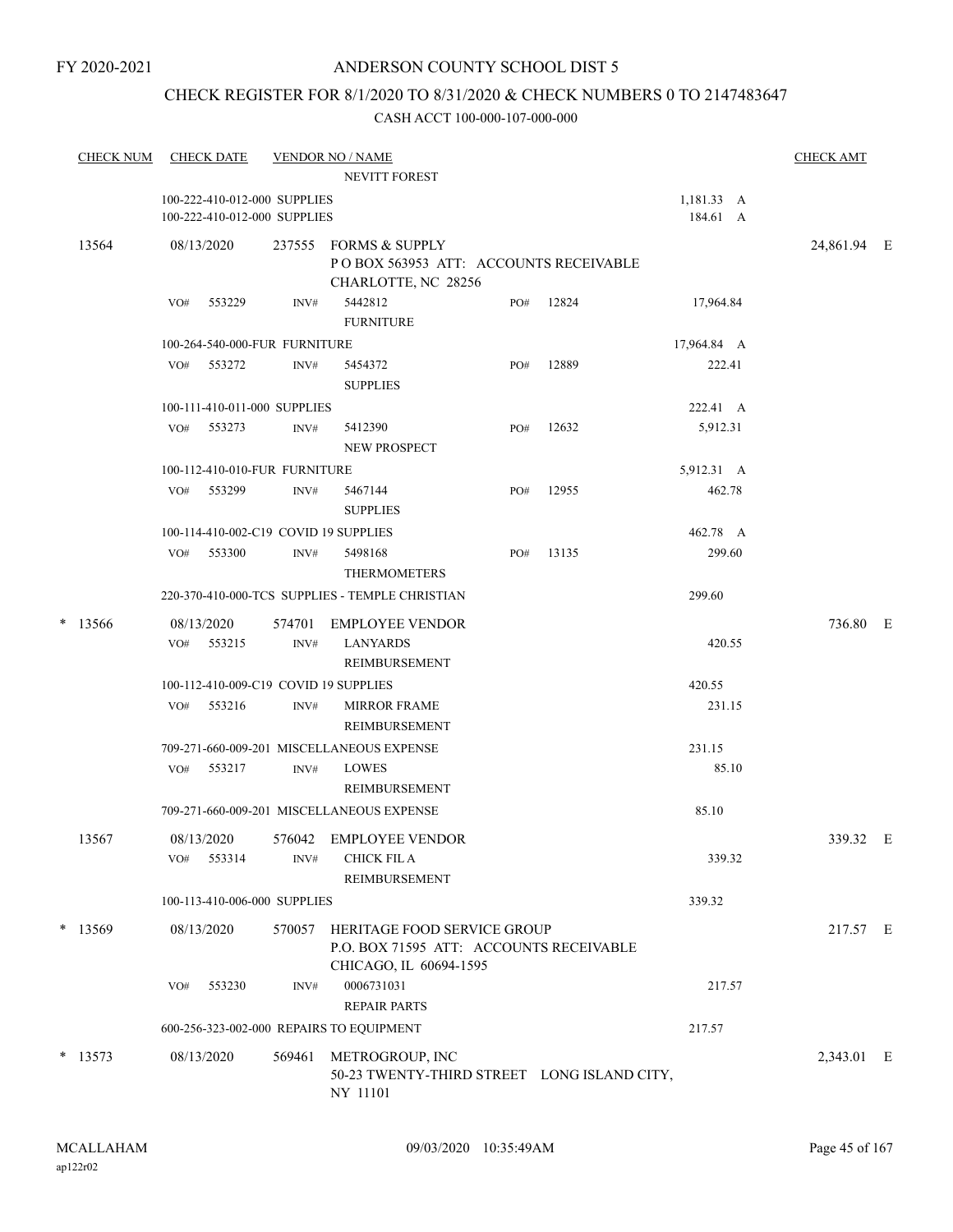# CHECK REGISTER FOR 8/1/2020 TO 8/31/2020 & CHECK NUMBERS 0 TO 2147483647

| <b>CHECK NUM</b> |     | <b>CHECK DATE</b> |        | <b>VENDOR NO / NAME</b>                                                               |     |       |            | <b>CHECK AMT</b> |  |
|------------------|-----|-------------------|--------|---------------------------------------------------------------------------------------|-----|-------|------------|------------------|--|
|                  | VO# | 553233            | INV#   | PI 692738                                                                             | PO# | 13055 | 2,343.01   |                  |  |
|                  |     |                   |        | <b>HVAC</b>                                                                           |     |       |            |                  |  |
|                  |     |                   |        | 100-254-323-000-600 MAINTENANCE SERVICES                                              |     |       | 25.35      |                  |  |
|                  |     |                   |        | 100-254-323-001-600 MAINTENANCE SERVICES                                              |     |       | 52.43      |                  |  |
|                  |     |                   |        | 100-254-323-002-600 MAINTENANCE SERVICES                                              |     |       | 471.91     |                  |  |
|                  |     |                   |        | 100-254-323-003-600 MAINTENANCE SERVICES                                              |     |       | 407.45     |                  |  |
|                  |     |                   |        | 100-254-323-005-600 MAINTENANCE SERVICES                                              |     |       | 8.05       |                  |  |
|                  |     |                   |        | 100-254-323-007-600 MAINTENANCE SERVICES                                              |     |       | 25.35      |                  |  |
|                  |     |                   |        | 100-254-323-008-600 MAINTENANCE SERVICES                                              |     |       | 25.35      |                  |  |
|                  |     |                   |        | 100-254-323-010-600 MAINTENANCE SERVICES                                              |     |       | 135.24     |                  |  |
|                  |     |                   |        | 100-254-323-011-600 MAINTENANCE SERVICES                                              |     |       | 25.35      |                  |  |
|                  |     |                   |        | 100-254-323-012-600 MAINTENANCE SERVICES                                              |     |       | 110.15     |                  |  |
|                  |     |                   |        | 100-254-323-014-600 MAINTENANCE SERVICES                                              |     |       | 346.62     |                  |  |
|                  |     |                   |        | 100-254-323-015-600 MAINTENANCE SERVICES                                              |     |       | 25.35      |                  |  |
|                  |     |                   |        | 100-254-323-016-600 MAINTENANCE SERVICES                                              |     |       | 332.17     |                  |  |
|                  |     |                   |        | 100-254-323-017-600 MAINTENANCE SERVICES                                              |     |       | 25.35      |                  |  |
|                  |     |                   |        | 100-254-323-019-600 MAINTENANCE SERVICES                                              |     |       | 170.71     |                  |  |
|                  |     |                   |        | 100-254-323-021-600 MAINTENANCE SERVICES                                              |     |       | 156.18     |                  |  |
| 13574            |     | 08/13/2020        | 389900 | <b>OFFICE DEPOT</b>                                                                   |     |       |            | 2,709.73 E       |  |
|                  | VO# | 553234            | INV#   | POBOX 1413 CHARLOTTE, NC 28201-1413<br>101930930001<br><b>SUPPLIES</b>                |     |       | 2,496.10   |                  |  |
|                  |     |                   |        | 100-113-410-020-C19 COVID 19 SUPPLIES                                                 |     |       | 2,496.10 A |                  |  |
|                  | VO# | 553235            | INV#   | 108935475001<br><b>SUPPLIES</b>                                                       | PO# | 13098 | 213.63     |                  |  |
|                  |     |                   |        | 100-233-410-000-SMT SUPPLIES-STUDENT MGMT                                             |     |       | 213.63     |                  |  |
| 13575            |     | 08/13/2020        | 391100 | OLD STONE TRACTOR CO, INC<br>PO BOX 13565 ATT: ACCOUNTS RECEIVABLE                    |     |       |            | 416.96 E         |  |
|                  | VO# | 553236            | INV#   | ANDERSON, SC 29624<br>WO39094<br><b>SERVICE</b>                                       |     |       | 416.96     |                  |  |
|                  |     |                   |        | 100-254-410-000-001 MAINT. SUPPLIES-STRUCTURES                                        |     |       | 416.96     |                  |  |
| $*$ 13577        |     | 08/13/2020        | 394675 | PIP PRINTING<br>1005 NORTH FANT STREET ATT: ACCOUNTS<br>RECEIVABLE ANDERSON, SC 29621 |     |       |            | 233.84 E         |  |
|                  | VO# | 553237            | INV#   | 100652<br><b>DECALS</b>                                                               |     |       | 233.84     |                  |  |
|                  |     |                   |        | 900-001-920-000-048 FIRST QUALITY - VEX ROBOTICS KITS                                 |     |       | 233.84     |                  |  |
| 13578            |     | 08/13/2020        | 574687 | PRIORITY ONE SECURITY<br>18 INTERCHANGE BLVD., SUITE B GREENVILLE, SC<br>29607        |     |       |            | $1,282.00$ E     |  |
|                  | VO# | 553238            | INV#   | 2007068<br>AUGUST 2020                                                                | PO# | 12976 | 1,282.00   |                  |  |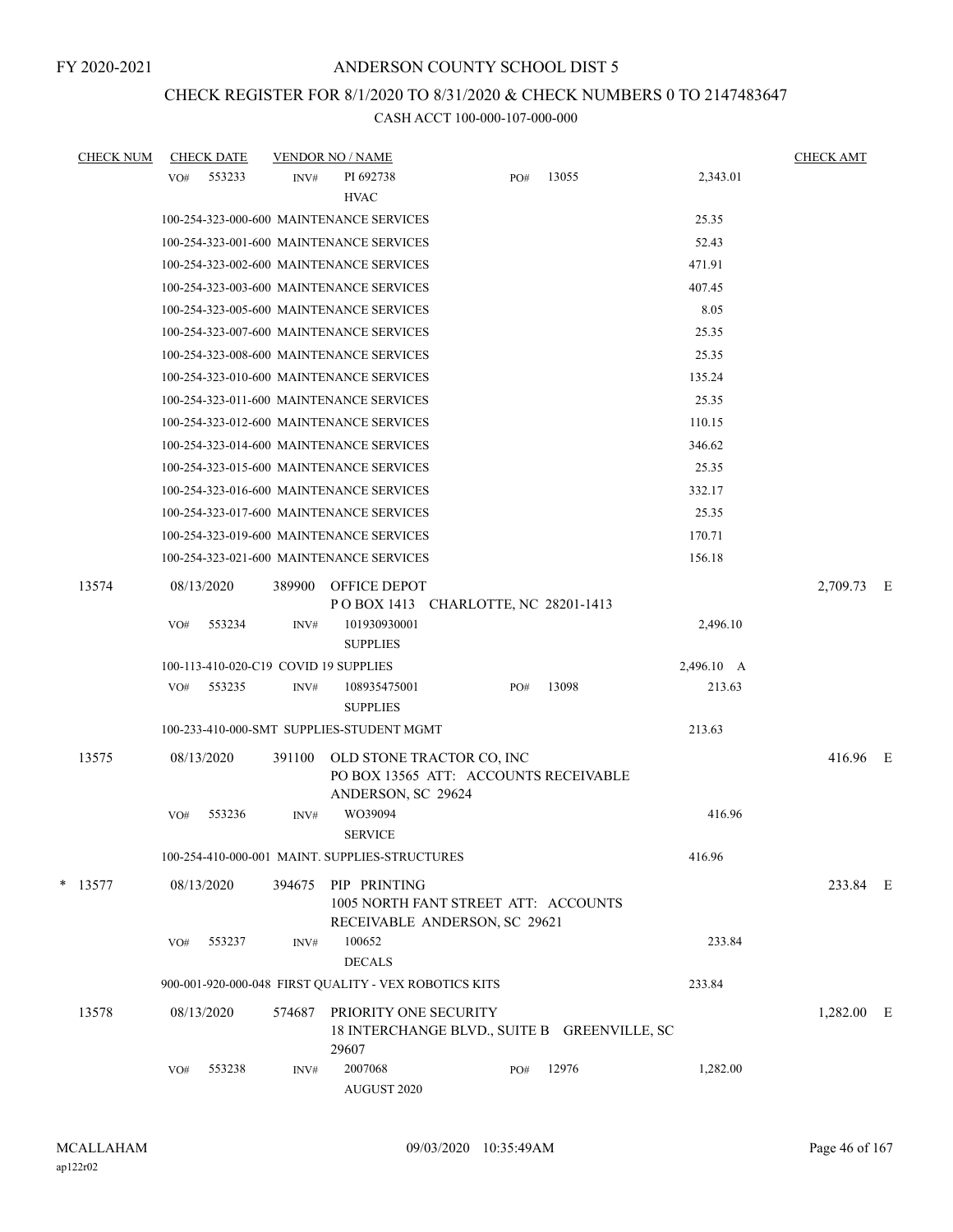## CHECK REGISTER FOR 8/1/2020 TO 8/31/2020 & CHECK NUMBERS 0 TO 2147483647

| <b>CHECK NUM</b> | <b>CHECK DATE</b>                 |        | <b>VENDOR NO / NAME</b>                                                                                  |     |       |          | <b>CHECK AMT</b> |  |
|------------------|-----------------------------------|--------|----------------------------------------------------------------------------------------------------------|-----|-------|----------|------------------|--|
|                  |                                   |        | 100-254-323-000-600 MAINTENANCE SERVICES                                                                 |     |       | 92.00    |                  |  |
|                  |                                   |        | 100-254-323-001-600 MAINTENANCE SERVICES                                                                 |     |       | 46.00    |                  |  |
|                  |                                   |        | 100-254-323-002-600 MAINTENANCE SERVICES                                                                 |     |       | 168.00   |                  |  |
|                  |                                   |        | 100-254-323-003-600 MAINTENANCE SERVICES                                                                 |     |       | 102.00   |                  |  |
|                  |                                   |        | 100-254-323-005-600 MAINTENANCE SERVICES                                                                 |     |       | 46.00    |                  |  |
|                  |                                   |        | 100-254-323-006-600 MAINTENANCE SERVICES                                                                 |     |       | 69.00    |                  |  |
|                  |                                   |        | 100-254-323-007-600 MAINTENANCE SERVICES                                                                 |     |       | 46.00    |                  |  |
|                  |                                   |        | 100-254-323-008-600 MAINTENANCE SERVICES                                                                 |     |       | 46.00    |                  |  |
|                  |                                   |        | 100-254-323-009-600 MAINTENANCE SERVICES                                                                 |     |       | 46.00    |                  |  |
|                  |                                   |        | 100-254-323-010-600 MAINTENANCE SERVICES                                                                 |     |       | 46.00    |                  |  |
|                  |                                   |        | 100-254-323-011-600 MAINTENANCE SERVICES                                                                 |     |       | 46.00    |                  |  |
|                  |                                   |        | 100-254-323-012-600 MAINTENANCE SERVICES                                                                 |     |       | 46.00    |                  |  |
|                  |                                   |        | 100-254-323-013-600 MAINTENANCE SERVICES                                                                 |     |       | 46.00    |                  |  |
|                  |                                   |        | 100-254-323-014-600 MAINTENANCE SERVICES                                                                 |     |       | 46.00    |                  |  |
|                  |                                   |        | 100-254-323-015-600 MAINTENANCE SERVICES                                                                 |     |       | 46.00    |                  |  |
|                  |                                   |        | 100-254-323-016-600 MAINTENANCE SERVICES                                                                 |     |       | 46.00    |                  |  |
|                  |                                   |        | 100-254-323-017-600 MAINTENANCE SERVICES                                                                 |     |       | 46.00    |                  |  |
|                  |                                   |        | 100-254-323-018-600 MAINTENANCE SERVICES                                                                 |     |       | 46.00    |                  |  |
|                  |                                   |        | 100-254-323-019-600 MAINTENANCE SERVICES                                                                 |     |       | 46.00    |                  |  |
|                  |                                   |        | 100-254-323-020-600 MAINTENANCE SERVICES                                                                 |     |       | 46.00    |                  |  |
|                  |                                   |        | 100-254-323-021-600 MAINTENANCE SERVICES                                                                 |     |       | 46.00    |                  |  |
|                  |                                   |        | 100-254-323-023-600 MAINTENANCE SERVICES                                                                 |     |       | 69.00    |                  |  |
| * 13580          | 08/13/2020                        | 570099 | SCHOOL SPECIALTY, INC.<br>32656 COLLECTION CENTER DR. ATT: ACCOUNTS<br>RECEIVABLE CHICAGO, IL 60693-0656 |     |       |          | 6,730.22 E       |  |
|                  | 553240<br>VO#                     | INV#   | 208125413675<br><b>SUPPLIES</b>                                                                          | PO# | 12961 | 6,730.22 |                  |  |
|                  |                                   |        | 201-113-410-006-000 SUPPLIES AND MATERIALS                                                               |     |       | 6,730.22 |                  |  |
| $*$ 13587        | 08/20/2020                        | 102640 | <b>ACTION AUTO</b><br>529 FAIR STREET ATT: ACCOUNTS RECEIVABLE<br>ANDERSON, SC 29625                     |     |       |          | 1,445.74 E       |  |
|                  | 553418<br>VO#                     | INV#   | 90657<br><b>TOWING</b>                                                                                   | PO# | 13097 | 317.40   |                  |  |
|                  | 100-257-412-000-000 TRUCK SERVICE |        |                                                                                                          |     |       | 317.40   |                  |  |
|                  | 553420<br>VO#                     | INV#   | 90824<br>REPAIR                                                                                          |     |       | 369.02   |                  |  |
|                  |                                   |        | 100-254-412-000-001 TRUCK SERVICE - MAINTENANCE                                                          |     |       | 369.02   |                  |  |
|                  | VO# 553422                        | INV#   | 90779<br><b>REPAIR</b>                                                                                   |     |       | 759.32   |                  |  |
|                  |                                   |        | 100-254-412-000-001 TRUCK SERVICE - MAINTENANCE                                                          |     |       | 759.32   |                  |  |
| 13588            | 08/20/2020                        | 111125 | <b>ANDERSON AWARDS</b><br>716 WHITEHALL ROAD ATT: ACCOUNTS<br>RECEIVABLE ANDERSON, SC 29625              |     |       |          | 256.80 E         |  |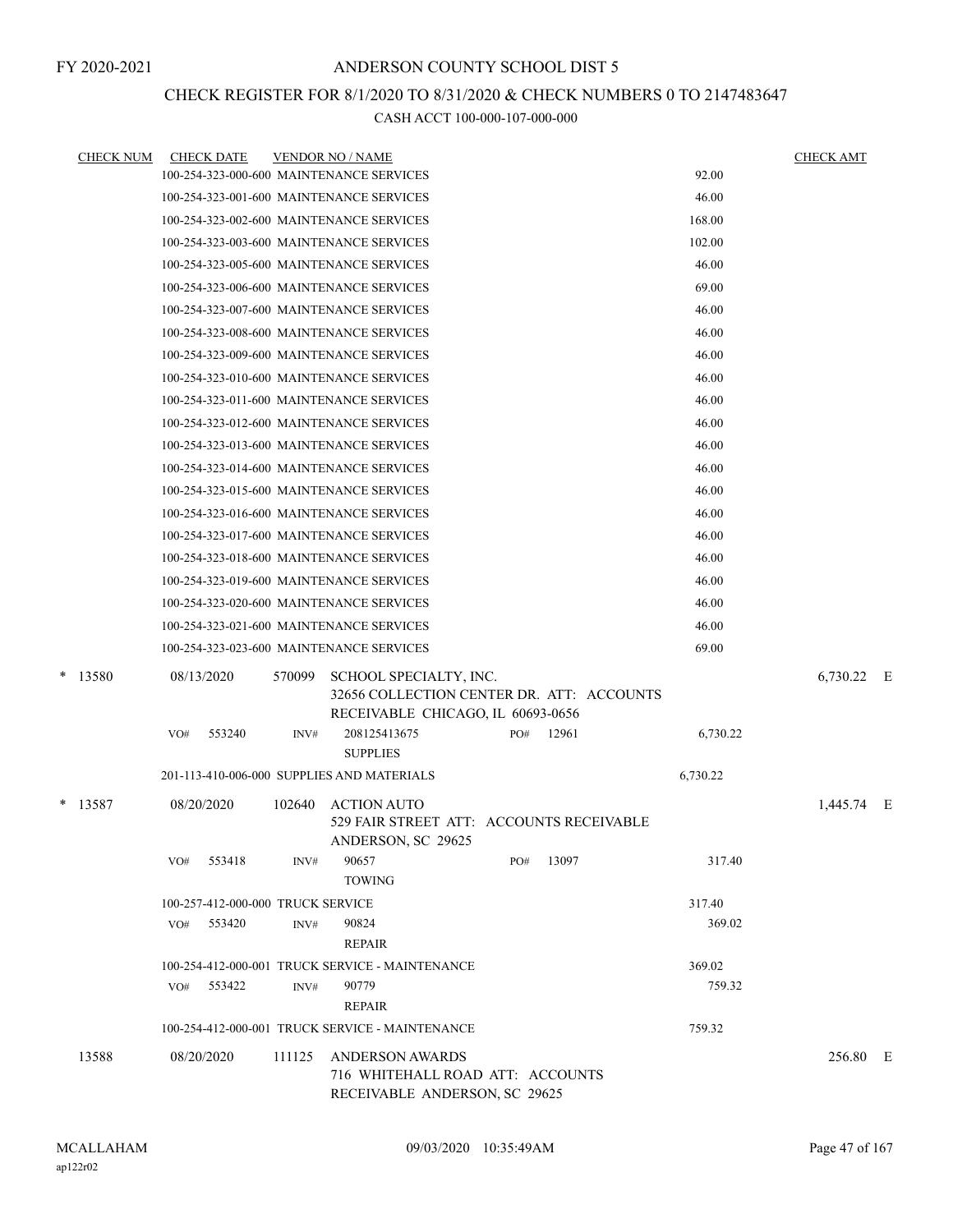## CHECK REGISTER FOR 8/1/2020 TO 8/31/2020 & CHECK NUMBERS 0 TO 2147483647

| <b>CHECK NUM</b> |     | <b>CHECK DATE</b> |                              | <b>VENDOR NO / NAME</b>                                                                                   |          | <b>CHECK AMT</b> |  |
|------------------|-----|-------------------|------------------------------|-----------------------------------------------------------------------------------------------------------|----------|------------------|--|
|                  | VO# | 553374            | INV#                         | <b>BADGES</b>                                                                                             | 173.34   |                  |  |
|                  |     |                   |                              | <b>ROBERT ANDERSON</b>                                                                                    |          |                  |  |
|                  |     |                   | 100-113-410-006-000 SUPPLIES |                                                                                                           | 173.34 A |                  |  |
|                  | VO# | 553425            | INV#                         | <b>CF REAMES</b>                                                                                          | 83.46    |                  |  |
|                  |     |                   |                              | <b>SIGNS &amp; BADGES</b>                                                                                 |          |                  |  |
|                  |     |                   | 100-233-410-001-000 SUPPLIES |                                                                                                           | 83.46    |                  |  |
| 13589            |     | 08/20/2020        | 566562                       | ANDERSON OUTDOOR POWER EQUIPMENT<br>110 MIRACLE MILE DRIVE ATT: ACCOUNTS<br>RECEIVABLE ANDERSON, SC 29621 |          | 256.88 E         |  |
|                  | VO# | 553426            | INV#                         | 246217                                                                                                    | 88.16    |                  |  |
|                  |     |                   |                              | OIL                                                                                                       |          |                  |  |
|                  |     |                   |                              | 100-254-410-000-100 SMALL EQUIPMENT                                                                       | 88.16    |                  |  |
|                  | VO# | 553427            | INV#                         | 246895                                                                                                    | 73.51    |                  |  |
|                  |     |                   |                              | PULLEY                                                                                                    |          |                  |  |
|                  |     |                   |                              | 100-254-410-000-100 SMALL EQUIPMENT                                                                       | 73.51    |                  |  |
|                  | VO# | 553428            | INV#                         | 246916                                                                                                    | 95.21    |                  |  |
|                  |     |                   |                              | <b>BEARING BALL</b>                                                                                       |          |                  |  |
|                  |     |                   |                              | 100-254-410-000-100 SMALL EQUIPMENT                                                                       | 95.21    |                  |  |
|                  |     |                   |                              |                                                                                                           |          |                  |  |
| 13590            |     | 08/20/2020        | 126675                       | ATTAWAY INC<br>POBOX 302 ATT: ACCOUNTS RECEIVABLE<br>ANDERSON, SC 29622                                   |          | 426.93 E         |  |
|                  | VO# | 553375            | INV#                         | 229751                                                                                                    | 426.93   |                  |  |
|                  |     |                   |                              | <b>MCCANTS</b>                                                                                            |          |                  |  |
|                  |     |                   |                              | 100-113-410-005-C19 COVID 19 SUPPLIES                                                                     | 426.93   |                  |  |
| 13591            |     | 08/20/2020        | 573677                       | EMPLOYEE VENDOR                                                                                           |          | 104.80 E         |  |
|                  | VO# | 553366            | INV#                         | <b>DECORATIONS</b>                                                                                        | 104.80   |                  |  |
|                  |     |                   |                              | REIMBURSEMENT                                                                                             |          |                  |  |
|                  |     |                   |                              | 712-271-660-012-324 POSTIVE BEHAVIOR I.S. EXPENSE                                                         | 104.80   |                  |  |
| 13592            |     |                   |                              | <b>BRADY'S SCREEN PRINTING</b>                                                                            |          | 601.34 E         |  |
|                  |     | 08/20/2020        | 564662                       | 106 CONCORD ROAD ATT: ACCOUNTS RECEIVABLE<br>ANDERSON, SC 29621                                           |          |                  |  |
|                  | VO# | 553439            | INV#                         | 37319<br><b>NEVITT FOREST</b>                                                                             | 601.34   |                  |  |
|                  |     |                   |                              | 712-271-660-012-201 MISCELLANEOUS EXPENSE                                                                 | 601.34   |                  |  |
| $*$ 13594        |     | 08/20/2020        |                              | 569307 CAROLINA PCO SUPPLY CO. INC<br>POBOX 3517 ATT: ACCOUNTS RECEIVABLE CAYCE,<br>SC 29171              |          | 253.59 E         |  |
|                  | VO# | 553441            | INV#                         | 138154<br><b>SUPPLIES</b>                                                                                 | 18.19    |                  |  |
|                  |     |                   |                              | 100-254-410-000-001 MAINT. SUPPLIES-STRUCTURES                                                            | 18.19    |                  |  |
|                  |     | VO# 553443        | INV#                         | 002717                                                                                                    | 235.40   |                  |  |
|                  |     |                   |                              | <b>SUPPLIES</b>                                                                                           |          |                  |  |
|                  |     |                   |                              | 100-254-410-000-500 PEST MANAGEMENT                                                                       | 235.40   |                  |  |
| 13595            |     | 08/20/2020        |                              | 568574 CCP CROWE'S CORPORATE PROMOTIONS                                                                   |          | 968.57 E         |  |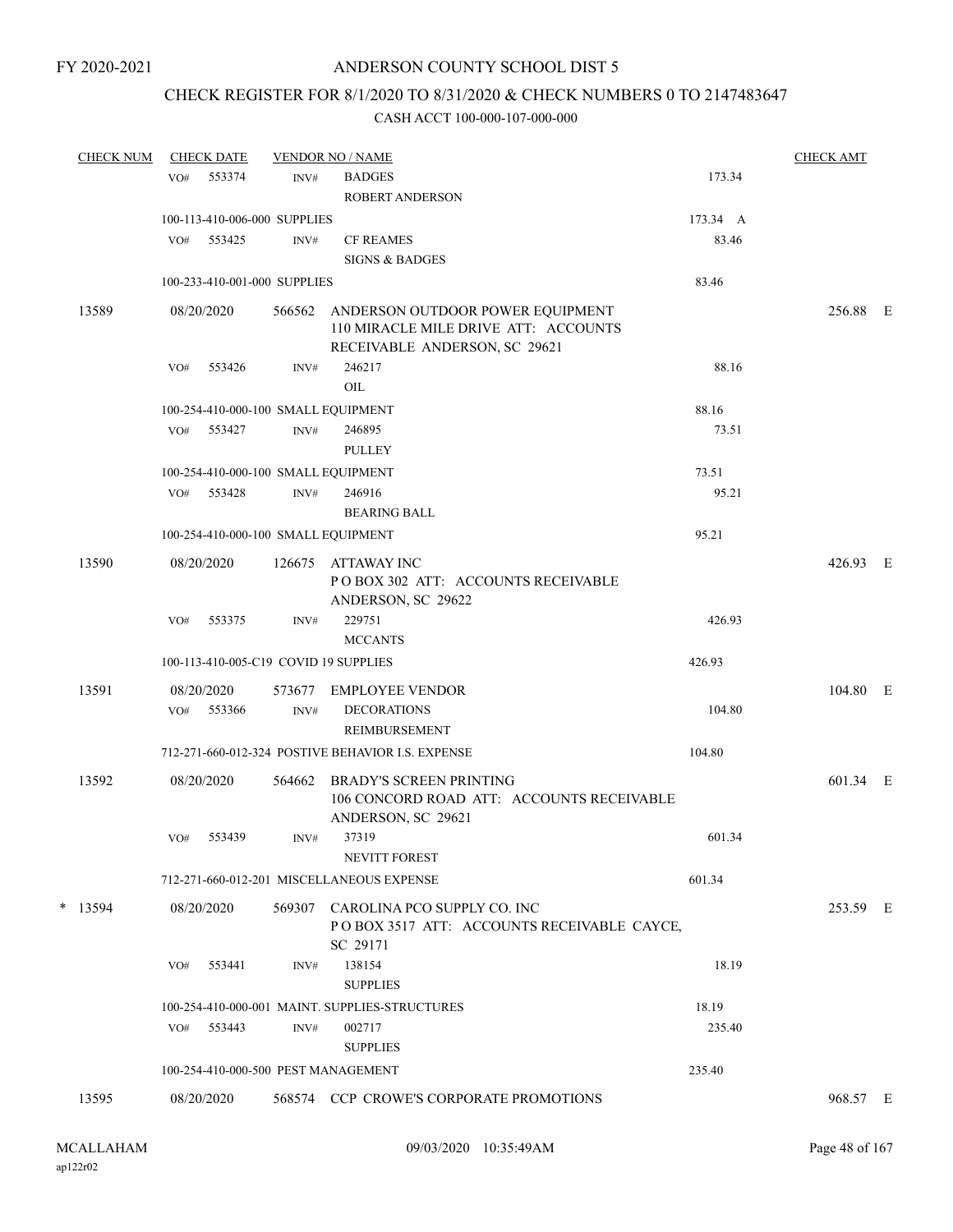## CHECK REGISTER FOR 8/1/2020 TO 8/31/2020 & CHECK NUMBERS 0 TO 2147483647

| <b>CHECK NUM</b> | <b>CHECK DATE</b>                                |                | <b>VENDOR NO / NAME</b>                         |                                                                                                                          |       |                    | <b>CHECK AMT</b> |  |
|------------------|--------------------------------------------------|----------------|-------------------------------------------------|--------------------------------------------------------------------------------------------------------------------------|-------|--------------------|------------------|--|
|                  |                                                  |                |                                                 | PO BOX 2647 ANDERSON, SC 29622                                                                                           |       |                    |                  |  |
|                  | 553445<br>VO#                                    | INV#           | 15592                                           |                                                                                                                          |       | 968.57             |                  |  |
|                  |                                                  |                | <b>AWARDS</b>                                   |                                                                                                                          |       |                    |                  |  |
|                  | 100-264-312-000-ERP EMPLOYEE RECOGNITION PROGRAM |                |                                                 |                                                                                                                          |       | 968.57             |                  |  |
| 13596            | 08/20/2020                                       | 177550         |                                                 | COLLINS LANDSCAPE MANAGEMENT, INC<br>3304 NORTH HIGHWAY 81 ATT: ACCOUNTS<br>RECEIVABLE ANDERSON, SC 29621                |       |                    | 375.00 E         |  |
|                  | 553447<br>VO#                                    | INV#           | 6009                                            |                                                                                                                          |       | 375.00             |                  |  |
|                  |                                                  |                | <b>CONSULTATION</b>                             |                                                                                                                          |       |                    |                  |  |
|                  | 100-254-323-000-LAN LANDSCAPING                  |                |                                                 |                                                                                                                          |       | 375.00             |                  |  |
| 13597            | 08/20/2020                                       | 187300         | CRESCENT SUPPLY CO, INC<br>GREENVILLE, SC 29604 | POBOX 8798 ATT: ACCOUNTS RECEIVABLE                                                                                      |       |                    | 222.98 E         |  |
|                  | 553449<br>VO#                                    | INV#           | 392809                                          |                                                                                                                          |       | 111.49             |                  |  |
|                  |                                                  |                | <b>SUPLIES</b>                                  |                                                                                                                          |       |                    |                  |  |
|                  | 100-254-410-020-400 HVAC/ELECTRICAL/PLUMBING     |                |                                                 |                                                                                                                          |       | 111.49             |                  |  |
|                  | 553450<br>VO#                                    | INV#           | 392606<br><b>SUPLIES</b>                        |                                                                                                                          |       | 111.49             |                  |  |
|                  | 100-254-410-020-400 HVAC/ELECTRICAL/PLUMBING     |                |                                                 |                                                                                                                          |       | 111.49             |                  |  |
| 13598            | 08/20/2020                                       | 202600         |                                                 | <b>DILLARD'S SPORTS CENTER</b><br>708 WHITEHALL ROAD ATT: ACCOUNTS                                                       |       |                    | 3,366.67 E       |  |
|                  | 553380<br>VO#                                    | INV#           | 107785<br><b>ROBERT ANDERSON</b>                | RECEIVABLE ANDERSON, SC 29625                                                                                            |       | 1,257.25           |                  |  |
|                  | 100-113-410-006-C19 COVID 19 SUPPLIES            |                |                                                 |                                                                                                                          |       | $1,257.25 \quad A$ |                  |  |
|                  | 553381<br>VO#                                    | $\text{INV}\#$ | 107786                                          |                                                                                                                          |       | 1,869.83           |                  |  |
|                  |                                                  |                | <b>ROBERT ANDERSON</b>                          |                                                                                                                          |       |                    |                  |  |
|                  | 100-271-410-006-C19 COVID 19 SUPPLIES            |                |                                                 |                                                                                                                          |       | 1,869.83 A         |                  |  |
|                  | 553382<br>VO#                                    | INV#           | 107738                                          |                                                                                                                          |       | 239.59             |                  |  |
|                  |                                                  |                | <b>MCCANTS</b>                                  |                                                                                                                          |       |                    |                  |  |
|                  | 705-271-660-005-674 FOOTBALL EXPENSE             |                |                                                 |                                                                                                                          |       | 239.59             |                  |  |
| $*$ 13601        | 08/20/2020                                       |                |                                                 | 569871 FOLLETT SCHOOL SOLUTIONS, INC<br>91826 COLLECTION CENTER DRIVE ATT: ACCOUNTS<br>RECEIVABLE CHICAGO, IL 60693-0918 |       |                    | 25,163.27 E      |  |
|                  | 553384<br>VO#                                    | INV#           | 1406858<br><b>RENEWAL</b>                       | PO#                                                                                                                      | 13036 | 25,162.38          |                  |  |
|                  |                                                  |                |                                                 | 100-222-445-002-000 SOFTWARE AND TECHNOLOGY SUPPLIES                                                                     |       | 1,480.14           |                  |  |
|                  | 100-222-445-003-000 SOFTWARE AND TECHNOLOGY      |                |                                                 |                                                                                                                          |       | 1,480.14           |                  |  |
|                  |                                                  |                |                                                 | 100-222-445-005-000 SOFTWARE AND TECHNOLOGY SUPPLIES                                                                     |       | 1,480.14           |                  |  |
|                  |                                                  |                |                                                 | 100-222-445-006-000 SOFTWARE AND TECHNOLOGY SUPPLIES                                                                     |       | 1,480.14           |                  |  |
|                  |                                                  |                |                                                 | 100-222-445-007-000 SOFTWARE AND TECHNOLOGY SUPPLIES                                                                     |       | 1,480.14           |                  |  |
|                  |                                                  |                |                                                 | 100-222-445-008-000 SOFTWARE AND TECHNOLOGY SUPPLIES                                                                     |       | 1,480.14           |                  |  |
|                  | 100-222-445-009-000 SOFTWARE AND TECHNOLOGY      |                |                                                 |                                                                                                                          |       | 1,480.14           |                  |  |
|                  |                                                  |                |                                                 | 100-222-445-010-000 SOFTWARE AND TECHNOLOGY SUPPLIES                                                                     |       | 1,480.14           |                  |  |
|                  |                                                  |                |                                                 |                                                                                                                          |       |                    |                  |  |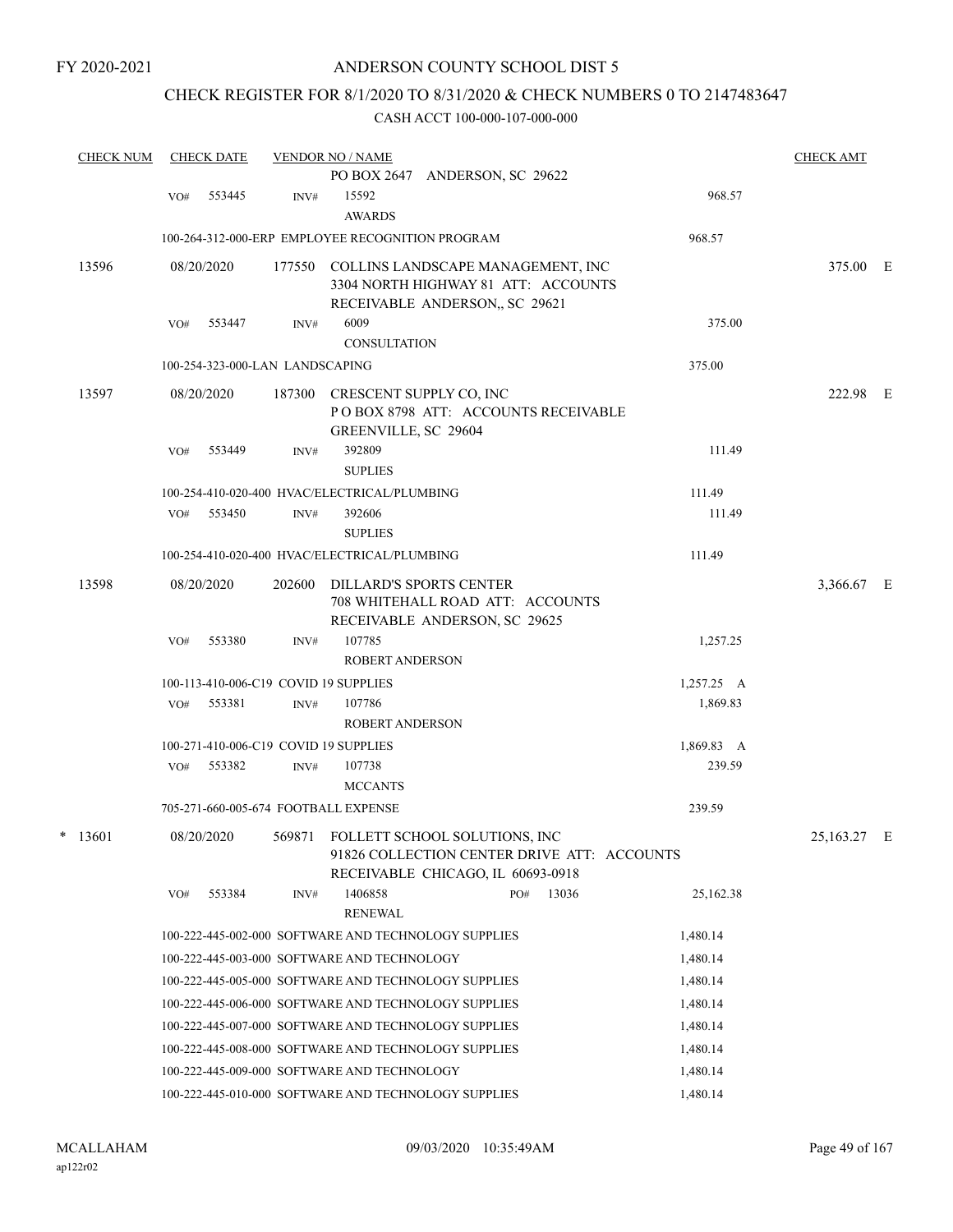## CHECK REGISTER FOR 8/1/2020 TO 8/31/2020 & CHECK NUMBERS 0 TO 2147483647

| <b>CHECK NUM</b> |     | <b>CHECK DATE</b>                   |        | <b>VENDOR NO / NAME</b>                                                                                 |     |       |          | <b>CHECK AMT</b> |  |
|------------------|-----|-------------------------------------|--------|---------------------------------------------------------------------------------------------------------|-----|-------|----------|------------------|--|
|                  |     |                                     |        | 100-222-445-011-000 SOFTWARE AND TECHNOLOGY SUPPLIES                                                    |     |       | 1,480.14 |                  |  |
|                  |     |                                     |        | 100-222-445-012-000 SOFTWARE AND TECHNOLOGY SUPPLIES                                                    |     |       | 1,480.14 |                  |  |
|                  |     |                                     |        | 100-222-445-013-000 SOFTWARE AND TECHNOLOGY                                                             |     |       | 1,480.14 |                  |  |
|                  |     |                                     |        | 100-222-445-014-000 SOFTWARE AND TECHNOLOGY SUPPLIES                                                    |     |       | 1,480.14 |                  |  |
|                  |     |                                     |        | 100-222-445-016-000 SOFTWARE AND TECHNOLOGY SUPPLIES                                                    |     |       | 1,480.14 |                  |  |
|                  |     |                                     |        | 100-222-445-017-000 SOFTWARE AND TECHNOLOGY                                                             |     |       | 1,480.14 |                  |  |
|                  |     |                                     |        | 100-222-445-019-000 SOFTWARE AND TECHNOLOGY SUPPLIES                                                    |     |       | 1,480.14 |                  |  |
|                  |     |                                     |        | 100-222-445-020-000 SOFTWARE AND TECHNOLOGY                                                             |     |       | 1,480.14 |                  |  |
|                  |     |                                     |        | 100-222-445-021-000 SOFTWARE AND TECHNOLOGY                                                             |     |       | 1,480.14 |                  |  |
|                  | VO# | 553455                              | INV#   | 679032F<br><b>BOOKS</b>                                                                                 |     |       | 0.89     |                  |  |
|                  |     | 712-271-660-012-305 LIBRARY EXPENSE |        |                                                                                                         |     |       | 0.89     |                  |  |
| 13602            |     | 08/20/2020                          | 237555 | <b>FORMS &amp; SUPPLY</b><br>POBOX 563953 ATT: ACCOUNTS RECEIVABLE                                      |     |       |          | 2,193.02 E       |  |
|                  | VO# | 553385                              | INV#   | CHARLOTTE, NC 28256<br>5502878<br><b>SUPPLIES</b>                                                       |     |       | 411.95   |                  |  |
|                  |     |                                     |        | 100-112-410-012-C19 COVID 19 SUPPLIES                                                                   |     |       | 411.95   |                  |  |
|                  | VO# | 553456                              | INV#   | 5507437<br><b>SUPPLIES</b>                                                                              | PO# | 13187 | 1,781.07 |                  |  |
|                  |     | 100-113-410-005-000 SUPPLIES        |        |                                                                                                         |     |       | 1,781.07 |                  |  |
|                  |     |                                     |        |                                                                                                         |     |       |          |                  |  |
| 13603            |     | 08/20/2020                          | 570843 | <b>GATEWAY SUPPLY CO</b><br>CORPORATE OFFICES P.O. BOX 2826 COLUMBIA, SC<br>29202                       |     |       |          | 1,565.59 E       |  |
|                  | VO# | 553458                              | INV#   | 49325424.001<br><b>SUPPLIES</b>                                                                         |     |       | 35.49    |                  |  |
|                  |     | 100-254-410-000-C19 SUPPIES - C19   |        |                                                                                                         |     |       | 35.49    |                  |  |
|                  | VO# | 553460                              | INV#   | 4921911.001<br><b>SUPPLIES</b>                                                                          |     |       | 207.08   |                  |  |
|                  |     |                                     |        | 100-254-410-001-ALT ALT SCHOOL FACILITY SUPPLIES                                                        |     |       | 207.08   |                  |  |
|                  | VO# | 553462                              | INV#   | 4904647.001<br><b>SUPPLIES</b>                                                                          |     |       | 1,323.02 |                  |  |
|                  |     | 100-254-410-003-ART SUPPLIES        |        |                                                                                                         |     |       | 1,323.02 |                  |  |
| $*$ 13605        |     | 08/20/2020                          | 574701 | <b>EMPLOYEE VENDOR</b>                                                                                  |     |       |          | 335.26 E         |  |
|                  | VO# | 553364                              | INV#   | <b>SIGNS</b><br><b>REIMBURSEMENT</b>                                                                    |     |       | 299.41   |                  |  |
|                  |     |                                     |        | 100-112-410-009-C19 COVID 19 SUPPLIES                                                                   |     |       | 299.41   |                  |  |
|                  | VO# | 553365                              | INV#   | <b>SIGNS</b><br>REIMBURSEMENT                                                                           |     |       | 35.85    |                  |  |
|                  |     |                                     |        | 100-112-410-009-C19 COVID 19 SUPPLIES                                                                   |     |       | 35.85    |                  |  |
| 13606            |     | 08/20/2020                          | 272800 | <b>HOUSE OF TROPHIES</b><br>616 NORTH MURRAY AVENUE ATT: ACCOUNTS<br>RECEIVABLE ANDERSON, SC 29625-4311 |     |       |          | 350.96 E         |  |
|                  | VO# | 553464                              | INV#   | 32744                                                                                                   |     |       | 350.96   |                  |  |
|                  |     |                                     |        |                                                                                                         |     |       |          |                  |  |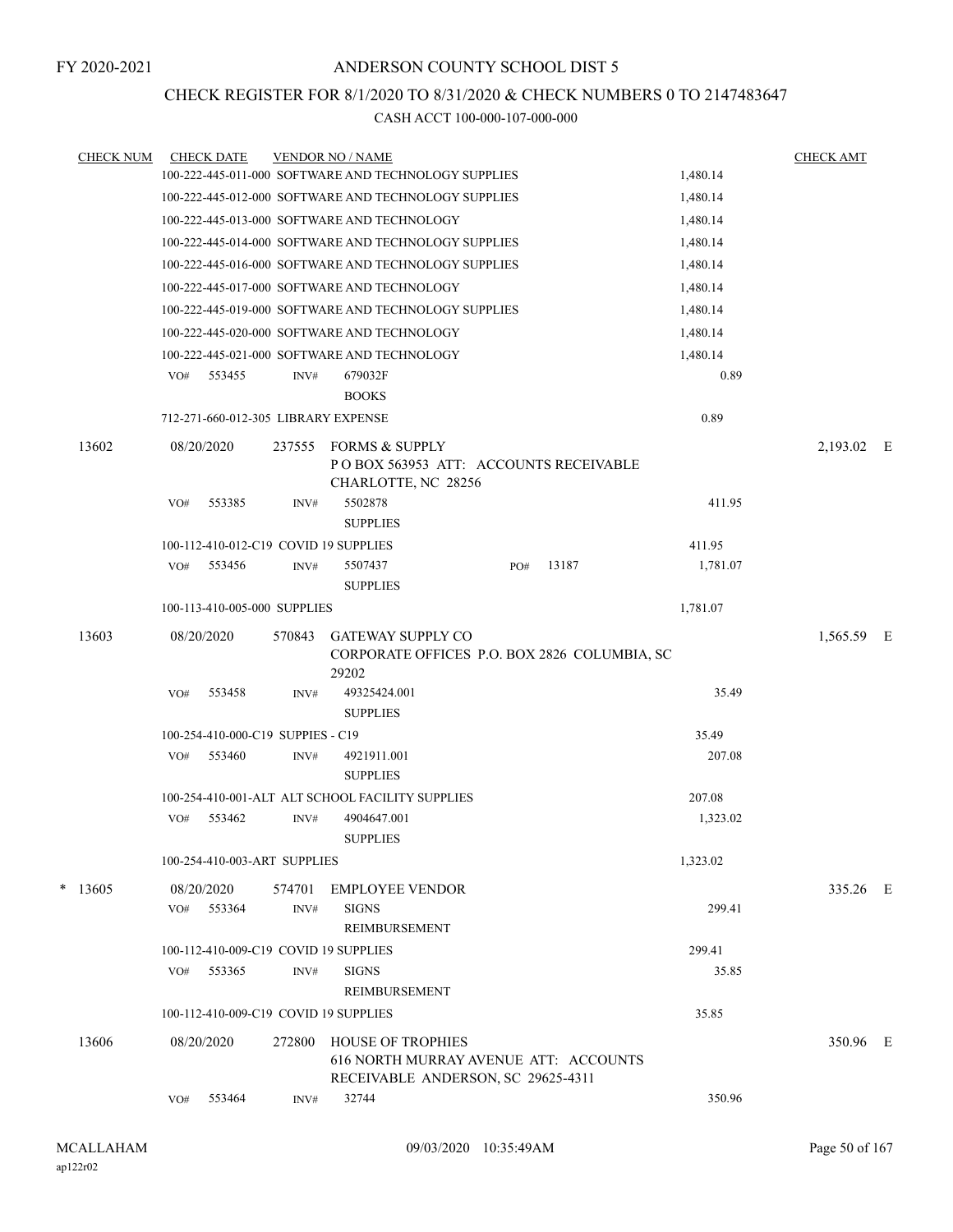## ANDERSON COUNTY SCHOOL DIST 5

## CHECK REGISTER FOR 8/1/2020 TO 8/31/2020 & CHECK NUMBERS 0 TO 2147483647

|        | <b>CHECK NUM</b> |     | <b>CHECK DATE</b>        |                | <b>VENDOR NO / NAME</b><br><b>AWARDS</b>                                                |          | <b>CHECK AMT</b> |  |
|--------|------------------|-----|--------------------------|----------------|-----------------------------------------------------------------------------------------|----------|------------------|--|
|        |                  |     |                          |                | 100-264-312-000-ERP EMPLOYEE RECOGNITION PROGRAM                                        | 350.96   |                  |  |
| *      | 13608            |     | 08/20/2020               |                | 564696 JOHNSTONE SUPPLY<br>POBOX 17466 GREENVILLE, SC 29606                             |          | 197.30 E         |  |
|        |                  | VO# | 553467                   | INV#           | 4016240<br><b>SUPPLIES</b>                                                              | 63.15    |                  |  |
|        |                  |     |                          |                | 100-254-410-006-400 HVAC/ELECTRICAL/PLUMBING                                            | 63.15    |                  |  |
|        |                  | VO# | 553468                   | INV#           | 4017136                                                                                 | 134.15   |                  |  |
|        |                  |     |                          |                | <b>SUPPLIES</b>                                                                         |          |                  |  |
|        |                  |     |                          |                | 100-254-410-006-400 HVAC/ELECTRICAL/PLUMBING                                            | 134.15   |                  |  |
|        | 13609            |     | 08/20/2020               |                | 300176 JOSTENS INC<br>21336 NETWORK PLACE ATT: ACCOUNTS<br>RECEIVABLE CHICAGO, IL 60673 |          | 2,981.39 E       |  |
|        |                  | VO# | 553387                   | INV#           | 1216145<br>JOB #43653                                                                   | 2,981.39 |                  |  |
|        |                  |     |                          |                | 706-271-660-006-411 MISCELLANEOUS EXPENSE                                               | 98.95    |                  |  |
|        |                  |     |                          |                | 706-271-660-006-552 YEARBOOK EXPENSE                                                    | 2,882.44 |                  |  |
|        |                  |     |                          |                |                                                                                         |          |                  |  |
|        | 13610            |     | 08/20/2020<br>VO# 553413 | $\text{INV}\#$ | 563964 EMPLOYEE VENDOR<br><b>JULY 2020</b>                                              | 215.63   | 215.63 E         |  |
|        |                  |     |                          |                | <b>MILEAGE</b>                                                                          |          |                  |  |
|        |                  |     |                          |                | 100-266-332-000-000 IN-DISTRICT TRAVEL                                                  | 215.63   |                  |  |
| $\ast$ | 13613            |     | 08/20/2020               |                | 349701 MED CENTRAL HEALTH RESOURCES                                                     |          | 430.00 E         |  |
|        |                  |     |                          |                | 3424 CLEMSON BLVD ATT: ACCOUNTS RECEIVABLE<br>ANDERSON, SC 29621                        |          |                  |  |
|        |                  | VO# | 553347                   | INV#           | 52475<br><b>HARDIN</b>                                                                  | 65.00    |                  |  |
|        |                  |     |                          |                | 100-255-323-000-000 CONTRACTED SERVICES                                                 | 65.00    |                  |  |
|        |                  | VO# | 553348                   | INV#           | 42902<br><b>GARNER</b>                                                                  | 65.00    |                  |  |
|        |                  |     |                          |                | 100-255-323-000-000 CONTRACTED SERVICES                                                 | 65.00    |                  |  |
|        |                  | VO# | 553349                   | INV#           | 56412                                                                                   | 65.00    |                  |  |
|        |                  |     |                          |                | <b>WINNER</b>                                                                           |          |                  |  |
|        |                  |     |                          |                | 100-255-323-000-000 CONTRACTED SERVICES                                                 | 65.00    |                  |  |
|        |                  | VO# | 553350                   | INV#           | 56382                                                                                   | 85.00    |                  |  |
|        |                  |     |                          |                | <b>LAMMERT</b>                                                                          |          |                  |  |
|        |                  |     |                          |                | 100-255-323-000-000 CONTRACTED SERVICES                                                 | 85.00    |                  |  |
|        |                  |     | $VO#$ 553351             | INV#           | 56391                                                                                   | 20.00    |                  |  |
|        |                  |     |                          |                | <b>ATKINSON</b>                                                                         |          |                  |  |
|        |                  |     |                          |                | 100-255-323-000-000 CONTRACTED SERVICES                                                 | 20.00    |                  |  |
|        |                  | VO# | 553435                   | INV#           | 19992                                                                                   | 65.00    |                  |  |
|        |                  |     |                          |                | <b>MORGAN</b>                                                                           |          |                  |  |
|        |                  |     |                          |                | 100-255-323-000-000 CONTRACTED SERVICES                                                 | 65.00    |                  |  |
|        |                  | VO# | 553436                   | INV#           | 55949                                                                                   | 65.00    |                  |  |
|        |                  |     |                          |                | <b>HARDIN</b>                                                                           |          |                  |  |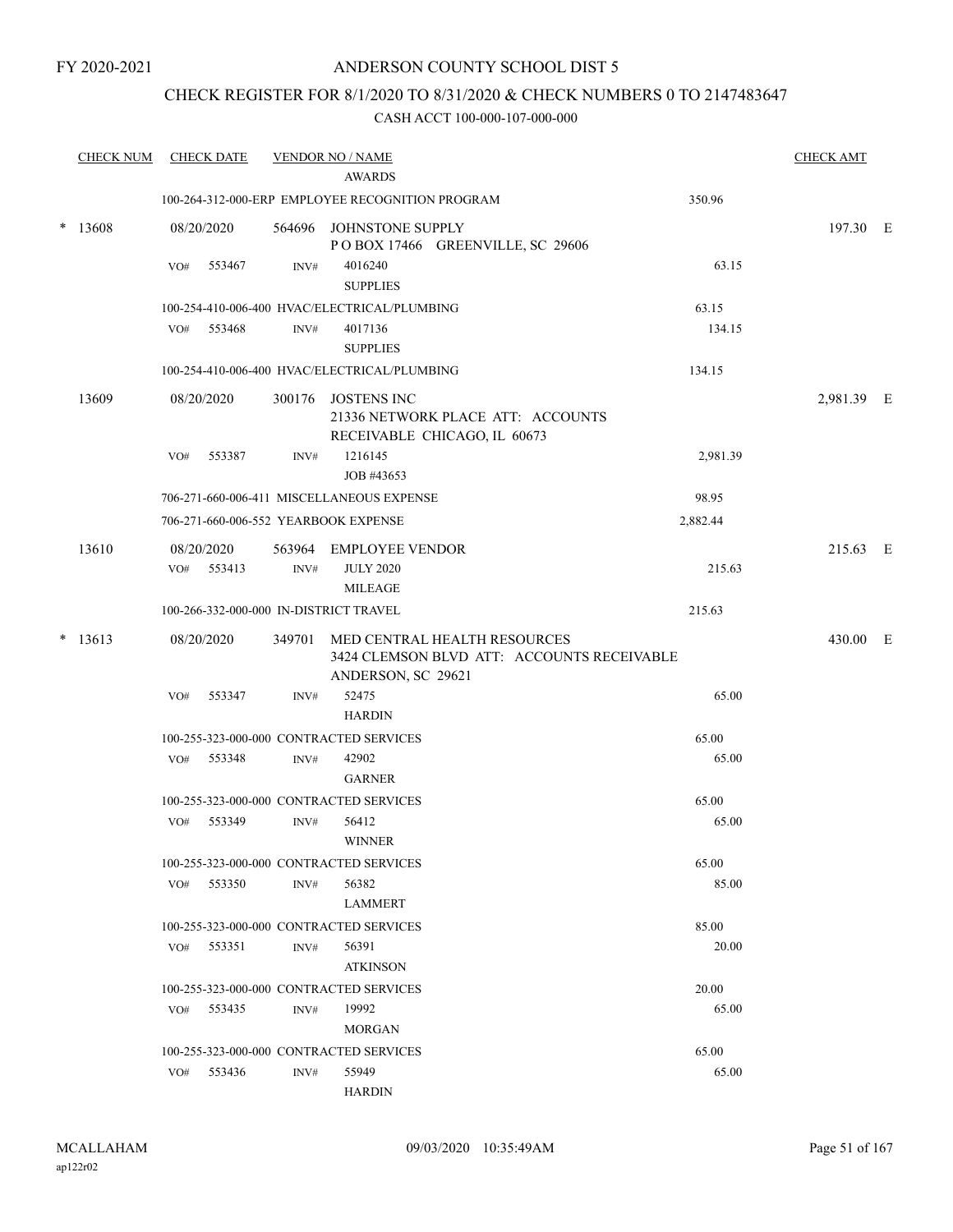## CHECK REGISTER FOR 8/1/2020 TO 8/31/2020 & CHECK NUMBERS 0 TO 2147483647

|       | CHECK NUM CHECK DATE                      |      | <b>VENDOR NO / NAME</b>                   |                                     |       |        | <b>CHECK AMT</b> |  |
|-------|-------------------------------------------|------|-------------------------------------------|-------------------------------------|-------|--------|------------------|--|
|       | 100-255-323-000-000 CONTRACTED SERVICES   |      |                                           |                                     |       | 65.00  |                  |  |
| 13614 | 08/20/2020                                |      | 389900 OFFICE DEPOT                       | POBOX 1413 CHARLOTTE, NC 28201-1413 |       |        | 1,541.01 E       |  |
|       | VO# 553353                                | INV# | 107416037001<br><b>SUPPLIES</b>           |                                     |       | 497.97 |                  |  |
|       | 100-233-410-007-000 SUPPLIES              |      |                                           |                                     |       | 497.97 |                  |  |
|       | VO# 553391                                | INV# | 2421553472<br><b>SUPPLIES</b>             | PO#                                 | 13087 | 63.17  |                  |  |
|       | 100-255-410-000-000 SUPPLIES              |      |                                           |                                     |       | 63.17  |                  |  |
|       | VO# 553392                                | INV# | 108607689001<br><b>SUPPLIES</b>           | PO#                                 | 13087 | 61.73  |                  |  |
|       | 100-255-410-000-000 SUPPLIES              |      |                                           |                                     |       | 61.73  |                  |  |
|       | VO# 553393                                | INV# | 109791024001<br><b>SUPPLIES</b>           | PO#                                 | 13144 | 70.27  |                  |  |
|       | 100-233-410-000-000 SUPPLIES              |      |                                           |                                     |       | 70.27  |                  |  |
|       | VO# 553394                                | INV# | 106146601001<br><b>SUPPLIES</b>           |                                     |       | 218.11 |                  |  |
|       | 100-233-410-020-000 SUPPLIES              |      |                                           |                                     |       | 218.11 |                  |  |
|       | VO# 553444                                | INV# | 114113082001<br><b>SUPPLIES</b>           |                                     |       | 60.34  |                  |  |
|       | 600-256-410-000-000 SUPPLIES              |      |                                           |                                     |       | 60.34  |                  |  |
|       | VO# 553446                                | INV# | 114114473001<br><b>SUPPLIES</b>           |                                     |       | 5.22   |                  |  |
|       | 600-256-410-000-000 SUPPLIES              |      |                                           |                                     |       | 5.22   |                  |  |
|       | VO# 553448                                | INV# | 114114475001<br><b>SUPPLIES</b>           |                                     |       | 1.59   |                  |  |
|       | 600-256-410-000-000 SUPPLIES              |      |                                           |                                     |       | 1.59   |                  |  |
|       | VO# 553452                                | INV# | 109275146001<br><b>SUPPLIES</b>           |                                     |       | 76.70  |                  |  |
|       | 100-114-410-001-ALT SUPPLIES              |      |                                           |                                     |       | 76.70  |                  |  |
|       | VO# 553457                                | INV# | 111588515001<br><b>SUPPLIES</b>           |                                     |       | 39.22  |                  |  |
|       | 713-271-660-013-201 MISCELLANEOUS EXPENSE |      |                                           |                                     |       | 39.22  |                  |  |
|       | VO# 553459                                | INV# | 110482132001<br><b>SUPPLIES</b>           |                                     |       | 9.54   |                  |  |
|       |                                           |      | 713-271-660-013-201 MISCELLANEOUS EXPENSE |                                     |       | 9.54   |                  |  |
|       | VO# 553461                                | INV# | 110482119001<br><b>SUPPLIES</b>           |                                     |       | 256.92 |                  |  |
|       |                                           |      | 713-271-660-013-201 MISCELLANEOUS EXPENSE |                                     |       | 256.92 |                  |  |
|       | 553497<br>VO#                             | INV# | 109275119001<br><b>SUPPLIES</b>           |                                     |       | 16.88  |                  |  |
|       | 100-114-410-001-ALT SUPPLIES              |      |                                           |                                     |       | 16.88  |                  |  |
|       | VO# 553498                                | INV# | 109275099001<br><b>SUPPLIES</b>           |                                     |       | 12.83  |                  |  |
|       | 100-114-410-001-ALT SUPPLIES              |      |                                           |                                     |       | 12.83  |                  |  |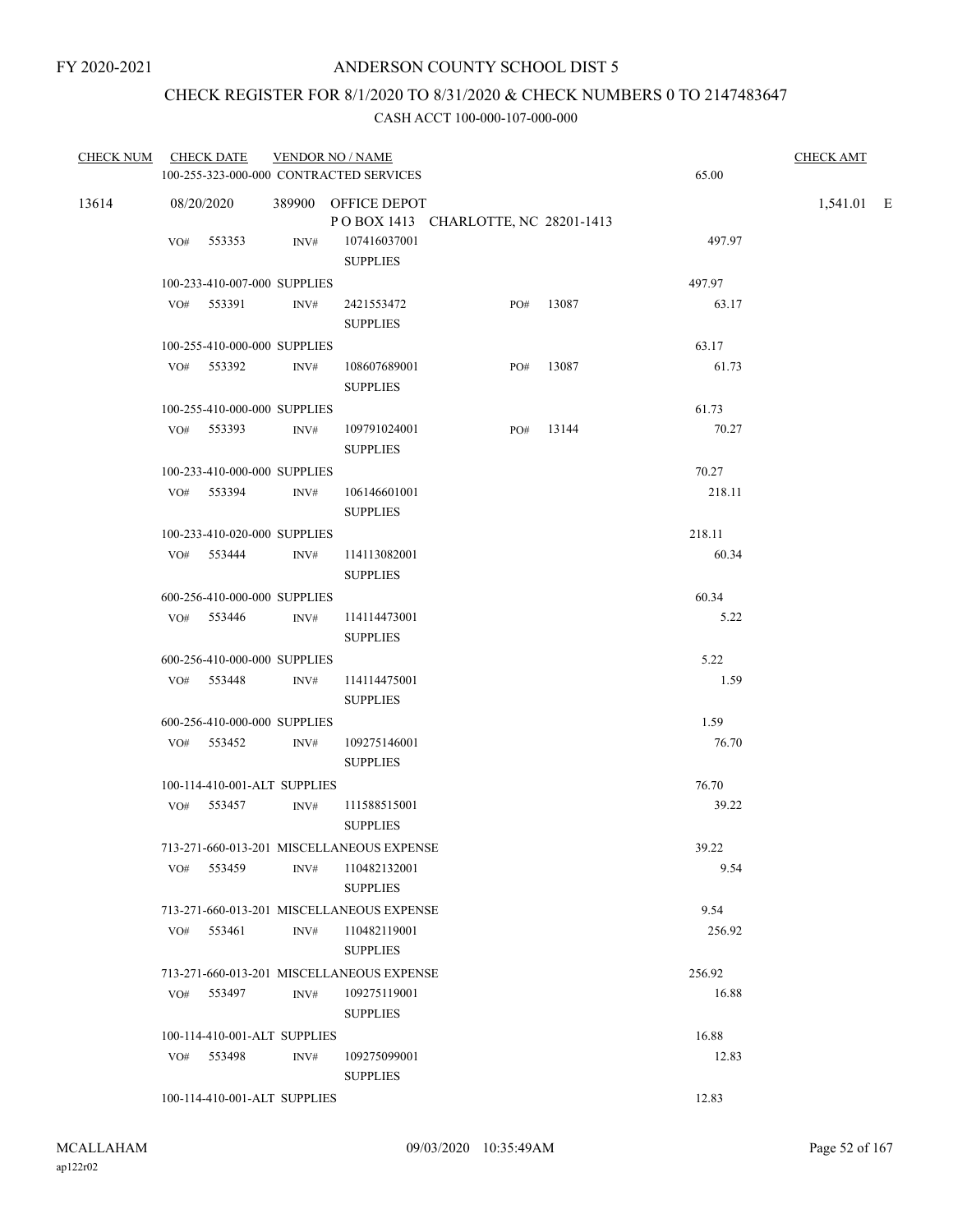## CHECK REGISTER FOR 8/1/2020 TO 8/31/2020 & CHECK NUMBERS 0 TO 2147483647

| <b>CHECK NUM</b> |     | <b>CHECK DATE</b>            |                | <b>VENDOR NO / NAME</b>                                                                                  |          | <b>CHECK AMT</b> |  |
|------------------|-----|------------------------------|----------------|----------------------------------------------------------------------------------------------------------|----------|------------------|--|
|                  | VO# | 553499                       | INV#           | 109270586001<br><b>SUPPLIES</b>                                                                          | 150.52   |                  |  |
|                  |     | 100-114-410-001-ALT SUPPLIES |                |                                                                                                          | 150.52   |                  |  |
| 13615            |     | 08/20/2020                   |                | 391100 OLD STONE TRACTOR CO, INC<br>PO BOX 13565 ATT: ACCOUNTS RECEIVABLE<br>ANDERSON, SC 29624          |          | 350.62 E         |  |
|                  | VO# | 553463                       | INV#           | CT09363                                                                                                  | 172.81   |                  |  |
|                  |     |                              |                | <b>REPAIR PARTS</b>                                                                                      |          |                  |  |
|                  |     |                              |                | 100-254-410-000-100 SMALL EQUIPMENT                                                                      | 172.81   |                  |  |
|                  |     | VO# 553465                   | INV#           | CT09240                                                                                                  | 177.81   |                  |  |
|                  |     |                              |                | <b>REPAIR PARTS</b>                                                                                      |          |                  |  |
|                  |     |                              |                | 100-254-410-000-001 MAINT. SUPPLIES-STRUCTURES                                                           | 177.81   |                  |  |
| 13616            |     | 08/20/2020                   |                | 571574 PALMETTO DIGITAL, LLC<br>179 SINGER ROAD ANDERSON, SC 29625                                       |          | 481.50 E         |  |
|                  | VO# | 553469                       | $\text{INV}\#$ | 004702<br><b>GLENVIEW</b>                                                                                | 481.50   |                  |  |
|                  |     |                              |                | 100-113-410-020-C19 COVID 19 SUPPLIES                                                                    | 160.50   |                  |  |
|                  |     |                              |                | 720-271-660-020-493 SCHOOL/CLASS DONATIONS EXPENSE                                                       | 321.00   |                  |  |
| $*$ 13619        |     | 08/20/2020                   | 570099         | SCHOOL SPECIALTY, INC.<br>32656 COLLECTION CENTER DR. ATT: ACCOUNTS<br>RECEIVABLE CHICAGO, IL 60693-0656 |          | 294.94 E         |  |
|                  | VO# | 553354                       | INV#           | 208125299854<br><b>CALHOUN ELEM</b>                                                                      | 174.56   |                  |  |
|                  |     | 100-113-410-014-000 SUPPLIES |                |                                                                                                          | 174.56 A |                  |  |
|                  | VO# | 553396                       | INV#           | 208125399587<br><b>MARKERS</b>                                                                           | 120.38   |                  |  |
|                  |     | 100-113-410-009-000 SUPPLIES |                |                                                                                                          | 120.38   |                  |  |
| $*$ 13622        |     | 08/20/2020                   | 570855         | ULINE - ATLANTA<br>P.O. BOX 88741 ATT: ACCOUNTS RECEIVABLE<br>CHICAGO, IL 60680-1741                     |          | 411.55 E         |  |
|                  | VO# | 553402                       | INV#           | 122856521<br><b>CONCORD ELEM</b>                                                                         | 411.55   |                  |  |
|                  |     |                              |                | 100-112-410-009-C19 COVID 19 SUPPLIES                                                                    | 411.55   |                  |  |
| 13623            |     | 08/20/2020                   | 532300         | WHITE JONES ACE HARDWARE<br>PO BOX 13012 ATT: ACCOUNTS RECEIVABLE<br>ANDERSON, SC 29624                  |          | 103.23 E         |  |
|                  | VO# | 553494                       | INV#           | 892453<br><b>SUPPLIES</b>                                                                                | 84.63    |                  |  |
|                  |     |                              |                | 100-254-410-003-001 SUPPLIES - MAINTENANCE                                                               | 84.63    |                  |  |
|                  | VO# | 553495                       | INV#           | 892332<br><b>SUPPLIES</b>                                                                                | 14.76    |                  |  |
|                  |     |                              |                | 100-254-410-016-400 HVAC/ELECTRICAL/PLUMBING                                                             | 14.76    |                  |  |
|                  | VO# | 553496                       | INV#           | 892331<br><b>SUPPLIES</b>                                                                                | 3.84     |                  |  |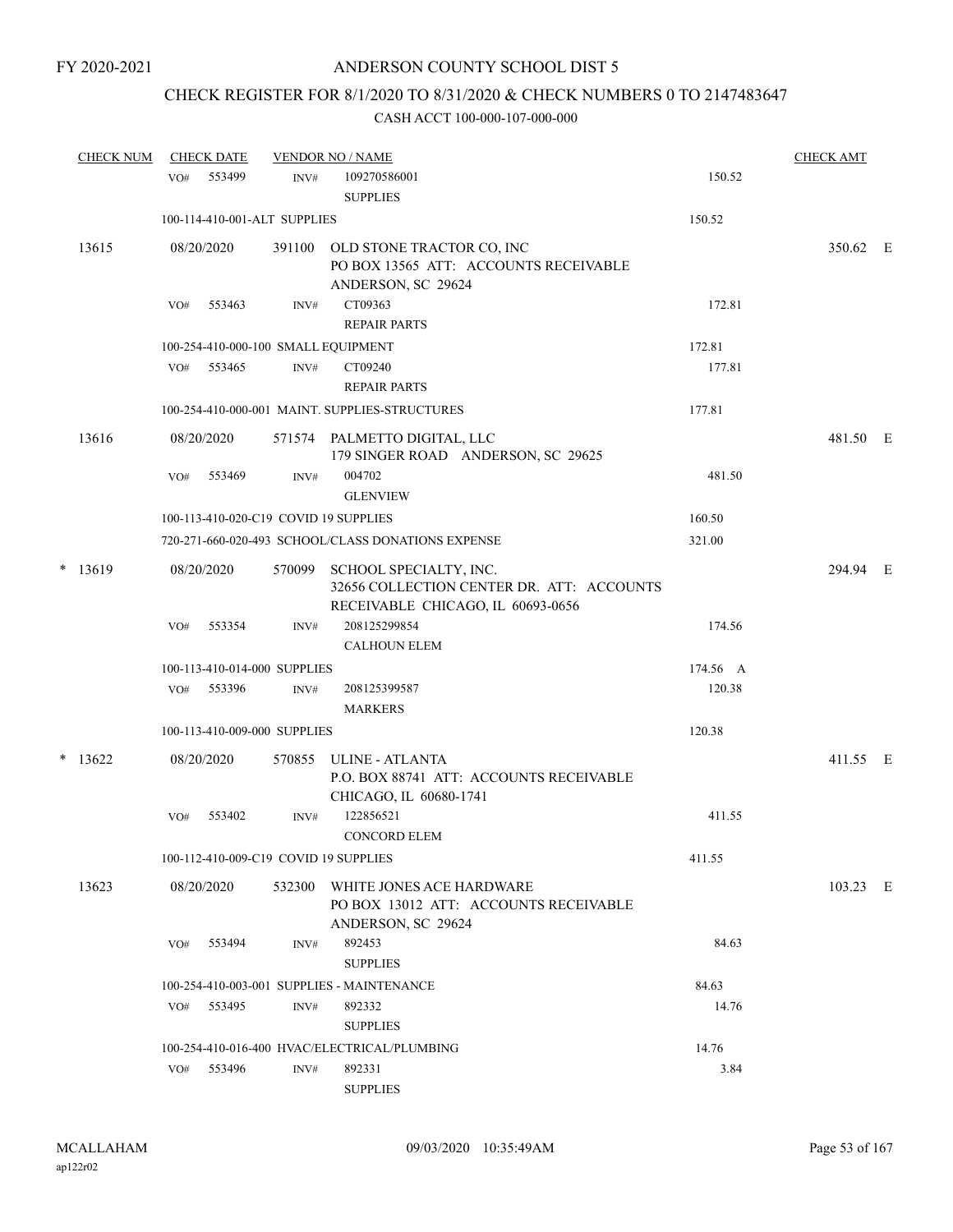## CHECK REGISTER FOR 8/1/2020 TO 8/31/2020 & CHECK NUMBERS 0 TO 2147483647

| <b>CHECK NUM</b> |     | <b>CHECK DATE</b> | 100-254-410-000-400 HVAC SUPPLIES | <b>VENDOR NO / NAME</b>                                                   | 3.84   | <b>CHECK AMT</b> |  |
|------------------|-----|-------------------|-----------------------------------|---------------------------------------------------------------------------|--------|------------------|--|
| 13624            |     | 08/21/2020        |                                   | 569749 MARIE MARCHANT<br>17 TIDEWATER ANDERSON, SC 29625                  |        | 275.00 E         |  |
|                  | VO# | 553500            | INV#                              | **<br><b>TEACHER SUPPLY</b>                                               | 275.00 |                  |  |
|                  |     |                   | 377-111-410-000-000 SUPPLIES      |                                                                           | 275.00 |                  |  |
| 13625            |     | 08/21/2020        |                                   | 569749 NANCY CANN<br>221 RICHLAND POINT ROAD ANDERSON, SC 29626           |        | 275.00 E         |  |
|                  | VO# | 553509            | INV#                              | **<br><b>TEACHER SUPPLY</b>                                               | 275.00 |                  |  |
|                  |     |                   | 377-114-410-001-000 SUPPLIES      |                                                                           | 275.00 |                  |  |
| 13626            |     | 08/21/2020        |                                   | 569749 ELIZABETH COLLINS<br>500 ASHLEY DOWNS ANDERSON, SC 29621           |        | 275.00 E         |  |
|                  | VO# | 553515            | INV#                              | **<br><b>TEACHER SUPPLY</b>                                               | 275.00 |                  |  |
|                  |     |                   | 377-114-410-001-000 SUPPLIES      |                                                                           | 275.00 |                  |  |
| 13627            |     | 08/21/2020        |                                   | 569749 CAROL CORNELL<br>114 WOODSIDE DRIVE HONEA PATH, SC 29654           |        | 275.00 E         |  |
|                  | VO# | 553501            | INV#                              | **                                                                        | 275.00 |                  |  |
|                  |     |                   | 377-114-410-001-000 SUPPLIES      | <b>TEACHER SUPPLY</b>                                                     | 275.00 |                  |  |
|                  |     |                   |                                   |                                                                           |        |                  |  |
| 13628            |     | 08/21/2020        |                                   | 569749 ROBIN ECHOLS<br>5200 OLDEN PORTER RD. PENDLETON, SC 29670<br>$***$ |        | 275.00 E         |  |
|                  | VO# | 553504            | INV#                              | <b>TEACHER SUPPLY</b>                                                     | 275.00 |                  |  |
|                  |     |                   | 377-114-410-001-000 SUPPLIES      |                                                                           | 275.00 |                  |  |
| 13629            |     | 08/21/2020        |                                   | 569749 CHARLES GAY<br>836 OAK GROVE ROAD CARROLLTON, GA 30117             |        | 275.00 E         |  |
|                  | VO# | 553511            | INV#                              | **<br><b>TEACHER SUPPLY</b>                                               | 275.00 |                  |  |
|                  |     |                   | 377-114-410-001-000 SUPPLIES      |                                                                           | 275.00 |                  |  |
| 13630            |     | 08/21/2020        |                                   | 569749 NAKITA GRIFFIN<br>1039 WHIRLAWAY CIRCLE ANDERSON, SC 29621         |        | 275.00 E         |  |
|                  | VO# | 553503            | INV#                              | **<br><b>TEACHER SUPPLY</b>                                               | 275.00 |                  |  |
|                  |     |                   | 377-114-410-001-000 SUPPLIES      |                                                                           | 275.00 |                  |  |
| 13631            |     | 08/21/2020        |                                   | 569749 SANTINA GUNN<br>236 SASSAFRAS DRIVE EASLEY, SC 29642               |        | 275.00 E         |  |
|                  | VO# | 553514            | INV#                              | **<br>TEACHER SUPPLY                                                      | 275.00 |                  |  |
|                  |     |                   | 377-114-410-001-000 SUPPLIES      |                                                                           | 275.00 |                  |  |
| 13632            |     | 08/21/2020        |                                   | 569749 MELANEE HARWELL TAYLOR<br>110 BOYD MOSS ROAD WEST UNION, SC 29696  |        | 275.00 E         |  |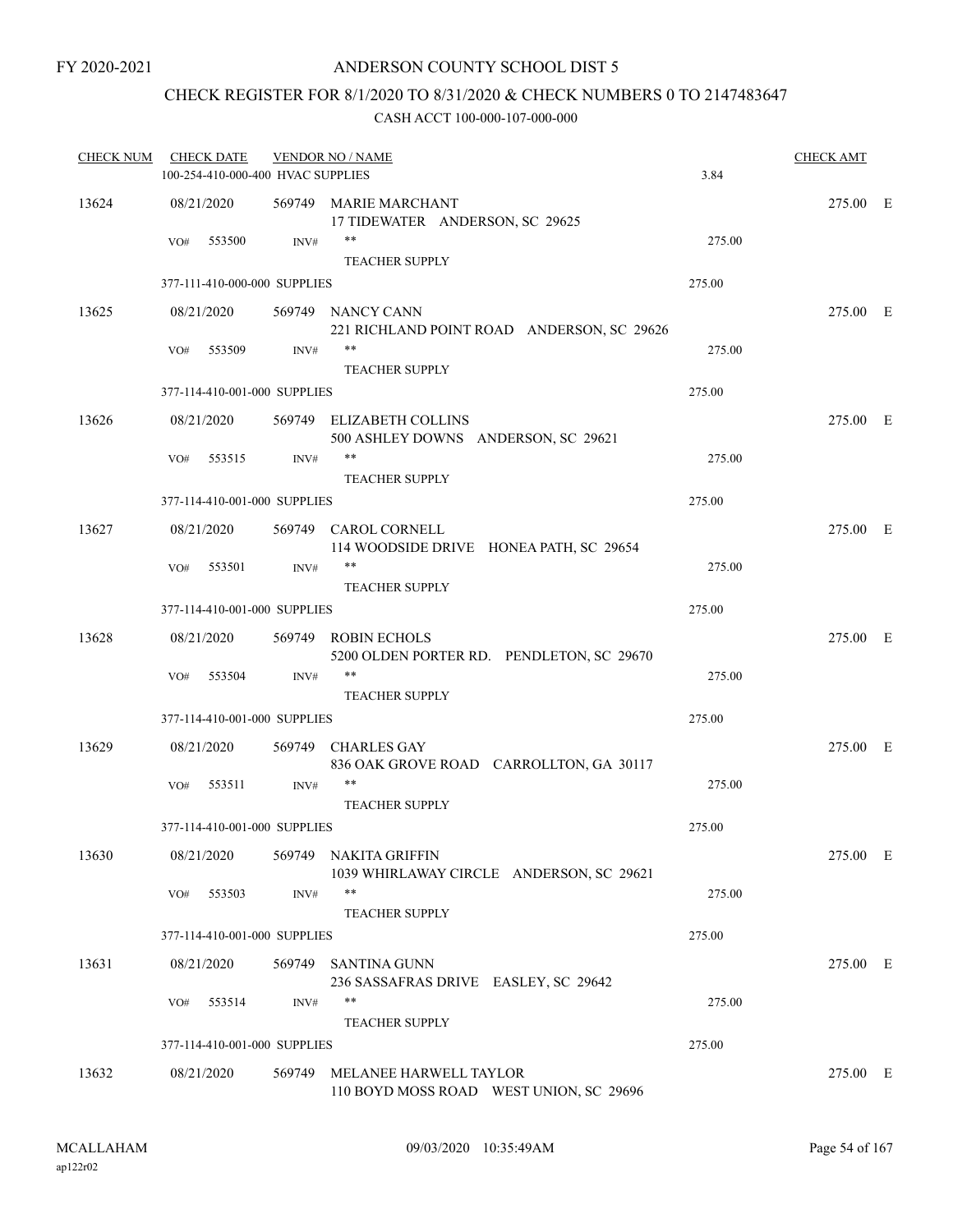# CHECK REGISTER FOR 8/1/2020 TO 8/31/2020 & CHECK NUMBERS 0 TO 2147483647

| <b>CHECK NUM</b> |            | <b>CHECK DATE</b> |                              | <b>VENDOR NO / NAME</b>                                             |        | <b>CHECK AMT</b> |  |
|------------------|------------|-------------------|------------------------------|---------------------------------------------------------------------|--------|------------------|--|
|                  | VO#        | 553512            | INV#                         | **                                                                  | 275.00 |                  |  |
|                  |            |                   |                              | <b>TEACHER SUPPLY</b>                                               |        |                  |  |
|                  |            |                   | 377-114-410-001-000 SUPPLIES |                                                                     | 275.00 |                  |  |
| 13633            | 08/21/2020 |                   |                              | 569749 CELECIA HUMPHREY<br>512 W. HAMPTON STREET ANDERSON, SC 29624 |        | 275.00 E         |  |
|                  | VO#        | 553508            | INV#                         | **                                                                  | 275.00 |                  |  |
|                  |            |                   |                              | <b>TEACHER SUPPLY</b>                                               |        |                  |  |
|                  |            |                   | 377-114-410-001-000 SUPPLIES |                                                                     | 275.00 |                  |  |
| 13634            | 08/21/2020 |                   |                              | 569749 WILLIAM LEE<br>618 PROVIDENCE POINT DRIVE SENECA, SC 29678   |        | 275.00 E         |  |
|                  | VO#        | 553516            | INV#                         | **<br><b>TEACHER SUPPLY</b>                                         | 275.00 |                  |  |
|                  |            |                   | 377-114-410-001-000 SUPPLIES |                                                                     | 275.00 |                  |  |
| 13635            | 08/21/2020 |                   |                              | 569749 J DAVID MADDEN<br>108 MIDDLEWOOD LANE ANDERSON, SC 29621     |        | 275.00 E         |  |
|                  | VO#        | 553507            | INV#                         | **<br><b>TEACHER SUPPLY</b>                                         | 275.00 |                  |  |
|                  |            |                   | 377-114-410-001-000 SUPPLIES |                                                                     | 275.00 |                  |  |
|                  |            |                   |                              |                                                                     |        |                  |  |
| 13636            | 08/21/2020 |                   |                              | 569749 KELLY MCCUEN<br>100 EASLEY HIGHWAY WEST PELZER, SC 29669     |        | 275.00 E         |  |
|                  | VO#        | 553513            | INV#                         | **<br><b>TEACHER SUPPLY</b>                                         | 275.00 |                  |  |
|                  |            |                   | 377-114-410-001-000 SUPPLIES |                                                                     | 275.00 |                  |  |
| 13637            | 08/21/2020 |                   | 569749                       | <b>SARAH MORRIS</b><br>129 GARDEN PARK DRIVE ANDERSON, SC 29621     |        | 275.00 E         |  |
|                  | VO#        | 553502            | INV#                         | **<br><b>TEACHER SUPPLY</b>                                         | 275.00 |                  |  |
|                  |            |                   | 377-114-410-001-000 SUPPLIES |                                                                     | 275.00 |                  |  |
| 13638            | 08/21/2020 |                   |                              | 569749 CURTIS RUSSELL                                               |        | 275.00 E         |  |
|                  | VO#        | 553506            | INV#                         | 121 JAMES ROAD EASLEY, SC 29642<br>$***$<br>TEACHER SUPPLY          | 275.00 |                  |  |
|                  |            |                   | 377-114-410-001-000 SUPPLIES |                                                                     | 275.00 |                  |  |
|                  |            |                   |                              |                                                                     |        |                  |  |
| 13639            | 08/21/2020 |                   | 569749                       | <b>JENINE SILEN</b><br>318 STEPHEN KING DRIVE ANDERSON, SC 29621    |        | 275.00 E         |  |
|                  | VO#        | 553510            | INV#                         | **                                                                  | 275.00 |                  |  |
|                  |            |                   | 377-114-410-001-000 SUPPLIES | <b>TEACHER SUPPLY</b>                                               | 275.00 |                  |  |
|                  |            |                   |                              |                                                                     |        |                  |  |
| 13640            | 08/21/2020 |                   | 569749                       | <b>KRISHAUN ADAMS</b><br>111 BLUEBERRY LANE PENDLETON, SC 29670     |        | 275.00 E         |  |
|                  | VO#        | 553580            | INV#                         | **                                                                  | 275.00 |                  |  |
|                  |            |                   |                              | <b>TEACHER SUPPLY</b><br>377-114-410-002-000 TEACHER SUPPLY - TLH   | 275.00 |                  |  |
|                  |            |                   |                              |                                                                     |        |                  |  |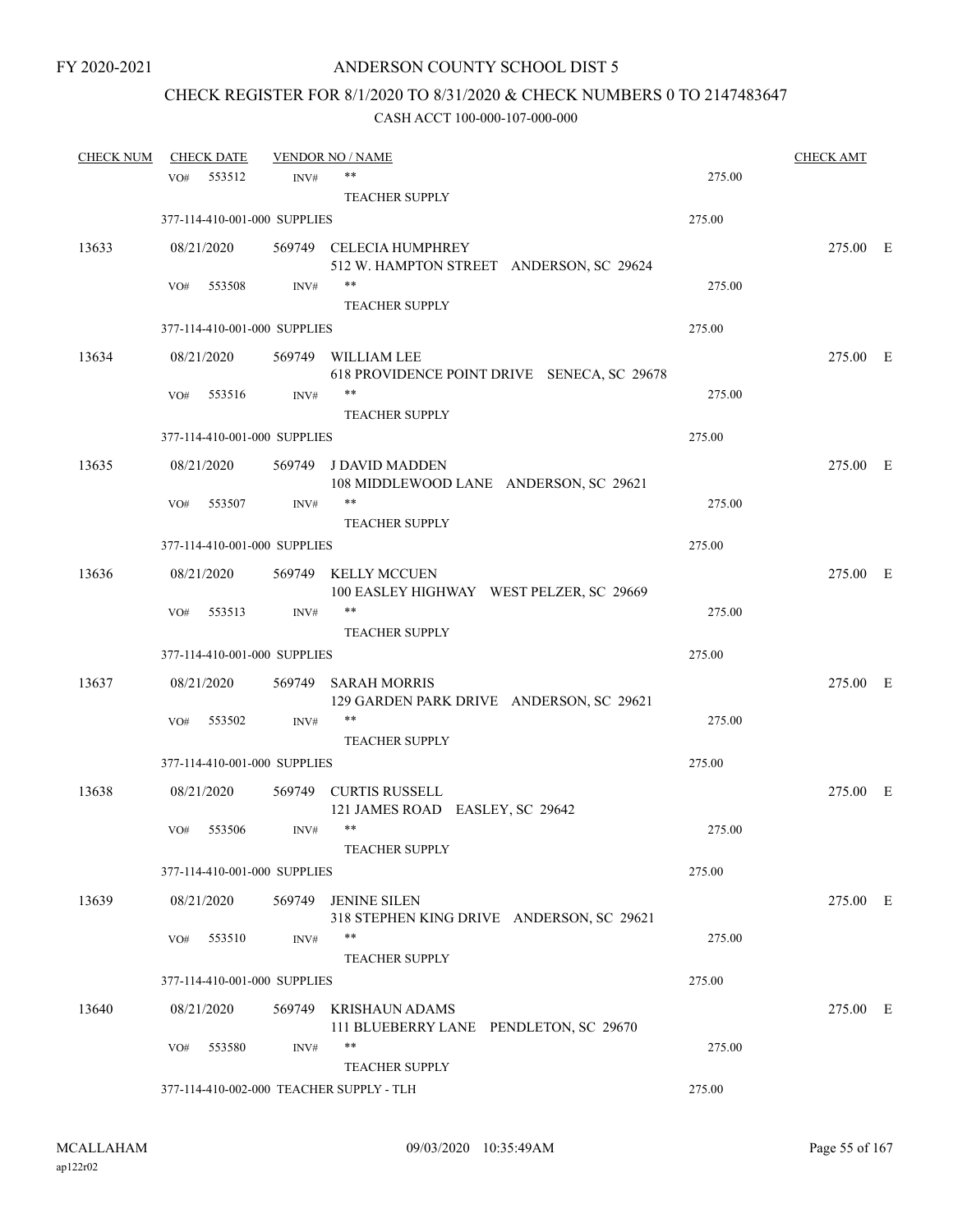## CHECK REGISTER FOR 8/1/2020 TO 8/31/2020 & CHECK NUMBERS 0 TO 2147483647

| <b>CHECK NUM</b> | <b>CHECK DATE</b> |                | <b>VENDOR NO / NAME</b>                                             |        | <b>CHECK AMT</b> |  |
|------------------|-------------------|----------------|---------------------------------------------------------------------|--------|------------------|--|
| 13641            | 08/21/2020        |                | 569749 ISAAC ALLRED<br>242 BLUEBIRD LANE CENTRAL, SC 29630          |        | 275.00 E         |  |
|                  | VO#               | 553618<br>INV# | **<br><b>TEACHER SUPPLY</b>                                         | 275.00 |                  |  |
|                  |                   |                | 377-114-410-002-000 TEACHER SUPPLY - TLH                            | 275.00 |                  |  |
| 13642            | 08/21/2020        |                | 569749 DANA AMAN<br>1107 OAK HILL DRIVE ANDERSON, SC 29621          |        | 275.00 E         |  |
|                  | VO#               | 553517<br>INV# | $***$<br><b>TEACHER SUPPLY</b>                                      | 275.00 |                  |  |
|                  |                   |                | 377-114-410-002-000 TEACHER SUPPLY - TLH                            | 275.00 |                  |  |
| 13643            | 08/21/2020        |                | 569749 JAMES ARRINGTON<br>3515 MT VERNON CT LAWRENCEVILLE, GA 30044 |        | 275.00 E         |  |
|                  | VO#               | 553592<br>INV# | $***$<br><b>TEACHER SUPPLY</b>                                      | 275.00 |                  |  |
|                  |                   |                | 377-114-410-002-000 TEACHER SUPPLY - TLH                            | 275.00 |                  |  |
| 13644            | 08/21/2020        | 569749         | JAMIE BAILEY<br>202 DRIFTWOOD DRIVE ANDERSON, SC 29621              |        | 275.00 E         |  |
|                  | VO#               | 553550<br>INV# | **                                                                  | 275.00 |                  |  |
|                  |                   |                | <b>TEACHER SUPPLY</b><br>377-114-410-002-000 TEACHER SUPPLY - TLH   | 275.00 |                  |  |
| 13645            | 08/21/2020        | 569749         | MILDRED BAILEY<br>221 SAVANNAH DRIVE ANDERSON, SC 29621             |        | 275.00 E         |  |
|                  | VO#               | 553537<br>INV# | $***$<br><b>TEACHER SUPPLY</b>                                      | 275.00 |                  |  |
|                  |                   |                | 377-114-410-002-000 TEACHER SUPPLY - TLH                            | 275.00 |                  |  |
| 13646            | 08/21/2020        | 569749         | JONATHAN BARTAL<br>138 MCPHAIL FARMS CIRCLE ANDERSON, SC 29621      |        | 275.00 E         |  |
|                  | VO#               | 553543<br>INV# | **<br><b>TEACHER SUPPLY</b>                                         | 275.00 |                  |  |
|                  |                   |                | 377-114-410-002-000 TEACHER SUPPLY - TLH                            | 275.00 |                  |  |
| 13647            | 08/21/2020        | 569749         | PATRICIA BELL<br>5401 COPELAND ROAD WILLIAMSTON, SC 29697           |        | 275.00 E         |  |
|                  | VO#               | 553548<br>INV# | $***$<br><b>TEACHER SUPPLY</b>                                      | 275.00 |                  |  |
|                  |                   |                | 377-114-410-002-000 TEACHER SUPPLY - TLH                            | 275.00 |                  |  |
| 13648            | 08/21/2020        |                | 569749 KEVIN BENSON<br>111 HENRY ST ABBEVILLE, SC 29620             |        | 275.00 E         |  |
|                  | VO#               | 553533<br>INV# | $***$<br><b>TEACHER SUPPLY</b>                                      | 275.00 |                  |  |
|                  |                   |                | 377-114-410-002-000 TEACHER SUPPLY - TLH                            | 275.00 |                  |  |
| 13649            | 08/21/2020        | 569749         | <b>JANICE BLANKENSHIP</b><br>134 CAYMAN WAY ANDERSON, SC 29621      |        | 275.00 E         |  |
|                  | VO#               | 553597<br>INV# | **                                                                  | 275.00 |                  |  |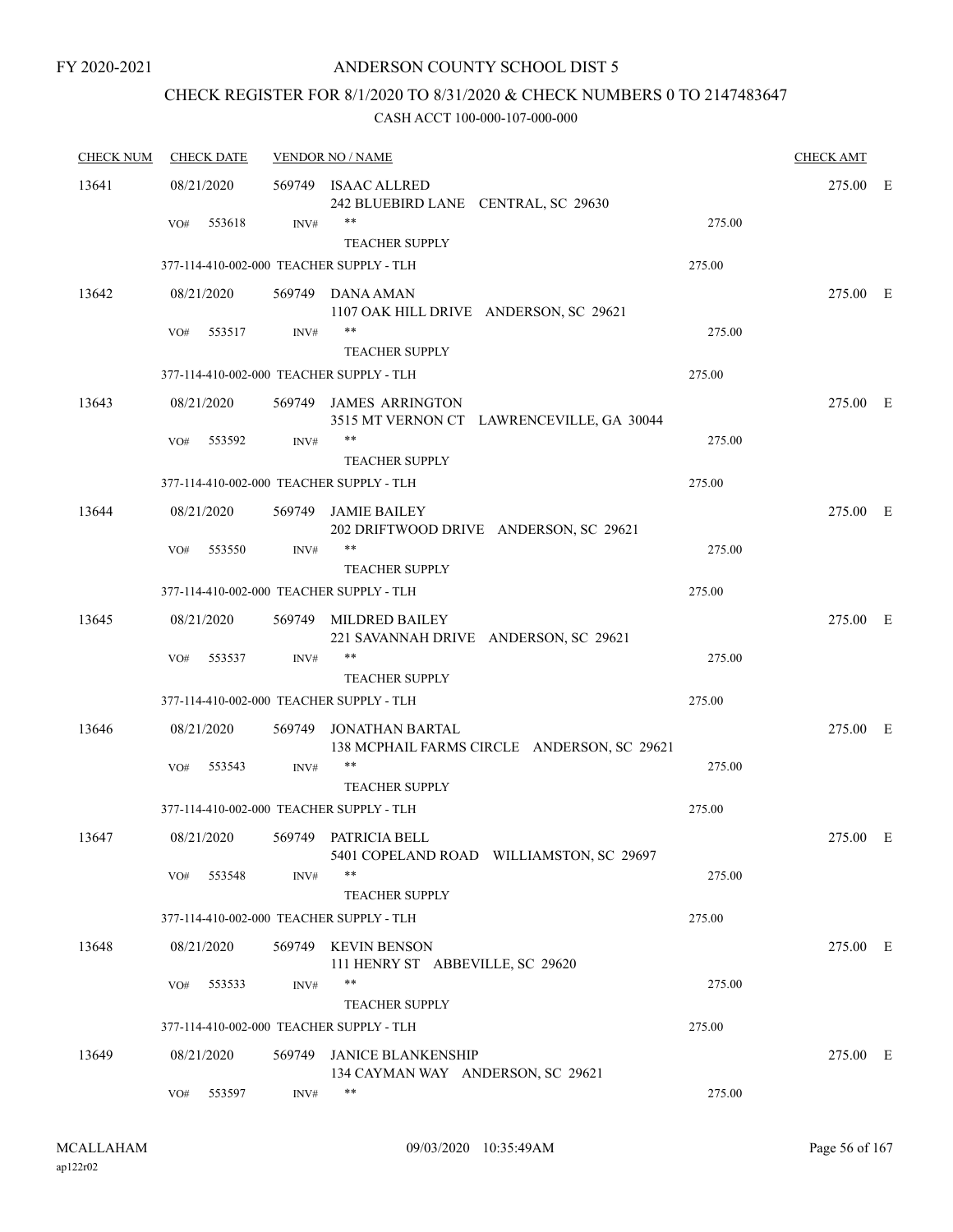## CHECK REGISTER FOR 8/1/2020 TO 8/31/2020 & CHECK NUMBERS 0 TO 2147483647

| <b>CHECK NUM</b> | <b>CHECK DATE</b> |        | <b>VENDOR NO / NAME</b><br><b>TEACHER SUPPLY</b>                                |        | <b>CHECK AMT</b> |  |
|------------------|-------------------|--------|---------------------------------------------------------------------------------|--------|------------------|--|
|                  |                   |        | 377-114-410-002-000 TEACHER SUPPLY - TLH                                        | 275.00 |                  |  |
| 13650            | 08/21/2020        |        | 569749 KIM BOARD<br>3300D NORTH MAIN STREET SUITE 178 PMB<br>ANDERSON, SC 29621 |        | 275.00 E         |  |
|                  | VO#<br>553518     | INV#   | **                                                                              | 275.00 |                  |  |
|                  |                   |        | <b>TEACHER SUPPLY</b>                                                           |        |                  |  |
|                  |                   |        | 377-114-410-002-000 TEACHER SUPPLY - TLH                                        | 275.00 |                  |  |
| 13651            | 08/21/2020        |        | 569749 ERIC BONA<br>101 TULLY DR ANDERSON, SC 29621-7668                        |        | 275.00 E         |  |
|                  | 553581<br>VO#     | INV#   | **<br><b>TEACHER SUPPLY</b>                                                     | 275.00 |                  |  |
|                  |                   |        | 377-114-410-002-000 TEACHER SUPPLY - TLH                                        | 275.00 |                  |  |
| 13652            | 08/21/2020        |        | 569749 LILY BRANNON<br>604 COLLEGE HEIGHTS ANDERSON, SC 29621                   |        | 275.00 E         |  |
|                  | 553594<br>VO#     | INV#   | $***$                                                                           | 275.00 |                  |  |
|                  |                   |        | <b>TEACHER SUPPLY</b>                                                           |        |                  |  |
|                  |                   |        | 377-114-410-002-000 TEACHER SUPPLY - TLH                                        | 275.00 |                  |  |
| 13653            | 08/21/2020        |        | 569749 NICOLETTE BRIGHT<br>745 BEACH SPRINGS ROAD PELZER, SC 29669              |        | 275.00 E         |  |
|                  | 553609<br>VO#     | INV#   | $***$                                                                           | 275.00 |                  |  |
|                  |                   |        | <b>TEACHER SUPPLY</b>                                                           |        |                  |  |
|                  |                   |        | 377-114-410-002-000 TEACHER SUPPLY - TLH                                        | 275.00 |                  |  |
| 13654            | 08/21/2020        |        | 569749 COREY BRIGMAN<br>248 BRANCHWOOD DR LIBERTY, SC 29657                     |        | 275.00 E         |  |
|                  | 553556<br>VO#     | INV#   | $***$                                                                           | 275.00 |                  |  |
|                  |                   |        | <b>TEACHER SUPPLY</b><br>377-114-410-002-000 TEACHER SUPPLY - TLH               | 275.00 |                  |  |
|                  |                   |        |                                                                                 |        |                  |  |
| 13655            | 08/21/2020        | 569749 | STEPHEN BROOKS<br>180 WICKERSHAM DRIVE ATHENS, GA 30606                         |        | 275.00 E         |  |
|                  | 553606<br>VO#     | INV#   | $***$<br>TEACHER SUPPLY                                                         | 275.00 |                  |  |
|                  |                   |        | 377-114-410-002-000 TEACHER SUPPLY - TLH                                        | 275.00 |                  |  |
| 13656            | 08/21/2020        |        | 569749 DANETTE BUDDIN                                                           |        | 275.00 E         |  |
|                  | 553519<br>VO#     | INV#   | 503 LAUREL CREEK DRIVE ANDERSON, SC 29621<br>**                                 | 275.00 |                  |  |
|                  |                   |        | <b>TEACHER SUPPLY</b>                                                           |        |                  |  |
|                  |                   |        | 377-114-410-002-000 TEACHER SUPPLY - TLH                                        | 275.00 |                  |  |
| 13657            | 08/21/2020        |        | 569749 SANDRA CAMACHO BENAVIDES<br>105 PENDER DRIVE GREENVILLE, SC 29611        |        | 275.00 E         |  |
|                  | VO#<br>553539     | INV#   | $***$<br><b>TEACHER SUPPLY</b>                                                  | 275.00 |                  |  |
|                  |                   |        | 377-114-410-002-000 TEACHER SUPPLY - TLH                                        | 275.00 |                  |  |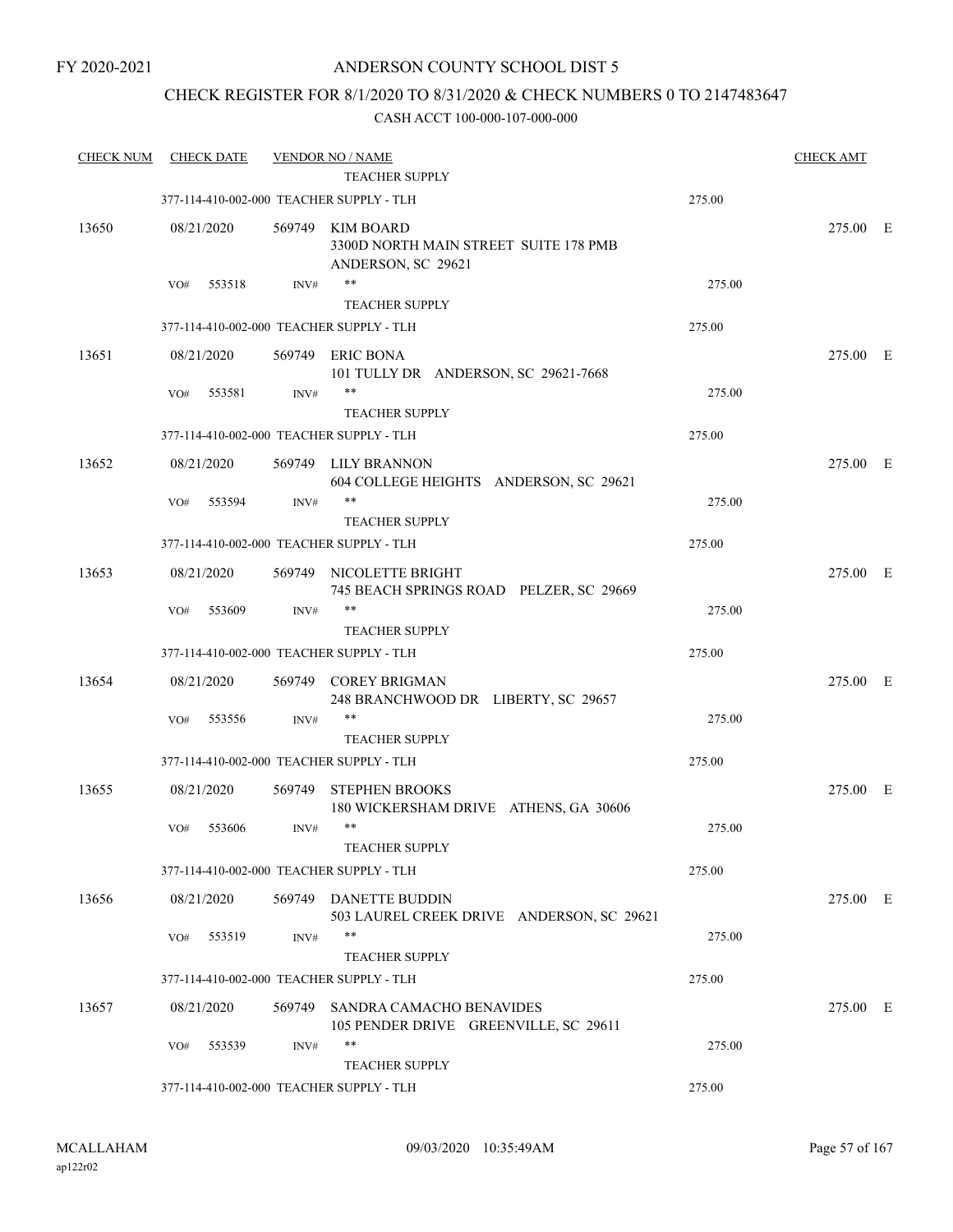## ANDERSON COUNTY SCHOOL DIST 5

## CHECK REGISTER FOR 8/1/2020 TO 8/31/2020 & CHECK NUMBERS 0 TO 2147483647

| <b>CHECK NUM</b> | <b>CHECK DATE</b>                        |        | <b>VENDOR NO / NAME</b>                                                   |        | <b>CHECK AMT</b> |     |
|------------------|------------------------------------------|--------|---------------------------------------------------------------------------|--------|------------------|-----|
| 13658            | 08/21/2020                               | 569749 | <b>CHANDA CANUP</b><br>308 MOULTRIE SQUARE ANDERSON, SC 29621             |        | 275.00           | – E |
|                  | 553565<br>VO#                            | INV#   | **<br><b>TEACHER SUPPLY</b>                                               | 275.00 |                  |     |
|                  | 377-114-410-002-000 TEACHER SUPPLY - TLH |        |                                                                           | 275.00 |                  |     |
| 13659            | 08/21/2020                               |        | 569749 MONICA CASTANEDA<br>ONE PARKGATE COURT SIMPSONVILLE, SC 29680      |        | 275.00 E         |     |
|                  | 553615<br>VO#                            | INV#   | **<br><b>TEACHER SUPPLY</b>                                               | 275.00 |                  |     |
|                  | 377-114-410-002-000 TEACHER SUPPLY - TLH |        |                                                                           | 275.00 |                  |     |
| 13660            | 08/21/2020                               | 569749 | <b>JULIA COFFMAN</b><br>1039 DRAKES CROSSING ANDERSON, SC 29625           |        | 275.00 E         |     |
|                  | VO#<br>553577                            | INV#   | **<br><b>TEACHER SUPPLY</b>                                               | 275.00 |                  |     |
|                  | 377-114-410-002-000 TEACHER SUPPLY - TLH |        |                                                                           | 275.00 |                  |     |
| 13661            | 08/21/2020                               | 569749 | SAMANTHA COLMAN<br>308 MOULTRIE SQUARE ANDERSON, SC 29621-3817            |        | 275.00 E         |     |
|                  | 553575<br>VO#                            | INV#   | **<br><b>TEACHER SUPPLY</b>                                               | 275.00 |                  |     |
|                  | 377-114-410-002-000 TEACHER SUPPLY - TLH |        |                                                                           | 275.00 |                  |     |
| 13662            | 08/21/2020                               | 569749 | <b>JESSIKA COLVIN</b><br>603 CREEKSIDE DRIVE APT. 3 CLEMSON, SC 29630     |        | 275.00 E         |     |
|                  | VO#<br>553603                            | INV#   | **                                                                        | 275.00 |                  |     |
|                  |                                          |        | <b>TEACHER SUPPLY</b>                                                     |        |                  |     |
|                  | 377-114-410-002-000 TEACHER SUPPLY - TLH |        |                                                                           | 275.00 |                  |     |
| 13663            | 08/21/2020                               | 569749 | <b>JAMES COPELAND</b><br>802 CALVERT AVENUE CLINTON, SC 29325             |        | 275.00 E         |     |
|                  | 553600<br>VO#                            | INV#   | **<br><b>TEACHER SUPPLY</b>                                               | 275.00 |                  |     |
|                  | 377-114-410-002-000 TEACHER SUPPLY - TLH |        |                                                                           | 275.00 |                  |     |
| 13664            | 08/21/2020                               | 569749 | <b>JAMES CRENSHAW</b><br>606 BARN SWALLOW DRIVE SIMPSONVILLE, SC<br>29680 |        | 275.00           | E   |
|                  | 553555<br>VO#                            | INV#   | **<br><b>TEACHER SUPPLY</b>                                               | 275.00 |                  |     |
|                  | 377-114-410-002-000 TEACHER SUPPLY - TLH |        |                                                                           | 275.00 |                  |     |
| 13665            | 08/21/2020                               |        | 569749 KATHERINE CROWE<br>2814 RANCHWOOD DRIVE ANDERSON, SC 29621         |        | 275.00 E         |     |
|                  | 553557<br>VO#                            | INV#   | **<br><b>TEACHER SUPPLY</b>                                               | 275.00 |                  |     |
|                  | 377-114-410-002-000 TEACHER SUPPLY - TLH |        |                                                                           | 275.00 |                  |     |
| 13666            | 08/21/2020                               | 569749 | <b>CHASE CULBERTSON</b><br>122 ARNOLD DRIVE ANDERSON, SC 29621            |        | 275.00 E         |     |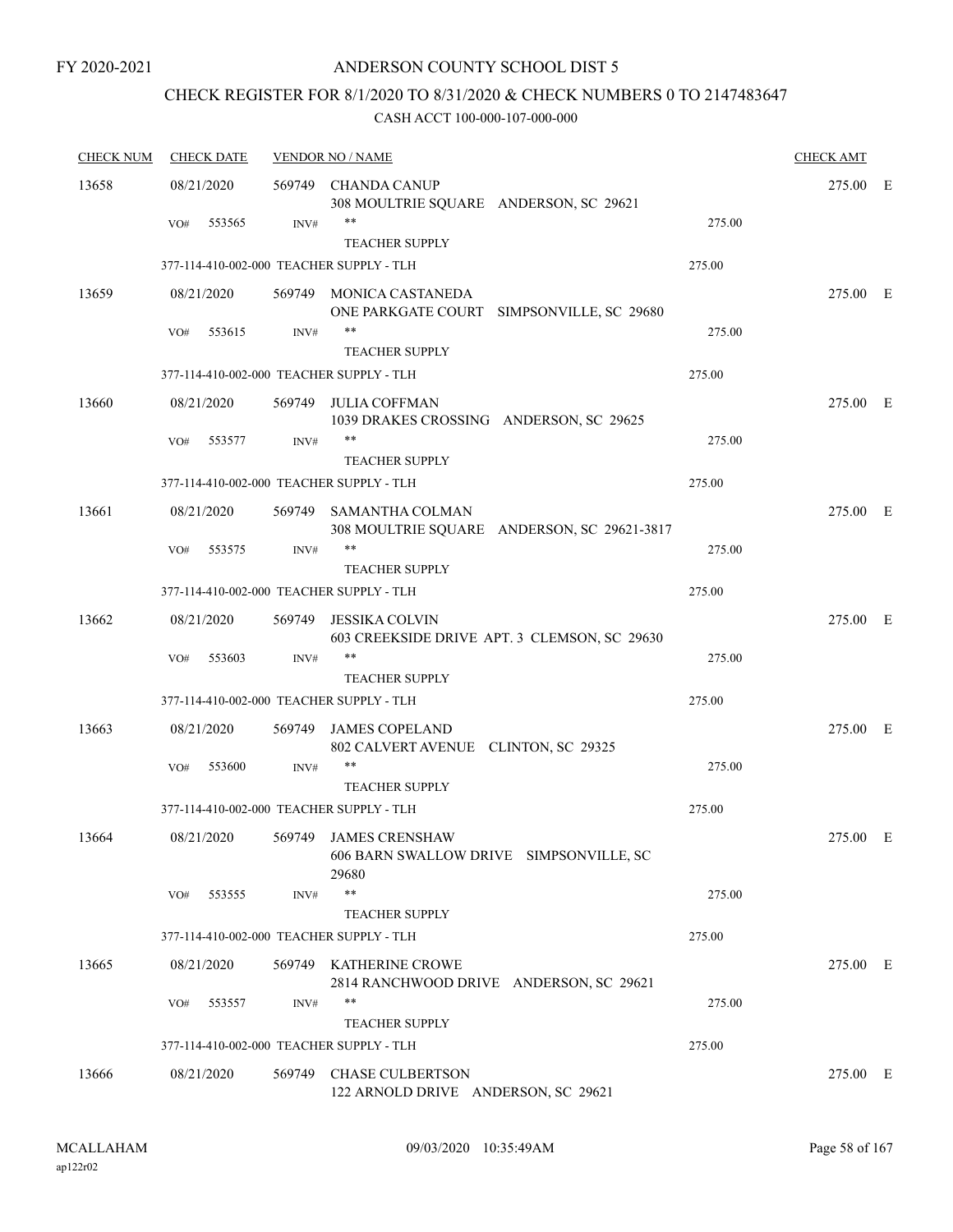## CHECK REGISTER FOR 8/1/2020 TO 8/31/2020 & CHECK NUMBERS 0 TO 2147483647

| <b>CHECK NUM</b> |     | <b>CHECK DATE</b> |        | <b>VENDOR NO / NAME</b>                                                      |        | CHECK AMT |  |
|------------------|-----|-------------------|--------|------------------------------------------------------------------------------|--------|-----------|--|
|                  | VO# | 553540            | INV#   | $***$                                                                        | 275.00 |           |  |
|                  |     |                   |        | <b>TEACHER SUPPLY</b>                                                        |        |           |  |
|                  |     |                   |        | 377-114-410-002-000 TEACHER SUPPLY - TLH                                     | 275.00 |           |  |
| 13667            |     | 08/21/2020        |        | 569749 JENNIFER CUSHMAN                                                      |        | 275.00 E  |  |
|                  |     |                   |        | 4 WINDJAMMER LANE GREENVILLE, SC 29617                                       |        |           |  |
|                  | VO# | 553589            | INV#   | **                                                                           | 275.00 |           |  |
|                  |     |                   |        | <b>TEACHER SUPPLY</b>                                                        |        |           |  |
|                  |     |                   |        | 377-114-410-002-000 TEACHER SUPPLY - TLH                                     | 275.00 |           |  |
| 13668            |     | 08/21/2020        |        | 569749 FRANCES DEVOE                                                         |        | 275.00 E  |  |
|                  |     |                   |        | 403 W MAIN ST WALHALLA, SC 29691                                             |        |           |  |
|                  | VO# | 553528            | INV#   | **                                                                           | 275.00 |           |  |
|                  |     |                   |        | <b>TEACHER SUPPLY</b>                                                        |        |           |  |
|                  |     |                   |        | 377-114-410-002-000 TEACHER SUPPLY - TLH                                     | 275.00 |           |  |
| 13669            |     | 08/21/2020        |        | 569749 JAYNE DINGLE<br>221 FAIRFOREST WAY APT. 35207 GREENVILLE, SC<br>29607 |        | 275.00 E  |  |
|                  | VO# | 553583            | INV#   | **                                                                           | 275.00 |           |  |
|                  |     |                   |        | <b>TEACHER SUPPLY</b>                                                        |        |           |  |
|                  |     |                   |        | 377-114-410-002-000 TEACHER SUPPLY - TLH                                     | 275.00 |           |  |
| 13670            |     | 08/21/2020        |        | 569749 CHRISTOPHER DONOVAN<br>1034 ANNA LANE ANDERSON, SC 29625              |        | 275.00 E  |  |
|                  | VO# | 553602            | INV#   | **                                                                           | 275.00 |           |  |
|                  |     |                   |        | <b>TEACHER SUPPLY</b>                                                        |        |           |  |
|                  |     |                   |        | 377-114-410-002-000 TEACHER SUPPLY - TLH                                     | 275.00 |           |  |
| 13671            |     | 08/21/2020        | 569749 | WILLIAM ELROD<br>109 ROLLING MEADOW COURT ANDERSON, SC 29621                 |        | 275.00 E  |  |
|                  | VO# | 553554            | INV#   | **                                                                           | 275.00 |           |  |
|                  |     |                   |        | <b>TEACHER SUPPLY</b>                                                        |        |           |  |
|                  |     |                   |        | 377-114-410-002-000 TEACHER SUPPLY - TLH                                     | 275.00 |           |  |
| 13672            |     | 08/21/2020        | 569749 | <b>MELVIN EZELL</b><br>100 LEWIS DR APT 1D GREENVILLE, SC 29605              |        | 275.00 E  |  |
|                  | VO# | 553601            | INV#   |                                                                              | 275.00 |           |  |
|                  |     |                   |        | <b>TEACHER SUPPLY</b>                                                        |        |           |  |
|                  |     |                   |        | 377-114-410-002-000 TEACHER SUPPLY - TLH                                     | 275.00 |           |  |
| 13673            |     | 08/21/2020        |        | 569749 LAWRENCE FALLOW<br>2203 MILLGATE ROAD ANDERSON, SC 29621              |        | 275.00 E  |  |
|                  | VO# | 553584            | INV#   | **                                                                           | 275.00 |           |  |
|                  |     |                   |        | <b>TEACHER SUPPLY</b>                                                        |        |           |  |
|                  |     |                   |        | 377-114-410-002-000 TEACHER SUPPLY - TLH                                     | 275.00 |           |  |
| 13674            |     | 08/21/2020        | 569749 | ASHLEY FARR                                                                  |        | 275.00 E  |  |
|                  | VO# | 553567            | INV#   | 129 SADDLE BROOK ANDERSON, SC 29625<br>**                                    | 275.00 |           |  |
|                  |     |                   |        | TEACHER SUPPLY                                                               |        |           |  |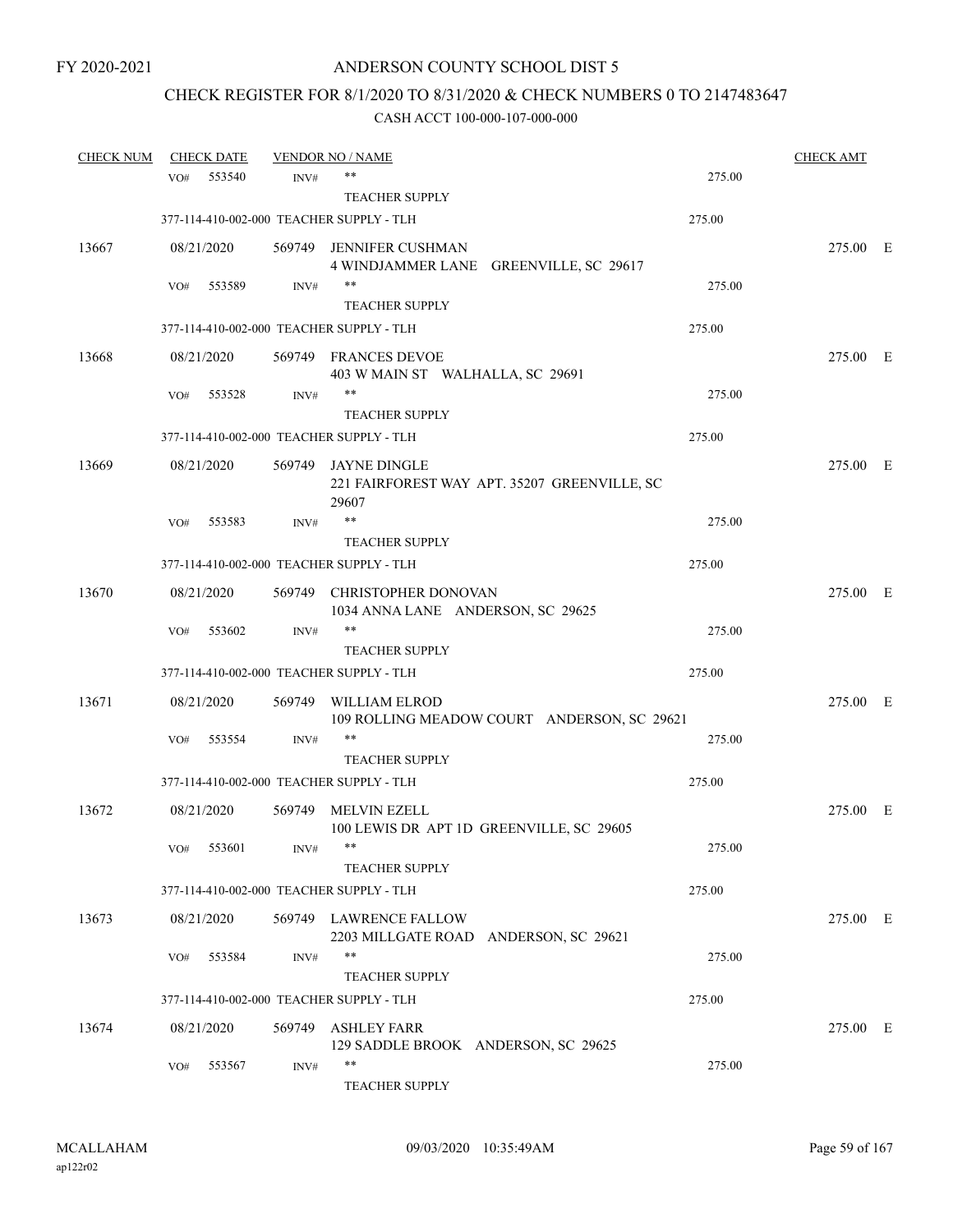## CHECK REGISTER FOR 8/1/2020 TO 8/31/2020 & CHECK NUMBERS 0 TO 2147483647

| <b>CHECK NUM</b> | <b>CHECK DATE</b> |                | <b>VENDOR NO / NAME</b>                                 |                                          |        | <b>CHECK AMT</b> |  |
|------------------|-------------------|----------------|---------------------------------------------------------|------------------------------------------|--------|------------------|--|
|                  |                   |                | 377-114-410-002-000 TEACHER SUPPLY - TLH                |                                          | 275.00 |                  |  |
| 13675            | 08/21/2020        |                | 569749 TAYLOR FIESER                                    | 4 CITATION COURT ANDERSON, SC 29621      |        | 275.00 E         |  |
|                  | VO#<br>553570     | INV#           | **<br><b>TEACHER SUPPLY</b>                             |                                          | 275.00 |                  |  |
|                  |                   |                | 377-114-410-002-000 TEACHER SUPPLY - TLH                |                                          | 275.00 |                  |  |
| 13676            | 08/21/2020        |                | 569749 JAMIE FLETCHER                                   | 246 STREAMS WAY ANDERSON, SC 29625       |        | 275.00 E         |  |
|                  | 553552<br>VO#     | INV#           | **<br><b>TEACHER SUPPLY</b>                             |                                          | 275.00 |                  |  |
|                  |                   |                | 377-114-410-002-000 TEACHER SUPPLY - TLH                |                                          | 275.00 |                  |  |
| 13677            | 08/21/2020        |                | 569749 CAMERON FORD                                     | 100 BANABUS LANE ANDERSON, SC 29621      |        | 275.00 E         |  |
|                  | 553569<br>VO#     | $\text{INV}\#$ | **<br><b>TEACHER SUPPLY</b>                             |                                          | 275.00 |                  |  |
|                  |                   |                | 377-114-410-002-000 TEACHER SUPPLY - TLH                |                                          | 275.00 |                  |  |
| 13678            | 08/21/2020        |                | 569749 HALLIE FRIAR<br>P.O. BOX 5572 ANDERSON, SC 29623 |                                          |        | 275.00 E         |  |
|                  | 553561<br>VO#     | INV#           | **<br><b>TEACHER SUPPLY</b>                             |                                          | 275.00 |                  |  |
|                  |                   |                | 377-114-410-002-000 TEACHER SUPPLY - TLH                |                                          | 275.00 |                  |  |
| 13679            | 08/21/2020        |                | 569749 MICHELLE FULLER                                  | 110 TEMPLEWOOD CT. WILLIAMSTON, SC 29697 |        | 275.00 E         |  |
|                  | 553546<br>VO#     | INV#           | $***$<br><b>TEACHER SUPPLY</b>                          |                                          | 275.00 |                  |  |
|                  |                   |                | 377-114-410-002-000 TEACHER SUPPLY - TLH                |                                          | 275.00 |                  |  |
| 13680            | 08/21/2020        |                | 569749 PATRICIA GARCIA                                  | 408 CANEBRAKE DR ANDERSON, SC 29621      |        | 275.00 E         |  |
|                  | VO#<br>553531     | INV#           | **<br><b>TEACHER SUPPLY</b>                             |                                          | 275.00 |                  |  |
|                  |                   |                | 377-114-410-002-000 TEACHER SUPPLY - TLH                |                                          | 275.00 |                  |  |
| 13681            | 08/21/2020        |                | 569749 AUSTIN GARRETT                                   | 108 CAMERON WAY ANDERSON, SC 29621       |        | 275.00 E         |  |
|                  | 553591<br>VO#     | INV#           | **<br><b>TEACHER SUPPLY</b>                             |                                          | 275.00 |                  |  |
|                  |                   |                | 377-114-410-002-000 TEACHER SUPPLY - TLH                |                                          | 275.00 |                  |  |
| 13682            | 08/21/2020        |                | 569749 YUDERKIS GONZALEZ-RODRIGUEZ                      | 400 CUMBERLAND WAY ANDERSON, SC 29621    |        | 275.00 E         |  |
|                  | 553545<br>VO#     | INV#           | **<br><b>TEACHER SUPPLY</b>                             |                                          | 275.00 |                  |  |
|                  |                   |                | 377-114-410-002-000 TEACHER SUPPLY - TLH                |                                          | 275.00 |                  |  |
| 13683            | 08/21/2020        |                | 569749 MARY GOOD                                        | 206 FOX CREEK ROAD ANDERSON, SC 29621    |        | 275.00 E         |  |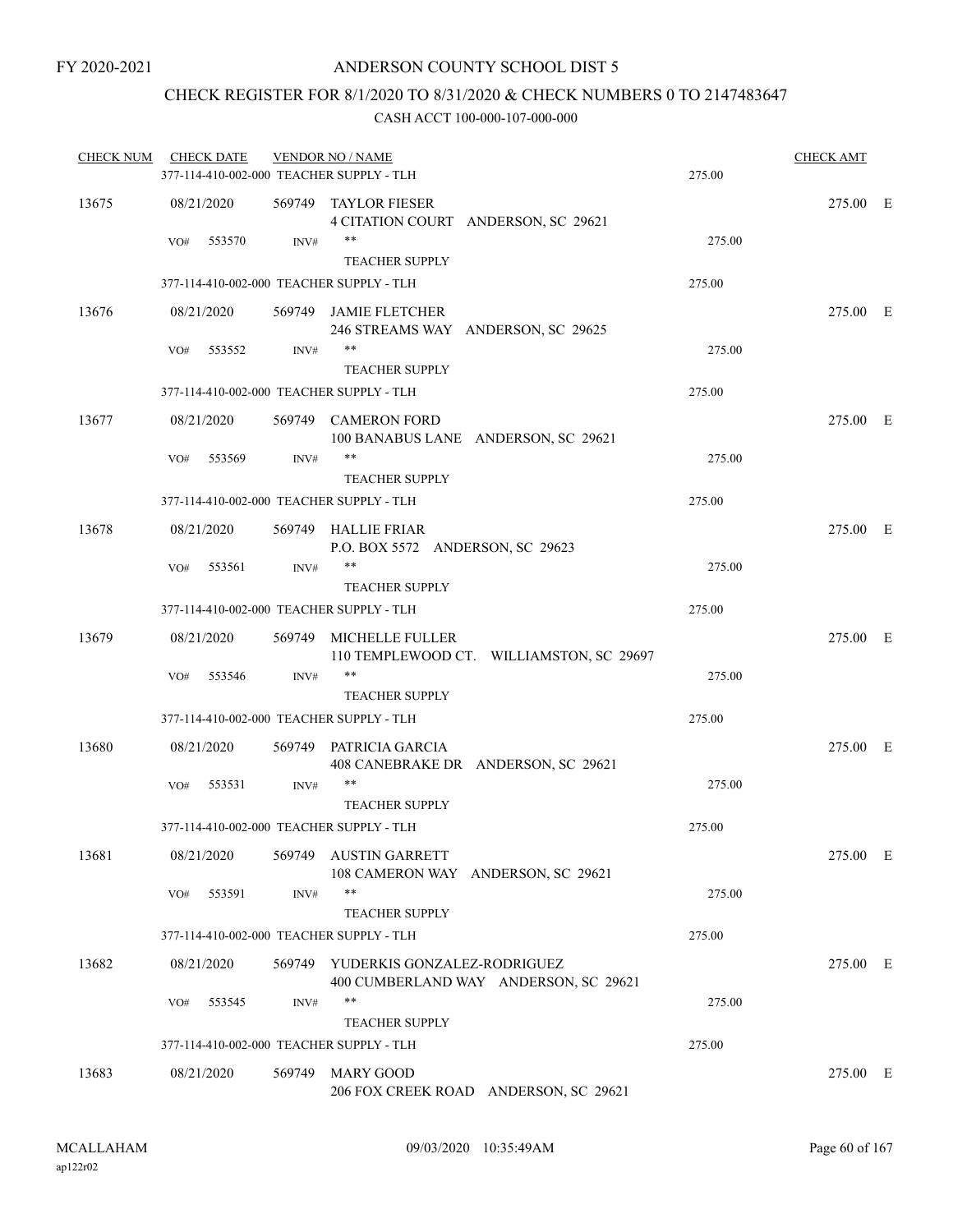## CHECK REGISTER FOR 8/1/2020 TO 8/31/2020 & CHECK NUMBERS 0 TO 2147483647

| <b>CHECK NUM</b> |     | <b>CHECK DATE</b> |      | <b>VENDOR NO / NAME</b>                                           |        | <b>CHECK AMT</b> |  |
|------------------|-----|-------------------|------|-------------------------------------------------------------------|--------|------------------|--|
|                  | VO# | 553544            | INV# | **                                                                | 275.00 |                  |  |
|                  |     |                   |      | <b>TEACHER SUPPLY</b>                                             |        |                  |  |
|                  |     |                   |      | 377-114-410-002-000 TEACHER SUPPLY - TLH                          | 275.00 |                  |  |
| 13684            |     | 08/21/2020        |      | 569749 BRANDY GREENLEE<br>408 ASHLEY DOWNS ANDERSON, SC 29621     |        | 275.00 E         |  |
|                  | VO# | 553521            | INV# | **<br><b>TEACHER SUPPLY</b>                                       | 275.00 |                  |  |
|                  |     |                   |      | 377-114-410-002-000 TEACHER SUPPLY - TLH                          | 275.00 |                  |  |
| 13685            |     | 08/21/2020        |      | 569749 ANDREW GREGORY<br>15 WILDWOOD ROAD GREENVILLE, SC 29615    |        | 275.00 E         |  |
|                  | VO# | 553621            | INV# | **<br><b>TEACHER SUPPLY</b>                                       | 275.00 |                  |  |
|                  |     |                   |      | 377-114-410-002-000 TEACHER SUPPLY - TLH                          | 275.00 |                  |  |
| 13686            |     | 08/21/2020        |      | 569749 DEREK HAMBY<br>132 ROSSMOOR COURT ANDERSON, SC 29621       |        | 275.00 E         |  |
|                  | VO# | 553541            | INV# | **<br><b>TEACHER SUPPLY</b>                                       | 275.00 |                  |  |
|                  |     |                   |      | 377-114-410-002-000 TEACHER SUPPLY - TLH                          | 275.00 |                  |  |
| 13687            |     | 08/21/2020        |      | 569749 ANDREW HAMMETT<br>109 CAVERSHAM LANE ANDERSON, SC 29621    |        | 275.00 E         |  |
|                  | VO# | 553595            | INV# | **<br><b>TEACHER SUPPLY</b>                                       | 275.00 |                  |  |
|                  |     |                   |      | 377-114-410-002-000 TEACHER SUPPLY - TLH                          | 275.00 |                  |  |
| 13688            |     | 08/21/2020        |      | 569749 ANNE HARDER<br>163 NEWINGTON CIRCLE ANDERSON, SC 29621     |        | 275.00 E         |  |
|                  | VO# | 553529            | INV# | **<br><b>TEACHER SUPPLY</b>                                       | 275.00 |                  |  |
|                  |     |                   |      | 377-114-410-002-000 TEACHER SUPPLY - TLH                          | 275.00 |                  |  |
| 13689            |     | 08/21/2020        |      | 569749 DARRIEN HARRISON<br>113 BEAN MILL WAY ANDERSON, SC 29625   |        | 275.00 E         |  |
|                  | VO# | 553564            | INV# | $***$<br><b>TEACHER SUPPLY</b>                                    | 275.00 |                  |  |
|                  |     |                   |      | 377-114-410-002-000 TEACHER SUPPLY - TLH                          | 275.00 |                  |  |
| 13690            |     | 08/21/2020        |      | 569749 ELIZABETH HEARN<br>1210 E GREENVILLE ST ANDERSON, SC 29621 |        | 275.00 E         |  |
|                  | VO# | 553542            | INV# | **<br><b>TEACHER SUPPLY</b>                                       | 275.00 |                  |  |
|                  |     |                   |      | 377-114-410-002-000 TEACHER SUPPLY - TLH                          | 275.00 |                  |  |
| 13691            |     | 08/21/2020        |      | 569749 RAMSEY HILL<br>126 PRESTWICK DR. ANDERSON, SC 29621        |        | 275.00 E         |  |
|                  | VO# | 553562            | INV# | **<br><b>TEACHER SUPPLY</b>                                       | 275.00 |                  |  |
|                  |     |                   |      | 377-114-410-002-000 TEACHER SUPPLY - TLH                          | 275.00 |                  |  |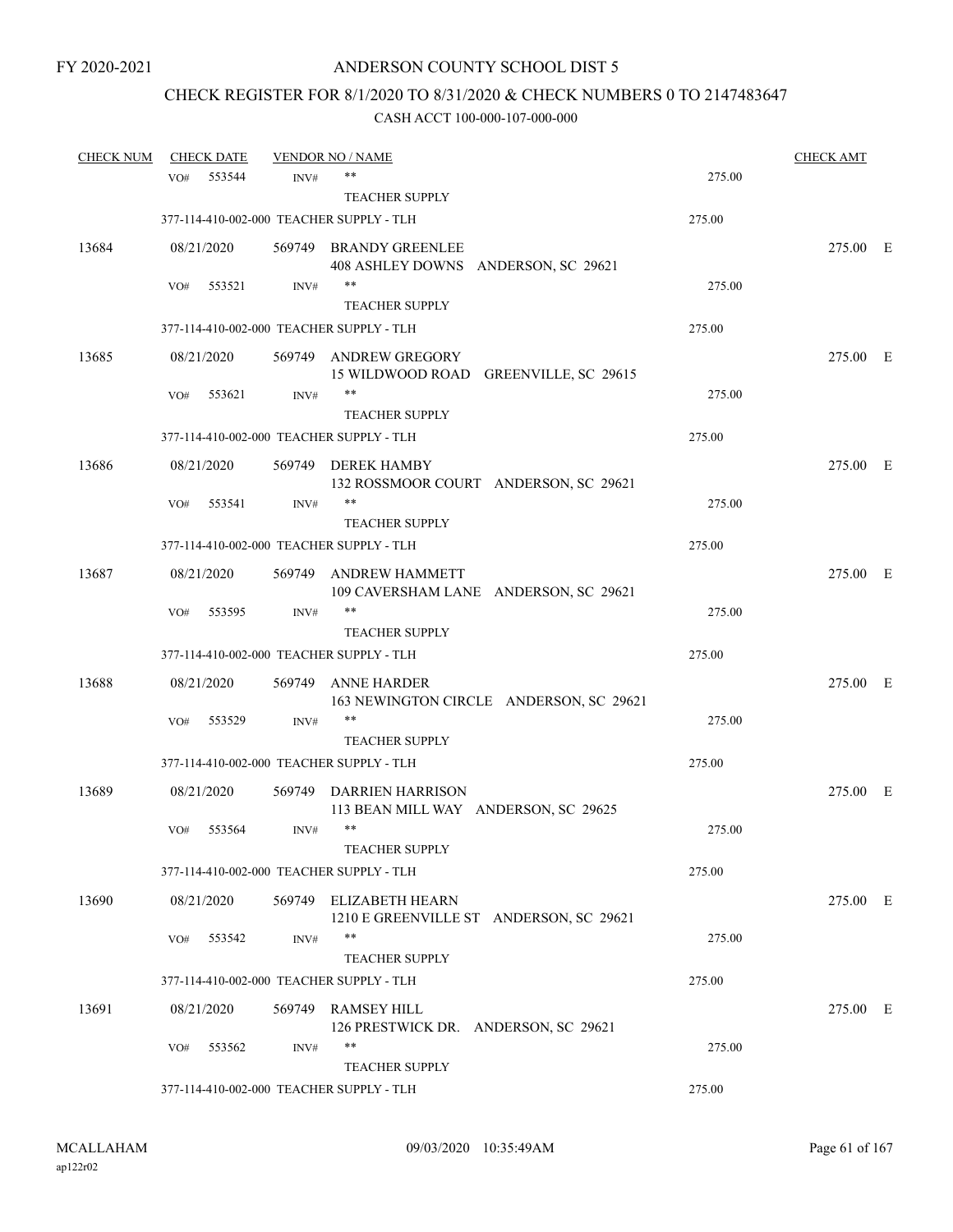## CHECK REGISTER FOR 8/1/2020 TO 8/31/2020 & CHECK NUMBERS 0 TO 2147483647

| <b>CHECK NUM</b> | <b>CHECK DATE</b> |            | <b>VENDOR NO / NAME</b> | <b>CHECK AMT</b>                                                  |        |          |  |
|------------------|-------------------|------------|-------------------------|-------------------------------------------------------------------|--------|----------|--|
| 13692            |                   | 08/21/2020 |                         | 569749 GARRETT HOCHSTETLER<br>119 ANDERSON AVE ANDERSON, SC 29625 |        | 275.00 E |  |
|                  | VO#               | 553585     | INV#                    | **<br><b>TEACHER SUPPLY</b>                                       | 275.00 |          |  |
|                  |                   |            |                         | 377-114-410-002-000 TEACHER SUPPLY - TLH                          | 275.00 |          |  |
| 13693            |                   | 08/21/2020 |                         | 569749 CHARLEY HOLDEN<br>215 PUBLIC WELL ROAD ANDERSON, SC 29626  |        | 275.00 E |  |
|                  | VO#               | 553520     | INV#                    | **<br><b>TEACHER SUPPLY</b>                                       | 275.00 |          |  |
|                  |                   |            |                         | 377-114-410-002-000 TEACHER SUPPLY - TLH                          | 275.00 |          |  |
| 13694            |                   | 08/21/2020 |                         | 569749 MARCITA HUDSON<br>224 CHESTNUT DRIVE BELTON, SC 29627      |        | 275.00 E |  |
|                  | VO#               | 553560     | INV#                    | **<br><b>TEACHER SUPPLY</b>                                       | 275.00 |          |  |
|                  |                   |            |                         | 377-114-410-002-000 TEACHER SUPPLY - TLH                          | 275.00 |          |  |
| 13695            |                   | 08/21/2020 |                         | 569749 BRENDA HUNGERFORD<br>606 RYAN ROAD ANDERSON, SC 29625      |        | 275.00 E |  |
|                  | VO#               | 553535     | INV#                    | **<br><b>TEACHER SUPPLY</b>                                       | 275.00 |          |  |
|                  |                   |            |                         | 377-114-410-002-000 TEACHER SUPPLY - TLH                          | 275.00 |          |  |
| 13696            |                   | 08/21/2020 |                         | 569749 ASHLEY INGRAM<br>321 KNOLLWOOD DRIVE ANDERSON, SC 29625    |        | 275.00 E |  |
|                  | VO#               | 553588     | INV#                    | **<br><b>TEACHER SUPPLY</b>                                       | 275.00 |          |  |
|                  |                   |            |                         | 377-114-410-002-000 TEACHER SUPPLY - TLH                          | 275.00 |          |  |
| 13697            |                   | 08/21/2020 |                         | 569749 ALEXIS JENNINGS<br>1146 GW STEVENS ROAD BELTON, SC 29627   |        | 275.00 E |  |
|                  | VO#               | 553613     | INV#                    | **<br><b>TEACHER SUPPLY</b>                                       | 275.00 |          |  |
|                  |                   |            |                         | 377-114-410-002-000 TEACHER SUPPLY - TLH                          | 275.00 |          |  |
| 13698            |                   | 08/21/2020 |                         | 569749 SHANIQUA JOHNSON<br>117 ROBERTSON ROAD ANDERSON, SC 29621  |        | 275.00 E |  |
|                  | VO#               | 553563     | INV#                    | **<br><b>TEACHER SUPPLY</b>                                       | 275.00 |          |  |
|                  |                   |            |                         | 377-114-410-002-000 TEACHER SUPPLY - TLH                          | 275.00 |          |  |
| 13699            |                   | 08/21/2020 |                         | 569749 LAJUANA JONES<br>1507 NARDIN AVENUE ANDERSON, SC 29625     |        | 275.00 E |  |
|                  | VO#               | 553522     | INV#                    | **<br><b>TEACHER SUPPLY</b>                                       | 275.00 |          |  |
|                  |                   |            |                         | 377-114-410-002-000 TEACHER SUPPLY - TLH                          | 275.00 |          |  |
| 13700            |                   | 08/21/2020 | 569749                  | XIOMARA JONES<br>9 RIVER RUN COURT GREENVILLE, SC 29605           |        | 275.00 E |  |
|                  | VO#               | 553558     | INV#                    | **                                                                | 275.00 |          |  |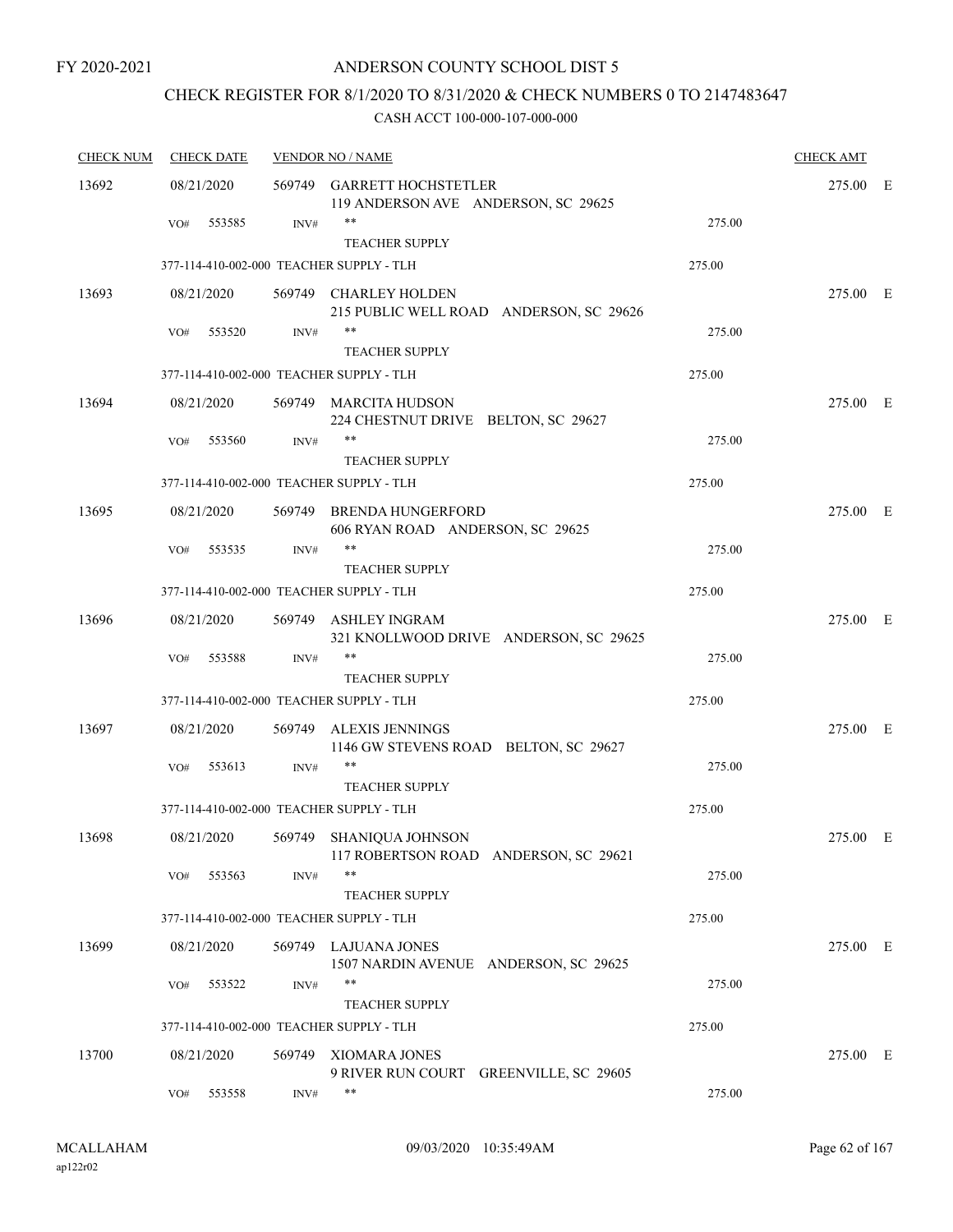## CHECK REGISTER FOR 8/1/2020 TO 8/31/2020 & CHECK NUMBERS 0 TO 2147483647

| <b>CHECK NUM</b> | <b>CHECK DATE</b> |        | <b>VENDOR NO / NAME</b><br><b>TEACHER SUPPLY</b>                  |        | <b>CHECK AMT</b> |  |
|------------------|-------------------|--------|-------------------------------------------------------------------|--------|------------------|--|
|                  |                   |        | 377-114-410-002-000 TEACHER SUPPLY - TLH                          | 275.00 |                  |  |
|                  |                   |        |                                                                   |        |                  |  |
| 13701            | 08/21/2020        | 569749 | JENNIFER LEE<br>1007 WILLOW RUN ANDERSON, SC 29621                |        | 275.00 E         |  |
|                  | VO#<br>553573     | INV#   | $***$<br>TEACHER SUPPLY                                           | 275.00 |                  |  |
|                  |                   |        | 377-114-410-002-000 TEACHER SUPPLY - TLH                          | 275.00 |                  |  |
| 13702            | 08/21/2020        |        | 569749 BEECHER LOCKWOOD<br>1241 SHIRLEY DR ANDERSON, SC 29621     |        | 275.00 E         |  |
|                  | 553538<br>VO#     | INV#   | **<br><b>TEACHER SUPPLY</b>                                       | 275.00 |                  |  |
|                  |                   |        | 377-114-410-002-000 TEACHER SUPPLY - TLH                          | 275.00 |                  |  |
| 13703            | 08/21/2020        | 569749 | JOHN LUSSIER<br>13 WILBROOKE WAY ANDERSON, SC 29621               |        | 275.00 E         |  |
|                  | 553611<br>VO#     | INV#   | **<br><b>TEACHER SUPPLY</b>                                       | 275.00 |                  |  |
|                  |                   |        | 377-114-410-002-000 TEACHER SUPPLY - TLH                          | 275.00 |                  |  |
| 13704            | 08/21/2020        |        | 569749 DRAKE MCCAULEY<br>536 WINESAP CIRCLE ANDERSON, SC 29621    |        | 275.00 E         |  |
|                  | 553586<br>VO#     | INV#   | $***$<br><b>TEACHER SUPPLY</b>                                    | 275.00 |                  |  |
|                  |                   |        | 377-114-410-002-000 TEACHER SUPPLY - TLH                          | 275.00 |                  |  |
| 13705            | 08/21/2020        |        | 569749 HANNAH MOORE<br>180 WEXFORD DR UNIT 207 ANDERSON, SC 29621 |        | 275.00 E         |  |
|                  | 553598<br>VO#     | INV#   | **<br><b>TEACHER SUPPLY</b>                                       | 275.00 |                  |  |
|                  |                   |        | 377-114-410-002-000 TEACHER SUPPLY - TLH                          | 275.00 |                  |  |
| 13706            | 08/21/2020        |        | 569749 KATHLEEN MOORE<br>217 ANSONBOROUGH BELTON, SC 29627        |        | 275.00 E         |  |
|                  | 553532<br>VO#     | INV#   | $***$<br><b>TEACHER SUPPLY</b>                                    | 275.00 |                  |  |
|                  |                   |        | 377-114-410-002-000 TEACHER SUPPLY - TLH                          | 275.00 |                  |  |
| 13707            | 08/21/2020        |        | 569749 FRANCESKA MURRAY<br>309 AVENDELL DRIVE EASLEY, SC 29642    |        | 275.00 E         |  |
|                  | 553599<br>VO#     | INV#   | $***$<br><b>TEACHER SUPPLY</b>                                    | 275.00 |                  |  |
|                  |                   |        | 377-114-410-002-000 TEACHER SUPPLY - TLH                          | 275.00 |                  |  |
| 13708            | 08/21/2020        | 569749 | <b>ASHLEY NOLETTE</b><br>2709 DELLWOOD LN ANDERSON, SC 29621      |        | 275.00 E         |  |
|                  | 553612<br>VO#     | INV#   | **<br><b>TEACHER SUPPLY</b>                                       | 275.00 |                  |  |
|                  |                   |        | 377-114-410-002-000 TEACHER SUPPLY - TLH                          | 275.00 |                  |  |
| 13709            | 08/21/2020        |        | 569749 JOHN NUTT                                                  |        | 275.00 E         |  |
|                  |                   |        |                                                                   |        |                  |  |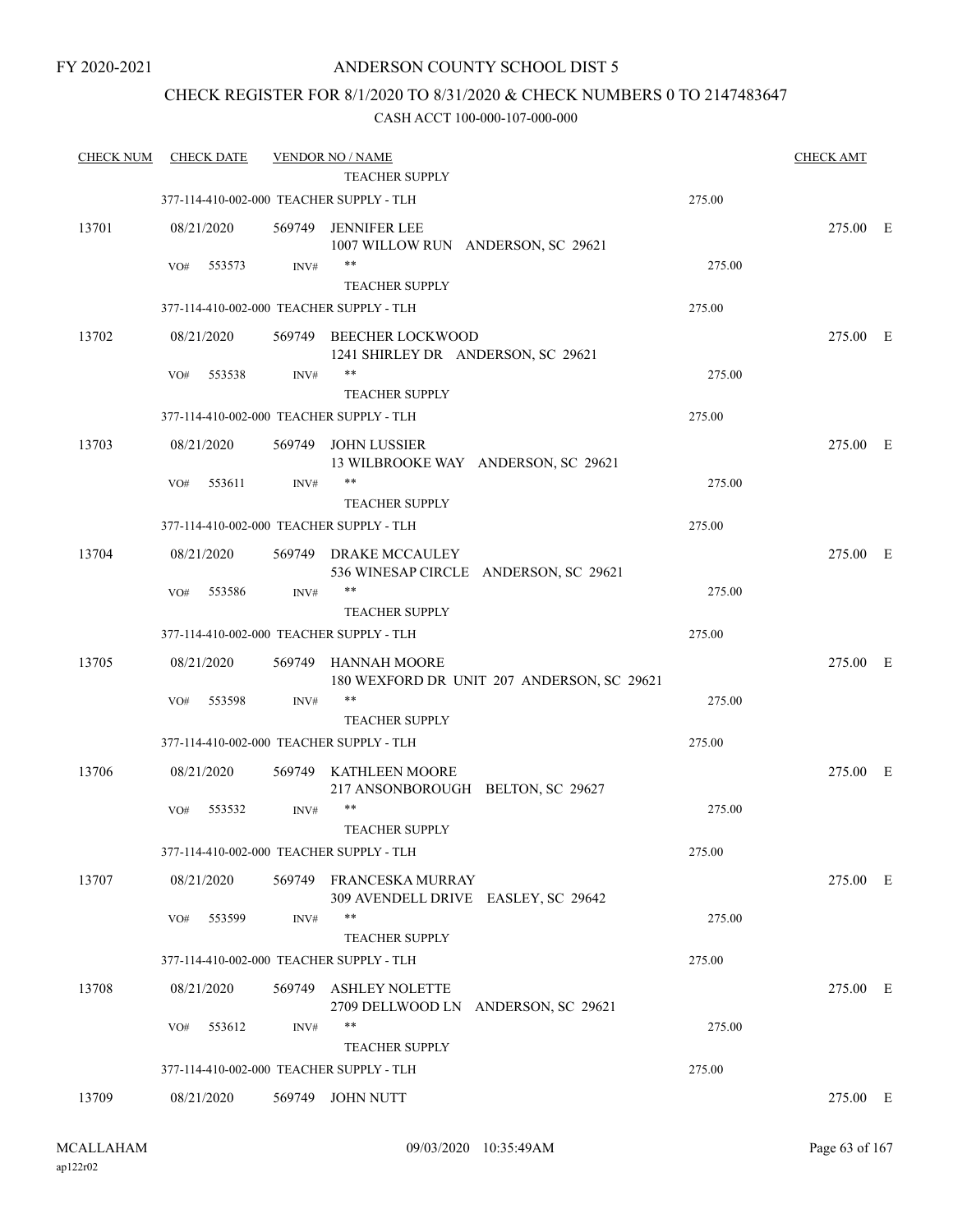## ANDERSON COUNTY SCHOOL DIST 5

## CHECK REGISTER FOR 8/1/2020 TO 8/31/2020 & CHECK NUMBERS 0 TO 2147483647

| <b>CHECK NUM</b> |     | <b>CHECK DATE</b> |        | <b>VENDOR NO / NAME</b>                  |        | <b>CHECK AMT</b> |  |
|------------------|-----|-------------------|--------|------------------------------------------|--------|------------------|--|
|                  |     |                   |        | 150 LAKE FOREST CIRCLE EASLEY, SC 29642  |        |                  |  |
|                  | VO# | 553551            | INV#   | $***$                                    | 275.00 |                  |  |
|                  |     |                   |        | <b>TEACHER SUPPLY</b>                    |        |                  |  |
|                  |     |                   |        | 377-114-410-002-000 TEACHER SUPPLY - TLH | 275.00 |                  |  |
| 13710            |     | 08/21/2020        |        | 569749 WARREN PACE                       |        | 275.00 E         |  |
|                  |     |                   |        | 2 PINECROFT DRIVE TAYLORS, SC 29687      |        |                  |  |
|                  | VO# | 553605            | INV#   | $***$                                    | 275.00 |                  |  |
|                  |     |                   |        | <b>TEACHER SUPPLY</b>                    |        |                  |  |
|                  |     |                   |        | 377-114-410-002-000 TEACHER SUPPLY - TLH | 275.00 |                  |  |
| 13711            |     | 08/21/2020        |        | 569749 KEVIN PATTERSON                   |        | 275.00 E         |  |
|                  |     |                   |        | 103 CROWN COURT WILLIAMSTON, SC 29697    |        |                  |  |
|                  | VO# | 553582            | INV#   | **                                       | 275.00 |                  |  |
|                  |     |                   |        | <b>TEACHER SUPPLY</b>                    |        |                  |  |
|                  |     |                   |        | 377-114-410-002-000 TEACHER SUPPLY - TLH | 275.00 |                  |  |
| 13712            |     | 08/21/2020        | 569749 | <b>SHARONNA PATTERSON</b>                |        | 275.00 E         |  |
|                  |     |                   |        | 103 CROWN COURT WILLIAMSTON, SC 29697    |        |                  |  |
|                  | VO# | 553579            | INV#   | **                                       | 275.00 |                  |  |
|                  |     |                   |        | <b>TEACHER SUPPLY</b>                    |        |                  |  |
|                  |     |                   |        | 377-114-410-002-000 TEACHER SUPPLY - TLH | 275.00 |                  |  |
| 13713            |     | 08/21/2020        |        | 569749 CHRISTOPHER PLYMEL                |        | 275.00 E         |  |
|                  |     |                   |        | POBOX 325 HARTWELL, GA 30643             |        |                  |  |
|                  | VO# | 553534            | INV#   | $***$                                    | 275.00 |                  |  |
|                  |     |                   |        | <b>TEACHER SUPPLY</b>                    |        |                  |  |
|                  |     |                   |        | 377-114-410-002-000 TEACHER SUPPLY - TLH | 275.00 |                  |  |
| 13714            |     | 08/21/2020        |        | 569749 DAVID POWELL                      |        | 275.00 E         |  |
|                  |     |                   |        | 115 GARDEN PARK DRIVE ANDERSON, SC 29621 |        |                  |  |
|                  | VO# | 553566            | INV#   | $***$                                    | 275.00 |                  |  |
|                  |     |                   |        | <b>TEACHER SUPPLY</b>                    |        |                  |  |
|                  |     |                   |        | 377-114-410-002-000 TEACHER SUPPLY - TLH | 275.00 |                  |  |
| 13715            |     | 08/21/2020        |        | 569749 JEREMY POWELL                     |        | 275.00 E         |  |
|                  |     |                   |        | 290 HERMAN BROOKS ROAD BELTON, SC 29627  |        |                  |  |
|                  | VO# | 553536            | INV#   |                                          | 275.00 |                  |  |
|                  |     |                   |        | <b>TEACHER SUPPLY</b>                    |        |                  |  |
|                  |     |                   |        | 377-114-410-002-000 TEACHER SUPPLY - TLH | 275.00 |                  |  |
| 13716            |     | 08/21/2020        |        | 569749 DAVID PRESSLEY                    |        | 275.00 E         |  |
|                  |     |                   |        | 211 GRACEVIEW W ANDERSON, SC 29625       |        |                  |  |
|                  | VO# | 553530            | INV#   | **                                       | 275.00 |                  |  |
|                  |     |                   |        | <b>TEACHER SUPPLY</b>                    |        |                  |  |
|                  |     |                   |        | 377-114-410-002-000 TEACHER SUPPLY - TLH | 275.00 |                  |  |
| 13717            |     | 08/21/2020        | 569749 | <b>JEREMY PRICE</b>                      |        | 275.00 E         |  |
|                  |     |                   |        | 603 LAURENS DRIVE ANDERSON, SC 29621     |        |                  |  |
|                  | VO# | 553587            | INV#   | **                                       | 275.00 |                  |  |
|                  |     |                   |        | TEACHER SUPPLY                           |        |                  |  |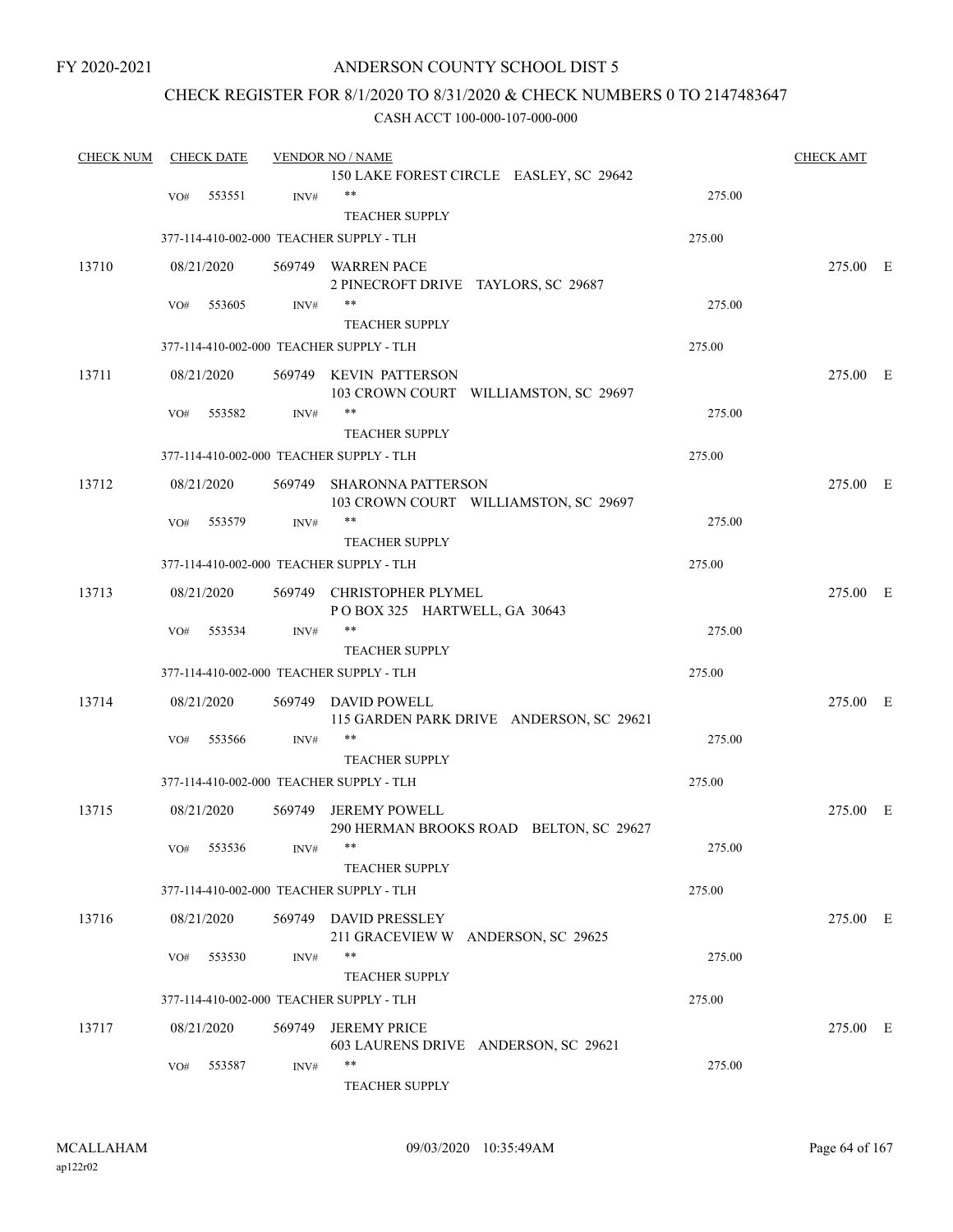## CHECK REGISTER FOR 8/1/2020 TO 8/31/2020 & CHECK NUMBERS 0 TO 2147483647

| <b>CHECK NUM</b> |     | <b>CHECK DATE</b> |                | <b>VENDOR NO / NAME</b>                                                       |        | <b>CHECK AMT</b> |  |
|------------------|-----|-------------------|----------------|-------------------------------------------------------------------------------|--------|------------------|--|
|                  |     |                   |                | 377-114-410-002-000 TEACHER SUPPLY - TLH                                      | 275.00 |                  |  |
| 13718            |     | 08/21/2020        |                | 569749 JAMES QUINN<br>25 DRAPER STREET, APT. 2 GREENVILLE, SC 29611           |        | 275.00 E         |  |
|                  | VO# | 553614            | INV#           | **<br><b>TEACHER SUPPLY</b>                                                   | 275.00 |                  |  |
|                  |     |                   |                | 377-114-410-002-000 TEACHER SUPPLY - TLH                                      | 275.00 |                  |  |
| 13719            |     | 08/21/2020        |                | 569749 BRIANNA RAE<br>1030 SAND PALM WAY ANDERSON, SC 29621                   |        | 275.00 E         |  |
|                  | VO# | 553593            | INV#           | $***$<br><b>TEACHER SUPPLY</b>                                                | 275.00 |                  |  |
|                  |     |                   |                | 377-114-410-002-000 TEACHER SUPPLY - TLH                                      | 275.00 |                  |  |
| 13720            |     | 08/21/2020        |                | 569749 STEPHANIE RASPET<br>100 BUTTERCUP TRAIL ANDERSON, SC 29621             |        | 275.00 E         |  |
|                  | VO# | 553559            | $\text{INV}\#$ | $***$                                                                         | 275.00 |                  |  |
|                  |     |                   |                | <b>TEACHER SUPPLY</b>                                                         |        |                  |  |
|                  |     |                   |                | 377-114-410-002-000 TEACHER SUPPLY - TLH                                      | 275.00 |                  |  |
| 13721            |     | 08/21/2020        | 569749         | <b>SARAH RINKER</b><br>921 CALEDON COURT GREENVILLE, SC 29615                 |        | 275.00 E         |  |
|                  | VO# | 553571            | INV#           | **<br><b>TEACHER SUPPLY</b>                                                   | 275.00 |                  |  |
|                  |     |                   |                | 377-114-410-002-000 TEACHER SUPPLY - TLH                                      | 275.00 |                  |  |
| 13722            |     | 08/21/2020        |                | 569749 MISAEL RODRIGUEZ<br>400 CUMBERLAND WAY ANDERSON, SC 29621              |        | 275.00 E         |  |
|                  | VO# | 553549            | INV#           | **                                                                            | 275.00 |                  |  |
|                  |     |                   |                | <b>TEACHER SUPPLY</b>                                                         |        |                  |  |
|                  |     |                   |                | 377-114-410-002-000 TEACHER SUPPLY - TLH                                      | 275.00 |                  |  |
| 13723            |     | 08/21/2020        | 569749         | <b>JOHN ROGERS</b><br>2420 MARCHBANKS AVE APT 2A ANDERSON, SC<br>29621        |        | 275.00 E         |  |
|                  | VO# | 553523            | INV#           | **                                                                            | 275.00 |                  |  |
|                  |     |                   |                | <b>TEACHER SUPPLY</b>                                                         |        |                  |  |
|                  |     |                   |                | 377-114-410-002-000 TEACHER SUPPLY - TLH                                      | 275.00 |                  |  |
| 13724            |     | 08/21/2020        |                | 569749 ANSLEY RUTLAND<br>126 CRESTA VERDE ROAD ANDERSON, SC 29621             |        | 275.00 E         |  |
|                  | VO# | 553596            | INV#           | $***$                                                                         | 275.00 |                  |  |
|                  |     |                   |                | <b>TEACHER SUPPLY</b>                                                         |        |                  |  |
|                  |     |                   |                | 377-114-410-002-000 TEACHER SUPPLY - TLH                                      | 275.00 |                  |  |
| 13725            |     | 08/21/2020        |                | 569749 EDWARD SCOTT<br>1010 RIVER HAVEN CIRCLE APT. K CHARLESTON, SC<br>29412 |        | 275.00 E         |  |
|                  | VO# | 553607            | INV#           | **                                                                            | 275.00 |                  |  |
|                  |     |                   |                | <b>TEACHER SUPPLY</b>                                                         |        |                  |  |
|                  |     |                   |                | 377-114-410-002-000 TEACHER SUPPLY - TLH                                      | 275.00 |                  |  |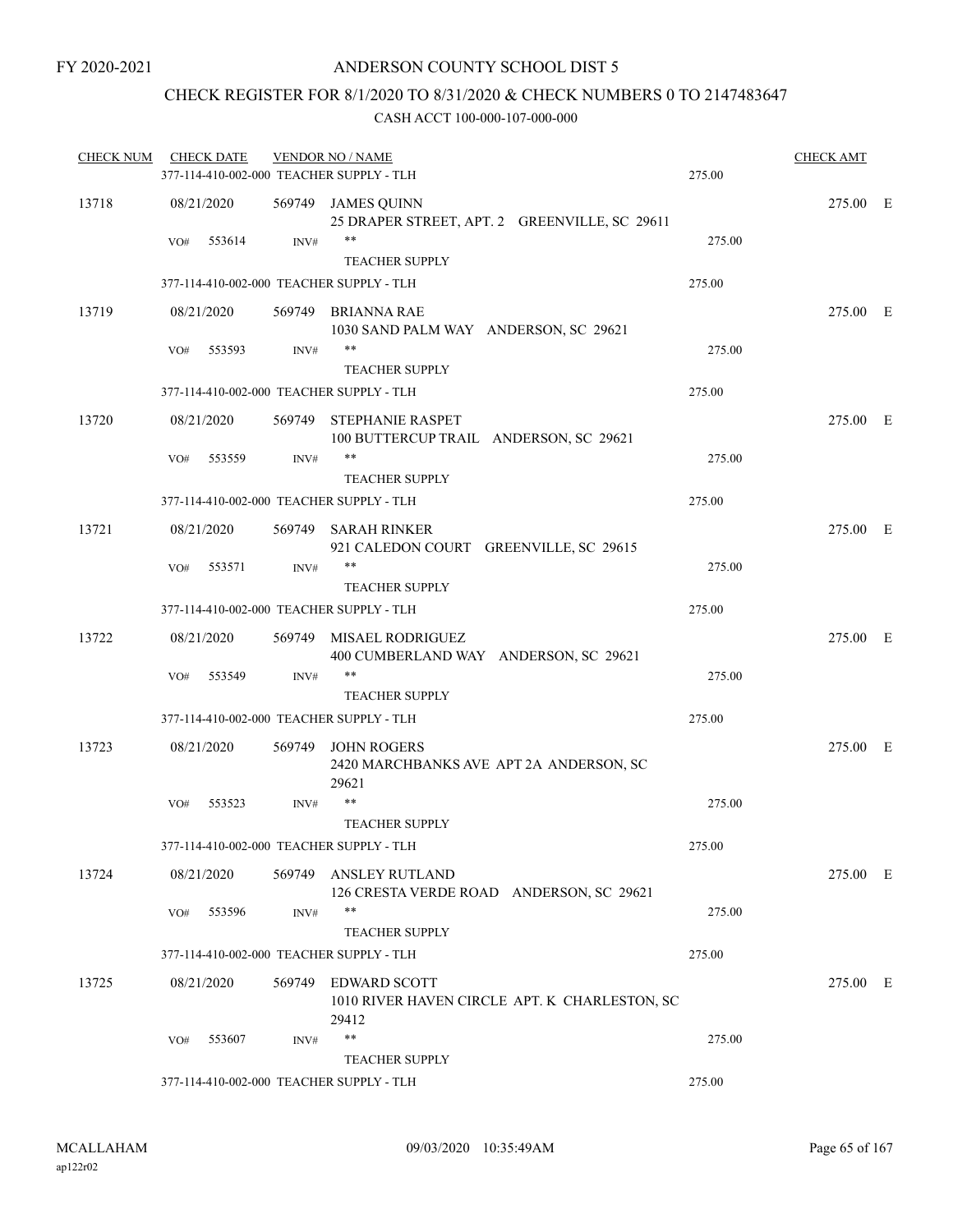## ANDERSON COUNTY SCHOOL DIST 5

## CHECK REGISTER FOR 8/1/2020 TO 8/31/2020 & CHECK NUMBERS 0 TO 2147483647

| <b>CHECK NUM</b> | <b>CHECK DATE</b>                        |        | <b>VENDOR NO / NAME</b>                                                       |        | <b>CHECK AMT</b> |  |
|------------------|------------------------------------------|--------|-------------------------------------------------------------------------------|--------|------------------|--|
| 13726            | 08/21/2020                               |        | 569749 HALEY SCRUGGS<br>319 S. LAWRENCE AVE. SENECA, SC 29678                 |        | 275.00 E         |  |
|                  | 553578<br>VO#                            | INV#   | **<br><b>TEACHER SUPPLY</b>                                                   | 275.00 |                  |  |
|                  | 377-114-410-002-000 TEACHER SUPPLY - TLH |        |                                                                               | 275.00 |                  |  |
| 13727            | 08/21/2020                               |        | 569749 LEWIS SHERIDAN<br>108 GEORGE B. TIMMERMAN DRIVE ANDERSON, SC<br>29621  |        | 275.00 E         |  |
|                  | 553568<br>VO#                            | INV#   | $***$                                                                         | 275.00 |                  |  |
|                  |                                          |        | <b>TEACHER SUPPLY</b>                                                         |        |                  |  |
|                  | 377-114-410-002-000 TEACHER SUPPLY - TLH |        |                                                                               | 275.00 |                  |  |
| 13728            | 08/21/2020                               |        | 569749 SAMUEL SMITH<br>208 HEARTHSTONE DRIVE ANDERSON, SC 29621               |        | 275.00 E         |  |
|                  | VO#<br>553524                            | INV#   | $***$<br><b>TEACHER SUPPLY</b>                                                | 275.00 |                  |  |
|                  | 377-114-410-002-000 TEACHER SUPPLY - TLH |        |                                                                               | 275.00 |                  |  |
| 13729            | 08/21/2020                               |        | 569749 REBECCA SNELGROVE<br>320 EDWARD STREET STARR, SC 29684                 |        | 275.00 E         |  |
|                  | 553604<br>VO#                            | INV#   | $***$<br><b>TEACHER SUPPLY</b>                                                | 275.00 |                  |  |
|                  | 377-114-410-002-000 TEACHER SUPPLY - TLH |        |                                                                               | 275.00 |                  |  |
| 13730            | 08/21/2020                               |        | 569749 ROBERT SPENCER<br>102 CHAD COURT ANDERSON, SC 29621                    |        | 275.00 E         |  |
|                  | VO#<br>553553                            | INV#   | **<br><b>TEACHER SUPPLY</b>                                                   | 275.00 |                  |  |
|                  | 377-114-410-002-000 TEACHER SUPPLY - TLH |        |                                                                               | 275.00 |                  |  |
| 13731            | 08/21/2020                               |        | 569749 CHRISTOPHER STANZIONE<br>1003 WILLOW RUN ANDERSON, SC 29621            |        | 275.00 E         |  |
|                  | VO#<br>553525                            | INV#   | **<br><b>TEACHER SUPPLY</b>                                                   | 275.00 |                  |  |
|                  | 377-114-410-002-000 TEACHER SUPPLY - TLH |        |                                                                               | 275.00 |                  |  |
| 13732            | 08/21/2020                               |        | 569749 HALEY STOLLAR<br>27 RAVENCREST DRIVE ANDERSON, SC 29621                |        | 275.00 E         |  |
|                  | 553617<br>VO#                            | INV#   | **<br><b>TEACHER SUPPLY</b>                                                   | 275.00 |                  |  |
|                  | 377-114-410-002-000 TEACHER SUPPLY - TLH |        |                                                                               | 275.00 |                  |  |
| 13733            | 08/21/2020                               | 569749 | <b>WHITNEY SUTTON</b><br>153 CIVIC CENTER BLVD. APT 311 ANDERSON, SC<br>29625 |        | 275.00 E         |  |
|                  | 553576<br>VO#                            | INV#   | **<br><b>TEACHER SUPPLY</b>                                                   | 275.00 |                  |  |
|                  | 377-114-410-002-000 TEACHER SUPPLY - TLH |        |                                                                               | 275.00 |                  |  |
| 13734            | 08/21/2020                               |        | 569749 DYLAN TAYLOR                                                           |        | 275.00 E         |  |
|                  |                                          |        |                                                                               |        |                  |  |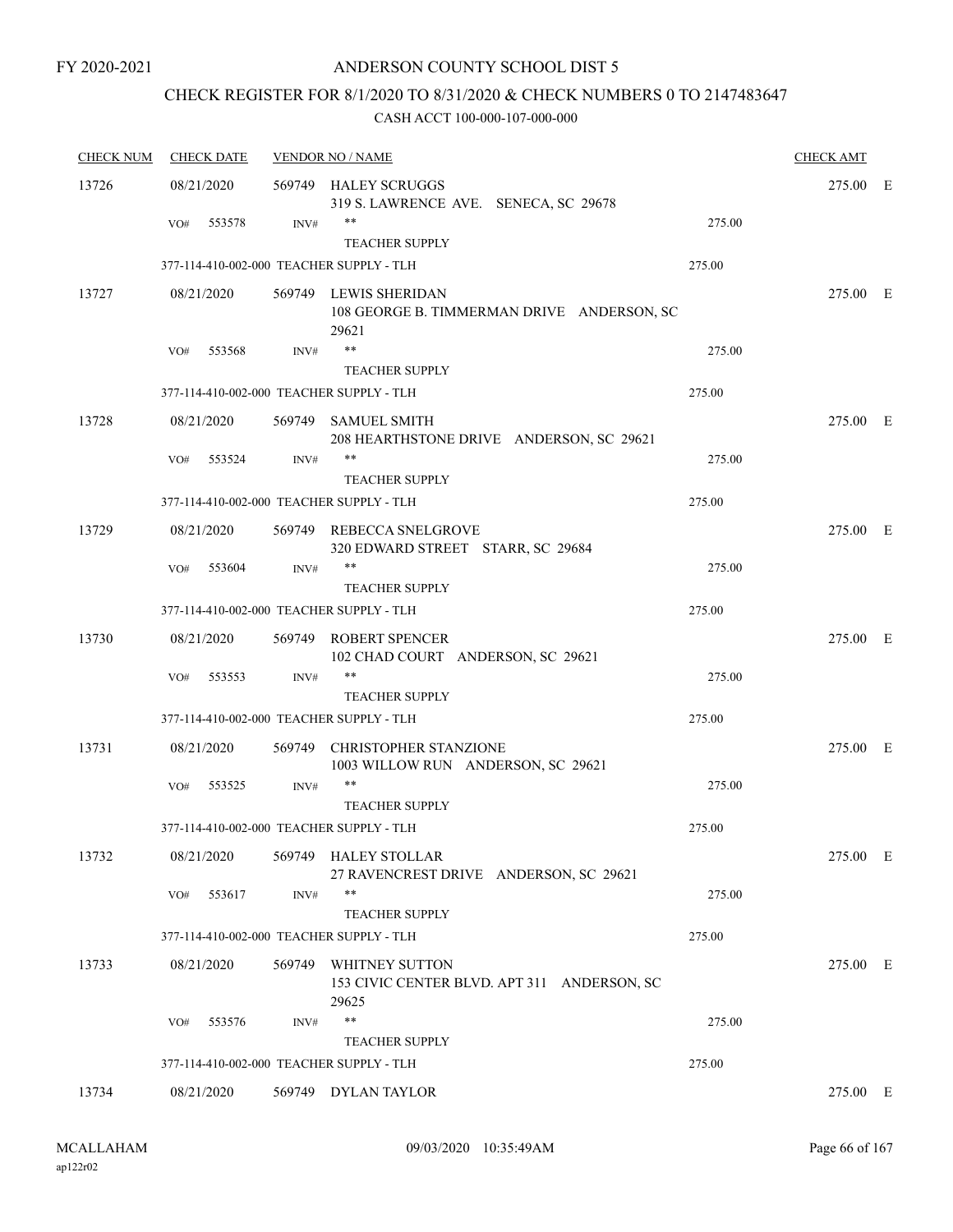## ANDERSON COUNTY SCHOOL DIST 5

## CHECK REGISTER FOR 8/1/2020 TO 8/31/2020 & CHECK NUMBERS 0 TO 2147483647

| <b>CHECK NUM</b> |     | <b>CHECK DATE</b> |      | <b>VENDOR NO / NAME</b>                    |        | <b>CHECK AMT</b> |  |
|------------------|-----|-------------------|------|--------------------------------------------|--------|------------------|--|
|                  |     |                   |      | 14 RENE COURT GREER, SC 29651              |        |                  |  |
|                  | VO# | 553590            | INV# | $***$                                      | 275.00 |                  |  |
|                  |     |                   |      | <b>TEACHER SUPPLY</b>                      |        |                  |  |
|                  |     |                   |      | 377-114-410-002-000 TEACHER SUPPLY - TLH   | 275.00 |                  |  |
| 13735            |     | 08/21/2020        |      | 569749 KACIE TAYLOR                        |        | 275.00 E         |  |
|                  |     |                   |      | 310 STRAWBERRY LANE ANDERSON, SC 29625     |        |                  |  |
|                  | VO# | 553574            | INV# | **                                         | 275.00 |                  |  |
|                  |     |                   |      | <b>TEACHER SUPPLY</b>                      |        |                  |  |
|                  |     |                   |      | 377-114-410-002-000 TEACHER SUPPLY - TLH   | 275.00 |                  |  |
| 13736            |     | 08/21/2020        |      | 569749 BRIAN THOMAS                        |        | 275.00 E         |  |
|                  |     |                   |      | 323 LUCAS STREET SIMPSONVILLE, SC 29680    |        |                  |  |
|                  | VO# | 553616            | INV# | **                                         | 275.00 |                  |  |
|                  |     |                   |      | <b>TEACHER SUPPLY</b>                      |        |                  |  |
|                  |     |                   |      | 377-114-410-002-000 TEACHER SUPPLY - TLH   | 275.00 |                  |  |
| 13737            |     | 08/21/2020        |      | 569749 PATRICIA THOMAS                     |        | 275.00 E         |  |
|                  |     |                   |      | 9 CHARDONNAY DRIVE ANDERSON, SC 29621      |        |                  |  |
|                  | VO# | 553620            | INV# | **                                         | 275.00 |                  |  |
|                  |     |                   |      | <b>TEACHER SUPPLY</b>                      |        |                  |  |
|                  |     |                   |      | 377-114-410-002-000 TEACHER SUPPLY - TLH   | 275.00 |                  |  |
| 13738            |     | 08/21/2020        |      | 569749 RYAN THOMAS                         |        | 275.00 E         |  |
|                  |     |                   |      | 9 CHARDONNAY DRIVE ANDERSON, SC 29621      |        |                  |  |
|                  | VO# | 553619            | INV# | **                                         | 275.00 |                  |  |
|                  |     |                   |      | <b>TEACHER SUPPLY</b>                      |        |                  |  |
|                  |     |                   |      | 377-114-410-002-000 TEACHER SUPPLY - TLH   | 275.00 |                  |  |
| 13739            |     | 08/21/2020        |      | 569749 KRISTINA TURNER                     |        | 275.00 E         |  |
|                  |     |                   |      | 123 ROSSMOOR CT ANDERSON, SC 29621         |        |                  |  |
|                  | VO# | 553526            | INV# | **                                         | 275.00 |                  |  |
|                  |     |                   |      | <b>TEACHER SUPPLY</b>                      |        |                  |  |
|                  |     |                   |      | 377-114-410-002-000 TEACHER SUPPLY - TLH   | 275.00 |                  |  |
| 13740            |     | 08/21/2020        |      | 569749 DIEDRE WESLEY                       |        | 275.00 E         |  |
|                  |     |                   |      | 62 SMYTHE AVENUE GREENVILLE, SC 29605      |        |                  |  |
|                  | VO# | 553572            | INV# |                                            | 275.00 |                  |  |
|                  |     |                   |      | <b>TEACHER SUPPLY</b>                      |        |                  |  |
|                  |     |                   |      | 377-114-410-002-000 TEACHER SUPPLY - TLH   | 275.00 |                  |  |
| 13741            |     | 08/21/2020        |      | 569749 BRIAN WHITE                         |        | 275.00 E         |  |
|                  |     |                   |      | 102 KILSPRINGS ANDERSON, SC 29622          |        |                  |  |
|                  | VO# | 553527            | INV# | **                                         | 275.00 |                  |  |
|                  |     |                   |      | <b>TEACHER SUPPLY</b>                      |        |                  |  |
|                  |     |                   |      | 377-114-410-002-000 TEACHER SUPPLY - TLH   | 275.00 |                  |  |
| 13742            |     | 08/21/2020        |      | 569749 HANNAH WILSON                       |        | 275.00 E         |  |
|                  |     |                   |      | 153 CIVIC CENTER BLVD APT 370 ANDERSON, SC |        |                  |  |
|                  |     |                   |      | 29625                                      |        |                  |  |
|                  | VO# | 553608            | INV# | $\ast\ast$                                 | 275.00 |                  |  |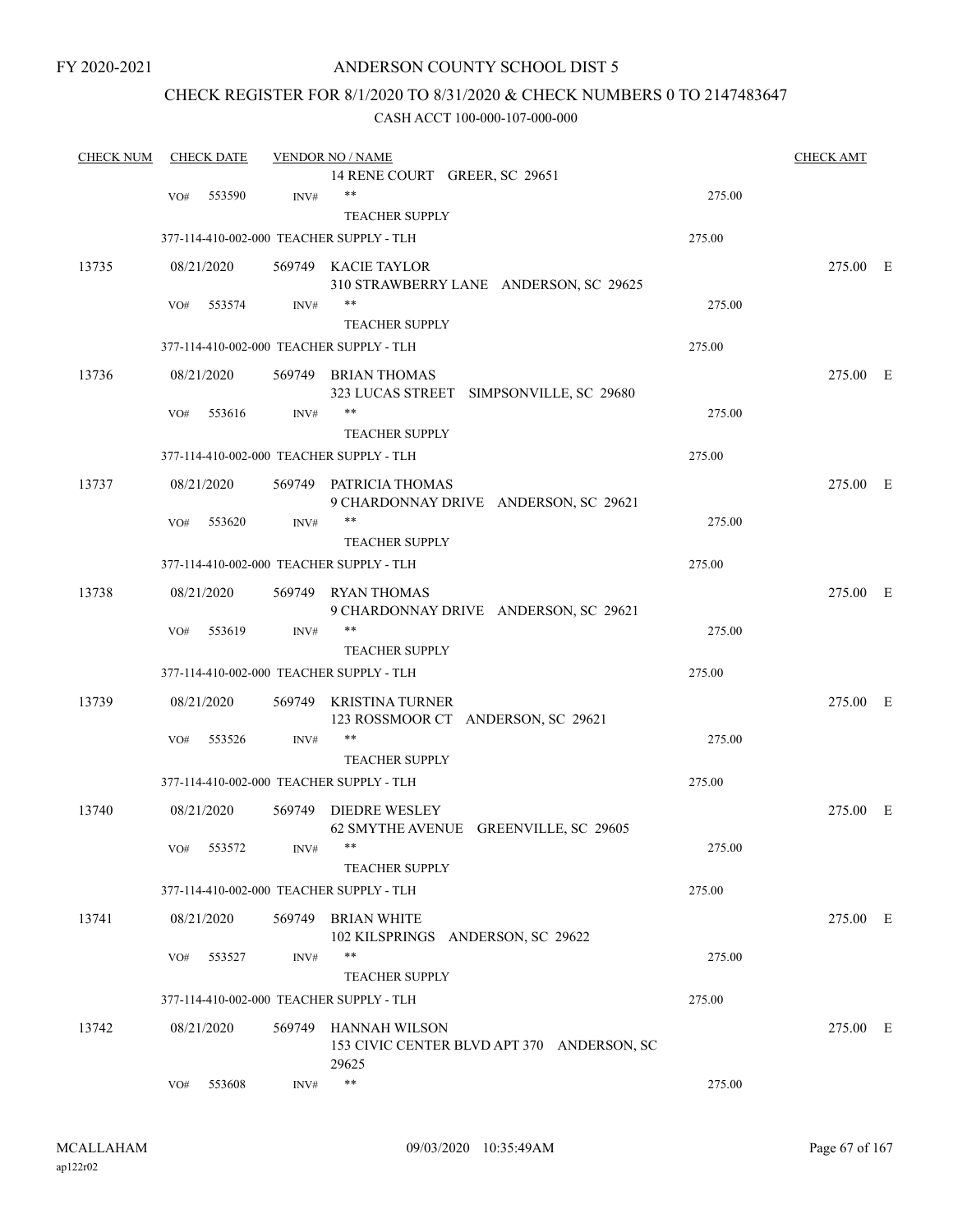## CHECK REGISTER FOR 8/1/2020 TO 8/31/2020 & CHECK NUMBERS 0 TO 2147483647

| <b>CHECK NUM</b> | <b>CHECK DATE</b>                        |        | <b>VENDOR NO / NAME</b>                                                |        | <b>CHECK AMT</b> |  |
|------------------|------------------------------------------|--------|------------------------------------------------------------------------|--------|------------------|--|
|                  |                                          |        | <b>TEACHER SUPPLY</b>                                                  |        |                  |  |
|                  | 377-114-410-002-000 TEACHER SUPPLY - TLH |        |                                                                        | 275.00 |                  |  |
| 13743            | 08/21/2020                               |        | 569749 HEATHER WOHLERS<br>142 WALTZING VINE LANE WILLIAMSTON, SC 29697 |        | 275.00 E         |  |
|                  | VO#<br>553547                            | INV#   | $***$<br><b>TEACHER SUPPLY</b>                                         | 275.00 |                  |  |
|                  | 377-114-410-002-000 TEACHER SUPPLY - TLH |        |                                                                        | 275.00 |                  |  |
| 13744            | 08/21/2020                               |        | 569749 LANELLE WYNN<br>206 WOODBINE CIRCLE ANDERSON, SC 29621          |        | 275.00 E         |  |
|                  | 553610<br>VO#                            | INV#   | **<br><b>TEACHER SUPPLY</b>                                            | 275.00 |                  |  |
|                  | 377-114-410-002-000 TEACHER SUPPLY - TLH |        |                                                                        | 275.00 |                  |  |
| 13745            | 08/21/2020                               | 569749 | <b>MATTHEW ADAMS</b><br>111 QUARTERMEIN COURT PIEDMONT, SC 29673       |        | 275.00 E         |  |
|                  | 553701<br>VO#                            | INV#   | $***$<br><b>TEACHER SUPPLY</b>                                         | 275.00 |                  |  |
|                  | 377-114-410-003-000 TEACHER SUPPLY - WHS |        |                                                                        | 275.00 |                  |  |
| 13746            | 08/21/2020                               | 569749 | NICHOLAS AGNELLO<br>605 BLUME ROAD ANDERSON, SC 29625                  |        | 275.00 E         |  |
|                  | 553660<br>VO#                            | INV#   | $\ast\ast$                                                             | 275.00 |                  |  |
|                  | 377-114-410-003-000 TEACHER SUPPLY - WHS |        | <b>TEACHER SUPPLY</b>                                                  | 275.00 |                  |  |
| 13747            | 08/21/2020                               | 569749 | <b>CLAIRE ARMSTRONG</b>                                                |        | 275.00 E         |  |
|                  | 553685<br>VO#                            | INV#   | 922 CAMEO COURT ANDERSON, SC 29621<br>**                               | 275.00 |                  |  |
|                  |                                          |        | <b>TEACHER SUPPLY</b>                                                  |        |                  |  |
|                  | 377-114-410-003-000 TEACHER SUPPLY - WHS |        |                                                                        | 275.00 |                  |  |
| 13748            | 08/21/2020                               | 569749 | <b>JILL BAILEY</b><br>218 BAY RIDGE DRIVE TOWNVILLE, SC 29689          |        | 275.00 E         |  |
|                  | 553683<br>VO#                            | INV#   | $***$<br><b>TEACHER SUPPLY</b>                                         | 275.00 |                  |  |
|                  | 377-114-410-003-000 TEACHER SUPPLY - WHS |        |                                                                        | 275.00 |                  |  |
| 13749            | 08/21/2020                               | 569749 | <b>JOYCE BEATTY</b><br>215 SIMPSON STREET WESTMINSTER, SC 29693        |        | 275.00 E         |  |
|                  | 553643<br>VO#                            | INV#   | **<br>TEACHER SUPPLY                                                   | 275.00 |                  |  |
|                  | 377-114-410-003-000 TEACHER SUPPLY - WHS |        |                                                                        | 275.00 |                  |  |
| 13750            | 08/21/2020                               | 569749 | PHILIP BEBEN<br>1103 PLUM LANE ANDERSON, SC 29621                      |        | 275.00 E         |  |
|                  | VO#<br>553639                            | INV#   | **<br><b>TEACHER SUPPLY</b>                                            | 275.00 |                  |  |
|                  | 377-114-410-003-000 TEACHER SUPPLY - WHS |        |                                                                        | 275.00 |                  |  |
| 13751            | 08/21/2020                               |        | 569749 MORIAH BECHTEL                                                  |        | 275.00 E         |  |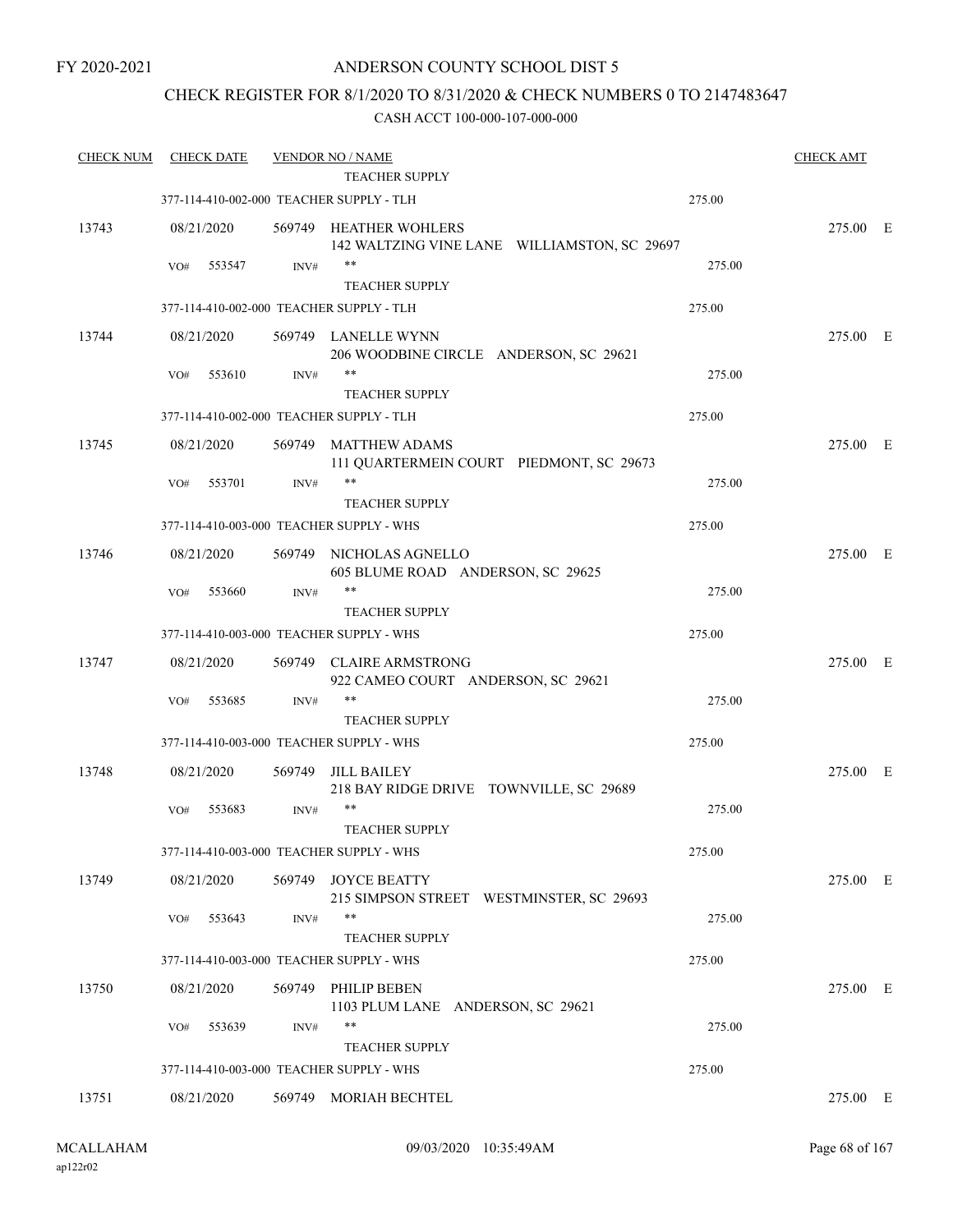## CHECK REGISTER FOR 8/1/2020 TO 8/31/2020 & CHECK NUMBERS 0 TO 2147483647

| <b>CHECK NUM</b> |     | <b>CHECK DATE</b> |        | <b>VENDOR NO / NAME</b>                                           | <b>CHECK AMT</b> |  |
|------------------|-----|-------------------|--------|-------------------------------------------------------------------|------------------|--|
|                  |     |                   |        | 170 FRANK HILBERT ROAD JONESBOROUGH, TN<br>37659                  |                  |  |
|                  | VO# | 553687            | INV#   | **<br>275.00                                                      |                  |  |
|                  |     |                   |        | <b>TEACHER SUPPLY</b>                                             |                  |  |
|                  |     |                   |        | 275.00<br>377-114-410-003-000 TEACHER SUPPLY - WHS                |                  |  |
| 13752            |     | 08/21/2020        |        | 569749 KATI BORING<br>5 N GREENWOOD AVE EXT WARE SHOALS, SC 29692 | 275.00 E         |  |
|                  | VO# | 553645            | INV#   | **<br>275.00<br><b>TEACHER SUPPLY</b>                             |                  |  |
|                  |     |                   |        | 377-114-410-003-000 TEACHER SUPPLY - WHS<br>275.00                |                  |  |
| 13753            |     | 08/21/2020        |        | 569749 MEGAN BROWN<br>2008 BEAVER LAKE ROAD ANDERSON, SC 29625    | 275.00 E         |  |
|                  | VO# | 553696            | INV#   | **<br>275.00<br><b>TEACHER SUPPLY</b>                             |                  |  |
|                  |     |                   |        | 377-114-410-003-000 TEACHER SUPPLY - WHS<br>275.00                |                  |  |
| 13754            |     | 08/21/2020        |        | 569749 POLLY BROWN<br>3350 CENTERVILLE ROAD ANDERSON, SC 29625    | 275.00 E         |  |
|                  | VO# | 553646            | INV#   | **<br>275.00<br><b>TEACHER SUPPLY</b>                             |                  |  |
|                  |     |                   |        | 275.00<br>377-114-410-003-000 TEACHER SUPPLY - WHS                |                  |  |
| 13755            |     | 08/21/2020        |        | 569749 STACEY BROWN<br>316 BROOKSTONE DRIVE LAGRANGE, GA 30241    | 275.00 E         |  |
|                  | VO# | 553713            | INV#   | 275.00<br><b>TEACHER SUPPLY</b>                                   |                  |  |
|                  |     |                   |        | 377-114-410-003-000 TEACHER SUPPLY - WHS<br>275.00                |                  |  |
| 13756            |     | 08/21/2020        |        | 569749 MAKAELA BURDETTE<br>136 SHAKLETON DRIVE ANDERSON, SC 29625 | 275.00 E         |  |
|                  | VO# | 553672            | INV#   | **<br>275.00<br><b>TEACHER SUPPLY</b>                             |                  |  |
|                  |     |                   |        | 377-114-410-003-000 TEACHER SUPPLY - WHS<br>275.00                |                  |  |
| 13757            |     | 08/21/2020        |        | 569749 RODNEY BURDETTE<br>P.O. BOX 1714 IVA, SC 29655             | 275.00 E         |  |
|                  | VO# | 553652            | INV#   | **<br>275.00<br><b>TEACHER SUPPLY</b>                             |                  |  |
|                  |     |                   |        | 377-114-410-003-000 TEACHER SUPPLY - WHS<br>275.00                |                  |  |
| 13758            |     | 08/21/2020        | 569749 | <b>TRACEY BUREL</b><br>10 HWY 178 SOUTH DONALDS, SC 29638         | 275.00 E         |  |
|                  | VO# | 553653            | INV#   | **<br>275.00                                                      |                  |  |
|                  |     |                   |        | <b>TEACHER SUPPLY</b>                                             |                  |  |
|                  |     |                   |        | 275.00<br>377-114-410-003-000 TEACHER SUPPLY - WHS                |                  |  |
| 13759            |     | 08/21/2020        |        | 569749 RACHEL BURTON<br>365 BROOKS ROAD BELTON, SC 29627          | 275.00 E         |  |
|                  | VO# | 553642            | INV#   | **<br>275.00                                                      |                  |  |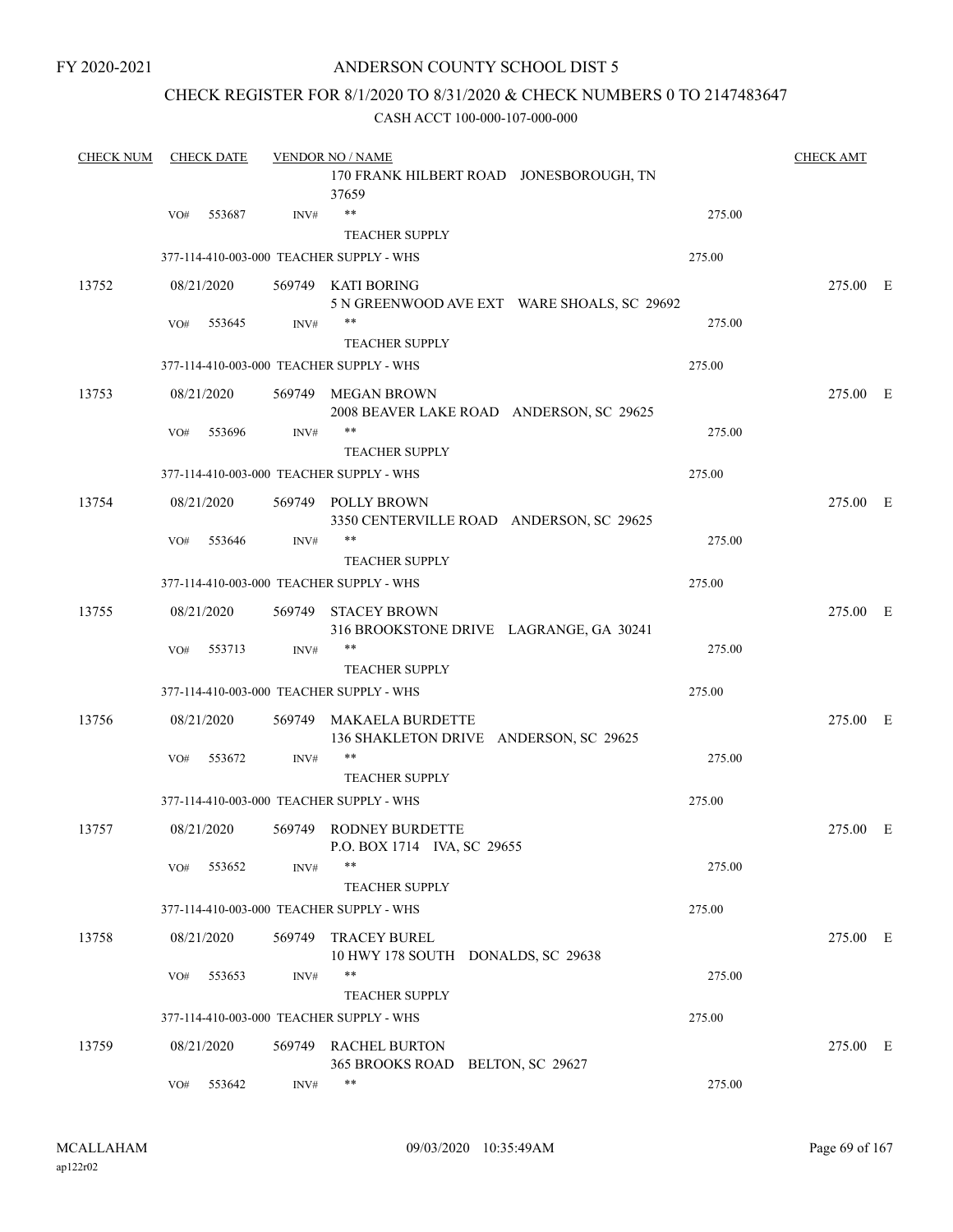## CHECK REGISTER FOR 8/1/2020 TO 8/31/2020 & CHECK NUMBERS 0 TO 2147483647

| <b>CHECK NUM</b> | <b>CHECK DATE</b> |        | <b>VENDOR NO / NAME</b>                  |                                               |        | <b>CHECK AMT</b> |  |
|------------------|-------------------|--------|------------------------------------------|-----------------------------------------------|--------|------------------|--|
|                  |                   |        | <b>TEACHER SUPPLY</b>                    |                                               |        |                  |  |
|                  |                   |        | 377-114-410-003-000 TEACHER SUPPLY - WHS |                                               | 275.00 |                  |  |
| 13760            | 08/21/2020        | 569749 | <b>TERRIE CARTEE</b>                     | 103 CATFISH COVE ROAD SENECA, SC 29672        |        | 275.00 E         |  |
|                  | 553654<br>VO#     | INV#   | $***$                                    |                                               | 275.00 |                  |  |
|                  |                   |        | <b>TEACHER SUPPLY</b>                    |                                               |        |                  |  |
|                  |                   |        | 377-114-410-003-000 TEACHER SUPPLY - WHS |                                               | 275.00 |                  |  |
| 13761            | 08/21/2020        |        | 569749 BRENDA CARTER                     | 238 PAULAN ROAD WILLIAMSTON, SC 29697         |        | 275.00 E         |  |
|                  | 553647<br>VO#     | INV#   | **                                       |                                               | 275.00 |                  |  |
|                  |                   |        | <b>TEACHER SUPPLY</b>                    |                                               |        |                  |  |
|                  |                   |        | 377-114-410-003-000 TEACHER SUPPLY - WHS |                                               | 275.00 |                  |  |
| 13762            | 08/21/2020        |        | 569749 DENIELA COLLINGTON                | 15 ROHAN DRIVE ANDERSON, SC 29621             |        | 275.00 E         |  |
|                  | 553680<br>VO#     | INV#   | $***$<br><b>TEACHER SUPPLY</b>           |                                               | 275.00 |                  |  |
|                  |                   |        |                                          |                                               |        |                  |  |
|                  |                   |        | 377-114-410-003-000 TEACHER SUPPLY - WHS |                                               | 275.00 |                  |  |
| 13763            | 08/21/2020        | 569749 | REBECCA CROMER                           | 320 E BELTLINE BLVD APT M7 ANDERSON, SC 29621 |        | 275.00 E         |  |
|                  | 553704<br>VO#     | INV#   | **                                       |                                               | 275.00 |                  |  |
|                  |                   |        | <b>TEACHER SUPPLY</b>                    |                                               |        |                  |  |
|                  |                   |        | 377-114-410-003-000 TEACHER SUPPLY - WHS |                                               | 275.00 |                  |  |
| 13764            | 08/21/2020        | 569749 | KYLEIGH DAVENPORT                        | 38 SANTEE COURT SIMPSONVILLE, SC 29680        |        | 275.00 E         |  |
|                  | 553709<br>VO#     | INV#   | **                                       |                                               | 275.00 |                  |  |
|                  |                   |        | <b>TEACHER SUPPLY</b>                    |                                               |        |                  |  |
|                  |                   |        | 377-114-410-003-000 TEACHER SUPPLY - WHS |                                               | 275.00 |                  |  |
| 13765            | 08/21/2020        | 569749 | <b>JAMES DAWSON</b>                      | 107 MARIA DRIVE ANDERSON, SC 29625            |        | 275.00 E         |  |
|                  | 553635<br>VO#     | INV#   | $***$<br>TEACHER SUPPLY                  |                                               | 275.00 |                  |  |
|                  |                   |        |                                          |                                               |        |                  |  |
|                  |                   |        | 377-114-410-003-000 TEACHER SUPPLY - WHS |                                               | 275.00 |                  |  |
| 13766            | 08/21/2020        | 569749 | <b>SARAH DENHARTOG</b>                   | 122 PALM BRANCH WAY ANDERSON, SC 29621        |        | 275.00 E         |  |
|                  | 553655<br>VO#     | INV#   | **<br><b>TEACHER SUPPLY</b>              |                                               | 275.00 |                  |  |
|                  |                   |        | 377-114-410-003-000 TEACHER SUPPLY - WHS |                                               | 275.00 |                  |  |
| 13767            | 08/21/2020        | 569749 | <b>CHRISTINA EBERHARD</b>                |                                               |        | 275.00 E         |  |
|                  |                   |        |                                          | 209 RHOE CIRCLE ANDERSON, SC 29621            |        |                  |  |
|                  | VO#<br>553675     | INV#   | **                                       |                                               | 275.00 |                  |  |
|                  |                   |        | <b>TEACHER SUPPLY</b>                    |                                               |        |                  |  |
|                  |                   |        | 377-114-410-003-000 TEACHER SUPPLY - WHS |                                               | 275.00 |                  |  |
| 13768            | 08/21/2020        |        | 569749 CARRIE EVANS                      |                                               |        | 275.00 E         |  |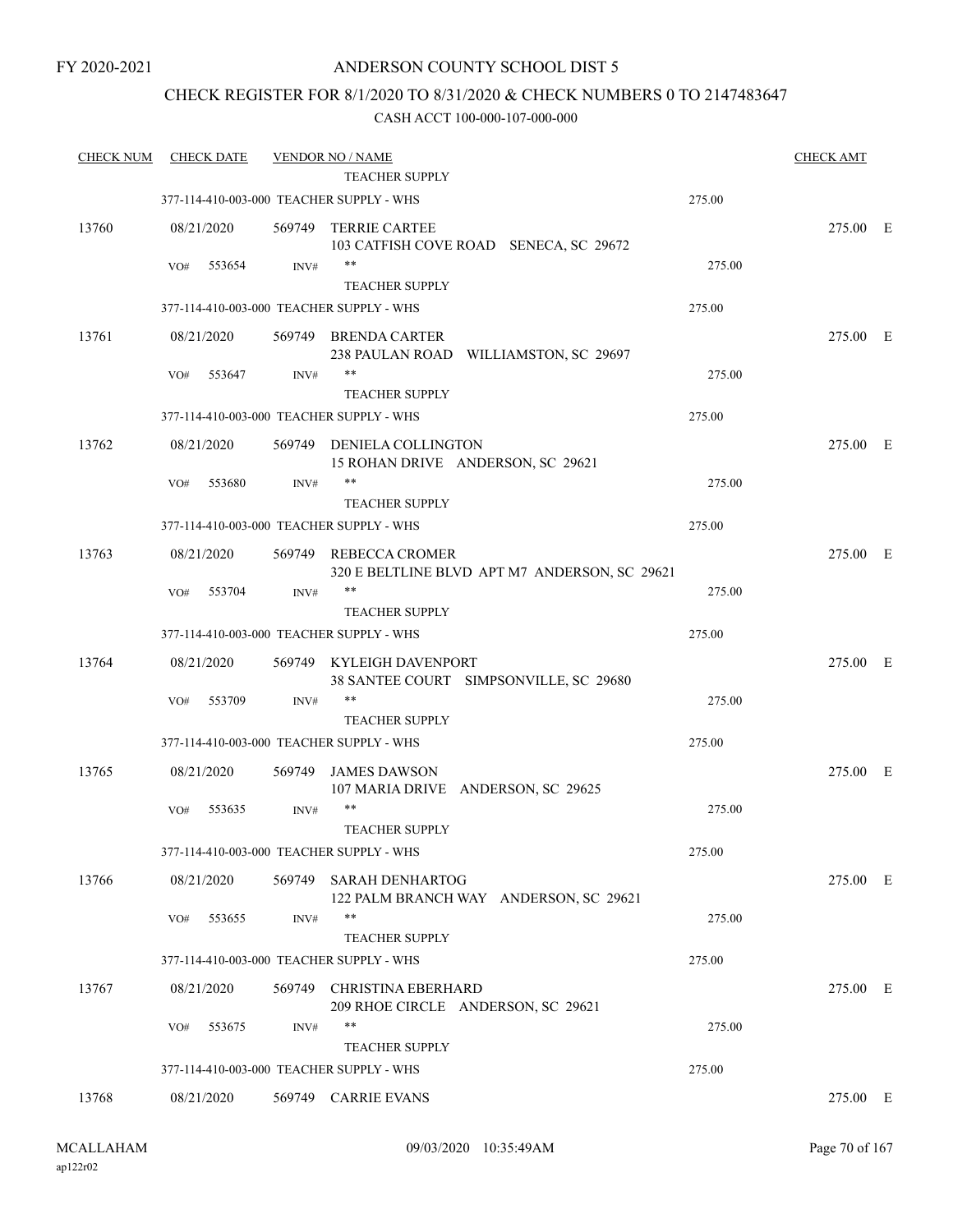## ANDERSON COUNTY SCHOOL DIST 5

## CHECK REGISTER FOR 8/1/2020 TO 8/31/2020 & CHECK NUMBERS 0 TO 2147483647

| <b>CHECK NUM</b> |     | <b>CHECK DATE</b> |                | <b>VENDOR NO / NAME</b>                                          |        | <b>CHECK AMT</b> |  |
|------------------|-----|-------------------|----------------|------------------------------------------------------------------|--------|------------------|--|
|                  |     |                   |                | 208 STREAMS WAY ANDERSON, SC 29625                               |        |                  |  |
|                  | VO# | 553623            | INV#           | $***$                                                            | 275.00 |                  |  |
|                  |     |                   |                | <b>TEACHER SUPPLY</b>                                            |        |                  |  |
|                  |     |                   |                | 377-114-410-003-000 TEACHER SUPPLY - WHS                         | 275.00 |                  |  |
| 13769            |     | 08/21/2020        |                | 569749 TONI EVANS                                                |        | 275.00 E         |  |
|                  |     |                   |                | 104 SWEET SPRINGS ANDERSON, SC 29625                             |        |                  |  |
|                  | VO# | 553637            | INV#           | $***$                                                            | 275.00 |                  |  |
|                  |     |                   |                | <b>TEACHER SUPPLY</b>                                            |        |                  |  |
|                  |     |                   |                | 377-114-410-003-000 TEACHER SUPPLY - WHS                         | 275.00 |                  |  |
| 13770            |     | 08/21/2020        |                | 569749 JOY FISHER                                                |        | 275.00 E         |  |
|                  |     |                   |                | 1113 ROOKS DRIVE ANDERSON, SC 29625                              |        |                  |  |
|                  | VO# | 553624            | INV#           | $***$                                                            | 275.00 |                  |  |
|                  |     |                   |                | <b>TEACHER SUPPLY</b>                                            |        |                  |  |
|                  |     |                   |                | 377-114-410-003-000 TEACHER SUPPLY - WHS                         | 275.00 |                  |  |
| 13771            |     | 08/21/2020        |                | 569749 CARNITA FOSTER                                            |        | 275.00 E         |  |
|                  |     |                   |                | 1196 DALRYMPLE ROAD ANDERSON, SC 29621<br>$***$                  | 275.00 |                  |  |
|                  | VO# | 553625            | INV#           | <b>TEACHER SUPPLY</b>                                            |        |                  |  |
|                  |     |                   |                |                                                                  |        |                  |  |
|                  |     |                   |                | 377-114-410-003-000 TEACHER SUPPLY - WHS                         | 275.00 |                  |  |
| 13772            |     | 08/21/2020        |                | 569749 LINDSEY FOULDS<br>1027 STONEHAM CIRCLE ANDERSON, SC 29626 |        | 275.00 E         |  |
|                  | VO# | 553677            | INV#           | $***$                                                            | 275.00 |                  |  |
|                  |     |                   |                | <b>TEACHER SUPPLY</b>                                            |        |                  |  |
|                  |     |                   |                | 377-114-410-003-000 TEACHER SUPPLY - WHS                         | 275.00 |                  |  |
| 13773            |     | 08/21/2020        | 569749         | <b>JOHN FRADY</b><br>201 HOLLIDAY LANE PENDLETON, SC 29670       |        | 275.00 E         |  |
|                  | VO# | 553650            | $\text{INV}\#$ | $***$                                                            | 275.00 |                  |  |
|                  |     |                   |                | <b>TEACHER SUPPLY</b>                                            |        |                  |  |
|                  |     |                   |                | 377-114-410-003-000 TEACHER SUPPLY - WHS                         | 275.00 |                  |  |
|                  |     |                   |                |                                                                  |        |                  |  |
| 13774            |     | 08/21/2020        |                | 569749 LUIS FRAGOSO<br>207 STONINGTON WAY TAYLORS, SC 29687      |        | 275.00 E         |  |
|                  |     | VO# 553678        | INV#           |                                                                  | 275.00 |                  |  |
|                  |     |                   |                | <b>TEACHER SUPPLY</b>                                            |        |                  |  |
|                  |     |                   |                | 377-114-410-003-000 TEACHER SUPPLY - WHS                         | 275.00 |                  |  |
| 13775            |     | 08/21/2020        |                | 569749 KAITLYN GARRETT                                           |        | 275.00 E         |  |
|                  |     |                   |                | 19138 S. HWY 11 FAIR PLAY, SC 29643                              |        |                  |  |
|                  | VO# | 553668            | INV#           | $***$                                                            | 275.00 |                  |  |
|                  |     |                   |                | <b>TEACHER SUPPLY</b>                                            |        |                  |  |
|                  |     |                   |                | 377-114-410-003-000 TEACHER SUPPLY - WHS                         | 275.00 |                  |  |
| 13776            |     | 08/21/2020        |                | 569749 NATASHA GRANT                                             |        | 275.00 E         |  |
|                  |     |                   |                | 805 SHAMROCK LANE ANDERSON, SC 29621                             |        |                  |  |
|                  | VO# | 553682            | INV#           | **                                                               | 275.00 |                  |  |
|                  |     |                   |                | TEACHER SUPPLY                                                   |        |                  |  |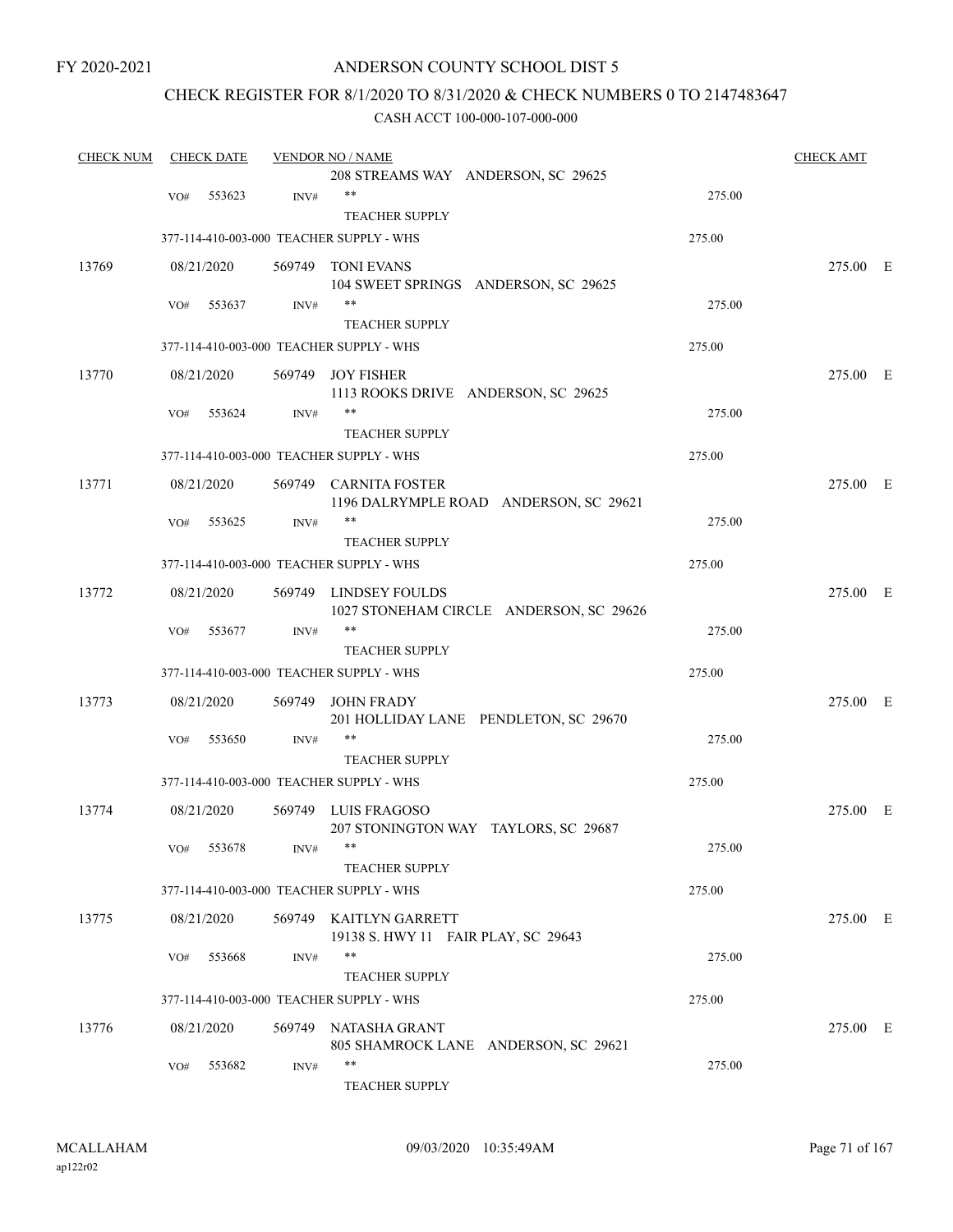## CHECK REGISTER FOR 8/1/2020 TO 8/31/2020 & CHECK NUMBERS 0 TO 2147483647

| <b>CHECK NUM</b> |     | <b>CHECK DATE</b> |        | <b>VENDOR NO / NAME</b><br>377-114-410-003-000 TEACHER SUPPLY - WHS | 275.00 | <b>CHECK AMT</b> |  |
|------------------|-----|-------------------|--------|---------------------------------------------------------------------|--------|------------------|--|
| 13777            |     | 08/21/2020        |        | 569749 HEATH GRAY<br>5519 SPRINGS AVENUE MYRTLE BEACH, SC 29577     |        | 275.00 E         |  |
|                  | VO# | 553700            | INV#   | **<br><b>TEACHER SUPPLY</b>                                         | 275.00 |                  |  |
|                  |     |                   |        | 377-114-410-003-000 TEACHER SUPPLY - WHS                            | 275.00 |                  |  |
| 13778            |     | 08/21/2020        |        | 569749 CHELITA GREENLEE<br>140 NORFOLK CIRCLE ANDERSON, SC 29625    |        | 275.00 E         |  |
|                  | VO# | 553674            | INV#   | **<br><b>TEACHER SUPPLY</b>                                         | 275.00 |                  |  |
|                  |     |                   |        | 377-114-410-003-000 TEACHER SUPPLY - WHS                            | 275.00 |                  |  |
| 13779            |     | 08/21/2020        |        | 569749 ALBA GUERRERO                                                |        | 275.00 E         |  |
|                  |     |                   |        | 618 CHOCTAW STREET ANDERSON, SC 29626                               |        |                  |  |
|                  | VO# | 553703            | INV#   | **<br><b>TEACHER SUPPLY</b>                                         | 275.00 |                  |  |
|                  |     |                   |        | 377-114-410-003-000 TEACHER SUPPLY - WHS                            | 275.00 |                  |  |
| 13780            |     | 08/21/2020        |        | 569749 MICHAELA HACKMAN<br>503 WATKINS DRIVE PENDLETON, SC 29670    |        | 275.00 E         |  |
|                  | VO# | 553679            | INV#   | $***$                                                               | 275.00 |                  |  |
|                  |     |                   |        | <b>TEACHER SUPPLY</b><br>377-114-410-003-000 TEACHER SUPPLY - WHS   | 275.00 |                  |  |
|                  |     |                   |        |                                                                     |        |                  |  |
| 13781            |     | 08/21/2020        |        | 569749 MICHAEL HAMMETT<br>134 HAMMETT ACRES ANDERSON, SC 29621      |        | 275.00 E         |  |
|                  | VO# | 553626            | INV#   | $***$<br><b>TEACHER SUPPLY</b>                                      | 275.00 |                  |  |
|                  |     |                   |        | 377-114-410-003-000 TEACHER SUPPLY - WHS                            | 275.00 |                  |  |
| 13782            |     | 08/21/2020        |        | 569749 MATTHEW HANDLEY<br>406 MAREFAIR LANE SIMPSONVILLE, SC 29680  |        | 275.00 E         |  |
|                  | VO# | 553714            | INV#   | **                                                                  | 275.00 |                  |  |
|                  |     |                   |        | <b>TEACHER SUPPLY</b><br>377-114-410-003-000 TEACHER SUPPLY - WHS   | 275.00 |                  |  |
| 13783            |     | 08/21/2020        |        | 569749 TAYLOR HIGGINS                                               |        | 275.00 E         |  |
|                  | VO# | 553666            | INV#   | 412 HAMILTON PARKWAY EASLEY, SC 29642<br>**                         | 275.00 |                  |  |
|                  |     |                   |        | <b>TEACHER SUPPLY</b>                                               |        |                  |  |
|                  |     |                   |        | 377-114-410-003-000 TEACHER SUPPLY - WHS                            | 275.00 |                  |  |
| 13784            |     | 08/21/2020        | 569749 | WILLIAM HOLBROOK<br>404 TIMBERLAKE ROAD ANDERSON, SC 29625          |        | 275.00 E         |  |
|                  | VO# | 553657            | INV#   | **                                                                  | 275.00 |                  |  |
|                  |     |                   |        | TEACHER SUPPLY<br>377-114-410-003-000 TEACHER SUPPLY - WHS          | 275.00 |                  |  |
|                  |     |                   |        |                                                                     |        |                  |  |
| 13785            |     | 08/21/2020        | 569749 | <b>JOHN HOLLAND</b><br>312 RHODEHAVEN DRIVE ANDERSON, SC 29625      |        | 275.00 E         |  |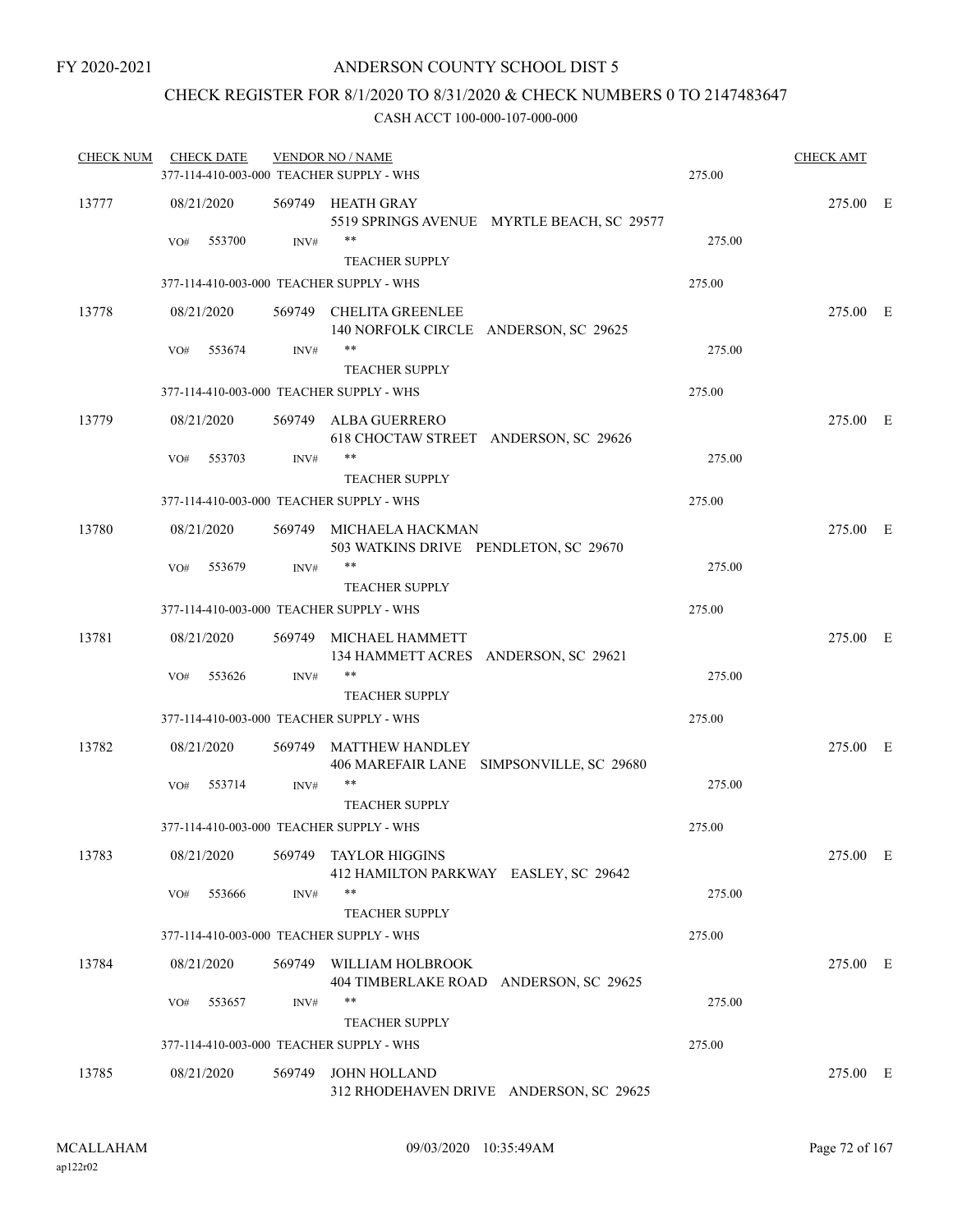# CHECK REGISTER FOR 8/1/2020 TO 8/31/2020 & CHECK NUMBERS 0 TO 2147483647

| <b>CHECK NUM</b> |     | <b>CHECK DATE</b> |        | <b>VENDOR NO / NAME</b>                                             |        | <b>CHECK AMT</b> |  |
|------------------|-----|-------------------|--------|---------------------------------------------------------------------|--------|------------------|--|
|                  | VO# | 553640            | INV#   | **                                                                  | 275.00 |                  |  |
|                  |     |                   |        | <b>TEACHER SUPPLY</b>                                               |        |                  |  |
|                  |     |                   |        | 377-114-410-003-000 TEACHER SUPPLY - WHS                            | 275.00 |                  |  |
| 13786            |     | 08/21/2020        |        | 569749 JANE ISBELL<br>441 SANDERS ROAD PENDLETON, SC 29670          |        | 275.00 E         |  |
|                  | VO# | 553638            | INV#   | $***$                                                               | 275.00 |                  |  |
|                  |     |                   |        | <b>TEACHER SUPPLY</b>                                               |        |                  |  |
|                  |     |                   |        | 377-114-410-003-000 TEACHER SUPPLY - WHS                            | 275.00 |                  |  |
| 13787            |     | 08/21/2020        |        | 569749 REBECCA JUNKER<br>6008 LODESTONE DRIVE ALEXANDER, AR 72002   |        | 275.00 E         |  |
|                  | VO# | 553694            | INV#   | $***$                                                               | 275.00 |                  |  |
|                  |     |                   |        | <b>TEACHER SUPPLY</b>                                               |        |                  |  |
|                  |     |                   |        | 377-114-410-003-000 TEACHER SUPPLY - WHS                            | 275.00 |                  |  |
| 13788            |     | 08/21/2020        |        | 569749 MARIA KEELEY-GIL<br>500 SUSSEX WAY ANDERSON, SC 29625        |        | 275.00 E         |  |
|                  | VO# | 553690            | INV#   | **                                                                  | 275.00 |                  |  |
|                  |     |                   |        | <b>TEACHER SUPPLY</b>                                               |        |                  |  |
|                  |     |                   |        | 377-114-410-003-000 TEACHER SUPPLY - WHS                            | 275.00 |                  |  |
| 13789            |     | 08/21/2020        | 569749 | TARA KELLY<br>12179 FRIENDSHIP LOOP DRIVE SENECA, SC 29678          |        | 275.00 E         |  |
|                  | VO# | 553699            | INV#   | $***$                                                               | 275.00 |                  |  |
|                  |     |                   |        | <b>TEACHER SUPPLY</b>                                               |        |                  |  |
|                  |     |                   |        | 377-114-410-003-000 TEACHER SUPPLY - WHS                            | 275.00 |                  |  |
| 13790            |     | 08/21/2020        | 569749 | JERRY KOCIURUBA<br>5 KIEV CT ANDERSON, SC 29626                     |        | 275.00 E         |  |
|                  | VO# | 553681            | INV#   | $***$                                                               | 275.00 |                  |  |
|                  |     |                   |        | <b>TEACHER SUPPLY</b>                                               |        |                  |  |
|                  |     |                   |        | 377-114-410-003-000 TEACHER SUPPLY - WHS                            | 275.00 |                  |  |
| 13791            |     | 08/21/2020        | 569749 | <b>JESSICA LANGBEHN</b><br>119 FREEDOM DRIVE CLEMSON, SC 29631      |        | 275.00 E         |  |
|                  | VO# | 553684            | INV#   | $***$                                                               | 275.00 |                  |  |
|                  |     |                   |        | <b>TEACHER SUPPLY</b>                                               |        |                  |  |
|                  |     |                   |        | 377-114-410-003-000 TEACHER SUPPLY - WHS                            | 275.00 |                  |  |
| 13792            |     | 08/21/2020        |        | 569749 JOSEPH LONG<br>817 ROGER BOLT ROAD BELTON, SC 29627          |        | 275.00 E         |  |
|                  | VO# | 553710            | INV#   | **                                                                  | 275.00 |                  |  |
|                  |     |                   |        | <b>TEACHER SUPPLY</b>                                               |        |                  |  |
|                  |     |                   |        | 377-114-410-003-000 TEACHER SUPPLY - WHS                            | 275.00 |                  |  |
| 13793            |     | 08/21/2020        | 569749 | <b>CARALOTT</b><br>306 WEST FREDERICKS STREET ANDERSON, SC<br>29625 |        | 275.00 E         |  |
|                  | VO# | 553633            | INV#   | **<br><b>TEACHER SUPPLY</b>                                         | 275.00 |                  |  |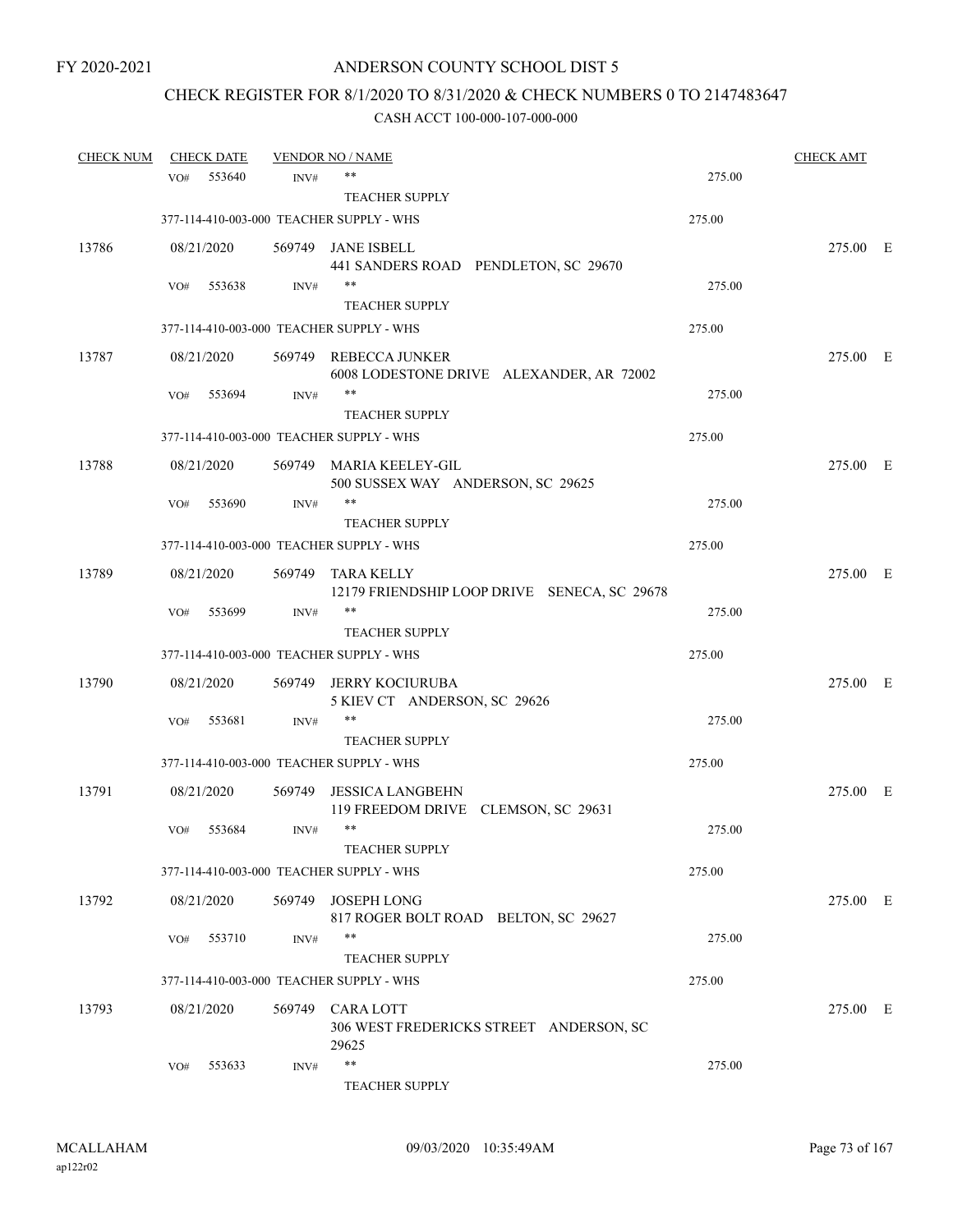## CHECK REGISTER FOR 8/1/2020 TO 8/31/2020 & CHECK NUMBERS 0 TO 2147483647

| <b>CHECK NUM</b> | <b>CHECK DATE</b> |        | <b>VENDOR NO / NAME</b><br>377-114-410-003-000 TEACHER SUPPLY - WHS | 275.00 | <b>CHECK AMT</b> |  |
|------------------|-------------------|--------|---------------------------------------------------------------------|--------|------------------|--|
| 13794            | 08/21/2020        |        | 569749 BRITTANY LOUDERMILK<br>100 LAURENS CT ANDERSON, SC 29621     |        | 275.00 E         |  |
|                  | 553665<br>VO#     | INV#   | $***$<br><b>TEACHER SUPPLY</b>                                      | 275.00 |                  |  |
|                  |                   |        | 377-114-410-003-000 TEACHER SUPPLY - WHS                            | 275.00 |                  |  |
| 13795            | 08/21/2020        |        | 569749 TALISHA MADISON<br>2509 COBBS WAY ANDERSON, SC 29621         |        | 275.00 E         |  |
|                  | 553688<br>VO#     | INV#   | $***$<br><b>TEACHER SUPPLY</b>                                      | 275.00 |                  |  |
|                  |                   |        | 377-114-410-003-000 TEACHER SUPPLY - WHS                            | 275.00 |                  |  |
| 13796            | 08/21/2020        |        | 569749 VICTOR MARTINEZ<br>161 RIVERMILL PLACE PIEDMONT, SC 29673    |        | 275.00 E         |  |
|                  | 553708<br>VO#     | INV#   | $***$<br><b>TEACHER SUPPLY</b>                                      | 275.00 |                  |  |
|                  |                   |        | 377-114-410-003-000 TEACHER SUPPLY - WHS                            | 275.00 |                  |  |
| 13797            | 08/21/2020        |        | 569749 GEORGE MATHIS<br>145 MILLRACE CIRCLE AIKEN, SC 29805         |        | 275.00 E         |  |
|                  | 553662<br>VO#     | INV#   | $***$                                                               | 275.00 |                  |  |
|                  |                   |        | <b>TEACHER SUPPLY</b>                                               |        |                  |  |
|                  |                   |        | 377-114-410-003-000 TEACHER SUPPLY - WHS                            | 275.00 |                  |  |
| 13798            | 08/21/2020        |        | 569749 TERRI MATTRESS<br>117 EDGEWATER DRIVE ANDERSON, SC 29626     |        | 275.00 E         |  |
|                  | 553627<br>VO#     | INV#   | **<br><b>TEACHER SUPPLY</b>                                         | 275.00 |                  |  |
|                  |                   |        | 377-114-410-003-000 TEACHER SUPPLY - WHS                            | 275.00 |                  |  |
| 13799            | 08/21/2020        |        | 569749 BAILEY MCCARLEY<br>104 WAVERLY ROAD ANDERSON, SC 29625       |        | 275.00 E         |  |
|                  | VO#<br>553641     | INV#   | $***$<br><b>TEACHER SUPPLY</b>                                      | 275.00 |                  |  |
|                  |                   |        | 377-114-410-003-000 TEACHER SUPPLY - WHS                            | 275.00 |                  |  |
| 13800            | 08/21/2020        |        | 569749 JILL MCCLAIN<br>206 LAUREL HEIGHTS ANDERSON, SC 29621        |        | 275.00 E         |  |
|                  | 553649<br>VO#     | INV#   | **<br><b>TEACHER SUPPLY</b>                                         | 275.00 |                  |  |
|                  |                   |        | 377-114-410-003-000 TEACHER SUPPLY - WHS                            | 275.00 |                  |  |
| 13801            | 08/21/2020        |        | 569749 MICHAEL MCCOY<br>2205 EDGEWOOD AVENUE ANDERSON, SC 29625     |        | 275.00 E         |  |
|                  | 553659<br>VO#     | INV#   | **<br><b>TEACHER SUPPLY</b>                                         | 275.00 |                  |  |
|                  |                   |        | 377-114-410-003-000 TEACHER SUPPLY - WHS                            | 275.00 |                  |  |
| 13802            | 08/21/2020        | 569749 | MIRANDA MCINTOSH<br>430 SHORE LINE DRIVE ANDERSON, SC 29626         |        | 275.00 E         |  |
|                  |                   |        |                                                                     |        |                  |  |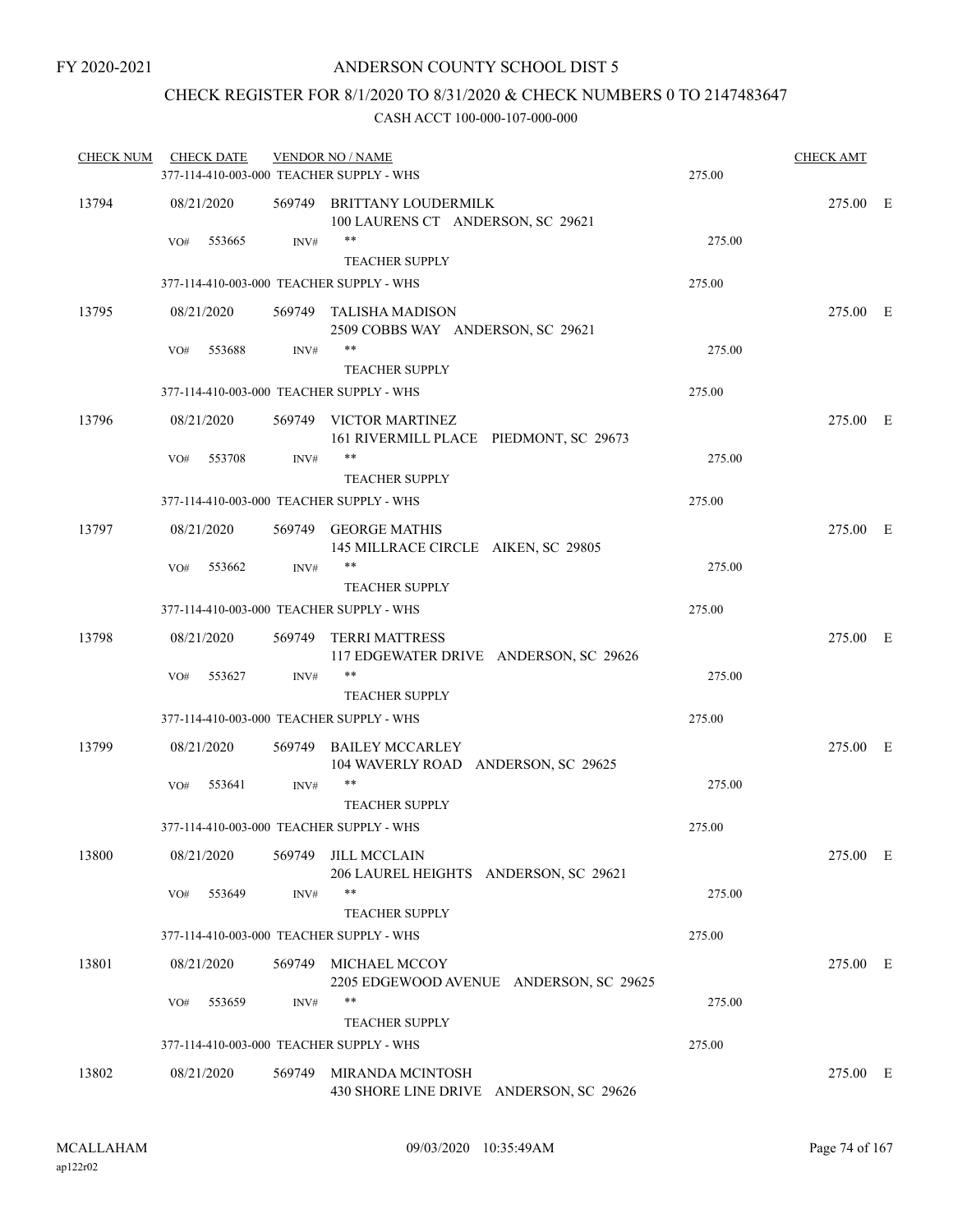# CHECK REGISTER FOR 8/1/2020 TO 8/31/2020 & CHECK NUMBERS 0 TO 2147483647

| <b>CHECK NUM</b> |     | <b>CHECK DATE</b> |        | <b>VENDOR NO / NAME</b>                                              |        | <b>CHECK AMT</b> |  |
|------------------|-----|-------------------|--------|----------------------------------------------------------------------|--------|------------------|--|
|                  | VO# | 553658            | INV#   | **                                                                   | 275.00 |                  |  |
|                  |     |                   |        | <b>TEACHER SUPPLY</b>                                                |        |                  |  |
|                  |     |                   |        | 377-114-410-003-000 TEACHER SUPPLY - WHS                             | 275.00 |                  |  |
| 13803            |     | 08/21/2020        |        | 569749 ALLIE MEADERS<br>106 OLIVE BRANCH ANDERSON, SC 29626          |        | 275.00 E         |  |
|                  | VO# | 553636            | INV#   | **<br><b>TEACHER SUPPLY</b>                                          | 275.00 |                  |  |
|                  |     |                   |        | 377-114-410-003-000 TEACHER SUPPLY - WHS                             | 275.00 |                  |  |
| 13804            |     | 08/21/2020        |        | 569749 MARY ELLEN MINNIEAR<br>406 WOODFERN CIRCLE ANDERSON, SC 29625 |        | 275.00 E         |  |
|                  | VO# | 553628            | INV#   | **<br><b>TEACHER SUPPLY</b>                                          | 275.00 |                  |  |
|                  |     |                   |        | 377-114-410-003-000 TEACHER SUPPLY - WHS                             | 275.00 |                  |  |
| 13805            |     | 08/21/2020        | 569749 | <b>JENILYN MULKEY</b><br>224 SPRUCE CREEK ANDERSON, SC 29625         |        | 275.00 E         |  |
|                  | VO# | 553661            | INV#   | **                                                                   | 275.00 |                  |  |
|                  |     |                   |        | <b>TEACHER SUPPLY</b>                                                |        |                  |  |
|                  |     |                   |        | 377-114-410-003-000 TEACHER SUPPLY - WHS                             | 275.00 |                  |  |
| 13806            |     | 08/21/2020        |        | 569749 ROSEMARY MYERS<br>206 AMETHYST WAY SENECA, SC 29672           |        | 275.00 E         |  |
|                  | VO# | 553676            | INV#   | **                                                                   | 275.00 |                  |  |
|                  |     |                   |        | <b>TEACHER SUPPLY</b>                                                |        |                  |  |
|                  |     |                   |        | 377-114-410-003-000 TEACHER SUPPLY - WHS                             | 275.00 |                  |  |
| 13807            |     | 08/21/2020        |        | 569749 HEATHER NEARY<br>201 RIVER DRIVE WILLIAMSTON, SC 29697        |        | 275.00 E         |  |
|                  | VO# | 553648            | INV#   | **                                                                   | 275.00 |                  |  |
|                  |     |                   |        | <b>TEACHER SUPPLY</b>                                                |        |                  |  |
|                  |     |                   |        | 377-114-410-003-000 TEACHER SUPPLY - WHS                             | 275.00 |                  |  |
| 13808            |     | 08/21/2020        | 569749 | <b>RYAN NEGOSKI</b><br>103 HUNTERS LANE ANDERSON, SC 29625           |        | 275.00 E         |  |
|                  | VO# | 553691            | INV#   | $***$                                                                | 275.00 |                  |  |
|                  |     |                   |        | <b>TEACHER SUPPLY</b>                                                |        |                  |  |
|                  |     |                   |        | 377-114-410-003-000 TEACHER SUPPLY - WHS                             | 275.00 |                  |  |
| 13809            |     | 08/21/2020        |        | 569749 ANDREW OAKES<br>P.O. BOX 443 IVA, SC 29655                    |        | 275.00 E         |  |
|                  | VO# | 553707            | INV#   | **                                                                   | 275.00 |                  |  |
|                  |     |                   |        | <b>TEACHER SUPPLY</b>                                                |        |                  |  |
|                  |     |                   |        | 377-114-410-003-000 TEACHER SUPPLY - WHS                             | 275.00 |                  |  |
| 13810            |     | 08/21/2020        | 569749 | <b>JARROD PAYNE</b><br>200 GEORGETOWN ROAD EASLEY, SC 29640          |        | 275.00 E         |  |
|                  | VO# | 553686            | INV#   | **                                                                   | 275.00 |                  |  |
|                  |     |                   |        | <b>TEACHER SUPPLY</b>                                                |        |                  |  |
|                  |     |                   |        | 377-114-410-003-000 TEACHER SUPPLY - WHS                             | 275.00 |                  |  |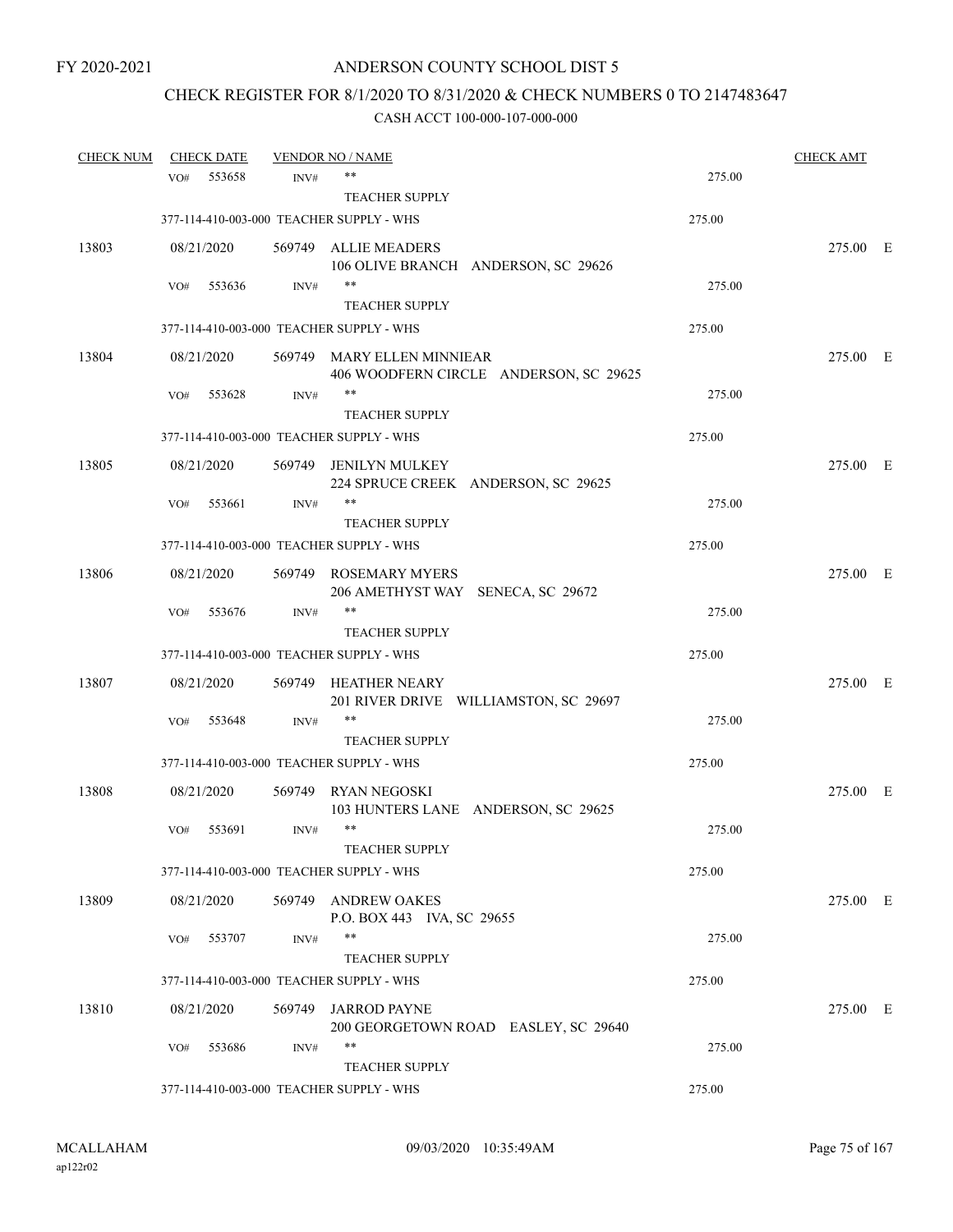### ANDERSON COUNTY SCHOOL DIST 5

## CHECK REGISTER FOR 8/1/2020 TO 8/31/2020 & CHECK NUMBERS 0 TO 2147483647

| <b>CHECK NUM</b> | <b>CHECK DATE</b>                        |        | <b>VENDOR NO / NAME</b>                                                      |        | <b>CHECK AMT</b> |  |
|------------------|------------------------------------------|--------|------------------------------------------------------------------------------|--------|------------------|--|
| 13811            | 08/21/2020                               |        | 569749 NIA PAYNE<br>30 MARKET POINT DRIVE APT. 1307 GREENVILLE, SC<br>29607  |        | 275.00 E         |  |
|                  | 553702<br>VO#                            | INV#   | $***$<br><b>TEACHER SUPPLY</b>                                               | 275.00 |                  |  |
|                  | 377-114-410-003-000 TEACHER SUPPLY - WHS |        |                                                                              | 275.00 |                  |  |
| 13812            | 08/21/2020                               |        | 569749 ROBERT PETTIGREW<br>190 SENTELL ROAD WILLIAMSTON, SC 29697            |        | 275.00 E         |  |
|                  | 553671<br>VO#                            | INV#   | **<br><b>TEACHER SUPPLY</b>                                                  | 275.00 |                  |  |
|                  | 377-114-410-003-000 TEACHER SUPPLY - WHS |        |                                                                              | 275.00 |                  |  |
| 13813            | 08/21/2020                               |        | 569749 HERBERT PHILLIPS<br>201 BEAUREGARD AVE ANDERSON, SC 29625             |        | 275.00 E         |  |
|                  | VO#<br>553629                            | INV#   | <b>TEACHER SUPPLY</b>                                                        | 275.00 |                  |  |
|                  | 377-114-410-003-000 TEACHER SUPPLY - WHS |        |                                                                              | 275.00 |                  |  |
| 13814            | 08/21/2020                               |        | 569749 LEIGH RAMSEY<br>631 JONAGOLD COURT ANDERSON, SC 29621                 |        | 275.00 E         |  |
|                  | 553689<br>VO#                            | INV#   | **<br><b>TEACHER SUPPLY</b>                                                  | 275.00 |                  |  |
|                  | 377-114-410-003-000 TEACHER SUPPLY - WHS |        |                                                                              | 275.00 |                  |  |
| 13815            | 08/21/2020                               |        | 569749 COURTNEY ROGERS<br>616 JONAGOLD COURT ANDERSON, SC 29621              |        | 275.00 E         |  |
|                  | 553715<br>VO#                            | INV#   | **<br><b>TEACHER SUPPLY</b>                                                  | 275.00 |                  |  |
|                  | 377-114-410-003-000 TEACHER SUPPLY - WHS |        |                                                                              | 275.00 |                  |  |
| 13816            | 08/21/2020                               |        | 569749 DELMIS SAN MARTY-AVILA<br>240 OLD FLAT SHOALS ROAD WALHALLA, SC 29691 |        | 275.00 E         |  |
|                  | 553692<br>VO#                            | INV#   | **<br><b>TEACHER SUPPLY</b>                                                  | 275.00 |                  |  |
|                  | 377-114-410-003-000 TEACHER SUPPLY - WHS |        |                                                                              | 275.00 |                  |  |
| 13817            | 08/21/2020                               |        | 569749 ALLISON SAVILLE<br>107 CALHOUN ROAD BELTON, SC 29627                  |        | 275.00 E         |  |
|                  | 553622<br>VO#                            | INV#   | $***$<br><b>TEACHER SUPPLY</b>                                               | 275.00 |                  |  |
|                  | 377-114-410-003-000 TEACHER SUPPLY - WHS |        |                                                                              | 275.00 |                  |  |
| 13818            | 08/21/2020                               | 569749 | <b>SETH SCHEVING</b><br>809 EAST RIVER STREET ANDERSON, SC 29624             |        | 275.00 E         |  |
|                  | 553664<br>VO#                            | INV#   | **<br><b>TEACHER SUPPLY</b>                                                  | 275.00 |                  |  |
|                  | 377-114-410-003-000 TEACHER SUPPLY - WHS |        |                                                                              | 275.00 |                  |  |
| 13819            | 08/21/2020                               | 569749 | <b>JOHN SCHUMPERT</b><br>10 COVINGTON RD<br>GREENVILLE, SC 29617             |        | 275.00 E         |  |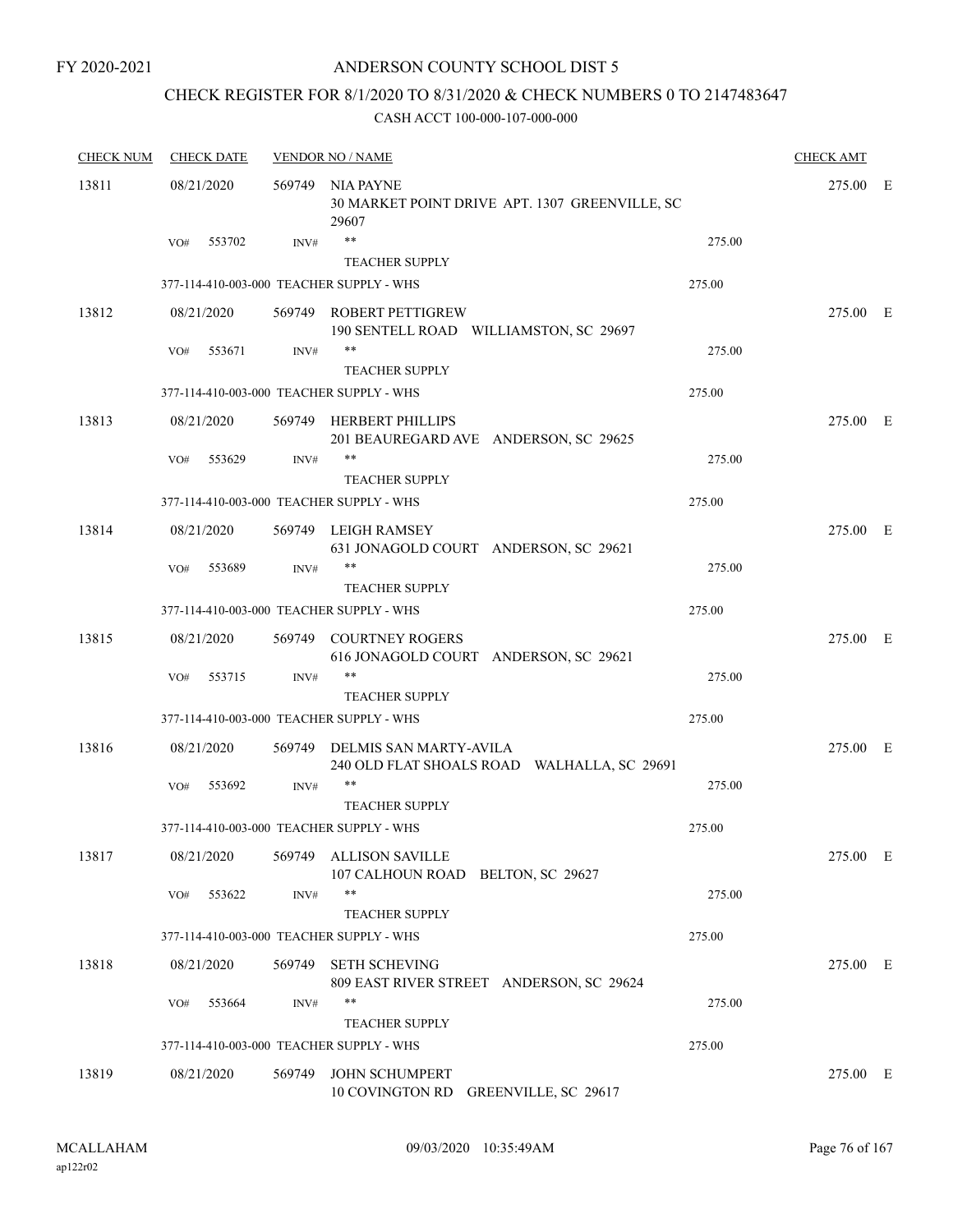# CHECK REGISTER FOR 8/1/2020 TO 8/31/2020 & CHECK NUMBERS 0 TO 2147483647

| <b>CHECK NUM</b> |     | <b>CHECK DATE</b> |        | <b>VENDOR NO / NAME</b>                                          |        | <b>CHECK AMT</b> |  |
|------------------|-----|-------------------|--------|------------------------------------------------------------------|--------|------------------|--|
|                  | VO# | 553656            | INV#   | **                                                               | 275.00 |                  |  |
|                  |     |                   |        | <b>TEACHER SUPPLY</b>                                            |        |                  |  |
|                  |     |                   |        | 377-114-410-003-000 TEACHER SUPPLY - WHS                         | 275.00 |                  |  |
| 13820            |     | 08/21/2020        |        | 569749 MICHAEL SMITH<br>228 CANVASBACK WAY EASLEY, SC 29642      |        | 275.00 E         |  |
|                  | VO# | 553697            | INV#   | $***$                                                            | 275.00 |                  |  |
|                  |     |                   |        | <b>TEACHER SUPPLY</b>                                            |        |                  |  |
|                  |     |                   |        | 377-114-410-003-000 TEACHER SUPPLY - WHS                         | 275.00 |                  |  |
| 13821            |     | 08/21/2020        |        | 569749 TAYLOR STALEY<br>966 WHITECHAPEL ROAD SENECA, SC 29678    |        | 275.00 E         |  |
|                  | VO# | 553705            | INV#   | **                                                               | 275.00 |                  |  |
|                  |     |                   |        | <b>TEACHER SUPPLY</b>                                            |        |                  |  |
|                  |     |                   |        | 377-114-410-003-000 TEACHER SUPPLY - WHS                         | 275.00 |                  |  |
| 13822            |     | 08/21/2020        |        | 569749 REBECCA STATON<br>275 JIM HUNT ROAD EASLEY, SC 29640      |        | 275.00 E         |  |
|                  | VO# | 553693            | INV#   | **                                                               | 275.00 |                  |  |
|                  |     |                   |        | <b>TEACHER SUPPLY</b>                                            |        |                  |  |
|                  |     |                   |        | 377-114-410-003-000 TEACHER SUPPLY - WHS                         | 275.00 |                  |  |
| 13823            |     | 08/21/2020        |        | 569749 MICHAEL STRAUP<br>102 HAWKS NEST BELTON, SC 29627         |        | 275.00 E         |  |
|                  | VO# | 553630            | INV#   | $***$                                                            | 275.00 |                  |  |
|                  |     |                   |        | <b>TEACHER SUPPLY</b>                                            |        |                  |  |
|                  |     |                   |        | 377-114-410-003-000 TEACHER SUPPLY - WHS                         | 275.00 |                  |  |
| 13824            |     | 08/21/2020        |        | 569749 ROBERT STUART<br>1982 FAIRFIELD SPRINGS STATHAM, GA 30666 |        | 275.00 E         |  |
|                  | VO# | 553706            | INV#   | $***$                                                            | 275.00 |                  |  |
|                  |     |                   |        | <b>TEACHER SUPPLY</b>                                            |        |                  |  |
|                  |     |                   |        | 377-114-410-003-000 TEACHER SUPPLY - WHS                         | 275.00 |                  |  |
| 13825            |     | 08/21/2020        | 569749 | AUSTIN STUKES<br>205 TILLIWA COURT APT. 502 CENTRAL, SC 29630    |        | 275.00 E         |  |
|                  | VO# | 553695            | INV#   | $***$                                                            | 275.00 |                  |  |
|                  |     |                   |        | <b>TEACHER SUPPLY</b>                                            |        |                  |  |
|                  |     |                   |        | 377-114-410-003-000 TEACHER SUPPLY - WHS                         | 275.00 |                  |  |
| 13826            |     | 08/21/2020        |        | 569749 LURETTA SULLIVAN<br>183 LATIMER ROAD ANDERSON, SC 29626   |        | 275.00 E         |  |
|                  | VO# | 553669            | INV#   | $***$                                                            | 275.00 |                  |  |
|                  |     |                   |        | <b>TEACHER SUPPLY</b>                                            |        |                  |  |
|                  |     |                   |        | 377-114-410-003-000 TEACHER SUPPLY - WHS                         | 275.00 |                  |  |
| 13827            |     | 08/21/2020        | 569749 | WILLIS SULLIVAN<br>2407 VILLA COURT ANDERSON, SC 29621           |        | 275.00 E         |  |
|                  | VO# | 553651            | INV#   | **<br><b>TEACHER SUPPLY</b>                                      | 275.00 |                  |  |
|                  |     |                   |        | 377-114-410-003-000 TEACHER SUPPLY - WHS                         | 275.00 |                  |  |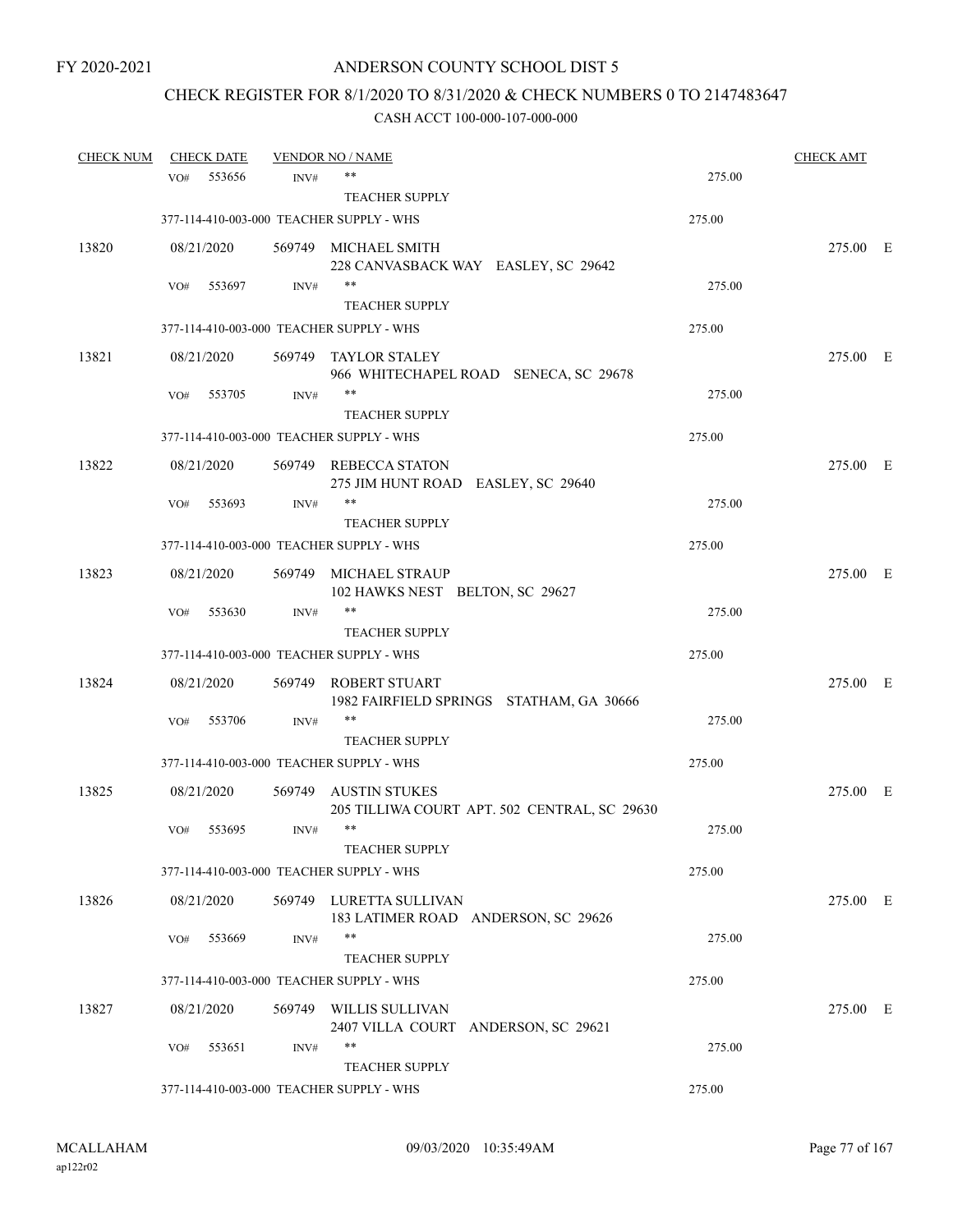### ANDERSON COUNTY SCHOOL DIST 5

# CHECK REGISTER FOR 8/1/2020 TO 8/31/2020 & CHECK NUMBERS 0 TO 2147483647

| <b>CHECK NUM</b> | <b>CHECK DATE</b> |        | <b>VENDOR NO / NAME</b>                                           |        |          |  |  |
|------------------|-------------------|--------|-------------------------------------------------------------------|--------|----------|--|--|
| 13828            | 08/21/2020        |        | 569749 SUSAN WELBORN<br>203 WELBORN DRIVE ANDERSON, SC 29621      |        | 275.00 E |  |  |
|                  | 553631<br>VO#     | INV#   | $***$<br><b>TEACHER SUPPLY</b>                                    | 275.00 |          |  |  |
|                  |                   |        | 377-114-410-003-000 TEACHER SUPPLY - WHS                          | 275.00 |          |  |  |
| 13829            | 08/21/2020        |        | 569749 CARL WENTZKY<br>135 ASHTON LANE ANDERSON, SC 29621         |        | 275.00 E |  |  |
|                  | VO#<br>553663     | INV#   | $***$<br><b>TEACHER SUPPLY</b>                                    | 275.00 |          |  |  |
|                  |                   |        | 377-114-410-003-000 TEACHER SUPPLY - WHS                          | 275.00 |          |  |  |
| 13830            | 08/21/2020        |        | 569749 AUROLYN WHITE<br>268 LOCKLIN STREET ELBERTON, GA 30635     |        | 275.00 E |  |  |
|                  | VO#<br>553698     | INV#   | **<br><b>TEACHER SUPPLY</b>                                       | 275.00 |          |  |  |
|                  |                   |        | 377-114-410-003-000 TEACHER SUPPLY - WHS                          | 275.00 |          |  |  |
| 13831            | 08/21/2020        |        | 569749 AMY WILSON<br>206 HERIN DRIVE GREENWOOD, SC 29649          |        | 275.00 E |  |  |
|                  | 553673<br>VO#     | INV#   | $***$<br><b>TEACHER SUPPLY</b>                                    | 275.00 |          |  |  |
|                  |                   |        | 377-114-410-003-000 TEACHER SUPPLY - WHS                          | 275.00 |          |  |  |
| 13832            | 08/21/2020        |        | 569749 TARA WILSON<br>2009 CARDINAL PARK DRIVE ANDERSON, SC 29621 |        | 275.00 E |  |  |
|                  | 553634<br>VO#     | INV#   | $***$<br><b>TEACHER SUPPLY</b>                                    | 275.00 |          |  |  |
|                  |                   |        | 377-114-410-003-000 TEACHER SUPPLY - WHS                          | 275.00 |          |  |  |
| 13833            | 08/21/2020        | 569749 | <b>JERRI WINCHESTER</b><br>151 ASHTON LANE ANDERSON, SC 29621     |        | 275.00 E |  |  |
|                  | 553644<br>VO#     | INV#   | **<br><b>TEACHER SUPPLY</b>                                       | 275.00 |          |  |  |
|                  |                   |        | 377-114-410-003-000 TEACHER SUPPLY - WHS                          | 275.00 |          |  |  |
| 13834            | 08/21/2020        |        | 569749 KATHERINE WOODBERRY<br>3306 HOWLAND DR ANDERSON, SC 29626  |        | 275.00 E |  |  |
|                  | 553670<br>VO#     | INV#   | $***$<br><b>TEACHER SUPPLY</b>                                    | 275.00 |          |  |  |
|                  |                   |        | 377-114-410-003-000 TEACHER SUPPLY - WHS                          | 275.00 |          |  |  |
| 13835            | 08/21/2020        | 569749 | <b>JULIAN WRIGHT</b><br>407 CENTRAL AVE ANDERSON, SC 29625        |        | 275.00 E |  |  |
|                  | 553667<br>VO#     | INV#   | **<br><b>TEACHER SUPPLY</b>                                       | 275.00 |          |  |  |
|                  |                   |        | 377-114-410-003-000 TEACHER SUPPLY - WHS                          | 275.00 |          |  |  |
| 13836            | 08/21/2020        | 569749 | <b>BESS WURST</b><br>207 LOBLOLLY DR ANDERSON, SC 29625           |        | 275.00 E |  |  |
|                  | 553632<br>VO#     | INV#   | $\ast\ast$                                                        | 275.00 |          |  |  |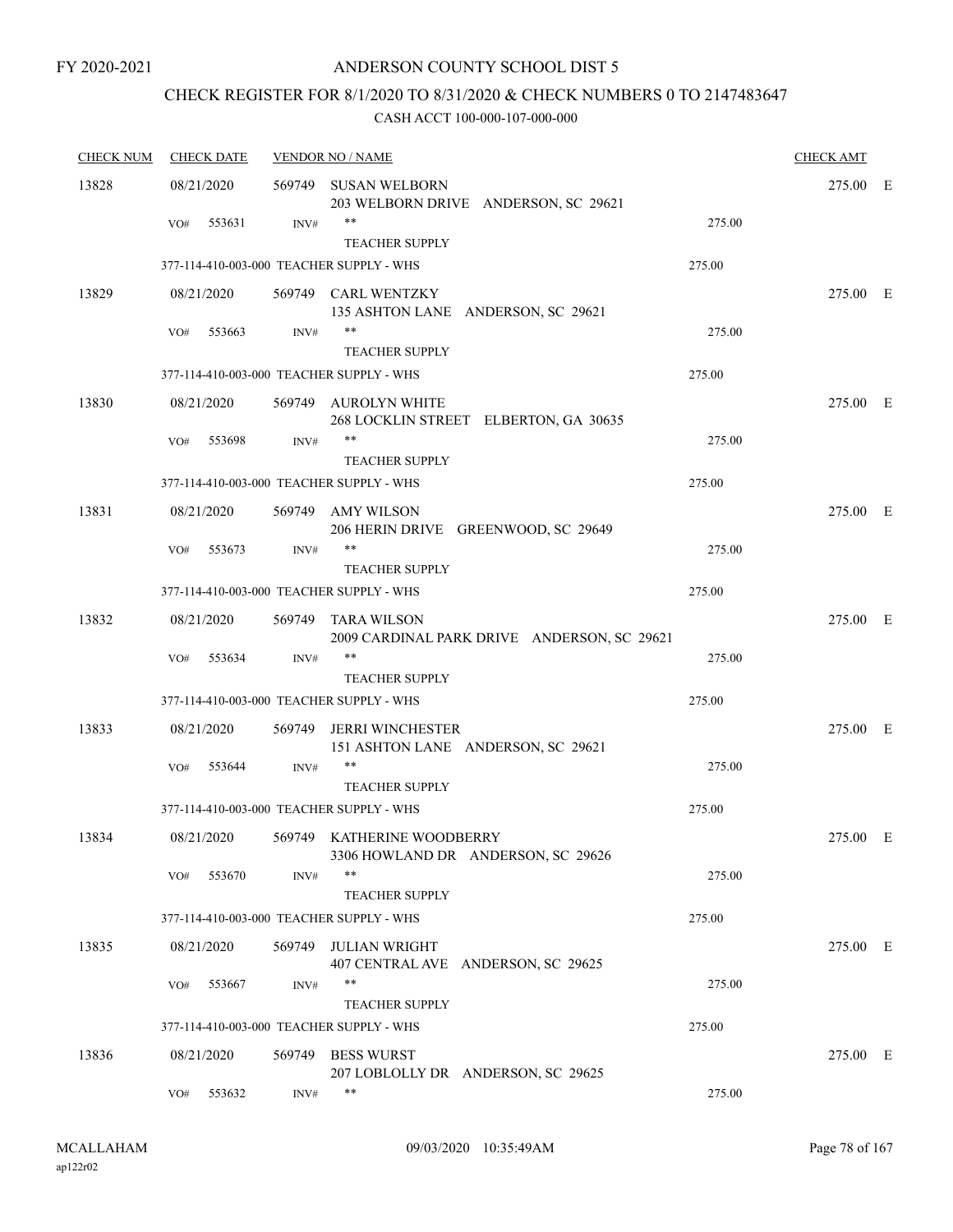### CHECK REGISTER FOR 8/1/2020 TO 8/31/2020 & CHECK NUMBERS 0 TO 2147483647

| <b>CHECK NUM</b> |     | <b>CHECK DATE</b> |        | <b>VENDOR NO / NAME</b><br><b>TEACHER SUPPLY</b>                        |        | <b>CHECK AMT</b> |  |
|------------------|-----|-------------------|--------|-------------------------------------------------------------------------|--------|------------------|--|
|                  |     |                   |        | 377-114-410-003-000 TEACHER SUPPLY - WHS                                | 275.00 |                  |  |
| 13837            |     | 08/21/2020        |        | 569749 AMANDA YARBROUGH<br>310 COOPER LANE EASLEY, SC 29642             |        | 275.00 E         |  |
|                  | VO# | 553711            | INV#   | $***$<br><b>TEACHER SUPPLY</b>                                          | 275.00 |                  |  |
|                  |     |                   |        | 377-114-410-003-000 TEACHER SUPPLY - WHS                                | 275.00 |                  |  |
| 13838            |     | 08/21/2020        |        | 569749 LAVENIA ALEXANDER<br>218 SHADOW CREEK LANE 3A ANDERSON, SC 29621 |        | 275.00 E         |  |
|                  | VO# | 553761            | INV#   | **<br><b>TEACHER SUPPLY</b>                                             | 275.00 |                  |  |
|                  |     |                   |        | 377-113-410-005-000 TEACHER SUPPLY - MCCANTS                            | 275.00 |                  |  |
| 13839            |     | 08/21/2020        |        | 569749 LOUANN BATTON<br>1046 NORTH SHORE DRIVE ANDERSON, SC 29625       |        | 275.00 E         |  |
|                  | VO# | 553716            | INV#   | $***$<br><b>TEACHER SUPPLY</b>                                          | 275.00 |                  |  |
|                  |     |                   |        | 377-113-410-005-000 TEACHER SUPPLY - MCCANTS                            | 275.00 |                  |  |
| 13840            |     | 08/21/2020        |        | 569749 LEIGH BUCKNER<br>504 AUTUMN OAKS ANDERSON, SC 29621              |        | 275.00 E         |  |
|                  | VO# | 553717            | INV#   | **<br><b>TEACHER SUPPLY</b>                                             | 275.00 |                  |  |
|                  |     |                   |        | 377-113-410-005-000 TEACHER SUPPLY - MCCANTS                            | 275.00 |                  |  |
| 13841            |     | 08/21/2020        | 569749 | NICHOLAS BURRELL<br>410 DICKARD ROAD SENECA, SC 29672                   |        | 275.00 E         |  |
|                  | VO# | 553745            | INV#   | **<br><b>TEACHER SUPPLY</b>                                             | 275.00 |                  |  |
|                  |     |                   |        | 377-113-410-005-000 TEACHER SUPPLY - MCCANTS                            | 275.00 |                  |  |
| 13842            |     | 08/21/2020        | 569749 | <b>JESSICA COMER</b><br>1708 PARK DRIVE ANDERSON, SC 29625              |        | 275.00 E         |  |
|                  | VO# | 553756            | INV#   | $***$<br><b>TEACHER SUPPLY</b>                                          | 275.00 |                  |  |
|                  |     |                   |        | 377-113-410-005-000 TEACHER SUPPLY - MCCANTS                            | 275.00 |                  |  |
| 13843            |     | 08/21/2020        | 569749 | <b>ASHLEY DAVIS</b><br>1103 OLD WEBB ROAD ANDERSON, SC 29626            |        | 275.00 E         |  |
|                  | VO# | 553742            | INV#   | $***$<br><b>TEACHER SUPPLY</b>                                          | 275.00 |                  |  |
|                  |     |                   |        | 377-113-410-005-000 TEACHER SUPPLY - MCCANTS                            | 275.00 |                  |  |
| 13844            |     | 08/21/2020        | 569749 | <b>OUINCY DEL COLLETTI</b><br>1001 CARLISLE PLACE ANDERSON, SC 29621    |        | 275.00 E         |  |
|                  | VO# | 553731            | INV#   | $***$<br><b>TEACHER SUPPLY</b>                                          | 275.00 |                  |  |
|                  |     |                   |        | 377-113-410-005-000 TEACHER SUPPLY - MCCANTS                            | 275.00 |                  |  |
| 13845            |     | 08/21/2020        |        | 569749 MISTY DILLARD                                                    |        | 275.00 E         |  |
|                  |     |                   |        |                                                                         |        |                  |  |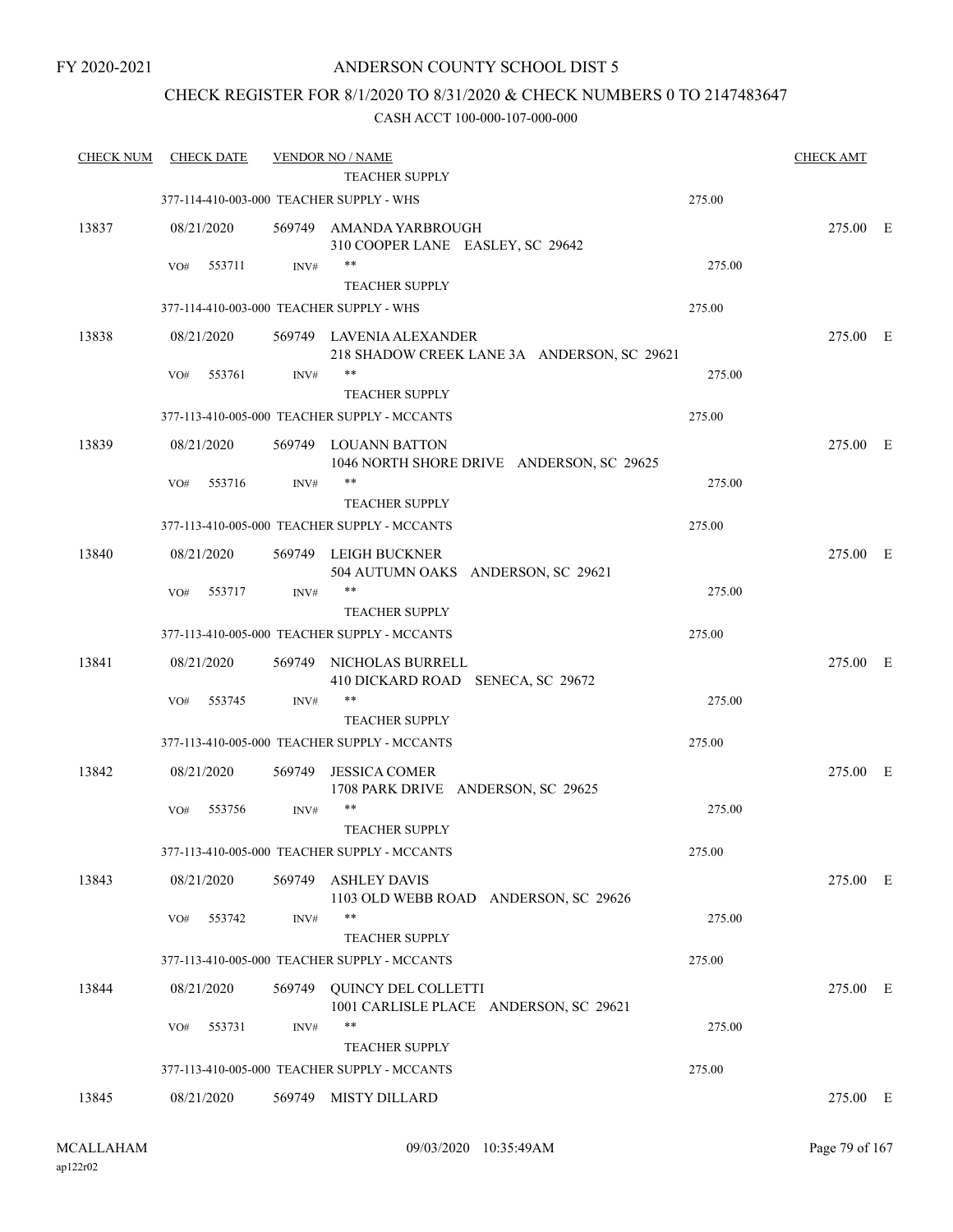### ANDERSON COUNTY SCHOOL DIST 5

### CHECK REGISTER FOR 8/1/2020 TO 8/31/2020 & CHECK NUMBERS 0 TO 2147483647

| <b>CHECK NUM</b> |     | <b>CHECK DATE</b> |                | <b>VENDOR NO / NAME</b>                               |        | <b>CHECK AMT</b> |  |
|------------------|-----|-------------------|----------------|-------------------------------------------------------|--------|------------------|--|
|                  |     |                   |                | 217 GRAYLYN DRIVE ANDERSON, SC 29621                  |        |                  |  |
|                  | VO# | 553718            | INV#           | $***$                                                 | 275.00 |                  |  |
|                  |     |                   |                | <b>TEACHER SUPPLY</b>                                 |        |                  |  |
|                  |     |                   |                | 377-113-410-005-000 TEACHER SUPPLY - MCCANTS          | 275.00 |                  |  |
| 13846            |     | 08/21/2020        |                | 569749 RACHEL DUFFEY                                  |        | 275.00 E         |  |
|                  |     |                   |                | 4008 BRACKENBERRY DRIVE ANDERSON, SC 29621            |        |                  |  |
|                  | VO# | 553754            | INV#           | $***$                                                 | 275.00 |                  |  |
|                  |     |                   |                | <b>TEACHER SUPPLY</b>                                 |        |                  |  |
|                  |     |                   |                | 377-113-410-005-000 TEACHER SUPPLY - MCCANTS          | 275.00 |                  |  |
| 13847            |     | 08/21/2020        |                | 569749 JAYNE EDGAR                                    |        | 275.00 E         |  |
|                  |     |                   |                | 104 RIVENDELL DRIVE ANDERSON, SC 29621                |        |                  |  |
|                  | VO# | 553728            | INV#           | $***$                                                 | 275.00 |                  |  |
|                  |     |                   |                | <b>TEACHER SUPPLY</b>                                 |        |                  |  |
|                  |     |                   |                | 377-113-410-005-000 TEACHER SUPPLY - MCCANTS          | 275.00 |                  |  |
|                  |     |                   |                |                                                       |        |                  |  |
| 13848            |     | 08/21/2020        | 569749         | THOMAS FARRAR<br>517 BRITTANY PARK ANDERSON, SC 29621 |        | 275.00 E         |  |
|                  | VO# | 553719            | INV#           | $***$                                                 | 275.00 |                  |  |
|                  |     |                   |                | <b>TEACHER SUPPLY</b>                                 |        |                  |  |
|                  |     |                   |                | 377-113-410-005-000 TEACHER SUPPLY - MCCANTS          | 275.00 |                  |  |
|                  |     |                   |                |                                                       |        |                  |  |
| 13849            |     | 08/21/2020        |                | 569749 SAMANTHA GALBREATH                             |        | 275.00 E         |  |
|                  |     |                   |                | 203 SKYVIEW DRIVE CLEMSON, SC 29631<br>$***$          |        |                  |  |
|                  | VO# | 553763            | INV#           |                                                       | 275.00 |                  |  |
|                  |     |                   |                | <b>TEACHER SUPPLY</b>                                 |        |                  |  |
|                  |     |                   |                | 377-113-410-005-000 TEACHER SUPPLY - MCCANTS          | 275.00 |                  |  |
| 13850            |     | 08/21/2020        | 569749         | <b>SAMUEL GARRISON</b>                                |        | 275.00 E         |  |
|                  |     |                   |                | 207 BOWEN DRIVE ANDERSON, SC 29621                    |        |                  |  |
|                  | VO# | 553755            | $\text{INV}\#$ | $***$                                                 | 275.00 |                  |  |
|                  |     |                   |                | <b>TEACHER SUPPLY</b>                                 |        |                  |  |
|                  |     |                   |                | 377-113-410-005-000 TEACHER SUPPLY - MCCANTS          | 275.00 |                  |  |
| 13851            |     | 08/21/2020        |                | 569749 LAUREN HAMBY                                   |        | 275.00 E         |  |
|                  |     |                   |                | 132 ROSSMOOR COURT ANDERSON, SC 29621                 |        |                  |  |
|                  | VO# | 553733            | INV#           |                                                       | 275.00 |                  |  |
|                  |     |                   |                | <b>TEACHER SUPPLY</b>                                 |        |                  |  |
|                  |     |                   |                | 377-113-410-005-000 TEACHER SUPPLY - MCCANTS          | 275.00 |                  |  |
| 13852            |     | 08/21/2020        |                | 569749 GARYT HAMILTON                                 |        | 275.00 E         |  |
|                  |     |                   |                | 209 WILDWOOD PLACE SENECA, SC 29672                   |        |                  |  |
|                  | VO# | 553757            | INV#           | $***$                                                 | 275.00 |                  |  |
|                  |     |                   |                | TEACHER SUPPLY                                        |        |                  |  |
|                  |     |                   |                | 377-113-410-005-000 TEACHER SUPPLY - MCCANTS          | 275.00 |                  |  |
| 13853            |     | 08/21/2020        | 569749         | <b>COURTNEY HARMON</b>                                |        | 275.00 E         |  |
|                  |     |                   |                | 118 KILSPRINGS ROAD ANDERSON, SC 29621                |        |                  |  |
|                  | VO# | 553734            | INV#           | $***$                                                 | 275.00 |                  |  |
|                  |     |                   |                | TEACHER SUPPLY                                        |        |                  |  |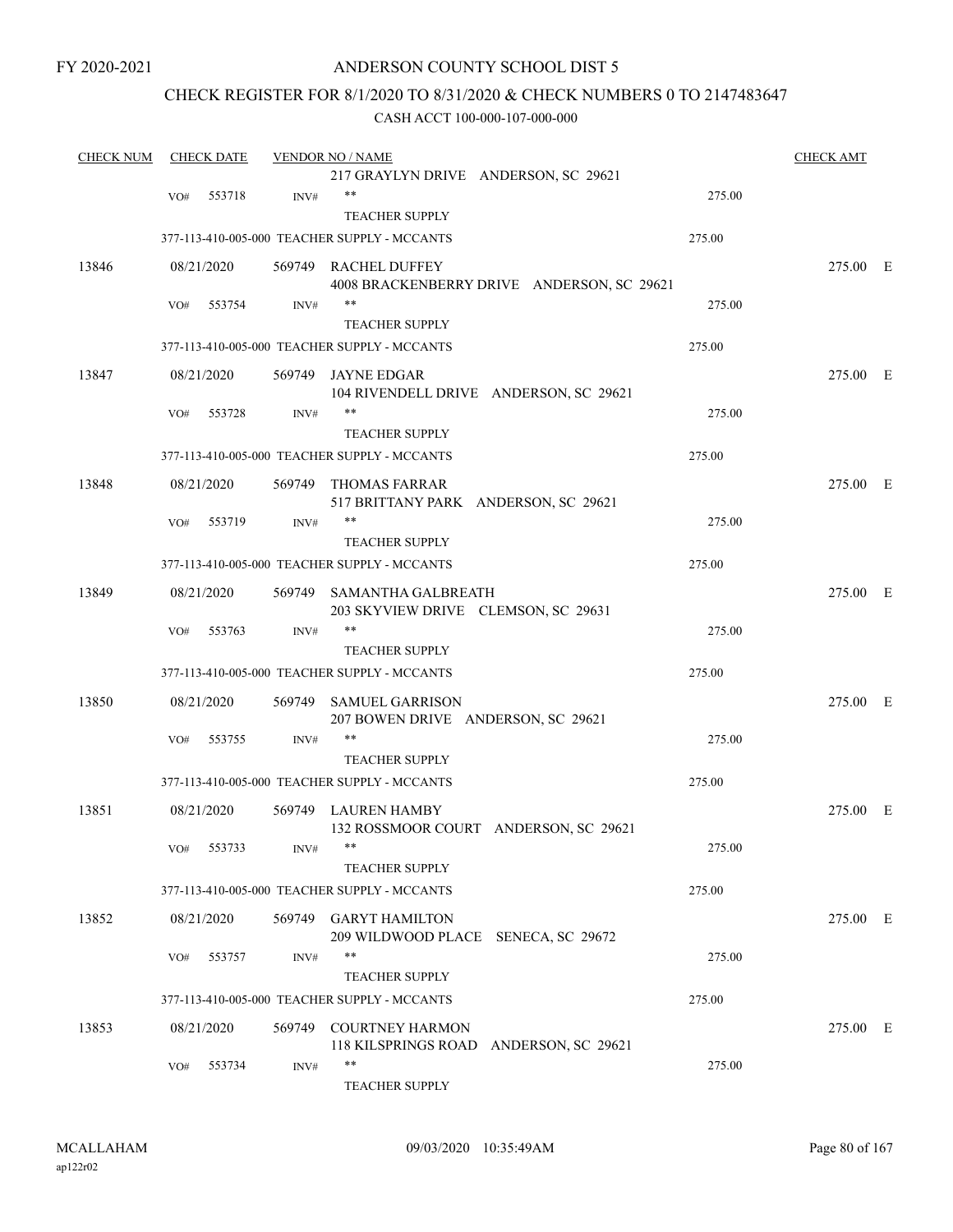### CHECK REGISTER FOR 8/1/2020 TO 8/31/2020 & CHECK NUMBERS 0 TO 2147483647

| <b>CHECK NUM</b> | <b>CHECK DATE</b> |                | <b>VENDOR NO / NAME</b><br>377-113-410-005-000 TEACHER SUPPLY - MCCANTS | 275.00 | <b>CHECK AMT</b> |  |
|------------------|-------------------|----------------|-------------------------------------------------------------------------|--------|------------------|--|
| 13854            | 08/21/2020        |                | 569749 BRIAN HEATON<br>1001 CARLISLE PLACE ANDERSON, SC 29621           |        | 275.00 E         |  |
|                  | 553730<br>VO#     | INV#           | **<br><b>TEACHER SUPPLY</b>                                             | 275.00 |                  |  |
|                  |                   |                | 377-113-410-005-000 TEACHER SUPPLY - MCCANTS                            | 275.00 |                  |  |
| 13855            | 08/21/2020        |                | 569749 JOSEPH JACKSON<br>119 TAYLORS TRAIL ANDERSON, SC 29621           |        | 275.00 E         |  |
|                  | 553732<br>VO#     | INV#           | **<br><b>TEACHER SUPPLY</b>                                             | 275.00 |                  |  |
|                  |                   |                | 377-113-410-005-000 TEACHER SUPPLY - MCCANTS                            | 275.00 |                  |  |
| 13856            | 08/21/2020        |                | 569749 JULIE LANCE<br>113 COBBLESTONE COURT ANDERSON, SC 29621          |        | 275.00 E         |  |
|                  | 553752<br>VO#     | $\text{INV}\#$ | **<br><b>TEACHER SUPPLY</b>                                             | 275.00 |                  |  |
|                  |                   |                | 377-113-410-005-000 TEACHER SUPPLY - MCCANTS                            | 275.00 |                  |  |
| 13857            | 08/21/2020        |                | 569749 WILLIAM LITTLE<br>105 VICTORIA CIRCLE ANDERSON, SC 29621         |        | 275.00 E         |  |
|                  | 553720<br>VO#     | INV#           | $***$                                                                   | 275.00 |                  |  |
|                  |                   |                | <b>TEACHER SUPPLY</b>                                                   |        |                  |  |
|                  |                   |                | 377-113-410-005-000 TEACHER SUPPLY - MCCANTS                            | 275.00 |                  |  |
| 13858            | 08/21/2020        |                | 569749 POLLY LUDENA<br>105 NATURAL SPRINGS BELTON, SC 29627             |        | 275.00 E         |  |
|                  | 553735<br>VO#     | $\text{INV}\#$ | **                                                                      | 275.00 |                  |  |
|                  |                   |                | <b>TEACHER SUPPLY</b>                                                   |        |                  |  |
|                  |                   |                | 377-113-410-005-000 TEACHER SUPPLY - MCCANTS                            | 275.00 |                  |  |
| 13859            | 08/21/2020        | 569749         | TERESA MADDEN<br>604 LAURENS DRIVE ANDERSON, SC 29621                   |        | 275.00 E         |  |
|                  | VO#<br>553721     | INV#           | **<br><b>TEACHER SUPPLY</b>                                             | 275.00 |                  |  |
|                  |                   |                | 377-113-410-005-000 TEACHER SUPPLY - MCCANTS                            | 275.00 |                  |  |
| 13860            | 08/21/2020        |                | 569749 LINDA MANLY<br>1003 GLENWOOD AVE ANDERSON, SC 29625              |        | 275.00 E         |  |
|                  | 553722<br>VO#     | INV#           | **<br><b>TEACHER SUPPLY</b>                                             | 275.00 |                  |  |
|                  |                   |                | 377-113-410-005-000 TEACHER SUPPLY - MCCANTS                            | 275.00 |                  |  |
| 13861            | 08/21/2020        | 569749         | THOMAS MCDOWELL<br>702 BRITTON STREET ANDERSON, SC 29621                |        | 275.00 E         |  |
|                  | 553746<br>VO#     | INV#           | **<br><b>TEACHER SUPPLY</b>                                             | 275.00 |                  |  |
|                  |                   |                | 377-113-410-005-000 TEACHER SUPPLY - MCCANTS                            | 275.00 |                  |  |
| 13862            | 08/21/2020        | 569749         | CAROLE MCLELLAN<br>348 GREEN HILL DRIVE ANDERSON, SC 29621              |        | 275.00 E         |  |
|                  |                   |                |                                                                         |        |                  |  |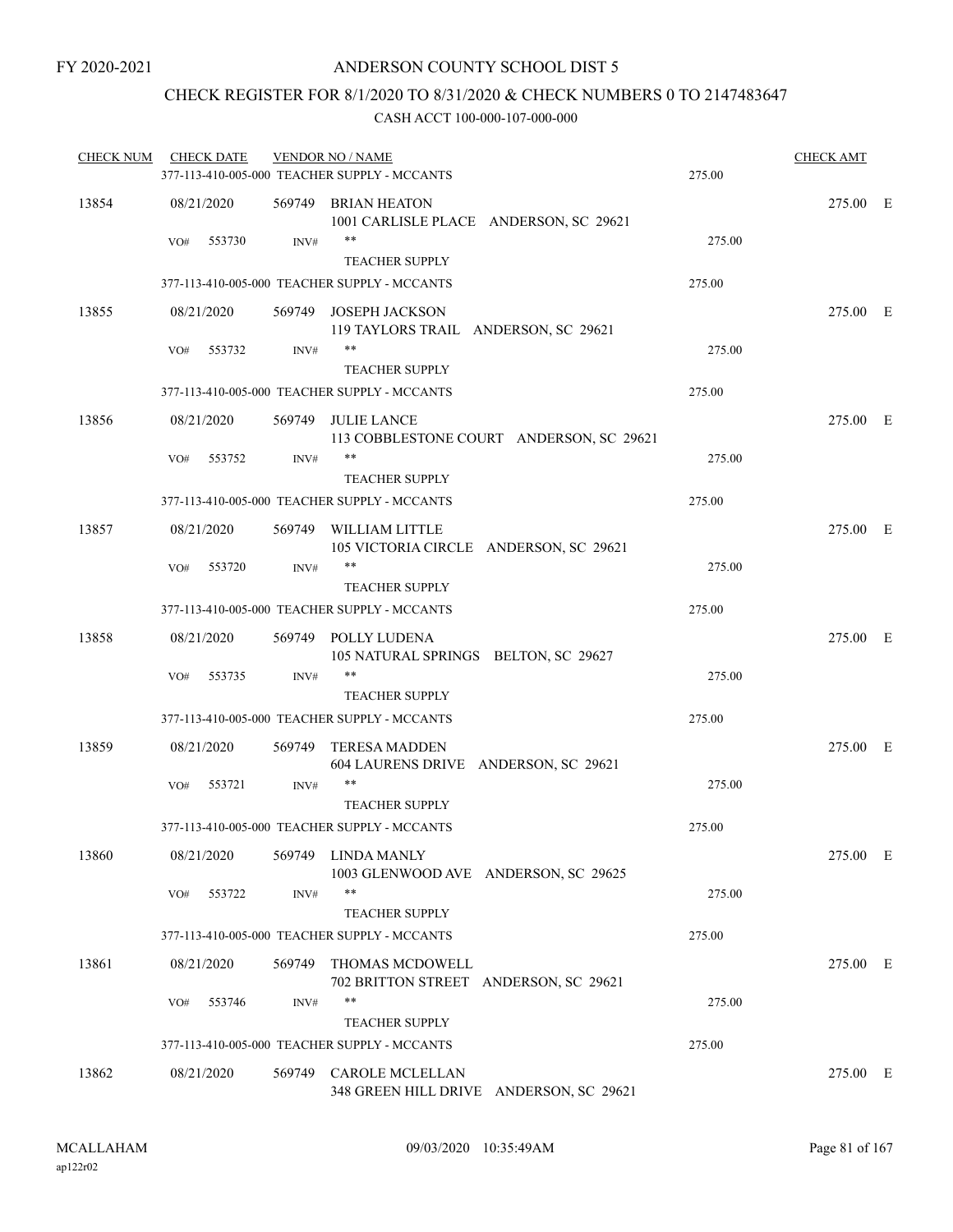## CHECK REGISTER FOR 8/1/2020 TO 8/31/2020 & CHECK NUMBERS 0 TO 2147483647

| <b>CHECK NUM</b> |     | <b>CHECK DATE</b> |        | <b>VENDOR NO / NAME</b>                                                        |        | <b>CHECK AMT</b> |  |
|------------------|-----|-------------------|--------|--------------------------------------------------------------------------------|--------|------------------|--|
|                  | VO# | 553724            | INV#   | **                                                                             | 275.00 |                  |  |
|                  |     |                   |        | <b>TEACHER SUPPLY</b>                                                          |        |                  |  |
|                  |     |                   |        | 377-113-410-005-000 TEACHER SUPPLY - MCCANTS                                   | 275.00 |                  |  |
| 13863            |     | 08/21/2020        |        | 569749 MELANIE MCMANN<br>2209 HUNTER DRIVE ANDERSON, SC 29625                  |        | 275.00 E         |  |
|                  | VO# | 553723            | INV#   | $***$                                                                          | 275.00 |                  |  |
|                  |     |                   |        | <b>TEACHER SUPPLY</b>                                                          |        |                  |  |
|                  |     |                   |        | 377-113-410-005-000 TEACHER SUPPLY - MCCANTS                                   | 275.00 |                  |  |
| 13864            |     | 08/21/2020        |        | 569749 KELSIE MEETZE<br>2828 NEW EASLEY HIGHWAY GREENVILLE, SC 29611           |        | 275.00 E         |  |
|                  | VO# | 553737            | INV#   | **                                                                             | 275.00 |                  |  |
|                  |     |                   |        | <b>TEACHER SUPPLY</b>                                                          |        |                  |  |
|                  |     |                   |        | 377-113-410-005-000 TEACHER SUPPLY - MCCANTS                                   | 275.00 |                  |  |
| 13865            |     | 08/21/2020        | 569749 | <b>SARAH MILES</b><br>11 DOVE CIRCLE CLEMSON, SC 29631                         |        | 275.00 E         |  |
|                  | VO# | 553759            | INV#   | **                                                                             | 275.00 |                  |  |
|                  |     |                   |        | <b>TEACHER SUPPLY</b>                                                          |        |                  |  |
|                  |     |                   |        | 377-113-410-005-000 TEACHER SUPPLY - MCCANTS                                   | 275.00 |                  |  |
| 13866            |     | 08/21/2020        |        | 569749 ALISSA MOORE<br>125 TOWNE CREEK TRAIL ANDERSON, SC 29621                |        | 275.00 E         |  |
|                  | VO# | 553753            | INV#   | **                                                                             | 275.00 |                  |  |
|                  |     |                   |        | <b>TEACHER SUPPLY</b>                                                          |        |                  |  |
|                  |     |                   |        | 377-113-410-005-000 TEACHER SUPPLY - MCCANTS                                   | 275.00 |                  |  |
| 13867            |     | 08/21/2020        |        | 569749 TIFFANY MORRIS<br>2418 MARCHBANKS AVENUE APT. 40G ANDERSON,<br>SC 29621 |        | 275.00 E         |  |
|                  | VO# | 553762            | INV#   | **                                                                             | 275.00 |                  |  |
|                  |     |                   |        | <b>TEACHER SUPPLY</b>                                                          |        |                  |  |
|                  |     |                   |        | 377-113-410-005-000 TEACHER SUPPLY - MCCANTS                                   | 275.00 |                  |  |
| 13868            |     | 08/21/2020        | 569749 | MILDRED MOSLEY<br>127 VERANDA CIR PENDLETON, SC 29670-8869                     |        | 275.00 E         |  |
|                  | VO# | 553743            | INV#   |                                                                                | 275.00 |                  |  |
|                  |     |                   |        | <b>TEACHER SUPPLY</b>                                                          |        |                  |  |
|                  |     |                   |        | 377-113-410-005-000 TEACHER SUPPLY - MCCANTS                                   | 275.00 |                  |  |
| 13869            |     | 08/21/2020        |        | 569749 BENJAMIN MURPHY<br>226 PLANTATION GROVE DRIVE ROEBUCK, SC 29376         |        | 275.00 E         |  |
|                  | VO# | 553758            | INV#   | **<br><b>TEACHER SUPPLY</b>                                                    | 275.00 |                  |  |
|                  |     |                   |        | 377-113-410-005-000 TEACHER SUPPLY - MCCANTS                                   | 275.00 |                  |  |
| 13870            |     | 08/21/2020        | 569749 | <b>JODY ONEILL</b><br>108 SHERMAN CT PIEDMONT, SC 29673                        |        | 275.00 E         |  |
|                  | VO# | 553747            | INV#   | **<br><b>TEACHER SUPPLY</b>                                                    | 275.00 |                  |  |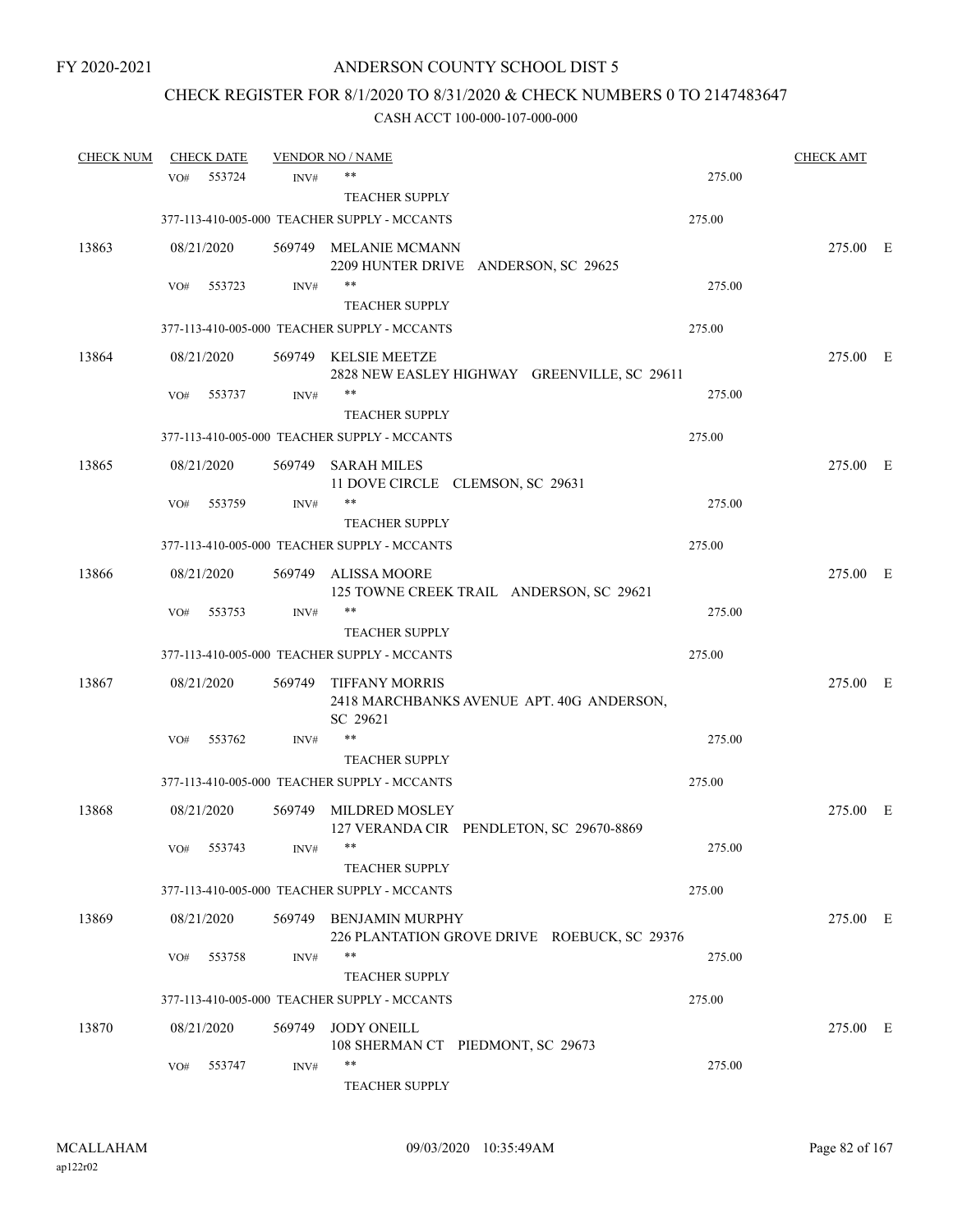### CHECK REGISTER FOR 8/1/2020 TO 8/31/2020 & CHECK NUMBERS 0 TO 2147483647

| <b>CHECK NUM</b> | <b>CHECK DATE</b> |        | <b>VENDOR NO / NAME</b><br>377-113-410-005-000 TEACHER SUPPLY - MCCANTS | 275.00 | <b>CHECK AMT</b> |  |
|------------------|-------------------|--------|-------------------------------------------------------------------------|--------|------------------|--|
| 13871            | 08/21/2020        |        | 569749 KARLI PARKER<br>543 BROOKWOOD DRIVE LAVONIA, GA 30553            |        | 275.00 E         |  |
|                  | VO#<br>553744     | INV#   | **<br><b>TEACHER SUPPLY</b>                                             | 275.00 |                  |  |
|                  |                   |        | 377-113-410-005-000 TEACHER SUPPLY - MCCANTS                            | 275.00 |                  |  |
| 13872            | 08/21/2020        |        | 569749 HALEIGH POOLE<br>118 GREENAPPLE WAY SIMPSONVILLE, SC 29681       |        | 275.00 E         |  |
|                  | 553736<br>VO#     | INV#   | **<br><b>TEACHER SUPPLY</b>                                             | 275.00 |                  |  |
|                  |                   |        | 377-113-410-005-000 TEACHER SUPPLY - MCCANTS                            | 275.00 |                  |  |
| 13873            | 08/21/2020        |        | 569749 NANCY QUINN<br>25 DRAPER STREET APT. 02 GREENVILLE, SC 29611     |        | 275.00 E         |  |
|                  | 553760<br>VO#     | INV#   | **<br><b>TEACHER SUPPLY</b>                                             | 275.00 |                  |  |
|                  |                   |        | 377-113-410-005-000 TEACHER SUPPLY - MCCANTS                            | 275.00 |                  |  |
| 13874            | 08/21/2020        |        | 569749 KELLY SIMPSON<br>105 AMBERWOOD DR. ANDERSON, SC 29621            |        | 275.00 E         |  |
|                  | VO#<br>553738     | INV#   | $***$<br><b>TEACHER SUPPLY</b>                                          | 275.00 |                  |  |
|                  |                   |        | 377-113-410-005-000 TEACHER SUPPLY - MCCANTS                            | 275.00 |                  |  |
| 13875            | 08/21/2020        | 569749 | <b>DOROTHY SMITH</b><br>119 EDGEWATER DR ANDERSON, SC 29626             |        | 275.00 E         |  |
|                  | 553725<br>VO#     | INV#   | **<br><b>TEACHER SUPPLY</b>                                             | 275.00 |                  |  |
|                  |                   |        | 377-113-410-005-000 TEACHER SUPPLY - MCCANTS                            | 275.00 |                  |  |
| 13876            | 08/21/2020        |        | 569749 MARSHALL SMITH<br>2603 LINDALE ROAD ANDERSON, SC 29621           |        | 275.00 E         |  |
|                  | 553748<br>VO#     | INV#   | **<br>TEACHER SUPPLY                                                    | 275.00 |                  |  |
|                  |                   |        | 377-113-410-005-000 TEACHER SUPPLY - MCCANTS                            | 275.00 |                  |  |
| 13877            | 08/21/2020        |        | 569749 MICHELLE STEMPNIAK<br>1100 WHITE OAK DR ANDERSON, SC 29621       |        | 275.00 E         |  |
|                  | 553729<br>VO#     | INV#   | $***$<br><b>TEACHER SUPPLY</b>                                          | 275.00 |                  |  |
|                  |                   |        | 377-113-410-005-000 TEACHER SUPPLY - MCCANTS                            | 275.00 |                  |  |
| 13878            | 08/21/2020        | 569749 | <b>SYDNEY TARRANT</b><br>203 KINGSMAN LANE EASLEY, SC 29642             |        | 275.00 E         |  |
|                  | 553749<br>VO#     | INV#   | **<br><b>TEACHER SUPPLY</b>                                             | 275.00 |                  |  |
|                  |                   |        | 377-113-410-005-000 TEACHER SUPPLY - MCCANTS                            | 275.00 |                  |  |
| 13879            | 08/21/2020        | 569749 | <b>JANA TEITLOFF</b><br>513 SHIRLEY CIRCLE ANDERSON, SC 29625           |        | 275.00 E         |  |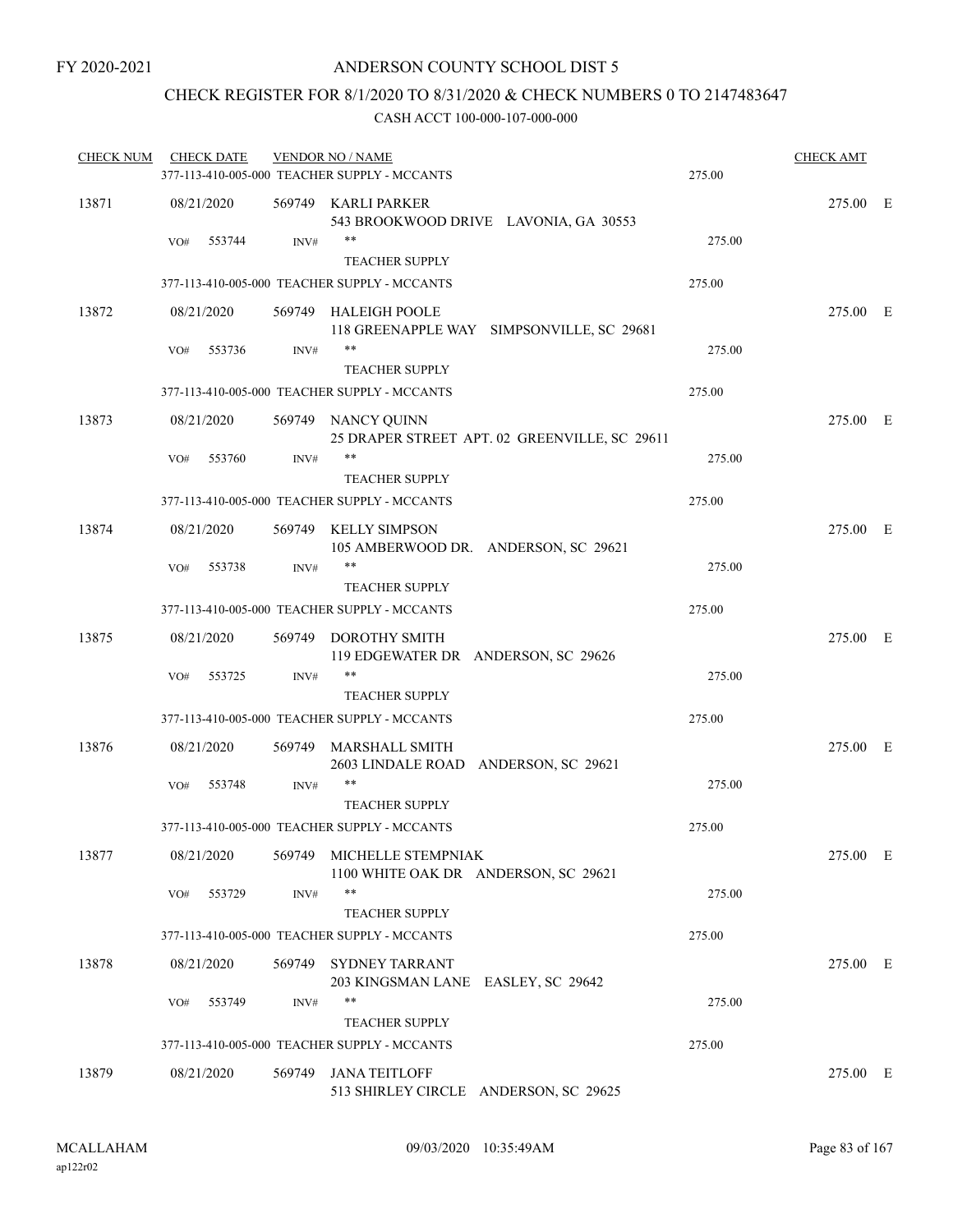# CHECK REGISTER FOR 8/1/2020 TO 8/31/2020 & CHECK NUMBERS 0 TO 2147483647

| <b>CHECK NUM</b> |     | <b>CHECK DATE</b> |        | <b>VENDOR NO / NAME</b>                                      |        | <b>CHECK AMT</b> |  |
|------------------|-----|-------------------|--------|--------------------------------------------------------------|--------|------------------|--|
|                  | VO# | 553726            | INV#   | **                                                           | 275.00 |                  |  |
|                  |     |                   |        | <b>TEACHER SUPPLY</b>                                        |        |                  |  |
|                  |     |                   |        | 377-113-410-005-000 TEACHER SUPPLY - MCCANTS                 | 275.00 |                  |  |
| 13880            |     | 08/21/2020        |        | 569749 OLIVIA WALLACE                                        |        | 275.00 E         |  |
|                  |     |                   |        | 419 PENOBSCOT COURT SIMPSONVILLE, SC 29681                   |        |                  |  |
|                  | VO# | 553740            | INV#   | $***$                                                        | 275.00 |                  |  |
|                  |     |                   |        | <b>TEACHER SUPPLY</b>                                        |        |                  |  |
|                  |     |                   |        | 377-113-410-005-000 TEACHER SUPPLY - MCCANTS                 | 275.00 |                  |  |
| 13881            |     | 08/21/2020        |        | 569749 LAURA WARD                                            |        | 275.00 E         |  |
|                  |     |                   |        | 3515 MOUNT VERNON COURT LAWRENCEVILLE, GA<br>30044           |        |                  |  |
|                  | VO# | 553751            | INV#   | **                                                           | 275.00 |                  |  |
|                  |     |                   |        | <b>TEACHER SUPPLY</b>                                        |        |                  |  |
|                  |     |                   |        | 377-113-410-005-000 TEACHER SUPPLY - MCCANTS                 | 275.00 |                  |  |
| 13882            |     | 08/21/2020        | 569749 | SARAH WENTZKY                                                |        | 275.00 E         |  |
|                  |     |                   |        | 1403 CONCORD ROAD ANDERSON, SC 29621                         |        |                  |  |
|                  | VO# | 553739            | INV#   | **                                                           | 275.00 |                  |  |
|                  |     |                   |        | <b>TEACHER SUPPLY</b>                                        |        |                  |  |
|                  |     |                   |        | 377-113-410-005-000 TEACHER SUPPLY - MCCANTS                 | 275.00 |                  |  |
| 13883            |     | 08/21/2020        |        | 569749 MARILYN WHOLEY                                        |        | 275.00 E         |  |
|                  |     |                   |        | 114 PARKSIDE DRIVE ANDERSON, SC 29621                        |        |                  |  |
|                  | VO# | 553741            | INV#   | **                                                           | 275.00 |                  |  |
|                  |     |                   |        | <b>TEACHER SUPPLY</b>                                        |        |                  |  |
|                  |     |                   |        | 377-113-410-005-000 TEACHER SUPPLY - MCCANTS                 | 275.00 |                  |  |
| 13884            |     | 08/21/2020        | 569749 | <b>JENNIFER WILSON</b>                                       |        | 275.00 E         |  |
|                  |     |                   |        | 207 CANEBRAKE DRIVE ANDERSON, SC 29621                       |        |                  |  |
|                  | VO# | 553727            | INV#   | **                                                           | 275.00 |                  |  |
|                  |     |                   |        | <b>TEACHER SUPPLY</b>                                        |        |                  |  |
|                  |     |                   |        | 377-113-410-005-000 TEACHER SUPPLY - MCCANTS                 | 275.00 |                  |  |
|                  |     |                   |        |                                                              |        |                  |  |
| 13885            |     | 08/21/2020        | 569749 | <b>RICHARD ANNIS</b><br>114 CANDI DRIVE ANDERSON, SC 29625   |        | 275.00 E         |  |
|                  | VO# | 553811            | INV#   |                                                              | 275.00 |                  |  |
|                  |     |                   |        | <b>TEACHER SUPPLY</b>                                        |        |                  |  |
|                  |     |                   |        | 377-113-410-006-000 TEACHER SUPPLY - ROBERT ANDERSON         | 275.00 |                  |  |
|                  |     |                   |        |                                                              |        |                  |  |
| 13886            |     | 08/21/2020        |        | 569749 MARY BAILEY<br>512 EDGEWATER DRIVE ANDERSON, SC 29626 |        | 275.00 E         |  |
|                  | VO# | 553778            | INV#   | $***$                                                        | 275.00 |                  |  |
|                  |     |                   |        | <b>TEACHER SUPPLY</b>                                        |        |                  |  |
|                  |     |                   |        | 377-113-410-006-000 TEACHER SUPPLY - ROBERT ANDERSON         | 275.00 |                  |  |
|                  |     |                   |        |                                                              |        |                  |  |
| 13887            |     | 08/21/2020        | 569749 | <b>HELEN BELL</b>                                            |        | 275.00 E         |  |
|                  |     |                   |        | 1033 MIZE ROAD BELTON, SC 29627<br>**                        |        |                  |  |
|                  | VO# | 553853            | INV#   |                                                              | 275.00 |                  |  |
|                  |     |                   |        | <b>TEACHER SUPPLY</b>                                        |        |                  |  |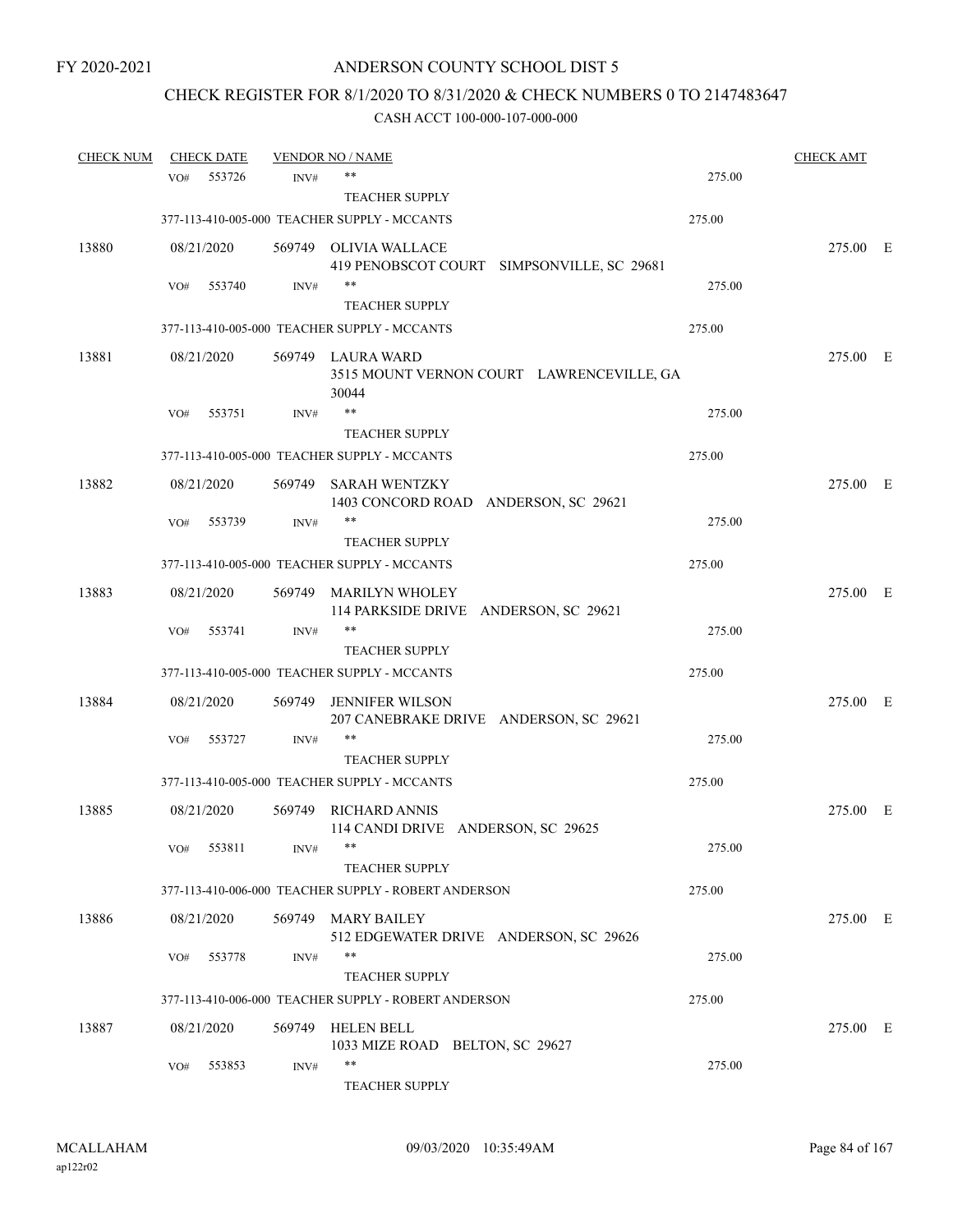### CHECK REGISTER FOR 8/1/2020 TO 8/31/2020 & CHECK NUMBERS 0 TO 2147483647

| <b>CHECK NUM</b> | <b>CHECK DATE</b> |      | <b>VENDOR NO / NAME</b><br>377-113-410-006-000 TEACHER SUPPLY - ROBERT ANDERSON | 275.00 | <b>CHECK AMT</b> |  |
|------------------|-------------------|------|---------------------------------------------------------------------------------|--------|------------------|--|
| 13888            | 08/21/2020        |      | 569749 HAILEY BEVILLE<br>2604 LINMAR CIRCLE ANDERSON, SC 29621                  |        | 275.00 E         |  |
|                  | 553851<br>VO#     | INV# | **<br><b>TEACHER SUPPLY</b>                                                     | 275.00 |                  |  |
|                  |                   |      | 377-113-410-006-000 TEACHER SUPPLY - ROBERT ANDERSON                            | 275.00 |                  |  |
| 13889            | 08/21/2020        |      | 569749 KELLIE BROWN<br>2008 BEAVER LAKE ROAD ANDERSON, SC 29625                 |        | 275.00 E         |  |
|                  | 553764<br>VO#     | INV# | **                                                                              | 275.00 |                  |  |
|                  |                   |      | <b>TEACHER SUPPLY</b>                                                           |        |                  |  |
|                  |                   |      | 377-113-410-006-000 TEACHER SUPPLY - ROBERT ANDERSON                            | 275.00 |                  |  |
| 13890            | 08/21/2020        |      | 569749 LORETTA BROWN<br>908 BERKELY DRIVE CLEMSON, SC 29631                     |        | 275.00 E         |  |
|                  | 553839<br>VO#     | INV# | **<br><b>TEACHER SUPPLY</b>                                                     | 275.00 |                  |  |
|                  |                   |      | 377-113-410-006-000 TEACHER SUPPLY - ROBERT ANDERSON                            | 275.00 |                  |  |
| 13891            | 08/21/2020        |      | 569749 CHAD CALDWELL<br>8800 HWY 24 TOWNVILLE, SC 29689                         |        | 275.00 E         |  |
|                  | 553765<br>VO#     | INV# | $***$<br><b>TEACHER SUPPLY</b>                                                  | 275.00 |                  |  |
|                  |                   |      | 377-113-410-006-000 TEACHER SUPPLY - ROBERT ANDERSON                            | 275.00 |                  |  |
| 13892            | 08/21/2020        |      | 569749 JUDITH CARSON<br>2510 LINMAR CIRCLE ANDERSON, SC 29621                   |        | 275.00 E         |  |
|                  | 553794<br>VO#     | INV# | **<br><b>TEACHER SUPPLY</b>                                                     | 275.00 |                  |  |
|                  |                   |      | 377-113-410-006-000 TEACHER SUPPLY - ROBERT ANDERSON                            | 275.00 |                  |  |
| 13893            | 08/21/2020        |      | 569749 GERALDINE CHEEKS<br>2420 MARCHBANKS AVE APT 10-H ANDERSON, SC<br>29621   |        | 275.00 E         |  |
|                  | VO#<br>553836     | INV# | <b>TEACHER SUPPLY</b>                                                           | 275.00 |                  |  |
|                  |                   |      | 377-113-410-006-000 TEACHER SUPPLY - ROBERT ANDERSON                            | 275.00 |                  |  |
| 13894            | 08/21/2020        |      | 569749 MATTHEW CHILDRESS<br>4414 MIDWAY ROAD BELTON, SC 29627                   |        | 275.00 E         |  |
|                  | 553808<br>VO#     | INV# | **<br><b>TEACHER SUPPLY</b>                                                     | 275.00 |                  |  |
|                  |                   |      | 377-113-410-006-000 TEACHER SUPPLY - ROBERT ANDERSON                            | 275.00 |                  |  |
| 13895            | 08/21/2020        |      | 569749 GINA COLLIER                                                             |        | 275.00 E         |  |
|                  | 553766<br>VO#     | INV# | 114 AYCOCK DRIVE ANDERSON, SC 29621<br>**<br><b>TEACHER SUPPLY</b>              | 275.00 |                  |  |
|                  |                   |      | 377-113-410-006-000 TEACHER SUPPLY - ROBERT ANDERSON                            | 275.00 |                  |  |
| 13896            | 08/21/2020        |      | 569749 KERI COMPTON                                                             |        | 275.00 E         |  |
|                  |                   |      |                                                                                 |        |                  |  |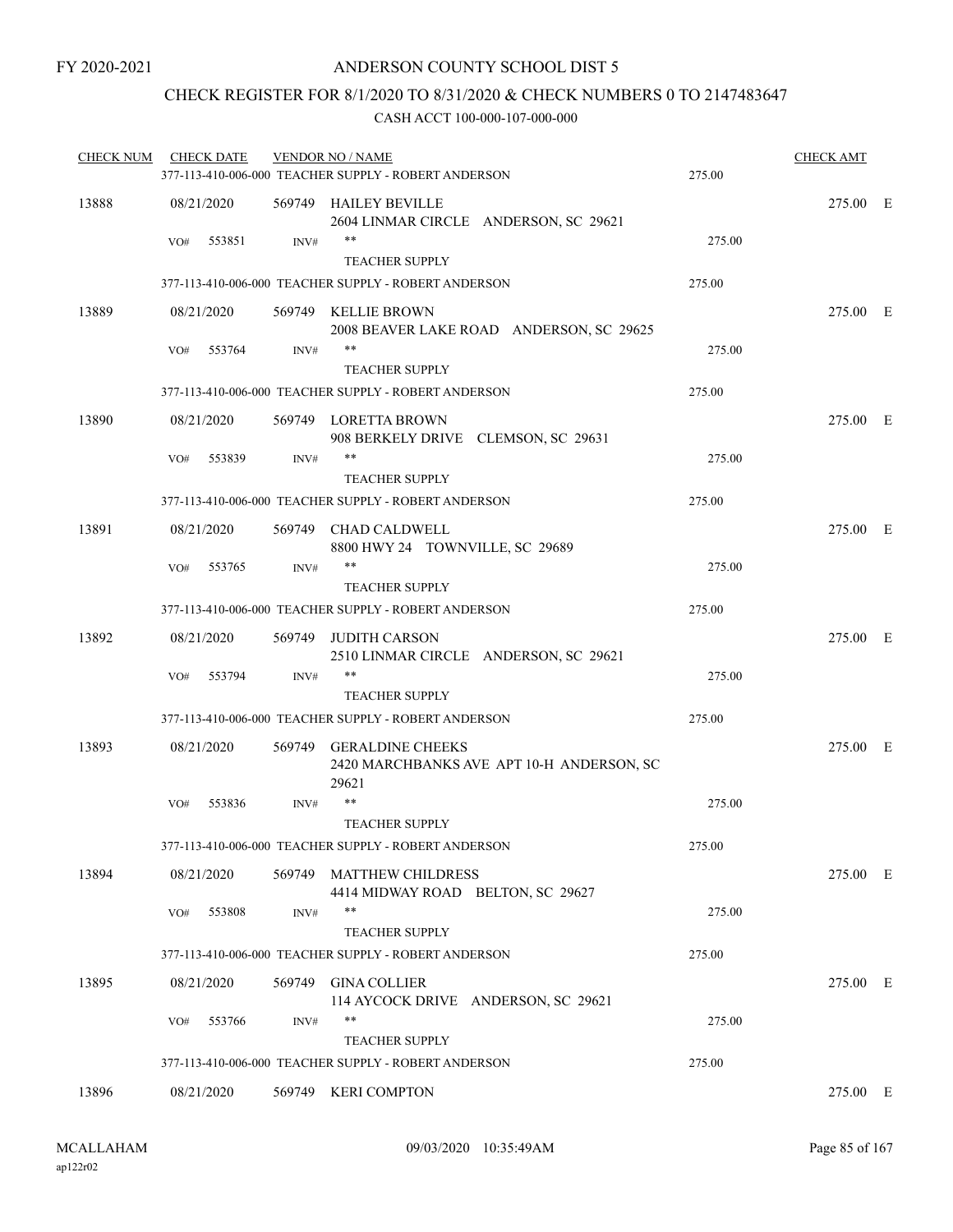### ANDERSON COUNTY SCHOOL DIST 5

### CHECK REGISTER FOR 8/1/2020 TO 8/31/2020 & CHECK NUMBERS 0 TO 2147483647

| <b>CHECK NUM</b> |     | <b>CHECK DATE</b> |        | <b>VENDOR NO / NAME</b>                                     |        | <b>CHECK AMT</b> |  |
|------------------|-----|-------------------|--------|-------------------------------------------------------------|--------|------------------|--|
|                  |     |                   |        | 105 ROSE HILL ANDERSON, SC 29624                            |        |                  |  |
|                  | VO# | 553793            | INV#   | **                                                          | 275.00 |                  |  |
|                  |     |                   |        | <b>TEACHER SUPPLY</b>                                       |        |                  |  |
|                  |     |                   |        | 377-113-410-006-000 TEACHER SUPPLY - ROBERT ANDERSON        | 275.00 |                  |  |
| 13897            |     | 08/21/2020        |        | 569749 JENNIFER COOK                                        |        | 275.00 E         |  |
|                  |     |                   |        | 108 LOBLOLLY LANE GREENVILLE, SC 29607                      |        |                  |  |
|                  | VO# | 553812            | INV#   | **                                                          | 275.00 |                  |  |
|                  |     |                   |        | <b>TEACHER SUPPLY</b>                                       |        |                  |  |
|                  |     |                   |        | 377-113-410-006-000 TEACHER SUPPLY - ROBERT ANDERSON        | 275.00 |                  |  |
| 13898            |     | 08/21/2020        |        | 569749 KIMBERLY CRENSHAW                                    |        | 275.00 E         |  |
|                  |     |                   |        | 1103 WHITFIELD POINT ROAD ANDERSON, SC 29626                |        |                  |  |
|                  | VO# | 553767            | INV#   | **                                                          | 275.00 |                  |  |
|                  |     |                   |        | <b>TEACHER SUPPLY</b>                                       |        |                  |  |
|                  |     |                   |        | 377-113-410-006-000 TEACHER SUPPLY - ROBERT ANDERSON        | 275.00 |                  |  |
|                  |     |                   | 569749 |                                                             |        |                  |  |
| 13899            |     | 08/21/2020        |        | TINA CURRY<br>1723 FLAT ROCK ROAD STARR, SC 29684           |        | 275.00 E         |  |
|                  | VO# | 553850            | INV#   | **                                                          | 275.00 |                  |  |
|                  |     |                   |        | <b>TEACHER SUPPLY</b>                                       |        |                  |  |
|                  |     |                   |        |                                                             |        |                  |  |
|                  |     |                   |        | 377-113-410-006-000 TEACHER SUPPLY - ROBERT ANDERSON        | 275.00 |                  |  |
| 13900            |     | 08/21/2020        |        | 569749 BARBARA DAWSON<br>107 MARIA DRIVE ANDERSON, SC 29625 |        | 275.00 E         |  |
|                  | VO# | 553806            | INV#   | **                                                          | 275.00 |                  |  |
|                  |     |                   |        | <b>TEACHER SUPPLY</b>                                       |        |                  |  |
|                  |     |                   |        | 377-113-410-006-000 TEACHER SUPPLY - ROBERT ANDERSON        | 275.00 |                  |  |
| 13901            |     | 08/21/2020        |        | 569749 DARIN DICKEY                                         |        | 275.00 E         |  |
|                  |     |                   |        | 1014 FAIRVIEW ROAD BEECH ISLAND, SC 29842                   |        |                  |  |
|                  | VO# | 553845            | INV#   | **                                                          | 275.00 |                  |  |
|                  |     |                   |        | <b>TEACHER SUPPLY</b>                                       |        |                  |  |
|                  |     |                   |        | 377-113-410-006-000 TEACHER SUPPLY - ROBERT ANDERSON        | 275.00 |                  |  |
| 13902            |     | 08/21/2020        |        | 569749 MARGARET DILLARD                                     |        | 275.00 E         |  |
|                  |     |                   |        | 522 WELLESLEY PLACE EASLEY, SC 29642                        |        |                  |  |
|                  | VO# | 553816            | INV#   |                                                             | 275.00 |                  |  |
|                  |     |                   |        | <b>TEACHER SUPPLY</b>                                       |        |                  |  |
|                  |     |                   |        | 377-113-410-006-000 TEACHER SUPPLY - ROBERT ANDERSON        | 275.00 |                  |  |
|                  |     |                   |        |                                                             |        |                  |  |
| 13903            |     | 08/21/2020        |        | 569749 CHALLISA DILWORTH                                    |        | 275.00 E         |  |
|                  |     |                   |        | 2208 MARCHBANKS AVE ANDERSON, SC 29621<br>**                |        |                  |  |
|                  | VO# | 553786            | INV#   |                                                             | 275.00 |                  |  |
|                  |     |                   |        | <b>TEACHER SUPPLY</b>                                       |        |                  |  |
|                  |     |                   |        | 377-113-410-006-000 TEACHER SUPPLY - ROBERT ANDERSON        | 275.00 |                  |  |
| 13904            |     | 08/21/2020        | 569749 | <b>OLIVIA DONE</b>                                          |        | 275.00 E         |  |
|                  |     |                   |        | 77 HOUSTON AVENUE MILTON, MA 02186                          |        |                  |  |
|                  | VO# | 553820            | INV#   | **                                                          | 275.00 |                  |  |
|                  |     |                   |        | <b>TEACHER SUPPLY</b>                                       |        |                  |  |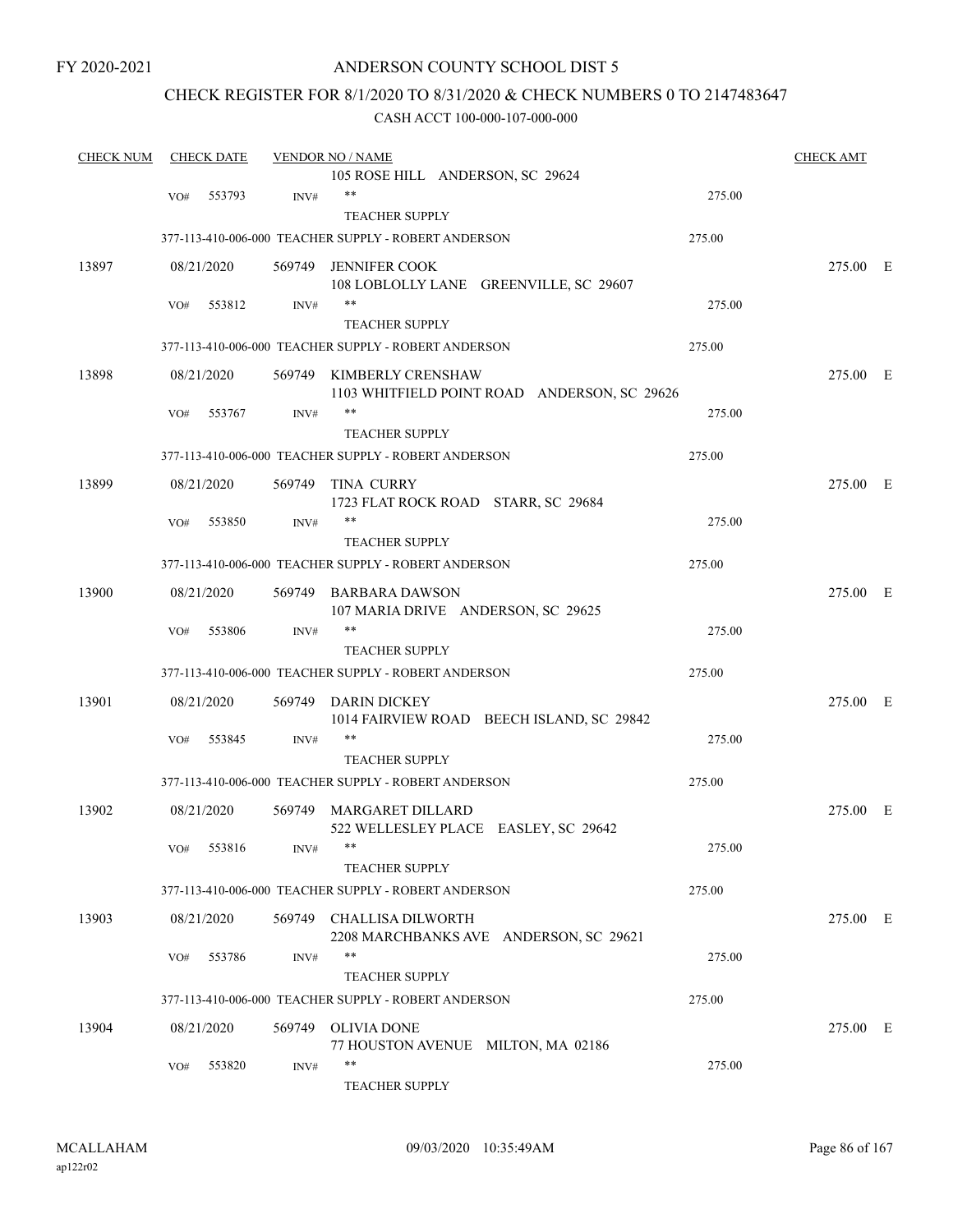### CHECK REGISTER FOR 8/1/2020 TO 8/31/2020 & CHECK NUMBERS 0 TO 2147483647

| <b>CHECK NUM</b> | <b>CHECK DATE</b> |      | <b>VENDOR NO / NAME</b><br>377-113-410-006-000 TEACHER SUPPLY - ROBERT ANDERSON | 275.00 | <b>CHECK AMT</b> |  |
|------------------|-------------------|------|---------------------------------------------------------------------------------|--------|------------------|--|
| 13905            | 08/21/2020        |      | 569749 EMILY FARLEY<br>104 MAGNOLIA LANE PENDLETON, SC 29670                    |        | 275.00 E         |  |
|                  | 553814<br>VO#     | INV# | **<br><b>TEACHER SUPPLY</b>                                                     | 275.00 |                  |  |
|                  |                   |      | 377-113-410-006-000 TEACHER SUPPLY - ROBERT ANDERSON                            | 275.00 |                  |  |
| 13906            | 08/21/2020        |      | 569749 ALLISON FORREST<br>701 N. OLD PENDLETON RD. LIBERTY, SC 29657            |        | 275.00 E         |  |
|                  | 553787<br>VO#     | INV# | **<br><b>TEACHER SUPPLY</b>                                                     | 275.00 |                  |  |
|                  |                   |      | 377-113-410-006-000 TEACHER SUPPLY - ROBERT ANDERSON                            | 275.00 |                  |  |
| 13907            | 08/21/2020        |      | 569749 JOHN GARRETT<br>306 MONACO CIRCLE CLEMSON, SC 29631                      |        | 275.00 E         |  |
|                  | 553830<br>VO#     | INV# | **<br><b>TEACHER SUPPLY</b>                                                     | 275.00 |                  |  |
|                  |                   |      | 377-113-410-006-000 TEACHER SUPPLY - ROBERT ANDERSON                            | 275.00 |                  |  |
| 13908            | 08/21/2020        |      | 569749 ALLEN GARRIS<br>2001 N HOLLY ST ANDERSON, SC 29625                       |        | 275.00 E         |  |
|                  | 553803<br>VO#     | INV# | **<br><b>TEACHER SUPPLY</b>                                                     | 275.00 |                  |  |
|                  |                   |      | 377-113-410-006-000 TEACHER SUPPLY - ROBERT ANDERSON                            | 275.00 |                  |  |
| 13909            | 08/21/2020        |      | 569749 BARBARA GIBSON<br>116 LAVERNE LANE WALHALLA, SC 29691                    |        | 275.00 E         |  |
|                  | 553800<br>VO#     | INV# | **<br><b>TEACHER SUPPLY</b>                                                     | 275.00 |                  |  |
|                  |                   |      | 377-113-410-006-000 TEACHER SUPPLY - ROBERT ANDERSON                            | 275.00 |                  |  |
| 13910            | 08/21/2020        |      | 569749 KENDALL GILES<br>2 MACS ROAD WILLIAMSTON, SC 29697                       |        | 275.00 E         |  |
|                  | 553831<br>VO#     | INV# | **<br><b>TEACHER SUPPLY</b>                                                     | 275.00 |                  |  |
|                  |                   |      | 377-113-410-006-000 TEACHER SUPPLY - ROBERT ANDERSON                            | 275.00 |                  |  |
| 13911            | 08/21/2020        |      | 569749 RANI GRIGGS<br>100 SANTEE DRIVE PIEDMONT, SC 29673                       |        | 275.00 E         |  |
|                  | 553791<br>VO#     | INV# | **<br><b>TEACHER SUPPLY</b>                                                     | 275.00 |                  |  |
|                  |                   |      | 377-113-410-006-000 TEACHER SUPPLY - ROBERT ANDERSON                            | 275.00 |                  |  |
| 13912            | 08/21/2020        |      | 569749 KAREN HALL<br>205 OAK DRIVE ANDERSON, SC 29625                           |        | 275.00 E         |  |
|                  | 553769<br>VO#     | INV# | **<br><b>TEACHER SUPPLY</b>                                                     | 275.00 |                  |  |
|                  |                   |      | 377-113-410-006-000 TEACHER SUPPLY - ROBERT ANDERSON                            | 275.00 |                  |  |
| 13913            | 08/21/2020        |      | 569749 DONNA HAMBRIGHT<br>147 B HUNTER ROAD PICKENS, SC 29671                   |        | 275.00 E         |  |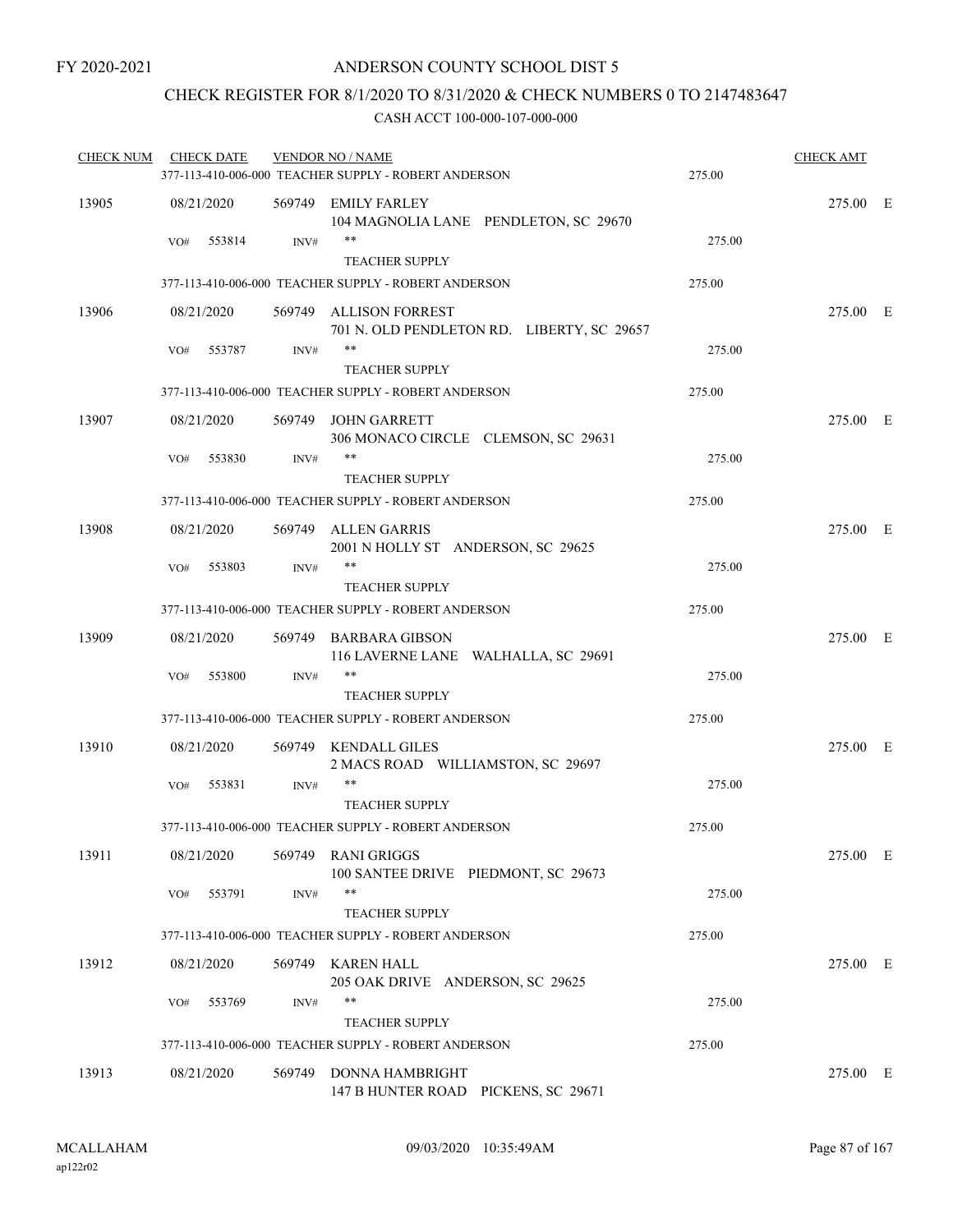# CHECK REGISTER FOR 8/1/2020 TO 8/31/2020 & CHECK NUMBERS 0 TO 2147483647

| <b>CHECK NUM</b> |     | <b>CHECK DATE</b> |        | <b>VENDOR NO / NAME</b>                                                          |        | <b>CHECK AMT</b> |  |
|------------------|-----|-------------------|--------|----------------------------------------------------------------------------------|--------|------------------|--|
|                  | VO# | 553815            | INV#   | **                                                                               | 275.00 |                  |  |
|                  |     |                   |        | <b>TEACHER SUPPLY</b>                                                            |        |                  |  |
|                  |     |                   |        | 377-113-410-006-000 TEACHER SUPPLY - ROBERT ANDERSON                             | 275.00 |                  |  |
| 13914            |     | 08/21/2020        |        | 569749 MEGAN HARMON<br>210 LAUREL HEIGHTS ANDERSON, SC 29621                     |        | 275.00 E         |  |
|                  | VO# | 553841            | INV#   | **                                                                               | 275.00 |                  |  |
|                  |     |                   |        | <b>TEACHER SUPPLY</b>                                                            |        |                  |  |
|                  |     |                   |        | 377-113-410-006-000 TEACHER SUPPLY - ROBERT ANDERSON                             | 275.00 |                  |  |
| 13915            |     | 08/21/2020        |        | 569749 TAMARA HEFNER<br>421 DUNCAN CHAPEL ROAD, APT. 418 GREENVILLE,<br>SC 29617 |        | 275.00 E         |  |
|                  | VO# | 553804            | INV#   | **                                                                               | 275.00 |                  |  |
|                  |     |                   |        | <b>TEACHER SUPPLY</b>                                                            |        |                  |  |
|                  |     |                   |        | 377-113-410-006-000 TEACHER SUPPLY - ROBERT ANDERSON                             | 275.00 |                  |  |
| 13916            |     | 08/21/2020        |        | 569749 KATHERINE HERCKNER<br>418 HARTVIEW CIRCLE ANDERSON, SC 29625              |        | 275.00 E         |  |
|                  | VO# | 553817            | INV#   | **                                                                               | 275.00 |                  |  |
|                  |     |                   |        | <b>TEACHER SUPPLY</b>                                                            |        |                  |  |
|                  |     |                   |        | 377-113-410-006-000 TEACHER SUPPLY - ROBERT ANDERSON                             | 275.00 |                  |  |
| 13917            |     | 08/21/2020        |        | 569749 ASHLEY HIOTT<br>122 FLEET DRIVE ANDERSON, SC 29625                        |        | 275.00 E         |  |
|                  | VO# | 553826            | INV#   | **                                                                               | 275.00 |                  |  |
|                  |     |                   |        | <b>TEACHER SUPPLY</b>                                                            |        |                  |  |
|                  |     |                   |        | 377-113-410-006-000 TEACHER SUPPLY - ROBERT ANDERSON                             | 275.00 |                  |  |
| 13918            |     | 08/21/2020        | 569749 | JESSICA HUGGINS<br>502 ROCKY MEADOWS TRL ANDERSON, SC 29621                      |        | 275.00 E         |  |
|                  | VO# | 553799            | INV#   | **                                                                               | 275.00 |                  |  |
|                  |     |                   |        | <b>TEACHER SUPPLY</b>                                                            |        |                  |  |
|                  |     |                   |        | 377-113-410-006-000 TEACHER SUPPLY - ROBERT ANDERSON                             | 275.00 |                  |  |
| 13919            |     | 08/21/2020        | 569749 | MARK JARZEWIAK<br>8000 LONGSHORE AVENUE SENECA, SC 29672                         |        | 275.00 E         |  |
|                  | VO# | 553829            | INV#   |                                                                                  | 275.00 |                  |  |
|                  |     |                   |        | <b>TEACHER SUPPLY</b>                                                            |        |                  |  |
|                  |     |                   |        | 377-113-410-006-000 TEACHER SUPPLY - ROBERT ANDERSON                             | 275.00 |                  |  |
| 13920            |     | 08/21/2020        |        | 569749 WENDY JOHNSON<br>668 SADLERS CREEK RD ANDERSON, SC 29626                  |        | 275.00 E         |  |
|                  | VO# | 553770            | INV#   | **                                                                               | 275.00 |                  |  |
|                  |     |                   |        | <b>TEACHER SUPPLY</b>                                                            |        |                  |  |
|                  |     |                   |        | 377-113-410-006-000 TEACHER SUPPLY - ROBERT ANDERSON                             | 275.00 |                  |  |
| 13921            |     | 08/21/2020        | 569749 | <b>AUBRIE JONES</b><br>803 CREEKSIDE DRIVE APT D CLEMSON, SC 29631               |        | 275.00 E         |  |
|                  | VO# | 553847            | INV#   | **                                                                               | 275.00 |                  |  |
|                  |     |                   |        | <b>TEACHER SUPPLY</b>                                                            |        |                  |  |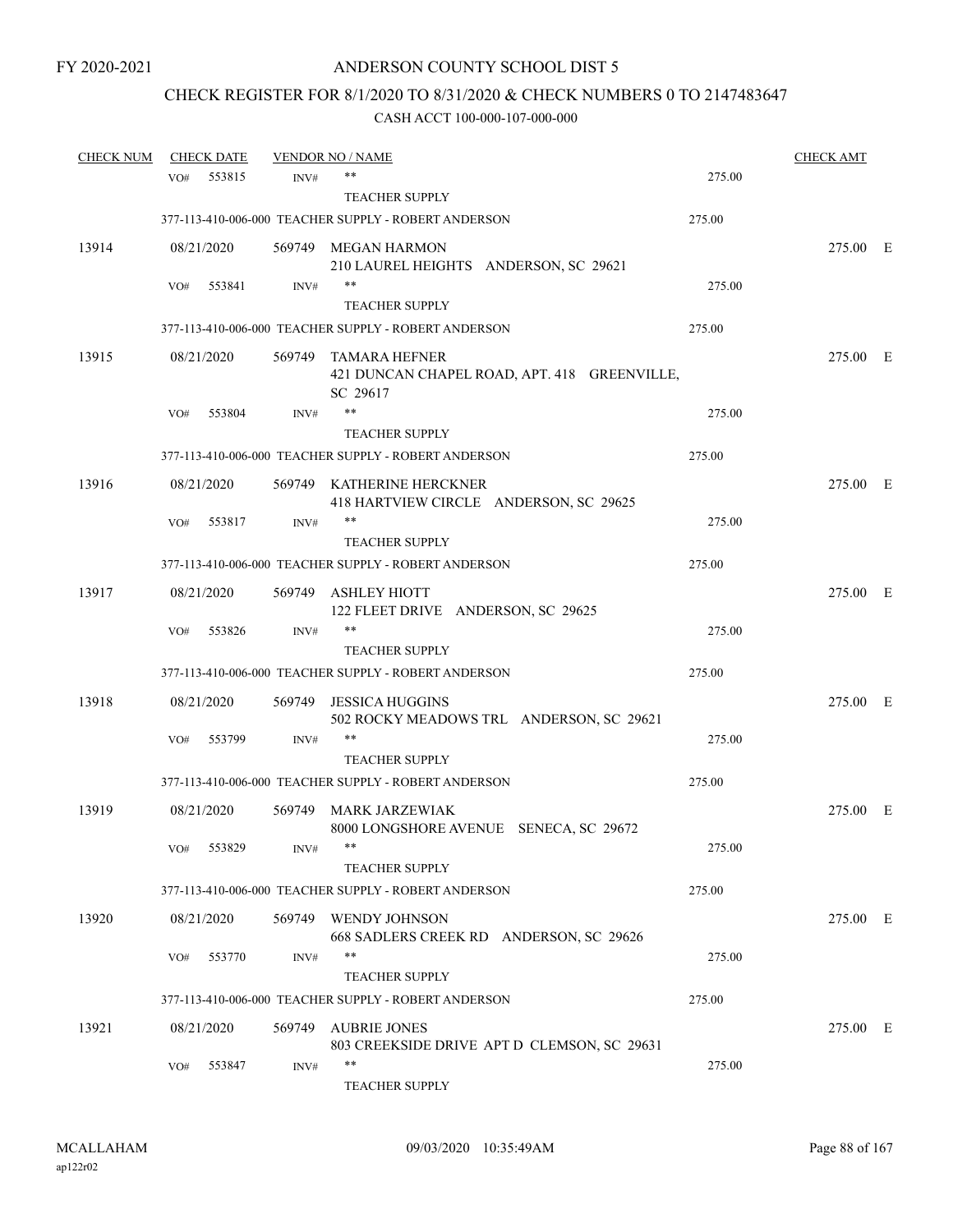### CHECK REGISTER FOR 8/1/2020 TO 8/31/2020 & CHECK NUMBERS 0 TO 2147483647

| <b>CHECK NUM</b> | <b>CHECK DATE</b> |        | <b>VENDOR NO / NAME</b><br>377-113-410-006-000 TEACHER SUPPLY - ROBERT ANDERSON | 275.00 | <b>CHECK AMT</b> |  |
|------------------|-------------------|--------|---------------------------------------------------------------------------------|--------|------------------|--|
| 13922            | 08/21/2020        |        | 569749 HANNAH KINSER<br>316 NORTH STREET ANDERSON, SC 29621                     |        | 275.00 E         |  |
|                  | 553844<br>VO#     | INV#   | **<br><b>TEACHER SUPPLY</b>                                                     | 275.00 |                  |  |
|                  |                   |        | 377-113-410-006-000 TEACHER SUPPLY - ROBERT ANDERSON                            | 275.00 |                  |  |
| 13923            | 08/21/2020        |        | 569749 GABRIELLE KITTS<br>1316 GRADY HALL RD ANDERSON, SC 29626                 |        | 275.00 E         |  |
|                  | 553822<br>VO#     | INV#   | $***$<br><b>TEACHER SUPPLY</b>                                                  | 275.00 |                  |  |
|                  |                   |        | 377-113-410-006-000 TEACHER SUPPLY - ROBERT ANDERSON                            | 275.00 |                  |  |
| 13924            | 08/21/2020        |        | 569749 CHANDA LAWSON<br>700 CONCORD AVENUE ANDERSON, SC 29621                   |        | 275.00 E         |  |
|                  | 553771<br>VO#     | INV#   | **<br><b>TEACHER SUPPLY</b>                                                     | 275.00 |                  |  |
|                  |                   |        | 377-113-410-006-000 TEACHER SUPPLY - ROBERT ANDERSON                            | 275.00 |                  |  |
| 13925            | 08/21/2020        |        | 569749 JENNIFER LEE<br>114 QUAIL LANE PELZER, SC 29669                          |        | 275.00 E         |  |
|                  | 553823<br>VO#     | INV#   | **<br><b>TEACHER SUPPLY</b>                                                     | 275.00 |                  |  |
|                  |                   |        | 377-113-410-006-000 TEACHER SUPPLY - ROBERT ANDERSON                            | 275.00 |                  |  |
| 13926            | 08/21/2020        |        | 569749 CIERRA LEOPARD<br>1117 SOUTHERN ACRES ANDERSON, SC 29625                 |        | 275.00 E         |  |
|                  | 553807<br>VO#     | INV#   | **<br><b>TEACHER SUPPLY</b>                                                     | 275.00 |                  |  |
|                  |                   |        | 377-113-410-006-000 TEACHER SUPPLY - ROBERT ANDERSON                            | 275.00 |                  |  |
| 13927            | 08/21/2020        |        | 569749 CHRISTOPHER LOLLIS<br>2803 WOODRIDGE DR ANDERSON, SC 29621               |        | 275.00 E         |  |
|                  | 553825<br>VO#     | INV#   | **<br><b>TEACHER SUPPLY</b>                                                     | 275.00 |                  |  |
|                  |                   |        | 377-113-410-006-000 TEACHER SUPPLY - ROBERT ANDERSON                            | 275.00 |                  |  |
| 13928            | 08/21/2020        |        | 569749 TERESA LUKAC<br>325 PENDLETON ROAD CLEMSON, SC 29631                     |        | 275.00 E         |  |
|                  | 553828<br>VO#     | INV#   | **<br><b>TEACHER SUPPLY</b>                                                     | 275.00 |                  |  |
|                  |                   |        | 377-113-410-006-000 TEACHER SUPPLY - ROBERT ANDERSON                            | 275.00 |                  |  |
| 13929            | 08/21/2020        |        | 569749 JENNIFER MARCHBANKS<br>133 RUNNING FOX LANE BELTON, SC 29627             |        | 275.00 E         |  |
|                  | 553843<br>VO#     | INV#   | **<br><b>TEACHER SUPPLY</b>                                                     | 275.00 |                  |  |
|                  |                   |        | 377-113-410-006-000 TEACHER SUPPLY - ROBERT ANDERSON                            | 275.00 |                  |  |
| 13930            | 08/21/2020        | 569749 | <b>BRIAN MATHIS</b><br>141 LAKESHORE DRIVE FAIRPLAY, SC 29643                   |        | 275.00 E         |  |
|                  |                   |        |                                                                                 |        |                  |  |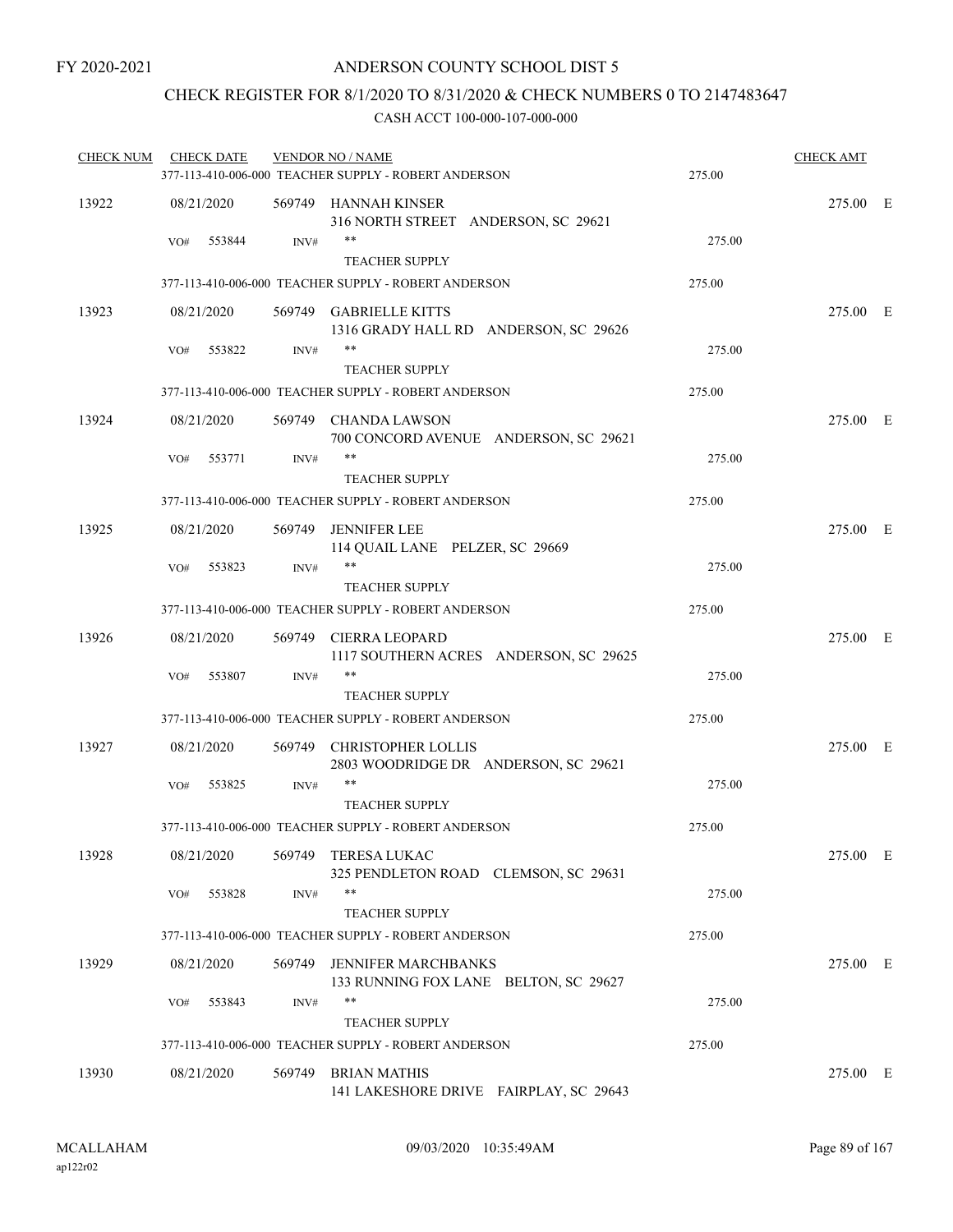# CHECK REGISTER FOR 8/1/2020 TO 8/31/2020 & CHECK NUMBERS 0 TO 2147483647

| <b>CHECK NUM</b> |     | <b>CHECK DATE</b> |        | <b>VENDOR NO / NAME</b>                                         |        | <b>CHECK AMT</b> |  |
|------------------|-----|-------------------|--------|-----------------------------------------------------------------|--------|------------------|--|
|                  | VO# | 553849            | INV#   | **                                                              | 275.00 |                  |  |
|                  |     |                   |        | <b>TEACHER SUPPLY</b>                                           |        |                  |  |
|                  |     |                   |        | 377-113-410-006-000 TEACHER SUPPLY - ROBERT ANDERSON            | 275.00 |                  |  |
| 13931            |     | 08/21/2020        |        | 569749 KAYLEE MCCLAIN                                           |        | 275.00 E         |  |
|                  |     |                   |        | 106 HILLCREST CIRCLE BELTON, SC 29627                           |        |                  |  |
|                  | VO# | 553833            | INV#   | $***$                                                           | 275.00 |                  |  |
|                  |     |                   |        | <b>TEACHER SUPPLY</b>                                           |        |                  |  |
|                  |     |                   |        | 377-113-410-006-000 TEACHER SUPPLY - ROBERT ANDERSON            | 275.00 |                  |  |
| 13932            |     | 08/21/2020        |        | 569749 RENE MCCORMICK<br>107 PINE TREE LN ANDERSON, SC 29625    |        | 275.00 E         |  |
|                  | VO# | 553783            | INV#   | $***$                                                           | 275.00 |                  |  |
|                  |     |                   |        | <b>TEACHER SUPPLY</b>                                           |        |                  |  |
|                  |     |                   |        | 377-113-410-006-000 TEACHER SUPPLY - ROBERT ANDERSON            | 275.00 |                  |  |
| 13933            |     | 08/21/2020        | 569749 | <b>JEFFREY MCCOY</b><br>203 TILLOTSON ROAD ANDERSON, SC 29621   |        | 275.00 E         |  |
|                  | VO# | 553801            | INV#   | $***$                                                           | 275.00 |                  |  |
|                  |     |                   |        | <b>TEACHER SUPPLY</b>                                           |        |                  |  |
|                  |     |                   |        | 377-113-410-006-000 TEACHER SUPPLY - ROBERT ANDERSON            | 275.00 |                  |  |
| 13934            |     | 08/21/2020        |        | 569749 NORA MCMILLAN<br>110 CHESTNUT LANE ANDERSON, SC 29625    |        | 275.00 E         |  |
|                  | VO# | 553772            | INV#   | **                                                              | 275.00 |                  |  |
|                  |     |                   |        | <b>TEACHER SUPPLY</b>                                           |        |                  |  |
|                  |     |                   |        | 377-113-410-006-000 TEACHER SUPPLY - ROBERT ANDERSON            | 275.00 |                  |  |
| 13935            |     | 08/21/2020        | 569749 | <b>RORY MCTIGUE</b><br>222 MOUNTAIN VIEW LANE CLEMSON, SC 29631 |        | 275.00 E         |  |
|                  | VO# | 553773            | INV#   | $***$                                                           | 275.00 |                  |  |
|                  |     |                   |        | <b>TEACHER SUPPLY</b>                                           |        |                  |  |
|                  |     |                   |        | 377-113-410-006-000 TEACHER SUPPLY - ROBERT ANDERSON            | 275.00 |                  |  |
| 13936            |     | 08/21/2020        | 569749 | ANNA MEYER<br>117 MAGGIE LN ANDERSON, SC 29625                  |        | 275.00 E         |  |
|                  | VO# | 553835            | INV#   | $***$                                                           | 275.00 |                  |  |
|                  |     |                   |        | <b>TEACHER SUPPLY</b>                                           |        |                  |  |
|                  |     |                   |        | 377-113-410-006-000 TEACHER SUPPLY - ROBERT ANDERSON            | 275.00 |                  |  |
| 13937            |     | 08/21/2020        | 569749 | SARA MICKEL<br>5 UNITED AVENUE PENDLETON, SC 29670              |        | 275.00 E         |  |
|                  | VO# | 553774            | INV#   | $***$                                                           | 275.00 |                  |  |
|                  |     |                   |        | <b>TEACHER SUPPLY</b>                                           |        |                  |  |
|                  |     |                   |        | 377-113-410-006-000 TEACHER SUPPLY - ROBERT ANDERSON            | 275.00 |                  |  |
| 13938            |     | 08/21/2020        | 569749 | <b>JAMIE MINTO</b>                                              |        | 275.00 E         |  |
|                  |     |                   |        | 117 JASMINE LANE PENDLETON, SC 29670                            |        |                  |  |
|                  | VO# | 553842            | INV#   | $***$                                                           | 275.00 |                  |  |
|                  |     |                   |        | <b>TEACHER SUPPLY</b>                                           |        |                  |  |
|                  |     |                   |        | 377-113-410-006-000 TEACHER SUPPLY - ROBERT ANDERSON            | 275.00 |                  |  |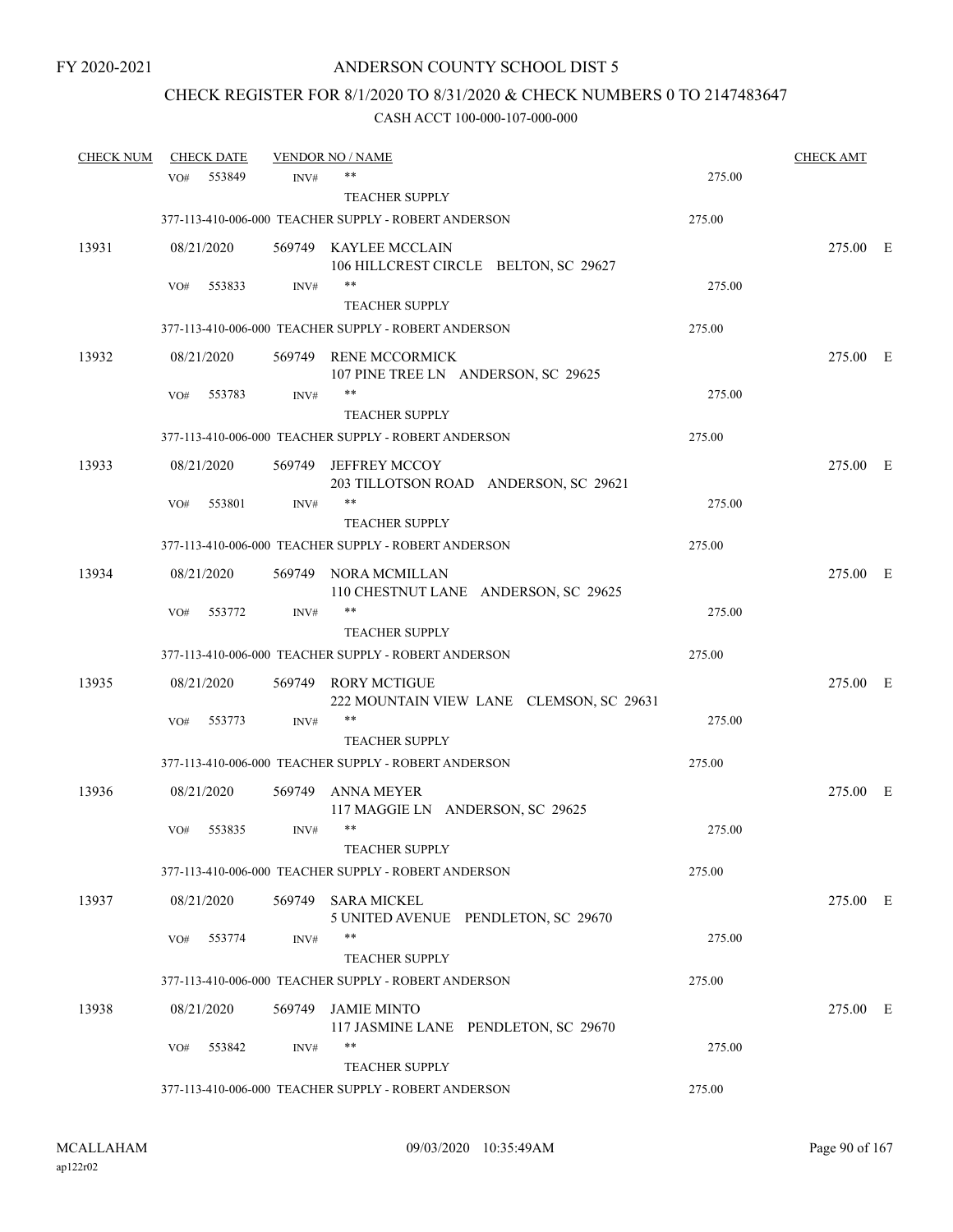## CHECK REGISTER FOR 8/1/2020 TO 8/31/2020 & CHECK NUMBERS 0 TO 2147483647

| <b>CHECK NUM</b> | <b>CHECK DATE</b> |        | <b>VENDOR NO / NAME</b>                                                       |        | <b>CHECK AMT</b> |  |
|------------------|-------------------|--------|-------------------------------------------------------------------------------|--------|------------------|--|
| 13939            | 08/21/2020        |        | 569749 KATIE MOORE<br>296 AXMAN RD ANDERSON, SC 29626                         |        | 275.00 E         |  |
|                  | 553775<br>VO#     | INV#   | **<br><b>TEACHER SUPPLY</b>                                                   | 275.00 |                  |  |
|                  |                   |        | 377-113-410-006-000 TEACHER SUPPLY - ROBERT ANDERSON                          | 275.00 |                  |  |
| 13940            | 08/21/2020        | 569749 | MELINDA OWENS<br>150 LANDAU LANE ANDERSON, SC 29625                           |        | 275.00 E         |  |
|                  | 553776<br>VO#     | INV#   | $***$<br><b>TEACHER SUPPLY</b>                                                | 275.00 |                  |  |
|                  |                   |        | 377-113-410-006-000 TEACHER SUPPLY - ROBERT ANDERSON                          | 275.00 |                  |  |
| 13941            | 08/21/2020        | 569749 | SHERYL PARK<br>915 BERKELEY DRIVE CLEMSON, SC 29631                           |        | 275.00 E         |  |
|                  | VO#<br>553777     | INV#   | $***$<br><b>TEACHER SUPPLY</b>                                                | 275.00 |                  |  |
|                  |                   |        | 377-113-410-006-000 TEACHER SUPPLY - ROBERT ANDERSON                          | 275.00 |                  |  |
| 13942            | 08/21/2020        |        | 569749 KENA PAUL<br>1005 SAND PALM WAY ANDERSON, SC 29621                     |        | 275.00 E         |  |
|                  | 553818<br>VO#     | INV#   | **                                                                            | 275.00 |                  |  |
|                  |                   |        | <b>TEACHER SUPPLY</b><br>377-113-410-006-000 TEACHER SUPPLY - ROBERT ANDERSON | 275.00 |                  |  |
| 13943            | 08/21/2020        | 569749 | <b>EMILY PEASE</b>                                                            |        | 275.00 E         |  |
|                  |                   |        | 357 CROSS CREEK ROAD APT. H CENTRAL, SC 29630                                 |        |                  |  |
|                  | VO#<br>553832     | INV#   | $***$<br><b>TEACHER SUPPLY</b>                                                | 275.00 |                  |  |
|                  |                   |        | 377-113-410-006-000 TEACHER SUPPLY - ROBERT ANDERSON                          | 275.00 |                  |  |
| 13944            | 08/21/2020        |        | 569749 LOWNDES PENDERGRASS<br>105 RICHFIELD DRIVE ANDERSON, SC 29625          |        | 275.00 E         |  |
|                  | 553813<br>VO#     | INV#   | **                                                                            | 275.00 |                  |  |
|                  |                   |        | <b>TEACHER SUPPLY</b><br>377-113-410-006-000 TEACHER SUPPLY - ROBERT ANDERSON | 275.00 |                  |  |
| 13945            | 08/21/2020        | 569749 | TAWANA PICKENS<br>18 CROWN COURT ANDERSON, SC 29624                           |        | 275.00 E         |  |
|                  | 553798<br>VO#     | INV#   | $***$<br><b>TEACHER SUPPLY</b>                                                | 275.00 |                  |  |
|                  |                   |        | 377-113-410-006-000 TEACHER SUPPLY - ROBERT ANDERSON                          | 275.00 |                  |  |
| 13946            | 08/21/2020        |        | 569749 SAMUEL POOLA<br>22 PENDLETON ROAD GREENVILLE, SC 29611                 |        | 275.00 E         |  |
|                  | 553834<br>VO#     | INV#   | $***$                                                                         | 275.00 |                  |  |
|                  |                   |        | <b>TEACHER SUPPLY</b><br>377-113-410-006-000 TEACHER SUPPLY - ROBERT ANDERSON | 275.00 |                  |  |
| 13947            | 08/21/2020        |        | 569749 ROSE PUJOLS                                                            |        | 275.00 E         |  |
|                  |                   |        | P.O. BOX 147 TOWNVILLE, SC 29689                                              |        |                  |  |
|                  | 553827<br>VO#     | INV#   | **                                                                            | 275.00 |                  |  |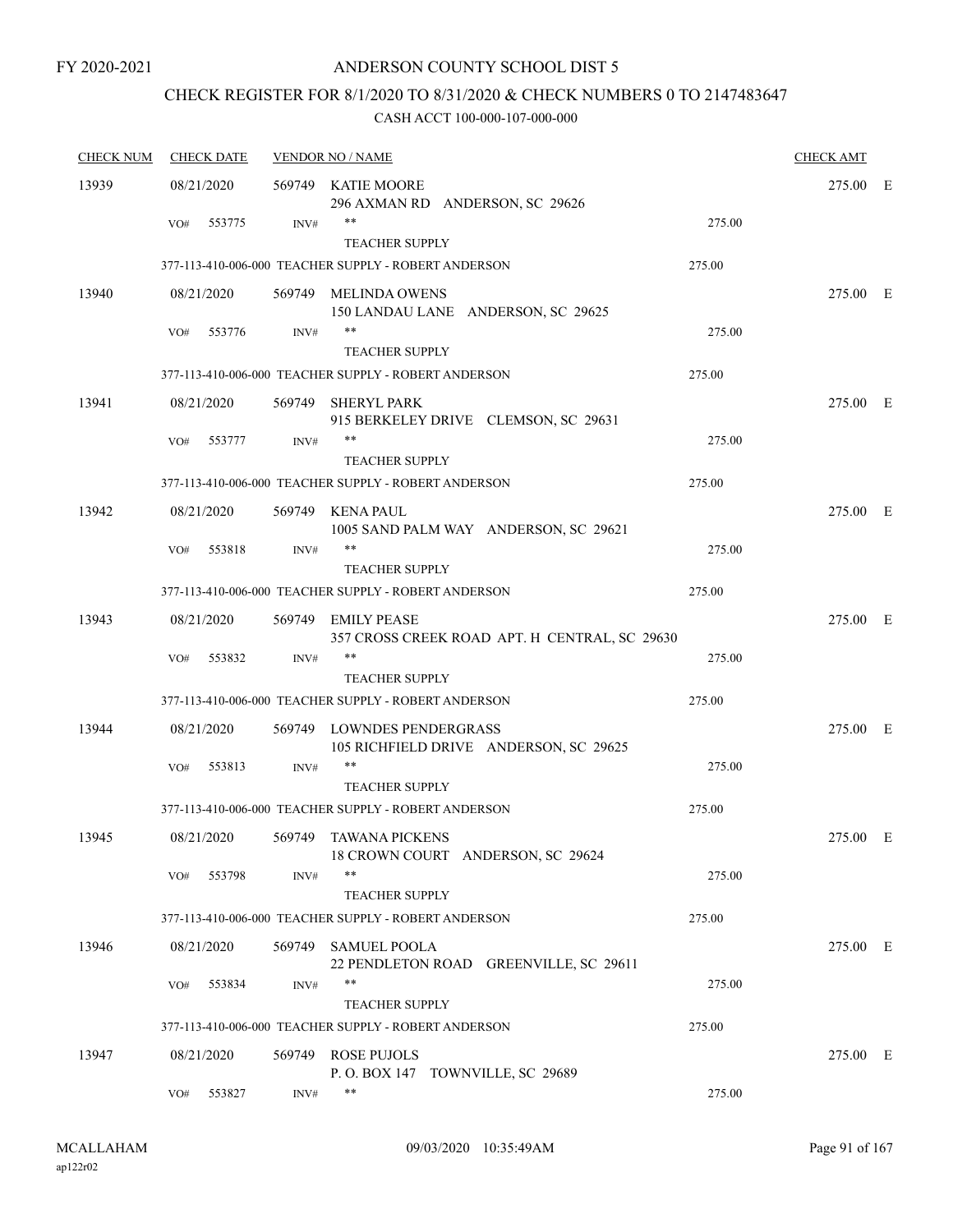ap122r02

### ANDERSON COUNTY SCHOOL DIST 5

### CHECK REGISTER FOR 8/1/2020 TO 8/31/2020 & CHECK NUMBERS 0 TO 2147483647

#### CASH ACCT 100-000-107-000-000

| <b>CHECK NUM</b> | <b>CHECK DATE</b> |                | <b>VENDOR NO / NAME</b>                                                       |        | <b>CHECK AMT</b> |  |
|------------------|-------------------|----------------|-------------------------------------------------------------------------------|--------|------------------|--|
|                  |                   |                | <b>TEACHER SUPPLY</b>                                                         |        |                  |  |
|                  |                   |                | 377-113-410-006-000 TEACHER SUPPLY - ROBERT ANDERSON                          | 275.00 |                  |  |
| 13948            | 08/21/2020        |                | 569749 KRISTALYN RAY<br>150 FOREST COVE ROAD ANDERSON, SC 29626               |        | 275.00 E         |  |
|                  | 553809<br>VO#     | INV#           | $***$<br><b>TEACHER SUPPLY</b>                                                | 275.00 |                  |  |
|                  |                   |                | 377-113-410-006-000 TEACHER SUPPLY - ROBERT ANDERSON                          | 275.00 |                  |  |
| 13949            | 08/21/2020        |                | 569749 CATHERINE RICE<br>109 AMBERWOOD DRIVE ANDERSON, SC 29621               |        | 275.00 E         |  |
|                  | 553779<br>VO#     | INV#           | $***$                                                                         | 275.00 |                  |  |
|                  |                   |                | <b>TEACHER SUPPLY</b><br>377-113-410-006-000 TEACHER SUPPLY - ROBERT ANDERSON | 275.00 |                  |  |
|                  |                   |                |                                                                               |        |                  |  |
| 13950            | 08/21/2020        |                | 569749 CHARLES RICHARDSON<br>1032 LADY'S LANE ANDERSON, SC 29621              |        | 275.00 E         |  |
|                  | 553784<br>VO#     | INV#           | **<br><b>TEACHER SUPPLY</b>                                                   | 275.00 |                  |  |
|                  |                   |                | 377-113-410-006-000 TEACHER SUPPLY - ROBERT ANDERSON                          | 275.00 |                  |  |
| 13951            | 08/21/2020        |                | 569749 MARCY ROBINSON<br>5701 ABBEVILLE HWY ANDERSON, SC 29624                |        | 275.00 E         |  |
|                  | 553797<br>VO#     | INV#           | **<br><b>TEACHER SUPPLY</b>                                                   | 275.00 |                  |  |
|                  |                   |                | 377-113-410-006-000 TEACHER SUPPLY - ROBERT ANDERSON                          | 275.00 |                  |  |
| 13952            | 08/21/2020        | 569749         | ELI ROLAND                                                                    |        | 275.00 E         |  |
|                  | 553810<br>VO#     | $\text{INV}\#$ | 2611 LANE AVENUE ANDERSON, SC 29621<br>**                                     | 275.00 |                  |  |
|                  |                   |                | <b>TEACHER SUPPLY</b>                                                         |        |                  |  |
|                  |                   |                | 377-113-410-006-000 TEACHER SUPPLY - ROBERT ANDERSON                          | 275.00 |                  |  |
| 13953            | 08/21/2020        |                | 569749 KELLEY RYAN<br>315 W. PINE GROVE ROAD FAIR PLAY, SC 29643              |        | 275.00 E         |  |
|                  | 553795<br>VO#     | INV#           | $***$<br><b>TEACHER SUPPLY</b>                                                | 275.00 |                  |  |
|                  |                   |                | 377-113-410-006-000 TEACHER SUPPLY - ROBERT ANDERSON                          | 275.00 |                  |  |
| 13954            | 08/21/2020        | 569749         | <b>CHRISSIE SAUNDERS</b>                                                      |        | 275.00 E         |  |
|                  | 553805<br>VO#     | INV#           | 1003 TUSCANY DRIVE ANDERSON, SC 29621<br>$***$                                | 275.00 |                  |  |
|                  |                   |                | <b>TEACHER SUPPLY</b>                                                         |        |                  |  |
|                  |                   |                | 377-113-410-006-000 TEACHER SUPPLY - ROBERT ANDERSON                          | 275.00 |                  |  |
| 13955            | 08/21/2020        | 569749         | ERICA SHAW<br>102 RHODEHAVEN DRIVE ANDERSON, SC 29625                         |        | 275.00 E         |  |
|                  | 553796<br>VO#     | INV#           | **<br><b>TEACHER SUPPLY</b>                                                   | 275.00 |                  |  |
|                  |                   |                | 377-113-410-006-000 TEACHER SUPPLY - ROBERT ANDERSON                          | 275.00 |                  |  |
| 13956            | 08/21/2020        |                | 569749 HANNAH SHILHANEK                                                       |        | 275.00 E         |  |
|                  |                   |                |                                                                               |        |                  |  |

09/03/2020 10:35:49AM MCALLAHAM Page 92 of 167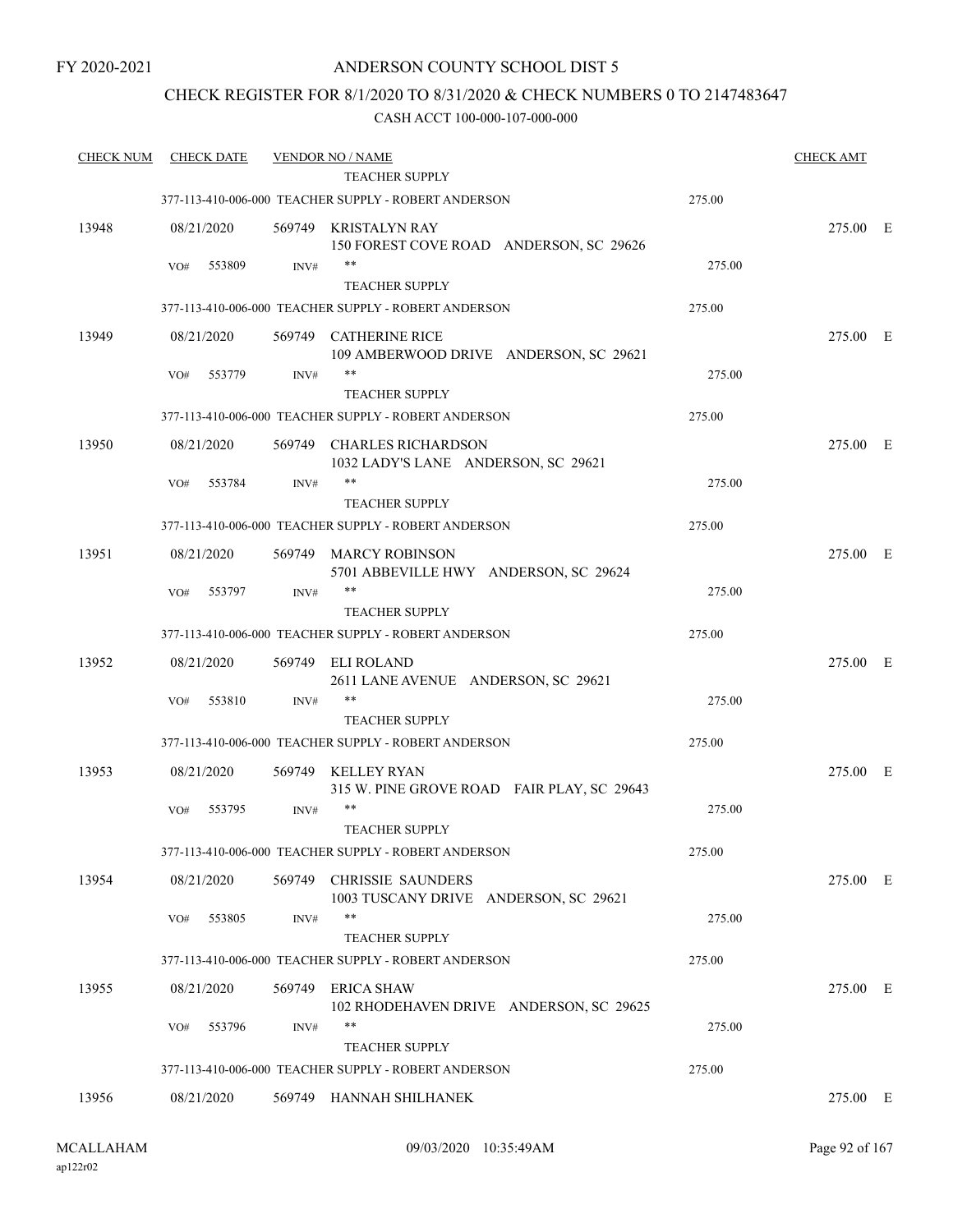### CHECK REGISTER FOR 8/1/2020 TO 8/31/2020 & CHECK NUMBERS 0 TO 2147483647

| <b>CHECK NUM</b> | <b>CHECK DATE</b> |        | <b>VENDOR NO / NAME</b> |                                                                                      | <b>CHECK AMT</b> |          |  |
|------------------|-------------------|--------|-------------------------|--------------------------------------------------------------------------------------|------------------|----------|--|
|                  |                   |        |                         | 1119 MOUNTAIN SPRINGS ROAD ANDERSON, SC<br>29621                                     |                  |          |  |
|                  | VO#               | 553838 | INV#                    | $***$                                                                                | 275.00           |          |  |
|                  |                   |        |                         | <b>TEACHER SUPPLY</b>                                                                |                  |          |  |
|                  |                   |        |                         | 377-113-410-006-000 TEACHER SUPPLY - ROBERT ANDERSON                                 | 275.00           |          |  |
| 13957            | 08/21/2020        |        |                         | 569749 ELIZABETH SILVEY<br>121 SPANISH WELLS ANDERSON, SC 29621                      |                  | 275.00 E |  |
|                  | VO#               | 553846 | INV#                    | $***$<br><b>TEACHER SUPPLY</b>                                                       | 275.00           |          |  |
|                  |                   |        |                         | 377-113-410-006-000 TEACHER SUPPLY - ROBERT ANDERSON                                 | 275.00           |          |  |
| 13958            | 08/21/2020        |        |                         | 569749 CARRIE SIMPSON<br>107 HILLCREST CIRCLE HONEA PATH, SD 29654                   |                  | 275.00 E |  |
|                  | VO#               | 553802 | INV#                    | **<br><b>TEACHER SUPPLY</b>                                                          | 275.00           |          |  |
|                  |                   |        |                         | 377-113-410-006-000 TEACHER SUPPLY - ROBERT ANDERSON                                 | 275.00           |          |  |
| 13959            | 08/21/2020        |        |                         | 569749 ALEXANDRA SOLLA-ELLIS<br>153 CIVIC CENTER BLVD. APT 352 ANDERSON, SC<br>29625 |                  | 275.00 E |  |
|                  | VO#               | 553792 | INV#                    | $***$                                                                                | 275.00           |          |  |
|                  |                   |        |                         | <b>TEACHER SUPPLY</b>                                                                |                  |          |  |
|                  |                   |        |                         | 377-113-410-006-000 TEACHER SUPPLY - ROBERT ANDERSON                                 | 275.00           |          |  |
| 13960            | 08/21/2020        |        |                         | 569749 JAMES STANLEY<br>205 LIBERTY DRIVE PICKENS, SC 29671                          |                  | 275.00 E |  |
|                  | VO#               | 553840 | INV#                    | $***$<br><b>TEACHER SUPPLY</b>                                                       | 275.00           |          |  |
|                  |                   |        |                         | 377-113-410-006-000 TEACHER SUPPLY - ROBERT ANDERSON                                 | 275.00           |          |  |
| 13961            | 08/21/2020        |        |                         | 569749 CHERYL STARWALT<br>208 GREENFOREST DRIVE ANDERSON, SC 29625                   |                  | 275.00 E |  |
|                  | VO#               | 553780 | INV#                    | $***$                                                                                | 275.00           |          |  |
|                  |                   |        |                         | <b>TEACHER SUPPLY</b>                                                                |                  |          |  |
|                  |                   |        |                         | 377-113-410-006-000 TEACHER SUPPLY - ROBERT ANDERSON                                 | 275.00           |          |  |
| 13962            | 08/21/2020        |        |                         | 569749 JILL STRICKLER<br>401 SPARROWRIDGE LANE GREER, SC 29651                       |                  | 275.00 E |  |
|                  | VO#               | 553837 | INV#                    | $***$                                                                                | 275.00           |          |  |
|                  |                   |        |                         | <b>TEACHER SUPPLY</b><br>377-113-410-006-000 TEACHER SUPPLY - ROBERT ANDERSON        | 275.00           |          |  |
|                  |                   |        |                         |                                                                                      |                  |          |  |
| 13963            | 08/21/2020        |        | 569749                  | <b>HEATHER SUTTON</b><br>3211 HOWLAND DRIVE ANDERSON, SC 29626                       |                  | 275.00 E |  |
|                  | VO#               | 553819 | INV#                    | $***$                                                                                | 275.00           |          |  |
|                  |                   |        |                         | <b>TEACHER SUPPLY</b>                                                                |                  |          |  |
|                  |                   |        |                         | 377-113-410-006-000 TEACHER SUPPLY - ROBERT ANDERSON                                 | 275.00           |          |  |
| 13964            | 08/21/2020        |        |                         | 569749 HEATHER THORE<br>210 BLACK BASS ROAD ANDERSON, SC 29626                       |                  | 275.00 E |  |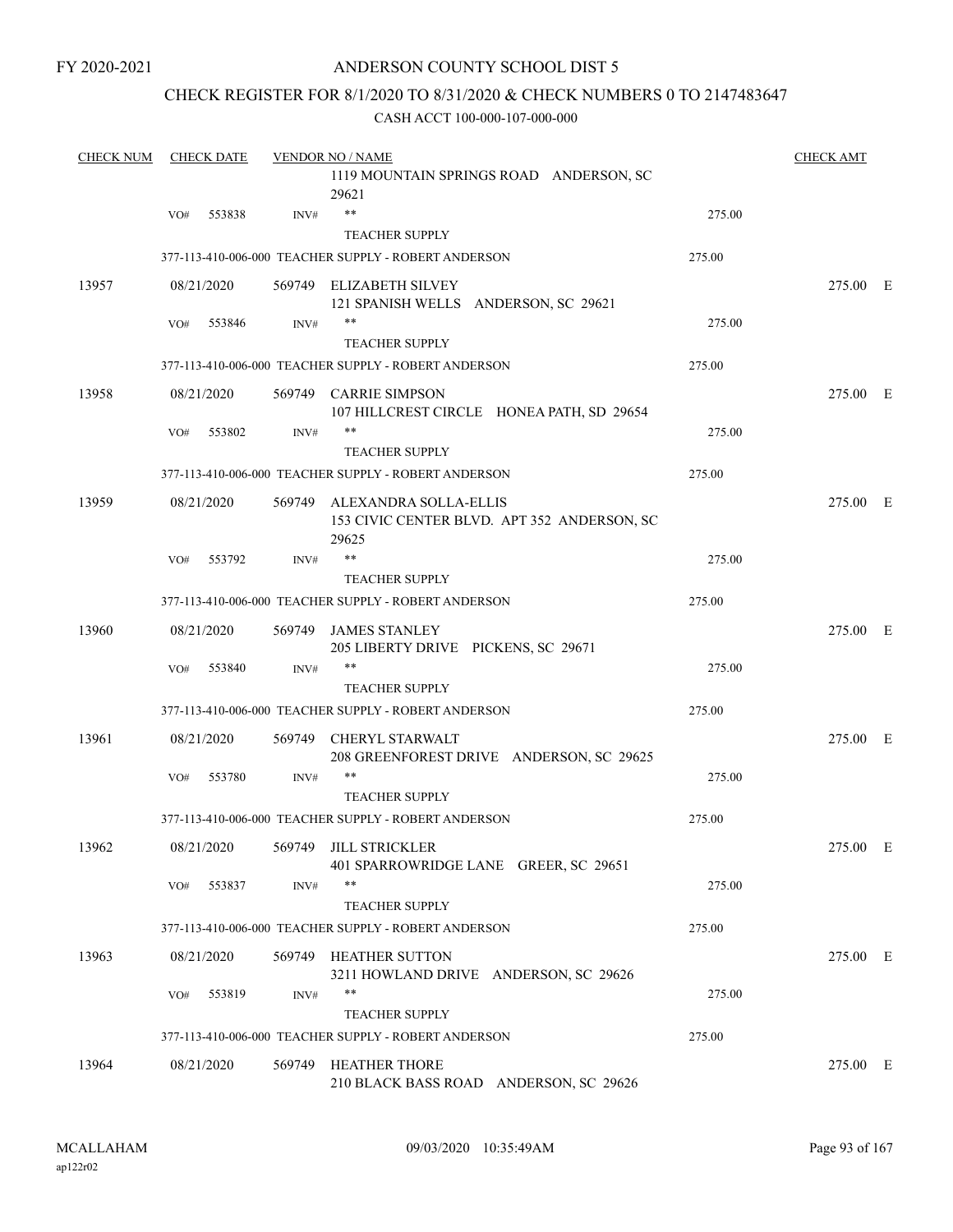# CHECK REGISTER FOR 8/1/2020 TO 8/31/2020 & CHECK NUMBERS 0 TO 2147483647

| <b>CHECK NUM</b> |     | <b>CHECK DATE</b> |        | <b>VENDOR NO / NAME</b>                                           |        | <b>CHECK AMT</b> |  |
|------------------|-----|-------------------|--------|-------------------------------------------------------------------|--------|------------------|--|
|                  | VO# | 553788            | INV#   | **                                                                | 275.00 |                  |  |
|                  |     |                   |        | <b>TEACHER SUPPLY</b>                                             |        |                  |  |
|                  |     |                   |        | 377-113-410-006-000 TEACHER SUPPLY - ROBERT ANDERSON              | 275.00 |                  |  |
| 13965            |     | 08/21/2020        |        | 569749 TERESA TICE<br>2005 LINDALE ROAD ANDERSON, SC 29621        |        | 275.00 E         |  |
|                  | VO# | 553768            | INV#   | $***$<br><b>TEACHER SUPPLY</b>                                    | 275.00 |                  |  |
|                  |     |                   |        | 377-113-410-006-000 TEACHER SUPPLY - ROBERT ANDERSON              | 275.00 |                  |  |
| 13966            |     | 08/21/2020        |        | 569749 LUCAS TRUDEAU<br>168 SHERIFF MILL ROAD EASLEY, SC 29642    |        | 275.00 E         |  |
|                  | VO# | 553848            | INV#   | **<br><b>TEACHER SUPPLY</b>                                       | 275.00 |                  |  |
|                  |     |                   |        | 377-113-410-006-000 TEACHER SUPPLY - ROBERT ANDERSON              | 275.00 |                  |  |
| 13967            |     | 08/21/2020        |        | 569749 PATRO ULMER<br>104 WIEUCA COURT ANDERSON, SC 29625         |        | 275.00 E         |  |
|                  | VO# | 553785            | INV#   | **<br><b>TEACHER SUPPLY</b>                                       | 275.00 |                  |  |
|                  |     |                   |        | 377-113-410-006-000 TEACHER SUPPLY - ROBERT ANDERSON              | 275.00 |                  |  |
| 13968            |     | 08/21/2020        | 569749 | TRACY WEST<br>1126 KEONE CIRCLE WILLIAMSTON, SC 29697             |        | 275.00 E         |  |
|                  | VO# | 553781            | INV#   | **<br><b>TEACHER SUPPLY</b>                                       | 275.00 |                  |  |
|                  |     |                   |        | 377-113-410-006-000 TEACHER SUPPLY - ROBERT ANDERSON              | 275.00 |                  |  |
| 13969            |     | 08/21/2020        | 569749 | <b>CORRY WHITE</b><br>112 PINE RIDGE DRIVE BELTON, SC 29627       |        | 275.00 E         |  |
|                  | VO# | 553789            | INV#   | **<br><b>TEACHER SUPPLY</b>                                       | 275.00 |                  |  |
|                  |     |                   |        | 377-113-410-006-000 TEACHER SUPPLY - ROBERT ANDERSON              | 275.00 |                  |  |
| 13970            |     | 08/21/2020        | 569749 | <b>AUDREY WICKER</b><br>1731 HIGHWAY 187 SOUTH ANDERSON, SC 29625 |        | 275.00 E         |  |
|                  | VO# | 553790            | INV#   | $***$<br><b>TEACHER SUPPLY</b>                                    | 275.00 |                  |  |
|                  |     |                   |        | 377-113-410-006-000 TEACHER SUPPLY - ROBERT ANDERSON              | 275.00 |                  |  |
| 13971            |     | 08/21/2020        |        | 569749 CARYN WILLIAMSON<br>225 GRAYLYN DRIVE ANDERSON, SC 29621   |        | 275.00 E         |  |
|                  | VO# | 553782            | INV#   | **<br><b>TEACHER SUPPLY</b>                                       | 275.00 |                  |  |
|                  |     |                   |        | 377-113-410-006-000 TEACHER SUPPLY - ROBERT ANDERSON              | 275.00 |                  |  |
| 13972            |     | 08/21/2020        | 569749 | PHILLIP WOOD<br>1019 CLOUD DRIVE BELTON, SC 29627                 |        | 275.00 E         |  |
|                  | VO# | 553821            | INV#   | **<br><b>TEACHER SUPPLY</b>                                       | 275.00 |                  |  |
|                  |     |                   |        | 377-113-410-006-000 TEACHER SUPPLY - ROBERT ANDERSON              | 275.00 |                  |  |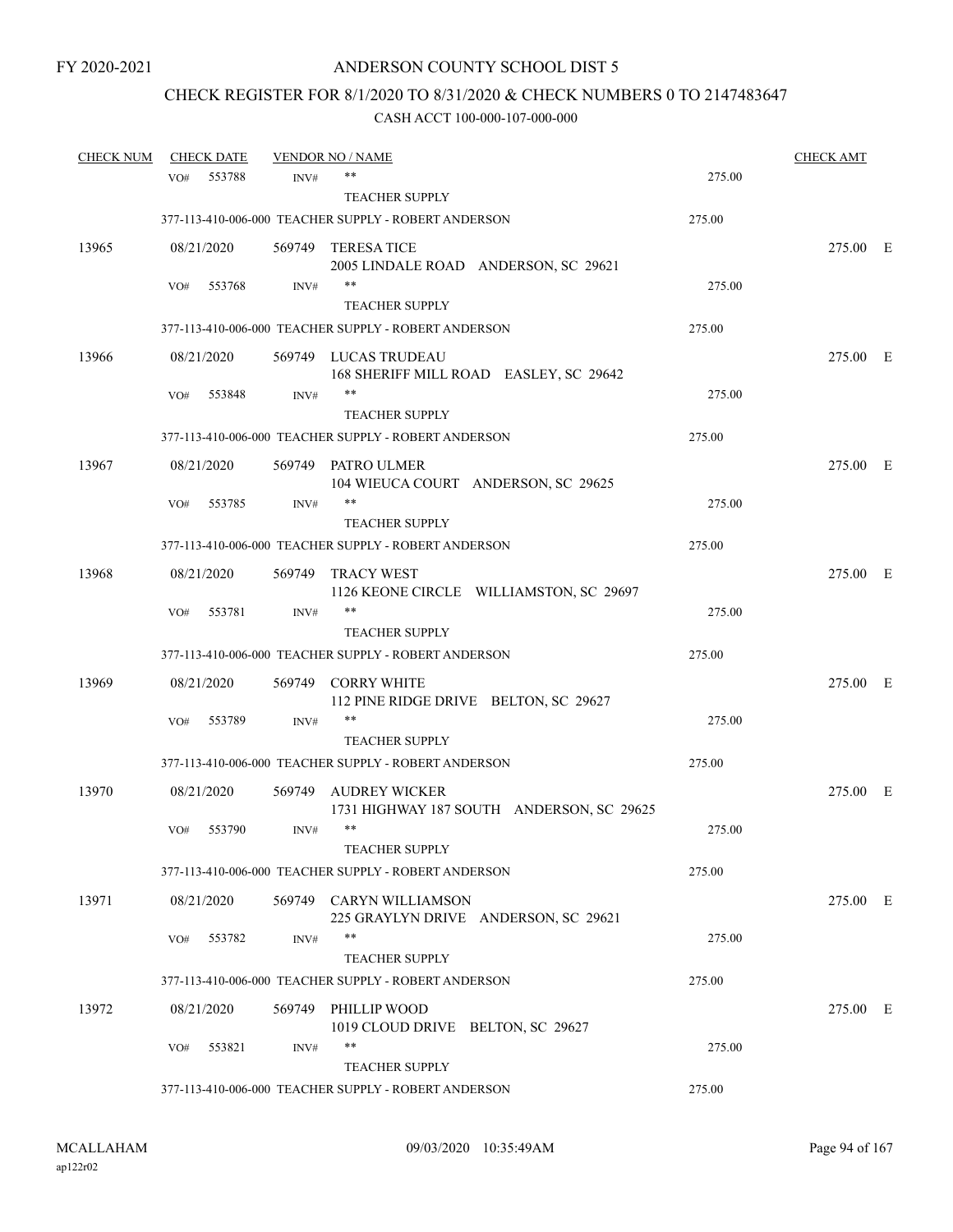### CHECK REGISTER FOR 8/1/2020 TO 8/31/2020 & CHECK NUMBERS 0 TO 2147483647

| <b>CHECK NUM</b> |     | <b>CHECK DATE</b> |        | <b>VENDOR NO / NAME</b>                                             |        | <b>CHECK AMT</b> |  |
|------------------|-----|-------------------|--------|---------------------------------------------------------------------|--------|------------------|--|
| 13973            |     | 08/21/2020        |        | 569749 MICHAEL WRIGHT<br>407 CENTRAL AVE ANDERSON, SC 29625         |        | 275.00 E         |  |
|                  | VO# | 553824            | INV#   | **<br><b>TEACHER SUPPLY</b>                                         | 275.00 |                  |  |
|                  |     |                   |        | 377-113-410-006-000 TEACHER SUPPLY - ROBERT ANDERSON                | 275.00 |                  |  |
| 13974            |     | 08/21/2020        |        | 569749 LINDSEY AMAN<br>1107 OAK HILL DRIVE ANDERSON, SC 29621       |        | 275.00 E         |  |
|                  | VO# | 553896            | INV#   | **<br><b>TEACHER SUPPLY</b>                                         | 275.00 |                  |  |
|                  |     |                   |        | 377-112-410-007-000 TEACHER SUPPLY - CENTERVILLE                    | 275.00 |                  |  |
| 13975            |     | 08/21/2020        |        | 569749 JANET BENITEZ<br>802 STONE CREEK DRIVE ANDERSON, SC 29621    |        | 275.00 E         |  |
|                  | VO# | 553855            | INV#   | **<br><b>TEACHER SUPPLY</b>                                         | 275.00 |                  |  |
|                  |     |                   |        | 377-112-410-007-000 TEACHER SUPPLY - CENTERVILLE                    | 275.00 |                  |  |
| 13976            |     | 08/21/2020        |        | 569749 PENELOPE BIKAS<br>5214 OLDEN PORTER ROAD PENDLETON, SC 29670 |        | 275.00 E         |  |
|                  | VO# | 553856            | INV#   | $***$<br><b>TEACHER SUPPLY</b>                                      | 275.00 |                  |  |
|                  |     |                   |        | 377-112-410-007-000 TEACHER SUPPLY - CENTERVILLE                    | 275.00 |                  |  |
| 13977            |     | 08/21/2020        |        | 569749 DANA BOWEN<br>1514 WEST END AVENUE ANDERSON, SC 29625        |        | 275.00 E         |  |
|                  | VO# | 553884            | INV#   | **<br><b>TEACHER SUPPLY</b>                                         | 275.00 |                  |  |
|                  |     |                   |        | 377-112-410-007-000 TEACHER SUPPLY - CENTERVILLE                    | 275.00 |                  |  |
| 13978            |     | 08/21/2020        |        | 569749 KAYLA BOWER<br>122 ALLISON CIRCLE ANDERSON, SC 29625         |        | 275.00 E         |  |
|                  | VO# | 553888            | INV#   | <b>TEACHER SUPPLY</b>                                               | 275.00 |                  |  |
|                  |     |                   |        | 377-112-410-007-000 TEACHER SUPPLY - CENTERVILLE                    | 275.00 |                  |  |
| 13979            |     | 08/21/2020        |        | 569749 SHANA BRIDGES<br>509 HARPER ROAD PENDLETON, SC 29670         |        | 275.00 E         |  |
|                  | VO# | 553876            | INV#   | **<br><b>TEACHER SUPPLY</b>                                         | 275.00 |                  |  |
|                  |     |                   |        | 377-112-410-007-000 TEACHER SUPPLY - CENTERVILLE                    | 275.00 |                  |  |
| 13980            |     | 08/21/2020        | 569749 | <b>STEPHANIE BRIDGES</b><br>104 HOBSON ROAD ANDERSON, SC 29621      |        | 275.00 E         |  |
|                  | VO# | 553873            | INV#   | **<br><b>TEACHER SUPPLY</b>                                         | 275.00 |                  |  |
|                  |     |                   |        | 377-112-410-007-000 TEACHER SUPPLY - CENTERVILLE                    | 275.00 |                  |  |
| 13981            |     | 08/21/2020        | 569749 | <b>TAYLOR DOBBINS</b><br>224 JOLLY ROAD TOWNVILLE, SC 29689         |        | 275.00 E         |  |
|                  | VO# | 553899            | INV#   | **                                                                  | 275.00 |                  |  |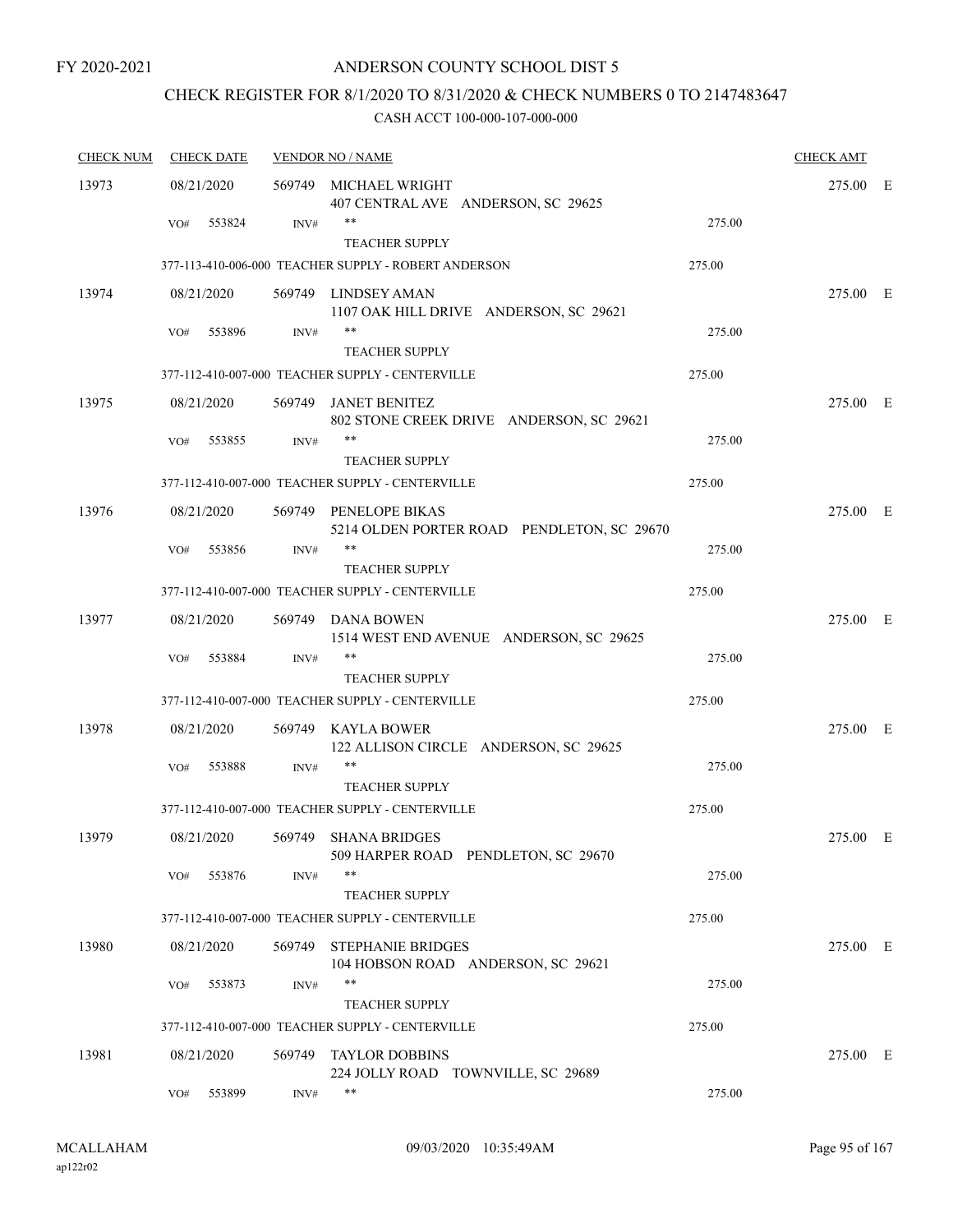### CHECK REGISTER FOR 8/1/2020 TO 8/31/2020 & CHECK NUMBERS 0 TO 2147483647

| <b>CHECK NUM</b> | <b>CHECK DATE</b> |        | <b>VENDOR NO / NAME</b><br><b>TEACHER SUPPLY</b>                          |        | <b>CHECK AMT</b> |  |
|------------------|-------------------|--------|---------------------------------------------------------------------------|--------|------------------|--|
|                  |                   |        | 377-112-410-007-000 TEACHER SUPPLY - CENTERVILLE                          | 275.00 |                  |  |
| 13982            | 08/21/2020        |        | 569749 SYDNEY DUNCAN<br>304 BOGGS ROAD BELTON, SC 29627                   |        | 275.00 E         |  |
|                  | 553898<br>VO#     | INV#   | $***$                                                                     | 275.00 |                  |  |
|                  |                   |        | <b>TEACHER SUPPLY</b>                                                     |        |                  |  |
|                  |                   |        | 377-112-410-007-000 TEACHER SUPPLY - CENTERVILLE                          | 275.00 |                  |  |
| 13983            | 08/21/2020        | 569749 | MELISSA ELGIN<br>320 MURPHY ROAD ANDERSON, SC 29626                       |        | 275.00 E         |  |
|                  | 553880<br>VO#     | INV#   | $***$                                                                     | 275.00 |                  |  |
|                  |                   |        | <b>TEACHER SUPPLY</b>                                                     |        |                  |  |
|                  |                   |        | 377-112-410-007-000 TEACHER SUPPLY - CENTERVILLE                          | 275.00 |                  |  |
| 13984            | 08/21/2020        |        | 569749 LISA ETHINGTON<br>120 LOUDWATER DRIVE ANDERSON, SC 29621           |        | 275.00 E         |  |
|                  | 553869<br>VO#     | INV#   | **                                                                        | 275.00 |                  |  |
|                  |                   |        | <b>TEACHER SUPPLY</b>                                                     |        |                  |  |
|                  |                   |        | 377-112-410-007-000 TEACHER SUPPLY - CENTERVILLE                          | 275.00 |                  |  |
| 13985            | 08/21/2020        |        | 569749 DONNA FENNELL<br>311 JOLLY ACRES ANDERSON, SC 29621                |        | 275.00 E         |  |
|                  | 553870<br>VO#     | INV#   | $***$                                                                     | 275.00 |                  |  |
|                  |                   |        | <b>TEACHER SUPPLY</b><br>377-112-410-007-000 TEACHER SUPPLY - CENTERVILLE | 275.00 |                  |  |
|                  |                   |        |                                                                           |        |                  |  |
| 13986            | 08/21/2020        | 569749 | DEBBIE LEE GARDNER<br>1630 FIVE FORKS RD PENDLETON, SC 29670              |        | 275.00 E         |  |
|                  | 553857<br>VO#     | INV#   | $***$<br><b>TEACHER SUPPLY</b>                                            | 275.00 |                  |  |
|                  |                   |        | 377-112-410-007-000 TEACHER SUPPLY - CENTERVILLE                          | 275.00 |                  |  |
|                  |                   |        |                                                                           |        |                  |  |
| 13987            | 08/21/2020        | 569749 | <b>CORTNEY GLEW</b><br>108 LULLWATER PARKWAY ANDERSON, SC 29625           |        | 275.00 E         |  |
|                  | 553882<br>VO#     | INV#   | $***$<br><b>TEACHER SUPPLY</b>                                            | 275.00 |                  |  |
|                  |                   |        | 377-112-410-007-000 TEACHER SUPPLY - CENTERVILLE                          | 275.00 |                  |  |
| 13988            | 08/21/2020        |        | 569749 CANDACE GRIFFEY<br>221 BEDFORD FOREST AVENUE ANDERSON, SC 29625    |        | 275.00 E         |  |
|                  | 553879<br>VO#     | INV#   | $***$                                                                     | 275.00 |                  |  |
|                  |                   |        | <b>TEACHER SUPPLY</b>                                                     |        |                  |  |
|                  |                   |        | 377-112-410-007-000 TEACHER SUPPLY - CENTERVILLE                          | 275.00 |                  |  |
| 13989            | 08/21/2020        | 569749 | APRIL HAYS<br>213A WESTWIND ROAD ANDERSON, SC 29625                       |        | 275.00 E         |  |
|                  | 553858<br>VO#     | INV#   | **                                                                        | 275.00 |                  |  |
|                  |                   |        | <b>TEACHER SUPPLY</b>                                                     |        |                  |  |
|                  |                   |        | 377-112-410-007-000 TEACHER SUPPLY - CENTERVILLE                          | 275.00 |                  |  |
| 13990            | 08/21/2020        |        | 569749 PAUL HERR                                                          |        | 275.00 E         |  |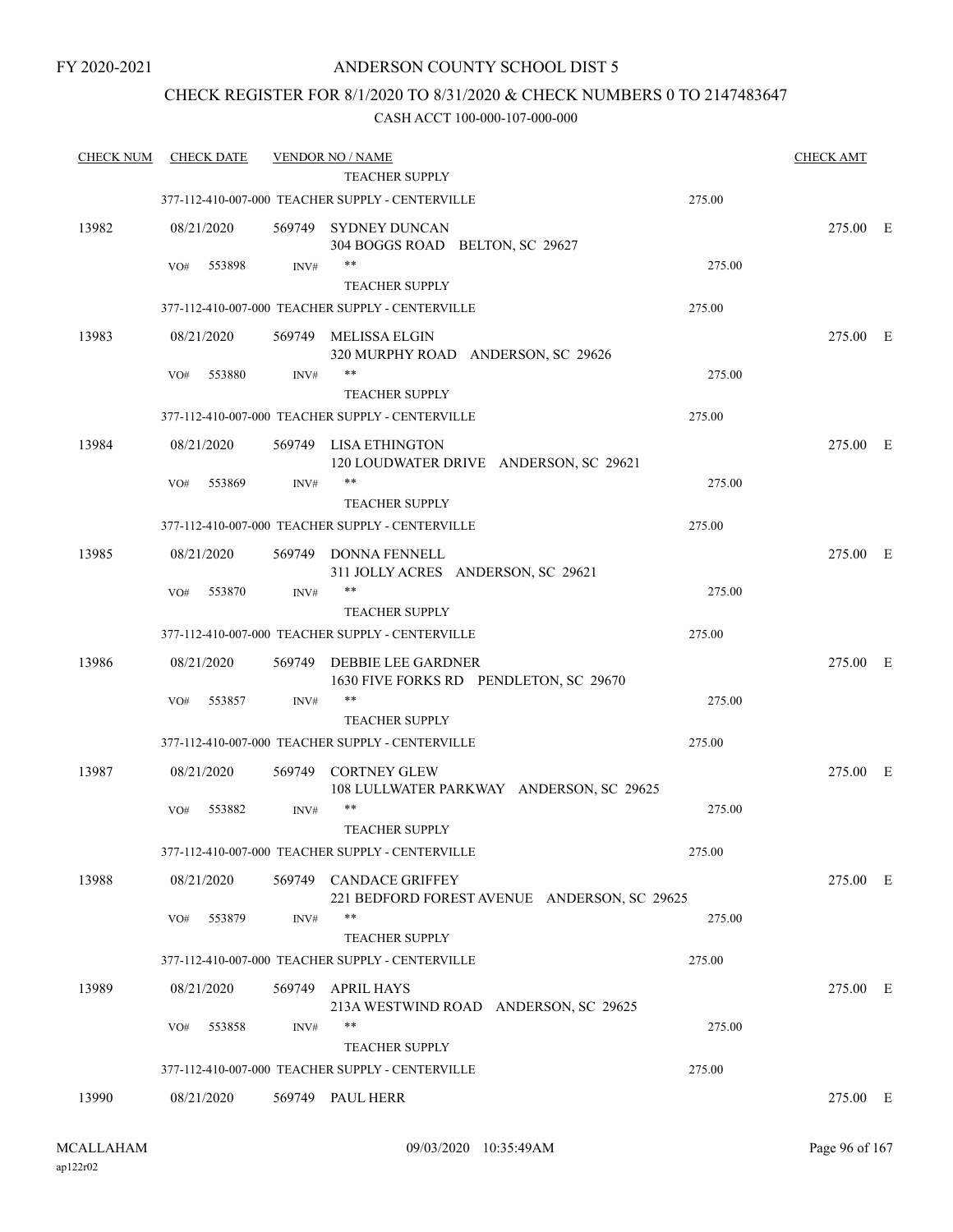### ANDERSON COUNTY SCHOOL DIST 5

### CHECK REGISTER FOR 8/1/2020 TO 8/31/2020 & CHECK NUMBERS 0 TO 2147483647

| <b>CHECK NUM</b> |     | <b>CHECK DATE</b> |        | <b>VENDOR NO / NAME</b>                          |        | <b>CHECK AMT</b> |  |
|------------------|-----|-------------------|--------|--------------------------------------------------|--------|------------------|--|
|                  |     |                   |        | 27 DAHLGLEN AVENUE GREENVILLE, SC 29607          |        |                  |  |
|                  | VO# | 553894            | INV#   | **                                               | 275.00 |                  |  |
|                  |     |                   |        | <b>TEACHER SUPPLY</b>                            |        |                  |  |
|                  |     |                   |        | 377-112-410-007-000 TEACHER SUPPLY - CENTERVILLE | 275.00 |                  |  |
| 13991            |     | 08/21/2020        |        | 569749 GABRIELLE HILLIARD                        |        | 275.00 E         |  |
|                  |     |                   |        | 306 TIFFANY DR. ANDERSON, SC 29625               |        |                  |  |
|                  | VO# | 553859            | INV#   | $***$                                            | 275.00 |                  |  |
|                  |     |                   |        | <b>TEACHER SUPPLY</b>                            |        |                  |  |
|                  |     |                   |        | 377-112-410-007-000 TEACHER SUPPLY - CENTERVILLE | 275.00 |                  |  |
| 13992            |     | 08/21/2020        |        | 569749 CHRISTOPHER HOLT                          |        | 275.00 E         |  |
|                  |     |                   |        | 119 ROLLING OAK DRIVE EASLEY, SC 29642           |        |                  |  |
|                  | VO# | 553860            | INV#   | **                                               | 275.00 |                  |  |
|                  |     |                   |        | <b>TEACHER SUPPLY</b>                            |        |                  |  |
|                  |     |                   |        | 377-112-410-007-000 TEACHER SUPPLY - CENTERVILLE | 275.00 |                  |  |
|                  |     |                   |        |                                                  |        |                  |  |
| 13993            |     | 08/21/2020        |        | 569749 AMBER JOHNSON                             |        | 275.00 E         |  |
|                  |     |                   |        | 125 VALLEY DRIVE ANDERSON, SC 29625<br>$***$     |        |                  |  |
|                  | VO# | 553889            | INV#   |                                                  | 275.00 |                  |  |
|                  |     |                   |        | <b>TEACHER SUPPLY</b>                            |        |                  |  |
|                  |     |                   |        | 377-112-410-007-000 TEACHER SUPPLY - CENTERVILLE | 275.00 |                  |  |
| 13994            |     | 08/21/2020        | 569749 | <b>JENNIFER JONES</b>                            |        | 275.00 E         |  |
|                  |     |                   |        | 2004 SHELDON DRIVE ANDERSON, SC 29621            |        |                  |  |
|                  | VO# | 553861            | INV#   | $***$                                            | 275.00 |                  |  |
|                  |     |                   |        | <b>TEACHER SUPPLY</b>                            |        |                  |  |
|                  |     |                   |        | 377-112-410-007-000 TEACHER SUPPLY - CENTERVILLE | 275.00 |                  |  |
| 13995            |     | 08/21/2020        |        | 569749 WHITNEY LOWING                            |        | 275.00 E         |  |
|                  |     |                   |        | 504 WELDON WAY ANDERSON, SC 29626                |        |                  |  |
|                  | VO# | 553881            | INV#   | **                                               | 275.00 |                  |  |
|                  |     |                   |        | <b>TEACHER SUPPLY</b>                            |        |                  |  |
|                  |     |                   |        | 377-112-410-007-000 TEACHER SUPPLY - CENTERVILLE | 275.00 |                  |  |
|                  |     |                   |        |                                                  |        |                  |  |
| 13996            |     | 08/21/2020        |        | 569749 HOLLY MARCENGILL                          |        | 275.00 E         |  |
|                  |     |                   |        | 116 COACHMAN DRIVE ANDERSON, SC 29625            | 275.00 |                  |  |
|                  | VO# | 553875            | INV#   |                                                  |        |                  |  |
|                  |     |                   |        | <b>TEACHER SUPPLY</b>                            |        |                  |  |
|                  |     |                   |        | 377-112-410-007-000 TEACHER SUPPLY - CENTERVILLE | 275.00 |                  |  |
| 13997            |     | 08/21/2020        |        | 569749 REBECCA MARSENGILL                        |        | 275.00 E         |  |
|                  |     |                   |        | 237 GILLESPIE ROAD LIBERTY, SC 29657             |        |                  |  |
|                  | VO# | 553862            | INV#   | **                                               | 275.00 |                  |  |
|                  |     |                   |        | <b>TEACHER SUPPLY</b>                            |        |                  |  |
|                  |     |                   |        | 377-112-410-007-000 TEACHER SUPPLY - CENTERVILLE | 275.00 |                  |  |
| 13998            |     | 08/21/2020        | 569749 | <b>SHAKIL MATTRESS</b>                           |        | 275.00 E         |  |
|                  |     |                   |        | 2418 MARCHBANKS AVENUE APT. 33F ANDERSON, SC     |        |                  |  |
|                  |     |                   |        | 29621                                            |        |                  |  |
|                  | VO# | 553891            | INV#   | $***$                                            | 275.00 |                  |  |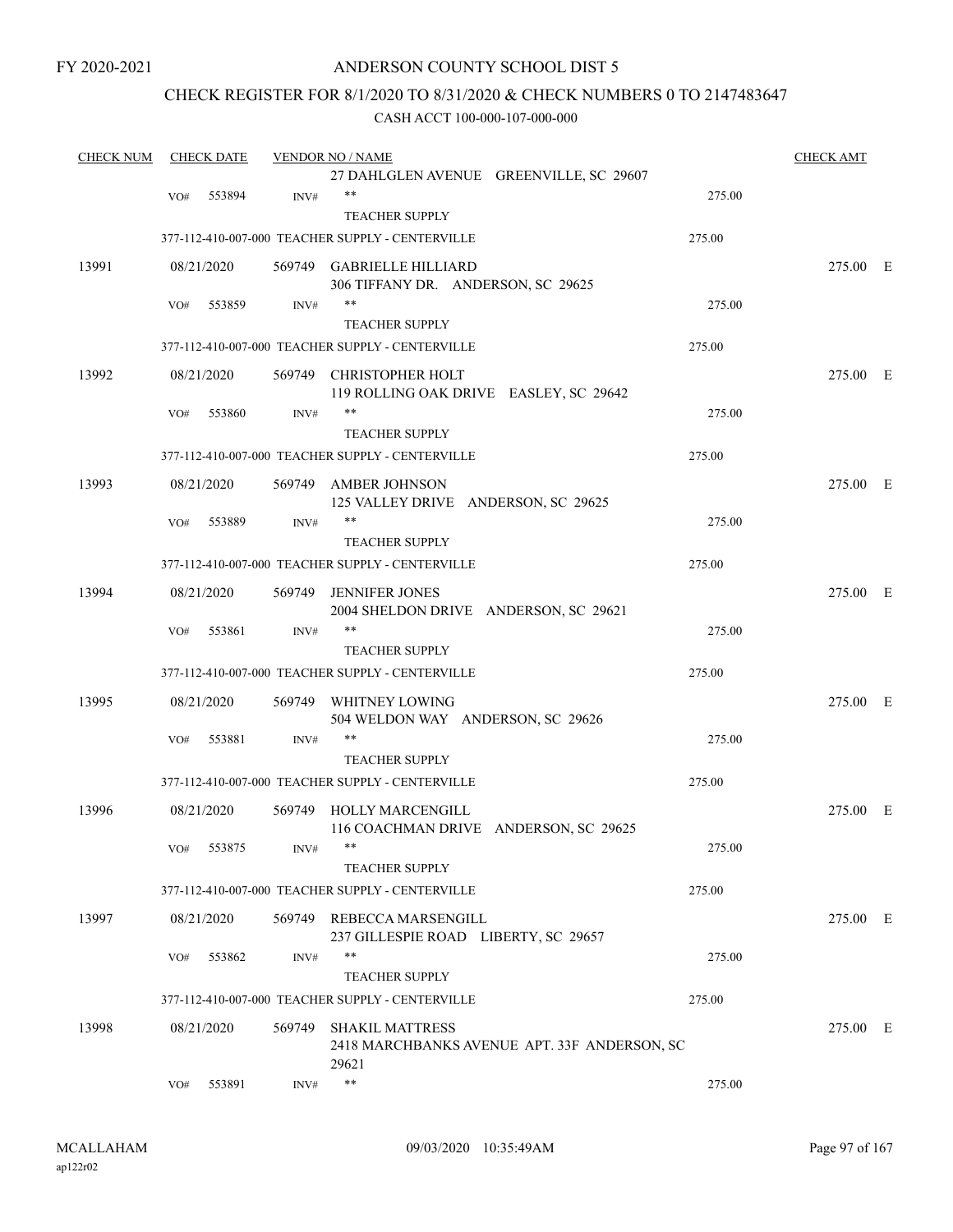### CHECK REGISTER FOR 8/1/2020 TO 8/31/2020 & CHECK NUMBERS 0 TO 2147483647

| <b>CHECK NUM</b> |     | <b>CHECK DATE</b> |        | <b>VENDOR NO / NAME</b>                                               |        | <b>CHECK AMT</b> |  |
|------------------|-----|-------------------|--------|-----------------------------------------------------------------------|--------|------------------|--|
|                  |     |                   |        | <b>TEACHER SUPPLY</b>                                                 |        |                  |  |
|                  |     |                   |        | 377-112-410-007-000 TEACHER SUPPLY - CENTERVILLE                      | 275.00 |                  |  |
| 13999            |     | 08/21/2020        |        | 569749 ALEXANDRA MCANELLY<br>137 CYPRESS HOLLOW DR ANDERSON, SC 29621 |        | 275.00 E         |  |
|                  | VO# | 553890            | INV#   | $\ast\ast$                                                            | 275.00 |                  |  |
|                  |     |                   |        | <b>TEACHER SUPPLY</b>                                                 |        |                  |  |
|                  |     |                   |        | 377-112-410-007-000 TEACHER SUPPLY - CENTERVILLE                      | 275.00 |                  |  |
| 14000            |     | 08/21/2020        | 569749 | BETHANY MCCALL<br>320 WOOD VALLEY DRIVE ANDERSON, SC 29621            |        | 275.00 E         |  |
|                  | VO# | 553883            | INV#   | **<br><b>TEACHER SUPPLY</b>                                           | 275.00 |                  |  |
|                  |     |                   |        | 377-112-410-007-000 TEACHER SUPPLY - CENTERVILLE                      | 275.00 |                  |  |
| 14001            |     | 08/21/2020        | 569749 | AIMEE MCGILL<br>114 COUNTRY GARDEN LANE ANDERSON, SC 29626            |        | 275.00 E         |  |
|                  | VO# | 553864            | INV#   | **                                                                    | 275.00 |                  |  |
|                  |     |                   |        | <b>TEACHER SUPPLY</b>                                                 |        |                  |  |
|                  |     |                   |        | 377-112-410-007-000 TEACHER SUPPLY - CENTERVILLE                      | 275.00 |                  |  |
|                  |     |                   |        |                                                                       |        |                  |  |
| 14002            |     | 08/21/2020        | 569749 | ELIZABETH MCKNIGHT<br>904 CAMFIELD ROAD ANDERSON, SC 29621            |        | 275.00 E         |  |
|                  | VO# | 553885            | INV#   | **                                                                    | 275.00 |                  |  |
|                  |     |                   |        | <b>TEACHER SUPPLY</b>                                                 |        |                  |  |
|                  |     |                   |        | 377-112-410-007-000 TEACHER SUPPLY - CENTERVILLE                      | 275.00 |                  |  |
| 14003            |     | 08/21/2020        | 569749 | RANDI MCLAURIN<br>103 HUNTERS LANE ANDERSON, SC 29625                 |        | 275.00 E         |  |
|                  | VO# | 553878            | INV#   | **                                                                    | 275.00 |                  |  |
|                  |     |                   |        | <b>TEACHER SUPPLY</b>                                                 |        |                  |  |
|                  |     |                   |        | 377-112-410-007-000 TEACHER SUPPLY - CENTERVILLE                      | 275.00 |                  |  |
| 14004            |     | 08/21/2020        | 569749 | ABIGAIL MONTESI<br>1980 WEST MAIIN STREET APT 93 CENTRAL, SC<br>29630 |        | 275.00 E         |  |
|                  | VO# | 553892            | INV#   | $***$                                                                 | 275.00 |                  |  |
|                  |     |                   |        | <b>TEACHER SUPPLY</b>                                                 |        |                  |  |
|                  |     |                   |        | 377-112-410-007-000 TEACHER SUPPLY - CENTERVILLE                      | 275.00 |                  |  |
| 14005            |     | 08/21/2020        | 569749 | <b>SHANNON MOORHEAD</b><br>120 OLIVE BRANCH ANDERSON, SC 29626        |        | 275.00 E         |  |
|                  | VO# | 553854            | INV#   | **                                                                    | 275.00 |                  |  |
|                  |     |                   |        | <b>TEACHER SUPPLY</b>                                                 |        |                  |  |
|                  |     |                   |        | 377-112-410-007-000 TEACHER SUPPLY - CENTERVILLE                      | 275.00 |                  |  |
| 14006            |     | 08/21/2020        | 569749 | <b>STEPHANIE MYERS</b><br>153 CIVIC CENTER BOULEVARD APT. 5-225       |        | 275.00 E         |  |
|                  |     |                   |        | ANDERSON, SC 29625                                                    |        |                  |  |
|                  | VO# | 553872            | INV#   | $***$<br><b>TEACHER SUPPLY</b>                                        | 275.00 |                  |  |
|                  |     |                   |        |                                                                       |        |                  |  |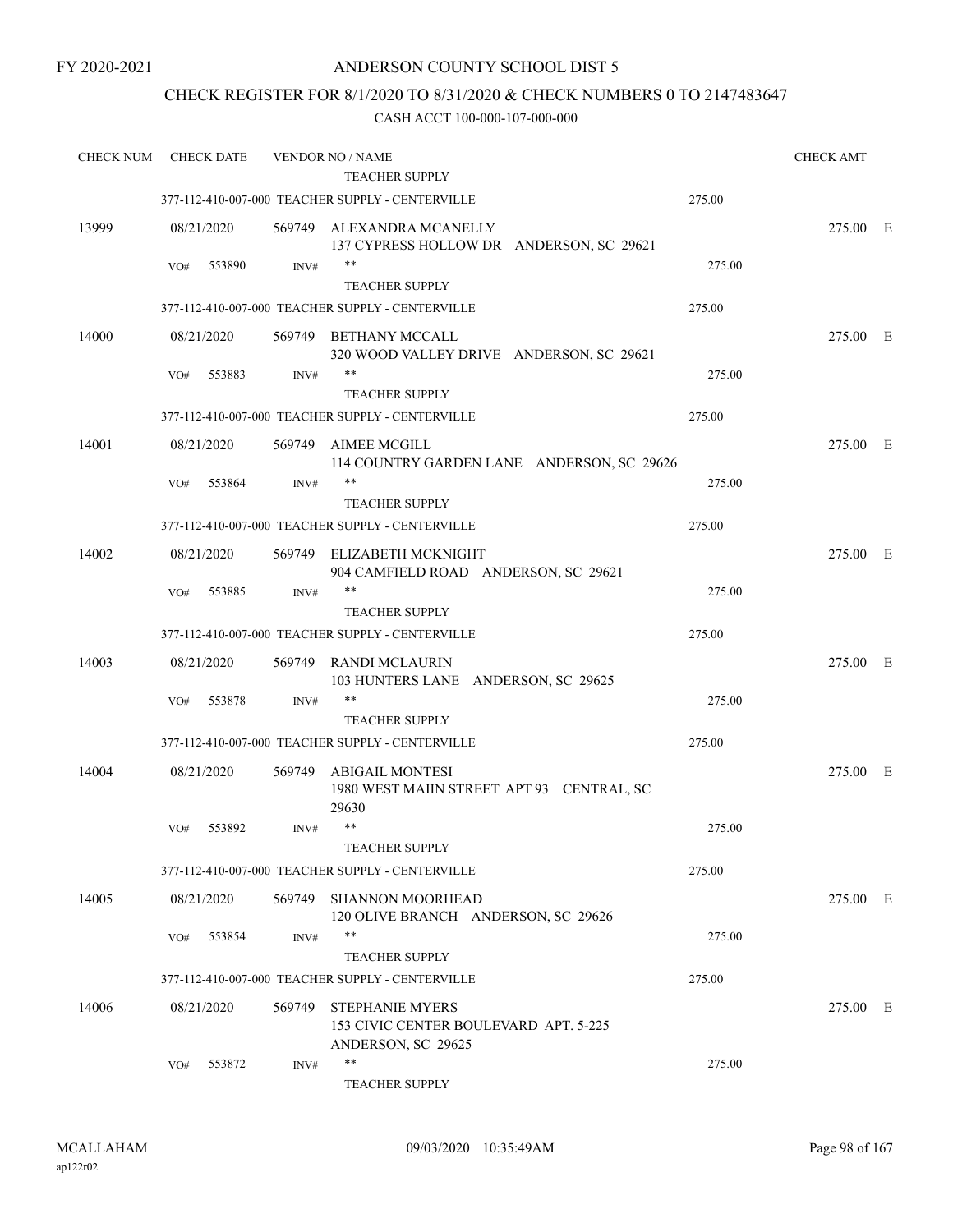### CHECK REGISTER FOR 8/1/2020 TO 8/31/2020 & CHECK NUMBERS 0 TO 2147483647

| <b>CHECK NUM</b> | <b>CHECK DATE</b> |        | <b>VENDOR NO / NAME</b><br>377-112-410-007-000 TEACHER SUPPLY - CENTERVILLE | 275.00 | <b>CHECK AMT</b> |  |
|------------------|-------------------|--------|-----------------------------------------------------------------------------|--------|------------------|--|
| 14007            | 08/21/2020        |        | 569749 MARIANNE NORRIS<br>1011 SHIRLEY DRIVE ANDERSON, SC 29621             |        | 275.00 E         |  |
|                  | 553863<br>VO#     | INV#   | **<br><b>TEACHER SUPPLY</b>                                                 | 275.00 |                  |  |
|                  |                   |        | 377-112-410-007-000 TEACHER SUPPLY - CENTERVILLE                            | 275.00 |                  |  |
| 14008            | 08/21/2020        |        | 569749 ALAYNE PUTNAM<br>107 CAMERON WAY ANDERSON, SC 29621                  |        | 275.00 E         |  |
|                  | 553865<br>VO#     | INV#   | $***$<br><b>TEACHER SUPPLY</b>                                              | 275.00 |                  |  |
|                  |                   |        | 377-112-410-007-000 TEACHER SUPPLY - CENTERVILLE                            | 275.00 |                  |  |
| 14009            | 08/21/2020        |        | 569749 CHERYL REYNOLDS<br>230 BRONSON RIDGE ANDERSON, SC 29621              |        | 275.00 E         |  |
|                  | 553897<br>VO#     | INV#   | **<br><b>TEACHER SUPPLY</b>                                                 | 275.00 |                  |  |
|                  |                   |        | 377-112-410-007-000 TEACHER SUPPLY - CENTERVILLE                            | 275.00 |                  |  |
| 14010            | 08/21/2020        |        | 569749 SARAH ROSWARSKI<br>122 ALLISON CIRCLE ANDERSON, SC 29625             |        | 275.00 E         |  |
|                  | 553895<br>VO#     | INV#   | **<br><b>TEACHER SUPPLY</b>                                                 | 275.00 |                  |  |
|                  |                   |        | 377-112-410-007-000 TEACHER SUPPLY - CENTERVILLE                            | 275.00 |                  |  |
| 14011            | 08/21/2020        |        | 569749 ALLYSON SANDERS<br>218 MCPHAIL FARM CIRCLE ANDERSON, SC 29621        |        | 275.00 E         |  |
|                  | 553866<br>VO#     | INV#   | **<br><b>TEACHER SUPPLY</b>                                                 | 275.00 |                  |  |
|                  |                   |        | 377-112-410-007-000 TEACHER SUPPLY - CENTERVILLE                            | 275.00 |                  |  |
| 14012            | 08/21/2020        |        | 569749 ALEXANDRA SMITH<br>202 CAPEVIEW LANE ANDERSON, SC 29626              |        | 275.00 E         |  |
|                  | VO#<br>553893     | INV#   | **<br><b>TEACHER SUPPLY</b>                                                 | 275.00 |                  |  |
|                  |                   |        | 377-112-410-007-000 TEACHER SUPPLY - CENTERVILLE                            | 275.00 |                  |  |
| 14013            | 08/21/2020        |        | 569749 JACQUELINE SMITH<br>81 PUMPKIN ROAD IVA, SC 29655                    |        | 275.00 E         |  |
|                  | 553886<br>VO#     | INV#   | **<br><b>TEACHER SUPPLY</b>                                                 | 275.00 |                  |  |
|                  |                   |        | 377-112-410-007-000 TEACHER SUPPLY - CENTERVILLE                            | 275.00 |                  |  |
| 14014            | 08/21/2020        |        | 569749 MCKINSEY SMITH<br>2415 POPE DRIVE ANDERSON, SC 29625                 |        | 275.00 E         |  |
|                  | 553887<br>VO#     | INV#   | **<br><b>TEACHER SUPPLY</b>                                                 | 275.00 |                  |  |
|                  |                   |        | 377-112-410-007-000 TEACHER SUPPLY - CENTERVILLE                            | 275.00 |                  |  |
| 14015            | 08/21/2020        | 569749 | <b>JONI SPEARMAN</b><br>PO BOX 276 CENTRAL, SC 29630                        |        | 275.00 E         |  |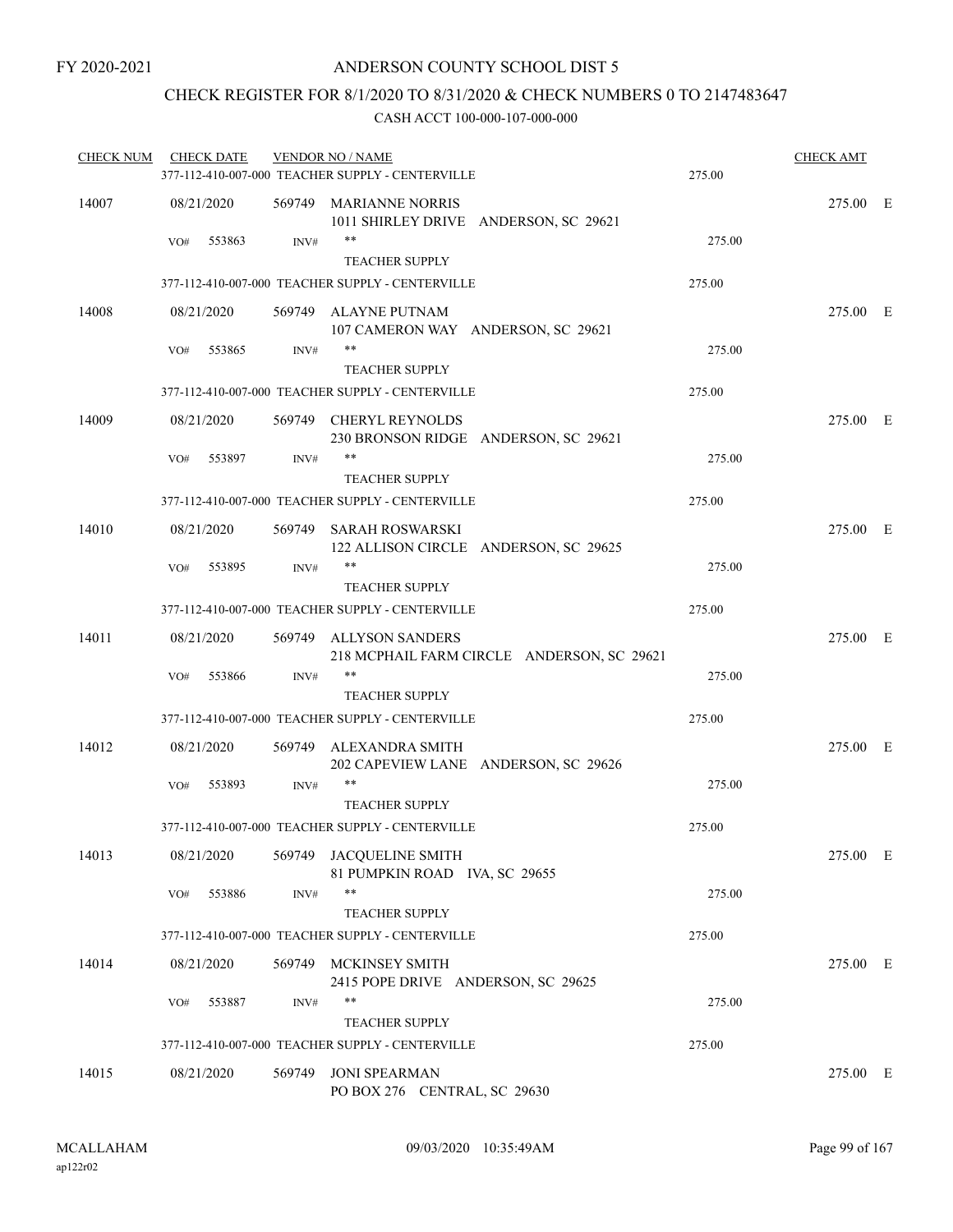# CHECK REGISTER FOR 8/1/2020 TO 8/31/2020 & CHECK NUMBERS 0 TO 2147483647

| <b>CHECK NUM</b> |            | <b>CHECK DATE</b> |        | <b>VENDOR NO / NAME</b>                                               |        | <b>CHECK AMT</b> |  |
|------------------|------------|-------------------|--------|-----------------------------------------------------------------------|--------|------------------|--|
|                  | VO#        | 553867            | INV#   | **                                                                    | 275.00 |                  |  |
|                  |            |                   |        | <b>TEACHER SUPPLY</b>                                                 |        |                  |  |
|                  |            |                   |        | 377-112-410-007-000 TEACHER SUPPLY - CENTERVILLE                      | 275.00 |                  |  |
| 14016            | 08/21/2020 |                   |        | 569749 EMILY VICKERY                                                  |        | 275.00 E         |  |
|                  |            |                   |        | 214 TEA ROSE CT ANDERSON, SC 29625                                    |        |                  |  |
|                  | VO#        | 553874            | INV#   | **                                                                    | 275.00 |                  |  |
|                  |            |                   |        | <b>TEACHER SUPPLY</b>                                                 |        |                  |  |
|                  |            |                   |        | 377-112-410-007-000 TEACHER SUPPLY - CENTERVILLE                      | 275.00 |                  |  |
| 14017            | 08/21/2020 |                   |        | 569749 PAMELA WALLENZINE<br>204 TIARA COURT ANDERSON, SC 29625        |        | 275.00 E         |  |
|                  | VO#        | 553868            | INV#   | **                                                                    | 275.00 |                  |  |
|                  |            |                   |        | <b>TEACHER SUPPLY</b>                                                 |        |                  |  |
|                  |            |                   |        | 377-112-410-007-000 TEACHER SUPPLY - CENTERVILLE                      | 275.00 |                  |  |
| 14018            | 08/21/2020 |                   | 569749 | <b>JENNIFER WARD</b><br>107 VININGS CROSSING BELTON, SC 29627         |        | 275.00 E         |  |
|                  | VO#        | 553871            | INV#   | **                                                                    | 275.00 |                  |  |
|                  |            |                   |        | <b>TEACHER SUPPLY</b>                                                 |        |                  |  |
|                  |            |                   |        | 377-112-410-007-000 TEACHER SUPPLY - CENTERVILLE                      | 275.00 |                  |  |
| 14019            | 08/21/2020 |                   |        | 569749 LAUREN WEEMS<br>2015 OLD SPRING DRIVE ANDERSON, SC 29625       |        | 275.00 E         |  |
|                  | VO#        | 553877            | INV#   | **                                                                    | 275.00 |                  |  |
|                  |            |                   |        | <b>TEACHER SUPPLY</b>                                                 |        |                  |  |
|                  |            |                   |        | 377-112-410-007-000 TEACHER SUPPLY - CENTERVILLE                      | 275.00 |                  |  |
| 14020            | 08/21/2020 |                   |        | 569749 KARLEIGH ADRAGNA<br>203 WATERFRONT DRIVE WILLIAMSTON, SC 29697 |        | 275.00 E         |  |
|                  | VO#        | 553941            | INV#   | **                                                                    | 275.00 |                  |  |
|                  |            |                   |        | <b>TEACHER SUPPLY</b>                                                 |        |                  |  |
|                  |            |                   |        | 377-112-410-008-000 TEACHER SUPPLY - MCLEES                           | 275.00 |                  |  |
| 14021            | 08/21/2020 |                   |        | 569749 ELIZABETH ANDERS                                               |        | 275.00 E         |  |
|                  |            |                   |        | 1216 PHILLIPS ROAD ANDERSON, SC 29625<br>$***$                        |        |                  |  |
|                  | VO#        | 553912            | INV#   | <b>TEACHER SUPPLY</b>                                                 | 275.00 |                  |  |
|                  |            |                   |        | 377-112-410-008-000 TEACHER SUPPLY - MCLEES                           | 275.00 |                  |  |
|                  |            |                   |        |                                                                       |        |                  |  |
| 14022            | 08/21/2020 |                   |        | 569749 JESSICA BACCHUS<br>115 STREATER LANE ANDERSON, SC 29625        |        | 275.00 E         |  |
|                  | VO#        | 553937            | INV#   | **                                                                    | 275.00 |                  |  |
|                  |            |                   |        | <b>TEACHER SUPPLY</b><br>377-112-410-008-000 TEACHER SUPPLY - MCLEES  | 275.00 |                  |  |
|                  |            |                   |        |                                                                       |        |                  |  |
| 14023            | 08/21/2020 |                   |        | 569749 LEAH BAILEY<br>75 INNOVATION DR APT 5109 GREENVILLE, SC 29607  |        | 275.00 E         |  |
|                  | VO#        | 553917            | INV#   | **                                                                    | 275.00 |                  |  |
|                  |            |                   |        | <b>TEACHER SUPPLY</b>                                                 |        |                  |  |
|                  |            |                   |        | 377-112-410-008-000 TEACHER SUPPLY - MCLEES                           | 275.00 |                  |  |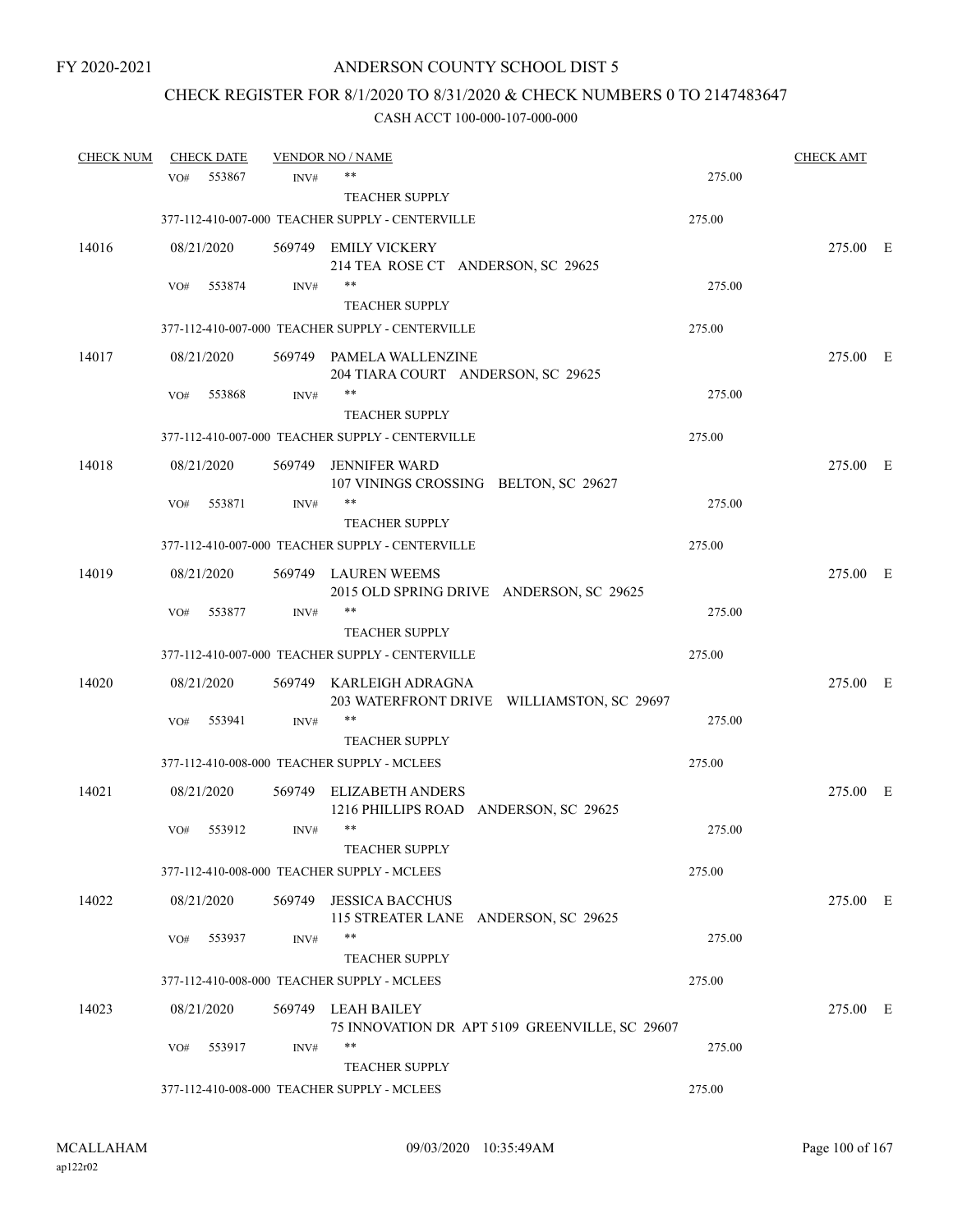### ANDERSON COUNTY SCHOOL DIST 5

## CHECK REGISTER FOR 8/1/2020 TO 8/31/2020 & CHECK NUMBERS 0 TO 2147483647

| <b>CHECK DATE</b> |        |                                                             |                                                                                                                                                                                                                                                                                                                                                                                                                                                                                                                                                                                                                                                                                                                                                                                   | <b>CHECK AMT</b> |  |
|-------------------|--------|-------------------------------------------------------------|-----------------------------------------------------------------------------------------------------------------------------------------------------------------------------------------------------------------------------------------------------------------------------------------------------------------------------------------------------------------------------------------------------------------------------------------------------------------------------------------------------------------------------------------------------------------------------------------------------------------------------------------------------------------------------------------------------------------------------------------------------------------------------------|------------------|--|
| 08/21/2020        |        |                                                             |                                                                                                                                                                                                                                                                                                                                                                                                                                                                                                                                                                                                                                                                                                                                                                                   | 275.00 E         |  |
| 553919<br>VO#     | INV#   | **<br><b>TEACHER SUPPLY</b>                                 | 275.00                                                                                                                                                                                                                                                                                                                                                                                                                                                                                                                                                                                                                                                                                                                                                                            |                  |  |
|                   |        |                                                             | 275.00                                                                                                                                                                                                                                                                                                                                                                                                                                                                                                                                                                                                                                                                                                                                                                            |                  |  |
| 08/21/2020        |        | 138 MCPHAIL FARMS CIRCLE ANDERSON, SC 29621                 |                                                                                                                                                                                                                                                                                                                                                                                                                                                                                                                                                                                                                                                                                                                                                                                   | 275.00 E         |  |
| 553930<br>VO#     | INV#   | **                                                          | 275.00                                                                                                                                                                                                                                                                                                                                                                                                                                                                                                                                                                                                                                                                                                                                                                            |                  |  |
|                   |        |                                                             |                                                                                                                                                                                                                                                                                                                                                                                                                                                                                                                                                                                                                                                                                                                                                                                   |                  |  |
|                   |        |                                                             |                                                                                                                                                                                                                                                                                                                                                                                                                                                                                                                                                                                                                                                                                                                                                                                   |                  |  |
| 08/21/2020        |        | 1214 AGNEW ROAD STARR, SC 29684                             |                                                                                                                                                                                                                                                                                                                                                                                                                                                                                                                                                                                                                                                                                                                                                                                   | 275.00 E         |  |
| VO#<br>553901     | INV#   | **<br><b>TEACHER SUPPLY</b>                                 | 275.00                                                                                                                                                                                                                                                                                                                                                                                                                                                                                                                                                                                                                                                                                                                                                                            |                  |  |
|                   |        |                                                             | 275.00                                                                                                                                                                                                                                                                                                                                                                                                                                                                                                                                                                                                                                                                                                                                                                            |                  |  |
| 08/21/2020        |        |                                                             |                                                                                                                                                                                                                                                                                                                                                                                                                                                                                                                                                                                                                                                                                                                                                                                   | 275.00 E         |  |
| 553934<br>VO#     | INV#   | **<br><b>TEACHER SUPPLY</b>                                 | 275.00                                                                                                                                                                                                                                                                                                                                                                                                                                                                                                                                                                                                                                                                                                                                                                            |                  |  |
|                   |        |                                                             | 275.00                                                                                                                                                                                                                                                                                                                                                                                                                                                                                                                                                                                                                                                                                                                                                                            |                  |  |
| 08/21/2020        |        |                                                             |                                                                                                                                                                                                                                                                                                                                                                                                                                                                                                                                                                                                                                                                                                                                                                                   | 275.00 E         |  |
| 553944<br>VO#     | INV#   | **<br><b>TEACHER SUPPLY</b>                                 | 275.00                                                                                                                                                                                                                                                                                                                                                                                                                                                                                                                                                                                                                                                                                                                                                                            |                  |  |
|                   |        |                                                             | 275.00                                                                                                                                                                                                                                                                                                                                                                                                                                                                                                                                                                                                                                                                                                                                                                            |                  |  |
| 08/21/2020        |        | 2418 MARCHBANKS AVE APT 36F ANDERSON, SC<br>29621           |                                                                                                                                                                                                                                                                                                                                                                                                                                                                                                                                                                                                                                                                                                                                                                                   | 275.00 E         |  |
| 553918<br>VO#     | INV#   | **                                                          | 275.00                                                                                                                                                                                                                                                                                                                                                                                                                                                                                                                                                                                                                                                                                                                                                                            |                  |  |
|                   |        | <b>TEACHER SUPPLY</b>                                       |                                                                                                                                                                                                                                                                                                                                                                                                                                                                                                                                                                                                                                                                                                                                                                                   |                  |  |
|                   |        |                                                             | 275.00                                                                                                                                                                                                                                                                                                                                                                                                                                                                                                                                                                                                                                                                                                                                                                            |                  |  |
| 08/21/2020        |        | 259 DEVONSHIRE ROAD STARR, SC 29684                         |                                                                                                                                                                                                                                                                                                                                                                                                                                                                                                                                                                                                                                                                                                                                                                                   | 275.00 E         |  |
| 553911<br>VO#     | INV#   | **<br><b>TEACHER SUPPLY</b>                                 | 275.00                                                                                                                                                                                                                                                                                                                                                                                                                                                                                                                                                                                                                                                                                                                                                                            |                  |  |
|                   |        |                                                             | 275.00                                                                                                                                                                                                                                                                                                                                                                                                                                                                                                                                                                                                                                                                                                                                                                            |                  |  |
| 08/21/2020        | 569749 | <b>STACIE CLARK</b><br>407 JASMINE DRIVE ANDERSON, SC 29626 |                                                                                                                                                                                                                                                                                                                                                                                                                                                                                                                                                                                                                                                                                                                                                                                   | 275.00 E         |  |
| 553900<br>VO#     | INV#   | **<br><b>TEACHER SUPPLY</b>                                 | 275.00                                                                                                                                                                                                                                                                                                                                                                                                                                                                                                                                                                                                                                                                                                                                                                            |                  |  |
|                   |        |                                                             | 275.00                                                                                                                                                                                                                                                                                                                                                                                                                                                                                                                                                                                                                                                                                                                                                                            |                  |  |
| 08/21/2020        |        | 215 WILEWOOD ROAD ABBEVILLE, SC 29620                       |                                                                                                                                                                                                                                                                                                                                                                                                                                                                                                                                                                                                                                                                                                                                                                                   | 275.00 E         |  |
|                   |        |                                                             | <b>VENDOR NO / NAME</b><br>569749 KIMBERLY BARNETTE<br>621 COUNTRY FARM WAY ANDERSON, SC 29626<br>377-112-410-008-000 TEACHER SUPPLY - MCLEES<br>569749 DANIELLE BARTAL<br><b>TEACHER SUPPLY</b><br>377-112-410-008-000 TEACHER SUPPLY - MCLEES<br>569749 ALLYSON BOWEN<br>377-112-410-008-000 TEACHER SUPPLY - MCLEES<br>569749 ANDREA BUCKLESS<br>213B BLACK BASS ROAD ANDERSON, SC 29626<br>377-112-410-008-000 TEACHER SUPPLY - MCLEES<br>569749 HALLIE CANNON<br>117 GEMSTONE TRAIL ANDERSON, SC 29625<br>377-112-410-008-000 TEACHER SUPPLY - MCLEES<br>569749 ELIZABETH CHESHIRE<br>377-112-410-008-000 TEACHER SUPPLY - MCLEES<br>569749 ROBIN CLARK<br>377-112-410-008-000 TEACHER SUPPLY - MCLEES<br>377-112-410-008-000 TEACHER SUPPLY - MCLEES<br>569749 VONDA COOLEY | 275.00           |  |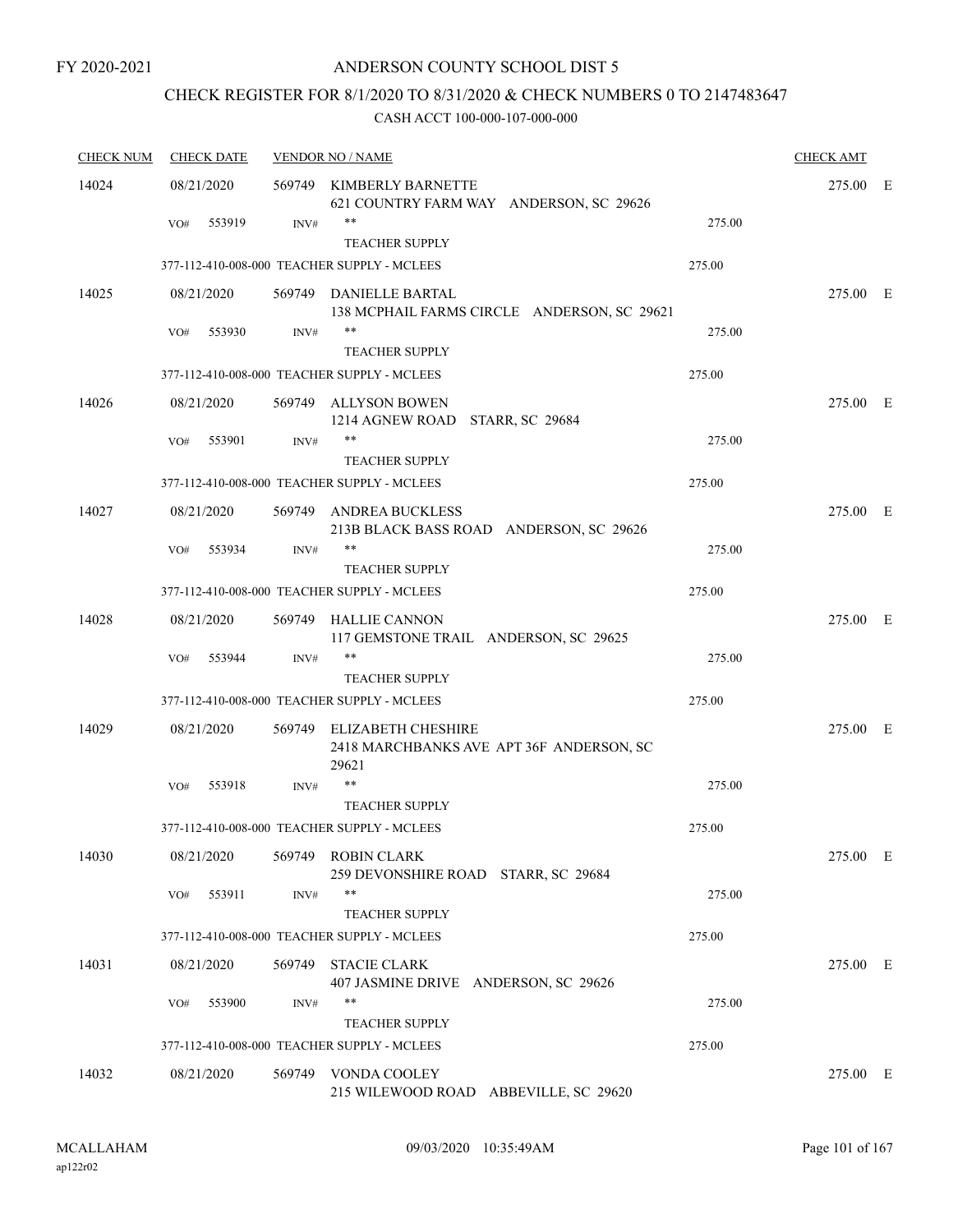## CHECK REGISTER FOR 8/1/2020 TO 8/31/2020 & CHECK NUMBERS 0 TO 2147483647

| <b>CHECK NUM</b> |            | <b>CHECK DATE</b> |        | <b>VENDOR NO / NAME</b>                                              |                                         |        | <b>CHECK AMT</b> |  |
|------------------|------------|-------------------|--------|----------------------------------------------------------------------|-----------------------------------------|--------|------------------|--|
|                  | VO#        | 553938            | INV#   | $***$                                                                |                                         | 275.00 |                  |  |
|                  |            |                   |        | <b>TEACHER SUPPLY</b>                                                |                                         |        |                  |  |
|                  |            |                   |        | 377-112-410-008-000 TEACHER SUPPLY - MCLEES                          |                                         | 275.00 |                  |  |
| 14033            | 08/21/2020 |                   |        | 569749 ELIZABETH DICKARD                                             | 414 STONEHAVEN DR. ANDERSON, SC 29625   |        | 275.00 E         |  |
|                  | VO#        | 553902            | INV#   | **<br><b>TEACHER SUPPLY</b>                                          |                                         | 275.00 |                  |  |
|                  |            |                   |        | 377-112-410-008-000 TEACHER SUPPLY - MCLEES                          |                                         | 275.00 |                  |  |
| 14034            | 08/21/2020 |                   |        | 569749 MARGARET EARLEY                                               | 317 REGENCY CIRCLE ANDERSON, SC 29625   |        | 275.00 E         |  |
|                  | VO#        | 553927            | INV#   | **<br><b>TEACHER SUPPLY</b>                                          |                                         | 275.00 |                  |  |
|                  |            |                   |        | 377-112-410-008-000 TEACHER SUPPLY - MCLEES                          |                                         | 275.00 |                  |  |
| 14035            | 08/21/2020 |                   |        | 569749 CARMEN ELKINS                                                 | 112 LYTTLETON WAY ANDERSON, SC 29621    |        | 275.00 E         |  |
|                  | VO#        | 553903            | INV#   | **<br><b>TEACHER SUPPLY</b>                                          |                                         | 275.00 |                  |  |
|                  |            |                   |        | 377-112-410-008-000 TEACHER SUPPLY - MCLEES                          |                                         | 275.00 |                  |  |
|                  |            |                   |        |                                                                      |                                         |        |                  |  |
| 14036            | 08/21/2020 |                   |        | 569749 AMANDA EUBANKS<br>**                                          | 507 BARCLIFF LANE ANDERSON, SC 29621    |        | 275.00 E         |  |
|                  | VO#        | 553926            | INV#   | <b>TEACHER SUPPLY</b>                                                |                                         | 275.00 |                  |  |
|                  |            |                   |        | 377-112-410-008-000 TEACHER SUPPLY - MCLEES                          |                                         | 275.00 |                  |  |
| 14037            | 08/21/2020 |                   | 569749 | <b>STEPHANIE EUBANKS</b>                                             | 507 FAIRMONT ROAD ANDERSON, SC 29621    |        | 275.00 E         |  |
|                  | VO#        | 553942            | INV#   | **<br><b>TEACHER SUPPLY</b>                                          |                                         | 275.00 |                  |  |
|                  |            |                   |        | 377-112-410-008-000 TEACHER SUPPLY - MCLEES                          |                                         | 275.00 |                  |  |
| 14038            | 08/21/2020 |                   |        | 569749 MARY ELIZABETH FORD                                           | 111 GLEN ARBOR DRIVE ANDERSON, SC 29625 |        | 275.00 E         |  |
|                  | VO#        | 553915            | INV#   | **<br><b>TEACHER SUPPLY</b>                                          |                                         | 275.00 |                  |  |
|                  |            |                   |        | 377-112-410-008-000 TEACHER SUPPLY - MCLEES                          |                                         | 275.00 |                  |  |
|                  |            |                   |        |                                                                      |                                         |        |                  |  |
| 14039            | 08/21/2020 |                   | 569749 | AUDEY GREEN                                                          | 106 BRYSON ROAD ANDERSON, SC 29625      |        | 275.00 E         |  |
|                  | VO#        | 553924            | INV#   | **<br><b>TEACHER SUPPLY</b>                                          |                                         | 275.00 |                  |  |
|                  |            |                   |        | 377-112-410-008-000 TEACHER SUPPLY - MCLEES                          |                                         | 275.00 |                  |  |
|                  |            |                   |        |                                                                      |                                         |        |                  |  |
| 14040            | 08/21/2020 |                   | 569749 | <b>TRACY HARBERT</b>                                                 | 2017 FOX FIRE ROAD ANDERSON, SC 29621   |        | 275.00 E         |  |
|                  | VO#        | 553922            | INV#   | **                                                                   |                                         | 275.00 |                  |  |
|                  |            |                   |        | <b>TEACHER SUPPLY</b><br>377-112-410-008-000 TEACHER SUPPLY - MCLEES |                                         | 275.00 |                  |  |
|                  |            |                   |        |                                                                      |                                         |        |                  |  |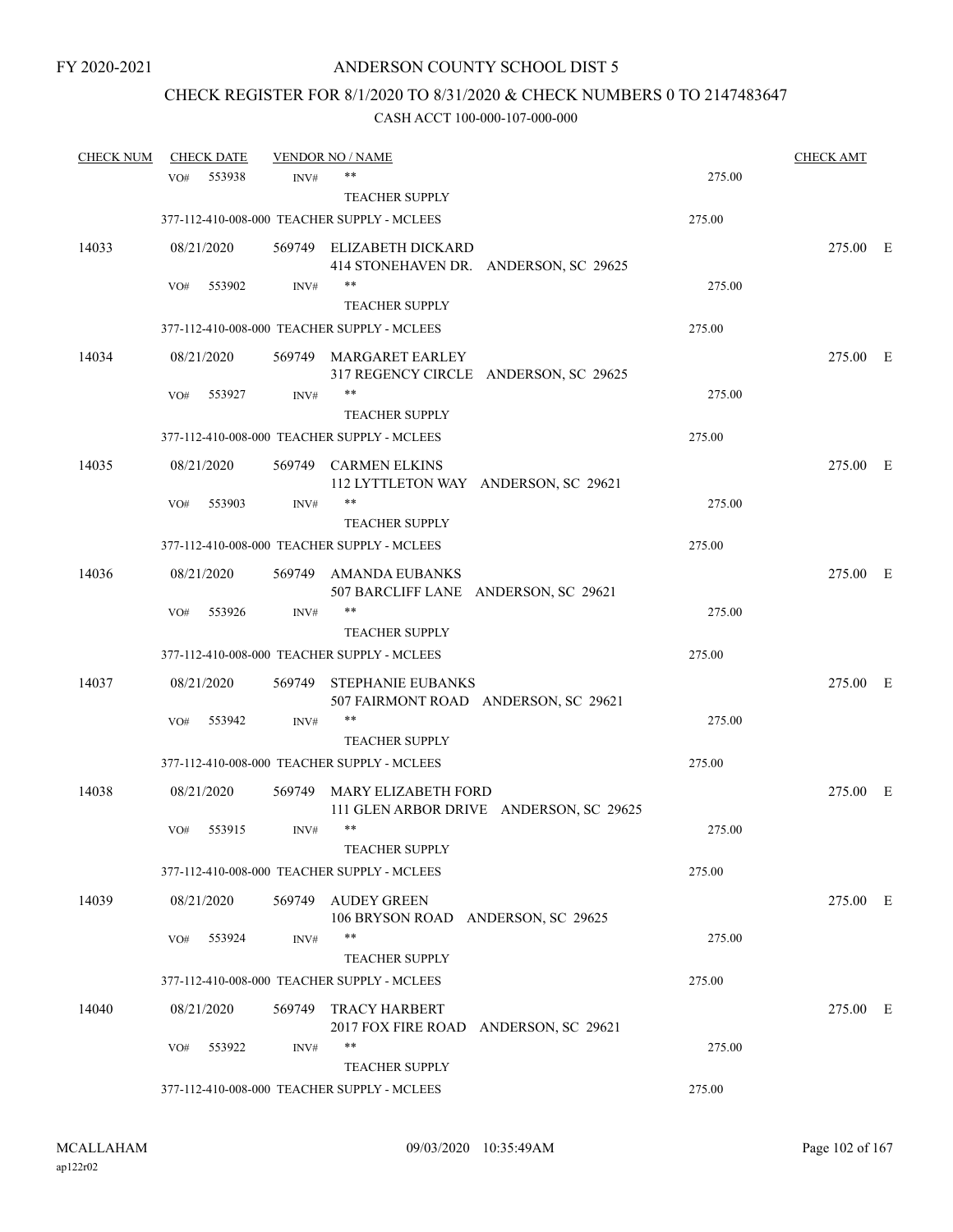### ANDERSON COUNTY SCHOOL DIST 5

# CHECK REGISTER FOR 8/1/2020 TO 8/31/2020 & CHECK NUMBERS 0 TO 2147483647

| <b>CHECK NUM</b> | <b>CHECK DATE</b> | <b>VENDOR NO / NAME</b> |                                                                      |        |          |  |
|------------------|-------------------|-------------------------|----------------------------------------------------------------------|--------|----------|--|
| 14041            | 08/21/2020        |                         | 569749 ASHLEY HARDWICK<br>8009 ABBEVILLE HIGHWAY IVA, SC 29655       |        | 275.00 E |  |
|                  | 553936<br>VO#     | INV#                    | **<br><b>TEACHER SUPPLY</b>                                          | 275.00 |          |  |
|                  |                   |                         | 377-112-410-008-000 TEACHER SUPPLY - MCLEES                          | 275.00 |          |  |
| 14042            | 08/21/2020        |                         | 569749 AMY JANSSEN<br>207 SWEET GUM CIRCLE WILLIAMSTON, SC 29697     |        | 275.00 E |  |
|                  | 553904<br>VO#     | INV#                    | **<br><b>TEACHER SUPPLY</b>                                          | 275.00 |          |  |
|                  |                   |                         | 377-112-410-008-000 TEACHER SUPPLY - MCLEES                          | 275.00 |          |  |
| 14043            | 08/21/2020        |                         | 569749 NANCY JEROLAMON<br>4115 LIBERTY HWY APT B2 ANDERSON, SC 29621 |        | 275.00 E |  |
|                  | VO#<br>553921     | INV#                    | **<br><b>TEACHER SUPPLY</b>                                          | 275.00 |          |  |
|                  |                   |                         | 377-112-410-008-000 TEACHER SUPPLY - MCLEES                          | 275.00 |          |  |
| 14044            | 08/21/2020        |                         | 569749 JEAN JONES<br>308 KINGS RD ANDERSON, SC 29621                 |        | 275.00 E |  |
|                  | 553913<br>VO#     | INV#                    | **                                                                   | 275.00 |          |  |
|                  |                   |                         | <b>TEACHER SUPPLY</b><br>377-112-410-008-000 TEACHER SUPPLY - MCLEES | 275.00 |          |  |
| 14045            | 08/21/2020        | 569749                  | <b>JUDITH JONES</b><br>618 PINEHOLLOW DRIVE ANDERSON, SC 29621       |        | 275.00 E |  |
|                  | VO#<br>553905     | INV#                    | **<br><b>TEACHER SUPPLY</b>                                          | 275.00 |          |  |
|                  |                   |                         | 377-112-410-008-000 TEACHER SUPPLY - MCLEES                          | 275.00 |          |  |
| 14046            | 08/21/2020        |                         | 569749 TARA KELLY<br>903 WEST BROAD STREET IVA, SC 29655             |        | 275.00 E |  |
|                  | 553925<br>VO#     | INV#                    | **<br><b>TEACHER SUPPLY</b>                                          | 275.00 |          |  |
|                  |                   |                         | 377-112-410-008-000 TEACHER SUPPLY - MCLEES                          | 275.00 |          |  |
| 14047            | 08/21/2020        |                         | 569749 LESLEY MCCABE<br>364 GREEN HILL DRIVE ANDERSON, SC 29621      |        | 275.00 E |  |
|                  | 553929<br>VO#     | INV#                    | **<br><b>TEACHER SUPPLY</b>                                          | 275.00 |          |  |
|                  |                   |                         | 377-112-410-008-000 TEACHER SUPPLY - MCLEES                          | 275.00 |          |  |
| 14048            | 08/21/2020        |                         | 569749 MELANIE MCGAHA<br>150 PEARMAN RD HONEA PATH, SC 29654         |        | 275.00 E |  |
|                  | 553935<br>VO#     | INV#                    | **<br><b>TEACHER SUPPLY</b>                                          | 275.00 |          |  |
|                  |                   |                         | 377-112-410-008-000 TEACHER SUPPLY - MCLEES                          | 275.00 |          |  |
| 14049            | 08/21/2020        |                         | 569749 WENDY NIX<br>566 SAM BROWN ROAD SENECA, SC 29678              |        | 275.00 E |  |
|                  | 553928<br>VO#     | INV#                    | **                                                                   | 275.00 |          |  |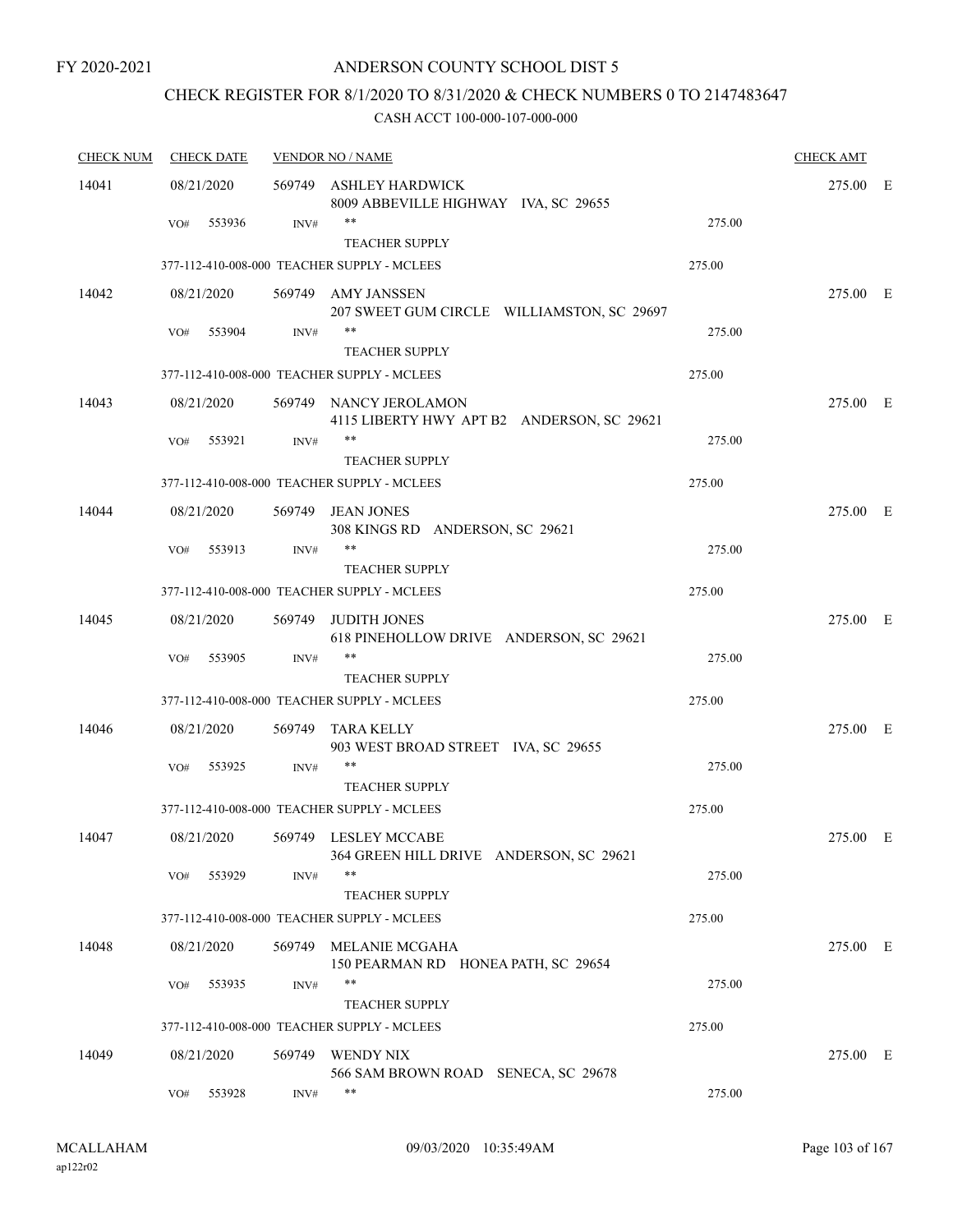### CHECK REGISTER FOR 8/1/2020 TO 8/31/2020 & CHECK NUMBERS 0 TO 2147483647

| <b>CHECK NUM</b> |     | <b>CHECK DATE</b> |        | <b>VENDOR NO / NAME</b>                                                    |        | <b>CHECK AMT</b> |  |
|------------------|-----|-------------------|--------|----------------------------------------------------------------------------|--------|------------------|--|
|                  |     |                   |        | <b>TEACHER SUPPLY</b>                                                      |        |                  |  |
|                  |     |                   |        | 377-112-410-008-000 TEACHER SUPPLY - MCLEES                                | 275.00 |                  |  |
| 14050            |     | 08/21/2020        |        | 569749 COURTNEY PAGE<br>2703 E. NORTH AVE ANDERSON, SC 29625               |        | 275.00 E         |  |
|                  | VO# | 553931            | INV#   | $***$                                                                      | 275.00 |                  |  |
|                  |     |                   |        | <b>TEACHER SUPPLY</b>                                                      |        |                  |  |
|                  |     |                   |        | 377-112-410-008-000 TEACHER SUPPLY - MCLEES                                | 275.00 |                  |  |
| 14051            |     | 08/21/2020        | 569749 | <b>MELISSA PAYTON</b><br>502 REGENCY CIRCLE ANDERSON, SC 29625             |        | 275.00 E         |  |
|                  | VO# | 553914            | INV#   | $***$                                                                      | 275.00 |                  |  |
|                  |     |                   |        | <b>TEACHER SUPPLY</b>                                                      |        |                  |  |
|                  |     |                   |        | 377-112-410-008-000 TEACHER SUPPLY - MCLEES                                | 275.00 |                  |  |
| 14052            |     | 08/21/2020        |        | 569749 HAILEA RINGER<br>508 SOUTH HAMILTON STREET WILLIAMSTON, SC<br>29697 |        | 275.00 E         |  |
|                  | VO# | 553932            | INV#   | $***$                                                                      | 275.00 |                  |  |
|                  |     |                   |        | <b>TEACHER SUPPLY</b>                                                      |        |                  |  |
|                  |     |                   |        | 377-112-410-008-000 TEACHER SUPPLY - MCLEES                                | 275.00 |                  |  |
| 14053            |     | 08/21/2020        | 569749 | JACQUELINE ROBERTS<br>100 SUNDOWNER BLVD ANDERSON, SC 29626                |        | 275.00 E         |  |
|                  | VO# | 553906            | INV#   | $***$                                                                      | 275.00 |                  |  |
|                  |     |                   |        | <b>TEACHER SUPPLY</b>                                                      |        |                  |  |
|                  |     |                   |        | 377-112-410-008-000 TEACHER SUPPLY - MCLEES                                | 275.00 |                  |  |
| 14054            |     | 08/21/2020        |        | 569749 LACEY SCHMIDT<br>403 WOODLAKE ROAD ANDERSON, SC 29621               |        | 275.00 E         |  |
|                  | VO# | 553939            | INV#   | $***$                                                                      | 275.00 |                  |  |
|                  |     |                   |        | <b>TEACHER SUPPLY</b>                                                      |        |                  |  |
|                  |     |                   |        | 377-112-410-008-000 TEACHER SUPPLY - MCLEES                                | 275.00 |                  |  |
| 14055            |     | 08/21/2020        |        | 569749 KATHY SHILLINGBURG<br>107 MEDINAH DRIVE EASLEY, SC 29642            |        | 275.00 E         |  |
|                  | VO# | 553916            | INV#   | $***$                                                                      | 275.00 |                  |  |
|                  |     |                   |        | TEACHER SUPPLY                                                             |        |                  |  |
|                  |     |                   |        | 377-112-410-008-000 TEACHER SUPPLY - MCLEES                                | 275.00 |                  |  |
| 14056            |     | 08/21/2020        | 569749 | ANDREA THOMASON<br>108 RIDGEWAY TRL ANDERSON, SC 29621                     |        | 275.00 E         |  |
|                  | VO# | 553907            | INV#   | **                                                                         | 275.00 |                  |  |
|                  |     |                   |        | <b>TEACHER SUPPLY</b>                                                      |        |                  |  |
|                  |     |                   |        | 377-112-410-008-000 TEACHER SUPPLY - MCLEES                                | 275.00 |                  |  |
| 14057            |     | 08/21/2020        | 569749 | <b>STEWART ULDRICK</b><br>102 RICHLAND COVE ROAD ANDERSON, SC 29626        |        | 275.00 E         |  |
|                  | VO# | 553908            | INV#   | $***$                                                                      | 275.00 |                  |  |
|                  |     |                   |        | <b>TEACHER SUPPLY</b>                                                      |        |                  |  |
|                  |     |                   |        | 377-112-410-008-000 TEACHER SUPPLY - MCLEES                                | 275.00 |                  |  |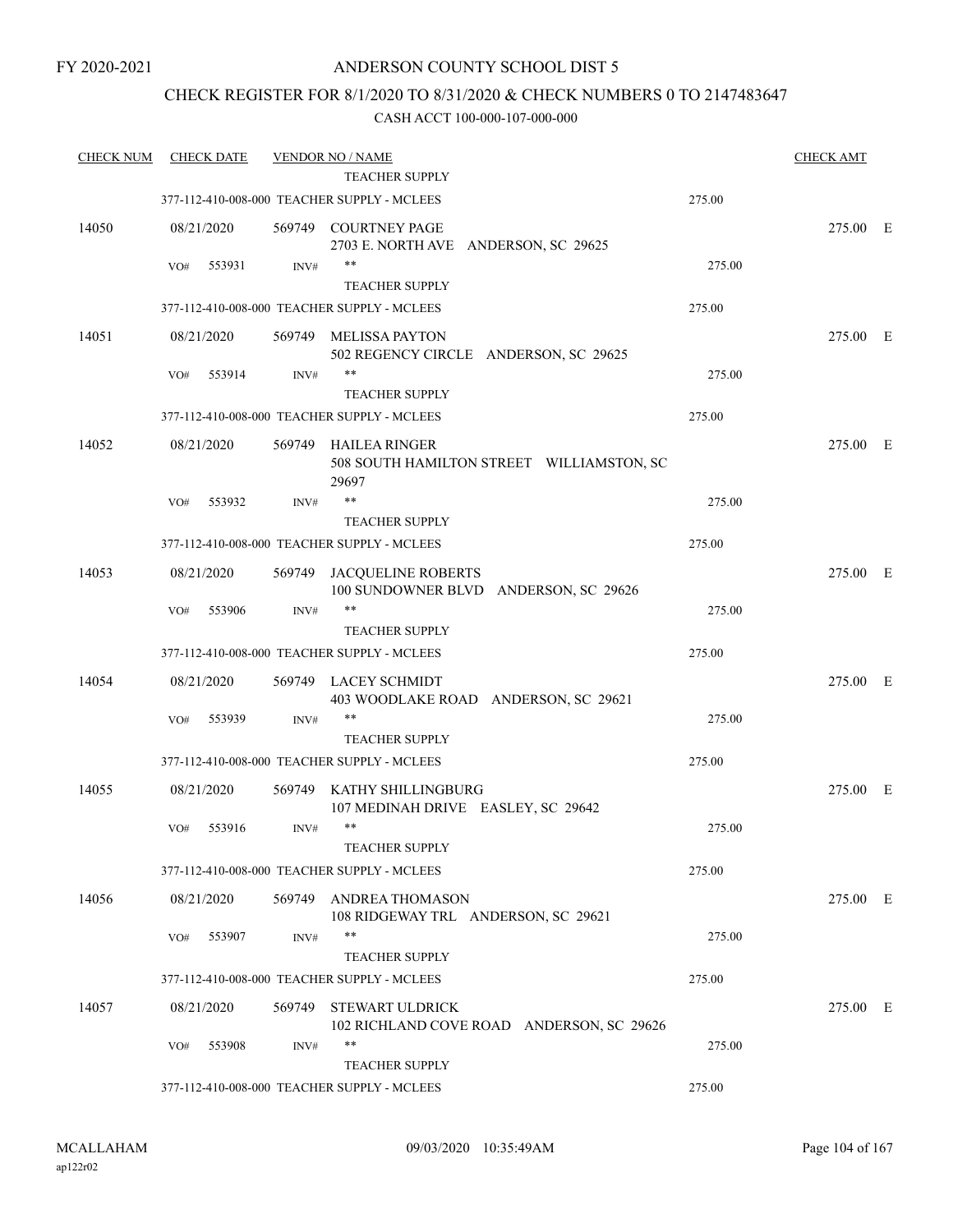### ANDERSON COUNTY SCHOOL DIST 5

## CHECK REGISTER FOR 8/1/2020 TO 8/31/2020 & CHECK NUMBERS 0 TO 2147483647

| <b>CHECK NUM</b> | <b>CHECK DATE</b> |        | <b>VENDOR NO / NAME</b>                                                       |        | <b>CHECK AMT</b> |  |
|------------------|-------------------|--------|-------------------------------------------------------------------------------|--------|------------------|--|
| 14058            | 08/21/2020        |        | 569749 EVELYN ULSAKER<br>220 STREAMS WAY ANDERSON, SC 29625                   |        | 275.00 E         |  |
|                  | 553933<br>VO#     | INV#   | $***$<br><b>TEACHER SUPPLY</b>                                                | 275.00 |                  |  |
|                  |                   |        | 377-112-410-008-000 TEACHER SUPPLY - MCLEES                                   | 275.00 |                  |  |
| 14059            | 08/21/2020        |        | 569749 MOLLY WATKINS<br>2418 MARCHBANKS AVENUE APT. 34E ANDERSON, SC<br>29621 |        | 275.00 E         |  |
|                  | 553943<br>VO#     | INV#   | $***$                                                                         | 275.00 |                  |  |
|                  |                   |        | <b>TEACHER SUPPLY</b>                                                         |        |                  |  |
|                  |                   |        | 377-112-410-008-000 TEACHER SUPPLY - MCLEES                                   | 275.00 |                  |  |
| 14060            | 08/21/2020        | 569749 | <b>JULIE WERTZ</b><br>507 ASHLEY DOWNS ANDERSON, SC 29621                     |        | 275.00 E         |  |
|                  | 553909<br>VO#     | INV#   | $***$<br><b>TEACHER SUPPLY</b>                                                | 275.00 |                  |  |
|                  |                   |        | 377-112-410-008-000 TEACHER SUPPLY - MCLEES                                   | 275.00 |                  |  |
| 14061            | 08/21/2020        |        | 569749 HANNAH WHITE<br>170 WEXFORD DRIVE UNIT 201 ANDERSON, SC 29621          |        | 275.00 E         |  |
|                  | 553940<br>VO#     | INV#   | $***$                                                                         | 275.00 |                  |  |
|                  |                   |        | <b>TEACHER SUPPLY</b>                                                         |        |                  |  |
|                  |                   |        | 377-112-410-008-000 TEACHER SUPPLY - MCLEES                                   | 275.00 |                  |  |
| 14062            | 08/21/2020        | 569749 | <b>BONNIE WILLIAMS</b><br>112 STONE HEDGE CT. EASLEY, SC 29642                |        | 275.00 E         |  |
|                  | VO#<br>553920     | INV#   | $***$<br><b>TEACHER SUPPLY</b>                                                | 275.00 |                  |  |
|                  |                   |        | 377-112-410-008-000 TEACHER SUPPLY - MCLEES                                   | 275.00 |                  |  |
| 14063            | 08/21/2020        | 569749 | <b>BRANDY WURST</b><br>111 RICHFIELD DR. ANDERSON, SC 29625                   |        | 275.00 E         |  |
|                  | 553910<br>VO#     | INV#   | **<br><b>TEACHER SUPPLY</b>                                                   | 275.00 |                  |  |
|                  |                   |        | 377-112-410-008-000 TEACHER SUPPLY - MCLEES                                   | 275.00 |                  |  |
| 14064            | 08/21/2020        |        | 569749 KIMBERLY ADDIS<br>2024 MOULTRIE SQUARE ANDERSON, SC 29621              |        | 275.00 E         |  |
|                  | 553950<br>VO#     | INV#   | $***$<br><b>TEACHER SUPPLY</b>                                                | 275.00 |                  |  |
|                  |                   |        | 377-112-410-009-000 TEACHER SUPPLY - CONCORD                                  | 275.00 |                  |  |
| 14065            | 08/21/2020        | 569749 | <b>ASHLEY ANDERSON</b>                                                        |        | 275.00 E         |  |
|                  |                   |        | 132 FOXCROFT WAY ANDERSON, SC 29621                                           |        |                  |  |
|                  | VO#<br>553970     | INV#   | $***$<br><b>TEACHER SUPPLY</b>                                                | 275.00 |                  |  |
|                  |                   |        | 377-112-410-009-000 TEACHER SUPPLY - CONCORD                                  | 275.00 |                  |  |
| 14066            | 08/21/2020        | 569749 | <b>EUNICE BARDIN</b><br>109 EVERGREEN ST WILLIAMSTON, SC 29697                |        | 275.00 E         |  |
|                  |                   |        |                                                                               |        |                  |  |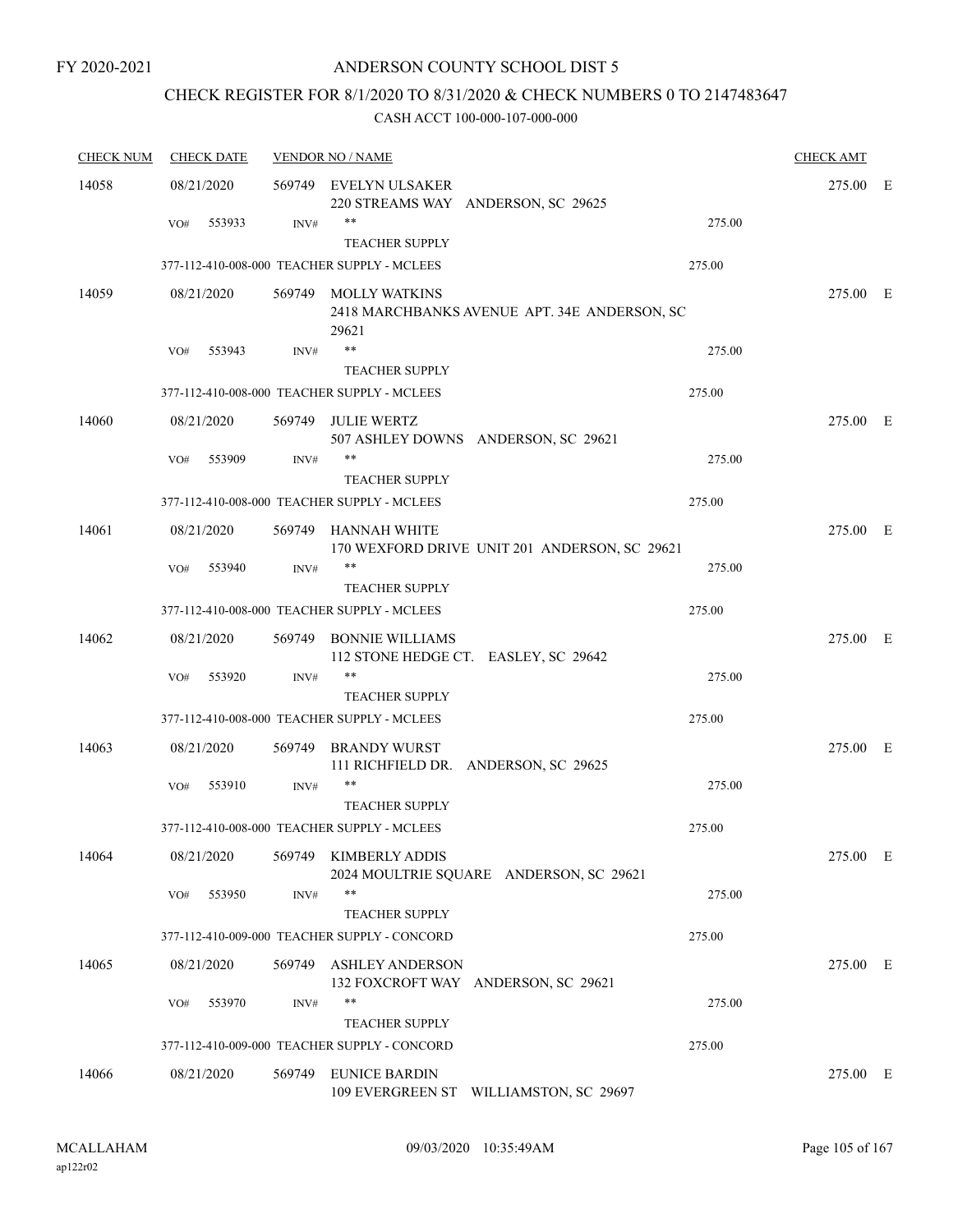# CHECK REGISTER FOR 8/1/2020 TO 8/31/2020 & CHECK NUMBERS 0 TO 2147483647

| <b>CHECK NUM</b> |     | <b>CHECK DATE</b> |        | <b>VENDOR NO / NAME</b>                                                |        | <b>CHECK AMT</b> |  |
|------------------|-----|-------------------|--------|------------------------------------------------------------------------|--------|------------------|--|
|                  | VO# | 553945            | INV#   | **                                                                     | 275.00 |                  |  |
|                  |     |                   |        | <b>TEACHER SUPPLY</b>                                                  |        |                  |  |
|                  |     |                   |        | 377-112-410-009-000 TEACHER SUPPLY - CONCORD                           | 275.00 |                  |  |
| 14067            |     | 08/21/2020        |        | 569749 IRIS BERGT<br>1031 ANNA LANE ANDERSON, SC 29625                 |        | 275.00 E         |  |
|                  | VO# | 553985            | INV#   | **                                                                     | 275.00 |                  |  |
|                  |     |                   |        | <b>TEACHER SUPPLY</b>                                                  |        |                  |  |
|                  |     |                   |        | 377-112-410-009-000 TEACHER SUPPLY - CONCORD                           | 275.00 |                  |  |
| 14068            |     | 08/21/2020        |        | 569749 CARMELLA BLAKE<br>105 PALM BRANCH WAY ANDERSON, SC 29621        |        | 275.00 E         |  |
|                  | VO# | 553963            | INV#   | **                                                                     | 275.00 |                  |  |
|                  |     |                   |        | <b>TEACHER SUPPLY</b>                                                  |        |                  |  |
|                  |     |                   |        | 377-112-410-009-000 TEACHER SUPPLY - CONCORD                           | 275.00 |                  |  |
| 14069            |     | 08/21/2020        |        | 569749 HEATHER BRADSHAW<br>105 MCPHAIL FARMS CIRCLE ANDERSON, SC 29621 |        | 275.00 E         |  |
|                  | VO# | 553964            | INV#   | **                                                                     | 275.00 |                  |  |
|                  |     |                   |        | <b>TEACHER SUPPLY</b>                                                  |        |                  |  |
|                  |     |                   |        | 377-112-410-009-000 TEACHER SUPPLY - CONCORD                           | 275.00 |                  |  |
| 14070            |     | 08/21/2020        |        | 569749 MARIAN CARWILE<br>127 GARDEN PARK DRIVE ANDERSON, SC 29621      |        | 275.00 E         |  |
|                  | VO# | 553946            | INV#   | **                                                                     | 275.00 |                  |  |
|                  |     |                   |        | <b>TEACHER SUPPLY</b>                                                  |        |                  |  |
|                  |     |                   |        | 377-112-410-009-000 TEACHER SUPPLY - CONCORD                           | 275.00 |                  |  |
| 14071            |     | 08/21/2020        |        | 569749 HEATHER CHANDLER<br>117 CHESTNUT LN ANDERSON, SC 29625-6300     |        | 275.00 E         |  |
|                  | VO# | 553961            | INV#   | **                                                                     | 275.00 |                  |  |
|                  |     |                   |        | <b>TEACHER SUPPLY</b>                                                  |        |                  |  |
|                  |     |                   |        | 377-112-410-009-000 TEACHER SUPPLY - CONCORD                           | 275.00 |                  |  |
| 14072            |     | 08/21/2020        |        | 569749 FRANCES CLARY<br>113 CARTER HALL DRIVE ANDERSON, SC 29621       |        | 275.00 E         |  |
|                  | VO# | 553981            | INV#   | $***$                                                                  | 275.00 |                  |  |
|                  |     |                   |        | <b>TEACHER SUPPLY</b>                                                  |        |                  |  |
|                  |     |                   |        | 377-112-410-009-000 TEACHER SUPPLY - CONCORD                           | 275.00 |                  |  |
| 14073            |     | 08/21/2020        | 569749 | <b>MISTIE CRONIC</b><br>105 REGENT ROAD ANDERSON, SC 29621             |        | 275.00 E         |  |
|                  | VO# | 553962            | INV#   | **                                                                     | 275.00 |                  |  |
|                  |     |                   |        | <b>TEACHER SUPPLY</b>                                                  |        |                  |  |
|                  |     |                   |        | 377-112-410-009-000 TEACHER SUPPLY - CONCORD                           | 275.00 |                  |  |
| 14074            |     | 08/21/2020        |        | 569749 KARON DUKES<br>204 ARDEN CHASE ANDERSON, SC 29621               |        | 275.00 E         |  |
|                  | VO# | 553947            | INV#   | **                                                                     | 275.00 |                  |  |
|                  |     |                   |        | <b>TEACHER SUPPLY</b>                                                  |        |                  |  |
|                  |     |                   |        | 377-112-410-009-000 TEACHER SUPPLY - CONCORD                           | 275.00 |                  |  |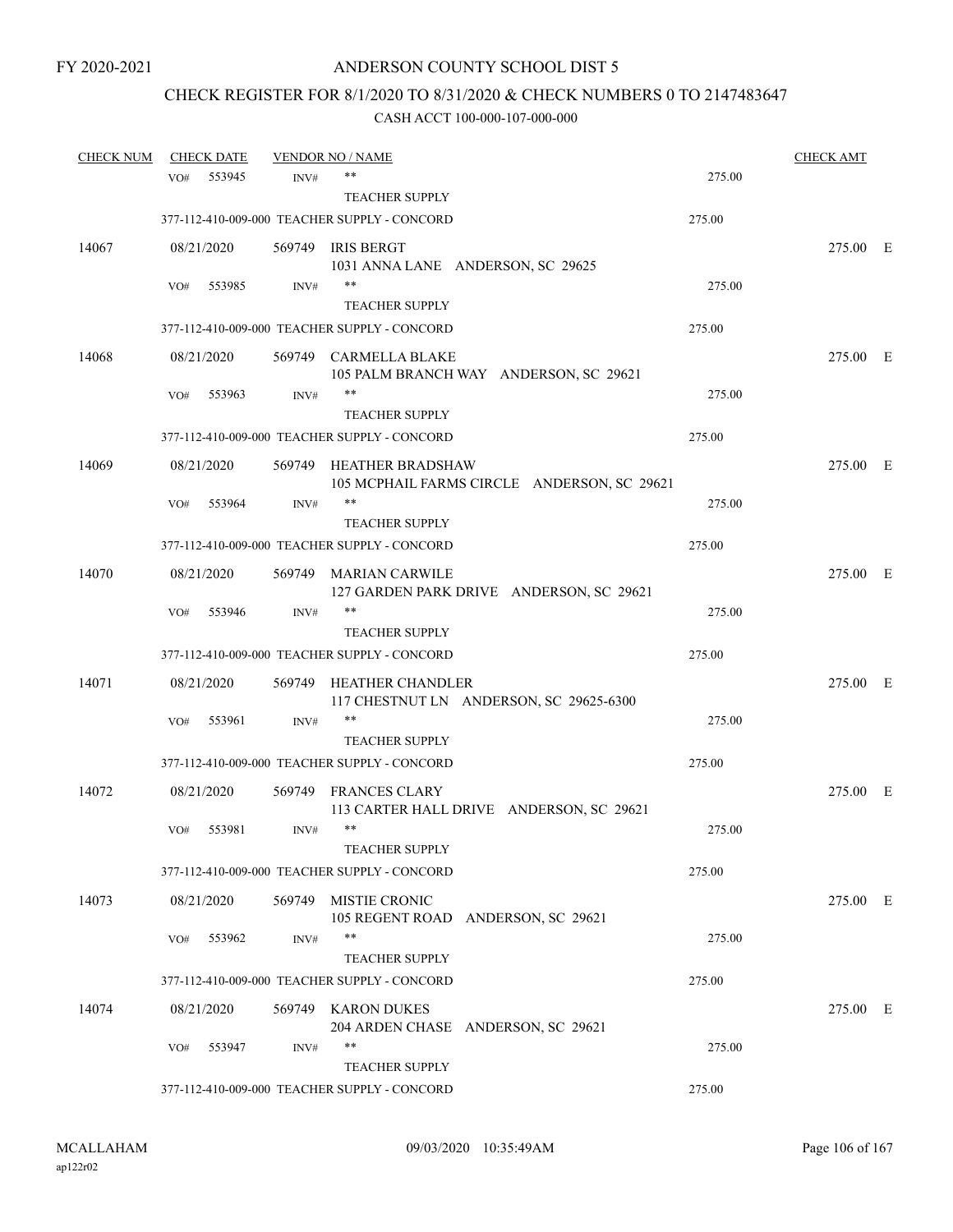### ANDERSON COUNTY SCHOOL DIST 5

## CHECK REGISTER FOR 8/1/2020 TO 8/31/2020 & CHECK NUMBERS 0 TO 2147483647

| <b>CHECK DATE</b> |        |                                                                   |                                                                                                                                                                                                                                                                                                                                                                                                                                                                                                                                                                                                                         | <b>CHECK AMT</b>                                     |     |
|-------------------|--------|-------------------------------------------------------------------|-------------------------------------------------------------------------------------------------------------------------------------------------------------------------------------------------------------------------------------------------------------------------------------------------------------------------------------------------------------------------------------------------------------------------------------------------------------------------------------------------------------------------------------------------------------------------------------------------------------------------|------------------------------------------------------|-----|
| 08/21/2020        |        | <b>MARY FARMER</b>                                                |                                                                                                                                                                                                                                                                                                                                                                                                                                                                                                                                                                                                                         | 275.00                                               | - E |
| 553969<br>VO#     | INV#   | **                                                                | 275.00                                                                                                                                                                                                                                                                                                                                                                                                                                                                                                                                                                                                                  |                                                      |     |
|                   |        |                                                                   | 275.00                                                                                                                                                                                                                                                                                                                                                                                                                                                                                                                                                                                                                  |                                                      |     |
| 08/21/2020        | 569749 | MEREDITH FINLEY<br>2027 MOULTRIE SQUARE ANDERSON, SC 29621        |                                                                                                                                                                                                                                                                                                                                                                                                                                                                                                                                                                                                                         | 275.00 E                                             |     |
| 553949<br>VO#     | INV#   | **<br><b>TEACHER SUPPLY</b>                                       | 275.00                                                                                                                                                                                                                                                                                                                                                                                                                                                                                                                                                                                                                  |                                                      |     |
|                   |        |                                                                   | 275.00                                                                                                                                                                                                                                                                                                                                                                                                                                                                                                                                                                                                                  |                                                      |     |
| 08/21/2020        |        | ANNA GRAY<br>402 NORTH MAIN STREET APT 602 ANDERSON, SC<br>29621  |                                                                                                                                                                                                                                                                                                                                                                                                                                                                                                                                                                                                                         | 275.00 E                                             |     |
| VO#<br>553972     | INV#   | $***$                                                             | 275.00                                                                                                                                                                                                                                                                                                                                                                                                                                                                                                                                                                                                                  |                                                      |     |
|                   |        |                                                                   | 275.00                                                                                                                                                                                                                                                                                                                                                                                                                                                                                                                                                                                                                  |                                                      |     |
| 08/21/2020        | 569749 | <b>MARICARY HANSEN</b>                                            |                                                                                                                                                                                                                                                                                                                                                                                                                                                                                                                                                                                                                         | 275.00 E                                             |     |
| 553977<br>VO#     | INV#   | $***$<br><b>TEACHER SUPPLY</b>                                    | 275.00                                                                                                                                                                                                                                                                                                                                                                                                                                                                                                                                                                                                                  |                                                      |     |
|                   |        |                                                                   | 275.00                                                                                                                                                                                                                                                                                                                                                                                                                                                                                                                                                                                                                  |                                                      |     |
| 08/21/2020        | 569749 | <b>ALEXIS HARTMAN</b>                                             |                                                                                                                                                                                                                                                                                                                                                                                                                                                                                                                                                                                                                         | 275.00 E                                             |     |
| VO#<br>553983     | INV#   | **                                                                | 275.00                                                                                                                                                                                                                                                                                                                                                                                                                                                                                                                                                                                                                  |                                                      |     |
|                   |        | <b>TEACHER SUPPLY</b>                                             |                                                                                                                                                                                                                                                                                                                                                                                                                                                                                                                                                                                                                         |                                                      |     |
|                   |        |                                                                   |                                                                                                                                                                                                                                                                                                                                                                                                                                                                                                                                                                                                                         |                                                      |     |
| 08/21/2020        | 569749 | <b>AMY HILLIARD</b><br>4016 BRACKENBERRY DRIVE ANDERSON, SC 29621 |                                                                                                                                                                                                                                                                                                                                                                                                                                                                                                                                                                                                                         | 275.00 E                                             |     |
| 553968<br>VO#     | INV#   | **<br><b>TEACHER SUPPLY</b>                                       | 275.00                                                                                                                                                                                                                                                                                                                                                                                                                                                                                                                                                                                                                  |                                                      |     |
|                   |        |                                                                   | 275.00                                                                                                                                                                                                                                                                                                                                                                                                                                                                                                                                                                                                                  |                                                      |     |
| 08/21/2020        |        | 1202 NORTHAMPTON ROAD ANDERSON, SC 29621                          |                                                                                                                                                                                                                                                                                                                                                                                                                                                                                                                                                                                                                         | 275.00 E                                             |     |
| 553979<br>VO#     | INV#   | **<br><b>TEACHER SUPPLY</b>                                       | 275.00                                                                                                                                                                                                                                                                                                                                                                                                                                                                                                                                                                                                                  |                                                      |     |
|                   |        |                                                                   | 275.00                                                                                                                                                                                                                                                                                                                                                                                                                                                                                                                                                                                                                  |                                                      |     |
| 08/21/2020        |        | SUSAN HUNSINGER<br>328 KNOLLWOOD DR ANDERSON, SC 29625            |                                                                                                                                                                                                                                                                                                                                                                                                                                                                                                                                                                                                                         | 275.00 E                                             |     |
| 553951<br>VO#     | INV#   | $***$<br><b>TEACHER SUPPLY</b>                                    | 275.00                                                                                                                                                                                                                                                                                                                                                                                                                                                                                                                                                                                                                  |                                                      |     |
|                   |        |                                                                   | 275.00                                                                                                                                                                                                                                                                                                                                                                                                                                                                                                                                                                                                                  |                                                      |     |
| 08/21/2020        | 569749 | <b>BUFFY JAMESON</b>                                              |                                                                                                                                                                                                                                                                                                                                                                                                                                                                                                                                                                                                                         | 275.00 E                                             |     |
|                   |        |                                                                   | <b>VENDOR NO / NAME</b><br>569749<br>516 BRITTANY PARK ANDERSON, SC 29621<br><b>TEACHER SUPPLY</b><br>377-112-410-009-000 TEACHER SUPPLY - CONCORD<br>377-112-410-009-000 TEACHER SUPPLY - CONCORD<br>569749<br><b>TEACHER SUPPLY</b><br>377-112-410-009-000 TEACHER SUPPLY - CONCORD<br>123 CAVERSHAM LANE ANDERSON, SC 29621<br>377-112-410-009-000 TEACHER SUPPLY - CONCORD<br>29621<br>377-112-410-009-000 TEACHER SUPPLY - CONCORD<br>377-112-410-009-000 TEACHER SUPPLY - CONCORD<br>569749 SARAH HOGAN<br>377-112-410-009-000 TEACHER SUPPLY - CONCORD<br>569749<br>377-112-410-009-000 TEACHER SUPPLY - CONCORD | 201 GEORGE B. TIMMERMAN DRIVE ANDERSON, SC<br>275.00 |     |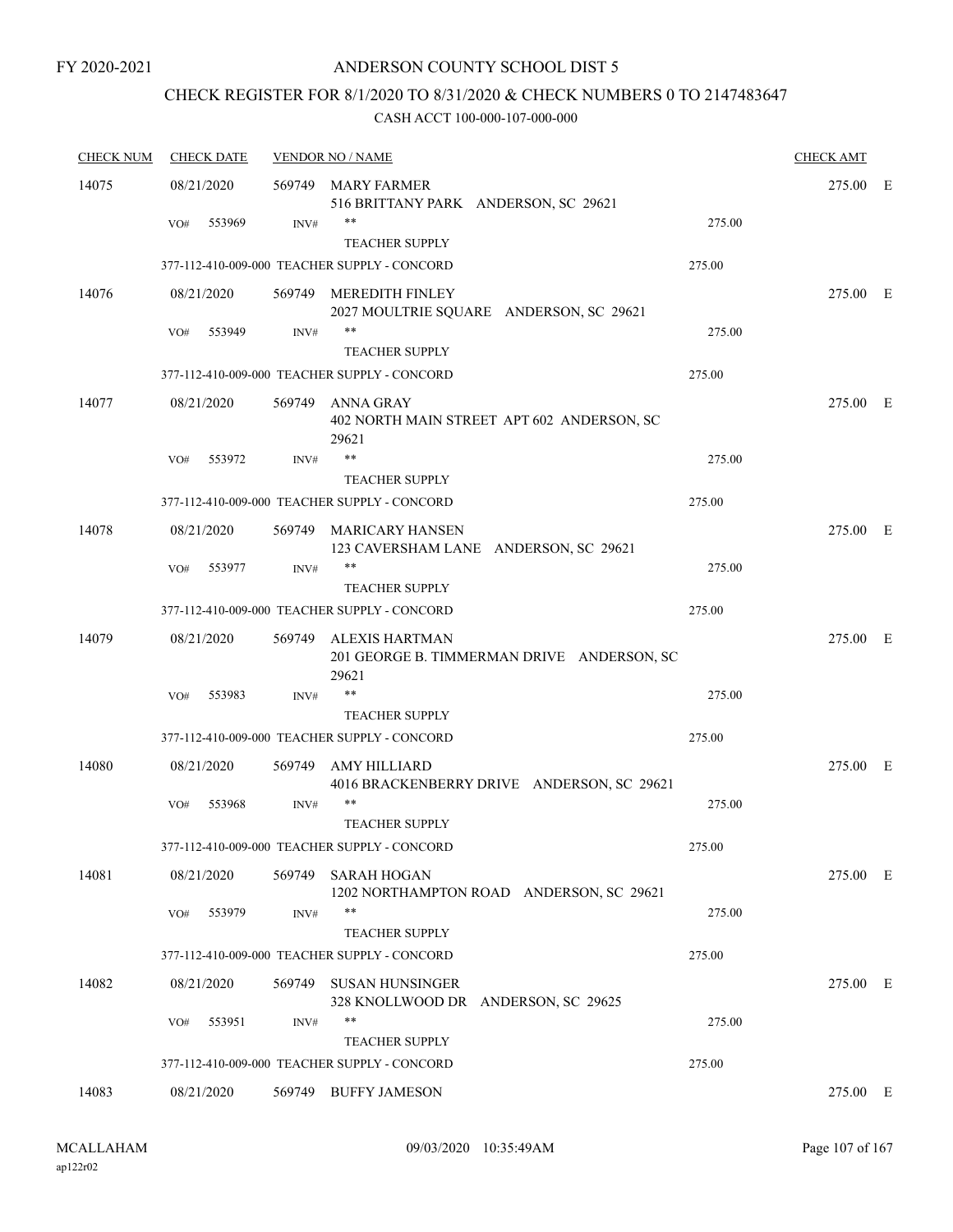### ANDERSON COUNTY SCHOOL DIST 5

### CHECK REGISTER FOR 8/1/2020 TO 8/31/2020 & CHECK NUMBERS 0 TO 2147483647

| <b>CHECK NUM</b> |     | <b>CHECK DATE</b> |        | <b>VENDOR NO / NAME</b>                                          |        | <b>CHECK AMT</b> |  |
|------------------|-----|-------------------|--------|------------------------------------------------------------------|--------|------------------|--|
|                  |     |                   |        | 1005 BROWN ROAD ANDERSON, SC 29621                               |        |                  |  |
|                  | VO# | 553975            | INV#   | $***$                                                            | 275.00 |                  |  |
|                  |     |                   |        | <b>TEACHER SUPPLY</b>                                            |        |                  |  |
|                  |     |                   |        | 377-112-410-009-000 TEACHER SUPPLY - CONCORD                     | 275.00 |                  |  |
| 14084            |     | 08/21/2020        |        | 569749 KAY KING                                                  |        | 275.00 E         |  |
|                  |     |                   |        | 401 MILFORD RD ANDERSON, SC 29621                                |        |                  |  |
|                  | VO# | 553953            | INV#   | **                                                               | 275.00 |                  |  |
|                  |     |                   |        | <b>TEACHER SUPPLY</b>                                            |        |                  |  |
|                  |     |                   |        | 377-112-410-009-000 TEACHER SUPPLY - CONCORD                     | 275.00 |                  |  |
| 14085            |     | 08/21/2020        |        | 569749 KRISTEN LOPEZ<br>4 DOTTIE COURT WILLIAMSTON, SC 29697     |        | 275.00 E         |  |
|                  | VO# | 553967            | INV#   | **                                                               | 275.00 |                  |  |
|                  |     |                   |        | <b>TEACHER SUPPLY</b>                                            |        |                  |  |
|                  |     |                   |        | 377-112-410-009-000 TEACHER SUPPLY - CONCORD                     | 275.00 |                  |  |
|                  |     |                   |        |                                                                  |        | 275.00 E         |  |
| 14086            |     | 08/21/2020        |        | 569749 VICTOR MARTINEZ<br>161 RIVERMILL PLACE PIEDMONT, SC 29673 |        |                  |  |
|                  | VO# | 553974            | INV#   | **                                                               | 275.00 |                  |  |
|                  |     |                   |        | <b>TEACHER SUPPLY</b>                                            |        |                  |  |
|                  |     |                   |        | 377-112-410-009-000 TEACHER SUPPLY - CONCORD                     | 275.00 |                  |  |
|                  |     |                   |        |                                                                  |        |                  |  |
| 14087            |     | 08/21/2020        |        | 569749 MARY MASSENGALE<br>611 GLENWOOD AVENUE ANDERSON, SC 29625 |        | 275.00 E         |  |
|                  | VO# | 553980            | INV#   |                                                                  | 275.00 |                  |  |
|                  |     |                   |        | <b>TEACHER SUPPLY</b>                                            |        |                  |  |
|                  |     |                   |        | 377-112-410-009-000 TEACHER SUPPLY - CONCORD                     | 275.00 |                  |  |
| 14088            |     | 08/21/2020        |        | 569749 ASHLEY MEARES<br>202 FOX CREEK ROAD ANDERSON, SC 29621    |        | 275.00 E         |  |
|                  | VO# | 553976            | INV#   | **                                                               | 275.00 |                  |  |
|                  |     |                   |        | <b>TEACHER SUPPLY</b>                                            |        |                  |  |
|                  |     |                   |        | 377-112-410-009-000 TEACHER SUPPLY - CONCORD                     | 275.00 |                  |  |
| 14089            |     | 08/21/2020        | 569749 | <b>SHARON MEREDITH</b><br>129 SPANISH WELLS ANDERSON, SC 29621   |        | 275.00 E         |  |
|                  | VO# | 553966            | INV#   |                                                                  | 275.00 |                  |  |
|                  |     |                   |        | <b>TEACHER SUPPLY</b>                                            |        |                  |  |
|                  |     |                   |        | 377-112-410-009-000 TEACHER SUPPLY - CONCORD                     | 275.00 |                  |  |
| 14090            |     | 08/21/2020        |        | 569749 LAURIE MILLER<br>5 PEPPERTREE LANE ANDERSON, SC 29621     |        | 275.00 E         |  |
|                  | VO# | 553960            | INV#   | **                                                               | 275.00 |                  |  |
|                  |     |                   |        | <b>TEACHER SUPPLY</b>                                            |        |                  |  |
|                  |     |                   |        | 377-112-410-009-000 TEACHER SUPPLY - CONCORD                     | 275.00 |                  |  |
| 14091            |     | 08/21/2020        | 569749 | <b>SUMMER MORRELL</b>                                            |        | 275.00 E         |  |
|                  |     |                   |        | 107 LYNDHURST DRIVE ANDERSON, SC 29621                           |        |                  |  |
|                  | VO# | 553978            | INV#   | **                                                               | 275.00 |                  |  |
|                  |     |                   |        | <b>TEACHER SUPPLY</b>                                            |        |                  |  |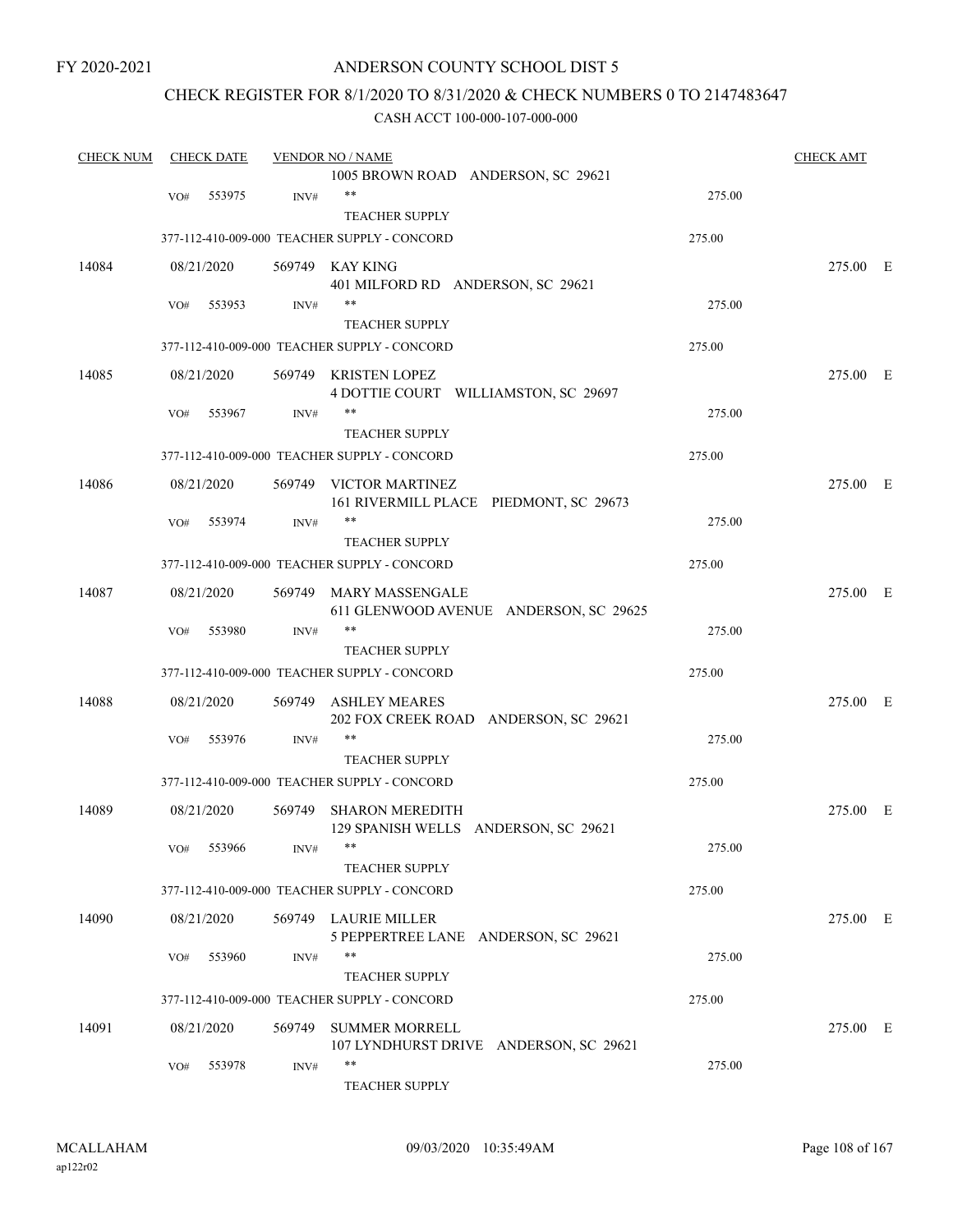# CHECK REGISTER FOR 8/1/2020 TO 8/31/2020 & CHECK NUMBERS 0 TO 2147483647

| <b>CHECK NUM</b> | <b>CHECK DATE</b> |      | <b>VENDOR NO / NAME</b><br>377-112-410-009-000 TEACHER SUPPLY - CONCORD | 275.00 | <b>CHECK AMT</b> |  |
|------------------|-------------------|------|-------------------------------------------------------------------------|--------|------------------|--|
| 14092            | 08/21/2020        |      | 569749 HEIDI PATTERSON<br>115 HENRY AVENUE ANDERSON, SC 29625           |        | 275.00 E         |  |
|                  | VO#<br>553986     | INV# | **<br><b>TEACHER SUPPLY</b>                                             | 275.00 |                  |  |
|                  |                   |      | 377-112-410-009-000 TEACHER SUPPLY - CONCORD                            | 275.00 |                  |  |
| 14093            | 08/21/2020        |      | 569749 KAYLA PEGRAM<br>237 ALLISON CIR ANDERSON, SC 29625               |        | 275.00 E         |  |
|                  | 553982<br>VO#     | INV# | **<br><b>TEACHER SUPPLY</b>                                             | 275.00 |                  |  |
|                  |                   |      | 377-112-410-009-000 TEACHER SUPPLY - CONCORD                            | 275.00 |                  |  |
| 14094            | 08/21/2020        |      | 569749 ALLISON PETTIGREW<br>190 SENTELL ROAD WILLIAMSTON, SC 29697      |        | 275.00 E         |  |
|                  | 553984<br>VO#     | INV# | **<br><b>TEACHER SUPPLY</b>                                             | 275.00 |                  |  |
|                  |                   |      | 377-112-410-009-000 TEACHER SUPPLY - CONCORD                            | 275.00 |                  |  |
| 14095            | 08/21/2020        |      | 569749 JEAN ANN ROGERS<br>1017 WATERFORD COURT ANDERSON, SC 29621       |        | 275.00 E         |  |
|                  | 553954<br>VO#     | INV# | $***$<br><b>TEACHER SUPPLY</b>                                          | 275.00 |                  |  |
|                  |                   |      | 377-112-410-009-000 TEACHER SUPPLY - CONCORD                            | 275.00 |                  |  |
| 14096            | 08/21/2020        |      | 569749 ANNISE ROUSEY<br>1213 RAVENSWOOD DR. ANDERSON, SC 29625          |        | 275.00 E         |  |
|                  | 553955<br>VO#     | INV# | **<br><b>TEACHER SUPPLY</b>                                             | 275.00 |                  |  |
|                  |                   |      | 377-112-410-009-000 TEACHER SUPPLY - CONCORD                            | 275.00 |                  |  |
| 14097            | 08/21/2020        |      | 569749 GAIL SAYLORS<br>128 FOXCROFT WAY ANDERSON, SC 29621              |        | 275.00 E         |  |
|                  | VO#<br>553956     | INV# | **<br><b>TEACHER SUPPLY</b>                                             | 275.00 |                  |  |
|                  |                   |      | 377-112-410-009-000 TEACHER SUPPLY - CONCORD                            | 275.00 |                  |  |
| 14098            | 08/21/2020        |      | 569749 SARAH SENN<br>307 MOUNTAIN VIEW DRIVE CENTRAL, SC 29630          |        | 275.00 E         |  |
|                  | 553965<br>VO#     | INV# | **<br><b>TEACHER SUPPLY</b>                                             | 275.00 |                  |  |
|                  |                   |      | 377-112-410-009-000 TEACHER SUPPLY - CONCORD                            | 275.00 |                  |  |
| 14099            | 08/21/2020        |      | 569749 MICHELLE SWANN<br>1311 DALRYMPLE RD ANDERSON, SC 29621           |        | 275.00 E         |  |
|                  | 553957<br>VO#     | INV# | **<br>TEACHER SUPPLY                                                    | 275.00 |                  |  |
|                  |                   |      | 377-112-410-009-000 TEACHER SUPPLY - CONCORD                            | 275.00 |                  |  |
| 14100            | 08/21/2020        |      | 569749 LANE THORNTON<br>1217 NORTHAMPTON ROAD ANDERSON, SC 29621        |        | 275.00 E         |  |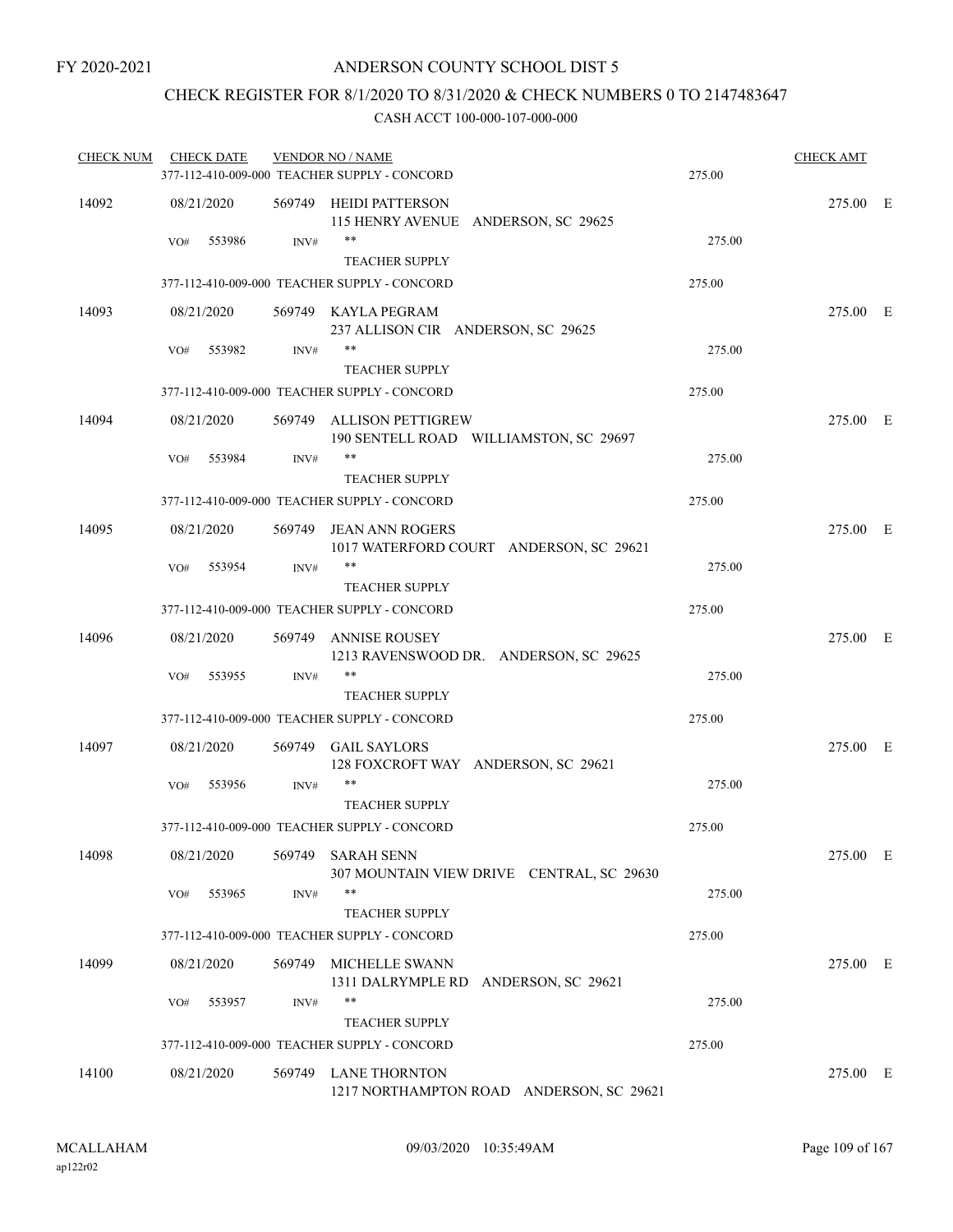# CHECK REGISTER FOR 8/1/2020 TO 8/31/2020 & CHECK NUMBERS 0 TO 2147483647

| <b>CHECK NUM</b> |     | <b>CHECK DATE</b> |        | <b>VENDOR NO / NAME</b>                                                     |        | <b>CHECK AMT</b> |  |
|------------------|-----|-------------------|--------|-----------------------------------------------------------------------------|--------|------------------|--|
|                  | VO# | 553959            | INV#   | $***$                                                                       | 275.00 |                  |  |
|                  |     |                   |        | <b>TEACHER SUPPLY</b>                                                       |        |                  |  |
|                  |     |                   |        | 377-112-410-009-000 TEACHER SUPPLY - CONCORD                                | 275.00 |                  |  |
| 14101            |     | 08/21/2020        |        | 569749 MARY VAN HEULE                                                       |        | 275.00 E         |  |
|                  |     |                   |        | 1315 NORTHAMPTON ROAD ANDERSON, SC 29621                                    |        |                  |  |
|                  | VO# | 553952            | INV#   | $***$                                                                       | 275.00 |                  |  |
|                  |     |                   |        | <b>TEACHER SUPPLY</b>                                                       |        |                  |  |
|                  |     |                   |        | 377-112-410-009-000 TEACHER SUPPLY - CONCORD                                | 275.00 |                  |  |
| 14102            |     | 08/21/2020        |        | 569749 DAWN VANDE WEGHE<br>106 GEORGE TIMMERMAN DRIVE ANDERSON, SC<br>29621 |        | 275.00 E         |  |
|                  | VO# | 553973            | INV#   | **                                                                          | 275.00 |                  |  |
|                  |     |                   |        | <b>TEACHER SUPPLY</b>                                                       |        |                  |  |
|                  |     |                   |        | 377-112-410-009-000 TEACHER SUPPLY - CONCORD                                | 275.00 |                  |  |
| 14103            |     | 08/21/2020        |        | 569749 JULIE WEATHERS                                                       |        | 275.00 E         |  |
|                  |     |                   |        | 1503 FERNWOOD COURT ANDERSON, SC 29621                                      |        |                  |  |
|                  | VO# | 553958            | INV#   | **                                                                          | 275.00 |                  |  |
|                  |     |                   |        | <b>TEACHER SUPPLY</b>                                                       |        |                  |  |
|                  |     |                   |        | 377-112-410-009-000 TEACHER SUPPLY - CONCORD                                | 275.00 |                  |  |
| 14104            |     | 08/21/2020        |        | 569749 JOELLEN WILKINSON<br>410 JEB STUART AVE ANDERSON, SC 29625           |        | 275.00 E         |  |
|                  | VO# | 553948            | INV#   | **                                                                          | 275.00 |                  |  |
|                  |     |                   |        | <b>TEACHER SUPPLY</b>                                                       |        |                  |  |
|                  |     |                   |        | 377-112-410-009-000 TEACHER SUPPLY - CONCORD                                | 275.00 |                  |  |
|                  |     |                   |        |                                                                             |        |                  |  |
| 14105            |     | 08/21/2020        |        | 569749 KAREN YARBOROUGH<br>2812 ECHO TRAIL ANDERSON, SC 29621               |        | 275.00 E         |  |
|                  | VO# | 553971            | INV#   | **                                                                          | 275.00 |                  |  |
|                  |     |                   |        | <b>TEACHER SUPPLY</b>                                                       |        |                  |  |
|                  |     |                   |        | 377-112-410-009-000 TEACHER SUPPLY - CONCORD                                | 275.00 |                  |  |
|                  |     |                   |        |                                                                             |        |                  |  |
| 14106            |     | 08/21/2020        | 569749 | ANGELA ALDRET<br>205 WINDJAMMER WAY ANDERSON, SC 29626                      |        | 275.00 E         |  |
|                  | VO# | 553987            | INV#   |                                                                             | 275.00 |                  |  |
|                  |     |                   |        | <b>TEACHER SUPPLY</b>                                                       |        |                  |  |
|                  |     |                   |        | 377-112-410-010-000 TEACHER SUPPLY - NEW PROSPECT                           | 275.00 |                  |  |
|                  |     |                   |        |                                                                             |        |                  |  |
| 14107            |     | 08/21/2020        |        | 569749 NATALIE EVE BARNES<br>116 RICHFIELD DRIVE ANDERSON, SC 29625         |        | 275.00 E         |  |
|                  | VO# | 553992            | INV#   | **                                                                          | 275.00 |                  |  |
|                  |     |                   |        | <b>TEACHER SUPPLY</b>                                                       |        |                  |  |
|                  |     |                   |        | 377-112-410-010-000 TEACHER SUPPLY - NEW PROSPECT                           | 275.00 |                  |  |
| 14108            |     | 08/21/2020        | 569749 | <b>SHEI BOREN</b>                                                           |        | 275.00 E         |  |
|                  |     |                   |        | 4255 ELBERTON HWY HARTWELL, GA 30643                                        |        |                  |  |
|                  | VO# | 554019            | INV#   | **                                                                          | 275.00 |                  |  |
|                  |     |                   |        | TEACHER SUPPLY                                                              |        |                  |  |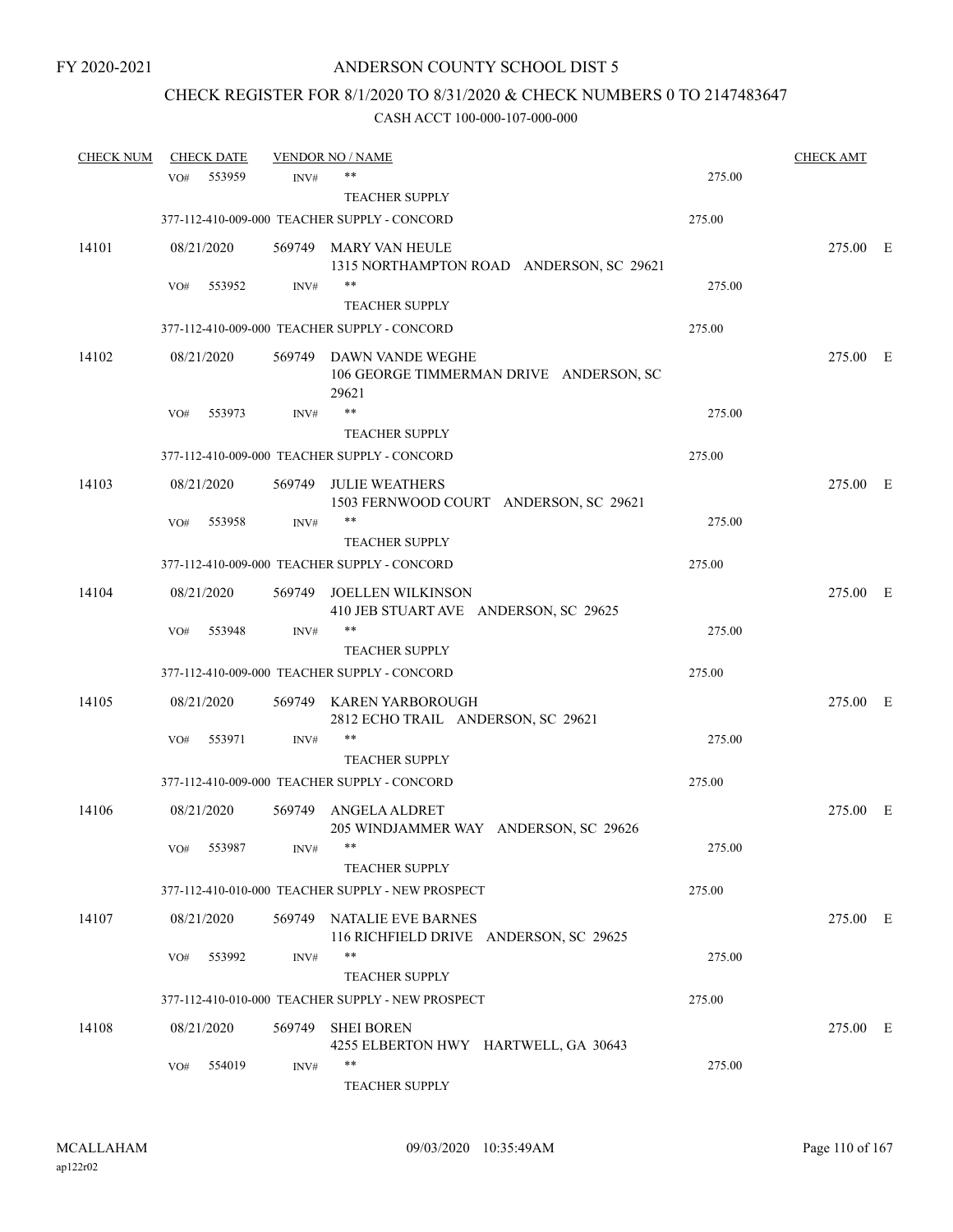# CHECK REGISTER FOR 8/1/2020 TO 8/31/2020 & CHECK NUMBERS 0 TO 2147483647

| <b>CHECK NUM</b> |     | <b>CHECK DATE</b> |        | <b>VENDOR NO / NAME</b><br>377-112-410-010-000 TEACHER SUPPLY - NEW PROSPECT | 275.00 | <b>CHECK AMT</b> |  |
|------------------|-----|-------------------|--------|------------------------------------------------------------------------------|--------|------------------|--|
| 14109            |     | 08/21/2020        |        | 569749 SAMANTHA BOYD<br>432 RIVERDALE ROAD SIMPSONVILLE, SC 29680            |        | 275.00 E         |  |
|                  | VO# | 554021            | INV#   | **<br><b>TEACHER SUPPLY</b>                                                  | 275.00 |                  |  |
|                  |     |                   |        | 377-112-410-010-000 TEACHER SUPPLY - NEW PROSPECT                            | 275.00 |                  |  |
| 14110            |     | 08/21/2020        |        | 569749 NANCY BRENNAN<br>660 HALTON ROAD APT. 12C GREENVILLE, SC 29607        |        | 275.00 E         |  |
|                  | VO# | 554018            | INV#   | $***$<br><b>TEACHER SUPPLY</b>                                               | 275.00 |                  |  |
|                  |     |                   |        | 377-112-410-010-000 TEACHER SUPPLY - NEW PROSPECT                            | 275.00 |                  |  |
| 14111            |     | 08/21/2020        |        | 569749 JESSICA BROWN<br>720 BLUME ROAD ANDERSON, SC 29625                    |        | 275.00 E         |  |
|                  | VO# | 553994            | INV#   | **                                                                           | 275.00 |                  |  |
|                  |     |                   |        | <b>TEACHER SUPPLY</b>                                                        |        |                  |  |
|                  |     |                   |        | 377-112-410-010-000 TEACHER SUPPLY - NEW PROSPECT                            | 275.00 |                  |  |
| 14112            |     | 08/21/2020        |        | 569749 CHRISTOPHER CLARK<br>259 DEVONSHIRE ROAD STARR, SC 29684              |        | 275.00 E         |  |
|                  | VO# | 553988            | INV#   | $***$<br><b>TEACHER SUPPLY</b>                                               | 275.00 |                  |  |
|                  |     |                   |        | 377-112-410-010-000 TEACHER SUPPLY - NEW PROSPECT                            | 275.00 |                  |  |
| 14113            |     | 08/21/2020        |        | 569749 APRIL COWAN<br>100 TAYLORS TRAIL ANDERSON, SC 29621-2667              |        | 275.00 E         |  |
|                  | VO# | 553998            | INV#   | **                                                                           | 275.00 |                  |  |
|                  |     |                   |        | <b>TEACHER SUPPLY</b>                                                        |        |                  |  |
|                  |     |                   |        | 377-112-410-010-000 TEACHER SUPPLY - NEW PROSPECT                            | 275.00 |                  |  |
| 14114            |     | 08/21/2020        |        | 569749 AMY DAVIS<br>1923 JAMES COX RD BELTON, SC 29627                       |        | 275.00 E         |  |
|                  | VO# | 553990            | INV#   | **<br><b>TEACHER SUPPLY</b>                                                  | 275.00 |                  |  |
|                  |     |                   |        | 377-112-410-010-000 TEACHER SUPPLY - NEW PROSPECT                            | 275.00 |                  |  |
| 14115            |     | 08/21/2020        |        | 569749 NICHOLAUS DAVIS<br>164 ASHTON LANE ANDERSON, SC 29621                 |        | 275.00 E         |  |
|                  | VO# | 553991            | INV#   | **<br><b>TEACHER SUPPLY</b>                                                  | 275.00 |                  |  |
|                  |     |                   |        | 377-112-410-010-000 TEACHER SUPPLY - NEW PROSPECT                            | 275.00 |                  |  |
| 14116            |     | 08/21/2020        | 569749 | VICKIE DOCKERY<br>101 PENINSULA DRIVE ANDERSON, SC 29626                     |        | 275.00 E         |  |
|                  | VO# | 553989            | INV#   | **<br><b>TEACHER SUPPLY</b>                                                  | 275.00 |                  |  |
|                  |     |                   |        | 377-112-410-010-000 TEACHER SUPPLY - NEW PROSPECT                            | 275.00 |                  |  |
| 14117            |     | 08/21/2020        |        | 569749 COURTNEY GOLDSMITH                                                    |        | 275.00 E         |  |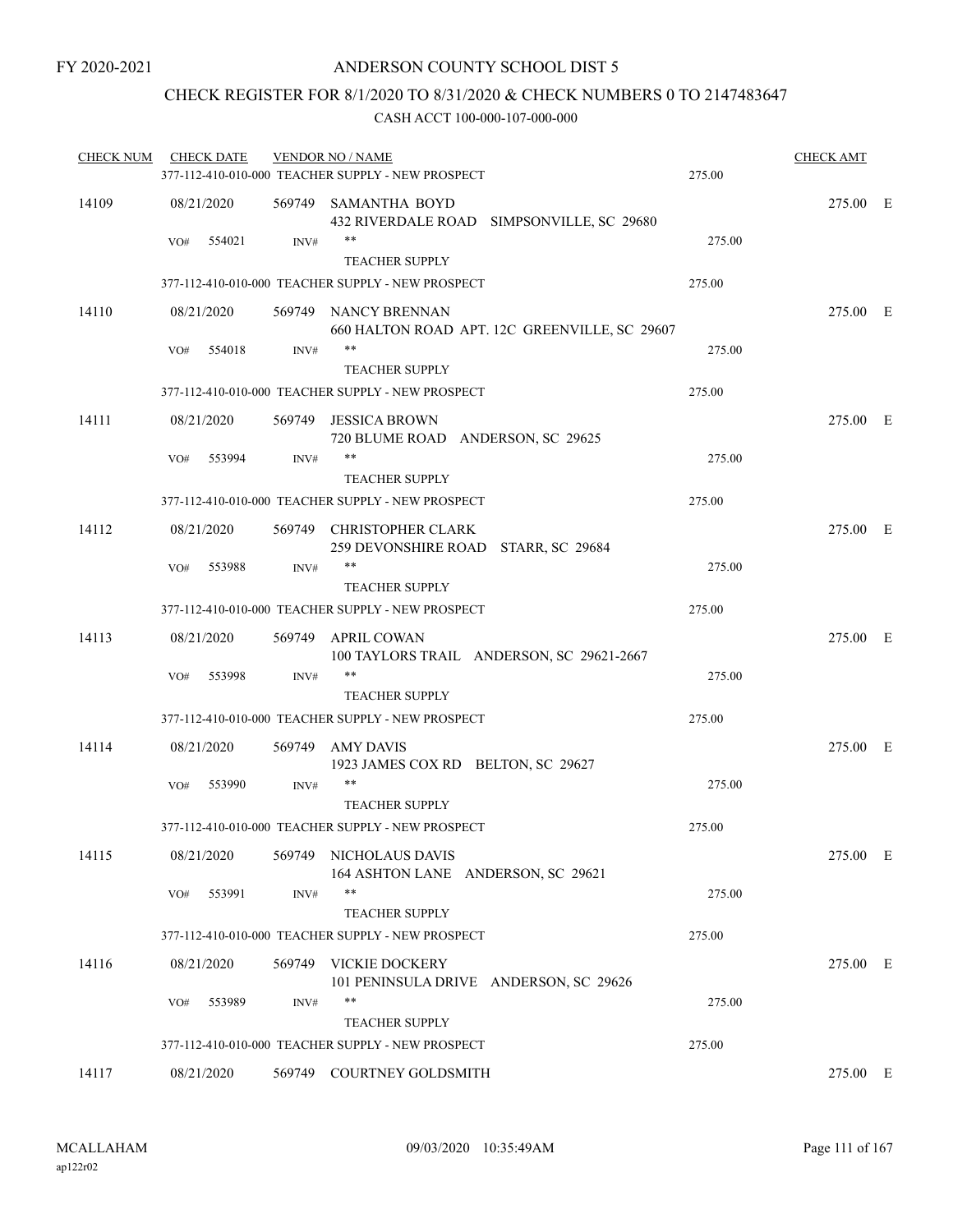# ANDERSON COUNTY SCHOOL DIST 5

# CHECK REGISTER FOR 8/1/2020 TO 8/31/2020 & CHECK NUMBERS 0 TO 2147483647

| <b>CHECK NUM</b> |     | <b>CHECK DATE</b> |        | <b>VENDOR NO / NAME</b>                                           |        | <b>CHECK AMT</b> |  |
|------------------|-----|-------------------|--------|-------------------------------------------------------------------|--------|------------------|--|
|                  |     |                   |        | 811 ISSAQUEENA TRAIL APT 2202 CENTRAL, SC<br>29630                |        |                  |  |
|                  | VO# | 553999            | INV#   | $***$                                                             | 275.00 |                  |  |
|                  |     |                   |        | <b>TEACHER SUPPLY</b>                                             |        |                  |  |
|                  |     |                   |        | 377-112-410-010-000 TEACHER SUPPLY - NEW PROSPECT                 | 275.00 |                  |  |
| 14118            |     | 08/21/2020        |        | 569749 JADA GOODWIN<br>652 HUNTERS LANE ANDERSON, SC 29625        |        | 275.00 E         |  |
|                  | VO# | 553997            | INV#   | **                                                                | 275.00 |                  |  |
|                  |     |                   |        | <b>TEACHER SUPPLY</b>                                             |        |                  |  |
|                  |     |                   |        | 377-112-410-010-000 TEACHER SUPPLY - NEW PROSPECT                 | 275.00 |                  |  |
| 14119            |     | 08/21/2020        |        | 569749 ANNE GOSNELL<br>707 WHITEHALL ROAD ANDERSON, SC 29625      |        | 275.00 E         |  |
|                  | VO# | 553993            | INV#   | **                                                                | 275.00 |                  |  |
|                  |     |                   |        | <b>TEACHER SUPPLY</b>                                             |        |                  |  |
|                  |     |                   |        | 377-112-410-010-000 TEACHER SUPPLY - NEW PROSPECT                 | 275.00 |                  |  |
| 14120            |     | 08/21/2020        |        | 569749 MARIANNE HARDY<br>1727 DALRYMPLE ROAD ANDERSON, SC 29261   |        | 275.00 E         |  |
|                  | VO# | 554000            | INV#   | **                                                                | 275.00 |                  |  |
|                  |     |                   |        | <b>TEACHER SUPPLY</b>                                             |        |                  |  |
|                  |     |                   |        | 377-112-410-010-000 TEACHER SUPPLY - NEW PROSPECT                 | 275.00 |                  |  |
| 14121            |     | 08/21/2020        |        | 569749 KIMBERLY HOLLIDAY<br>624 ALLISON CIRCLE ANDERSON, SC 29625 |        | 275.00 E         |  |
|                  | VO# | 554012            | INV#   | $**$<br><b>TEACHER SUPPLY</b>                                     | 275.00 |                  |  |
|                  |     |                   |        | 377-112-410-010-000 TEACHER SUPPLY - NEW PROSPECT                 | 275.00 |                  |  |
| 14122            |     | 08/21/2020        | 569749 | ASHLEY HUGHES                                                     |        | 275.00 E         |  |
|                  |     |                   |        | 104 ABINGTON COURT ANDERSON, SC 29621                             |        |                  |  |
|                  | VO# | 554009            | INV#   | **<br><b>TEACHER SUPPLY</b>                                       | 275.00 |                  |  |
|                  |     |                   |        | 377-112-410-010-000 TEACHER SUPPLY - NEW PROSPECT                 | 275.00 |                  |  |
| 14123            |     | 08/21/2020        |        | 569749 LINDSEY HUGHES<br>105 ABINGTON COURT ANDERSON, SC 29621    |        | 275.00 E         |  |
|                  | VO# | 554010            | INV#   | **                                                                | 275.00 |                  |  |
|                  |     |                   |        | <b>TEACHER SUPPLY</b>                                             |        |                  |  |
|                  |     |                   |        | 377-112-410-010-000 TEACHER SUPPLY - NEW PROSPECT                 | 275.00 |                  |  |
| 14124            |     | 08/21/2020        | 569749 | <b>ANGELIKA JONES</b><br>112 CAPSLOCK TRAIL PENDLETON, SC 29670   |        | 275.00 E         |  |
|                  | VO# | 554020            | INV#   | **                                                                | 275.00 |                  |  |
|                  |     |                   |        | <b>TEACHER SUPPLY</b>                                             |        |                  |  |
|                  |     |                   |        | 377-112-410-010-000 TEACHER SUPPLY - NEW PROSPECT                 | 275.00 |                  |  |
| 14125            |     | 08/21/2020        |        | 569749 CIERRA LOVEDAY<br>309 WINDHAM HILL COURT PARIS, KY 40361   |        | 275.00 E         |  |
|                  | VO# | 554013            | INV#   | **                                                                | 275.00 |                  |  |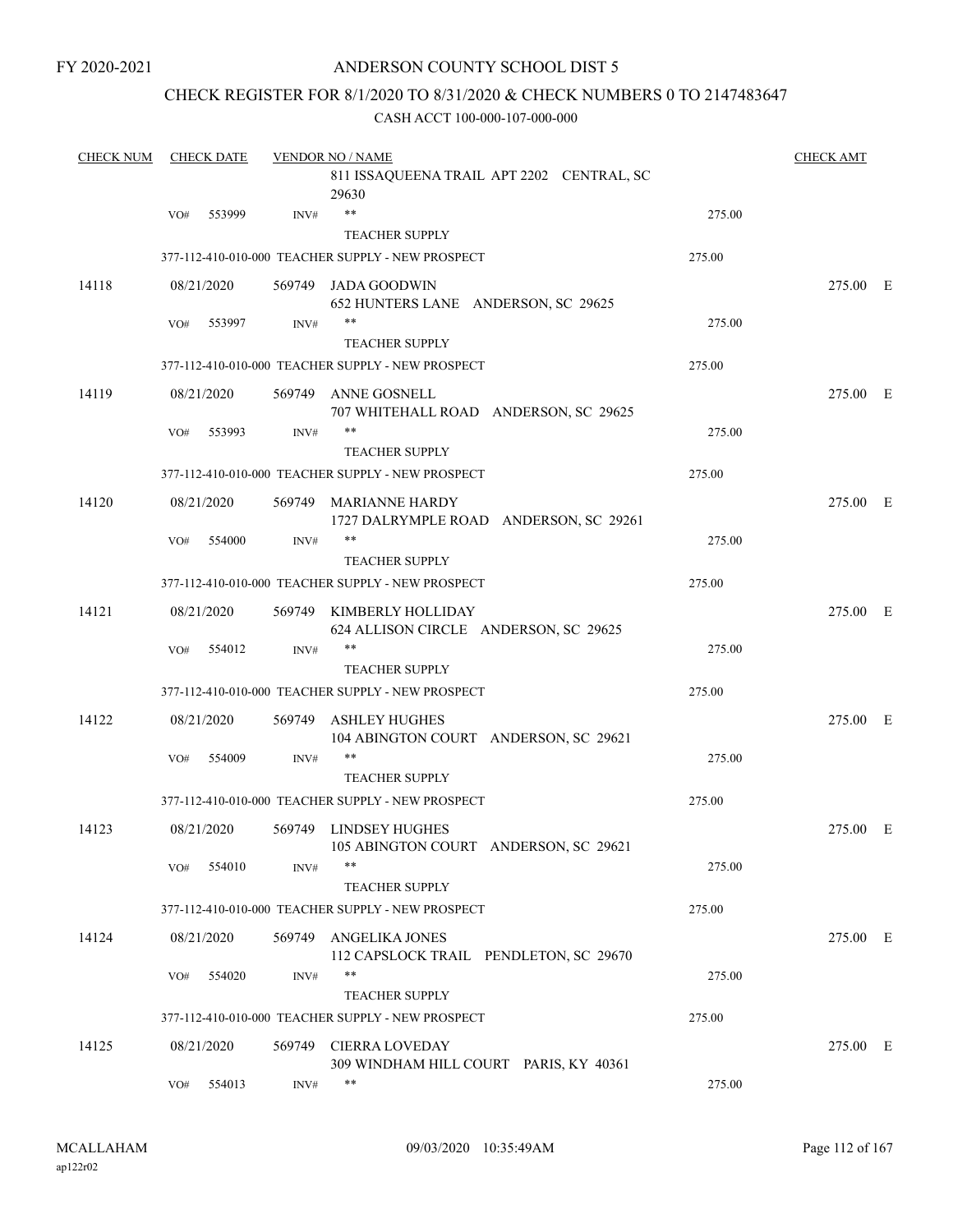# CHECK REGISTER FOR 8/1/2020 TO 8/31/2020 & CHECK NUMBERS 0 TO 2147483647

| <b>CHECK NUM</b> |     | <b>CHECK DATE</b> |        | <b>VENDOR NO / NAME</b>                                                          |        | <b>CHECK AMT</b> |  |
|------------------|-----|-------------------|--------|----------------------------------------------------------------------------------|--------|------------------|--|
|                  |     |                   |        | TEACHER SUPPLY                                                                   |        |                  |  |
|                  |     |                   |        | 377-112-410-010-000 TEACHER SUPPLY - NEW PROSPECT                                | 275.00 |                  |  |
| 14126            |     | 08/21/2020        |        | 569749 KATIE MCCLAIN<br>102 COUNTRY GLEN PELZER, SC 29669                        |        | 275.00 E         |  |
|                  | VO# | 554015            | INV#   | $***$                                                                            | 275.00 |                  |  |
|                  |     |                   |        | <b>TEACHER SUPPLY</b>                                                            |        |                  |  |
|                  |     |                   |        | 377-112-410-010-000 TEACHER SUPPLY - NEW PROSPECT                                | 275.00 |                  |  |
| 14127            |     | 08/21/2020        |        | 569749 MARY MITCHELL<br>106 SHANNON DRIVE ANDERSON, SC 29625                     |        | 275.00 E         |  |
|                  | VO# | 554002            | INV#   | **<br><b>TEACHER SUPPLY</b>                                                      | 275.00 |                  |  |
|                  |     |                   |        | 377-112-410-010-000 TEACHER SUPPLY - NEW PROSPECT                                | 275.00 |                  |  |
| 14128            |     | 08/21/2020        | 569749 | JENNIFER OGLESBY                                                                 |        | 275.00 E         |  |
|                  |     |                   |        | 316 COOK STREET ELBERTON, GA 30635                                               |        |                  |  |
|                  | VO# | 554005            | INV#   | **                                                                               | 275.00 |                  |  |
|                  |     |                   |        | <b>TEACHER SUPPLY</b>                                                            |        |                  |  |
|                  |     |                   |        | 377-112-410-010-000 TEACHER SUPPLY - NEW PROSPECT                                | 275.00 |                  |  |
| 14129            |     | 08/21/2020        | 569749 | <b>AMBER ORTEGO</b>                                                              |        | 275.00 E         |  |
|                  |     |                   |        | 407 Pine Hill Court ANDERSON, SC 29625<br>**                                     | 275.00 |                  |  |
|                  | VO# | 554006            | INV#   | <b>TEACHER SUPPLY</b>                                                            |        |                  |  |
|                  |     |                   |        | 377-112-410-010-000 TEACHER SUPPLY - NEW PROSPECT                                | 275.00 |                  |  |
| 14130            |     | 08/21/2020        |        | 569749 KINSLEY OWENS<br>123 ZANA LANE ANDERSON, SC 29621                         |        | 275.00 E         |  |
|                  | VO# | 554004            | INV#   | **                                                                               | 275.00 |                  |  |
|                  |     |                   |        | <b>TEACHER SUPPLY</b>                                                            |        |                  |  |
|                  |     |                   |        | 377-112-410-010-000 TEACHER SUPPLY - NEW PROSPECT                                | 275.00 |                  |  |
|                  |     |                   |        |                                                                                  |        |                  |  |
| 14131            |     | 08/21/2020        |        | 569749 LAUREN PARKS<br>111 COUNTRY GLEN PELZER, SC 29669                         |        | 275.00 E         |  |
|                  | VO# | 554011            | INV#   | $***$                                                                            | 275.00 |                  |  |
|                  |     |                   |        | <b>TEACHER SUPPLY</b>                                                            |        |                  |  |
|                  |     |                   |        | 377-112-410-010-000 TEACHER SUPPLY - NEW PROSPECT                                | 275.00 |                  |  |
| 14132            |     | 08/21/2020        | 569749 | <b>THERESA PORTER</b><br>1996 LIBERTY HIGHWAY P.O. BOX 161 SIX MILE, SC<br>29682 |        | 275.00 E         |  |
|                  | VO# | 554016            | INV#   | $***$                                                                            | 275.00 |                  |  |
|                  |     |                   |        | <b>TEACHER SUPPLY</b>                                                            |        |                  |  |
|                  |     |                   |        | 377-112-410-010-000 TEACHER SUPPLY - NEW PROSPECT                                | 275.00 |                  |  |
| 14133            |     | 08/21/2020        | 569749 | YASMIN PRINCE<br>210 BRISTOL COURT ANDERSON, SC 29625                            |        | 275.00 E         |  |
|                  | VO# | 553996            | INV#   | **                                                                               | 275.00 |                  |  |
|                  |     |                   |        | <b>TEACHER SUPPLY</b>                                                            |        |                  |  |
|                  |     |                   |        | 377-112-410-010-000 TEACHER SUPPLY - NEW PROSPECT                                | 275.00 |                  |  |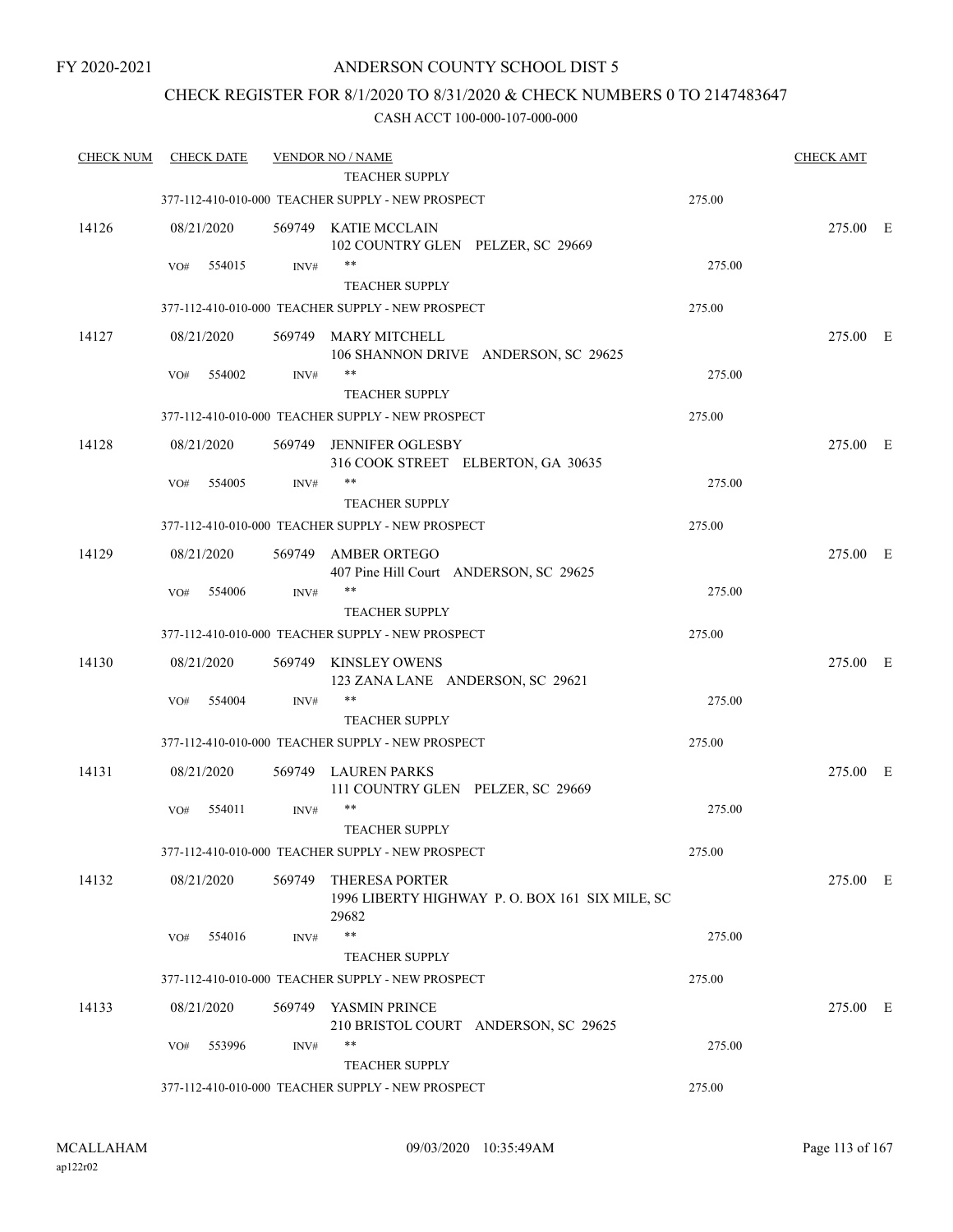# ANDERSON COUNTY SCHOOL DIST 5

# CHECK REGISTER FOR 8/1/2020 TO 8/31/2020 & CHECK NUMBERS 0 TO 2147483647

| <b>CHECK NUM</b> | <b>CHECK DATE</b> |            | <b>VENDOR NO / NAME</b> |                                                                       |        |          |  |
|------------------|-------------------|------------|-------------------------|-----------------------------------------------------------------------|--------|----------|--|
| 14134            |                   | 08/21/2020 |                         | 569749 ASHLEY RICKETTS<br>1253 COX LAKE ROAD BELTON, SC 29627         |        | 275.00 E |  |
|                  | VO#               | 554008     | INV#                    | $***$<br><b>TEACHER SUPPLY</b>                                        | 275.00 |          |  |
|                  |                   |            |                         | 377-112-410-010-000 TEACHER SUPPLY - NEW PROSPECT                     | 275.00 |          |  |
| 14135            |                   | 08/21/2020 |                         | 569749 KAYLA THOMPSON<br>9 BOROUGHS COURT BELTON, SC 29627            |        | 275.00 E |  |
|                  | VO#               | 554014     | INV#                    | $***$<br><b>TEACHER SUPPLY</b>                                        | 275.00 |          |  |
|                  |                   |            |                         | 377-112-410-010-000 TEACHER SUPPLY - NEW PROSPECT                     | 275.00 |          |  |
| 14136            |                   | 08/21/2020 |                         | 569749 HANNAH TRADO<br>343 MONTI DR ANDERSON, SC 29625                |        | 275.00 E |  |
|                  | VO#               | 554001     | INV#                    | <b>TEACHER SUPPLY</b>                                                 | 275.00 |          |  |
|                  |                   |            |                         | 377-112-410-010-000 TEACHER SUPPLY - NEW PROSPECT                     | 275.00 |          |  |
| 14137            |                   | 08/21/2020 |                         | 569749 MARLEE WALDROP<br>158 GLASSY MOUNTAIN STREET PICKENS, SC 29671 |        | 275.00 E |  |
|                  | VO#               | 554003     | INV#                    | $***$<br><b>TEACHER SUPPLY</b>                                        | 275.00 |          |  |
|                  |                   |            |                         | 377-112-410-010-000 TEACHER SUPPLY - NEW PROSPECT                     | 275.00 |          |  |
| 14138            |                   | 08/21/2020 | 569749                  | STEPHANIE WASHBURN<br>313 HUNTING ROAD GREENWOOD, SC 29646            |        | 275.00 E |  |
|                  | VO#               | 554017     | INV#                    | $***$<br><b>TEACHER SUPPLY</b>                                        | 275.00 |          |  |
|                  |                   |            |                         | 377-112-410-010-000 TEACHER SUPPLY - NEW PROSPECT                     | 275.00 |          |  |
| 14139            |                   | 08/21/2020 | 569749                  | PHILLIP WATSON<br>101 JULIA CIRCLE ANDERSON, SC 29625                 |        | 275.00 E |  |
|                  | VO#               | 553995     | INV#                    | **<br><b>TEACHER SUPPLY</b>                                           | 275.00 |          |  |
|                  |                   |            |                         | 377-112-410-010-000 TEACHER SUPPLY - NEW PROSPECT                     | 275.00 |          |  |
| 14140            |                   | 08/21/2020 |                         | 569749 KARLEE WILSON<br>107 GRACEVIEW E ANDERSON, SC 29625            |        | 275.00 E |  |
|                  | VO#               | 554007     | INV#                    | $***$<br><b>TEACHER SUPPLY</b>                                        | 275.00 |          |  |
|                  |                   |            |                         | 377-112-410-010-000 TEACHER SUPPLY - NEW PROSPECT                     | 275.00 |          |  |
| 14141            |                   | 08/21/2020 | 569749                  | <b>JENNIFER WOODS</b><br>111 JENA LEIGH DRIVE PELZER, SC 29669        |        | 275.00 E |  |
|                  | VO#               | 554022     | INV#                    | **<br><b>TEACHER SUPPLY</b>                                           | 275.00 |          |  |
|                  |                   |            |                         | 377-112-410-010-000 TEACHER SUPPLY - NEW PROSPECT                     | 275.00 |          |  |
| 14142            |                   | 08/21/2020 | 569749                  | <b>CHERYL ARCHIE</b><br>207 GREENLAND ROAD ANDERSON, SC 29626         |        | 275.00 E |  |
|                  | VO#               | 554033     | INV#                    | $***$                                                                 | 275.00 |          |  |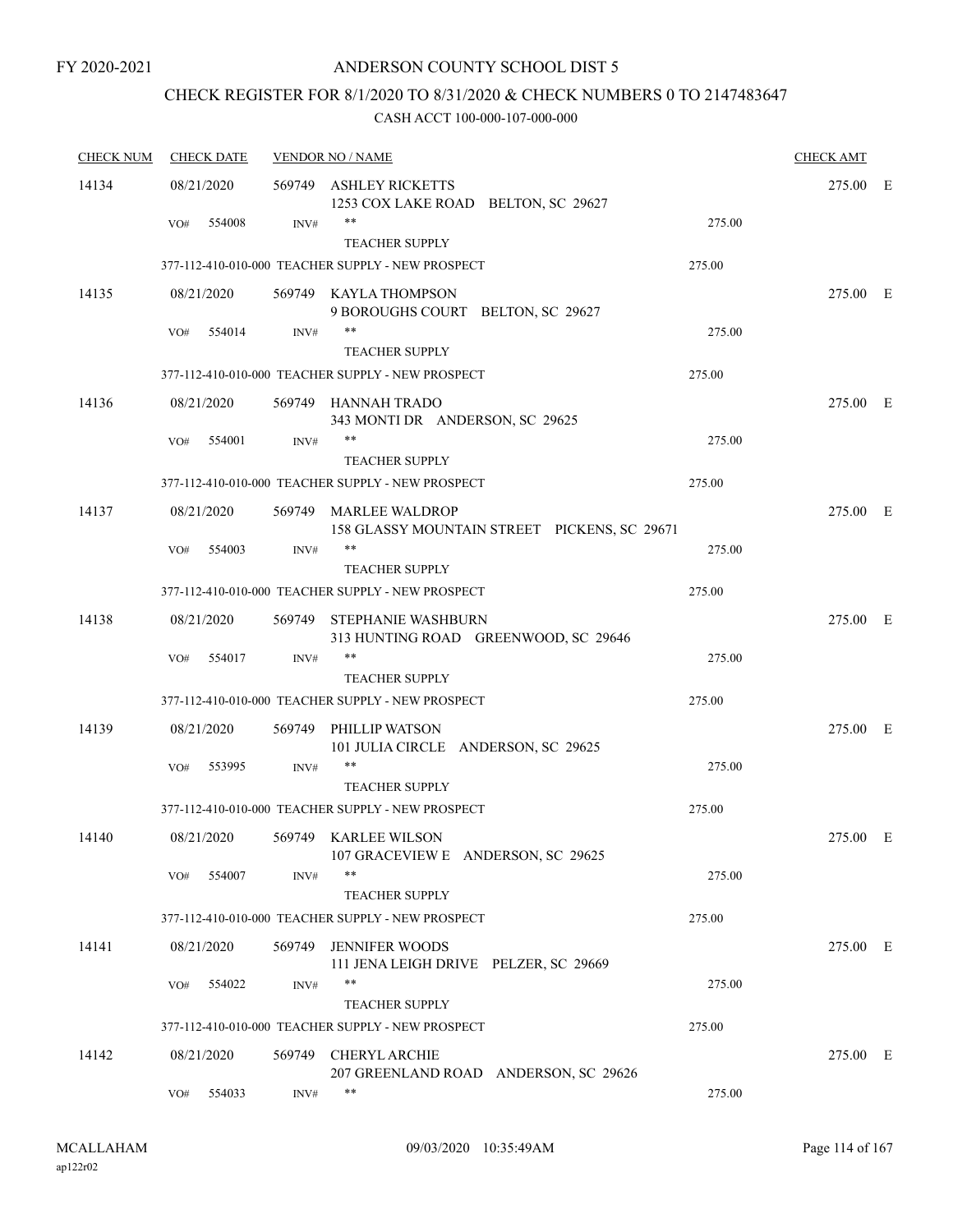# CHECK REGISTER FOR 8/1/2020 TO 8/31/2020 & CHECK NUMBERS 0 TO 2147483647

| <b>CHECK NUM</b> | <b>CHECK DATE</b> |        | <b>VENDOR NO / NAME</b><br><b>TEACHER SUPPLY</b>              |        | <b>CHECK AMT</b> |  |
|------------------|-------------------|--------|---------------------------------------------------------------|--------|------------------|--|
|                  |                   |        | 377-112-410-011-000 TEACHER SUPPLY - HOMELAND PARK            | 275.00 |                  |  |
|                  |                   |        |                                                               |        |                  |  |
| 14143            | 08/21/2020        |        | 569749 HOLLY BEARDEN<br>5420 MCGILL ROAD ANDERSON, SC 29626   |        | 275.00 E         |  |
|                  | VO#<br>554042     | INV#   | $***$                                                         | 275.00 |                  |  |
|                  |                   |        | <b>TEACHER SUPPLY</b>                                         |        |                  |  |
|                  |                   |        | 377-112-410-011-000 TEACHER SUPPLY - HOMELAND PARK            | 275.00 |                  |  |
| 14144            | 08/21/2020        |        | 569749 NICOLE CALLAHAM<br>511 ESKEW CIRCLE ANDERSON, SC 29621 |        | 275.00 E         |  |
|                  | 554043<br>VO#     | INV#   | **<br><b>TEACHER SUPPLY</b>                                   | 275.00 |                  |  |
|                  |                   |        | 377-112-410-011-000 TEACHER SUPPLY - HOMELAND PARK            | 275.00 |                  |  |
| 14145            | 08/21/2020        |        | 569749 KELLIE CATHEY                                          |        | 275.00 E         |  |
|                  |                   |        | 3342 TRAIL ROAD BELTON, SC 29627                              |        |                  |  |
|                  | 554035<br>VO#     | INV#   | **<br><b>TEACHER SUPPLY</b>                                   | 275.00 |                  |  |
|                  |                   |        | 377-112-410-011-000 TEACHER SUPPLY - HOMELAND PARK            | 275.00 |                  |  |
| 14146            | 08/21/2020        | 569749 | <b>SHELBY CRUSE</b><br>442 WILDERNESS TRAIL LIBERTY, SC 29657 |        | 275.00 E         |  |
|                  | 554041<br>VO#     | INV#   | **                                                            | 275.00 |                  |  |
|                  |                   |        | <b>TEACHER SUPPLY</b>                                         |        |                  |  |
|                  |                   |        | 377-112-410-011-000 TEACHER SUPPLY - HOMELAND PARK            | 275.00 |                  |  |
| 14147            | 08/21/2020        | 569749 | ANGELA DORSKI<br>211 LAKE GROVE LANE TOWNVILLE, SC 29689      |        | 275.00 E         |  |
|                  | 554037<br>VO#     | INV#   | **                                                            | 275.00 |                  |  |
|                  |                   |        | <b>TEACHER SUPPLY</b>                                         |        |                  |  |
|                  |                   |        | 377-112-410-011-000 TEACHER SUPPLY - HOMELAND PARK            | 275.00 |                  |  |
| 14148            | 08/21/2020        | 569749 | AMY DOWDY<br>116 BLAKE DAIRY ROAD BELTON, SC 29627            |        | 275.00 E         |  |
|                  | 554048<br>VO#     | INV#   | $***$<br><b>TEACHER SUPPLY</b>                                | 275.00 |                  |  |
|                  |                   |        | 377-112-410-011-000 TEACHER SUPPLY - HOMELAND PARK            | 275.00 |                  |  |
| 14149            | 08/21/2020        | 569749 | ALEXANDRIA DRIVER<br>109 BEULAH DRIVE ANDERSON, SC 29625      |        | 275.00 E         |  |
|                  | 554040<br>VO#     | INV#   | $***$<br><b>TEACHER SUPPLY</b>                                | 275.00 |                  |  |
|                  |                   |        | 377-112-410-011-000 TEACHER SUPPLY - HOMELAND PARK            | 275.00 |                  |  |
| 14150            | 08/21/2020        | 569749 | <b>CIARA FOWLER</b><br>3003 MIDWAY ROAD ANDERSON, SC 29621    |        | 275.00 E         |  |
|                  | VO#<br>554047     | INV#   | **<br><b>TEACHER SUPPLY</b>                                   | 275.00 |                  |  |
|                  |                   |        | 377-112-410-011-000 TEACHER SUPPLY - HOMELAND PARK            | 275.00 |                  |  |
|                  |                   |        |                                                               |        |                  |  |
| 14151            | 08/21/2020        |        | 569749 LILY FRANKLIN                                          |        | 275.00 E         |  |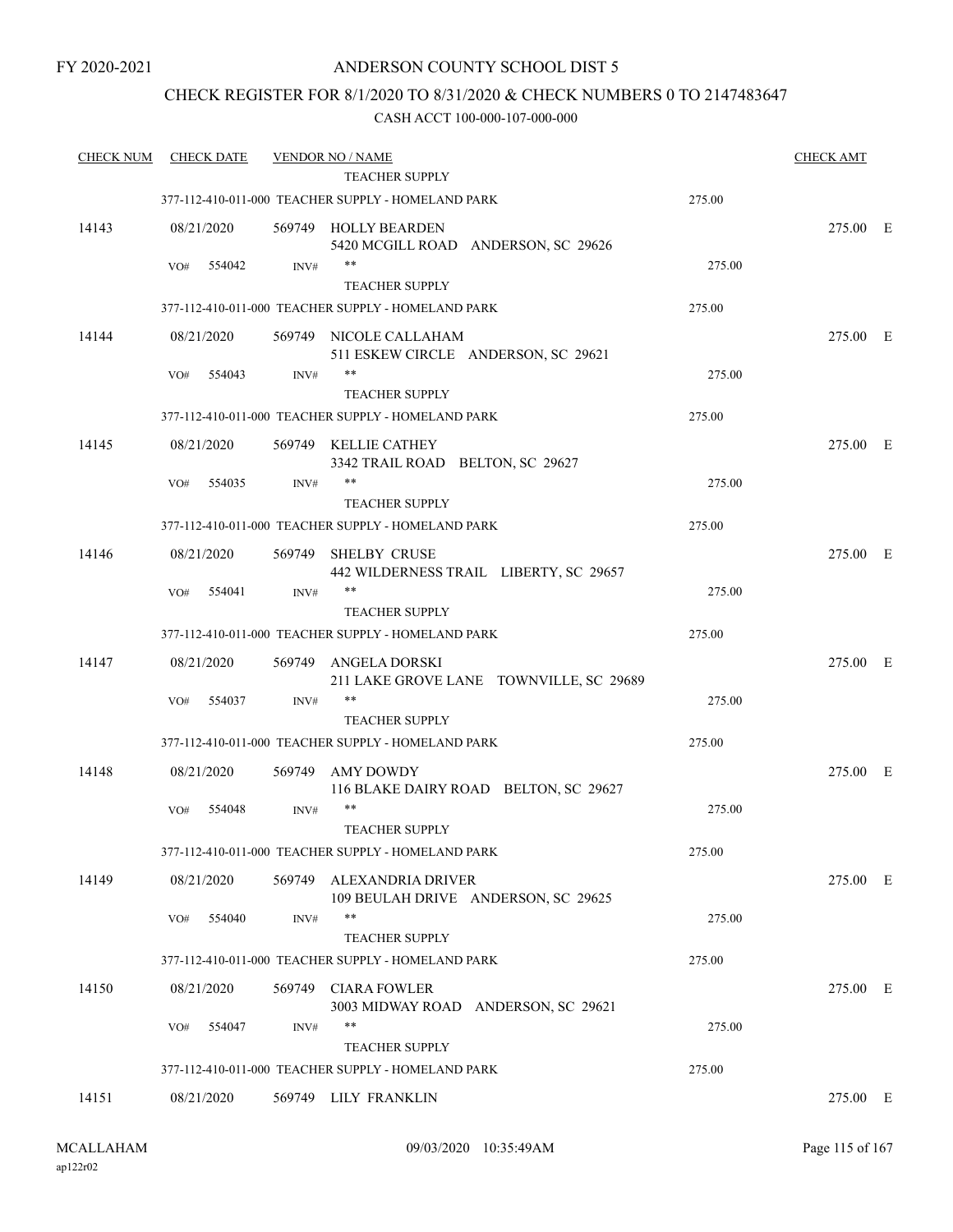# ANDERSON COUNTY SCHOOL DIST 5

# CHECK REGISTER FOR 8/1/2020 TO 8/31/2020 & CHECK NUMBERS 0 TO 2147483647

| <b>CHECK NUM</b> |     | <b>CHECK DATE</b> |        | <b>VENDOR NO / NAME</b>                            |        | <b>CHECK AMT</b> |  |
|------------------|-----|-------------------|--------|----------------------------------------------------|--------|------------------|--|
|                  |     |                   |        | 115 MCCLAIN LAKE DRIVE ANDERSON, SC 29625          |        |                  |  |
|                  | VO# | 554052            | INV#   |                                                    | 275.00 |                  |  |
|                  |     |                   |        | <b>TEACHER SUPPLY</b>                              |        |                  |  |
|                  |     |                   |        | 377-112-410-011-000 TEACHER SUPPLY - HOMELAND PARK | 275.00 |                  |  |
| 14152            |     | 08/21/2020        |        | 569749 TRACY HUDGENS                               |        | 275.00 E         |  |
|                  |     |                   |        | 120 MCCLAIN LAKE DR ANDERSON, SC 29625             |        |                  |  |
|                  | VO# | 554023            | INV#   | **                                                 | 275.00 |                  |  |
|                  |     |                   |        | TEACHER SUPPLY                                     |        |                  |  |
|                  |     |                   |        | 377-112-410-011-000 TEACHER SUPPLY - HOMELAND PARK | 275.00 |                  |  |
| 14153            |     | 08/21/2020        |        | 569749 ABBEY HYNES                                 |        | 275.00 E         |  |
|                  |     |                   |        | 424 WINESAP CIRCLE ANDERSON, SC 29621              |        |                  |  |
|                  | VO# | 554054            | INV#   | **                                                 | 275.00 |                  |  |
|                  |     |                   |        | <b>TEACHER SUPPLY</b>                              |        |                  |  |
|                  |     |                   |        | 377-112-410-011-000 TEACHER SUPPLY - HOMELAND PARK | 275.00 |                  |  |
| 14154            |     | 08/21/2020        |        | 569749 MELISSA KNOWLES                             |        | 275.00 E         |  |
|                  |     |                   |        | 1305 HANOVER ROAD ANDERSON, SC 29621               |        |                  |  |
|                  | VO# | 554039            | INV#   | **                                                 | 275.00 |                  |  |
|                  |     |                   |        | <b>TEACHER SUPPLY</b>                              |        |                  |  |
|                  |     |                   |        | 377-112-410-011-000 TEACHER SUPPLY - HOMELAND PARK | 275.00 |                  |  |
| 14155            |     | 08/21/2020        |        | 569749 STACY KUBU                                  |        | 275.00 E         |  |
|                  |     |                   |        | 109 BUTTERCUP TRAIL ANDERSON, SC 29621             |        |                  |  |
|                  | VO# | 554031            | INV#   | **                                                 | 275.00 |                  |  |
|                  |     |                   |        | <b>TEACHER SUPPLY</b>                              |        |                  |  |
|                  |     |                   |        | 377-112-410-011-000 TEACHER SUPPLY - HOMELAND PARK | 275.00 |                  |  |
| 14156            |     | 08/21/2020        | 569749 | <b>CANDACE MADDOX</b>                              |        | 275.00 E         |  |
|                  |     |                   |        | 142 RIVENDELL DRIVE ANDERSON, SC 29621             |        |                  |  |
|                  | VO# | 554032            | INV#   | **                                                 | 275.00 |                  |  |
|                  |     |                   |        | <b>TEACHER SUPPLY</b>                              |        |                  |  |
|                  |     |                   |        | 377-112-410-011-000 TEACHER SUPPLY - HOMELAND PARK | 275.00 |                  |  |
| 14157            |     | 08/21/2020        | 569749 | <b>MELISSA MILANO</b>                              |        | 275.00 E         |  |
|                  |     |                   |        | 421 DUNCAN CHAPEL ROAD APT. 131 GREENVILLE,        |        |                  |  |
|                  |     |                   |        | SC 29617                                           |        |                  |  |
|                  | VO# | 554050            | INV#   | **                                                 | 275.00 |                  |  |
|                  |     |                   |        | <b>TEACHER SUPPLY</b>                              |        |                  |  |
|                  |     |                   |        | 377-112-410-011-000 TEACHER SUPPLY - HOMELAND PARK | 275.00 |                  |  |
| 14158            |     | 08/21/2020        | 569749 | ANNA MIZE                                          |        | 275.00 E         |  |
|                  |     |                   |        | 815 O'NEAL FERRY ROAD TOWNVILLE, SC 29689          |        |                  |  |
|                  | VO# | 554024            | INV#   | **                                                 | 275.00 |                  |  |
|                  |     |                   |        | <b>TEACHER SUPPLY</b>                              |        |                  |  |
|                  |     |                   |        | 377-112-410-011-000 TEACHER SUPPLY - HOMELAND PARK | 275.00 |                  |  |
| 14159            |     | 08/21/2020        |        | 569749 LINDSAY MORGAN                              |        | 275.00 E         |  |
|                  |     |                   |        | 100 TEESIDE COURT ANDERSON, SC 29625               |        |                  |  |
|                  | VO# | 554038            | INV#   | **                                                 | 275.00 |                  |  |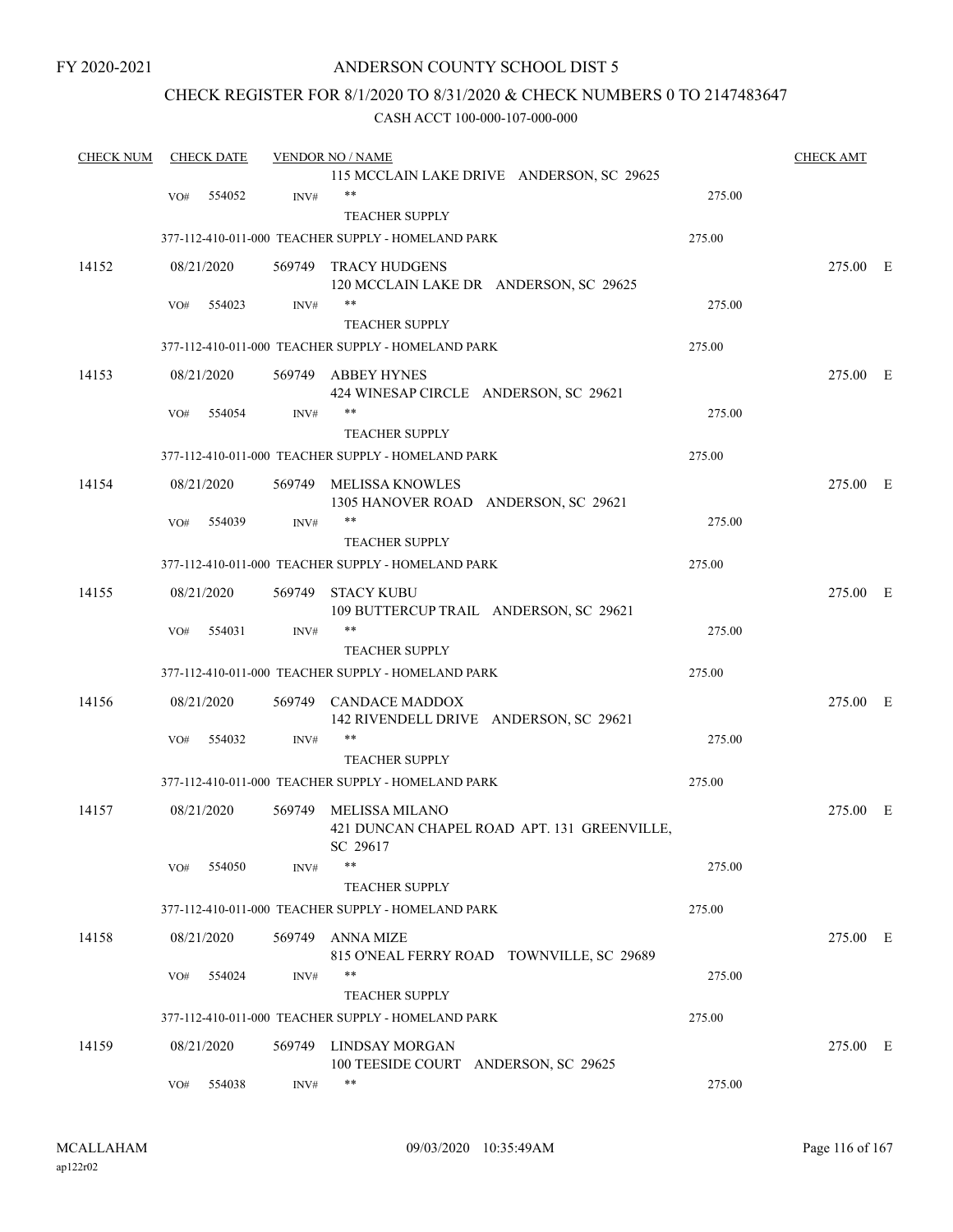# CHECK REGISTER FOR 8/1/2020 TO 8/31/2020 & CHECK NUMBERS 0 TO 2147483647

| <b>CHECK NUM</b> |     | <b>CHECK DATE</b> |        | <b>VENDOR NO / NAME</b>                                                   |        | <b>CHECK AMT</b> |  |
|------------------|-----|-------------------|--------|---------------------------------------------------------------------------|--------|------------------|--|
|                  |     |                   |        | TEACHER SUPPLY                                                            |        |                  |  |
|                  |     |                   |        | 377-112-410-011-000 TEACHER SUPPLY - HOMELAND PARK                        | 275.00 |                  |  |
| 14160            |     | 08/21/2020        | 569749 | YVONNE NIX<br>856 BLACKMAN RD PENDLETON, SC 29670                         |        | 275.00 E         |  |
|                  | VO# | 554025            | INV#   | **                                                                        | 275.00 |                  |  |
|                  |     |                   |        | <b>TEACHER SUPPLY</b>                                                     |        |                  |  |
|                  |     |                   |        | 377-112-410-011-000 TEACHER SUPPLY - HOMELAND PARK                        | 275.00 |                  |  |
| 14161            |     | 08/21/2020        | 569749 | KINSLEY PARKER                                                            |        | 275.00 E         |  |
|                  |     |                   |        | 116 LYNDHURST DR ANDERSON, SC 29621                                       |        |                  |  |
|                  | VO# | 554036            | INV#   | **                                                                        | 275.00 |                  |  |
|                  |     |                   |        | <b>TEACHER SUPPLY</b>                                                     |        |                  |  |
|                  |     |                   |        | 377-112-410-011-000 TEACHER SUPPLY - HOMELAND PARK                        | 275.00 |                  |  |
| 14162            |     | 08/21/2020        | 569749 | MEGAN PENNINGER                                                           |        | 275.00 E         |  |
|                  |     |                   |        | 1016 CEDAR DRIVE S SURFSIDE BEACH, SC 29575                               |        |                  |  |
|                  | VO# | 554053            | INV#   | **                                                                        | 275.00 |                  |  |
|                  |     |                   |        | <b>TEACHER SUPPLY</b>                                                     |        |                  |  |
|                  |     |                   |        | 377-112-410-011-000 TEACHER SUPPLY - HOMELAND PARK                        | 275.00 |                  |  |
|                  |     |                   |        |                                                                           |        |                  |  |
| 14163            |     | 08/21/2020        | 569749 | <b>CHARLES POLSON</b><br>116 JAMES LAWRENCE ORR DR. ANDERSON, SC<br>29621 |        | 275.00 E         |  |
|                  | VO# | 554026            | INV#   | $***$                                                                     | 275.00 |                  |  |
|                  |     |                   |        | <b>TEACHER SUPPLY</b>                                                     |        |                  |  |
|                  |     |                   |        | 377-112-410-011-000 TEACHER SUPPLY - HOMELAND PARK                        | 275.00 |                  |  |
| 14164            |     | 08/21/2020        | 569749 | <b>DENISE SAVIDGE</b>                                                     |        | 275.00 E         |  |
|                  |     |                   |        | 150 CHILHOWEE DRIVE WESTMINISTER, SC 29693                                |        |                  |  |
|                  | VO# | 554051            | INV#   | $***$                                                                     | 275.00 |                  |  |
|                  |     |                   |        | <b>TEACHER SUPPLY</b>                                                     |        |                  |  |
|                  |     |                   |        | 377-112-410-011-000 TEACHER SUPPLY - HOMELAND PARK                        | 275.00 |                  |  |
|                  |     |                   |        |                                                                           |        |                  |  |
| 14165            |     | 08/21/2020        |        | 569749 ELIZABETH SMITH<br>2005 COLLEGE AVE ANDERSON, SC 29621             |        | 275.00 E         |  |
|                  | VO# | 554046            | INV#   | $***$                                                                     | 275.00 |                  |  |
|                  |     |                   |        | TEACHER SUPPLY                                                            |        |                  |  |
|                  |     |                   |        | 377-112-410-011-000 TEACHER SUPPLY - HOMELAND PARK                        | 275.00 |                  |  |
|                  |     |                   |        |                                                                           |        |                  |  |
| 14166            |     | 08/21/2020        | 569749 | <b>JENNIFER SMITH</b>                                                     |        | 275.00 E         |  |
|                  |     |                   |        | 105 COUNTRY GARDEN LANE ANDERSON, SC 29626<br>**                          |        |                  |  |
|                  | VO# | 554030            | INV#   |                                                                           | 275.00 |                  |  |
|                  |     |                   |        | <b>TEACHER SUPPLY</b>                                                     |        |                  |  |
|                  |     |                   |        | 377-112-410-011-000 TEACHER SUPPLY - HOMELAND PARK                        | 275.00 |                  |  |
| 14167            |     | 08/21/2020        |        | 569749 CANDICE STANZIONE<br>150 WEXFORD DRIVE UNIT 300 ANDERSON, SC 29621 |        | 275.00 E         |  |
|                  | VO# | 554027            | INV#   | $***$                                                                     | 275.00 |                  |  |
|                  |     |                   |        | <b>TEACHER SUPPLY</b>                                                     |        |                  |  |
|                  |     |                   |        | 377-112-410-011-000 TEACHER SUPPLY - HOMELAND PARK                        | 275.00 |                  |  |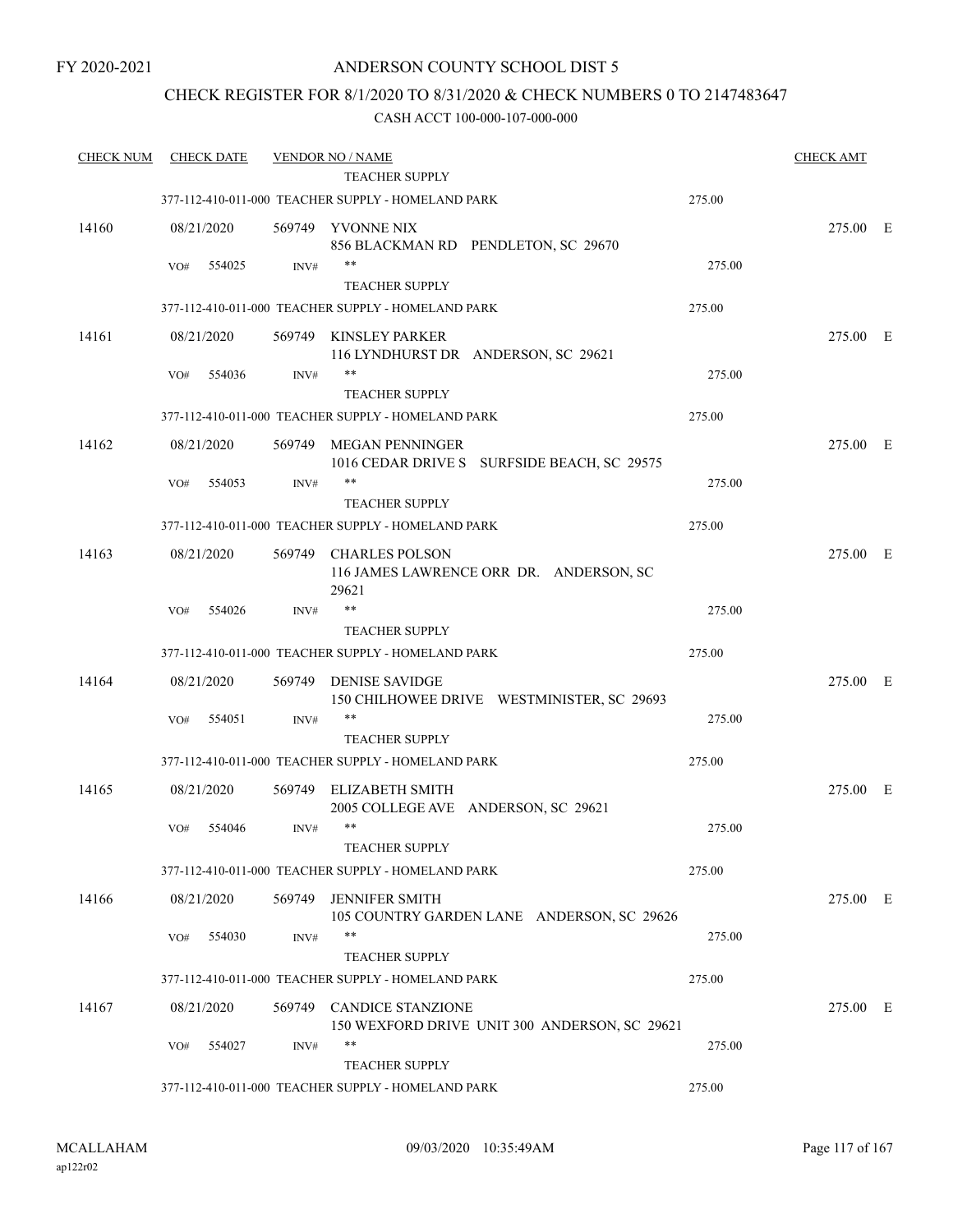# CHECK REGISTER FOR 8/1/2020 TO 8/31/2020 & CHECK NUMBERS 0 TO 2147483647

| <b>CHECK NUM</b> | <b>CHECK DATE</b> |        | <b>VENDOR NO / NAME</b> | <b>CHECK AMT</b>                                                            |        |          |  |
|------------------|-------------------|--------|-------------------------|-----------------------------------------------------------------------------|--------|----------|--|
| 14168            | 08/21/2020        |        |                         | 569749 LAUREN STEPHENS<br>406 MYRTLE AVENUE BELTON, SC 29627                |        | 275.00 E |  |
|                  | VO#               | 554045 | INV#                    | $***$<br><b>TEACHER SUPPLY</b>                                              | 275.00 |          |  |
|                  |                   |        |                         | 377-112-410-011-000 TEACHER SUPPLY - HOMELAND PARK                          | 275.00 |          |  |
| 14169            | 08/21/2020        |        | 569749                  | MICHELLE TRAYNUM<br>101 CORAL ST WILLIAMSTON, SC 29697                      |        | 275.00 E |  |
|                  | VO#               | 554028 | INV#                    | $\ast\ast$<br><b>TEACHER SUPPLY</b>                                         | 275.00 |          |  |
|                  |                   |        |                         | 377-112-410-011-000 TEACHER SUPPLY - HOMELAND PARK                          | 275.00 |          |  |
| 14170            | 08/21/2020        |        |                         | 569749 DEDRA WATSON<br>121 SELWYN DRIVE ANDERSON, SC 29625                  |        | 275.00 E |  |
|                  | VO#               | 554034 | INV#                    | <b>TEACHER SUPPLY</b>                                                       | 275.00 |          |  |
|                  |                   |        |                         | 377-112-410-011-000 TEACHER SUPPLY - HOMELAND PARK                          | 275.00 |          |  |
| 14171            | 08/21/2020        |        |                         | 569749 DORIENNE WILLIAMS<br>414 FOREST LANE BELTON, SC 29627                |        | 275.00 E |  |
|                  | VO#               | 554044 | INV#                    | $***$                                                                       | 275.00 |          |  |
|                  |                   |        |                         | <b>TEACHER SUPPLY</b><br>377-112-410-011-000 TEACHER SUPPLY - HOMELAND PARK | 275.00 |          |  |
| 14172            | 08/21/2020        |        |                         | 569749 KATHLEEN WINDSOR<br>103 MEILLAND DRIVE GREER, SC 29650               |        | 275.00 E |  |
|                  | VO#               | 554049 | INV#                    | $***$<br><b>TEACHER SUPPLY</b>                                              | 275.00 |          |  |
|                  |                   |        |                         | 377-112-410-011-000 TEACHER SUPPLY - HOMELAND PARK                          | 275.00 |          |  |
| 14173            | 08/21/2020        |        |                         | 569749 SUSAN WOODWARD<br>1175 WILDERNESS TRAIL ANDERSON, SC 29626           |        | 275.00 E |  |
|                  | VO#               | 554029 | INV#                    | **<br><b>TEACHER SUPPLY</b>                                                 | 275.00 |          |  |
|                  |                   |        |                         | 377-112-410-011-000 TEACHER SUPPLY - HOMELAND PARK                          | 275.00 |          |  |
| 14174            | 08/21/2020        |        |                         | 569749 PIERCE BIJEAU<br>319 HUDSON CIRCLE ANDERSON, SC 29625                |        | 275.00 E |  |
|                  | VO#               | 554081 | INV#                    | $***$<br><b>TEACHER SUPPLY</b>                                              | 275.00 |          |  |
|                  |                   |        |                         | 377-112-410-012-000 TEACHER SUPPLY - NEVITT FOREST                          | 275.00 |          |  |
| 14175            | 08/21/2020        |        | 569749                  | <b>MATTHEW BROPHY</b><br>1026 WHIRLAWAY CIRCLE ANDERSON, SC 29621           |        | 275.00 E |  |
|                  | VO#               | 554068 | INV#                    | **<br><b>TEACHER SUPPLY</b>                                                 | 275.00 |          |  |
|                  |                   |        |                         | 377-112-410-012-000 TEACHER SUPPLY - NEVITT FOREST                          | 275.00 |          |  |
| 14176            | 08/21/2020        |        | 569749                  | KAITLYN BROWN<br>335 W. CHURCH ROAD EASLEY, SC 29642                        |        | 275.00 E |  |
|                  | VO#               | 554079 | INV#                    | **                                                                          | 275.00 |          |  |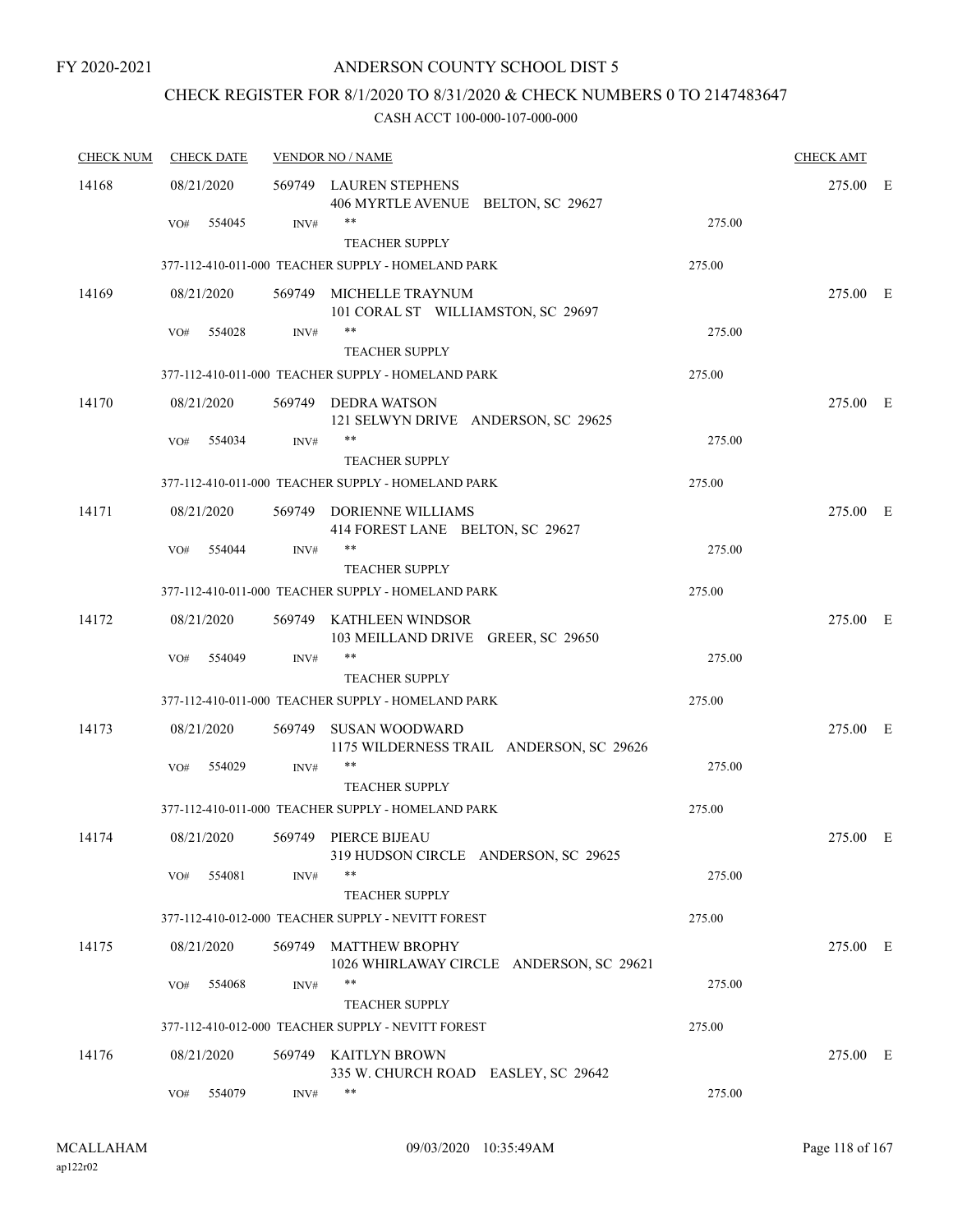# CHECK REGISTER FOR 8/1/2020 TO 8/31/2020 & CHECK NUMBERS 0 TO 2147483647

| <b>CHECK NUM</b> | <b>CHECK DATE</b> |        | <b>VENDOR NO / NAME</b><br>TEACHER SUPPLY                                   |        | <b>CHECK AMT</b> |  |
|------------------|-------------------|--------|-----------------------------------------------------------------------------|--------|------------------|--|
|                  |                   |        | 377-112-410-012-000 TEACHER SUPPLY - NEVITT FOREST                          | 275.00 |                  |  |
| 14177            | 08/21/2020        |        | 569749 SAMUELYN BROWN<br>274 FULLER ROAD ABBEVILLE, SC 29620                |        | 275.00 E         |  |
|                  | 554073<br>VO#     | INV#   | **<br><b>TEACHER SUPPLY</b>                                                 | 275.00 |                  |  |
|                  |                   |        | 377-112-410-012-000 TEACHER SUPPLY - NEVITT FOREST                          | 275.00 |                  |  |
| 14178            | 08/21/2020        |        | 569749 ASHLEIGH CHAMBERS<br>1202 BERN CIRCLE ANDERSON, SC 29626             |        | 275.00 E         |  |
|                  | 554082<br>VO#     | INV#   | **<br><b>TEACHER SUPPLY</b>                                                 | 275.00 |                  |  |
|                  |                   |        | 377-112-410-012-000 TEACHER SUPPLY - NEVITT FOREST                          | 275.00 |                  |  |
| 14179            | 08/21/2020        |        | 569749 CASSANDRA CHURCHILL<br>1110 GILREATH RD ANDERSON, SC 29621           |        | 275.00 E         |  |
|                  | 554062<br>VO#     | INV#   | $***$<br><b>TEACHER SUPPLY</b>                                              | 275.00 |                  |  |
|                  |                   |        | 377-112-410-012-000 TEACHER SUPPLY - NEVITT FOREST                          | 275.00 |                  |  |
| 14180            | 08/21/2020        |        | 569749 LORI CRISP<br>4346 HWY 20 DONALDS, SC 29638                          |        | 275.00 E         |  |
|                  | 554055<br>VO#     | INV#   | **                                                                          | 275.00 |                  |  |
|                  |                   |        | <b>TEACHER SUPPLY</b><br>377-112-410-012-000 TEACHER SUPPLY - NEVITT FOREST | 275.00 |                  |  |
| 14181            | 08/21/2020        | 569749 | JASON CUNNINGHAM<br>446 GEORGE ALEWINE RD DUE WEST, SC 29639                |        | 275.00 E         |  |
|                  | 554057<br>VO#     | INV#   | **                                                                          | 275.00 |                  |  |
|                  |                   |        | <b>TEACHER SUPPLY</b>                                                       |        |                  |  |
|                  |                   |        | 377-112-410-012-000 TEACHER SUPPLY - NEVITT FOREST                          | 275.00 |                  |  |
| 14182            | 08/21/2020        | 569749 | <b>JAY ESPOSITO</b><br>202 PENN AVENUE GREENWOOD, SC 29646                  |        | 275.00 E         |  |
|                  | 554088<br>VO#     | INV#   | $***$<br><b>TEACHER SUPPLY</b>                                              | 275.00 |                  |  |
|                  |                   |        | 377-112-410-012-000 TEACHER SUPPLY - NEVITT FOREST                          | 275.00 |                  |  |
| 14183            | 08/21/2020        | 569749 | <b>TSITSI FORTSON</b><br>20 CLOVER STREET HARTWELL, GA 30643                |        | 275.00 E         |  |
|                  | 554076<br>VO#     | INV#   | **<br><b>TEACHER SUPPLY</b>                                                 | 275.00 |                  |  |
|                  |                   |        | 377-112-410-012-000 TEACHER SUPPLY - NEVITT FOREST                          | 275.00 |                  |  |
| 14184            | 08/21/2020        | 569749 | VERIKA GAMBRELL<br>220 GREENMEADOW CIRCLE ANDERSON, SC 29626                |        | 275.00 E         |  |
|                  | VO#<br>554060     | INV#   | **<br><b>TEACHER SUPPLY</b>                                                 | 275.00 |                  |  |
|                  |                   |        | 377-112-410-012-000 TEACHER SUPPLY - NEVITT FOREST                          | 275.00 |                  |  |
| 14185            | 08/21/2020        |        | 569749 JO GIBERT                                                            |        | 275.00 E         |  |
|                  |                   |        |                                                                             |        |                  |  |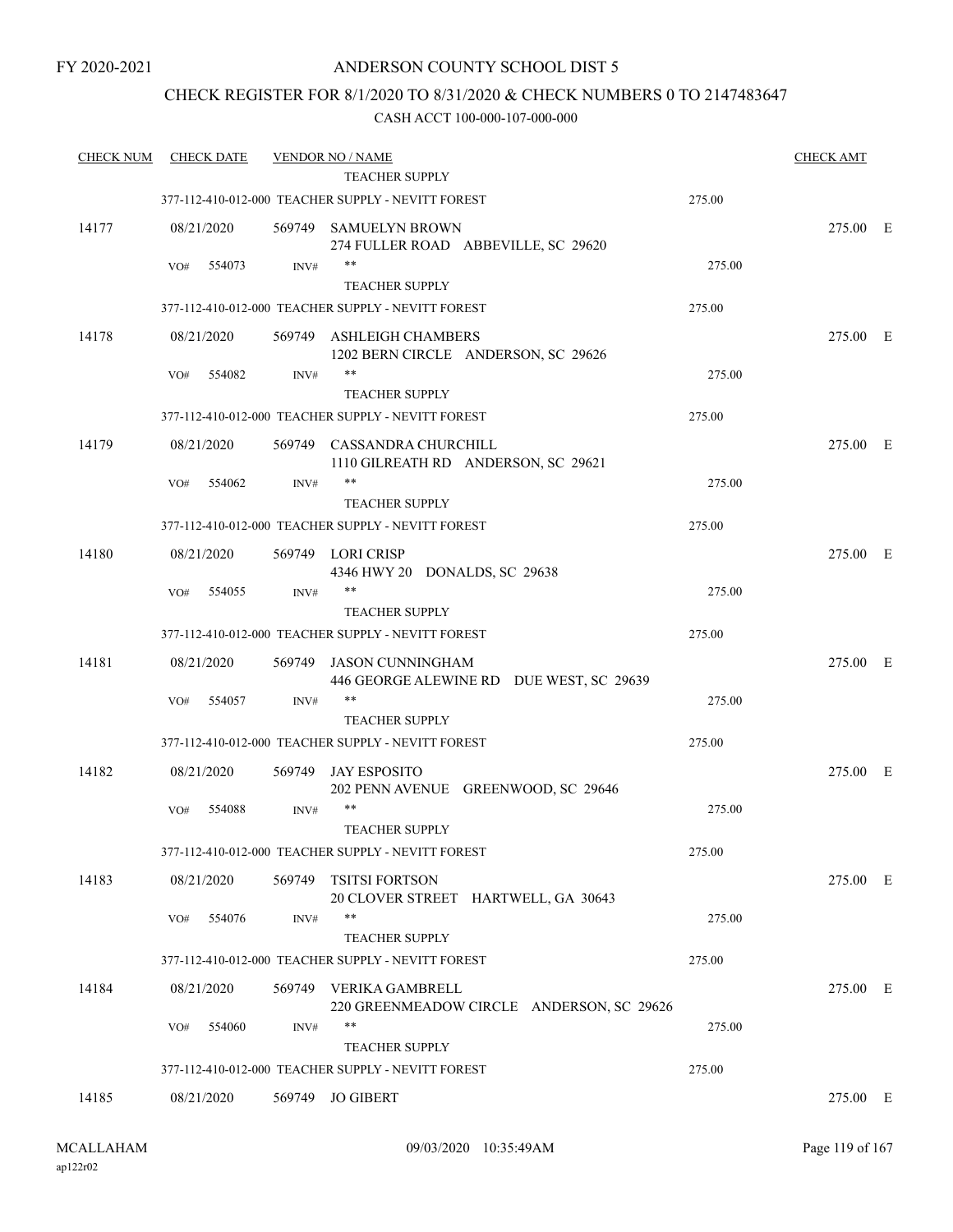# ANDERSON COUNTY SCHOOL DIST 5

# CHECK REGISTER FOR 8/1/2020 TO 8/31/2020 & CHECK NUMBERS 0 TO 2147483647

| <b>CHECK NUM</b> |     | <b>CHECK DATE</b> |                | <b>VENDOR NO / NAME</b>                            |        | <b>CHECK AMT</b> |  |
|------------------|-----|-------------------|----------------|----------------------------------------------------|--------|------------------|--|
|                  |     |                   |                | 103 ASHLAWN COURT ANDERSON, SC 29625               |        |                  |  |
|                  | VO# | 554069            | INV#           | $***$                                              | 275.00 |                  |  |
|                  |     |                   |                | <b>TEACHER SUPPLY</b>                              |        |                  |  |
|                  |     |                   |                | 377-112-410-012-000 TEACHER SUPPLY - NEVITT FOREST | 275.00 |                  |  |
| 14186            |     | 08/21/2020        |                | 569749 AMANDA GLADNEY                              |        | 275.00 E         |  |
|                  |     |                   |                | 108 YELLOW PINE DRIVE ANDERSON, SC 29626           |        |                  |  |
|                  | VO# | 554063            | INV#           | $***$                                              | 275.00 |                  |  |
|                  |     |                   |                | <b>TEACHER SUPPLY</b>                              |        |                  |  |
|                  |     |                   |                | 377-112-410-012-000 TEACHER SUPPLY - NEVITT FOREST | 275.00 |                  |  |
| 14187            |     | 08/21/2020        |                | 569749 KAREN GLENN                                 |        | 275.00 E         |  |
|                  |     |                   |                | 601 WEST FRANKLIN ST ANDERSON, SC 29624            |        |                  |  |
|                  | VO# | 554056            | INV#           | $***$                                              | 275.00 |                  |  |
|                  |     |                   |                | <b>TEACHER SUPPLY</b>                              |        |                  |  |
|                  |     |                   |                | 377-112-410-012-000 TEACHER SUPPLY - NEVITT FOREST | 275.00 |                  |  |
| 14188            |     | 08/21/2020        |                | 569749 KRISTIN HARRINGTON                          |        | 275.00 E         |  |
|                  |     |                   |                | 116 Mediterranean Avenue ANDERSON, SC 29621        |        |                  |  |
|                  | VO# | 554080            | INV#           | $***$                                              | 275.00 |                  |  |
|                  |     |                   |                | <b>TEACHER SUPPLY</b>                              |        |                  |  |
|                  |     |                   |                | 377-112-410-012-000 TEACHER SUPPLY - NEVITT FOREST | 275.00 |                  |  |
| 14189            |     | 08/21/2020        |                | 569749 CASSANDRA HRTYANSKI                         |        | 275.00 E         |  |
|                  |     |                   |                | 95 KIRKPATRICK LANE HARTWELL, GA 30643             |        |                  |  |
|                  | VO# | 554077            | INV#           | $***$                                              | 275.00 |                  |  |
|                  |     |                   |                | <b>TEACHER SUPPLY</b>                              |        |                  |  |
|                  |     |                   |                | 377-112-410-012-000 TEACHER SUPPLY - NEVITT FOREST | 275.00 |                  |  |
| 14190            |     | 08/21/2020        | 569749         | KAITLYN KELLER                                     |        | 275.00 E         |  |
|                  |     |                   |                | 108 FLYNN DRIVE ANDERSON, SC 29626                 |        |                  |  |
|                  | VO# | 554090            | $\text{INV}\#$ | $***$                                              | 275.00 |                  |  |
|                  |     |                   |                | <b>TEACHER SUPPLY</b>                              |        |                  |  |
|                  |     |                   |                | 377-112-410-012-000 TEACHER SUPPLY - NEVITT FOREST | 275.00 |                  |  |
| 14191            |     | 08/21/2020        |                | 569749 TAYLOR KUJAWA                               |        | 275.00 E         |  |
|                  |     |                   |                | 423 LINDSAY ROAD UNIT 312 CLEMSON, SC 29631        |        |                  |  |
|                  | VO# | 554085            | INV#           |                                                    | 275.00 |                  |  |
|                  |     |                   |                | <b>TEACHER SUPPLY</b>                              |        |                  |  |
|                  |     |                   |                | 377-112-410-012-000 TEACHER SUPPLY - NEVITT FOREST | 275.00 |                  |  |
| 14192            |     | 08/21/2020        |                | 569749 RACHEL LAWRENCE                             |        | 275.00 E         |  |
|                  |     |                   |                | 11 SPYGLASS COURT GREENVILLE, SC 29609             |        |                  |  |
|                  | VO# | 554087            | INV#           | $***$                                              | 275.00 |                  |  |
|                  |     |                   |                | <b>TEACHER SUPPLY</b>                              |        |                  |  |
|                  |     |                   |                | 377-112-410-012-000 TEACHER SUPPLY - NEVITT FOREST | 275.00 |                  |  |
| 14193            |     | 08/21/2020        |                | 569749 KAYLA MALLARD                               |        | 275.00 E         |  |
|                  |     |                   |                | 205 SPRUCE CREEK ANDERSON, SC 29625                |        |                  |  |
|                  | VO# | 554086            | INV#           | $***$                                              | 275.00 |                  |  |
|                  |     |                   |                | TEACHER SUPPLY                                     |        |                  |  |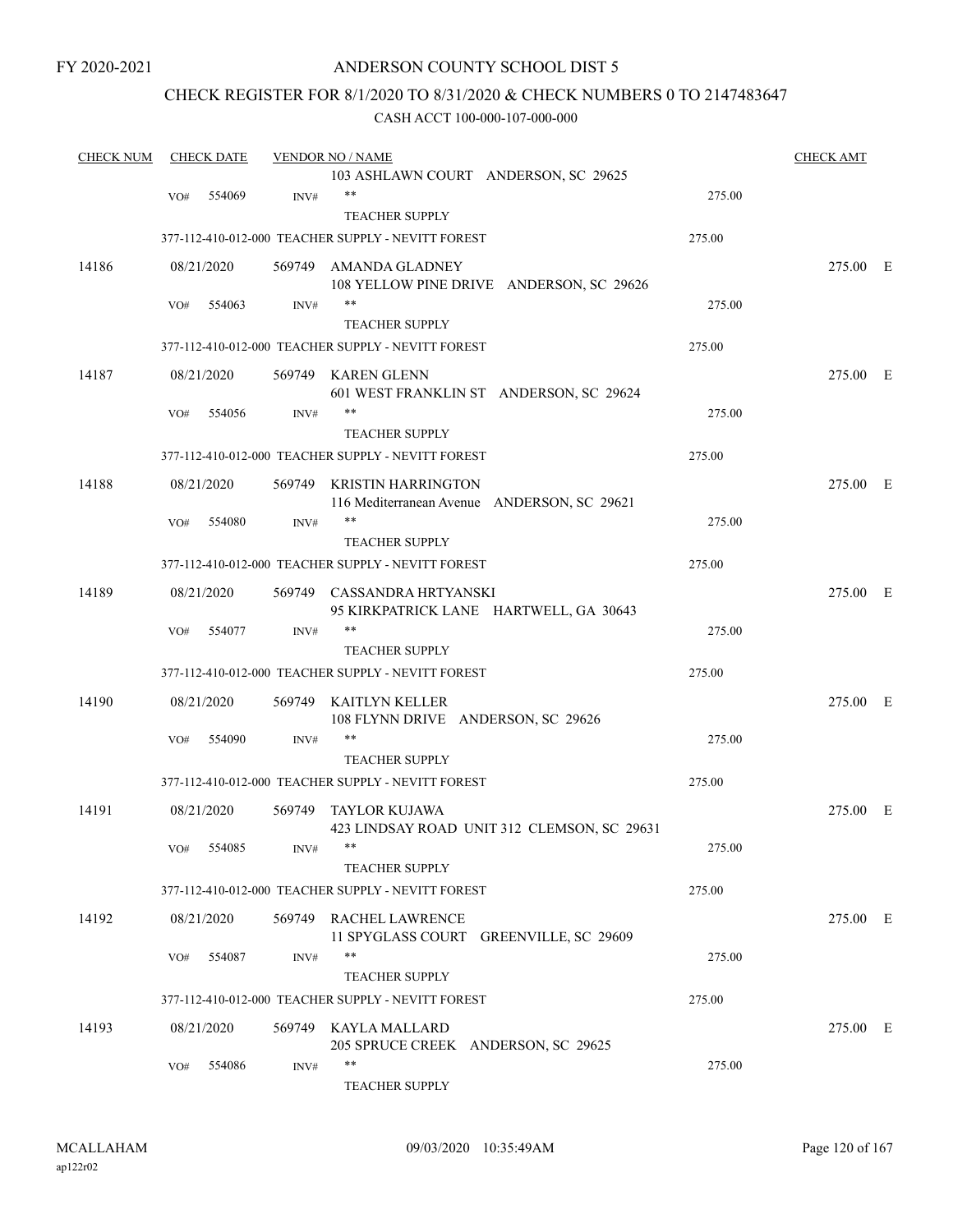# CHECK REGISTER FOR 8/1/2020 TO 8/31/2020 & CHECK NUMBERS 0 TO 2147483647

|     |            |                                                                                                                                                                                                                       |                                                               | 275.00                                                                                                                                                                                                                                                                                                                                                                                                                                                                                                                                                                                                                                                                                                                                                                                                                                                                 | <b>CHECK AMT</b>                               |                      |
|-----|------------|-----------------------------------------------------------------------------------------------------------------------------------------------------------------------------------------------------------------------|---------------------------------------------------------------|------------------------------------------------------------------------------------------------------------------------------------------------------------------------------------------------------------------------------------------------------------------------------------------------------------------------------------------------------------------------------------------------------------------------------------------------------------------------------------------------------------------------------------------------------------------------------------------------------------------------------------------------------------------------------------------------------------------------------------------------------------------------------------------------------------------------------------------------------------------------|------------------------------------------------|----------------------|
|     |            |                                                                                                                                                                                                                       |                                                               |                                                                                                                                                                                                                                                                                                                                                                                                                                                                                                                                                                                                                                                                                                                                                                                                                                                                        | 275.00 E                                       |                      |
| VO# |            | INV#                                                                                                                                                                                                                  | **<br><b>TEACHER SUPPLY</b>                                   | 275.00                                                                                                                                                                                                                                                                                                                                                                                                                                                                                                                                                                                                                                                                                                                                                                                                                                                                 |                                                |                      |
|     |            |                                                                                                                                                                                                                       |                                                               | 275.00                                                                                                                                                                                                                                                                                                                                                                                                                                                                                                                                                                                                                                                                                                                                                                                                                                                                 |                                                |                      |
|     |            |                                                                                                                                                                                                                       | 303 PENNELLY STREET ANDERSON, SC 29626                        |                                                                                                                                                                                                                                                                                                                                                                                                                                                                                                                                                                                                                                                                                                                                                                                                                                                                        | 275.00 E                                       |                      |
| VO# |            | INV#                                                                                                                                                                                                                  | **<br><b>TEACHER SUPPLY</b>                                   | 275.00                                                                                                                                                                                                                                                                                                                                                                                                                                                                                                                                                                                                                                                                                                                                                                                                                                                                 |                                                |                      |
|     |            |                                                                                                                                                                                                                       |                                                               | 275.00                                                                                                                                                                                                                                                                                                                                                                                                                                                                                                                                                                                                                                                                                                                                                                                                                                                                 |                                                |                      |
|     |            |                                                                                                                                                                                                                       | 107 JONES ROAD ANDERSON, SC 29626                             |                                                                                                                                                                                                                                                                                                                                                                                                                                                                                                                                                                                                                                                                                                                                                                                                                                                                        | 275.00 E                                       |                      |
| VO# |            | $\text{INV}\#$                                                                                                                                                                                                        | **<br><b>TEACHER SUPPLY</b>                                   | 275.00                                                                                                                                                                                                                                                                                                                                                                                                                                                                                                                                                                                                                                                                                                                                                                                                                                                                 |                                                |                      |
|     |            |                                                                                                                                                                                                                       |                                                               | 275.00                                                                                                                                                                                                                                                                                                                                                                                                                                                                                                                                                                                                                                                                                                                                                                                                                                                                 |                                                |                      |
|     |            |                                                                                                                                                                                                                       | 2209 ANNANDALE DRIVE ANDERSON, SC 29621                       |                                                                                                                                                                                                                                                                                                                                                                                                                                                                                                                                                                                                                                                                                                                                                                                                                                                                        | 275.00 E                                       |                      |
| VO# | 554059     | INV#                                                                                                                                                                                                                  | $***$                                                         | 275.00                                                                                                                                                                                                                                                                                                                                                                                                                                                                                                                                                                                                                                                                                                                                                                                                                                                                 |                                                |                      |
|     |            |                                                                                                                                                                                                                       |                                                               |                                                                                                                                                                                                                                                                                                                                                                                                                                                                                                                                                                                                                                                                                                                                                                                                                                                                        |                                                |                      |
|     |            |                                                                                                                                                                                                                       |                                                               |                                                                                                                                                                                                                                                                                                                                                                                                                                                                                                                                                                                                                                                                                                                                                                                                                                                                        |                                                |                      |
|     |            |                                                                                                                                                                                                                       | 174 CROOKED CEDAR WAY PENDLETON, SC 26970                     |                                                                                                                                                                                                                                                                                                                                                                                                                                                                                                                                                                                                                                                                                                                                                                                                                                                                        |                                                |                      |
|     |            |                                                                                                                                                                                                                       | <b>TEACHER SUPPLY</b>                                         |                                                                                                                                                                                                                                                                                                                                                                                                                                                                                                                                                                                                                                                                                                                                                                                                                                                                        |                                                |                      |
|     |            |                                                                                                                                                                                                                       |                                                               | 275.00                                                                                                                                                                                                                                                                                                                                                                                                                                                                                                                                                                                                                                                                                                                                                                                                                                                                 |                                                |                      |
|     |            |                                                                                                                                                                                                                       | 505 GREYSTOKE CIRCLE SENECA, SC 29678                         |                                                                                                                                                                                                                                                                                                                                                                                                                                                                                                                                                                                                                                                                                                                                                                                                                                                                        | 275.00 E                                       |                      |
| VO# |            | INV#                                                                                                                                                                                                                  | **                                                            | 275.00                                                                                                                                                                                                                                                                                                                                                                                                                                                                                                                                                                                                                                                                                                                                                                                                                                                                 |                                                |                      |
|     |            |                                                                                                                                                                                                                       |                                                               |                                                                                                                                                                                                                                                                                                                                                                                                                                                                                                                                                                                                                                                                                                                                                                                                                                                                        |                                                |                      |
|     |            |                                                                                                                                                                                                                       |                                                               |                                                                                                                                                                                                                                                                                                                                                                                                                                                                                                                                                                                                                                                                                                                                                                                                                                                                        |                                                |                      |
|     |            |                                                                                                                                                                                                                       | 220 LEWIS ROAD WILLIAMSTON, SC 29697                          |                                                                                                                                                                                                                                                                                                                                                                                                                                                                                                                                                                                                                                                                                                                                                                                                                                                                        |                                                |                      |
|     |            |                                                                                                                                                                                                                       | <b>TEACHER SUPPLY</b>                                         |                                                                                                                                                                                                                                                                                                                                                                                                                                                                                                                                                                                                                                                                                                                                                                                                                                                                        |                                                |                      |
|     |            |                                                                                                                                                                                                                       |                                                               | 275.00                                                                                                                                                                                                                                                                                                                                                                                                                                                                                                                                                                                                                                                                                                                                                                                                                                                                 |                                                |                      |
|     |            |                                                                                                                                                                                                                       | 109 ROSSMOOR COURT ANDERSON, SC 29621                         |                                                                                                                                                                                                                                                                                                                                                                                                                                                                                                                                                                                                                                                                                                                                                                                                                                                                        | 275.00 E                                       |                      |
| VO# |            | INV#                                                                                                                                                                                                                  | **                                                            | 275.00                                                                                                                                                                                                                                                                                                                                                                                                                                                                                                                                                                                                                                                                                                                                                                                                                                                                 |                                                |                      |
|     |            |                                                                                                                                                                                                                       |                                                               |                                                                                                                                                                                                                                                                                                                                                                                                                                                                                                                                                                                                                                                                                                                                                                                                                                                                        |                                                |                      |
|     |            | 569749                                                                                                                                                                                                                | <b>ANGEL REESE</b><br>106 LAURELWOOD DRIVE ANDERSON, SC 29621 |                                                                                                                                                                                                                                                                                                                                                                                                                                                                                                                                                                                                                                                                                                                                                                                                                                                                        | 275.00 E                                       |                      |
|     | VO#<br>VO# | <b>CHECK DATE</b><br>08/21/2020<br>554083<br>08/21/2020<br>554074<br>08/21/2020<br>554078<br>08/21/2020<br>08/21/2020<br>554064<br>08/21/2020<br>554084<br>08/21/2020<br>554072<br>08/21/2020<br>554070<br>08/21/2020 | INV#<br>INV#                                                  | <b>VENDOR NO / NAME</b><br>377-112-410-012-000 TEACHER SUPPLY - NEVITT FOREST<br>569749 LAUREL MIDDLETON<br>1021 CLOUD DRIVE BELTON, SC 29627<br>377-112-410-012-000 TEACHER SUPPLY - NEVITT FOREST<br>569749 ANNA MINYARD<br>377-112-410-012-000 TEACHER SUPPLY - NEVITT FOREST<br>569749 ZURII NORMAN<br>377-112-410-012-000 TEACHER SUPPLY - NEVITT FOREST<br>569749 ASHINIQUE OWENS<br><b>TEACHER SUPPLY</b><br>377-112-410-012-000 TEACHER SUPPLY - NEVITT FOREST<br>569749 NATHANIEL PADGETT<br>$***$<br>377-112-410-012-000 TEACHER SUPPLY - NEVITT FOREST<br>569749 VICTORIA PANETTA<br><b>TEACHER SUPPLY</b><br>377-112-410-012-000 TEACHER SUPPLY - NEVITT FOREST<br>569749 AMANDA PEARSON<br>**<br>377-112-410-012-000 TEACHER SUPPLY - NEVITT FOREST<br>569749 TAYLOR QUINN<br><b>TEACHER SUPPLY</b><br>377-112-410-012-000 TEACHER SUPPLY - NEVITT FOREST | 275.00<br>275.00<br>275.00<br>275.00<br>275.00 | 275.00 E<br>275.00 E |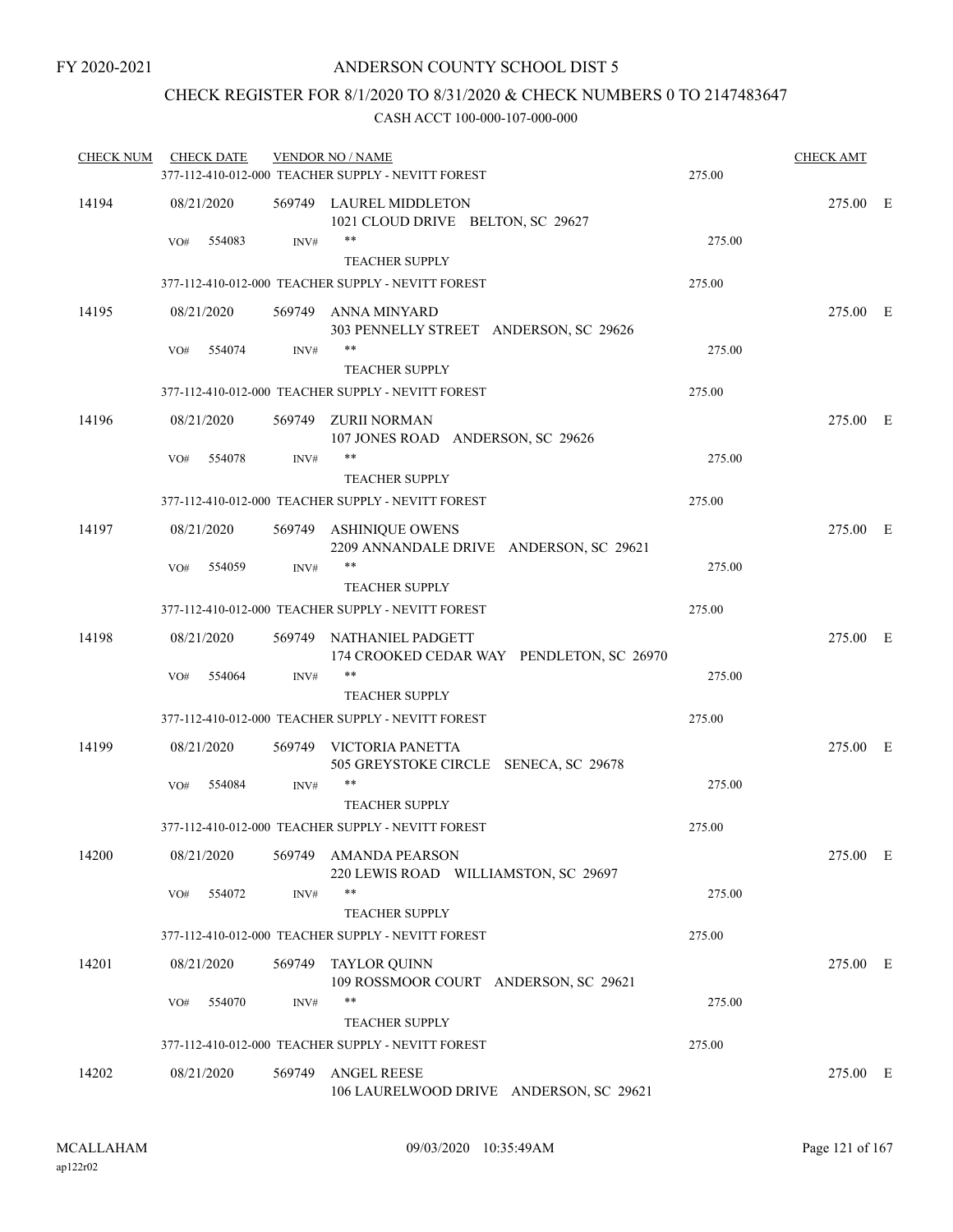# CHECK REGISTER FOR 8/1/2020 TO 8/31/2020 & CHECK NUMBERS 0 TO 2147483647

| <b>CHECK NUM</b> |     | <b>CHECK DATE</b> |        | <b>VENDOR NO / NAME</b>                            |        | CHECK AMT |  |
|------------------|-----|-------------------|--------|----------------------------------------------------|--------|-----------|--|
|                  | VO# | 554066            | INV#   | **                                                 | 275.00 |           |  |
|                  |     |                   |        | <b>TEACHER SUPPLY</b>                              |        |           |  |
|                  |     |                   |        | 377-112-410-012-000 TEACHER SUPPLY - NEVITT FOREST | 275.00 |           |  |
| 14203            |     | 08/21/2020        |        | 569749 PAMELA RITTERLING                           |        | 275.00 E  |  |
|                  |     |                   |        | 713 MARSHALL AVENUE ANDERSON, SC 29621             |        |           |  |
|                  | VO# | 554058            | INV#   | **                                                 | 275.00 |           |  |
|                  |     |                   |        | <b>TEACHER SUPPLY</b>                              |        |           |  |
|                  |     |                   |        | 377-112-410-012-000 TEACHER SUPPLY - NEVITT FOREST | 275.00 |           |  |
| 14204            |     | 08/21/2020        |        | 569749 LORI RIZK                                   |        | 275.00 E  |  |
|                  |     |                   |        | 101 SHADOW OAKS DRIVE EASLEY, SC 29642             |        |           |  |
|                  | VO# | 554067            | INV#   | **                                                 | 275.00 |           |  |
|                  |     |                   |        | <b>TEACHER SUPPLY</b>                              |        |           |  |
|                  |     |                   |        | 377-112-410-012-000 TEACHER SUPPLY - NEVITT FOREST | 275.00 |           |  |
| 14205            |     | 08/21/2020        |        | 569749 AMANDA SMITH                                |        | 275.00 E  |  |
|                  |     |                   |        | 213 THORNBURY RIDGE EASLEY, SC 29640               |        |           |  |
|                  | VO# | 554089            | INV#   | **                                                 | 275.00 |           |  |
|                  |     |                   |        | <b>TEACHER SUPPLY</b>                              |        |           |  |
|                  |     |                   |        | 377-112-410-012-000 TEACHER SUPPLY - NEVITT FOREST | 275.00 |           |  |
| 14206            |     | 08/21/2020        |        | 569749 MELISSA SOCCIO                              |        | 275.00 E  |  |
|                  |     |                   |        | 1009 HILLCREST COURT ANDERSON, SC 29621            |        |           |  |
|                  | VO# | 554065            | INV#   | **                                                 | 275.00 |           |  |
|                  |     |                   |        | <b>TEACHER SUPPLY</b>                              |        |           |  |
|                  |     |                   |        | 377-112-410-012-000 TEACHER SUPPLY - NEVITT FOREST | 275.00 |           |  |
| 14207            |     | 08/21/2020        |        | 569749 CYNTHIA WANSER                              |        | 275.00 E  |  |
|                  |     |                   |        | 201 W. HIGHLAND AVENUE ANDERSON, SC 29625          |        |           |  |
|                  | VO# | 554061            | INV#   | **                                                 | 275.00 |           |  |
|                  |     |                   |        | <b>TEACHER SUPPLY</b>                              |        |           |  |
|                  |     |                   |        | 377-112-410-012-000 TEACHER SUPPLY - NEVITT FOREST | 275.00 |           |  |
| 14208            |     | 08/21/2020        | 569749 | <b>CHRISTINE WILSON</b>                            |        | 275.00 E  |  |
|                  |     |                   |        | 29 GILMER DRIVE ANDERSON, SC 29621                 |        |           |  |
|                  | VO# | 554075            | INV#   | **                                                 | 275.00 |           |  |
|                  |     |                   |        | <b>TEACHER SUPPLY</b>                              |        |           |  |
|                  |     |                   |        | 377-112-410-012-000 TEACHER SUPPLY - NEVITT FOREST | 275.00 |           |  |
| 14209            |     | 08/21/2020        |        | 569749 CHELSEA YOST                                |        | 275.00 E  |  |
|                  |     |                   |        | 136 RUNNING FOX LN BELTON, SC 29627                |        |           |  |
|                  | VO# | 554071            | INV#   | **                                                 | 275.00 |           |  |
|                  |     |                   |        | <b>TEACHER SUPPLY</b>                              |        |           |  |
|                  |     |                   |        | 377-112-410-012-000 TEACHER SUPPLY - NEVITT FOREST | 275.00 |           |  |
| 14210            |     | 08/21/2020        |        | 569749 BRETT BODELL                                |        | 275.00 E  |  |
|                  |     |                   |        | 505 OAKMONT DRIVE ANDERSON, SC 29621               |        |           |  |
|                  | VO# | 554091            | INV#   | **                                                 | 275.00 |           |  |
|                  |     |                   |        | <b>TEACHER SUPPLY</b>                              |        |           |  |
|                  |     |                   |        | 377-112-410-013-000 TEACHER SUPPLY - NORTH POINTE  | 275.00 |           |  |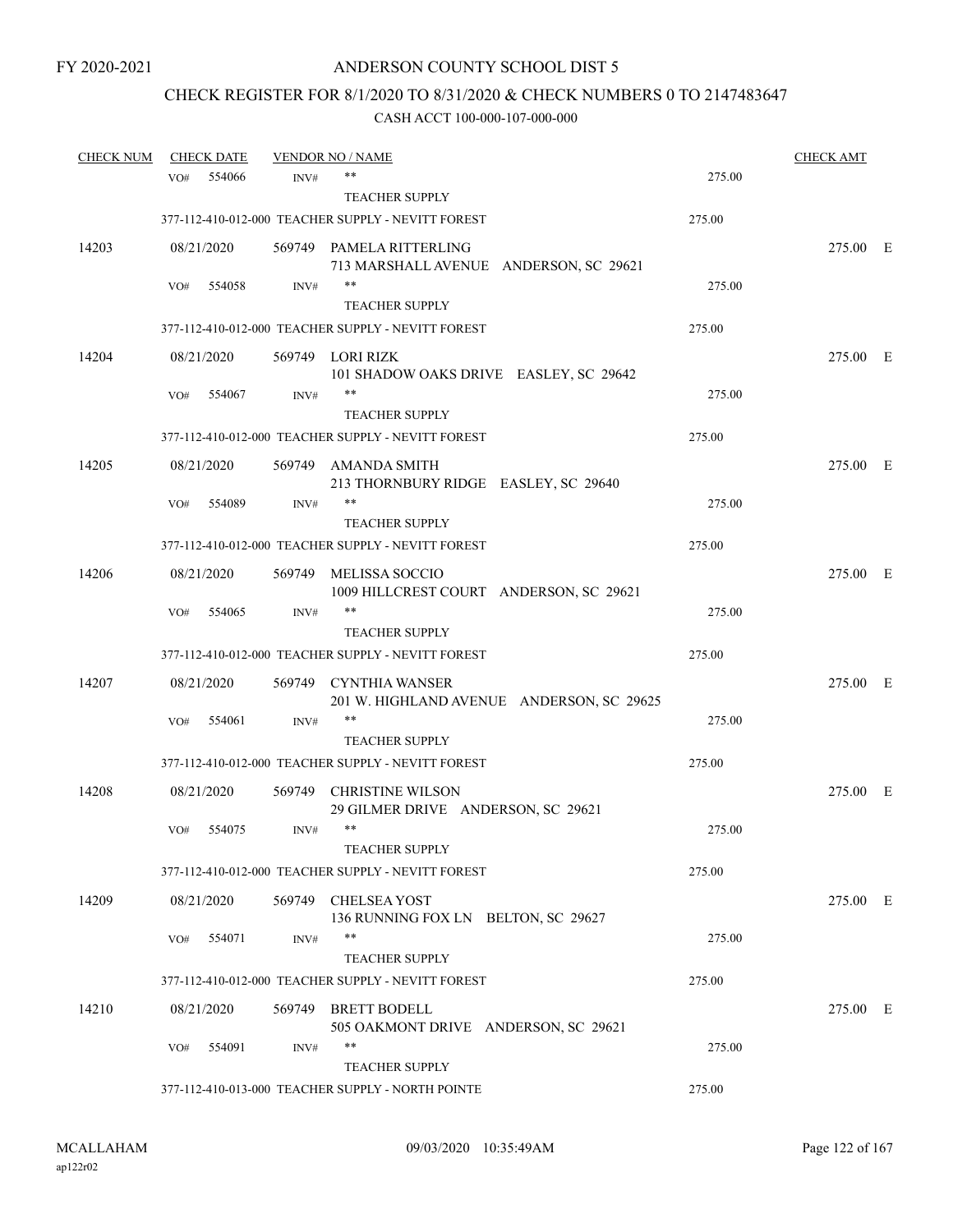# CHECK REGISTER FOR 8/1/2020 TO 8/31/2020 & CHECK NUMBERS 0 TO 2147483647

| <b>CHECK NUM</b> | <b>CHECK DATE</b> |        | <b>VENDOR NO / NAME</b>                                                    |        | <b>CHECK AMT</b> |  |
|------------------|-------------------|--------|----------------------------------------------------------------------------|--------|------------------|--|
| 14211            | 08/21/2020        |        | 569749 MEGAN BROWN<br>110 ASHLEY RD CLEMSON, SC 29631                      |        | 275.00 E         |  |
|                  | 554101<br>VO#     | INV#   | **<br><b>TEACHER SUPPLY</b>                                                | 275.00 |                  |  |
|                  |                   |        | 377-112-410-013-000 TEACHER SUPPLY - NORTH POINTE                          | 275.00 |                  |  |
| 14212            | 08/21/2020        |        | 569749 SAVANNA BROWN<br>323 SMITHFIELD DRIVE ANDERSON, SC 29621            |        | 275.00 E         |  |
|                  | 554124<br>VO#     | INV#   | **<br><b>TEACHER SUPPLY</b>                                                | 275.00 |                  |  |
|                  |                   |        | 377-112-410-013-000 TEACHER SUPPLY - NORTH POINTE                          | 275.00 |                  |  |
| 14213            | 08/21/2020        |        | 569749 VANESSA BROWN<br>104 QUEENSDALE END ANDERSON, SC 29621              |        | 275.00 E         |  |
|                  | VO#<br>554100     | INV#   | **<br><b>TEACHER SUPPLY</b>                                                | 275.00 |                  |  |
|                  |                   |        | 377-112-410-013-000 TEACHER SUPPLY - NORTH POINTE                          | 275.00 |                  |  |
| 14214            | 08/21/2020        |        | 569749 AYLAH BURTON<br>817 GREEN AVENUE GREENVILLE, SC 29605               |        | 275.00 E         |  |
|                  | 554131<br>VO#     | INV#   | **                                                                         | 275.00 |                  |  |
|                  |                   |        | <b>TEACHER SUPPLY</b><br>377-112-410-013-000 TEACHER SUPPLY - NORTH POINTE | 275.00 |                  |  |
| 14215            | 08/21/2020        | 569749 | <b>STEPHANIE CANTER</b><br>506 CATHEY ROAD ANDERSON, SC 29621              |        | 275.00 E         |  |
|                  | 554108<br>VO#     | INV#   | **<br><b>TEACHER SUPPLY</b>                                                | 275.00 |                  |  |
|                  |                   |        | 377-112-410-013-000 TEACHER SUPPLY - NORTH POINTE                          | 275.00 |                  |  |
| 14216            | 08/21/2020        |        | 569749 RACHAEL CARY<br>119 BRIDGEVIEW DRIVE ANDERSON, SC 29625             |        | 275.00 E         |  |
|                  | 554117<br>VO#     | INV#   | **<br><b>TEACHER SUPPLY</b>                                                | 275.00 |                  |  |
|                  |                   |        | 377-112-410-013-000 TEACHER SUPPLY - NORTH POINTE                          | 275.00 |                  |  |
| 14217            | 08/21/2020        |        | 569749 DANIEL COUGHENOUR<br>109 BANABUS LANE ANDERSON, SC 29621            |        | 275.00 E         |  |
|                  | 554092<br>VO#     | INV#   | **<br>TEACHER SUPPLY                                                       | 275.00 |                  |  |
|                  |                   |        | 377-112-410-013-000 TEACHER SUPPLY - NORTH POINTE                          | 275.00 |                  |  |
| 14218            | 08/21/2020        |        | 569749 CASEY CROMER<br>138 EASY GAP ROAD ANDERSON, SC 29621                |        | 275.00 E         |  |
|                  | 554105<br>VO#     | INV#   | **<br><b>TEACHER SUPPLY</b>                                                | 275.00 |                  |  |
|                  |                   |        | 377-112-410-013-000 TEACHER SUPPLY - NORTH POINTE                          | 275.00 |                  |  |
| 14219            | 08/21/2020        |        | 569749 TEGAN DUTSCHKE<br>419 ISLAND POINT ROAD STARR, SC 29684             |        | 275.00 E         |  |
|                  | 554130<br>VO#     | INV#   | **                                                                         | 275.00 |                  |  |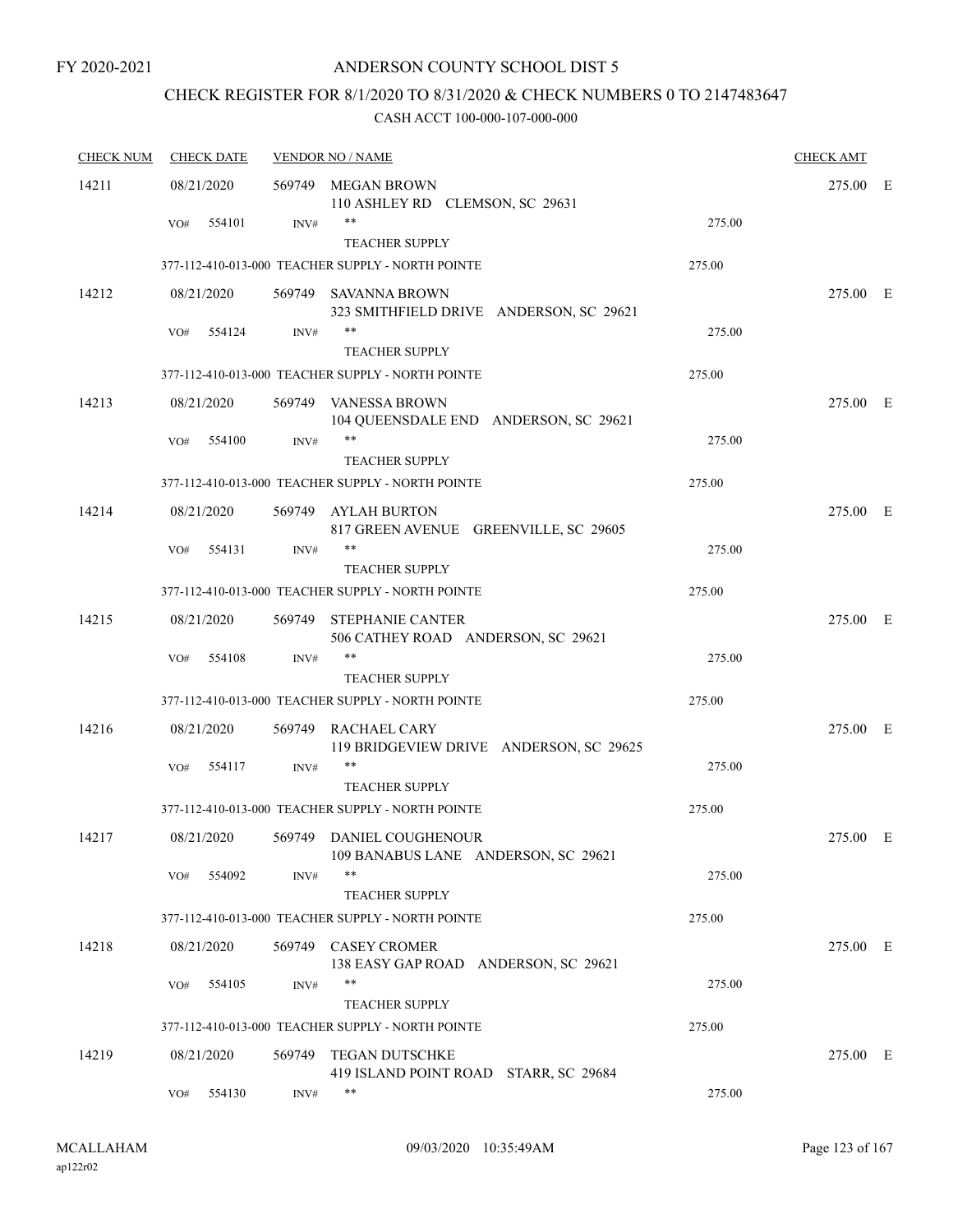# ANDERSON COUNTY SCHOOL DIST 5

# CHECK REGISTER FOR 8/1/2020 TO 8/31/2020 & CHECK NUMBERS 0 TO 2147483647

| <b>CHECK NUM</b> | <b>CHECK DATE</b> |        | <b>VENDOR NO / NAME</b><br><b>TEACHER SUPPLY</b>            |                                             |        | <b>CHECK AMT</b> |  |
|------------------|-------------------|--------|-------------------------------------------------------------|---------------------------------------------|--------|------------------|--|
|                  |                   |        | 377-112-410-013-000 TEACHER SUPPLY - NORTH POINTE           |                                             | 275.00 |                  |  |
|                  |                   |        |                                                             |                                             |        |                  |  |
| 14220            | 08/21/2020        |        | 569749 JILL FINLEY                                          | 115 LAKEVIEW DRIVE WILLIAMSTON, SC 29697    |        | 275.00 E         |  |
|                  | 554115<br>VO#     | INV#   | $***$                                                       |                                             | 275.00 |                  |  |
|                  |                   |        | <b>TEACHER SUPPLY</b>                                       |                                             |        |                  |  |
|                  |                   |        | 377-112-410-013-000 TEACHER SUPPLY - NORTH POINTE           |                                             | 275.00 |                  |  |
|                  |                   |        |                                                             |                                             |        | 275.00 E         |  |
| 14221            | 08/21/2020        | 569749 | <b>JESSICA GREEN</b><br>117 ABIGAIL LANE ANDERSON, SC 29621 |                                             |        |                  |  |
|                  | 554112<br>VO#     | INV#   | **                                                          |                                             | 275.00 |                  |  |
|                  |                   |        | <b>TEACHER SUPPLY</b>                                       |                                             |        |                  |  |
|                  |                   |        | 377-112-410-013-000 TEACHER SUPPLY - NORTH POINTE           |                                             | 275.00 |                  |  |
| 14222            | 08/21/2020        |        | 569749 SOMMER HAMMETT                                       |                                             |        | 275.00 E         |  |
|                  |                   |        | 134 HAMMETT ACRES ANDERSON, SC 29621                        |                                             |        |                  |  |
|                  | 554103<br>VO#     | INV#   | **                                                          |                                             | 275.00 |                  |  |
|                  |                   |        | <b>TEACHER SUPPLY</b>                                       |                                             |        |                  |  |
|                  |                   |        | 377-112-410-013-000 TEACHER SUPPLY - NORTH POINTE           |                                             | 275.00 |                  |  |
| 14223            | 08/21/2020        | 569749 | <b>ASHLEY HAYES</b>                                         |                                             |        | 275.00 E         |  |
|                  |                   |        |                                                             | 120 BRENTWOOD CIRCLE ANDERSON, SC 29625     |        |                  |  |
|                  | 554109<br>VO#     | INV#   | **                                                          |                                             | 275.00 |                  |  |
|                  |                   |        | <b>TEACHER SUPPLY</b>                                       |                                             |        |                  |  |
|                  |                   |        | 377-112-410-013-000 TEACHER SUPPLY - NORTH POINTE           |                                             | 275.00 |                  |  |
| 14224            | 08/21/2020        | 569749 | NATALIE HILL                                                |                                             |        | 275.00 E         |  |
|                  |                   |        | 615 LAURENS DRIVE ANDERSON, SC 29621                        |                                             |        |                  |  |
|                  | 554127<br>VO#     | INV#   | **                                                          |                                             | 275.00 |                  |  |
|                  |                   |        | <b>TEACHER SUPPLY</b>                                       |                                             |        |                  |  |
|                  |                   |        | 377-112-410-013-000 TEACHER SUPPLY - NORTH POINTE           |                                             | 275.00 |                  |  |
| 14225            | 08/21/2020        | 569749 | <b>ANNE HODGES</b>                                          |                                             |        | 275.00 E         |  |
|                  |                   |        |                                                             | 142 TAYLOR CREEK RD MOUNTAIN REST, SC 29664 |        |                  |  |
|                  | 554125<br>VO#     | INV#   | $***$                                                       |                                             | 275.00 |                  |  |
|                  |                   |        | <b>TEACHER SUPPLY</b>                                       |                                             |        |                  |  |
|                  |                   |        | 377-112-410-013-000 TEACHER SUPPLY - NORTH POINTE           |                                             | 275.00 |                  |  |
| 14226            | 08/21/2020        |        | 569749 LAUREN HOLZSHU                                       |                                             |        | 275.00 E         |  |
|                  |                   |        | 1018 CARLISLE PLACE ANDERSON, SC 29621<br>**                |                                             |        |                  |  |
|                  | 554113<br>VO#     | INV#   | <b>TEACHER SUPPLY</b>                                       |                                             | 275.00 |                  |  |
|                  |                   |        | 377-112-410-013-000 TEACHER SUPPLY - NORTH POINTE           |                                             | 275.00 |                  |  |
|                  |                   |        |                                                             |                                             |        |                  |  |
| 14227            | 08/21/2020        | 569749 | <b>JIYEON JEONG</b>                                         |                                             |        | 275.00 E         |  |
|                  | 554128<br>VO#     | INV#   | 128 BAYBROOKE LANE ANDERSON, SC 29621<br>**                 |                                             | 275.00 |                  |  |
|                  |                   |        | <b>TEACHER SUPPLY</b>                                       |                                             |        |                  |  |
|                  |                   |        | 377-112-410-013-000 TEACHER SUPPLY - NORTH POINTE           |                                             | 275.00 |                  |  |
|                  |                   |        |                                                             |                                             |        |                  |  |
| 14228            | 08/21/2020        |        | 569749 LAUREN KESLER                                        |                                             |        | 275.00 E         |  |
|                  |                   |        |                                                             |                                             |        |                  |  |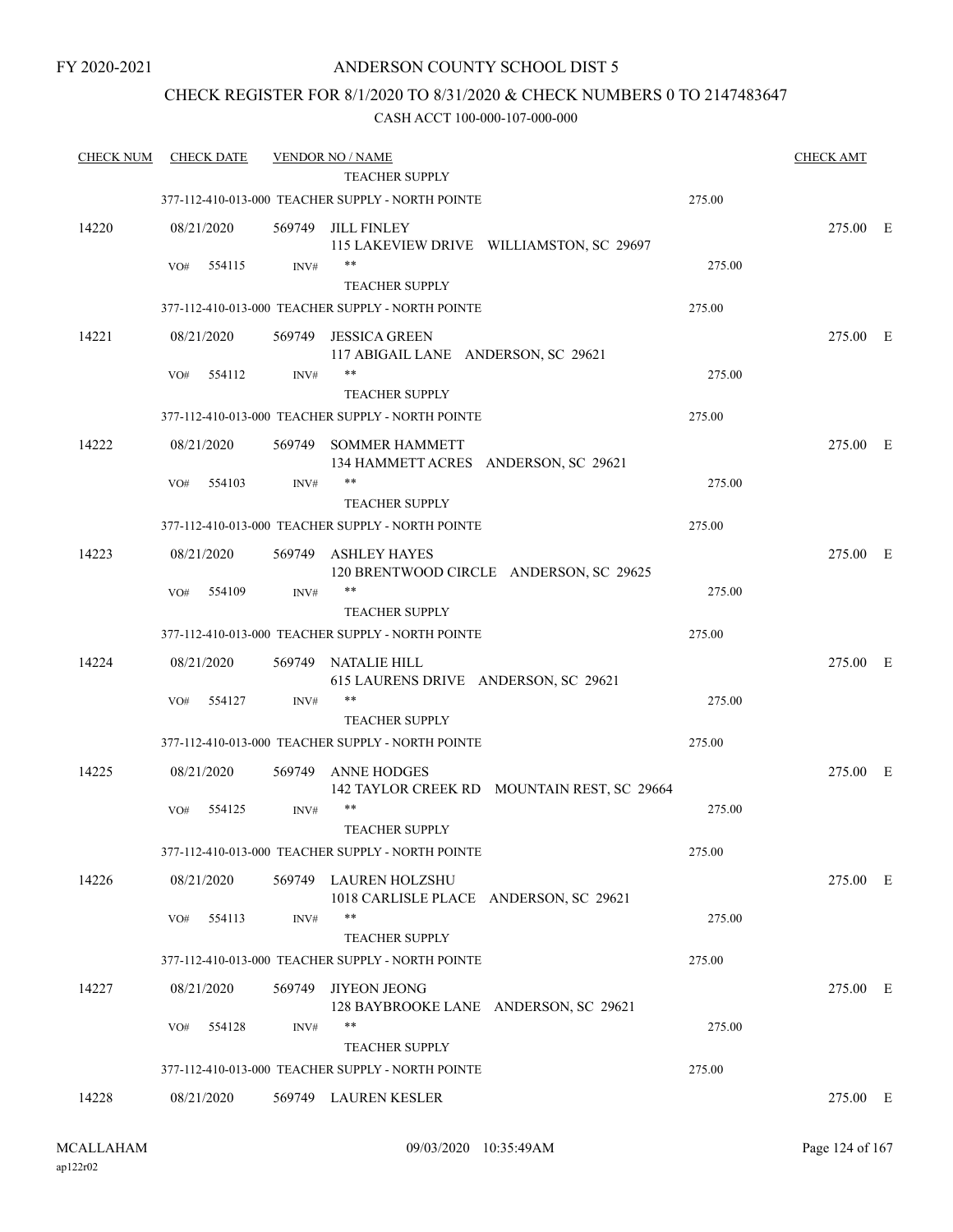# ANDERSON COUNTY SCHOOL DIST 5

# CHECK REGISTER FOR 8/1/2020 TO 8/31/2020 & CHECK NUMBERS 0 TO 2147483647

| <b>CHECK NUM</b> |     | <b>CHECK DATE</b> |        | <b>VENDOR NO / NAME</b>                                |        | <b>CHECK AMT</b> |  |
|------------------|-----|-------------------|--------|--------------------------------------------------------|--------|------------------|--|
|                  |     |                   |        | 614 CATHEY ROAD ANDERSON, SC 29621                     |        |                  |  |
|                  | VO# | 554126            | INV#   | $***$                                                  | 275.00 |                  |  |
|                  |     |                   |        | <b>TEACHER SUPPLY</b>                                  |        |                  |  |
|                  |     |                   |        | 377-112-410-013-000 TEACHER SUPPLY - NORTH POINTE      | 275.00 |                  |  |
| 14229            |     | 08/21/2020        |        | 569749 KRISTEN LAZARUS                                 |        | 275.00 E         |  |
|                  |     |                   |        | 216 DURSELY DRIVE ANDERSON, SC 29621                   |        |                  |  |
|                  | VO# | 554121            | INV#   | $***$                                                  | 275.00 |                  |  |
|                  |     |                   |        | <b>TEACHER SUPPLY</b>                                  |        |                  |  |
|                  |     |                   |        | 377-112-410-013-000 TEACHER SUPPLY - NORTH POINTE      | 275.00 |                  |  |
| 14230            |     | 08/21/2020        |        | 569749 ROBIN LOCKE                                     |        | 275.00 E         |  |
|                  |     |                   |        | 1902 LYNN AVENUE ANDERSON, SC 29621                    |        |                  |  |
|                  | VO# | 554114            | INV#   | $***$                                                  | 275.00 |                  |  |
|                  |     |                   |        | <b>TEACHER SUPPLY</b>                                  |        |                  |  |
|                  |     |                   |        | 377-112-410-013-000 TEACHER SUPPLY - NORTH POINTE      | 275.00 |                  |  |
| 14231            |     | 08/21/2020        |        | 569749 JANAE MALIN                                     |        | 275.00 E         |  |
|                  |     |                   |        | 1202 RIVER ROAD PIEDMONT, SC 29673                     |        |                  |  |
|                  | VO# | 554129            | INV#   | $***$                                                  | 275.00 |                  |  |
|                  |     |                   |        | <b>TEACHER SUPPLY</b>                                  |        |                  |  |
|                  |     |                   |        | 377-112-410-013-000 TEACHER SUPPLY - NORTH POINTE      | 275.00 |                  |  |
| 14232            |     | 08/21/2020        |        | 569749 KELLIE MARTIN                                   |        | 275.00 E         |  |
|                  |     |                   |        | 3014 BRACKENBERRY DRIVE ANDERSON, SC 29621             |        |                  |  |
|                  | VO# | 554102            | INV#   | $***$                                                  | 275.00 |                  |  |
|                  |     |                   |        | <b>TEACHER SUPPLY</b>                                  |        |                  |  |
|                  |     |                   |        | 377-112-410-013-000 TEACHER SUPPLY - NORTH POINTE      | 275.00 |                  |  |
| 14233            |     | 08/21/2020        |        | 569749 ELIZABETH MCCUEN                                |        | 275.00 E         |  |
|                  |     |                   |        | 302 BRITTANY PARK ANDERSON, SC 29621                   |        |                  |  |
|                  | VO# | 554119            | INV#   | $***$                                                  | 275.00 |                  |  |
|                  |     |                   |        | <b>TEACHER SUPPLY</b>                                  |        |                  |  |
|                  |     |                   |        | 377-112-410-013-000 TEACHER SUPPLY - NORTH POINTE      | 275.00 |                  |  |
| 14234            |     | 08/21/2020        |        | 569749 BRANDY MCDAVID                                  |        | 275.00 E         |  |
|                  |     |                   |        | 100 BUTEOS WAY ANDERSON, SC 29621                      |        |                  |  |
|                  |     | VO# 554104        | INV#   |                                                        | 275.00 |                  |  |
|                  |     |                   |        | <b>TEACHER SUPPLY</b>                                  |        |                  |  |
|                  |     |                   |        | 377-112-410-013-000 TEACHER SUPPLY - NORTH POINTE      | 275.00 |                  |  |
| 14235            |     | 08/21/2020        |        | 569749 NANCY JONES MCGREGOR                            |        | 275.00 E         |  |
|                  |     |                   |        | 1434 WILDERNESS TRAIL ANDERSON, SC 29626               |        |                  |  |
|                  | VO# | 554093            | INV#   | $***$                                                  | 275.00 |                  |  |
|                  |     |                   |        | <b>TEACHER SUPPLY</b>                                  |        |                  |  |
|                  |     |                   |        | 377-112-410-013-000 TEACHER SUPPLY - NORTH POINTE      | 275.00 |                  |  |
|                  |     |                   |        |                                                        |        |                  |  |
| 14236            |     | 08/21/2020        | 569749 | <b>JULIE ORR</b><br>302 BRIGHTON RD ANDERSON, SC 29621 |        | 275.00 E         |  |
|                  | VO# | 554106            | INV#   | $***$                                                  | 275.00 |                  |  |
|                  |     |                   |        | <b>TEACHER SUPPLY</b>                                  |        |                  |  |
|                  |     |                   |        |                                                        |        |                  |  |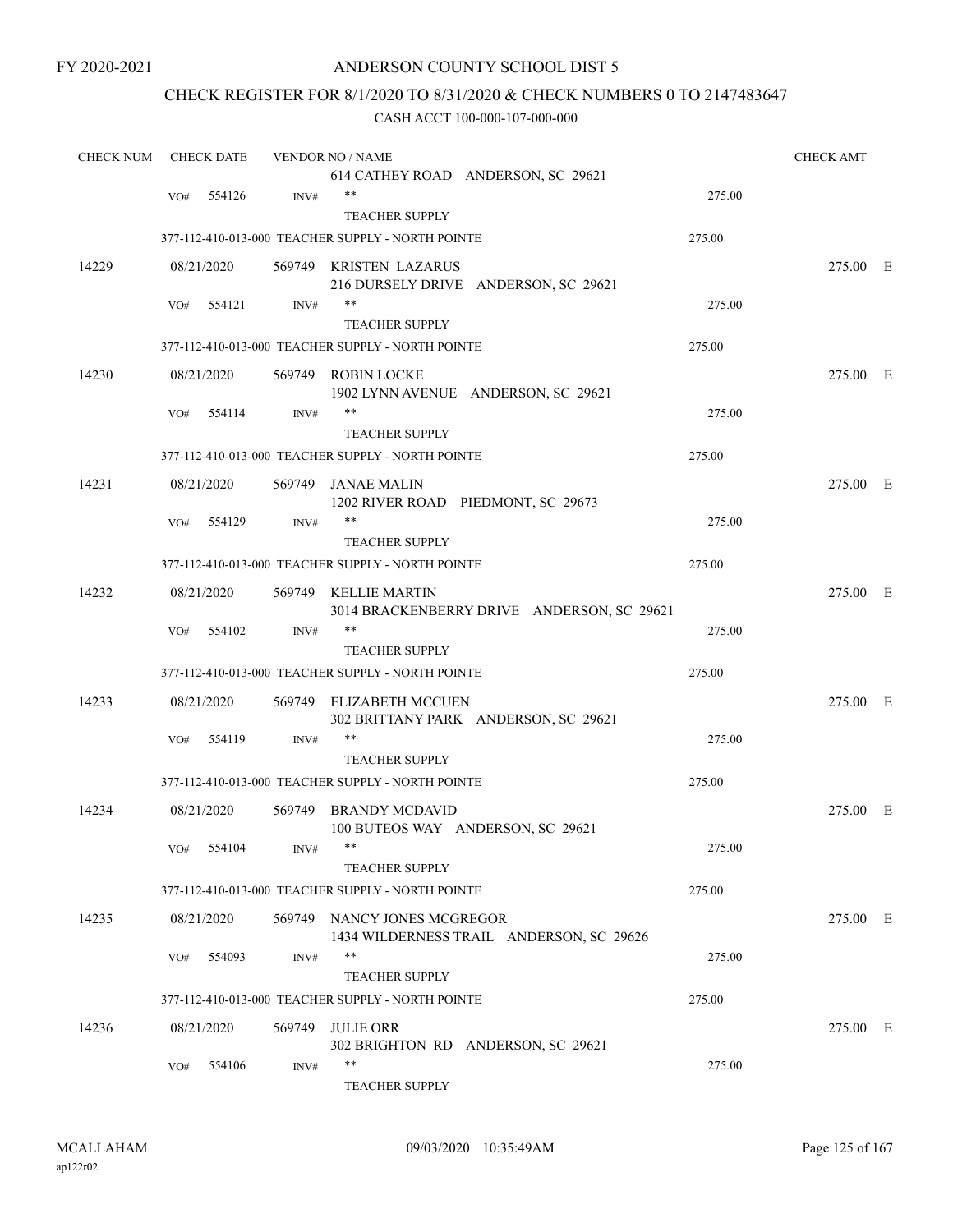# CHECK REGISTER FOR 8/1/2020 TO 8/31/2020 & CHECK NUMBERS 0 TO 2147483647

| <b>CHECK NUM</b> | <b>CHECK DATE</b> |      | <b>VENDOR NO / NAME</b><br>377-112-410-013-000 TEACHER SUPPLY - NORTH POINTE            | 275.00 | <b>CHECK AMT</b> |  |
|------------------|-------------------|------|-----------------------------------------------------------------------------------------|--------|------------------|--|
| 14237            | 08/21/2020        |      | 569749 MELANIE OSBORN<br>109 SUNNY HILL LANE ANDERSON, SC 29626                         |        | 275.00 E         |  |
|                  | 554107<br>VO#     | INV# | **<br><b>TEACHER SUPPLY</b>                                                             | 275.00 |                  |  |
|                  |                   |      | 377-112-410-013-000 TEACHER SUPPLY - NORTH POINTE                                       | 275.00 |                  |  |
| 14238            | 08/21/2020        |      | 569749 ANDREA OVERTON<br>311 WEST NORTH 2nd STREET SENECA, SC 29678                     |        | 275.00 E         |  |
|                  | 554094<br>VO#     | INV# | **                                                                                      | 275.00 |                  |  |
|                  |                   |      | <b>TEACHER SUPPLY</b><br>377-112-410-013-000 TEACHER SUPPLY - NORTH POINTE              | 275.00 |                  |  |
|                  |                   |      |                                                                                         |        |                  |  |
| 14239            | 08/21/2020        |      | 569749 ASHLI PETTUS<br>201 ARDEN CHASE ANDERSON, SC 29621                               |        | 275.00 E         |  |
|                  | 554120<br>VO#     | INV# | **<br><b>TEACHER SUPPLY</b>                                                             | 275.00 |                  |  |
|                  |                   |      | 377-112-410-013-000 TEACHER SUPPLY - NORTH POINTE                                       | 275.00 |                  |  |
| 14240            | 08/21/2020        |      | 569749 LEIGH ANN RENNER<br>109 TOPSAIL DRIVE ANDERSON, SC 29625                         |        | 275.00 E         |  |
|                  | 554111<br>VO#     | INV# | $***$<br><b>TEACHER SUPPLY</b>                                                          | 275.00 |                  |  |
|                  |                   |      | 377-112-410-013-000 TEACHER SUPPLY - NORTH POINTE                                       | 275.00 |                  |  |
| 14241            | 08/21/2020        |      | 569749 KAREN SHUMAKER<br>713 EAST GREENVILLE STREET SUITE D, #144<br>ANDERSON, SC 29621 |        | 275.00 E         |  |
|                  | 554116<br>VO#     | INV# | **                                                                                      | 275.00 |                  |  |
|                  |                   |      | <b>TEACHER SUPPLY</b>                                                                   |        |                  |  |
|                  |                   |      | 377-112-410-013-000 TEACHER SUPPLY - NORTH POINTE                                       | 275.00 |                  |  |
| 14242            | 08/21/2020        |      | 569749 SARAH TALMAGE<br>135 SHACKLEBURG ROAD ANDERSON, SC 29621                         |        | 275.00 E         |  |
|                  | 554118<br>VO#     | INV# | **<br><b>TEACHER SUPPLY</b>                                                             | 275.00 |                  |  |
|                  |                   |      | 377-112-410-013-000 TEACHER SUPPLY - NORTH POINTE                                       | 275.00 |                  |  |
| 14243            | 08/21/2020        |      | 569749 SHANNON THOMAS<br>239 ANSONBOROUGH BELTON, SC 29627                              |        | 275.00 E         |  |
|                  | 554110<br>VO#     | INV# | **                                                                                      | 275.00 |                  |  |
|                  |                   |      | <b>TEACHER SUPPLY</b><br>377-112-410-013-000 TEACHER SUPPLY - NORTH POINTE              | 275.00 |                  |  |
| 14244            | 08/21/2020        |      | 569749 EMILY TONE<br>46 FAWN HILL DR ANDERSON, SC 29621                                 |        | 275.00 E         |  |
|                  | 554123<br>VO#     | INV# | **<br><b>TEACHER SUPPLY</b>                                                             | 275.00 |                  |  |
|                  |                   |      | 377-112-410-013-000 TEACHER SUPPLY - NORTH POINTE                                       | 275.00 |                  |  |
| 14245            | 08/21/2020        |      | 569749 TARA WELBORN                                                                     |        | 275.00 E         |  |
|                  |                   |      |                                                                                         |        |                  |  |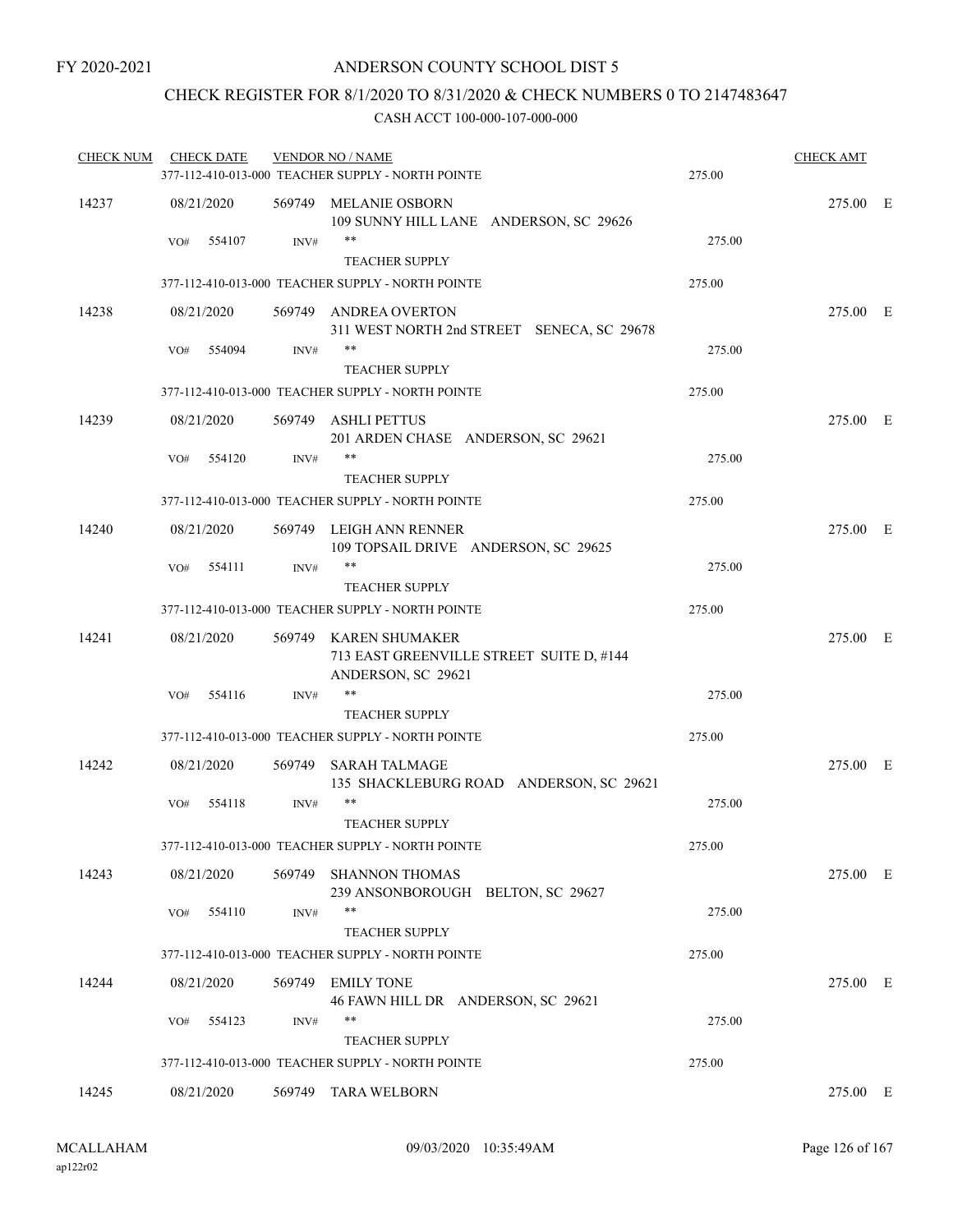# ANDERSON COUNTY SCHOOL DIST 5

# CHECK REGISTER FOR 8/1/2020 TO 8/31/2020 & CHECK NUMBERS 0 TO 2147483647

|                  | <b>CHECK DATE</b>        |                                                                                                                                                                              | <b>VENDOR NO / NAME</b>                  |                                                                                                                                                                                                                                                                                                                                                                                                                                                                                                                                                                                                                                                                                                                                                                                                                                                                                                                                                           | <b>CHECK AMT</b>                                                             |                                                          |
|------------------|--------------------------|------------------------------------------------------------------------------------------------------------------------------------------------------------------------------|------------------------------------------|-----------------------------------------------------------------------------------------------------------------------------------------------------------------------------------------------------------------------------------------------------------------------------------------------------------------------------------------------------------------------------------------------------------------------------------------------------------------------------------------------------------------------------------------------------------------------------------------------------------------------------------------------------------------------------------------------------------------------------------------------------------------------------------------------------------------------------------------------------------------------------------------------------------------------------------------------------------|------------------------------------------------------------------------------|----------------------------------------------------------|
|                  |                          |                                                                                                                                                                              | 104 LIMELIGHT DRIVE ANDERSON, SC 29621   |                                                                                                                                                                                                                                                                                                                                                                                                                                                                                                                                                                                                                                                                                                                                                                                                                                                                                                                                                           |                                                                              |                                                          |
| VO#              | 554095                   | INV#                                                                                                                                                                         | $***$                                    | 275.00                                                                                                                                                                                                                                                                                                                                                                                                                                                                                                                                                                                                                                                                                                                                                                                                                                                                                                                                                    |                                                                              |                                                          |
|                  |                          |                                                                                                                                                                              | <b>TEACHER SUPPLY</b>                    |                                                                                                                                                                                                                                                                                                                                                                                                                                                                                                                                                                                                                                                                                                                                                                                                                                                                                                                                                           |                                                                              |                                                          |
|                  |                          |                                                                                                                                                                              |                                          | 275.00                                                                                                                                                                                                                                                                                                                                                                                                                                                                                                                                                                                                                                                                                                                                                                                                                                                                                                                                                    |                                                                              |                                                          |
|                  |                          |                                                                                                                                                                              |                                          |                                                                                                                                                                                                                                                                                                                                                                                                                                                                                                                                                                                                                                                                                                                                                                                                                                                                                                                                                           | 275.00 E                                                                     |                                                          |
|                  |                          |                                                                                                                                                                              | 4103 WEATHERSTONE WAY ANDERSON, SC 29621 |                                                                                                                                                                                                                                                                                                                                                                                                                                                                                                                                                                                                                                                                                                                                                                                                                                                                                                                                                           |                                                                              |                                                          |
| VO#              | 554096                   | INV#                                                                                                                                                                         | $***$                                    | 275.00                                                                                                                                                                                                                                                                                                                                                                                                                                                                                                                                                                                                                                                                                                                                                                                                                                                                                                                                                    |                                                                              |                                                          |
|                  |                          |                                                                                                                                                                              | <b>TEACHER SUPPLY</b>                    |                                                                                                                                                                                                                                                                                                                                                                                                                                                                                                                                                                                                                                                                                                                                                                                                                                                                                                                                                           |                                                                              |                                                          |
|                  |                          |                                                                                                                                                                              |                                          | 275.00                                                                                                                                                                                                                                                                                                                                                                                                                                                                                                                                                                                                                                                                                                                                                                                                                                                                                                                                                    |                                                                              |                                                          |
|                  |                          |                                                                                                                                                                              |                                          |                                                                                                                                                                                                                                                                                                                                                                                                                                                                                                                                                                                                                                                                                                                                                                                                                                                                                                                                                           | 275.00 E                                                                     |                                                          |
|                  |                          |                                                                                                                                                                              | 110 WOODRANCH LANE MOORE, SC 29369       |                                                                                                                                                                                                                                                                                                                                                                                                                                                                                                                                                                                                                                                                                                                                                                                                                                                                                                                                                           |                                                                              |                                                          |
| VO#              | 554122                   | INV#                                                                                                                                                                         | $***$                                    | 275.00                                                                                                                                                                                                                                                                                                                                                                                                                                                                                                                                                                                                                                                                                                                                                                                                                                                                                                                                                    |                                                                              |                                                          |
|                  |                          |                                                                                                                                                                              | <b>TEACHER SUPPLY</b>                    |                                                                                                                                                                                                                                                                                                                                                                                                                                                                                                                                                                                                                                                                                                                                                                                                                                                                                                                                                           |                                                                              |                                                          |
|                  |                          |                                                                                                                                                                              |                                          | 275.00                                                                                                                                                                                                                                                                                                                                                                                                                                                                                                                                                                                                                                                                                                                                                                                                                                                                                                                                                    |                                                                              |                                                          |
|                  |                          |                                                                                                                                                                              |                                          |                                                                                                                                                                                                                                                                                                                                                                                                                                                                                                                                                                                                                                                                                                                                                                                                                                                                                                                                                           |                                                                              |                                                          |
|                  |                          |                                                                                                                                                                              |                                          |                                                                                                                                                                                                                                                                                                                                                                                                                                                                                                                                                                                                                                                                                                                                                                                                                                                                                                                                                           |                                                                              |                                                          |
|                  |                          |                                                                                                                                                                              | $***$                                    |                                                                                                                                                                                                                                                                                                                                                                                                                                                                                                                                                                                                                                                                                                                                                                                                                                                                                                                                                           |                                                                              |                                                          |
|                  |                          |                                                                                                                                                                              |                                          |                                                                                                                                                                                                                                                                                                                                                                                                                                                                                                                                                                                                                                                                                                                                                                                                                                                                                                                                                           |                                                                              |                                                          |
|                  |                          |                                                                                                                                                                              |                                          | 275.00                                                                                                                                                                                                                                                                                                                                                                                                                                                                                                                                                                                                                                                                                                                                                                                                                                                                                                                                                    |                                                                              |                                                          |
|                  |                          |                                                                                                                                                                              |                                          |                                                                                                                                                                                                                                                                                                                                                                                                                                                                                                                                                                                                                                                                                                                                                                                                                                                                                                                                                           |                                                                              |                                                          |
|                  |                          |                                                                                                                                                                              |                                          |                                                                                                                                                                                                                                                                                                                                                                                                                                                                                                                                                                                                                                                                                                                                                                                                                                                                                                                                                           |                                                                              |                                                          |
|                  |                          |                                                                                                                                                                              | $***$                                    |                                                                                                                                                                                                                                                                                                                                                                                                                                                                                                                                                                                                                                                                                                                                                                                                                                                                                                                                                           |                                                                              |                                                          |
|                  |                          |                                                                                                                                                                              |                                          |                                                                                                                                                                                                                                                                                                                                                                                                                                                                                                                                                                                                                                                                                                                                                                                                                                                                                                                                                           |                                                                              |                                                          |
|                  |                          |                                                                                                                                                                              |                                          |                                                                                                                                                                                                                                                                                                                                                                                                                                                                                                                                                                                                                                                                                                                                                                                                                                                                                                                                                           |                                                                              |                                                          |
|                  |                          |                                                                                                                                                                              |                                          |                                                                                                                                                                                                                                                                                                                                                                                                                                                                                                                                                                                                                                                                                                                                                                                                                                                                                                                                                           |                                                                              |                                                          |
|                  |                          |                                                                                                                                                                              |                                          |                                                                                                                                                                                                                                                                                                                                                                                                                                                                                                                                                                                                                                                                                                                                                                                                                                                                                                                                                           |                                                                              |                                                          |
|                  |                          |                                                                                                                                                                              |                                          |                                                                                                                                                                                                                                                                                                                                                                                                                                                                                                                                                                                                                                                                                                                                                                                                                                                                                                                                                           |                                                                              |                                                          |
|                  |                          |                                                                                                                                                                              |                                          |                                                                                                                                                                                                                                                                                                                                                                                                                                                                                                                                                                                                                                                                                                                                                                                                                                                                                                                                                           |                                                                              |                                                          |
|                  |                          |                                                                                                                                                                              |                                          |                                                                                                                                                                                                                                                                                                                                                                                                                                                                                                                                                                                                                                                                                                                                                                                                                                                                                                                                                           |                                                                              |                                                          |
|                  |                          |                                                                                                                                                                              |                                          |                                                                                                                                                                                                                                                                                                                                                                                                                                                                                                                                                                                                                                                                                                                                                                                                                                                                                                                                                           |                                                                              |                                                          |
|                  |                          |                                                                                                                                                                              | 728 RHYMES LANE PICKENS, SC 29671        |                                                                                                                                                                                                                                                                                                                                                                                                                                                                                                                                                                                                                                                                                                                                                                                                                                                                                                                                                           | 275.00 E                                                                     |                                                          |
|                  |                          | INV#                                                                                                                                                                         |                                          | 275.00                                                                                                                                                                                                                                                                                                                                                                                                                                                                                                                                                                                                                                                                                                                                                                                                                                                                                                                                                    |                                                                              |                                                          |
|                  |                          |                                                                                                                                                                              | <b>TEACHER SUPPLY</b>                    |                                                                                                                                                                                                                                                                                                                                                                                                                                                                                                                                                                                                                                                                                                                                                                                                                                                                                                                                                           |                                                                              |                                                          |
|                  |                          |                                                                                                                                                                              |                                          | 275.00                                                                                                                                                                                                                                                                                                                                                                                                                                                                                                                                                                                                                                                                                                                                                                                                                                                                                                                                                    |                                                                              |                                                          |
|                  |                          |                                                                                                                                                                              |                                          |                                                                                                                                                                                                                                                                                                                                                                                                                                                                                                                                                                                                                                                                                                                                                                                                                                                                                                                                                           |                                                                              |                                                          |
|                  |                          |                                                                                                                                                                              |                                          |                                                                                                                                                                                                                                                                                                                                                                                                                                                                                                                                                                                                                                                                                                                                                                                                                                                                                                                                                           |                                                                              |                                                          |
| VO#              |                          | INV#                                                                                                                                                                         | $***$                                    |                                                                                                                                                                                                                                                                                                                                                                                                                                                                                                                                                                                                                                                                                                                                                                                                                                                                                                                                                           |                                                                              |                                                          |
|                  |                          |                                                                                                                                                                              | <b>TEACHER SUPPLY</b>                    |                                                                                                                                                                                                                                                                                                                                                                                                                                                                                                                                                                                                                                                                                                                                                                                                                                                                                                                                                           |                                                                              |                                                          |
|                  |                          |                                                                                                                                                                              |                                          |                                                                                                                                                                                                                                                                                                                                                                                                                                                                                                                                                                                                                                                                                                                                                                                                                                                                                                                                                           |                                                                              |                                                          |
|                  |                          |                                                                                                                                                                              |                                          |                                                                                                                                                                                                                                                                                                                                                                                                                                                                                                                                                                                                                                                                                                                                                                                                                                                                                                                                                           |                                                                              |                                                          |
|                  |                          |                                                                                                                                                                              |                                          |                                                                                                                                                                                                                                                                                                                                                                                                                                                                                                                                                                                                                                                                                                                                                                                                                                                                                                                                                           |                                                                              |                                                          |
|                  |                          |                                                                                                                                                                              | **                                       |                                                                                                                                                                                                                                                                                                                                                                                                                                                                                                                                                                                                                                                                                                                                                                                                                                                                                                                                                           |                                                                              |                                                          |
|                  |                          |                                                                                                                                                                              |                                          |                                                                                                                                                                                                                                                                                                                                                                                                                                                                                                                                                                                                                                                                                                                                                                                                                                                                                                                                                           |                                                                              |                                                          |
| <b>CHECK NUM</b> | VO#<br>VO#<br>VO#<br>VO# | 08/21/2020<br>08/21/2020<br>08/21/2020<br>554097<br>08/21/2020<br>554098<br>08/21/2020<br>554099<br>08/21/2020<br>VO# 554144<br>08/21/2020<br>554169<br>08/21/2020<br>554145 | INV#<br>INV#<br>$\text{INV}\#$<br>INV#   | 377-112-410-013-000 TEACHER SUPPLY - NORTH POINTE<br>569749 SUSAN WEST<br>377-112-410-013-000 TEACHER SUPPLY - NORTH POINTE<br>569749 AUBREE WHITLOCK<br>377-112-410-013-000 TEACHER SUPPLY - NORTH POINTE<br>569749 AMANDA WOODS<br>250 BENT TREE LANE PENDLETON, SC 29670<br><b>TEACHER SUPPLY</b><br>377-112-410-013-000 TEACHER SUPPLY - NORTH POINTE<br>569749 VALERIE WOODSON<br>215 WATERFRONT DR. WILLIAMSTON, SC 29697<br><b>TEACHER SUPPLY</b><br>377-112-410-013-000 TEACHER SUPPLY - NORTH POINTE<br>569749<br><b>CAROLINE ZION</b><br>108 WORTHINGTON COURT ANDERSON, SC 29621<br>$***$<br><b>TEACHER SUPPLY</b><br>377-112-410-013-000 TEACHER SUPPLY - NORTH POINTE<br>569749 ROBIN BRACKEN<br>377-112-410-014-000 TEACHER SUPPLY - CALHOUN<br>569749 TIMOTHY CARTEE<br>202 CLUB ROAD WILLIAMSTON, SC 29697<br>377-112-410-014-000 TEACHER SUPPLY - CALHOUN<br>569749 MEREDITH COLE<br>411 ROWLEY COURT EASLEY, SC 29642<br>TEACHER SUPPLY | 275.00<br>275.00<br>275.00<br>275.00<br>275.00<br>275.00<br>275.00<br>275.00 | 275.00 E<br>275.00 E<br>275.00 E<br>275.00 E<br>275.00 E |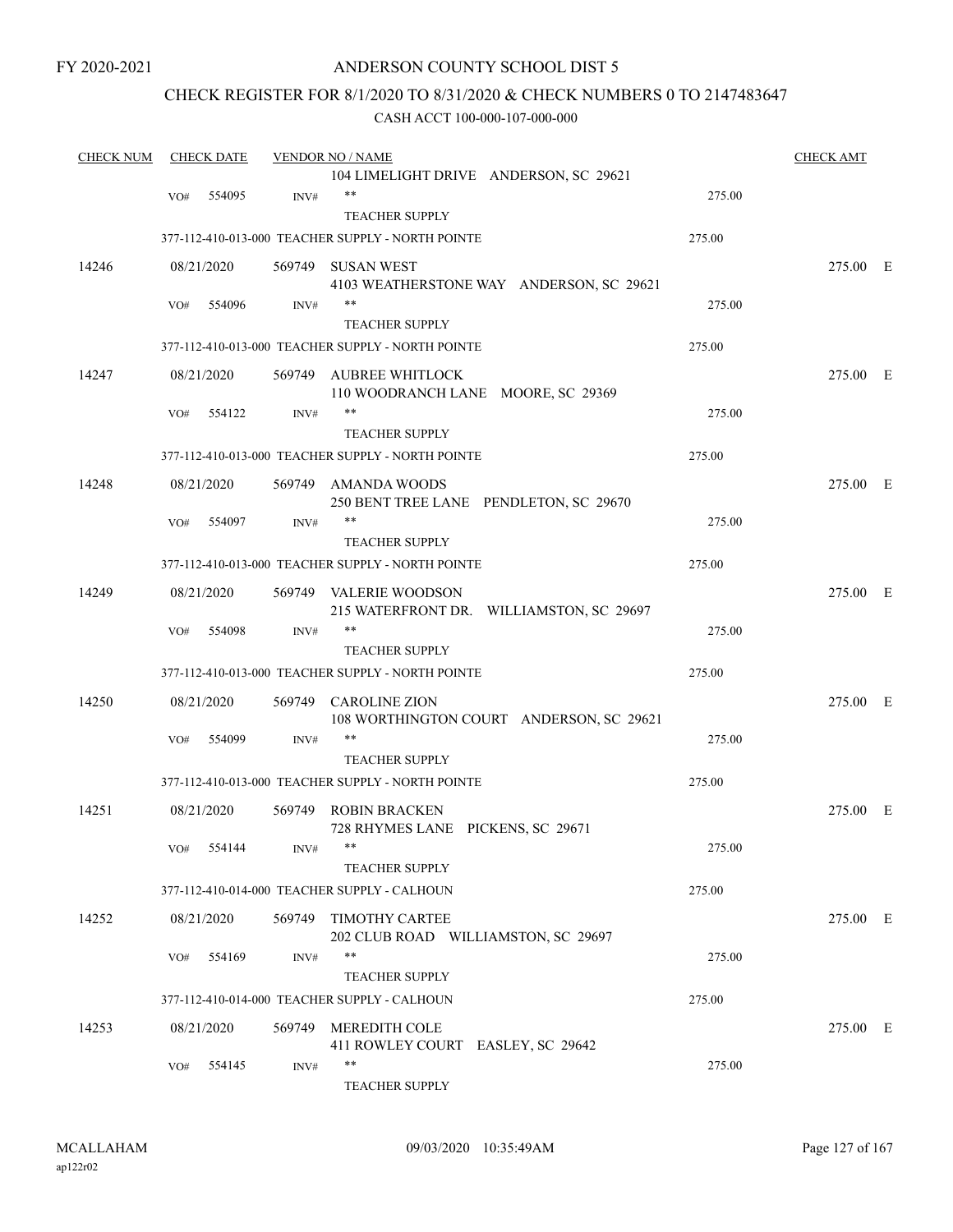# CHECK REGISTER FOR 8/1/2020 TO 8/31/2020 & CHECK NUMBERS 0 TO 2147483647

| <b>CHECK NUM</b> | <b>CHECK DATE</b> |                | <b>VENDOR NO / NAME</b><br>377-112-410-014-000 TEACHER SUPPLY - CALHOUN | 275.00 | <b>CHECK AMT</b> |  |
|------------------|-------------------|----------------|-------------------------------------------------------------------------|--------|------------------|--|
|                  |                   |                |                                                                         |        |                  |  |
| 14254            | 08/21/2020        |                | 569749 TREVOR COLE<br>102 TRUDY LANE ANDERSON, SC 29621                 |        | 275.00 E         |  |
|                  | 554134<br>VO#     | INV#           | **<br><b>TEACHER SUPPLY</b>                                             | 275.00 |                  |  |
|                  |                   |                | 377-112-410-014-000 TEACHER SUPPLY - CALHOUN                            | 275.00 |                  |  |
| 14255            | 08/21/2020        |                | 569749 EMILY COOLEY<br>113 PLAYERS DRIVE EASLEY, SC 29642               |        | 275.00 E         |  |
|                  | 554171<br>VO#     | INV#           | **<br><b>TEACHER SUPPLY</b>                                             | 275.00 |                  |  |
|                  |                   |                | 377-112-410-014-000 TEACHER SUPPLY - CALHOUN                            | 275.00 |                  |  |
|                  |                   |                |                                                                         |        |                  |  |
| 14256            | 08/21/2020        |                | 569749 AMANDA COX<br>100 ENGRAM LANE ANDERSON, SC 29621                 |        | 275.00 E         |  |
|                  | 554135<br>VO#     | INV#           | **<br><b>TEACHER SUPPLY</b>                                             | 275.00 |                  |  |
|                  |                   |                | 377-112-410-014-000 TEACHER SUPPLY - CALHOUN                            | 275.00 |                  |  |
| 14257            | 08/21/2020        |                | 569749 DANA CRAFT<br>114 DANDELION TRAIL ANDERSON, SC 29621             |        | 275.00 E         |  |
|                  | 554136<br>VO#     | INV#           | $***$                                                                   | 275.00 |                  |  |
|                  |                   |                | <b>TEACHER SUPPLY</b>                                                   |        |                  |  |
|                  |                   |                | 377-112-410-014-000 TEACHER SUPPLY - CALHOUN                            | 275.00 |                  |  |
| 14258            | 08/21/2020        |                | 569749 MARY CULP<br>235 GRIER LESSLIE ROAD ROCK HILL, SC 29730          |        | 275.00 E         |  |
|                  | 554163<br>VO#     | $\text{INV}\#$ | **<br><b>TEACHER SUPPLY</b>                                             | 275.00 |                  |  |
|                  |                   |                | 377-112-410-014-000 TEACHER SUPPLY - CALHOUN                            | 275.00 |                  |  |
| 14259            | 08/21/2020        |                | 569749 STACEY DORSEY<br>263 BOWEN ROAD ANDERSON, SC 29621               |        | 275.00 E         |  |
|                  | VO#<br>554137     | INV#           | **<br><b>TEACHER SUPPLY</b>                                             | 275.00 |                  |  |
|                  |                   |                | 377-112-410-014-000 TEACHER SUPPLY - CALHOUN                            | 275.00 |                  |  |
| 14260            | 08/21/2020        |                | 569749 ASHLEY GIBSON                                                    |        | 275.00 E         |  |
|                  | 554147<br>VO#     | INV#           | 2315 HANNA ROAD ANDERSON, SC 29621<br>**                                | 275.00 |                  |  |
|                  |                   |                | <b>TEACHER SUPPLY</b>                                                   |        |                  |  |
|                  |                   |                | 377-112-410-014-000 TEACHER SUPPLY - CALHOUN                            | 275.00 |                  |  |
| 14261            | 08/21/2020        |                | 569749 KAYLA GUFFEE<br>111 CHASEWATER DRIVE ANDERSON, SC 29621          |        | 275.00 E         |  |
|                  | 554157<br>VO#     | INV#           | **                                                                      | 275.00 |                  |  |
|                  |                   |                | <b>TEACHER SUPPLY</b>                                                   |        |                  |  |
|                  |                   |                | 377-112-410-014-000 TEACHER SUPPLY - CALHOUN                            | 275.00 |                  |  |
| 14262            | 08/21/2020        |                | 569749 CARLETTE HAMBY<br>516 DRAYTON CIRCLE ANDERSON, SC 29621          |        | 275.00 E         |  |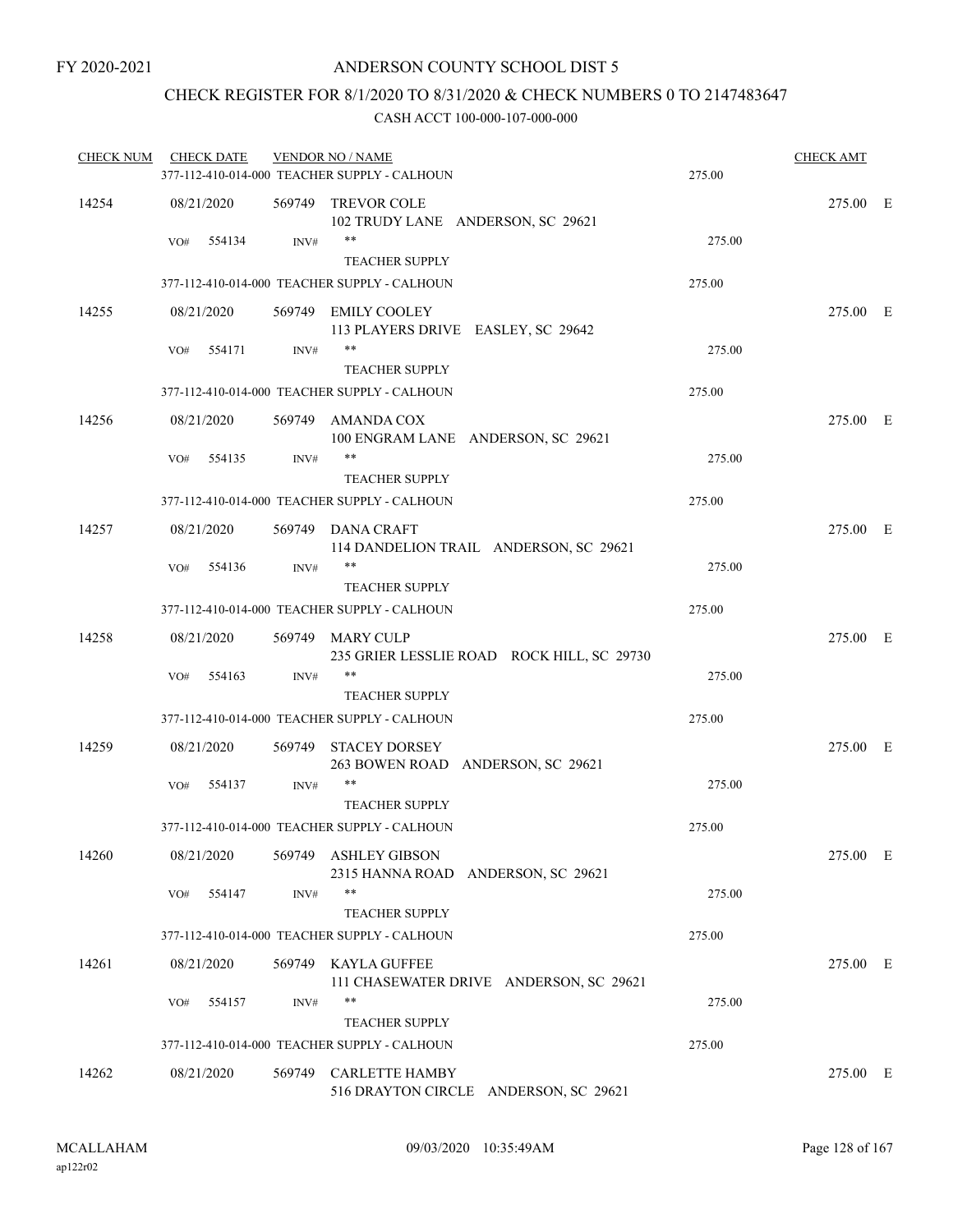# CHECK REGISTER FOR 8/1/2020 TO 8/31/2020 & CHECK NUMBERS 0 TO 2147483647

| <b>CHECK NUM</b> |     | <b>CHECK DATE</b> |        | <b>VENDOR NO / NAME</b>                                                 |        | <b>CHECK AMT</b> |  |
|------------------|-----|-------------------|--------|-------------------------------------------------------------------------|--------|------------------|--|
|                  | VO# | 554151            | INV#   | **                                                                      | 275.00 |                  |  |
|                  |     |                   |        | <b>TEACHER SUPPLY</b>                                                   |        |                  |  |
|                  |     |                   |        | 377-112-410-014-000 TEACHER SUPPLY - CALHOUN                            | 275.00 |                  |  |
| 14263            |     | 08/21/2020        |        | 569749 ROBIN SUZETTE HART<br>300 DEVON WAY ANDERSON, SC 29621           |        | 275.00 E         |  |
|                  | VO# | 554138            | INV#   | **                                                                      | 275.00 |                  |  |
|                  |     |                   |        | <b>TEACHER SUPPLY</b>                                                   |        |                  |  |
|                  |     |                   |        | 377-112-410-014-000 TEACHER SUPPLY - CALHOUN                            | 275.00 |                  |  |
| 14264            |     | 08/21/2020        |        | 569749 SAMANTHA HEMBREE<br>319 SHIRLEY CIRCLE TOWNVILLE, SC 29689       |        | 275.00 E         |  |
|                  | VO# | 554149            | INV#   | **                                                                      | 275.00 |                  |  |
|                  |     |                   |        | <b>TEACHER SUPPLY</b>                                                   |        |                  |  |
|                  |     |                   |        | 377-112-410-014-000 TEACHER SUPPLY - CALHOUN                            | 275.00 |                  |  |
| 14265            |     | 08/21/2020        |        | 569749 MARY HILL<br>300 PENDLETON ROAD CLEMSON, SC 29631                |        | 275.00 E         |  |
|                  | VO# | 554166            | INV#   | **                                                                      | 275.00 |                  |  |
|                  |     |                   |        | <b>TEACHER SUPPLY</b>                                                   |        |                  |  |
|                  |     |                   |        | 377-112-410-014-000 TEACHER SUPPLY - CALHOUN                            | 275.00 |                  |  |
| 14266            |     | 08/21/2020        |        | 569749 MADISON HODGE<br>2104 OLD WILLIAMSTON ROAD ANDERSON, SC<br>29621 |        | 275.00 E         |  |
|                  | VO# | 554170            | INV#   | **                                                                      | 275.00 |                  |  |
|                  |     |                   |        | <b>TEACHER SUPPLY</b>                                                   |        |                  |  |
|                  |     |                   |        | 377-112-410-014-000 TEACHER SUPPLY - CALHOUN                            | 275.00 |                  |  |
| 14267            |     | 08/21/2020        | 569749 | SACHA HUNT<br>140 PRESCOTT DRIVE ANDERSON, SC 29621                     |        | 275.00 E         |  |
|                  | VO# | 554160            | INV#   | **                                                                      | 275.00 |                  |  |
|                  |     |                   |        | <b>TEACHER SUPPLY</b>                                                   |        |                  |  |
|                  |     |                   |        | 377-112-410-014-000 TEACHER SUPPLY - CALHOUN                            | 275.00 |                  |  |
| 14268            |     | 08/21/2020        |        | 569749 KENNEDI KIMBRELL<br>207 BOWEN DR. ANDERSON, SC 29621             |        | 275.00 E         |  |
|                  |     | VO# 554158        | INV#   | <b>TEACHER SUPPLY</b>                                                   | 275.00 |                  |  |
|                  |     |                   |        | 377-112-410-014-000 TEACHER SUPPLY - CALHOUN                            | 275.00 |                  |  |
| 14269            |     | 08/21/2020        |        | 569749 FELICIA LATHAM<br>128 TAYLORS TRAIL ANDERSON, SC 29621           |        | 275.00 E         |  |
|                  | VO# | 554167            | INV#   | **<br><b>TEACHER SUPPLY</b>                                             | 275.00 |                  |  |
|                  |     |                   |        | 377-112-410-014-000 TEACHER SUPPLY - CALHOUN                            | 275.00 |                  |  |
| 14270            |     | 08/21/2020        |        | 569749 KATHERINE LAUGHRIDGE<br>5030 PATTERSON RD ANDERSON, SC 29625     |        | 275.00 E         |  |
|                  | VO# | 554154            | INV#   | **<br><b>TEACHER SUPPLY</b>                                             | 275.00 |                  |  |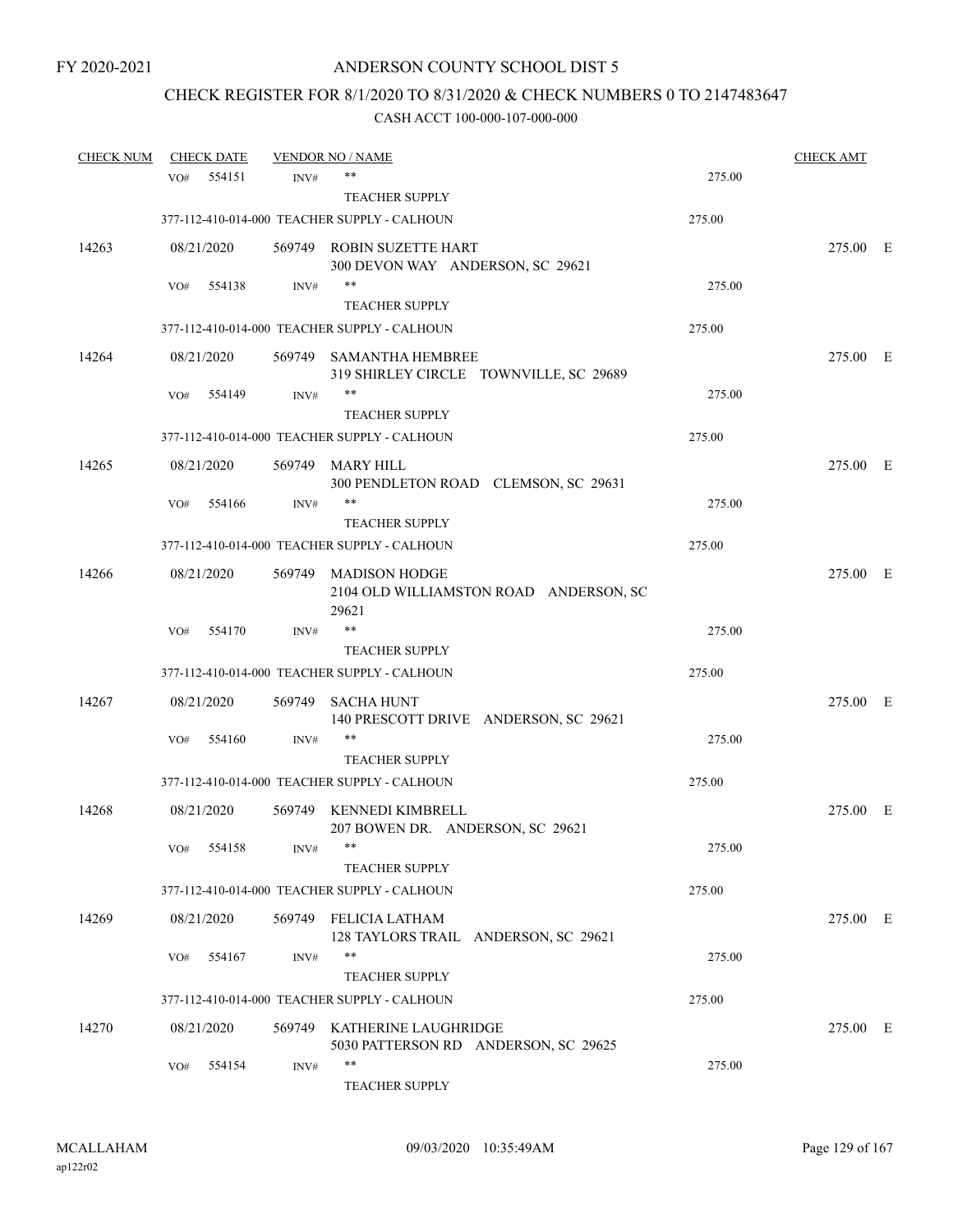# CHECK REGISTER FOR 8/1/2020 TO 8/31/2020 & CHECK NUMBERS 0 TO 2147483647

| <b>CHECK NUM</b> |     | <b>CHECK DATE</b> |        | <b>VENDOR NO / NAME</b>                                              |        | <b>CHECK AMT</b> |  |
|------------------|-----|-------------------|--------|----------------------------------------------------------------------|--------|------------------|--|
|                  |     |                   |        | 377-112-410-014-000 TEACHER SUPPLY - CALHOUN                         | 275.00 |                  |  |
| 14271            |     | 08/21/2020        |        | 569749 ANGEL MCALISTER<br>401 MARTIN ROAD WILLIAMSTON, SC 29697      |        | 275.00 E         |  |
|                  | VO# | 554140            | INV#   | **<br><b>TEACHER SUPPLY</b>                                          | 275.00 |                  |  |
|                  |     |                   |        | 377-112-410-014-000 TEACHER SUPPLY - CALHOUN                         | 275.00 |                  |  |
| 14272            |     | 08/21/2020        |        | 569749 MELBA MCCORMICK<br>402 OAKWOOD ESTATES DR. ANDERSON, SC 29621 |        | 275.00 E         |  |
|                  | VO# | 554132            | INV#   | **<br><b>TEACHER SUPPLY</b>                                          | 275.00 |                  |  |
|                  |     |                   |        | 377-112-410-014-000 TEACHER SUPPLY - CALHOUN                         | 275.00 |                  |  |
| 14273            |     | 08/21/2020        |        | 569749 HEATHER MCCULLOUGH<br>616 LIBERTY ROAD IVA, SC 29655          |        | 275.00 E         |  |
|                  | VO# | 554168            | INV#   | **<br><b>TEACHER SUPPLY</b>                                          | 275.00 |                  |  |
|                  |     |                   |        | 377-112-410-014-000 TEACHER SUPPLY - CALHOUN                         | 275.00 |                  |  |
| 14274            |     | 08/21/2020        |        | 569749 PAMELA MONROE<br>107 DEVON WAY ANDERSON, SC 29621             |        | 275.00 E         |  |
|                  | VO# | 554141            | INV#   | **<br><b>TEACHER SUPPLY</b>                                          | 275.00 |                  |  |
|                  |     |                   |        | 377-112-410-014-000 TEACHER SUPPLY - CALHOUN                         | 275.00 |                  |  |
| 14275            |     | 08/21/2020        |        | 569749 CAROL MOORHEAD<br>5010 KING DRIVE ANDERSON, SC 29621          |        | 275.00 E         |  |
|                  | VO# | 554146            | INV#   | **<br><b>TEACHER SUPPLY</b>                                          | 275.00 |                  |  |
|                  |     |                   |        | 377-112-410-014-000 TEACHER SUPPLY - CALHOUN                         | 275.00 |                  |  |
| 14276            |     | 08/21/2020        |        | 569749 DONET MORF<br>102 LOTTS DRIVE CLINTON, SC 29325               |        | 275.00 E         |  |
|                  | VO# | 554143            | INV#   | **<br><b>TEACHER SUPPLY</b>                                          | 275.00 |                  |  |
|                  |     |                   |        | 377-112-410-014-000 TEACHER SUPPLY - CALHOUN                         | 275.00 |                  |  |
| 14277            |     | 08/21/2020        |        | 569749 SUSAN MOSER<br>110 CEDAR POND ROAD ANDERSON, SC 29621         |        | 275.00 E         |  |
|                  | VO# | 554133            | INV#   | **<br><b>TEACHER SUPPLY</b>                                          | 275.00 |                  |  |
|                  |     |                   |        | 377-112-410-014-000 TEACHER SUPPLY - CALHOUN                         | 275.00 |                  |  |
| 14278            |     | 08/21/2020        |        | 569749 MICHAEL PEARSON<br>91 MAIN STREET PELZER, SC 29669            |        | 275.00 E         |  |
|                  | VO# | 554148            | INV#   | **<br><b>TEACHER SUPPLY</b>                                          | 275.00 |                  |  |
|                  |     |                   |        | 377-112-410-014-000 TEACHER SUPPLY - CALHOUN                         | 275.00 |                  |  |
| 14279            |     | 08/21/2020        | 569749 | <b>MACKENZIE RASH</b><br>165 BUCKLAND DRIVE ANDERSON, SC 29621       |        | 275.00 E         |  |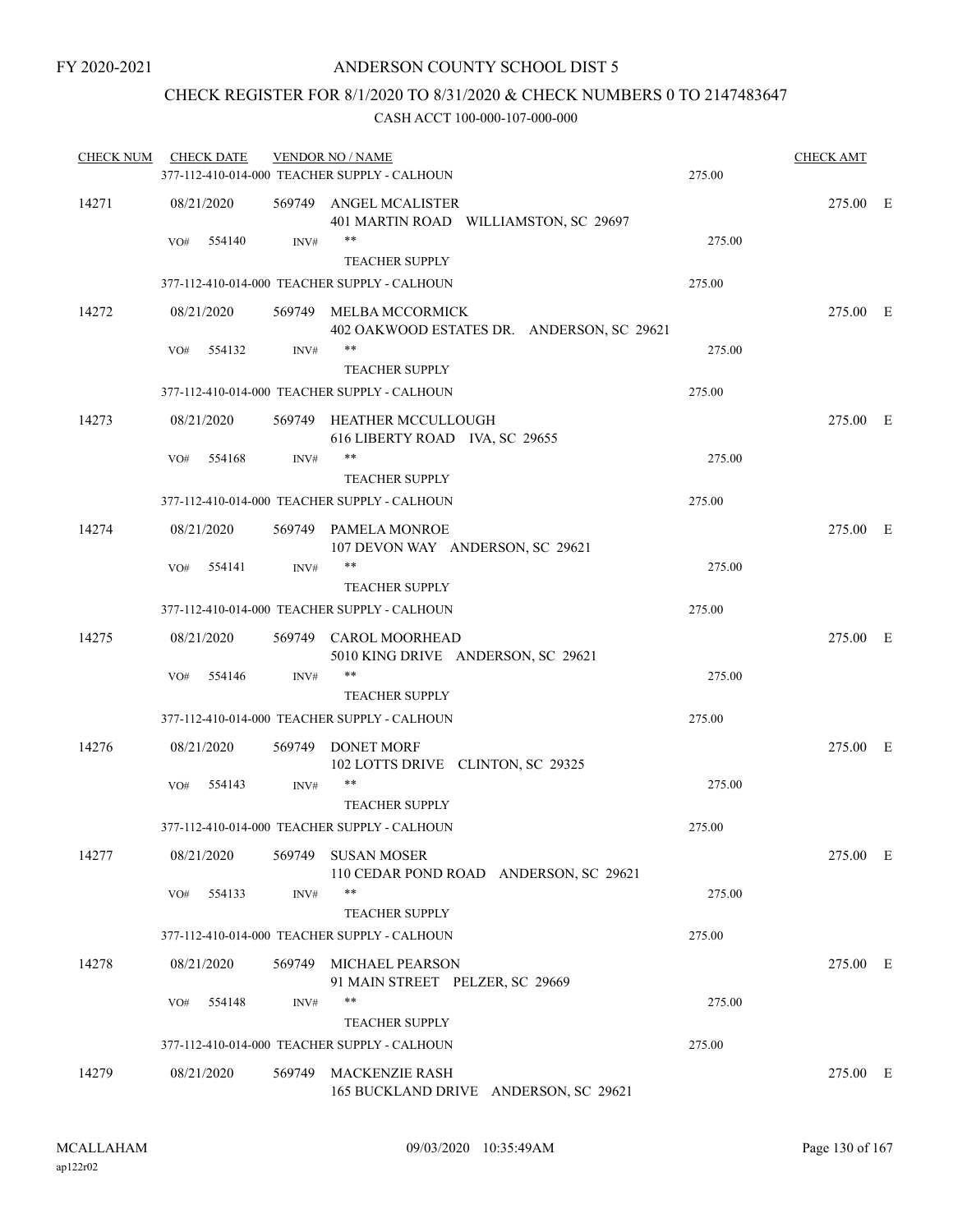# CHECK REGISTER FOR 8/1/2020 TO 8/31/2020 & CHECK NUMBERS 0 TO 2147483647

| <b>CHECK NUM</b> |            | <b>CHECK DATE</b> |        | <b>VENDOR NO / NAME</b>                                             |        | <b>CHECK AMT</b> |  |
|------------------|------------|-------------------|--------|---------------------------------------------------------------------|--------|------------------|--|
|                  | VO#        | 554164            | INV#   | $***$                                                               | 275.00 |                  |  |
|                  |            |                   |        | <b>TEACHER SUPPLY</b>                                               |        |                  |  |
|                  |            |                   |        | 377-112-410-014-000 TEACHER SUPPLY - CALHOUN                        | 275.00 |                  |  |
| 14280            | 08/21/2020 |                   |        | 569749 ASLYN ROMEO<br>180 WEXFORD DRIVE UNIT 300 ANDERSON, SC 29621 |        | 275.00 E         |  |
|                  | VO#        | 554165            | INV#   | $***$                                                               | 275.00 |                  |  |
|                  |            |                   |        | <b>TEACHER SUPPLY</b>                                               |        |                  |  |
|                  |            |                   |        | 377-112-410-014-000 TEACHER SUPPLY - CALHOUN                        | 275.00 |                  |  |
| 14281            | 08/21/2020 |                   |        | 569749 HANNAH SAMMONS<br>305 TILLOTSON ROAD ANDERSON, SC 29621      |        | 275.00 E         |  |
|                  | VO#        | 554162            | INV#   | $***$                                                               | 275.00 |                  |  |
|                  |            |                   |        | <b>TEACHER SUPPLY</b>                                               |        |                  |  |
|                  |            |                   |        | 377-112-410-014-000 TEACHER SUPPLY - CALHOUN                        | 275.00 |                  |  |
| 14282            | 08/21/2020 |                   |        | 569749 CYNTHIA SELF<br>2605 DELLWOOD LANE ANDERSON, SC 29621        |        | 275.00 E         |  |
|                  | VO#        | 554150            | INV#   | $***$                                                               | 275.00 |                  |  |
|                  |            |                   |        | <b>TEACHER SUPPLY</b>                                               |        |                  |  |
|                  |            |                   |        | 377-112-410-014-000 TEACHER SUPPLY - CALHOUN                        | 275.00 |                  |  |
| 14283            | 08/21/2020 |                   | 569749 | ASHLEY SMITH<br>205 CANTRELL RD WILLIAMSTON, SC 29697               |        | 275.00 E         |  |
|                  | VO#        | 554152            | INV#   | $***$                                                               | 275.00 |                  |  |
|                  |            |                   |        | <b>TEACHER SUPPLY</b>                                               |        |                  |  |
|                  |            |                   |        | 377-112-410-014-000 TEACHER SUPPLY - CALHOUN                        | 275.00 |                  |  |
| 14284            | 08/21/2020 |                   | 569749 | DONNA SMITH<br>701 REGENCY CIRCLE ANDERSON, SC 29625                |        | 275.00 E         |  |
|                  | VO#        | 554142            | INV#   | $***$                                                               | 275.00 |                  |  |
|                  |            |                   |        | <b>TEACHER SUPPLY</b>                                               |        |                  |  |
|                  |            |                   |        | 377-112-410-014-000 TEACHER SUPPLY - CALHOUN                        | 275.00 |                  |  |
| 14285            | 08/21/2020 |                   |        | 569749 MELLONEE SMITH<br>1616 CENTERVILLE ROAD ANDERSON, SC 29625   |        | 275.00 E         |  |
|                  | VO#        | 554153            | INV#   | $***$                                                               | 275.00 |                  |  |
|                  |            |                   |        | TEACHER SUPPLY                                                      |        |                  |  |
|                  |            |                   |        | 377-112-410-014-000 TEACHER SUPPLY - CALHOUN                        | 275.00 |                  |  |
| 14286            | 08/21/2020 |                   | 569749 | <b>STACY SMITH</b><br>149 ASHTON LANE ANDERSON, SC 29621            |        | 275.00 E         |  |
|                  | VO#        | 554156            | INV#   | $***$                                                               | 275.00 |                  |  |
|                  |            |                   |        | <b>TEACHER SUPPLY</b>                                               |        |                  |  |
|                  |            |                   |        | 377-112-410-014-000 TEACHER SUPPLY - CALHOUN                        | 275.00 |                  |  |
| 14287            | 08/21/2020 |                   | 569749 | <b>MARY STEPHENS</b><br>130 HERITAGE LANE EASLEY, SC 29642          |        | 275.00 E         |  |
|                  | VO#        | 554172            | INV#   | $***$                                                               | 275.00 |                  |  |
|                  |            |                   |        | <b>TEACHER SUPPLY</b>                                               |        |                  |  |
|                  |            |                   |        | 377-112-410-014-000 TEACHER SUPPLY - CALHOUN                        | 275.00 |                  |  |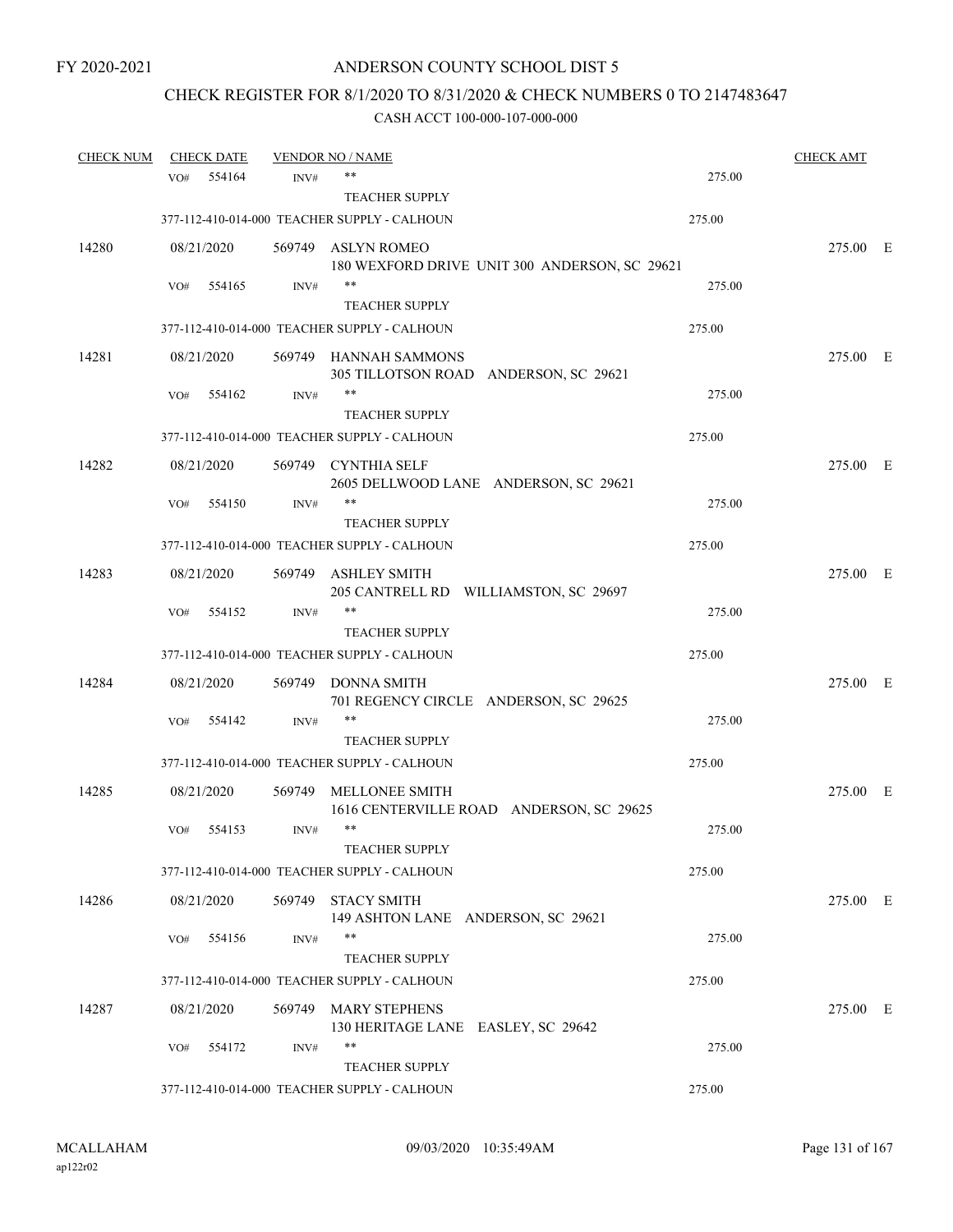# ANDERSON COUNTY SCHOOL DIST 5

# CHECK REGISTER FOR 8/1/2020 TO 8/31/2020 & CHECK NUMBERS 0 TO 2147483647

| <b>CHECK NUM</b> | <b>CHECK DATE</b>            |        | <b>VENDOR NO / NAME</b>                                             |        | <b>CHECK AMT</b> |  |
|------------------|------------------------------|--------|---------------------------------------------------------------------|--------|------------------|--|
| 14288            | 08/21/2020                   |        | 569749 ASHLEY STONE<br>102 SPRING VALLEY ANDERSON, SC 29621         |        | 275.00 E         |  |
|                  | 554139<br>VO#                | INV#   | **<br><b>TEACHER SUPPLY</b>                                         | 275.00 |                  |  |
|                  |                              |        | 377-112-410-014-000 TEACHER SUPPLY - CALHOUN                        | 275.00 |                  |  |
| 14289            | 08/21/2020                   |        | 569749 CARLISLE TAYLOR<br>3003 LECONTE ROAD ANDERSON, SC 29621      |        | 275.00 E         |  |
|                  | 554161<br>VO#                | INV#   | **<br><b>TEACHER SUPPLY</b>                                         | 275.00 |                  |  |
|                  |                              |        | 377-112-410-014-000 TEACHER SUPPLY - CALHOUN                        | 275.00 |                  |  |
| 14290            | 08/21/2020                   |        | 569749 PAMLICO WILLOUGHBY<br>P.O. BOX 27 LOWNDESVILLE, SC 29659     |        | 275.00 E         |  |
|                  | VO#<br>554155                | INV#   | <b>TEACHER SUPPLY</b>                                               | 275.00 |                  |  |
|                  |                              |        | 377-112-410-014-000 TEACHER SUPPLY - CALHOUN                        | 275.00 |                  |  |
| 14291            | 08/21/2020                   |        | 569749 LISA ARNOLD<br>809 S MCDUFFIE STREET ANDERSON, SC 29624      |        | 275.00 E         |  |
|                  | 554174<br>VO#                | INV#   | $***$<br><b>TEACHER SUPPLY</b>                                      | 275.00 |                  |  |
|                  | 377-111-410-015-000 SUPPLIES |        |                                                                     | 275.00 |                  |  |
| 14292            | 08/21/2020                   | 569749 | <b>TERRIE BROWN</b><br>601 CONCORD AVENUE ANDERSON, SC 29621        |        | 275.00 E         |  |
|                  | 554182<br>VO#                | INV#   | $***$<br><b>TEACHER SUPPLY</b>                                      | 275.00 |                  |  |
|                  | 377-111-410-015-000 SUPPLIES |        |                                                                     | 275.00 |                  |  |
| 14293            | 08/21/2020                   | 569749 | <b>SYLVIA FOWLER</b><br>806 STONE CREEK DRIVE ANDERSON, SC 29621    |        | 275.00 E         |  |
|                  | 554173<br>VO#                | INV#   | **<br><b>TEACHER SUPPLY</b>                                         | 275.00 |                  |  |
|                  | 377-111-410-015-000 SUPPLIES |        |                                                                     | 275.00 |                  |  |
| 14294            | 08/21/2020                   |        | 569749 REGINA HOLLOWAY<br>124 SAINT KITTS COURT GREENWOOD, SC 29646 |        | 275.00 E         |  |
|                  | 554178<br>VO#                | INV#   | **<br><b>TEACHER SUPPLY</b>                                         | 275.00 |                  |  |
|                  | 377-111-410-015-000 SUPPLIES |        |                                                                     | 275.00 |                  |  |
| 14295            | 08/21/2020                   | 569749 | <b>CHANDAWN MARTIN</b><br>402 S. GOSSETT STREET ANDERSON, SC 29624  |        | 275.00 E         |  |
|                  | 554177<br>VO#                | INV#   | **<br><b>TEACHER SUPPLY</b>                                         | 275.00 |                  |  |
|                  | 377-111-410-015-000 SUPPLIES |        |                                                                     | 275.00 |                  |  |
| 14296            | 08/21/2020                   | 569749 | <b>ANDREA MATHIS</b><br>2018 WOODSIDE AVENUE ANDERSON, SC 29625     |        | 275.00 E         |  |
|                  | 554180<br>VO#                | INV#   | **                                                                  | 275.00 |                  |  |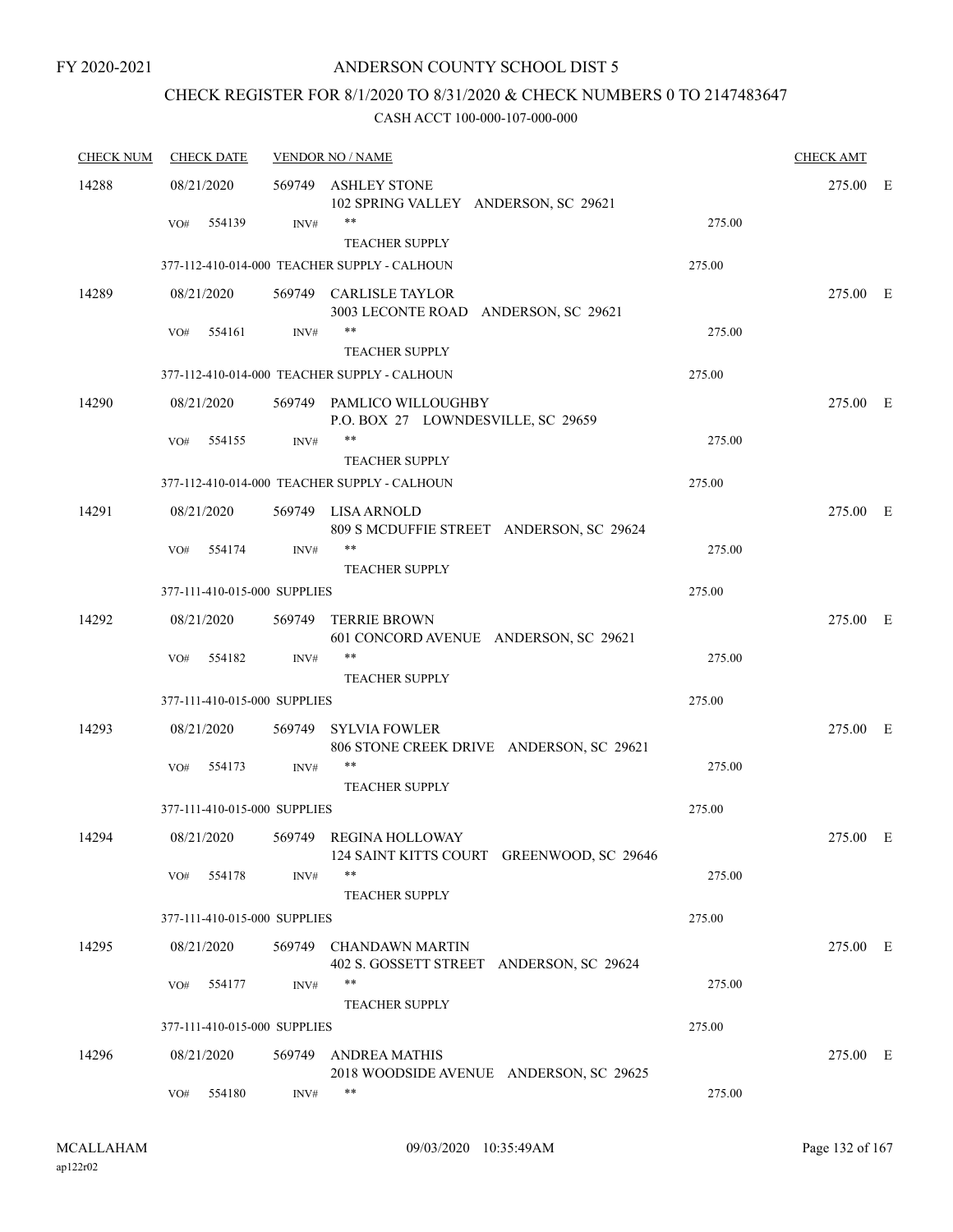# ANDERSON COUNTY SCHOOL DIST 5

# CHECK REGISTER FOR 8/1/2020 TO 8/31/2020 & CHECK NUMBERS 0 TO 2147483647

| <b>CHECK NUM</b> | <b>CHECK DATE</b>            |        | <b>VENDOR NO / NAME</b>                                             |                                               | <b>CHECK AMT</b> |  |
|------------------|------------------------------|--------|---------------------------------------------------------------------|-----------------------------------------------|------------------|--|
|                  |                              |        | TEACHER SUPPLY                                                      |                                               |                  |  |
|                  | 377-111-410-015-000 SUPPLIES |        |                                                                     | 275.00                                        |                  |  |
| 14297            | 08/21/2020                   |        | 569749 CONSTANCE PAZDERSKI<br>313 TRINITY THREE ROAD IRMO, SC 29063 |                                               | 275.00 E         |  |
|                  | 554181<br>VO#                | INV#   | $***$                                                               | 275.00                                        |                  |  |
|                  |                              |        | <b>TEACHER SUPPLY</b>                                               |                                               |                  |  |
|                  | 377-111-410-015-000 SUPPLIES |        |                                                                     | 275.00                                        |                  |  |
| 14298            | 08/21/2020                   |        | 569749 DIANNA ROBINSON<br>110 CHEROKEE ROAD BELTON, SC 29627        |                                               | 275.00 E         |  |
|                  | 554176<br>VO#                | INV#   | **<br><b>TEACHER SUPPLY</b>                                         | 275.00                                        |                  |  |
|                  | 377-111-410-015-000 SUPPLIES |        |                                                                     | 275.00                                        |                  |  |
| 14299            | 08/21/2020                   |        | 569749 MELODEE ROSOPA                                               |                                               | 275.00 E         |  |
|                  |                              |        | 101 WINMAR DRIVE ANDERSON, SC 29621                                 |                                               |                  |  |
|                  | 554179<br>VO#                | INV#   | $***$                                                               | 275.00                                        |                  |  |
|                  |                              |        | <b>TEACHER SUPPLY</b>                                               |                                               |                  |  |
|                  | 377-111-410-015-000 SUPPLIES |        |                                                                     | 275.00                                        |                  |  |
| 14300            | 08/21/2020                   | 569749 | HALEY VAUGHN<br>409 LANCELOT COURT ANDERSON, SC 29625               |                                               | 275.00 E         |  |
|                  | 554175<br>VO#                | INV#   | $***$                                                               | 275.00                                        |                  |  |
|                  |                              |        | <b>TEACHER SUPPLY</b>                                               |                                               |                  |  |
|                  | 377-111-410-015-000 SUPPLIES |        |                                                                     | 275.00                                        |                  |  |
| 14301            | 08/21/2020                   |        | 569749 LAVINIA ANDERSON<br>420 WESLEY COURT STARR, SC 29684         |                                               | 275.00 E         |  |
|                  | 554183<br>VO#                | INV#   | $***$                                                               | 275.00                                        |                  |  |
|                  |                              |        | <b>TEACHER SUPPLY</b>                                               |                                               |                  |  |
|                  |                              |        | 377-112-410-016-000 TEACHER SUPPLY - VARENNES                       | 275.00                                        |                  |  |
| 14302            | 08/21/2020                   |        | 569749 ELLISON BROWN<br>120 PRESSLEY DRIVE CLEMSON, SC 29631        |                                               | 275.00 E         |  |
|                  | VO#<br>554202                | INV#   | $***$<br><b>TEACHER SUPPLY</b>                                      | 275.00                                        |                  |  |
|                  |                              |        | 377-112-410-016-000 TEACHER SUPPLY - VARENNES                       | 275.00                                        |                  |  |
| 14303            | 08/21/2020                   | 569749 | <b>ROBERT CASON</b><br>665 CAMPBELL ROAD PELZER, SC 29669           |                                               | 275.00 E         |  |
|                  | 554188<br>VO#                | INV#   | $***$<br><b>TEACHER SUPPLY</b>                                      | 275.00                                        |                  |  |
|                  |                              |        | 377-112-410-016-000 TEACHER SUPPLY - VARENNES                       | 275.00                                        |                  |  |
| 14304            | 08/21/2020                   |        | 569749 HALEY CASSEL                                                 | 50 GLENWOOD ROAD APT L15 GREENVILLE, SC 29615 | 275.00 E         |  |
|                  | 554206<br>VO#                | INV#   | $***$<br><b>TEACHER SUPPLY</b>                                      | 275.00                                        |                  |  |
|                  |                              |        | 377-112-410-016-000 TEACHER SUPPLY - VARENNES                       | 275.00                                        |                  |  |
| 14305            | 08/21/2020                   |        | 569749 CHARLOTTE COWDEN                                             |                                               | 275.00 E         |  |
|                  |                              |        |                                                                     |                                               |                  |  |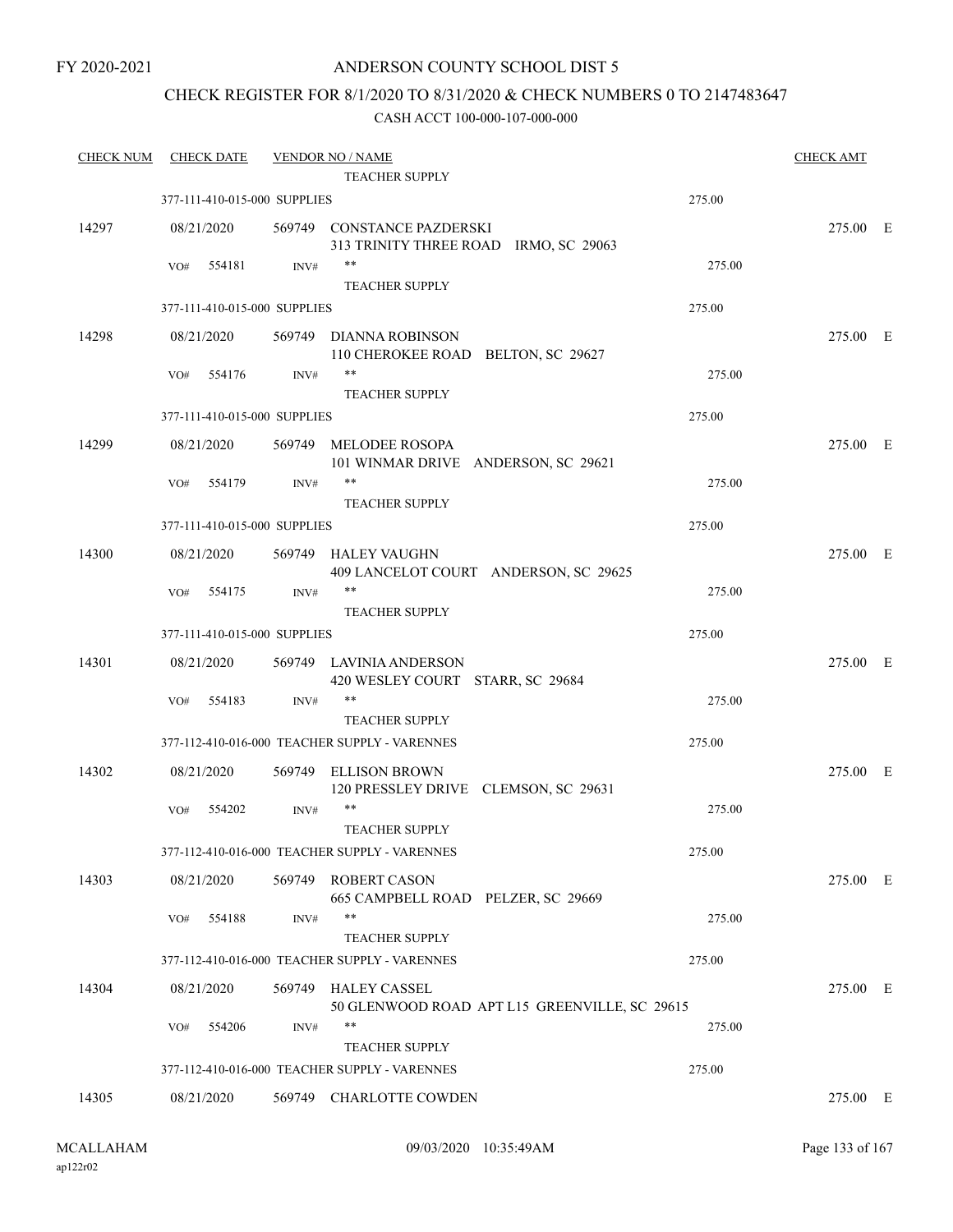# ANDERSON COUNTY SCHOOL DIST 5

# CHECK REGISTER FOR 8/1/2020 TO 8/31/2020 & CHECK NUMBERS 0 TO 2147483647

| <b>CHECK NUM</b> |     | <b>CHECK DATE</b> |                | <b>VENDOR NO / NAME</b>                                 | <b>CHECK AMT</b> |  |
|------------------|-----|-------------------|----------------|---------------------------------------------------------|------------------|--|
|                  |     |                   |                | PO BOX 386 ANDERSON, SC 29622                           |                  |  |
|                  | VO# | 554184            | INV#           | $***$<br>275.00                                         |                  |  |
|                  |     |                   |                | <b>TEACHER SUPPLY</b>                                   |                  |  |
|                  |     |                   |                | 377-112-410-016-000 TEACHER SUPPLY - VARENNES<br>275.00 |                  |  |
| 14306            |     | 08/21/2020        |                | 569749 JUSTUS COX                                       | 275.00 E         |  |
|                  |     |                   |                | 324 CEDAR RIDGE ANDERSON, SC 29621                      |                  |  |
|                  | VO# | 554191            | INV#           | $***$<br>275.00                                         |                  |  |
|                  |     |                   |                | <b>TEACHER SUPPLY</b>                                   |                  |  |
|                  |     |                   |                | 377-112-410-016-000 TEACHER SUPPLY - VARENNES<br>275.00 |                  |  |
| 14307            |     | 08/21/2020        |                | 569749 DEBORAH CROXTON                                  | 275.00 E         |  |
|                  |     |                   |                | 421 BLAIR STREET ANDERSON, SC 29625                     |                  |  |
|                  | VO# | 554186            | INV#           | **<br>275.00                                            |                  |  |
|                  |     |                   |                | <b>TEACHER SUPPLY</b>                                   |                  |  |
|                  |     |                   |                | 377-112-410-016-000 TEACHER SUPPLY - VARENNES<br>275.00 |                  |  |
|                  |     |                   |                |                                                         |                  |  |
| 14308            |     | 08/21/2020        |                | 569749 DANIELLE DOROGI                                  | 275.00 E         |  |
|                  |     |                   |                | 1108 TIGER BOULEVARD APT. 152 CLEMSON, SC 29631         |                  |  |
|                  | VO# | 554199            | INV#           | $***$<br>275.00                                         |                  |  |
|                  |     |                   |                | <b>TEACHER SUPPLY</b>                                   |                  |  |
|                  |     |                   |                | 377-112-410-016-000 TEACHER SUPPLY - VARENNES<br>275.00 |                  |  |
| 14309            |     | 08/21/2020        | 569749         | <b>AMANDA EPPES</b>                                     | 275.00 E         |  |
|                  |     |                   |                | 719 LOBLOLLY DRIVE ANDERSON, SC 29625                   |                  |  |
|                  | VO# | 554192            | INV#           | $***$<br>275.00                                         |                  |  |
|                  |     |                   |                | <b>TEACHER SUPPLY</b>                                   |                  |  |
|                  |     |                   |                | 377-112-410-016-000 TEACHER SUPPLY - VARENNES<br>275.00 |                  |  |
| 14310            |     | 08/21/2020        | 569749         | BETH GRAY                                               | 275.00 E         |  |
|                  |     |                   |                | 1049 WINDMILL TRAIL ANDERSON, SC 29626                  |                  |  |
|                  | VO# | 554198            | $\text{INV}\#$ | $***$<br>275.00                                         |                  |  |
|                  |     |                   |                | <b>TEACHER SUPPLY</b>                                   |                  |  |
|                  |     |                   |                | 377-112-410-016-000 TEACHER SUPPLY - VARENNES<br>275.00 |                  |  |
| 14311            |     | 08/21/2020        |                | 569749 KRISTIE HARRISON                                 | 275.00 E         |  |
|                  |     |                   |                | 117 STARRWOOD DRIVE STARR, SC 29684                     |                  |  |
|                  |     | VO# 554185        | INV#           | 275.00                                                  |                  |  |
|                  |     |                   |                | <b>TEACHER SUPPLY</b>                                   |                  |  |
|                  |     |                   |                |                                                         |                  |  |
|                  |     |                   |                | 377-112-410-016-000 TEACHER SUPPLY - VARENNES<br>275.00 |                  |  |
| 14312            |     | 08/21/2020        |                | 569749 CAROL HEATON                                     | 275.00 E         |  |
|                  |     |                   |                | 2506 WHITEHALL AVENUE ANDERSON, SC 29621                |                  |  |
|                  | VO# | 554189            | INV#           | $***$<br>275.00                                         |                  |  |
|                  |     |                   |                | <b>TEACHER SUPPLY</b>                                   |                  |  |
|                  |     |                   |                | 275.00<br>377-112-410-016-000 TEACHER SUPPLY - VARENNES |                  |  |
| 14313            |     | 08/21/2020        | 569749         | <b>ALESIA JONES</b>                                     | 275.00 E         |  |
|                  |     |                   |                | 703 E MAULDIN STREET ANDERSON, SC 29621                 |                  |  |
|                  | VO# | 554196            | INV#           | $***$<br>275.00                                         |                  |  |
|                  |     |                   |                | <b>TEACHER SUPPLY</b>                                   |                  |  |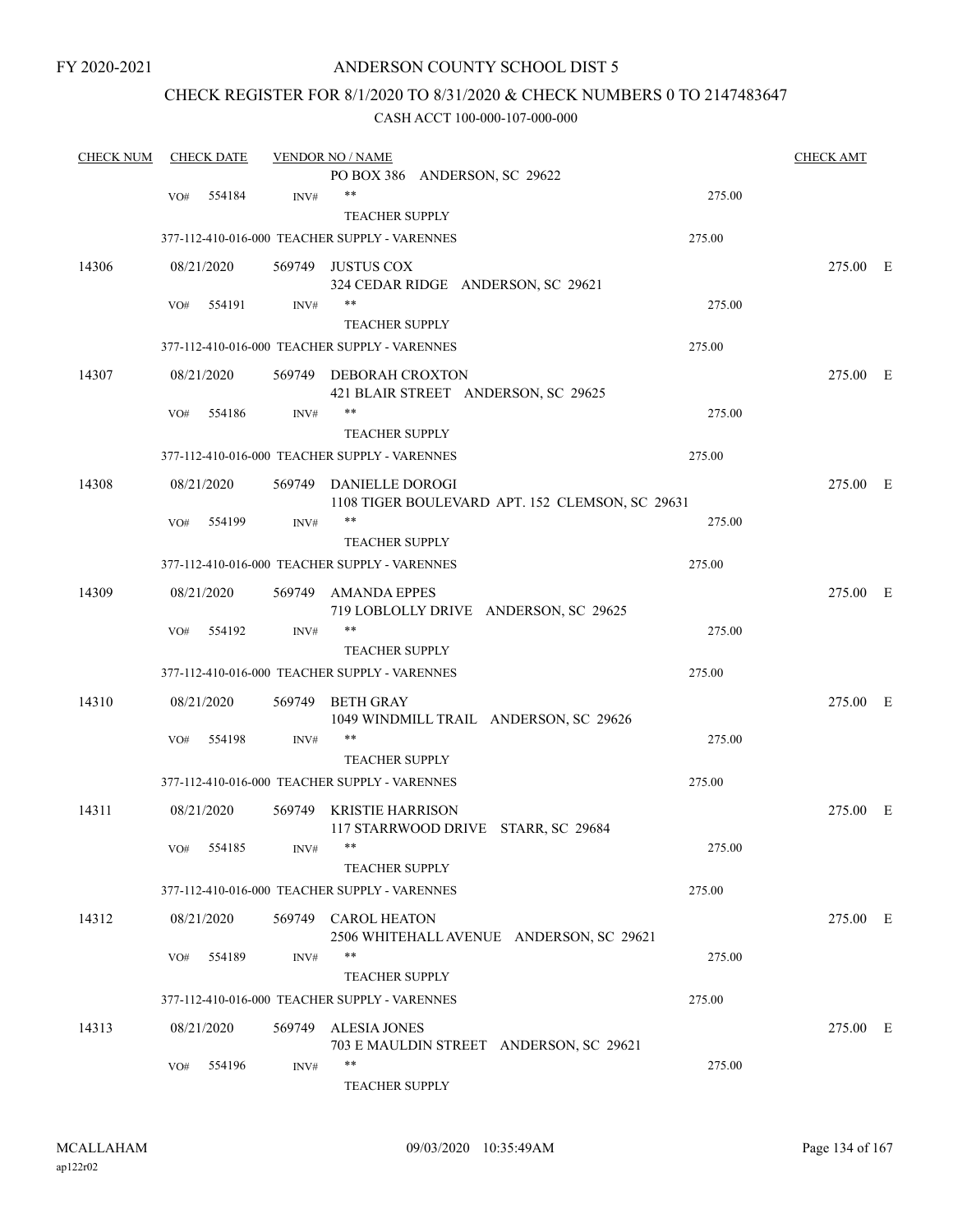# CHECK REGISTER FOR 8/1/2020 TO 8/31/2020 & CHECK NUMBERS 0 TO 2147483647

| <b>CHECK NUM</b> | <b>CHECK DATE</b> |                | <b>VENDOR NO / NAME</b><br>377-112-410-016-000 TEACHER SUPPLY - VARENNES    | 275.00 | <b>CHECK AMT</b> |  |
|------------------|-------------------|----------------|-----------------------------------------------------------------------------|--------|------------------|--|
| 14314            | 08/21/2020        |                | 569749 CAITLIN MARTIN                                                       |        | 275.00 E         |  |
|                  | VO#               | 554195<br>INV# | 2620 SIX AND TWENTY ROAD PENDLETON, SC 29670<br>**<br><b>TEACHER SUPPLY</b> | 275.00 |                  |  |
|                  |                   |                | 377-112-410-016-000 TEACHER SUPPLY - VARENNES                               | 275.00 |                  |  |
| 14315            | 08/21/2020        |                | 569749 TAMAURIA MATTISON                                                    |        | 275.00 E         |  |
|                  |                   |                | 144 WOODLAND DRIVE ANDERSON, SC 29621                                       |        |                  |  |
|                  | VO#               | 554208<br>INV# | **                                                                          | 275.00 |                  |  |
|                  |                   |                | <b>TEACHER SUPPLY</b>                                                       |        |                  |  |
|                  |                   |                | 377-112-410-016-000 TEACHER SUPPLY - VARENNES                               | 275.00 |                  |  |
| 14316            | 08/21/2020        |                | 569749 JAIMIE MCCOLLUM<br>1505 HILLTOP DRIVE ANDERSON, SC 29621             |        | 275.00 E         |  |
|                  | VO#               | 554210<br>INV# | **                                                                          | 275.00 |                  |  |
|                  |                   |                | <b>TEACHER SUPPLY</b><br>377-112-410-016-000 TEACHER SUPPLY - VARENNES      | 275.00 |                  |  |
|                  |                   |                |                                                                             |        |                  |  |
| 14317            | 08/21/2020        |                | 569749 ASHLEIGH MOORE<br>481 MAXWELL MILL ROAD DEWY ROSE, GA 30634          |        | 275.00 E         |  |
|                  | VO#               | 554201<br>INV# | $***$                                                                       | 275.00 |                  |  |
|                  |                   |                | <b>TEACHER SUPPLY</b>                                                       |        |                  |  |
|                  |                   |                | 377-112-410-016-000 TEACHER SUPPLY - VARENNES                               | 275.00 |                  |  |
| 14318            | 08/21/2020        |                | 569749 NANCY MORRIS<br>PO BOX 344 TAYLORS, SC 29687                         |        | 275.00 E         |  |
|                  | VO#               | 554211<br>INV# | **                                                                          | 275.00 |                  |  |
|                  |                   |                | <b>TEACHER SUPPLY</b>                                                       |        |                  |  |
|                  |                   |                | 377-112-410-016-000 TEACHER SUPPLY - VARENNES                               | 275.00 |                  |  |
| 14319            | 08/21/2020        |                | 569749 BRETT MRAKOVICH<br>1019 WATERSIDE DRIVE EASLEY, SC 29642             |        | 275.00 E         |  |
|                  | VO#               | 554209<br>INV# | **                                                                          | 275.00 |                  |  |
|                  |                   |                | <b>TEACHER SUPPLY</b><br>377-112-410-016-000 TEACHER SUPPLY - VARENNES      | 275.00 |                  |  |
|                  |                   |                |                                                                             |        |                  |  |
| 14320            | 08/21/2020        |                | 569749 CHASITY ROSE<br>811 ISSAQUEENA TRAIL APT. 812 CENTRAL, SC 29630      |        | 275.00 E         |  |
|                  | VO#               | 554207<br>INV# | **<br><b>TEACHER SUPPLY</b>                                                 | 275.00 |                  |  |
|                  |                   |                | 377-112-410-016-000 TEACHER SUPPLY - VARENNES                               | 275.00 |                  |  |
| 14321            | 08/21/2020        | 569749         | <b>TARA SHAVER</b><br>76 B KEOWEE ROAD IVA, SC 29655                        |        | 275.00 E         |  |
|                  | VO#               | 554194<br>INV# | **                                                                          | 275.00 |                  |  |
|                  |                   |                | <b>TEACHER SUPPLY</b>                                                       |        |                  |  |
|                  |                   |                | 377-112-410-016-000 TEACHER SUPPLY - VARENNES                               | 275.00 |                  |  |
| 14322            | 08/21/2020        | 569749         | <b>KAYLA SMITH</b><br>115 GRANT ROAD<br>WESTMINSTER, SC 29693               |        | 275.00 E         |  |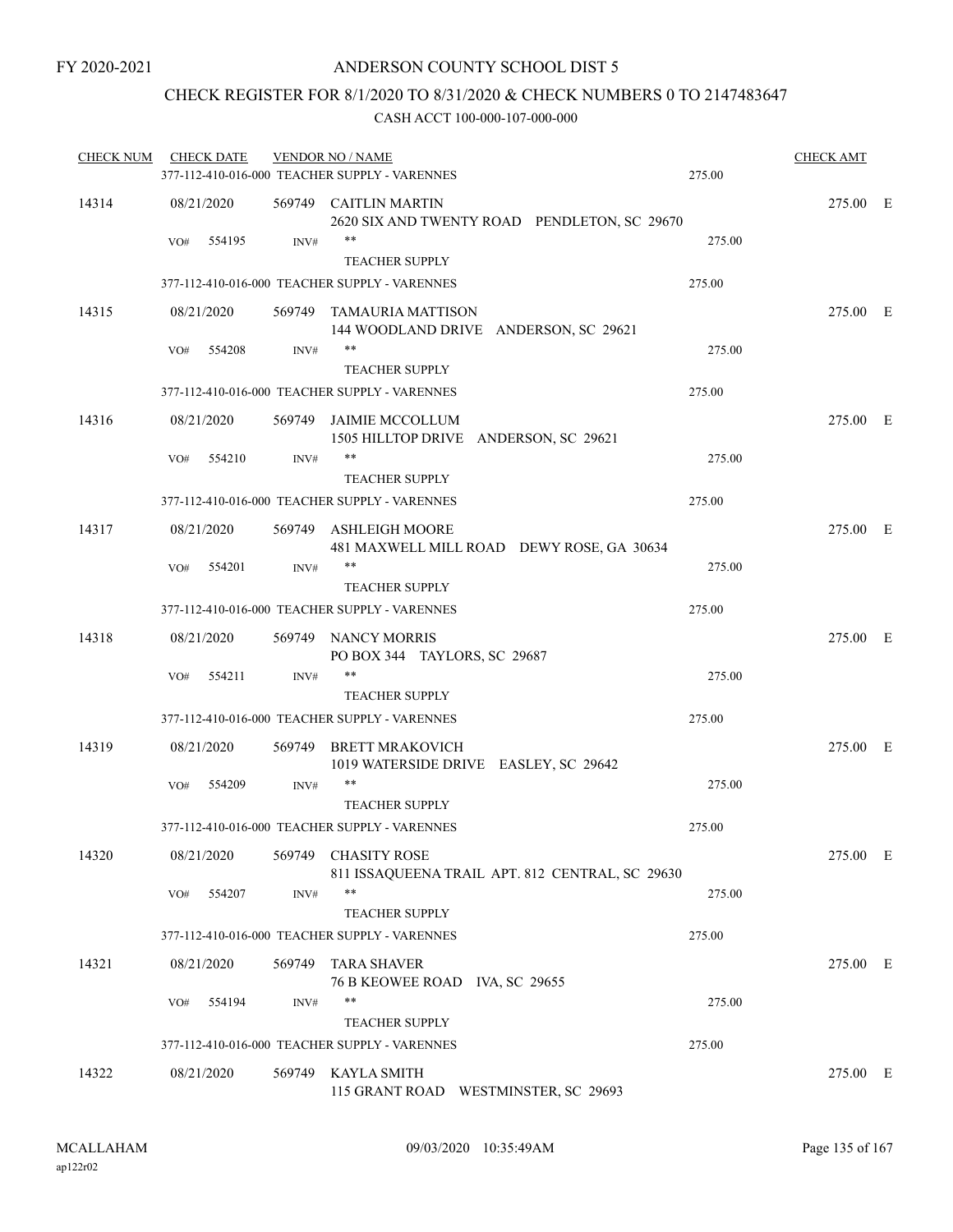# CHECK REGISTER FOR 8/1/2020 TO 8/31/2020 & CHECK NUMBERS 0 TO 2147483647

| <b>CHECK NUM</b> |     | <b>CHECK DATE</b> |        | <b>VENDOR NO / NAME</b>                                            |        | <b>CHECK AMT</b> |  |
|------------------|-----|-------------------|--------|--------------------------------------------------------------------|--------|------------------|--|
|                  | VO# | 554205            | INV#   | **                                                                 | 275.00 |                  |  |
|                  |     |                   |        | <b>TEACHER SUPPLY</b>                                              |        |                  |  |
|                  |     |                   |        | 377-112-410-016-000 TEACHER SUPPLY - VARENNES                      | 275.00 |                  |  |
| 14323            |     | 08/21/2020        |        | 569749 KIMBERLY STANIFER<br>189 QUARRY ROAD LIBERTY, SC 29657      |        | 275.00 E         |  |
|                  | VO# | 554200            | INV#   | $***$                                                              | 275.00 |                  |  |
|                  |     |                   |        | <b>TEACHER SUPPLY</b>                                              |        |                  |  |
|                  |     |                   |        | 377-112-410-016-000 TEACHER SUPPLY - VARENNES                      | 275.00 |                  |  |
| 14324            |     | 08/21/2020        |        | 569749 EVELYN STRICKLAND<br>P.O. BOX 827 PIEDMONT, SC 29673        |        | 275.00 E         |  |
|                  | VO# | 554197            | INV#   | **                                                                 | 275.00 |                  |  |
|                  |     |                   |        | <b>TEACHER SUPPLY</b>                                              |        |                  |  |
|                  |     |                   |        | 377-112-410-016-000 TEACHER SUPPLY - VARENNES                      | 275.00 |                  |  |
| 14325            |     | 08/21/2020        |        | 569749 CATHERINE THOMAS<br>1401 GRADY HALL ROAD ANDERSON, SC 29626 |        | 275.00 E         |  |
|                  | VO# | 554203            | INV#   | **                                                                 | 275.00 |                  |  |
|                  |     |                   |        | <b>TEACHER SUPPLY</b>                                              |        |                  |  |
|                  |     |                   |        | 377-112-410-016-000 TEACHER SUPPLY - VARENNES                      | 275.00 |                  |  |
| 14326            |     | 08/21/2020        |        | 569749 BRANDIE WHITLOCK<br>227 PROVIDENCE POINT ANDERSON, SC 29626 |        | 275.00 E         |  |
|                  | VO# | 554204            | INV#   | **                                                                 | 275.00 |                  |  |
|                  |     |                   |        | <b>TEACHER SUPPLY</b>                                              |        |                  |  |
|                  |     |                   |        | 377-112-410-016-000 TEACHER SUPPLY - VARENNES                      | 275.00 |                  |  |
| 14327            |     | 08/21/2020        | 569749 | TIFFINY WILLIAMS<br>112 BELSPRING LANE ANDERSON, SC 29621          |        | 275.00 E         |  |
|                  | VO# | 554190            | INV#   | **                                                                 | 275.00 |                  |  |
|                  |     |                   |        | <b>TEACHER SUPPLY</b>                                              |        |                  |  |
|                  |     |                   |        | 377-112-410-016-000 TEACHER SUPPLY - VARENNES                      | 275.00 |                  |  |
| 14328            |     | 08/21/2020        | 569749 | KELLY WILLIAMSON<br>114 CHARPING LANE ANDERSON, SC 29621           |        | 275.00 E         |  |
|                  | VO# | 554193            | INV#   | $***$                                                              | 275.00 |                  |  |
|                  |     |                   |        | <b>TEACHER SUPPLY</b>                                              |        |                  |  |
|                  |     |                   |        | 377-112-410-016-000 TEACHER SUPPLY - VARENNES                      | 275.00 |                  |  |
| 14329            |     | 08/21/2020        |        | 569749 PAULINE YOUNG<br>508 BLUME RD. ANDERSON, SC 29625           |        | 275.00 E         |  |
|                  | VO# | 554187            | INV#   | **                                                                 | 275.00 |                  |  |
|                  |     |                   |        | <b>TEACHER SUPPLY</b>                                              |        |                  |  |
|                  |     |                   |        | 377-112-410-016-000 TEACHER SUPPLY - VARENNES                      | 275.00 |                  |  |
| 14330            |     | 08/21/2020        |        | 569749 EVA ADDISON<br>504 WILLIAMSBURG RD ANDERSON, SC 29621       |        | 275.00 E         |  |
|                  | VO# | 554230            | INV#   | **                                                                 | 275.00 |                  |  |
|                  |     |                   |        | <b>TEACHER SUPPLY</b>                                              |        |                  |  |
|                  |     |                   |        | 377-112-410-017-000 TEACHER SUPPLY - MIDWAY                        | 275.00 |                  |  |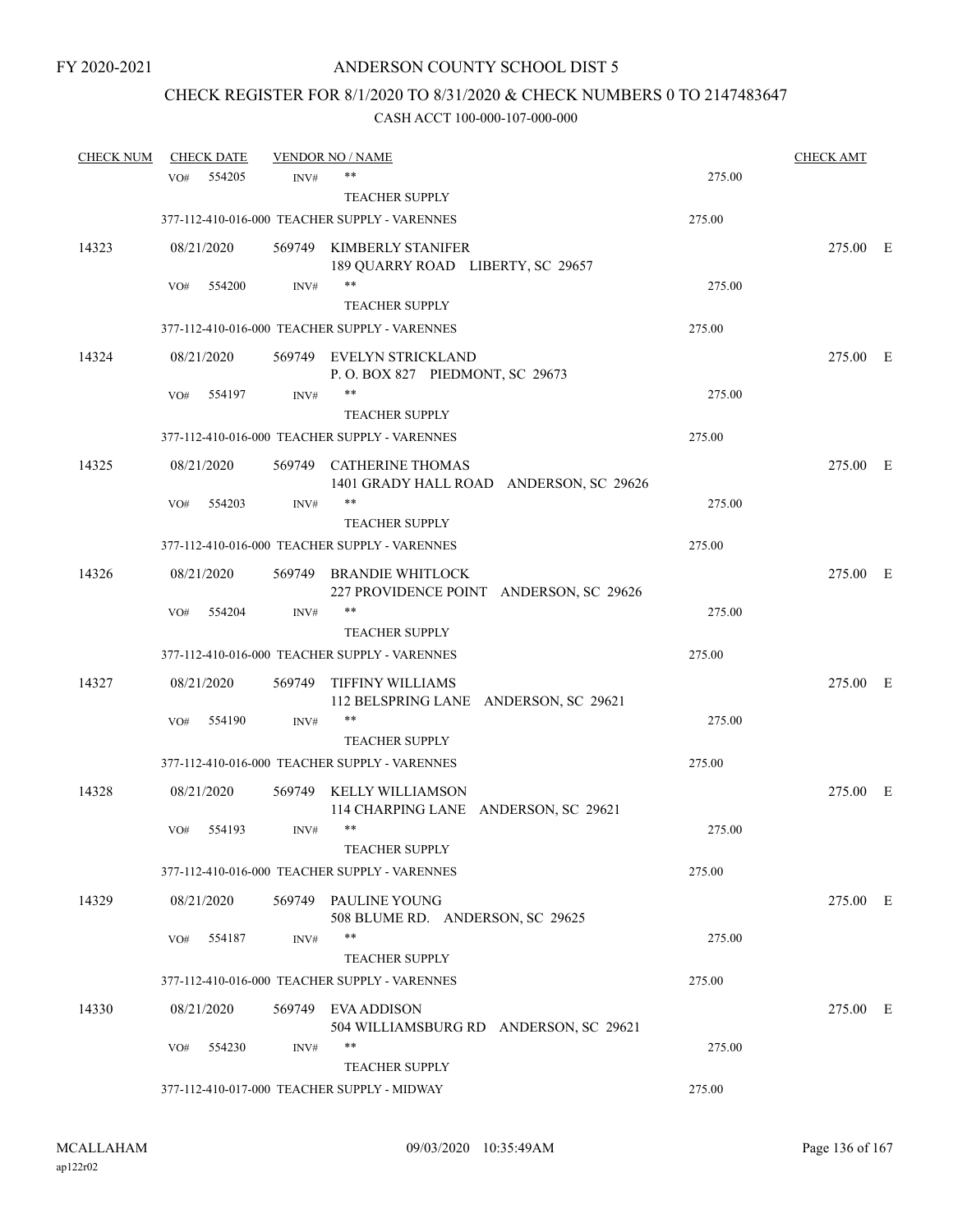# CHECK REGISTER FOR 8/1/2020 TO 8/31/2020 & CHECK NUMBERS 0 TO 2147483647

| <b>CHECK NUM</b> | <b>CHECK DATE</b> |        | <b>VENDOR NO / NAME</b>                                              |        | <b>CHECK AMT</b> |  |
|------------------|-------------------|--------|----------------------------------------------------------------------|--------|------------------|--|
| 14331            | 08/21/2020        |        | 569749 KATHRYN ANDRADE<br>117 TINSLEY DRIVE ANDERSON, SC 29621       |        | 275.00 E         |  |
|                  | 554242<br>VO#     | INV#   | $***$<br><b>TEACHER SUPPLY</b>                                       | 275.00 |                  |  |
|                  |                   |        | 377-112-410-017-000 TEACHER SUPPLY - MIDWAY                          | 275.00 |                  |  |
| 14332            | 08/21/2020        |        | 569749 PAMELA ARROYO<br>116 KING ARTHUR DRIVE PIEDMONT, SC 29673     |        | 275.00 E         |  |
|                  | 554250<br>VO#     | INV#   | $\ast\ast$<br>TEACHER SUPPLY                                         | 275.00 |                  |  |
|                  |                   |        | 377-112-410-017-000 TEACHER SUPPLY - MIDWAY                          | 275.00 |                  |  |
| 14333            | 08/21/2020        |        | 569749 LISA ASHLEY<br>121 BRIAR PATCH ROAD ANDERSON, SC 29621        |        | 275.00 E         |  |
|                  | VO#<br>554213     | INV#   | **<br><b>TEACHER SUPPLY</b>                                          | 275.00 |                  |  |
|                  |                   |        | 377-112-410-017-000 TEACHER SUPPLY - MIDWAY                          | 275.00 |                  |  |
| 14334            | 08/21/2020        |        | 569749 CURRY ASKEW<br>102 MCGEE COURT ANDERSON, SC 29621             |        | 275.00 E         |  |
|                  | 554262<br>VO#     | INV#   | $***$<br><b>TEACHER SUPPLY</b>                                       | 275.00 |                  |  |
|                  |                   |        | 377-112-410-017-000 TEACHER SUPPLY - MIDWAY                          | 275.00 |                  |  |
| 14335            | 08/21/2020        |        | 569749 HOLLY ATKINS<br>2407 LANE AVE ANDERSON, SC 29621              |        | 275.00 E         |  |
|                  | 554228<br>VO#     | INV#   | $***$<br><b>TEACHER SUPPLY</b>                                       | 275.00 |                  |  |
|                  |                   |        | 377-112-410-017-000 TEACHER SUPPLY - MIDWAY                          | 275.00 |                  |  |
| 14336            | 08/21/2020        |        | 569749 LAURA BELL<br>190 WEXFORD DRIVE-UNIT 205 ANDERSON, SC 29621   |        | 275.00 E         |  |
|                  | 554247<br>VO#     | INV#   | **<br><b>TEACHER SUPPLY</b>                                          | 275.00 |                  |  |
|                  |                   |        | 377-112-410-017-000 TEACHER SUPPLY - MIDWAY                          | 275.00 |                  |  |
| 14337            | 08/21/2020        | 569749 | ERIN BEST<br>1020 GRADY HALL ROAD ANDERSON, SC 29626                 |        | 275.00 E         |  |
|                  | 554241<br>VO#     | INV#   | $***$<br><b>TEACHER SUPPLY</b>                                       | 275.00 |                  |  |
|                  |                   |        | 377-112-410-017-000 TEACHER SUPPLY - MIDWAY                          | 275.00 |                  |  |
| 14338            | 08/21/2020        |        | 569749 KAITLYN BIEDENBENDER<br>218 WILLIAMSTON RD ANDERSON, SC 29621 |        | 275.00 E         |  |
|                  | 554249<br>VO#     | INV#   | $***$<br><b>TEACHER SUPPLY</b>                                       | 275.00 |                  |  |
|                  |                   |        | 377-112-410-017-000 TEACHER SUPPLY - MIDWAY                          | 275.00 |                  |  |
| 14339            | 08/21/2020        | 569749 | KAYLA BOWMAN<br>P.O. Box 227 STARR, SC 29684                         |        | 275.00 E         |  |
|                  | 554251<br>VO#     | INV#   | $***$                                                                | 275.00 |                  |  |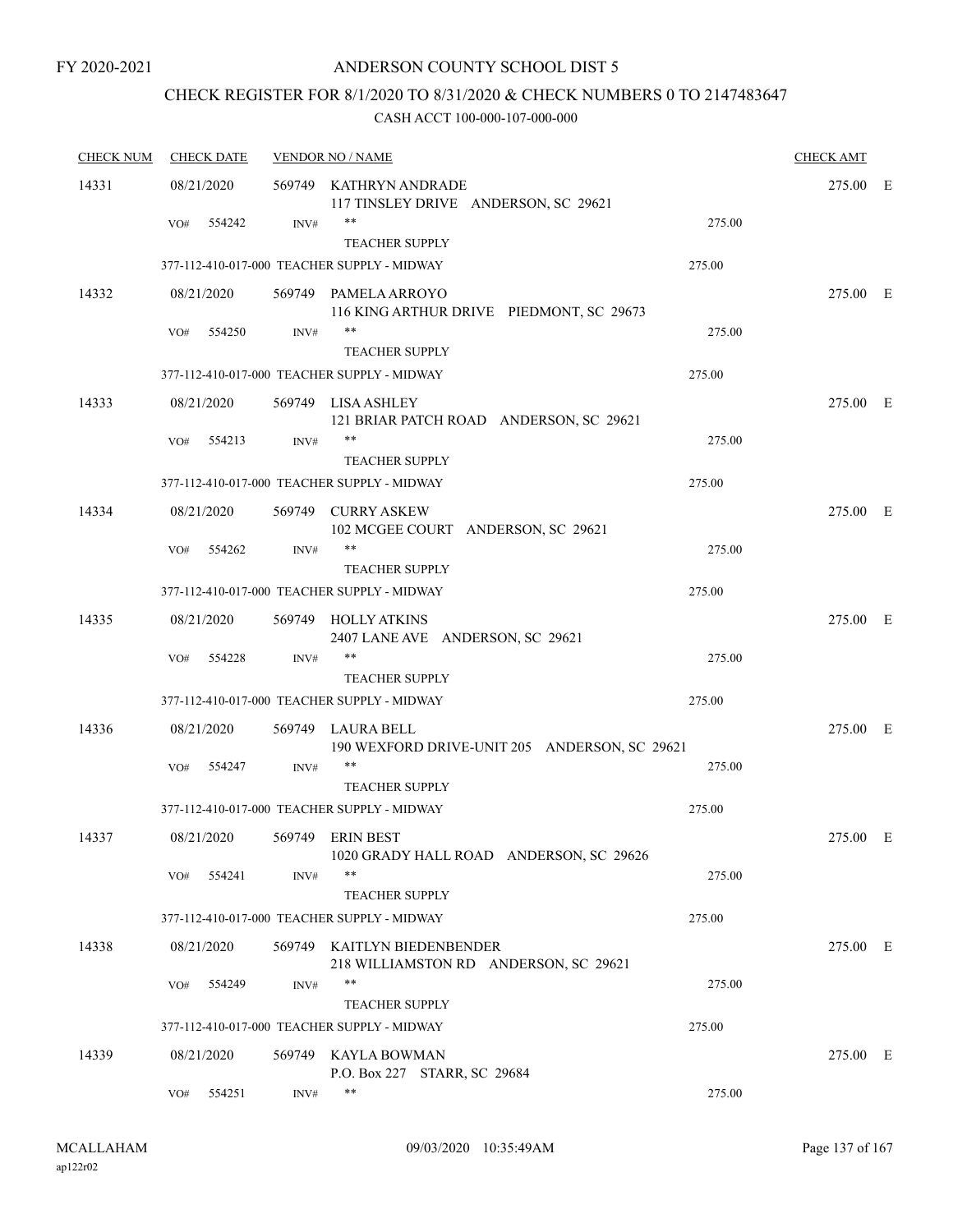# CHECK REGISTER FOR 8/1/2020 TO 8/31/2020 & CHECK NUMBERS 0 TO 2147483647

| <b>CHECK NUM</b> |            | <b>CHECK DATE</b> |        | <b>VENDOR NO / NAME</b><br>TEACHER SUPPLY                            |        | <b>CHECK AMT</b> |  |
|------------------|------------|-------------------|--------|----------------------------------------------------------------------|--------|------------------|--|
|                  |            |                   |        | 377-112-410-017-000 TEACHER SUPPLY - MIDWAY                          | 275.00 |                  |  |
|                  |            |                   |        |                                                                      |        |                  |  |
| 14340            | 08/21/2020 |                   |        | 569749 RACHEL BROOKMAN<br>24 FAWN HILL DRIVE ANDERSON, SC 29621      |        | 275.00 E         |  |
|                  | VO#        | 554254            | INV#   | $***$                                                                | 275.00 |                  |  |
|                  |            |                   |        | <b>TEACHER SUPPLY</b>                                                |        |                  |  |
|                  |            |                   |        | 377-112-410-017-000 TEACHER SUPPLY - MIDWAY                          | 275.00 |                  |  |
| 14341            | 08/21/2020 |                   |        | 569749 MELINDA BUTLER                                                |        | 275.00 E         |  |
|                  |            |                   |        | 403 CHASEN COURT ANDERSON, SC 29621                                  |        |                  |  |
|                  | VO#        | 554214            | INV#   | **                                                                   | 275.00 |                  |  |
|                  |            |                   |        | <b>TEACHER SUPPLY</b><br>377-112-410-017-000 TEACHER SUPPLY - MIDWAY | 275.00 |                  |  |
|                  |            |                   |        |                                                                      |        |                  |  |
| 14342            | 08/21/2020 |                   | 569749 | AMY CAMPBELL<br>111 CHAD COURT ANDERSON, SC 29621                    |        | 275.00 E         |  |
|                  | VO#        | 554224            | INV#   | **                                                                   | 275.00 |                  |  |
|                  |            |                   |        | <b>TEACHER SUPPLY</b>                                                |        |                  |  |
|                  |            |                   |        | 377-112-410-017-000 TEACHER SUPPLY - MIDWAY                          | 275.00 |                  |  |
| 14343            | 08/21/2020 |                   |        | 569749 KAILEIGH COATS                                                |        | 275.00 E         |  |
|                  |            |                   |        | 101 BRANDYWINE LANE ANDERSON, SC 29625                               |        |                  |  |
|                  | VO#        | 554238            | INV#   | **                                                                   | 275.00 |                  |  |
|                  |            |                   |        | <b>TEACHER SUPPLY</b>                                                |        |                  |  |
|                  |            |                   |        | 377-112-410-017-000 TEACHER SUPPLY - MIDWAY                          | 275.00 |                  |  |
| 14344            | 08/21/2020 |                   | 569749 | <b>KERI DAVIS</b>                                                    |        | 275.00 E         |  |
|                  | VO#        | 554233            | INV#   | 206 WILLIFORD ROAD ANDERSON, SC 29626<br>**                          | 275.00 |                  |  |
|                  |            |                   |        | <b>TEACHER SUPPLY</b>                                                |        |                  |  |
|                  |            |                   |        | 377-112-410-017-000 TEACHER SUPPLY - MIDWAY                          | 275.00 |                  |  |
| 14345            | 08/21/2020 |                   |        | 569749 CYNTHIA DOVE                                                  |        | 275.00 E         |  |
|                  |            |                   |        | 515 HICKORY LANE PENDLETON, SC 29670                                 |        |                  |  |
|                  | VO#        | 554215            | INV#   | $***$                                                                | 275.00 |                  |  |
|                  |            |                   |        | <b>TEACHER SUPPLY</b>                                                |        |                  |  |
|                  |            |                   |        | 377-112-410-017-000 TEACHER SUPPLY - MIDWAY                          | 275.00 |                  |  |
| 14346            | 08/21/2020 |                   | 569749 | TELVA ELWELL                                                         |        | 275.00 E         |  |
|                  |            | 554243            | INV#   | 524 MOORES MILL ROAD PELZER, SC 29669<br>$***$                       | 275.00 |                  |  |
|                  | VO#        |                   |        | <b>TEACHER SUPPLY</b>                                                |        |                  |  |
|                  |            |                   |        | 377-112-410-017-000 TEACHER SUPPLY - MIDWAY                          | 275.00 |                  |  |
| 14347            | 08/21/2020 |                   | 569749 | <b>STUART FOWLER</b>                                                 |        | 275.00 E         |  |
|                  |            |                   |        | 2760 OLD GREENVILLE HWY CENTRAL, SC 29630                            |        |                  |  |
|                  | VO#        | 554216            | INV#   | **                                                                   | 275.00 |                  |  |
|                  |            |                   |        | <b>TEACHER SUPPLY</b>                                                |        |                  |  |
|                  |            |                   |        | 377-112-410-017-000 TEACHER SUPPLY - MIDWAY                          | 275.00 |                  |  |
| 14348            | 08/21/2020 |                   |        | 569749 TRINA GABBARD                                                 |        | 275.00 E         |  |
|                  |            |                   |        |                                                                      |        |                  |  |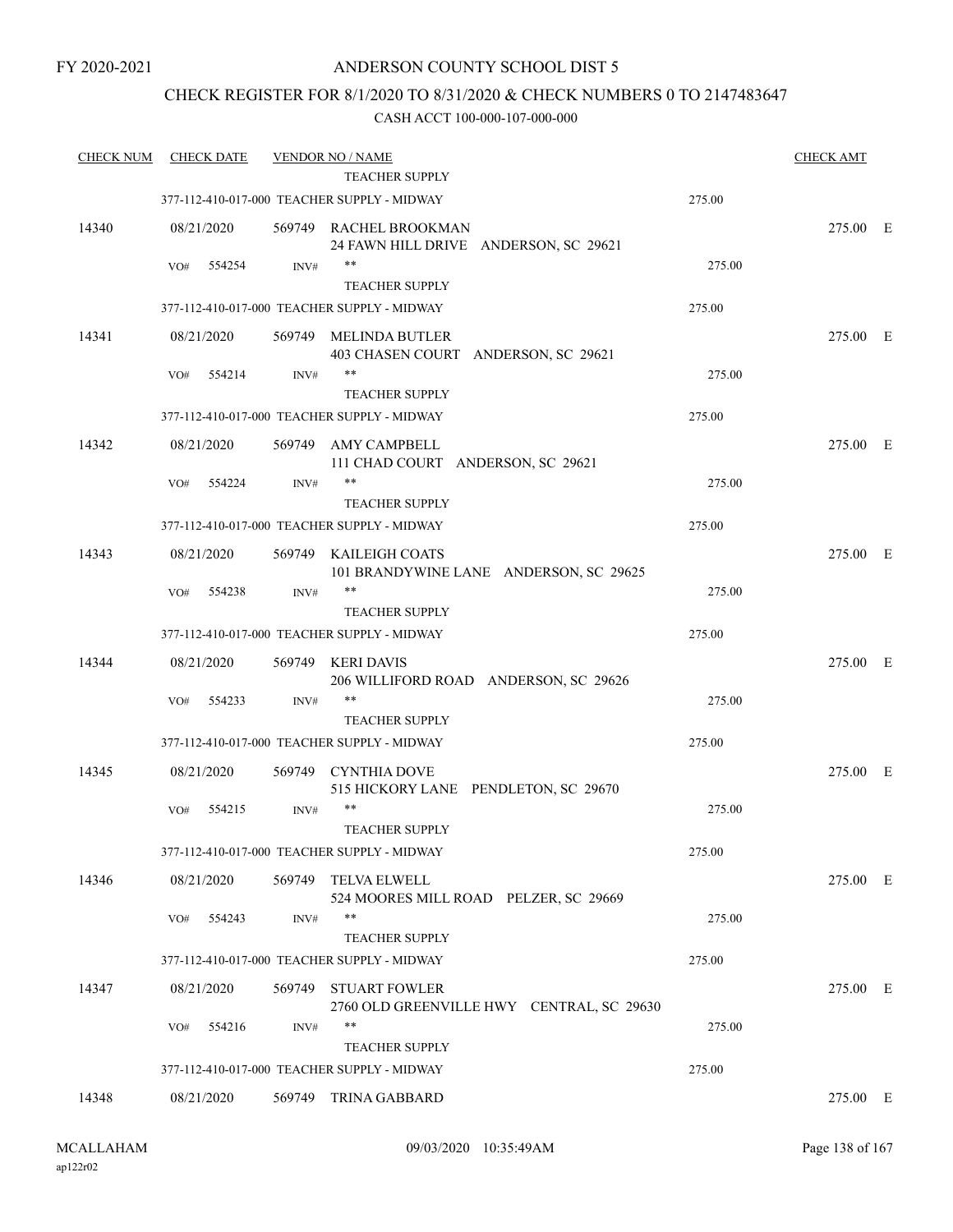# ANDERSON COUNTY SCHOOL DIST 5

# CHECK REGISTER FOR 8/1/2020 TO 8/31/2020 & CHECK NUMBERS 0 TO 2147483647

| <b>CHECK NUM</b> |     | <b>CHECK DATE</b> |        | <b>VENDOR NO / NAME</b>                                             |        | <b>CHECK AMT</b> |  |
|------------------|-----|-------------------|--------|---------------------------------------------------------------------|--------|------------------|--|
|                  |     |                   |        | 1205 WILLIAMSBURG DRIVE ANDERSON, SC 29621                          |        |                  |  |
|                  | VO# | 554248            | INV#   | $***$                                                               | 275.00 |                  |  |
|                  |     |                   |        | <b>TEACHER SUPPLY</b>                                               |        |                  |  |
|                  |     |                   |        | 377-112-410-017-000 TEACHER SUPPLY - MIDWAY                         | 275.00 |                  |  |
| 14349            |     | 08/21/2020        |        | 569749 ALLYSON GILLILAND                                            |        | 275.00 E         |  |
|                  |     |                   |        | 117 RUNNING FOX LANE BELTON, SC 29627                               |        |                  |  |
|                  | VO# | 554261            | INV#   | **                                                                  | 275.00 |                  |  |
|                  |     |                   |        | <b>TEACHER SUPPLY</b>                                               |        |                  |  |
|                  |     |                   |        | 377-112-410-017-000 TEACHER SUPPLY - MIDWAY                         | 275.00 |                  |  |
| 14350            |     | 08/21/2020        |        | 569749 ASHLEY GILREATH<br>123 BOXWOOD LANE ANDERSON, SC 29621       |        | 275.00 E         |  |
|                  | VO# | 554227            | INV#   | **                                                                  | 275.00 |                  |  |
|                  |     |                   |        | <b>TEACHER SUPPLY</b>                                               |        |                  |  |
|                  |     |                   |        | 377-112-410-017-000 TEACHER SUPPLY - MIDWAY                         | 275.00 |                  |  |
| 14351            |     | 08/21/2020        | 569749 | <b>SHARON HALL</b>                                                  |        | 275.00 E         |  |
|                  |     |                   |        | 217 WATERFRONT DRIVE WILLIAMSTON, SC 29697                          |        |                  |  |
|                  | VO# | 554257            | INV#   | **                                                                  | 275.00 |                  |  |
|                  |     |                   |        | <b>TEACHER SUPPLY</b>                                               |        |                  |  |
|                  |     |                   |        | 377-112-410-017-000 TEACHER SUPPLY - MIDWAY                         | 275.00 |                  |  |
|                  |     |                   |        |                                                                     |        |                  |  |
| 14352            |     | 08/21/2020        |        | 569749 DANIEL HALLMAN<br>125 HERD PARK COURT ANDERSON, SC 29621     |        | 275.00 E         |  |
|                  | VO# | 554217            | INV#   | **                                                                  | 275.00 |                  |  |
|                  |     |                   |        | <b>TEACHER SUPPLY</b>                                               |        |                  |  |
|                  |     |                   |        | 377-112-410-017-000 TEACHER SUPPLY - MIDWAY                         | 275.00 |                  |  |
| 14353            |     | 08/21/2020        |        | 569749 CHANDLER HERBERT<br>110 CARTER HALL DRIVE ANDERSON, SC 29621 |        | 275.00 E         |  |
|                  | VO# | 554239            | INV#   | **                                                                  | 275.00 |                  |  |
|                  |     |                   |        | <b>TEACHER SUPPLY</b>                                               |        |                  |  |
|                  |     |                   |        | 377-112-410-017-000 TEACHER SUPPLY - MIDWAY                         | 275.00 |                  |  |
| 14354            |     | 08/21/2020        |        | 569749 KURTIS HOLZSHU<br>1018 CARLISLE PLACE ANDERSON, SC 29621     |        | 275.00 E         |  |
|                  |     | VO# 554237        | INV#   |                                                                     | 275.00 |                  |  |
|                  |     |                   |        | <b>TEACHER SUPPLY</b>                                               |        |                  |  |
|                  |     |                   |        | 377-112-410-017-000 TEACHER SUPPLY - MIDWAY                         | 275.00 |                  |  |
| 14355            |     | 08/21/2020        |        | 569749 LESLIE HORNICK                                               |        | 275.00 E         |  |
|                  |     |                   |        | 117 CHAD COURT ANDERSON, SC 29621                                   |        |                  |  |
|                  | VO# | 554226            | INV#   | **                                                                  | 275.00 |                  |  |
|                  |     |                   |        | <b>TEACHER SUPPLY</b>                                               |        |                  |  |
|                  |     |                   |        | 377-112-410-017-000 TEACHER SUPPLY - MIDWAY                         | 275.00 |                  |  |
| 14356            |     | 08/21/2020        |        | 569749 WHITNEY JACKSON                                              |        | 275.00 E         |  |
|                  |     |                   |        | 119 TAYLORS TRAIL ANDERSON, SC 29621                                |        |                  |  |
|                  | VO# | 554231            | INV#   | **                                                                  | 275.00 |                  |  |
|                  |     |                   |        | TEACHER SUPPLY                                                      |        |                  |  |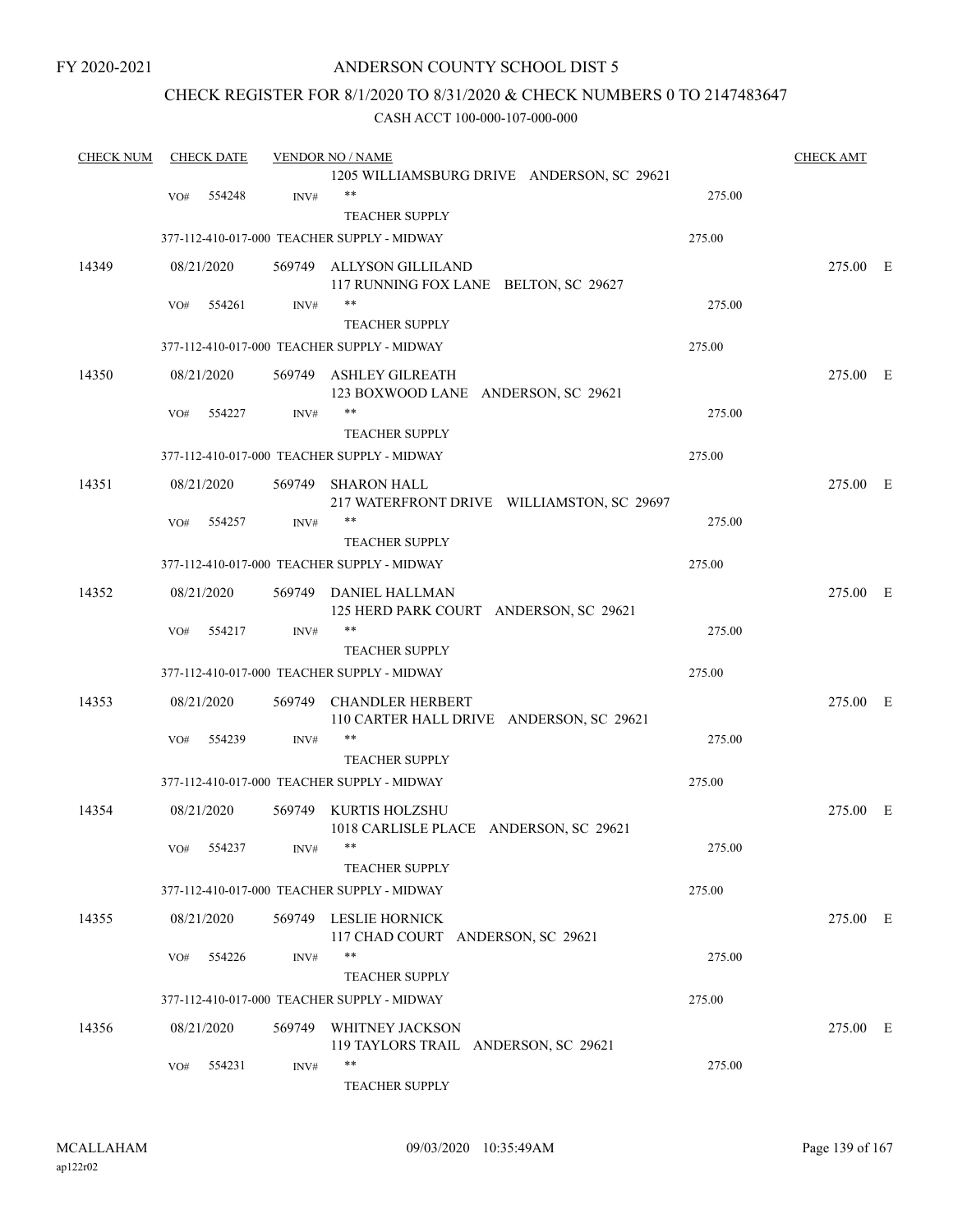# CHECK REGISTER FOR 8/1/2020 TO 8/31/2020 & CHECK NUMBERS 0 TO 2147483647

| <b>CHECK NUM</b> | <b>CHECK DATE</b> |        | <b>VENDOR NO / NAME</b>                                                       |        | <b>CHECK AMT</b> |  |
|------------------|-------------------|--------|-------------------------------------------------------------------------------|--------|------------------|--|
|                  |                   |        | 377-112-410-017-000 TEACHER SUPPLY - MIDWAY                                   | 275.00 |                  |  |
| 14357            | 08/21/2020        |        | 569749 TRACY JONES<br>112 HERD PARK COURT ANDERSON, SC 29621                  |        | 275.00 E         |  |
|                  | 554253<br>VO#     | INV#   | $***$<br><b>TEACHER SUPPLY</b>                                                | 275.00 |                  |  |
|                  |                   |        | 377-112-410-017-000 TEACHER SUPPLY - MIDWAY                                   | 275.00 |                  |  |
| 14358            | 08/21/2020        |        | 569749 BRANDI KELLEY<br>1133 BROWN ROAD ANDERSON, SC 29621                    |        | 275.00 E         |  |
|                  | 554235<br>VO#     | INV#   | $***$<br><b>TEACHER SUPPLY</b>                                                | 275.00 |                  |  |
|                  |                   |        | 377-112-410-017-000 TEACHER SUPPLY - MIDWAY                                   | 275.00 |                  |  |
| 14359            | 08/21/2020        |        | 569749 SARA KINSEY<br>5 CRYSTAL SPRINGS ROAD APT. 211 GREENVILLE, SC<br>29615 |        | 275.00 E         |  |
|                  | 554258<br>VO#     | INV#   | $***$<br><b>TEACHER SUPPLY</b>                                                | 275.00 |                  |  |
|                  |                   |        | 377-112-410-017-000 TEACHER SUPPLY - MIDWAY                                   | 275.00 |                  |  |
| 14360            | 08/21/2020        |        | 569749 TETA LEWIS<br>315 TILLOTSON ROAD ANDERSON, SC 29621                    |        | 275.00 E         |  |
|                  | VO#<br>554234     | INV#   | $***$<br><b>TEACHER SUPPLY</b>                                                | 275.00 |                  |  |
|                  |                   |        | 377-112-410-017-000 TEACHER SUPPLY - MIDWAY                                   | 275.00 |                  |  |
| 14361            | 08/21/2020        |        | 569749 MORGAN MARTIN<br>102 BROOKWOOD COURT ANDERSON, SC 29621                |        | 275.00 E         |  |
|                  | 554240<br>VO#     | INV#   | **<br><b>TEACHER SUPPLY</b>                                                   | 275.00 |                  |  |
|                  |                   |        | 377-112-410-017-000 TEACHER SUPPLY - MIDWAY                                   | 275.00 |                  |  |
| 14362            | 08/21/2020        | 569749 | JIMMY MAYFIELD<br>2829 CONCORD ROAD ANDERSON, SC 29621                        |        | 275.00 E         |  |
|                  | VO#<br>554264     | INV#   | $***$<br><b>TEACHER SUPPLY</b>                                                | 275.00 |                  |  |
|                  |                   |        | 377-112-410-017-000 TEACHER SUPPLY - MIDWAY                                   | 275.00 |                  |  |
| 14363            | 08/21/2020        |        | 569749 MACKENZIE MCCLELLAND<br>108 FLYNN DR ANDERSON, SC 29626                |        | 275.00 E         |  |
|                  | 554260<br>VO#     | INV#   | **                                                                            | 275.00 |                  |  |
|                  |                   |        | <b>TEACHER SUPPLY</b>                                                         |        |                  |  |
|                  |                   |        | 377-112-410-017-000 TEACHER SUPPLY - MIDWAY                                   | 275.00 |                  |  |
| 14364            | 08/21/2020        |        | 569749 MARCIA MIMS<br>5690 OLD PEARMAN DAIRY ROAD ANDERSON, SC<br>29625       |        | 275.00 E         |  |
|                  | 554259<br>VO#     | INV#   | **                                                                            | 275.00 |                  |  |
|                  |                   |        | <b>TEACHER SUPPLY</b>                                                         |        |                  |  |
|                  |                   |        | 377-112-410-017-000 TEACHER SUPPLY - MIDWAY                                   | 275.00 |                  |  |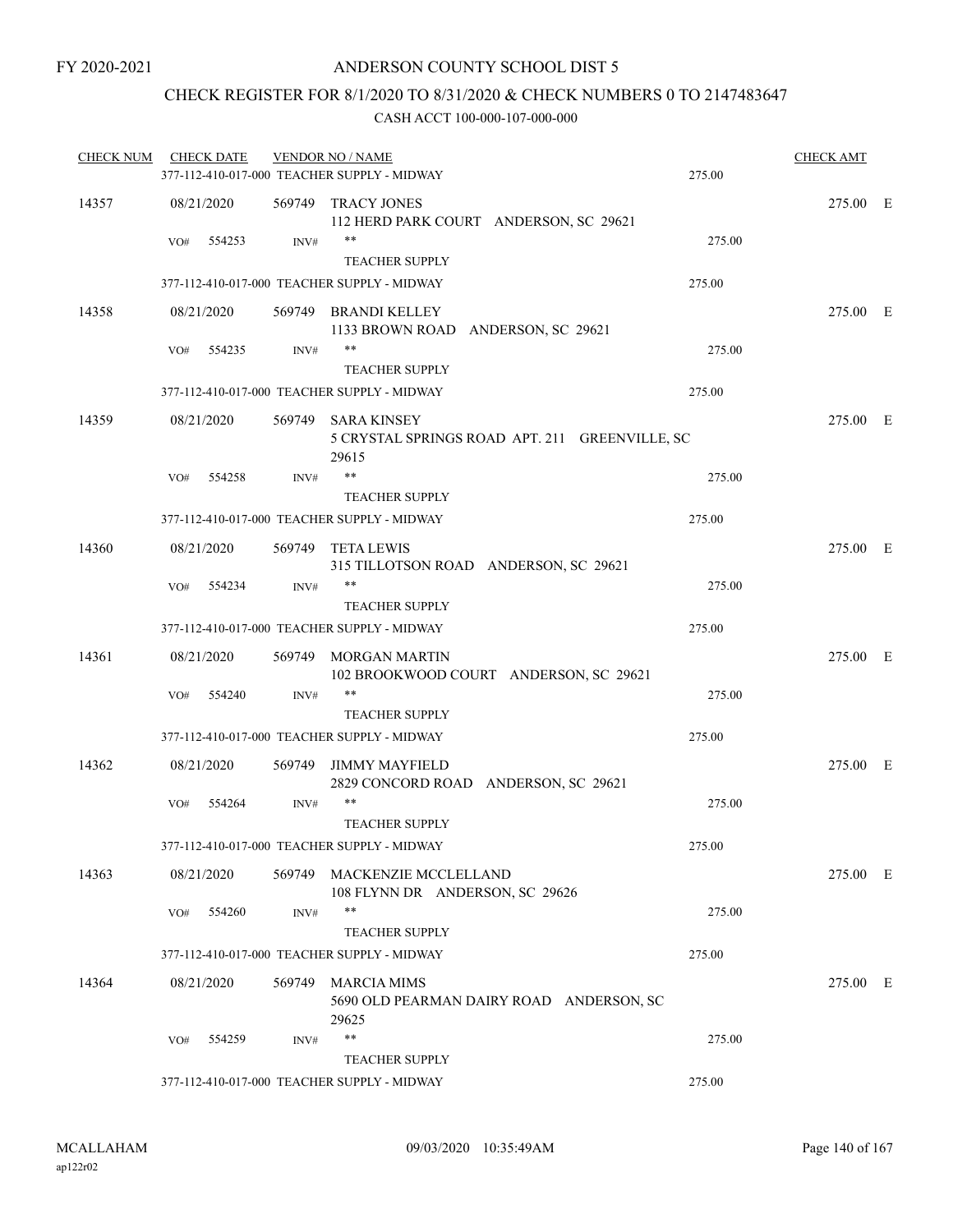# CHECK REGISTER FOR 8/1/2020 TO 8/31/2020 & CHECK NUMBERS 0 TO 2147483647

| <b>CHECK NUM</b> | <b>CHECK DATE</b> | <b>VENDOR NO / NAME</b> |                                                                      | <b>CHECK AMT</b> |          |  |
|------------------|-------------------|-------------------------|----------------------------------------------------------------------|------------------|----------|--|
| 14365            | 08/21/2020        |                         | 569749 WHITNEY NEAL<br>5488 BELTON HIGHWAY BELTON, SC 29627          |                  | 275.00 E |  |
|                  | 554263<br>VO#     | INV#                    | **<br><b>TEACHER SUPPLY</b>                                          | 275.00           |          |  |
|                  |                   |                         | 377-112-410-017-000 TEACHER SUPPLY - MIDWAY                          | 275.00           |          |  |
| 14366            | 08/21/2020        | 569749                  | <b>SHELLEY PHILLIPS</b><br>121 DANDELION TRAIL ANDERSON, SC 29621    |                  | 275.00 E |  |
|                  | 554212<br>VO#     | INV#                    | **<br><b>TEACHER SUPPLY</b>                                          | 275.00           |          |  |
|                  |                   |                         | 377-112-410-017-000 TEACHER SUPPLY - MIDWAY                          | 275.00           |          |  |
| 14367            | 08/21/2020        |                         | 569749 SYDNEY PHILLIPS<br>243 ANSONBOROUGH BELTON, SC 29627          |                  | 275.00 E |  |
|                  | 554229<br>VO#     | INV#                    | **<br><b>TEACHER SUPPLY</b>                                          | 275.00           |          |  |
|                  |                   |                         | 377-112-410-017-000 TEACHER SUPPLY - MIDWAY                          | 275.00           |          |  |
| 14368            | 08/21/2020        |                         | 569749 MARY ANN RENO<br>409 QUAIL HOLLOW RD. ANDERSON, SC 29621      |                  | 275.00 E |  |
|                  | 554232<br>VO#     | INV#                    | **                                                                   | 275.00           |          |  |
|                  |                   |                         | <b>TEACHER SUPPLY</b><br>377-112-410-017-000 TEACHER SUPPLY - MIDWAY | 275.00           |          |  |
|                  |                   |                         |                                                                      |                  |          |  |
| 14369            | 08/21/2020        | 569749                  | <b>JENNIFER ROPER</b><br>128 SITKA LANE LIBERTY, SC 29657            |                  | 275.00 E |  |
|                  | VO#<br>554225     | INV#                    | **<br><b>TEACHER SUPPLY</b>                                          | 275.00           |          |  |
|                  |                   |                         | 377-112-410-017-000 TEACHER SUPPLY - MIDWAY                          | 275.00           |          |  |
| 14370            | 08/21/2020        |                         | 569749 HOLLY SCHLATER<br>110 BEECH LANE ANDERSON, SC 29621           |                  | 275.00 E |  |
|                  | 554256<br>VO#     | INV#                    | <b>TEACHER SUPPLY</b>                                                | 275.00           |          |  |
|                  |                   |                         | 377-112-410-017-000 TEACHER SUPPLY - MIDWAY                          | 275.00           |          |  |
| 14371            | 08/21/2020        |                         | 569749 MARCIA SELMAN<br>132 CHAD COURT ANDERSON, SC 29621            |                  | 275.00 E |  |
|                  | 554218<br>VO#     | INV#                    | **<br><b>TEACHER SUPPLY</b>                                          | 275.00           |          |  |
|                  |                   |                         | 377-112-410-017-000 TEACHER SUPPLY - MIDWAY                          | 275.00           |          |  |
| 14372            | 08/21/2020        | 569749                  | <b>MARY SHIRLEY</b><br>130 FOXCROFT WAY ANDERSON, SC 29621           |                  | 275.00 E |  |
|                  | 554252<br>VO#     | INV#                    | **<br><b>TEACHER SUPPLY</b>                                          | 275.00           |          |  |
|                  |                   |                         | 377-112-410-017-000 TEACHER SUPPLY - MIDWAY                          | 275.00           |          |  |
| 14373            | 08/21/2020        | 569749                  | <b>STACI STEIN</b><br>209 PEACHTREE ST. ANDERSON, SC 29621           |                  | 275.00 E |  |
|                  | 554219<br>VO#     | INV#                    | **                                                                   | 275.00           |          |  |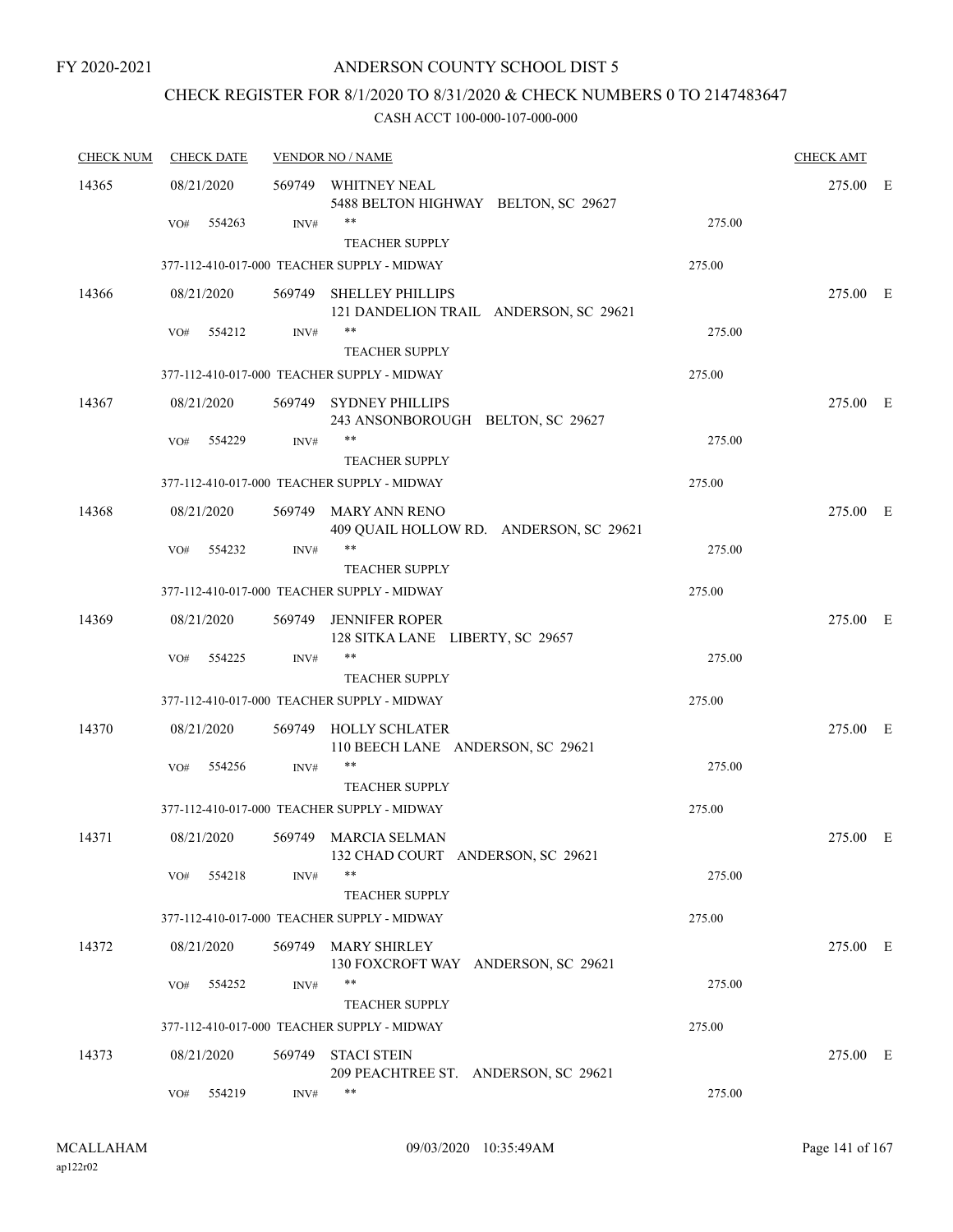# CHECK REGISTER FOR 8/1/2020 TO 8/31/2020 & CHECK NUMBERS 0 TO 2147483647

| <b>CHECK NUM</b> | <b>CHECK DATE</b> |        | <b>VENDOR NO / NAME</b><br>TEACHER SUPPLY                       |        | <b>CHECK AMT</b> |  |
|------------------|-------------------|--------|-----------------------------------------------------------------|--------|------------------|--|
|                  |                   |        | 377-112-410-017-000 TEACHER SUPPLY - MIDWAY                     | 275.00 |                  |  |
| 14374            | 08/21/2020        |        | 569749 AMY STROM<br>131 SLOAN AVE ANDERSON, SC 29621            |        | 275.00 E         |  |
|                  | 554236<br>VO#     | INV#   | $***$<br><b>TEACHER SUPPLY</b>                                  | 275.00 |                  |  |
|                  |                   |        | 377-112-410-017-000 TEACHER SUPPLY - MIDWAY                     | 275.00 |                  |  |
| 14375            | 08/21/2020        |        | 569749 PAULINE THOMASON<br>1203 WHITE OAK DR ANDERSON, SC 29621 |        | 275.00 E         |  |
|                  | 554220<br>VO#     | INV#   | **<br><b>TEACHER SUPPLY</b>                                     | 275.00 |                  |  |
|                  |                   |        | 377-112-410-017-000 TEACHER SUPPLY - MIDWAY                     | 275.00 |                  |  |
| 14376            | 08/21/2020        | 569749 | <b>ROBIN TWITTY</b><br>408 HOPEWELL RIDGE ANDERSON, SC 29621    |        | 275.00 E         |  |
|                  | VO#<br>554223     | INV#   | $***$<br><b>TEACHER SUPPLY</b>                                  | 275.00 |                  |  |
|                  |                   |        | 377-112-410-017-000 TEACHER SUPPLY - MIDWAY                     | 275.00 |                  |  |
| 14377            | 08/21/2020        | 569749 | HEATHER UHALL<br>1177 MURDOCK ROAD HONEA PATH, SC 29654         |        | 275.00 E         |  |
|                  | 554245<br>VO#     | INV#   | **<br><b>TEACHER SUPPLY</b>                                     | 275.00 |                  |  |
|                  |                   |        | 377-112-410-017-000 TEACHER SUPPLY - MIDWAY                     | 275.00 |                  |  |
| 14378            | 08/21/2020        | 569749 | AMANDA VICKERY<br>255 PAULAN RD WILLIAMSTON, SC 29697           |        | 275.00 E         |  |
|                  | 554221<br>VO#     | INV#   | **<br><b>TEACHER SUPPLY</b>                                     | 275.00 |                  |  |
|                  |                   |        | 377-112-410-017-000 TEACHER SUPPLY - MIDWAY                     | 275.00 |                  |  |
| 14379            | 08/21/2020        | 569749 | KRISTIN WATKINS<br>1509 HILLTOP DRIVE ANDERSON, SC 29621        |        | 275.00 E         |  |
|                  | 554246<br>VO#     | INV#   | $***$<br>TEACHER SUPPLY                                         | 275.00 |                  |  |
|                  |                   |        | 377-112-410-017-000 TEACHER SUPPLY - MIDWAY                     | 275.00 |                  |  |
| 14380            | 08/21/2020        | 569749 | <b>ASHLEY WELLS</b><br>210 LAUREL RIDGE ROAD ANDERSON, SC 29621 |        | 275.00 E         |  |
|                  | 554255<br>VO#     | INV#   | **<br><b>TEACHER SUPPLY</b>                                     | 275.00 |                  |  |
|                  |                   |        | 377-112-410-017-000 TEACHER SUPPLY - MIDWAY                     | 275.00 |                  |  |
| 14381            | 08/21/2020        | 569749 | NANCY WITCHER<br>206 SMITHFIELD DR. ANDERSON, SC 29621          |        | 275.00 E         |  |
|                  | VO#<br>554222     | INV#   | **<br><b>TEACHER SUPPLY</b>                                     | 275.00 |                  |  |
|                  |                   |        | 377-112-410-017-000 TEACHER SUPPLY - MIDWAY                     | 275.00 |                  |  |
| 14382            | 08/21/2020        |        | 569749 ANNA ACREE                                               |        | 275.00 E         |  |
|                  |                   |        |                                                                 |        |                  |  |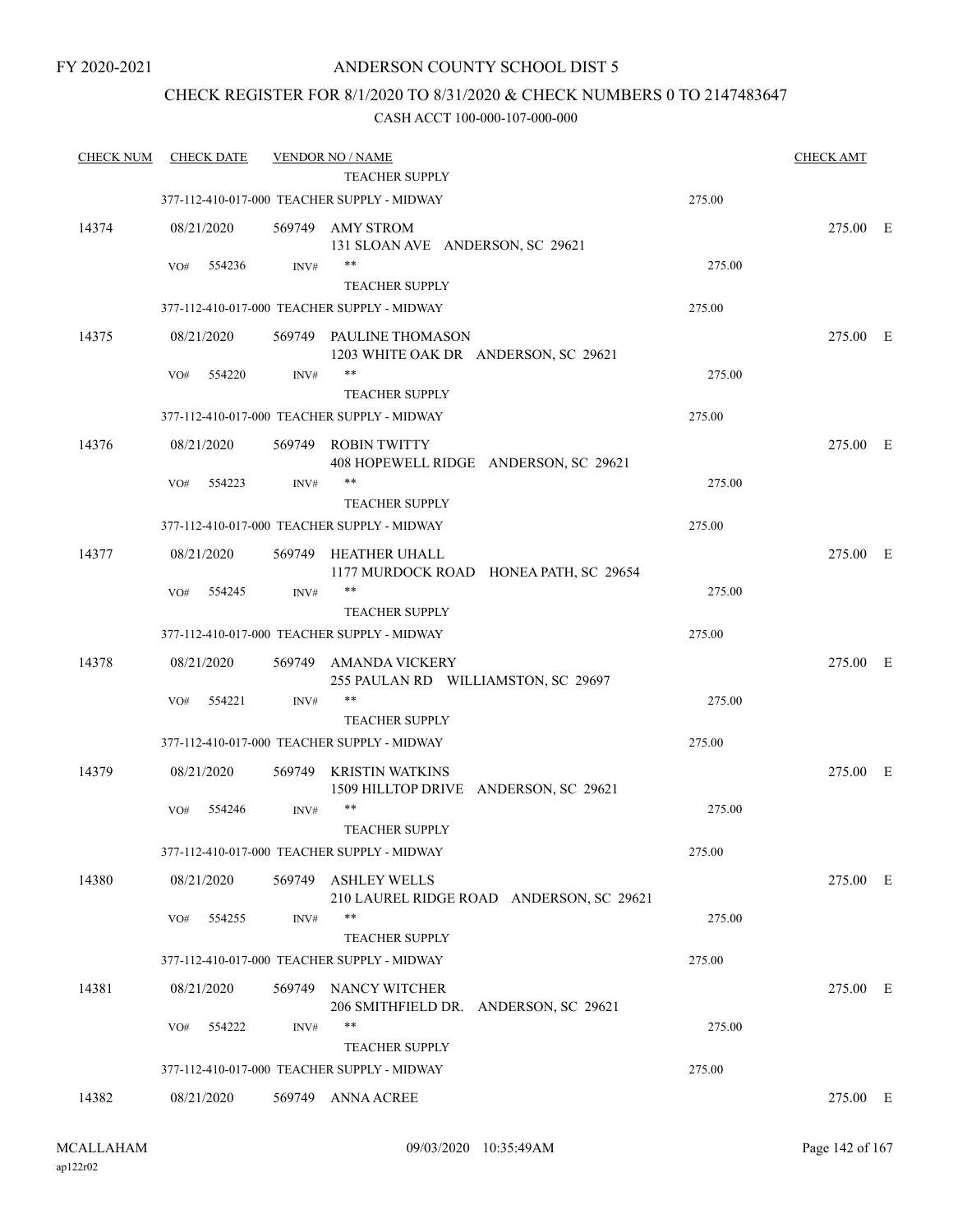# ANDERSON COUNTY SCHOOL DIST 5

# CHECK REGISTER FOR 8/1/2020 TO 8/31/2020 & CHECK NUMBERS 0 TO 2147483647

| <b>CHECK NUM</b> |     | <b>CHECK DATE</b> |                | <b>VENDOR NO / NAME</b>                                        |        | <b>CHECK AMT</b> |  |
|------------------|-----|-------------------|----------------|----------------------------------------------------------------|--------|------------------|--|
|                  |     |                   |                | 837 ALLISON CIRCLE ANDERSON, SC 29625                          |        |                  |  |
|                  | VO# | 554273            | INV#           | $***$                                                          | 275.00 |                  |  |
|                  |     |                   |                | <b>TEACHER SUPPLY</b>                                          |        |                  |  |
|                  |     |                   |                | 377-139-410-018-000 TEACHER SUPPLY - WEST MARKET               | 275.00 |                  |  |
| 14383            |     | 08/21/2020        | 569749         | <b>JENNIFER ADAMS</b>                                          |        | 275.00 E         |  |
|                  |     |                   |                | 102 JONES CREEK CIRCLE ANDERSON, SC 29621                      |        |                  |  |
|                  | VO# | 554276            | INV#           | $***$                                                          | 275.00 |                  |  |
|                  |     |                   |                | <b>TEACHER SUPPLY</b>                                          |        |                  |  |
|                  |     |                   |                | 377-139-410-018-000 TEACHER SUPPLY - WEST MARKET               | 275.00 |                  |  |
| 14384            |     | 08/21/2020        |                | 569749 DENISE BARRETT                                          |        | 275.00 E         |  |
|                  |     |                   |                | 206 LONDONBERRY DRIVE ANDERSON, SC 29621                       |        |                  |  |
|                  | VO# | 554270            | INV#           | **                                                             | 275.00 |                  |  |
|                  |     |                   |                | <b>TEACHER SUPPLY</b>                                          |        |                  |  |
|                  |     |                   |                | 377-139-410-018-000 TEACHER SUPPLY - WEST MARKET               | 275.00 |                  |  |
| 14385            |     | 08/21/2020        | 569749         | <b>SHERRI BOWLES</b>                                           |        | 275.00 E         |  |
|                  |     |                   |                | 111 TURNBERRY ROAD ANDERSON, SC 29621                          |        |                  |  |
|                  | VO# | 554265            | INV#           | $***$                                                          | 275.00 |                  |  |
|                  |     |                   |                | <b>TEACHER SUPPLY</b>                                          |        |                  |  |
|                  |     |                   |                | 377-139-410-018-000 TEACHER SUPPLY - WEST MARKET               | 275.00 |                  |  |
|                  |     |                   |                |                                                                |        |                  |  |
| 14386            |     | 08/21/2020        |                | 569749 HEIDI LEVERETTE<br>104 WIEUCA CT. ANDERSON, SC 29625    |        | 275.00 E         |  |
|                  | VO# | 554269            | INV#           | $***$                                                          | 275.00 |                  |  |
|                  |     |                   |                | <b>TEACHER SUPPLY</b>                                          |        |                  |  |
|                  |     |                   |                | 377-139-410-018-000 TEACHER SUPPLY - WEST MARKET               | 275.00 |                  |  |
| 14387            |     | 08/21/2020        |                | 569749 CAROLYN MOODY                                           |        | 275.00 E         |  |
|                  |     |                   |                | 123 INDIAN TRAIL ANDERSON, SC 29625                            |        |                  |  |
|                  | VO# | 554268            | $\text{INV}\#$ | $***$                                                          | 275.00 |                  |  |
|                  |     |                   |                | <b>TEACHER SUPPLY</b>                                          |        |                  |  |
|                  |     |                   |                | 377-139-410-018-000 TEACHER SUPPLY - WEST MARKET               | 275.00 |                  |  |
|                  |     |                   |                |                                                                |        |                  |  |
| 14388            |     | 08/21/2020        |                | 569749 CAROL PIKE<br>106 CRIPPLE CREEK ROAD ANDERSON, SC 29626 |        | 275.00 E         |  |
|                  |     | VO# 554272        | INV#           |                                                                | 275.00 |                  |  |
|                  |     |                   |                | <b>TEACHER SUPPLY</b>                                          |        |                  |  |
|                  |     |                   |                |                                                                |        |                  |  |
|                  |     |                   |                | 377-139-410-018-000 TEACHER SUPPLY - WEST MARKET               | 275.00 |                  |  |
| 14389            |     | 08/21/2020        |                | 569749 KAYLA RACKLEY                                           |        | 275.00 E         |  |
|                  |     |                   |                | 476 FIRE TOWER ROAD SENECA, SC 29678                           |        |                  |  |
|                  | VO# | 554275            | INV#           | $***$                                                          | 275.00 |                  |  |
|                  |     |                   |                | <b>TEACHER SUPPLY</b>                                          |        |                  |  |
|                  |     |                   |                | 377-139-410-018-000 TEACHER SUPPLY - WEST MARKET               | 275.00 |                  |  |
| 14390            |     | 08/21/2020        |                | 569749 KRISTIN ROBERTS                                         |        | 275.00 E         |  |
|                  |     |                   |                | 2406 E NORTH AVENUE ANDERSON, SC 29625                         |        |                  |  |
|                  | VO# | 554266            | INV#           | $***$                                                          | 275.00 |                  |  |
|                  |     |                   |                | <b>TEACHER SUPPLY</b>                                          |        |                  |  |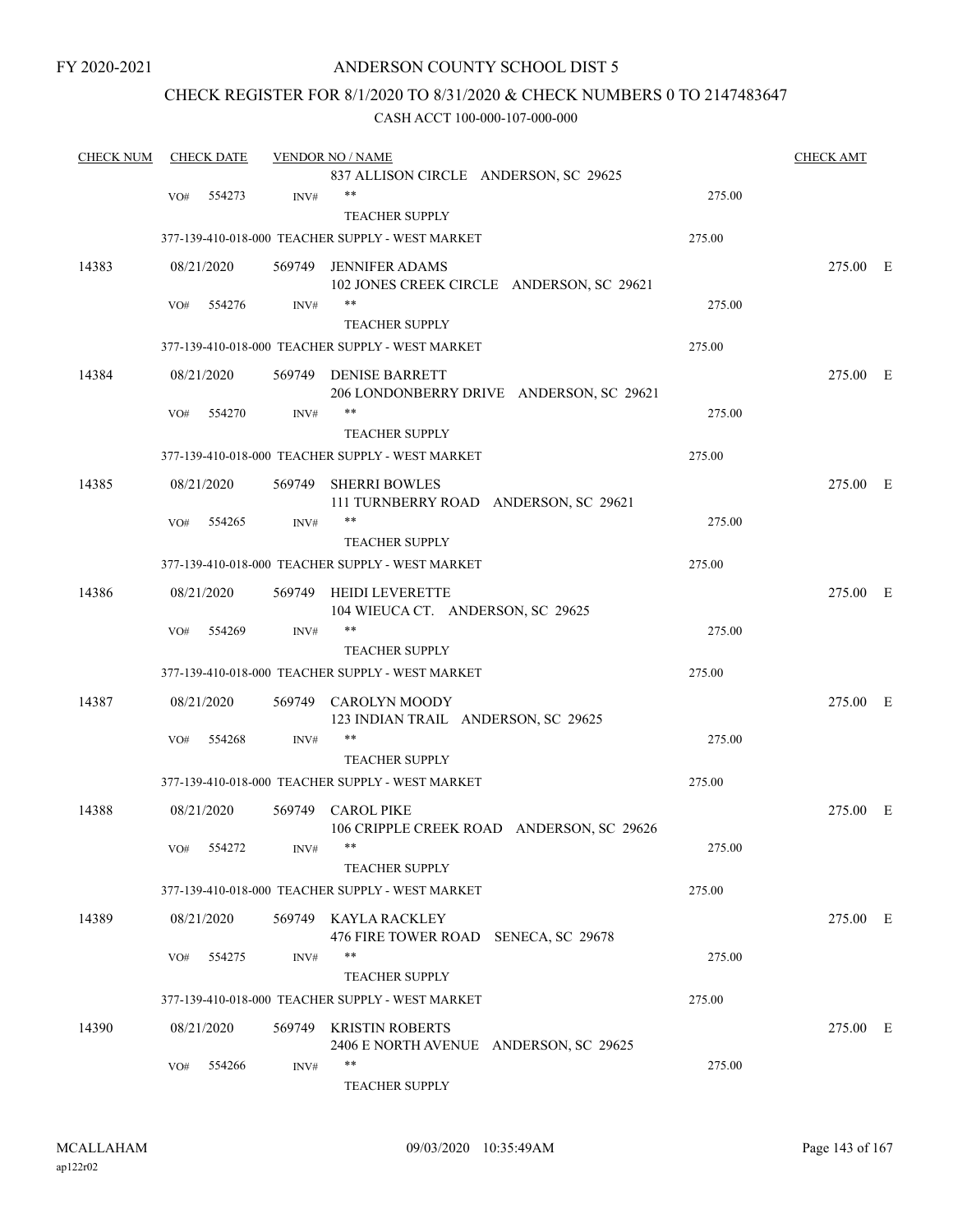# CHECK REGISTER FOR 8/1/2020 TO 8/31/2020 & CHECK NUMBERS 0 TO 2147483647

| <b>CHECK NUM</b> | <b>CHECK DATE</b> |                              | <b>VENDOR NO / NAME</b><br>377-139-410-018-000 TEACHER SUPPLY - WEST MARKET | 275.00 | <b>CHECK AMT</b> |  |
|------------------|-------------------|------------------------------|-----------------------------------------------------------------------------|--------|------------------|--|
| 14391            | 08/21/2020        |                              | 569749 TERESA SANDERS<br>1005 CHANTILLY LANE ANDERSON, SC 29625             |        | 275.00 E         |  |
|                  | VO#               | 554271<br>INV#               | **<br><b>TEACHER SUPPLY</b>                                                 | 275.00 |                  |  |
|                  |                   |                              | 377-139-410-018-000 TEACHER SUPPLY - WEST MARKET                            | 275.00 |                  |  |
| 14392            | 08/21/2020        |                              | 569749 ALESIA SMITH<br>215 LIBERTY DRIVE ANDERSON, SC 29624                 |        | 275.00 E         |  |
|                  | VO#               | 554274<br>INV#               | **<br><b>TEACHER SUPPLY</b>                                                 | 275.00 |                  |  |
|                  |                   |                              | 377-139-410-018-000 TEACHER SUPPLY - WEST MARKET                            | 275.00 |                  |  |
| 14393            | 08/21/2020        |                              | 569749 APRIL WENTZKY<br>135 ASHTON LANE ANDERSON, SC 29621                  |        | 275.00 E         |  |
|                  | VO#               | 554267<br>INV#               | **<br>TEACHER SUPPLY                                                        | 275.00 |                  |  |
|                  |                   |                              | 377-139-410-018-000 TEACHER SUPPLY - WEST MARKET                            | 275.00 |                  |  |
| 14394            | 08/21/2020        |                              | 569749 AMANDA AGNELLO<br>605 BLUME ROAD ANDERSON, SC 29625                  |        | 275.00 E         |  |
|                  | VO#               | 554292<br>INV#               | $***$<br><b>TEACHER SUPPLY</b>                                              | 275.00 |                  |  |
|                  |                   | 377-111-410-019-000 SUPPLIES |                                                                             | 275.00 |                  |  |
| 14395            | 08/21/2020        |                              | 569749 LESLIE ALLERTON-MOFFITT<br>225 LONGVIEW DRIVE WILLIAMSTON, SC 29697  |        | 275.00 E         |  |
|                  | VO#               | 554299<br>INV#               | **<br><b>TEACHER SUPPLY</b>                                                 | 275.00 |                  |  |
|                  |                   | 377-111-410-019-000 SUPPLIES |                                                                             | 275.00 |                  |  |
| 14396            | 08/21/2020        |                              | 569749 KENDALL ARIAS<br>414 ALLISON CIRCLE ANDERSON, SC 29625               |        | 275.00 E         |  |
|                  | VO#               | 554297<br>INV#               | **                                                                          | 275.00 |                  |  |
|                  |                   | 377-111-410-019-000 SUPPLIES | <b>TEACHER SUPPLY</b>                                                       | 275.00 |                  |  |
|                  |                   |                              |                                                                             |        |                  |  |
| 14397            | 08/21/2020<br>VO# | 554290<br>INV#               | 569749 CONNITHA BAUGH<br>103 GROVELAND COURT ANDERSON, SC 29626<br>**       | 275.00 | 275.00 E         |  |
|                  |                   |                              | <b>TEACHER SUPPLY</b>                                                       |        |                  |  |
|                  |                   | 377-111-410-019-000 SUPPLIES |                                                                             | 275.00 |                  |  |
| 14398            | 08/21/2020        |                              | 569749 KATIE BLACK<br>170 WEXFORD DRIVE UNIT 205 ANDERSON, SC 29621         |        | 275.00 E         |  |
|                  | VO#               | 554310<br>INV#               | **<br><b>TEACHER SUPPLY</b>                                                 | 275.00 |                  |  |
|                  |                   | 377-111-410-019-000 SUPPLIES |                                                                             | 275.00 |                  |  |
| 14399            | 08/21/2020        | 569749                       | <b>DAVID BROWN</b><br>111 POSTELLE DRIVE ANDERSON, SC 29621                 |        | 275.00 E         |  |
|                  |                   |                              |                                                                             |        |                  |  |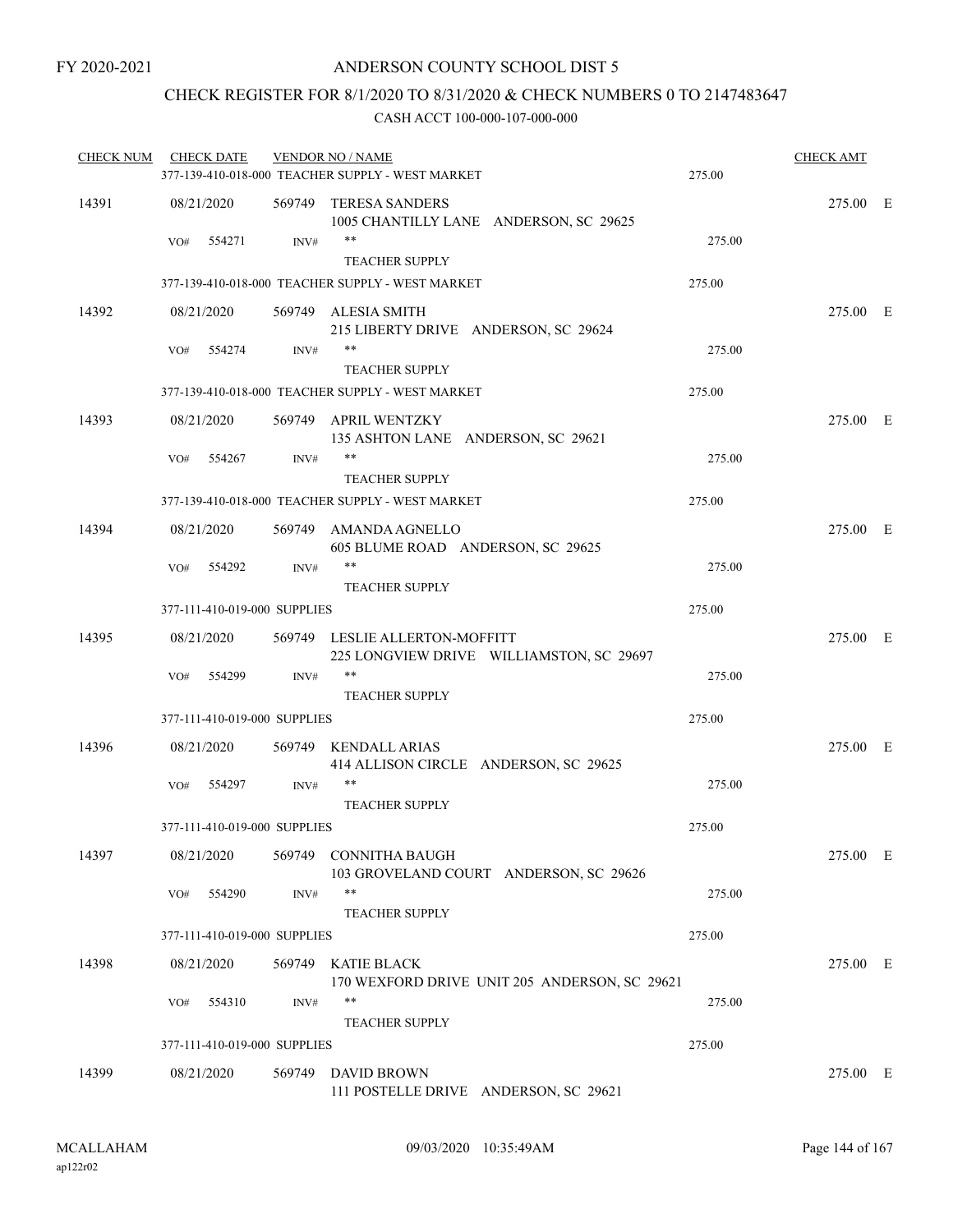# CHECK REGISTER FOR 8/1/2020 TO 8/31/2020 & CHECK NUMBERS 0 TO 2147483647

| <b>CHECK NUM</b> | <b>CHECK DATE</b> |                              | <b>VENDOR NO / NAME</b>                       |        | <b>CHECK AMT</b> |  |
|------------------|-------------------|------------------------------|-----------------------------------------------|--------|------------------|--|
|                  | 554309<br>VO#     | INV#                         | **                                            | 275.00 |                  |  |
|                  |                   |                              | <b>TEACHER SUPPLY</b>                         |        |                  |  |
|                  |                   | 377-111-410-019-000 SUPPLIES |                                               | 275.00 |                  |  |
| 14400            | 08/21/2020        |                              | 569749 DEBRA BROWN                            |        | 275.00 E         |  |
|                  |                   |                              | 104 BROOKWOOD COURT ANDERSON, SC 29621        |        |                  |  |
|                  | 554277<br>VO#     | INV#                         | **                                            | 275.00 |                  |  |
|                  |                   |                              | <b>TEACHER SUPPLY</b>                         |        |                  |  |
|                  |                   | 377-111-410-019-000 SUPPLIES |                                               | 275.00 |                  |  |
| 14401            | 08/21/2020        |                              | 569749 CAITLYN BRUBAKER                       |        | 275.00 E         |  |
|                  |                   |                              | 311 ROCKY TOP DRIVE GREENVILLE, SC 29615      |        |                  |  |
|                  | VO#<br>554312     | INV#                         | **                                            | 275.00 |                  |  |
|                  |                   |                              | <b>TEACHER SUPPLY</b>                         |        |                  |  |
|                  |                   | 377-111-410-019-000 SUPPLIES |                                               | 275.00 |                  |  |
| 14402            | 08/21/2020        |                              | 569749 MELISSA BRYAN                          |        | 275.00 E         |  |
|                  |                   |                              | 111 SENTRY LANE ANDERSON, SC 29621            |        |                  |  |
|                  | 554282<br>VO#     | INV#                         | **                                            | 275.00 |                  |  |
|                  |                   |                              | <b>TEACHER SUPPLY</b>                         |        |                  |  |
|                  |                   | 377-111-410-019-000 SUPPLIES |                                               | 275.00 |                  |  |
| 14403            | 08/21/2020        |                              | 569749 MEAGAN BRYANT                          |        | 275.00 E         |  |
|                  |                   |                              | 1421 HONEY CREEK ROAD ANDERSON, SC 29621      |        |                  |  |
|                  | VO#<br>554303     | INV#                         | **                                            | 275.00 |                  |  |
|                  |                   |                              | TEACHER SUPPLY                                |        |                  |  |
|                  |                   | 377-111-410-019-000 SUPPLIES |                                               | 275.00 |                  |  |
| 14404            | 08/21/2020        |                              | 569749 SHELBY CHASTAIN                        |        | 275.00 E         |  |
|                  |                   |                              | 8 SWEETGRASS TRAIL ANDERSON, SC 29625         |        |                  |  |
|                  | 554295<br>VO#     | INV#                         | **                                            | 275.00 |                  |  |
|                  |                   |                              | <b>TEACHER SUPPLY</b>                         |        |                  |  |
|                  |                   | 377-111-410-019-000 SUPPLIES |                                               | 275.00 |                  |  |
| 14405            | 08/21/2020        |                              | 569749 CARLA CLARDY                           |        | 275.00 E         |  |
|                  |                   |                              | 108 NORTH AVENUE ANDERSON, SC 29621           |        |                  |  |
|                  | 554298<br>VO#     | INV#                         | $***$                                         | 275.00 |                  |  |
|                  |                   |                              | TEACHER SUPPLY                                |        |                  |  |
|                  |                   | 377-111-410-019-000 SUPPLIES |                                               | 275.00 |                  |  |
| 14406            | 08/21/2020        | 569749                       | <b>SARAH CORDELL</b>                          |        | 275.00 E         |  |
|                  |                   |                              | 417 ISSAQUEENA TRAIL CLEMSON, SC 29631        |        |                  |  |
|                  | 554293<br>VO#     | INV#                         | **                                            | 275.00 |                  |  |
|                  |                   |                              | <b>TEACHER SUPPLY</b>                         |        |                  |  |
|                  |                   | 377-111-410-019-000 SUPPLIES |                                               | 275.00 |                  |  |
| 14407            | 08/21/2020        | 569749                       | <b>AMANDA DAVIS</b>                           |        | 275.00 E         |  |
|                  |                   |                              | 213 RHODEHAVEN DRIVE ANDERSON, SC 29625<br>** |        |                  |  |
|                  | 554288<br>VO#     | INV#                         | <b>TEACHER SUPPLY</b>                         | 275.00 |                  |  |
|                  |                   |                              |                                               | 275.00 |                  |  |
|                  |                   | 377-111-410-019-000 SUPPLIES |                                               |        |                  |  |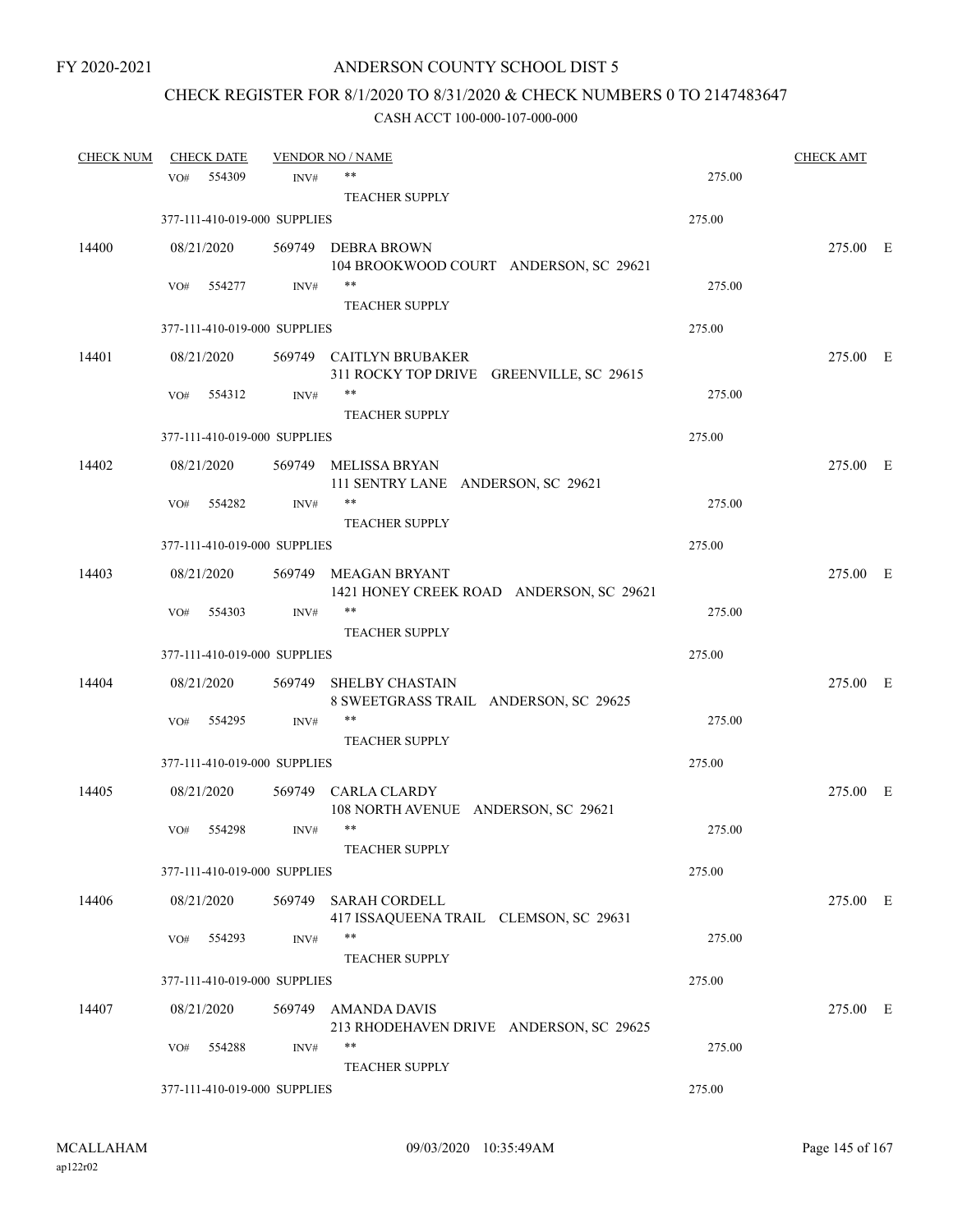### ANDERSON COUNTY SCHOOL DIST 5

# CHECK REGISTER FOR 8/1/2020 TO 8/31/2020 & CHECK NUMBERS 0 TO 2147483647

| <b>CHECK NUM</b> | <b>CHECK DATE</b>            |        | <b>VENDOR NO / NAME</b>                                                        |        |          |  |  |
|------------------|------------------------------|--------|--------------------------------------------------------------------------------|--------|----------|--|--|
| 14408            | 08/21/2020                   |        | 569749 SOKOYA GAY<br>518 ROSE HILL STREET ANDERSON, SC 29624                   |        | 275.00 E |  |  |
|                  | 554296<br>VO#                | INV#   | **<br><b>TEACHER SUPPLY</b>                                                    | 275.00 |          |  |  |
|                  | 377-111-410-019-000 SUPPLIES |        |                                                                                | 275.00 |          |  |  |
| 14409            | 08/21/2020                   |        | 569749 KIMBERLY GENTRY<br>103 B RAEBURN WAY ANDERSON, SC 29621                 |        | 275.00 E |  |  |
|                  | 554301<br>VO#                | INV#   | **<br><b>TEACHER SUPPLY</b>                                                    | 275.00 |          |  |  |
|                  | 377-111-410-019-000 SUPPLIES |        |                                                                                | 275.00 |          |  |  |
| 14410            | 08/21/2020                   |        | 569749 ALISON GUTHRIE<br>5022 MOOREFIELD MEMORIAL HIGHWAY PICKENS,<br>SC 29671 |        | 275.00 E |  |  |
|                  | 554305<br>VO#                | INV#   | $***$<br><b>TEACHER SUPPLY</b>                                                 | 275.00 |          |  |  |
|                  | 377-111-410-019-000 SUPPLIES |        |                                                                                | 275.00 |          |  |  |
| 14411            | 08/21/2020                   |        | 569749 CATHERINE HALE<br>123 GLEN ARBOR DRIVE ANDERSON, SC 29625               |        | 275.00 E |  |  |
|                  | 554283<br>VO#                | INV#   | $***$<br><b>TEACHER SUPPLY</b>                                                 | 275.00 |          |  |  |
|                  | 377-111-410-019-000 SUPPLIES |        |                                                                                | 275.00 |          |  |  |
| 14412            | 08/21/2020                   |        | 569749 LASHAUNA HARPER<br>103 BUCKLAND DRIVE ANDERSON, SC 29621                |        | 275.00 E |  |  |
|                  | VO#<br>554307                | INV#   | **<br><b>TEACHER SUPPLY</b>                                                    | 275.00 |          |  |  |
|                  | 377-111-410-019-000 SUPPLIES |        |                                                                                | 275.00 |          |  |  |
| 14413            | 08/21/2020                   |        | 569749 JOEL KEOWN<br>544 POORE ROAD HONEA PATH, SC 29654                       |        | 275.00 E |  |  |
|                  | 554313<br>VO#                | INV#   | **<br><b>TEACHER SUPPLY</b>                                                    | 275.00 |          |  |  |
|                  | 377-111-410-019-000 SUPPLIES |        |                                                                                | 275.00 |          |  |  |
| 14414            | 08/21/2020                   |        | 569749 MICHAEL KIRBY<br>110 EASY GAP ROAD ANDERSON, SC 29621                   |        | 275.00 E |  |  |
|                  | 554291<br>VO#                | INV#   | **<br>TEACHER SUPPLY                                                           | 275.00 |          |  |  |
|                  | 377-111-410-019-000 SUPPLIES |        |                                                                                | 275.00 |          |  |  |
| 14415            | 08/21/2020                   | 569749 | ERIN LANDRETH<br>102 WALNUT HILL EASLEY, SC 29642                              |        | 275.00 E |  |  |
|                  | 554281<br>VO#                | INV#   | **<br><b>TEACHER SUPPLY</b>                                                    | 275.00 |          |  |  |
|                  | 377-111-410-019-000 SUPPLIES |        |                                                                                | 275.00 |          |  |  |
| 14416            | 08/21/2020                   |        | 569749 LEIGH ANNE LEMONS<br>103 DEWARS TRAIL ANDERSON, SC 29621                |        | 275.00 E |  |  |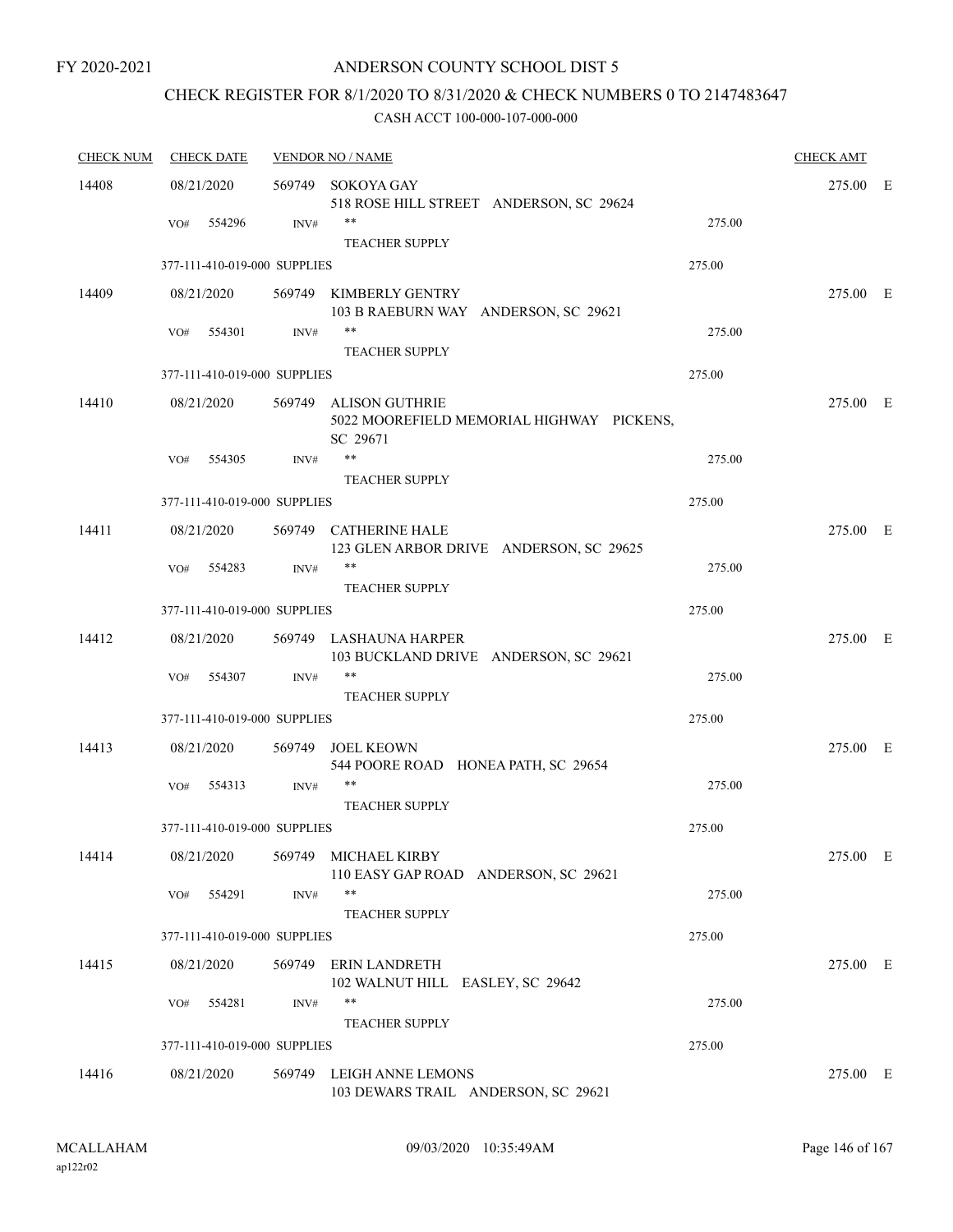# CHECK REGISTER FOR 8/1/2020 TO 8/31/2020 & CHECK NUMBERS 0 TO 2147483647

| <b>CHECK NUM</b> | <b>CHECK DATE</b> |            |                              | <b>VENDOR NO / NAME</b>                                       |        | <b>CHECK AMT</b> |  |
|------------------|-------------------|------------|------------------------------|---------------------------------------------------------------|--------|------------------|--|
|                  | VO#               | 554278     | INV#                         | **                                                            | 275.00 |                  |  |
|                  |                   |            |                              | <b>TEACHER SUPPLY</b>                                         |        |                  |  |
|                  |                   |            | 377-111-410-019-000 SUPPLIES |                                                               | 275.00 |                  |  |
| 14417            |                   | 08/21/2020 |                              | 569749 BRITTANY LOWE                                          |        | 275.00 E         |  |
|                  |                   |            |                              | 123 DANDELION TRAIL ANDERSON, SC 29621                        |        |                  |  |
|                  | VO#               | 554311     | INV#                         | $***$                                                         | 275.00 |                  |  |
|                  |                   |            |                              | <b>TEACHER SUPPLY</b>                                         |        |                  |  |
|                  |                   |            | 377-111-410-019-000 SUPPLIES |                                                               | 275.00 |                  |  |
| 14418            |                   | 08/21/2020 |                              | 569749 EMILY LOWERY                                           |        | 275.00 E         |  |
|                  |                   |            |                              | 110 PINEY BLUFF LANE WESTMINSTER, SC 29693                    |        |                  |  |
|                  | VO#               | 554306     | INV#                         | **                                                            | 275.00 |                  |  |
|                  |                   |            |                              | <b>TEACHER SUPPLY</b>                                         |        |                  |  |
|                  |                   |            | 377-111-410-019-000 SUPPLIES |                                                               | 275.00 |                  |  |
| 14419            |                   | 08/21/2020 |                              | 569749 CATHERINE MAZZA                                        |        | 275.00 E         |  |
|                  |                   |            |                              | 2805 WOODRIDGE ANDERSON, SC 29621                             |        |                  |  |
|                  | VO#               | 554285     | INV#                         | **                                                            | 275.00 |                  |  |
|                  |                   |            |                              | <b>TEACHER SUPPLY</b>                                         |        |                  |  |
|                  |                   |            | 377-111-410-019-000 SUPPLIES |                                                               | 275.00 |                  |  |
| 14420            |                   | 08/21/2020 |                              | 569749 HALEY MIXON                                            |        | 275.00 E         |  |
|                  |                   |            |                              | 236 HILLENDALE WAY PELZER, SC 29669                           |        |                  |  |
|                  | VO#               | 554300     | INV#                         | **                                                            | 275.00 |                  |  |
|                  |                   |            |                              | <b>TEACHER SUPPLY</b>                                         |        |                  |  |
|                  |                   |            | 377-111-410-019-000 SUPPLIES |                                                               | 275.00 |                  |  |
| 14421            |                   | 08/21/2020 | 569749                       | <b>CHERYL NIMMONS</b>                                         |        | 275.00 E         |  |
|                  |                   |            |                              | 306 WHITEN ROAD ANDERSON, SC 29621<br>**                      |        |                  |  |
|                  | VO#               | 554294     | INV#                         |                                                               | 275.00 |                  |  |
|                  |                   |            | 377-111-410-019-000 SUPPLIES | <b>TEACHER SUPPLY</b>                                         | 275.00 |                  |  |
|                  |                   |            |                              |                                                               |        |                  |  |
| 14422            |                   | 08/21/2020 |                              | 569749 MEREDITH PRICE                                         |        | 275.00 E         |  |
|                  | VO#               | 554279     | INV#                         | 129 CHAD COURT ANDERSON, SC 29621<br>$***$                    | 275.00 |                  |  |
|                  |                   |            |                              | <b>TEACHER SUPPLY</b>                                         |        |                  |  |
|                  |                   |            | 377-111-410-019-000 SUPPLIES |                                                               | 275.00 |                  |  |
|                  |                   |            |                              |                                                               |        |                  |  |
| 14423            |                   | 08/21/2020 |                              | 569749 DIANE RIELLY-BOATMAN<br>7 HALE STREET PELZER, SC 29669 |        | 275.00 E         |  |
|                  | VO#               | 554304     | INV#                         | **                                                            | 275.00 |                  |  |
|                  |                   |            |                              | <b>TEACHER SUPPLY</b>                                         |        |                  |  |
|                  |                   |            | 377-111-410-019-000 SUPPLIES |                                                               | 275.00 |                  |  |
|                  |                   |            |                              |                                                               |        |                  |  |
| 14424            |                   | 08/21/2020 | 569749                       | <b>JESSICA SHARPE</b><br>3107 PINEHURST LN ANDERSON, SC 29621 |        | 275.00 E         |  |
|                  | VO#               | 554284     | INV#                         | **                                                            | 275.00 |                  |  |
|                  |                   |            |                              | <b>TEACHER SUPPLY</b>                                         |        |                  |  |
|                  |                   |            | 377-111-410-019-000 SUPPLIES |                                                               | 275.00 |                  |  |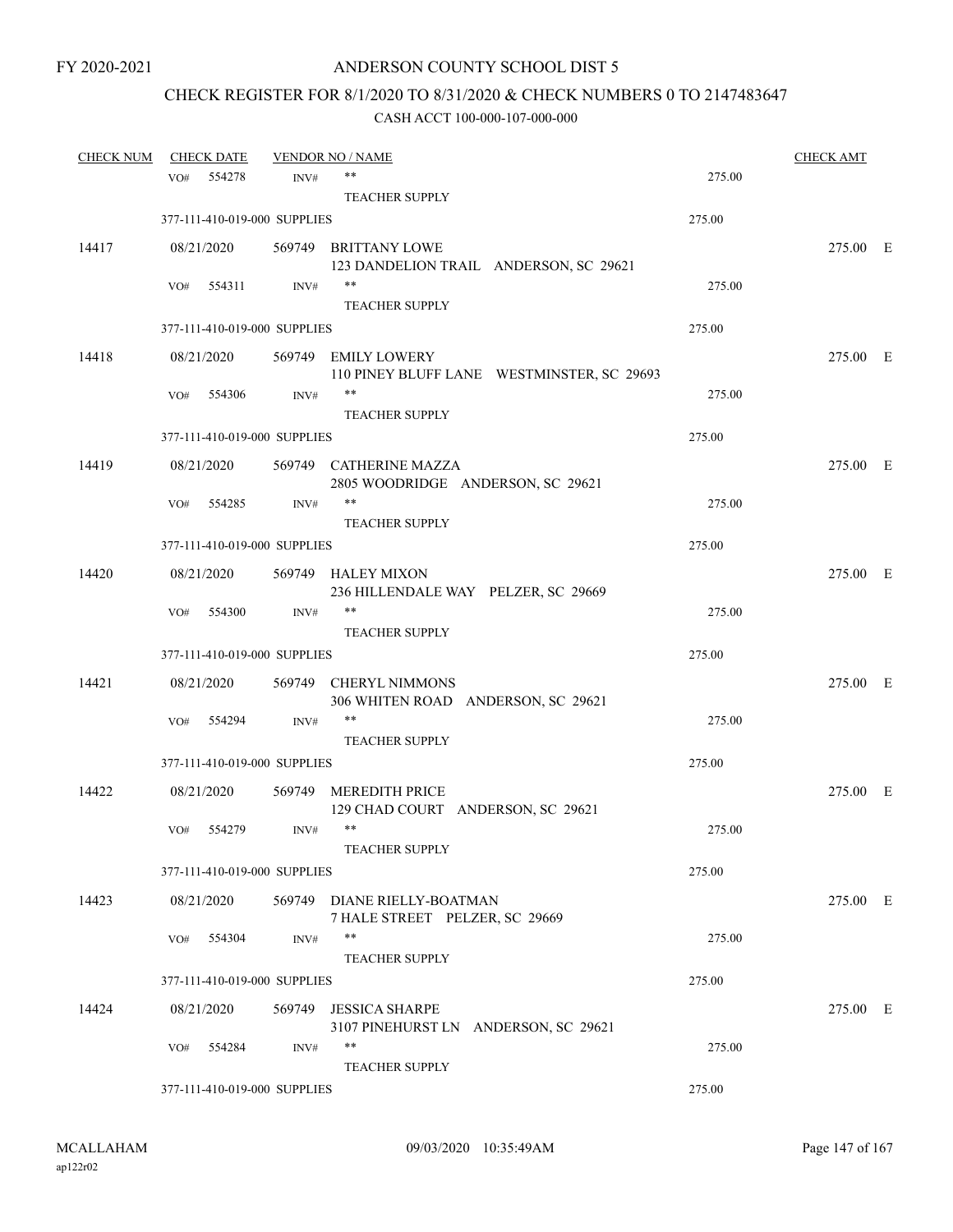# CHECK REGISTER FOR 8/1/2020 TO 8/31/2020 & CHECK NUMBERS 0 TO 2147483647

| <b>CHECK NUM</b> | <b>CHECK DATE</b> |                              | <b>VENDOR NO / NAME</b>                                                  |        |          |  |  |
|------------------|-------------------|------------------------------|--------------------------------------------------------------------------|--------|----------|--|--|
| 14425            | 08/21/2020        |                              | 569749 SHELBY SMITH<br>121 MAIDA WATKINS RD WESTMINSTER, SC 29693        |        | 275.00 E |  |  |
|                  | VO#               | 554302<br>INV#               | $***$<br><b>TEACHER SUPPLY</b>                                           | 275.00 |          |  |  |
|                  |                   | 377-111-410-019-000 SUPPLIES |                                                                          | 275.00 |          |  |  |
| 14426            | 08/21/2020        |                              | 569749 JENNIFER TALERICO<br>1301 KIMBERLY ROAD ANDERSON, SC 29621        |        | 275.00 E |  |  |
|                  | VO#               | 554286<br>INV#               | $***$<br><b>TEACHER SUPPLY</b>                                           | 275.00 |          |  |  |
|                  |                   | 377-111-410-019-000 SUPPLIES |                                                                          | 275.00 |          |  |  |
| 14427            | 08/21/2020        |                              | 569749 KATHERYN TATE<br>4006 WEATHERSTONE WAY ANDERSON, SC 29621         |        | 275.00 E |  |  |
|                  | VO#               | 554289<br>INV#               | **<br><b>TEACHER SUPPLY</b>                                              | 275.00 |          |  |  |
|                  |                   | 377-111-410-019-000 SUPPLIES |                                                                          | 275.00 |          |  |  |
| 14428            | 08/21/2020        |                              | 569749 PAMELA THOMASON<br>2306 BELLVIEW RD ANDERSON, SC 29621            |        | 275.00 E |  |  |
|                  | VO#               | 554280<br>INV#               | $***$                                                                    | 275.00 |          |  |  |
|                  |                   | 377-111-410-019-000 SUPPLIES | <b>TEACHER SUPPLY</b>                                                    | 275.00 |          |  |  |
|                  |                   |                              |                                                                          |        |          |  |  |
| 14429            | 08/21/2020<br>VO# | 554287<br>INV#               | 569749 LORIE TRUHN<br>601 North Pointe Creek ANDERSON, SC 29625<br>$***$ | 275.00 | 275.00 E |  |  |
|                  |                   |                              | <b>TEACHER SUPPLY</b>                                                    |        |          |  |  |
|                  |                   | 377-111-410-019-000 SUPPLIES |                                                                          | 275.00 |          |  |  |
| 14430            | 08/21/2020        |                              | 569749 LYNN WALKER<br>114 GREGORY COURT ANDERSON, SC 29626               |        | 275.00 E |  |  |
|                  | VO#               | 554308<br>INV#               | **<br><b>TEACHER SUPPLY</b>                                              | 275.00 |          |  |  |
|                  |                   | 377-111-410-019-000 SUPPLIES |                                                                          | 275.00 |          |  |  |
| 14431            | 08/21/2020        |                              | 569749 LANCE ABERNATHY<br>211 GREEN VALLEY RD ANDERSON, SC 29621         |        | 275.00 E |  |  |
|                  | VO#               | 554357<br>INV#               | **<br><b>TEACHER SUPPLY</b>                                              | 275.00 |          |  |  |
|                  |                   |                              | 377-113-410-020-000 TEACHER SUPPLY - GLENVIEW                            | 275.00 |          |  |  |
| 14432            | 08/21/2020        |                              | 569749 SUMMER ANZUR<br>1326 BROADWAY SCHOOL ROAD BELTON, SC 29627        |        | 275.00 E |  |  |
|                  | VO#               | 554324<br>INV#               | **<br><b>TEACHER SUPPLY</b>                                              | 275.00 |          |  |  |
|                  |                   |                              | 377-113-410-020-000 TEACHER SUPPLY - GLENVIEW                            | 275.00 |          |  |  |
| 14433            | 08/21/2020        |                              | 569749 KENNY BARNETT<br>214 BROOKS DRIVE TOWNVILLE, SC 29689             |        | 275.00 E |  |  |
|                  | VO#               | 554355<br>INV#               | **                                                                       | 275.00 |          |  |  |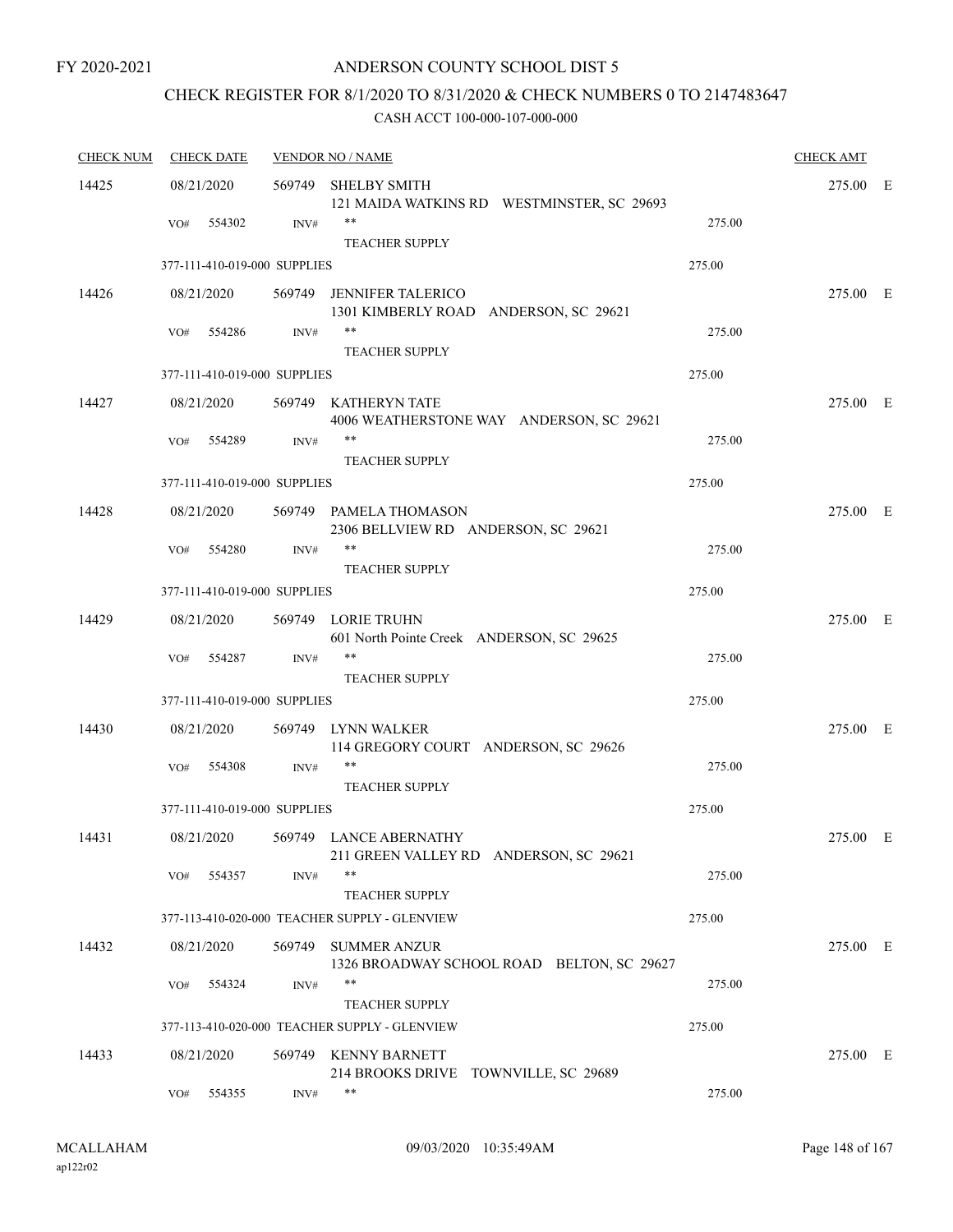### ANDERSON COUNTY SCHOOL DIST 5

### CHECK REGISTER FOR 8/1/2020 TO 8/31/2020 & CHECK NUMBERS 0 TO 2147483647

| <b>CHECK NUM</b> | <b>CHECK DATE</b> |        | <b>VENDOR NO / NAME</b>                                          |        | <b>CHECK AMT</b> |  |
|------------------|-------------------|--------|------------------------------------------------------------------|--------|------------------|--|
|                  |                   |        | TEACHER SUPPLY                                                   |        |                  |  |
|                  |                   |        | 377-113-410-020-000 TEACHER SUPPLY - GLENVIEW                    | 275.00 |                  |  |
| 14434            | 08/21/2020        |        | 569749 BETH BEARD<br>100 TOWN CREEK DRIVE ANDERSON, SC 29621     |        | 275.00 E         |  |
|                  | 554314<br>VO#     | INV#   | $***$<br><b>TEACHER SUPPLY</b>                                   | 275.00 |                  |  |
|                  |                   |        | 377-113-410-020-000 TEACHER SUPPLY - GLENVIEW                    | 275.00 |                  |  |
| 14435            | 08/21/2020        |        | 569749 DONNA BIBB                                                |        | 275.00 E         |  |
|                  |                   |        | 113 LYNDHURST DR. ANDERSON, SC 29621<br>**                       |        |                  |  |
|                  | 554331<br>VO#     | INV#   | <b>TEACHER SUPPLY</b>                                            | 275.00 |                  |  |
|                  |                   |        | 377-113-410-020-000 TEACHER SUPPLY - GLENVIEW                    | 275.00 |                  |  |
| 14436            | 08/21/2020        |        | 569749 ALEXA BLOSSER                                             |        | 275.00 E         |  |
|                  |                   |        | 206 CLARY DRIVE BELTON, SC 29627                                 |        |                  |  |
|                  | 554339<br>VO#     | INV#   | **<br><b>TEACHER SUPPLY</b>                                      | 275.00 |                  |  |
|                  |                   |        | 377-113-410-020-000 TEACHER SUPPLY - GLENVIEW                    | 275.00 |                  |  |
| 14437            | 08/21/2020        |        | 569749 MEGHAN BUCH<br>202 VINTAGE AVENUE GREENVILLE, SC 29607    |        | 275.00 E         |  |
|                  | 554336<br>VO#     | INV#   | **                                                               | 275.00 |                  |  |
|                  |                   |        | <b>TEACHER SUPPLY</b>                                            |        |                  |  |
|                  |                   |        | 377-113-410-020-000 TEACHER SUPPLY - GLENVIEW                    | 275.00 |                  |  |
| 14438            | 08/21/2020        | 569749 | MEGAN BUSH<br>4 MELONIE DRIVE WILLIAMSTON, SC 29697              |        | 275.00 E         |  |
|                  | 554341<br>VO#     | INV#   | **                                                               | 275.00 |                  |  |
|                  |                   |        | <b>TEACHER SUPPLY</b>                                            |        |                  |  |
|                  |                   |        | 377-113-410-020-000 TEACHER SUPPLY - GLENVIEW                    | 275.00 |                  |  |
| 14439            | 08/21/2020        | 569749 | <b>JAMES BUTTREY</b><br>103 STONELEIGH COURT ANDERSON, SC 29621  |        | 275.00 E         |  |
|                  | 554323<br>VO#     | INV#   | $***$<br><b>TEACHER SUPPLY</b>                                   | 275.00 |                  |  |
|                  |                   |        | 377-113-410-020-000 TEACHER SUPPLY - GLENVIEW                    | 275.00 |                  |  |
| 14440            | 08/21/2020        | 569749 | <b>GEORGIA CANNADY</b><br>1184 DAPRYMPLE ROAD ANDERSON, SC 29621 |        | 275.00 E         |  |
|                  | 554348<br>VO#     | INV#   | $***$<br><b>TEACHER SUPPLY</b>                                   | 275.00 |                  |  |
|                  |                   |        | 377-113-410-020-000 TEACHER SUPPLY - GLENVIEW                    | 275.00 |                  |  |
| 14441            | 08/21/2020        | 569749 | KIMBERLY CARABO<br>200 SLEEPY HOLLOW PENDLETON, SC 29670         |        | 275.00 E         |  |
|                  | VO#<br>554353     | INV#   | **<br><b>TEACHER SUPPLY</b>                                      | 275.00 |                  |  |
|                  |                   |        | 377-113-410-020-000 TEACHER SUPPLY - GLENVIEW                    | 275.00 |                  |  |
| 14442            | 08/21/2020        |        | 569749 KARMON CARPENTER                                          |        | 275.00 E         |  |
|                  |                   |        |                                                                  |        |                  |  |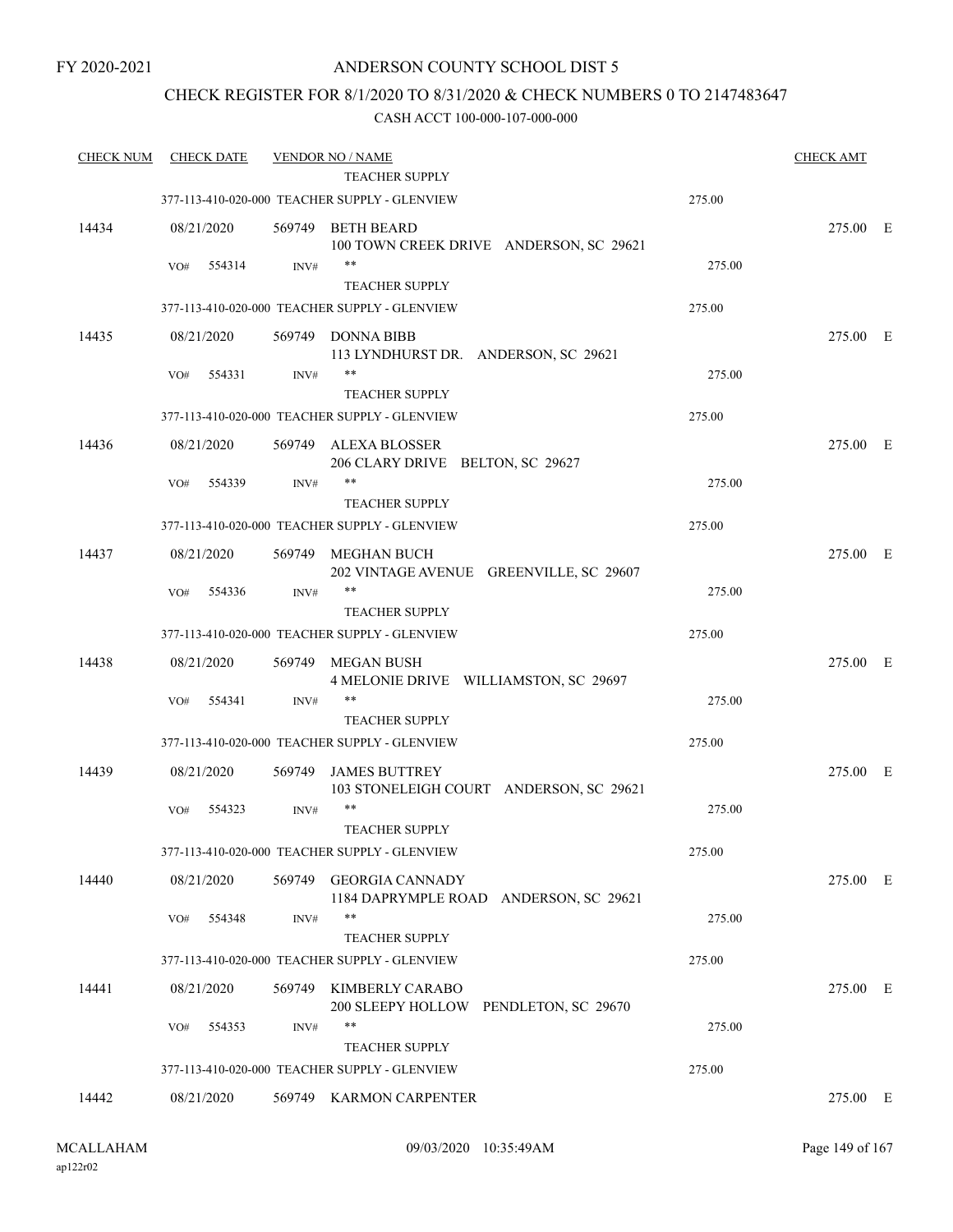### ANDERSON COUNTY SCHOOL DIST 5

### CHECK REGISTER FOR 8/1/2020 TO 8/31/2020 & CHECK NUMBERS 0 TO 2147483647

| <b>CHECK NUM</b> |     | <b>CHECK DATE</b> |        | <b>VENDOR NO / NAME</b>                                       |        | <b>CHECK AMT</b> |  |
|------------------|-----|-------------------|--------|---------------------------------------------------------------|--------|------------------|--|
|                  |     |                   |        | 304 PHIL WATSON ROAD ANDERSON, SC 29625                       |        |                  |  |
|                  | VO# | 554325            | INV#   | $***$                                                         | 275.00 |                  |  |
|                  |     |                   |        | <b>TEACHER SUPPLY</b>                                         |        |                  |  |
|                  |     |                   |        | 377-113-410-020-000 TEACHER SUPPLY - GLENVIEW                 | 275.00 |                  |  |
| 14443            |     | 08/21/2020        |        | 569749 BRITTANY COLEMAN                                       |        | 275.00 E         |  |
|                  |     |                   |        | 302 SALUDA STREET BELTON, SC 29627                            |        |                  |  |
|                  | VO# | 554350            | INV#   | $***$                                                         | 275.00 |                  |  |
|                  |     |                   |        | <b>TEACHER SUPPLY</b>                                         |        |                  |  |
|                  |     |                   |        | 377-113-410-020-000 TEACHER SUPPLY - GLENVIEW                 | 275.00 |                  |  |
| 14444            |     | 08/21/2020        |        | 569749 BRANDI COLLINS                                         |        | 275.00 E         |  |
|                  |     |                   |        | 108 WESTVIEW NORTH PIEDMONT, SC 29673                         |        |                  |  |
|                  | VO# | 554315            | INV#   | **                                                            | 275.00 |                  |  |
|                  |     |                   |        | <b>TEACHER SUPPLY</b>                                         |        |                  |  |
|                  |     |                   |        | 377-113-410-020-000 TEACHER SUPPLY - GLENVIEW                 | 275.00 |                  |  |
| 14445            |     | 08/21/2020        | 569749 | SERENA COUGHENOUR                                             |        | 275.00 E         |  |
|                  |     |                   |        | 109 BANABUS LANE ANDERSON, SC 29621                           |        |                  |  |
|                  | VO# | 554316            | INV#   | $***$                                                         | 275.00 |                  |  |
|                  |     |                   |        | <b>TEACHER SUPPLY</b>                                         |        |                  |  |
|                  |     |                   |        | 377-113-410-020-000 TEACHER SUPPLY - GLENVIEW                 | 275.00 |                  |  |
| 14446            |     | 08/21/2020        |        | 569749 APRIL CRAWFORD                                         |        | 275.00 E         |  |
|                  |     |                   |        | 31 RAVENCREST DRIVE ANDERSON, SC 29621                        |        |                  |  |
|                  | VO# | 554354            | INV#   | $***$                                                         | 275.00 |                  |  |
|                  |     |                   |        | <b>TEACHER SUPPLY</b>                                         |        |                  |  |
|                  |     |                   |        | 377-113-410-020-000 TEACHER SUPPLY - GLENVIEW                 | 275.00 |                  |  |
| 14447            |     | 08/21/2020        |        | 569749 LINDSEY DOSHER                                         |        | 275.00 E         |  |
|                  |     |                   |        | 403 ARCADIA DRIVE ANDERSON, SC 29621                          |        |                  |  |
|                  | VO# | 554351            | INV#   | $***$                                                         | 275.00 |                  |  |
|                  |     |                   |        | <b>TEACHER SUPPLY</b>                                         |        |                  |  |
|                  |     |                   |        | 377-113-410-020-000 TEACHER SUPPLY - GLENVIEW                 | 275.00 |                  |  |
| 14448            |     | 08/21/2020        |        | 569749 RACHEL DOSS                                            |        | 275.00 E         |  |
|                  |     |                   |        | 8 ETHRIDGE ST WILLIAMSTON, SC 29697                           |        |                  |  |
|                  |     | VO# 554328        | INV#   | **                                                            | 275.00 |                  |  |
|                  |     |                   |        | <b>TEACHER SUPPLY</b>                                         |        |                  |  |
|                  |     |                   |        | 377-113-410-020-000 TEACHER SUPPLY - GLENVIEW                 | 275.00 |                  |  |
| 14449            |     | 08/21/2020        |        | 569749 WENDY FIELDS                                           |        | 275.00 E         |  |
|                  |     |                   |        | 220 GRAY DRIVE WILLIAMSTON, SC 29697                          |        |                  |  |
|                  | VO# | 554338            | INV#   | $***$                                                         | 275.00 |                  |  |
|                  |     |                   |        | <b>TEACHER SUPPLY</b>                                         |        |                  |  |
|                  |     |                   |        | 377-113-410-020-000 TEACHER SUPPLY - GLENVIEW                 | 275.00 |                  |  |
|                  |     |                   |        |                                                               |        |                  |  |
| 14450            |     | 08/21/2020        |        | 569749 KATHERINE GARRIS<br>2001 N HOLLY ST ANDERSON, SC 29625 |        | 275.00 E         |  |
|                  | VO# | 554322            | INV#   | $***$                                                         | 275.00 |                  |  |
|                  |     |                   |        | TEACHER SUPPLY                                                |        |                  |  |
|                  |     |                   |        |                                                               |        |                  |  |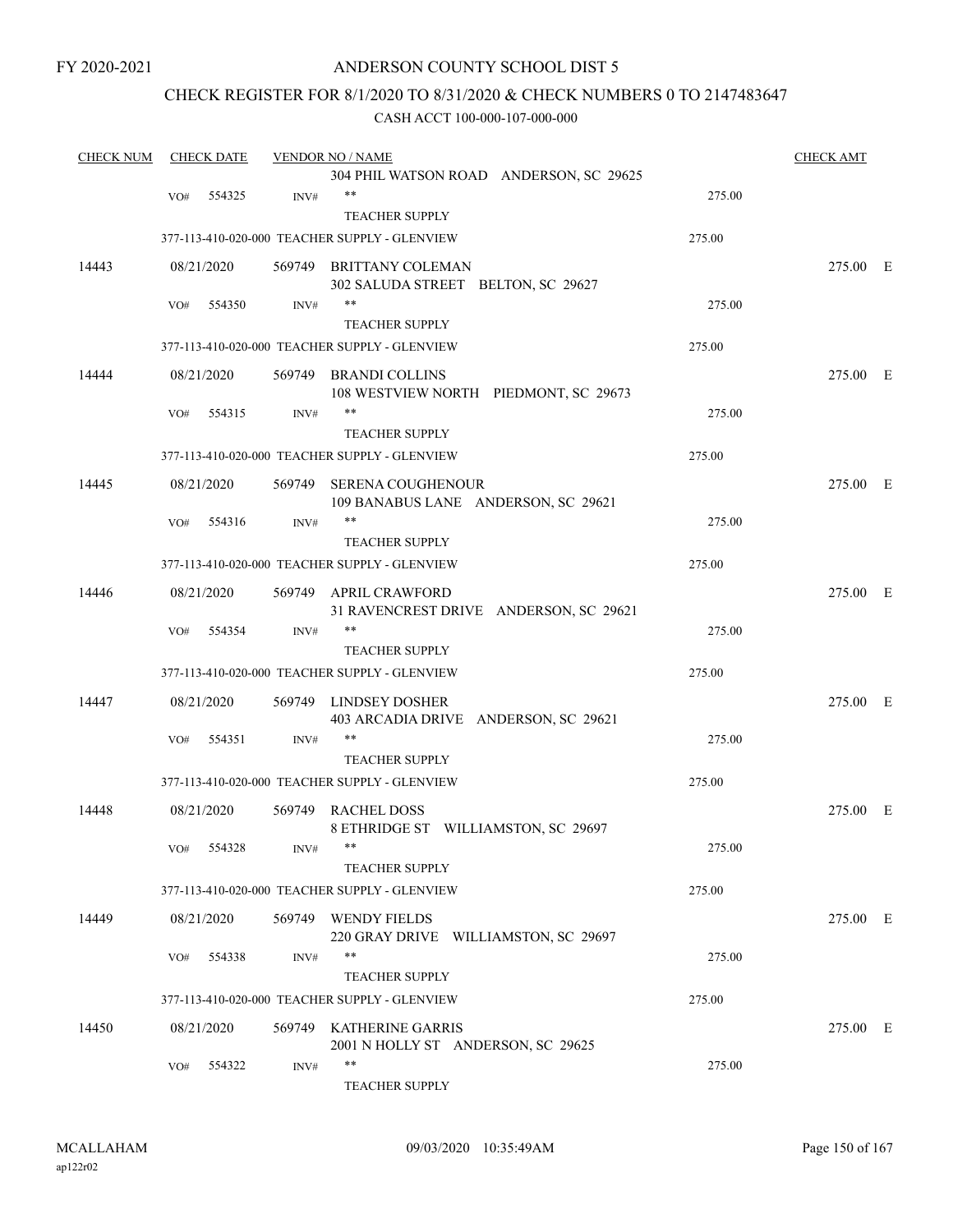### CHECK REGISTER FOR 8/1/2020 TO 8/31/2020 & CHECK NUMBERS 0 TO 2147483647

| <b>CHECK NUM</b> | <b>CHECK DATE</b> |      | <b>VENDOR NO / NAME</b><br>377-113-410-020-000 TEACHER SUPPLY - GLENVIEW     | 275.00 | <b>CHECK AMT</b> |  |
|------------------|-------------------|------|------------------------------------------------------------------------------|--------|------------------|--|
| 14451            | 08/21/2020        |      | 569749 KRISTINE GOSSETT<br>111 HIAWATHA DR BELTON, SC 29627                  |        | 275.00 E         |  |
|                  | 554329<br>VO#     | INV# | **<br>TEACHER SUPPLY                                                         | 275.00 |                  |  |
|                  |                   |      | 377-113-410-020-000 TEACHER SUPPLY - GLENVIEW                                | 275.00 |                  |  |
| 14452            | 08/21/2020        |      | 569749 JENNIFER GUTHRIE<br>282 PARADISE VISTA DRIVE WILLIAMSTON, SC<br>29697 |        | 275.00 E         |  |
|                  | VO#<br>554337     | INV# | $***$                                                                        | 275.00 |                  |  |
|                  |                   |      | <b>TEACHER SUPPLY</b>                                                        |        |                  |  |
|                  |                   |      | 377-113-410-020-000 TEACHER SUPPLY - GLENVIEW                                | 275.00 |                  |  |
| 14453            | 08/21/2020        |      | 569749 REBEKAH HUGUET<br>110 FRANCES CANNON DRIVE ANDERSON, SC 29621         |        | 275.00 E         |  |
|                  | 554342<br>VO#     | INV# | **<br><b>TEACHER SUPPLY</b>                                                  | 275.00 |                  |  |
|                  |                   |      | 377-113-410-020-000 TEACHER SUPPLY - GLENVIEW                                | 275.00 |                  |  |
| 14454            | 08/21/2020        |      | 569749 MEGAN JENNINGS<br>7 NICKEL SPRINGS DRIVE EASLEY, SC 29642             |        | 275.00 E         |  |
|                  | 554343<br>VO#     | INV# | $***$<br><b>TEACHER SUPPLY</b>                                               | 275.00 |                  |  |
|                  |                   |      | 377-113-410-020-000 TEACHER SUPPLY - GLENVIEW                                | 275.00 |                  |  |
| 14455            | 08/21/2020        |      | 569749 ANDREW KING<br>104 BELSPRING LANE ANDERSON, SC 29621                  |        | 275.00 E         |  |
|                  | 554333<br>VO#     | INV# | **<br><b>TEACHER SUPPLY</b>                                                  | 275.00 |                  |  |
|                  |                   |      | 377-113-410-020-000 TEACHER SUPPLY - GLENVIEW                                | 275.00 |                  |  |
| 14456            | 08/21/2020        |      | 569749 ANDREA KNIGHT<br>223 LANCASTER DR ANDERSON, SC 29621                  |        | 275.00 E         |  |
|                  | VO#<br>554332     | INV# | **<br><b>TEACHER SUPPLY</b>                                                  | 275.00 |                  |  |
|                  |                   |      | 377-113-410-020-000 TEACHER SUPPLY - GLENVIEW                                | 275.00 |                  |  |
| 14457            | 08/21/2020        |      | 569749 BARBARA KNOBLAUCH<br>225 STELLING ROAD TOWNVILLE, SC 29689            |        | 275.00 E         |  |
|                  | 554349<br>VO#     | INV# | $***$                                                                        | 275.00 |                  |  |
|                  |                   |      | <b>TEACHER SUPPLY</b>                                                        |        |                  |  |
|                  |                   |      | 377-113-410-020-000 TEACHER SUPPLY - GLENVIEW                                | 275.00 |                  |  |
| 14458            | 08/21/2020        |      | 569749 DANETTE MCCLINTON<br>501 AIRDALE LANE SIMPSONVILLE, SC 29680          |        | 275.00 E         |  |
|                  | 554360<br>VO#     | INV# | **<br><b>TEACHER SUPPLY</b>                                                  | 275.00 |                  |  |
|                  |                   |      | 377-113-410-020-000 TEACHER SUPPLY - GLENVIEW                                | 275.00 |                  |  |
| 14459            | 08/21/2020        |      | 569749 EMILY MCDOWELL                                                        |        | 275.00 E         |  |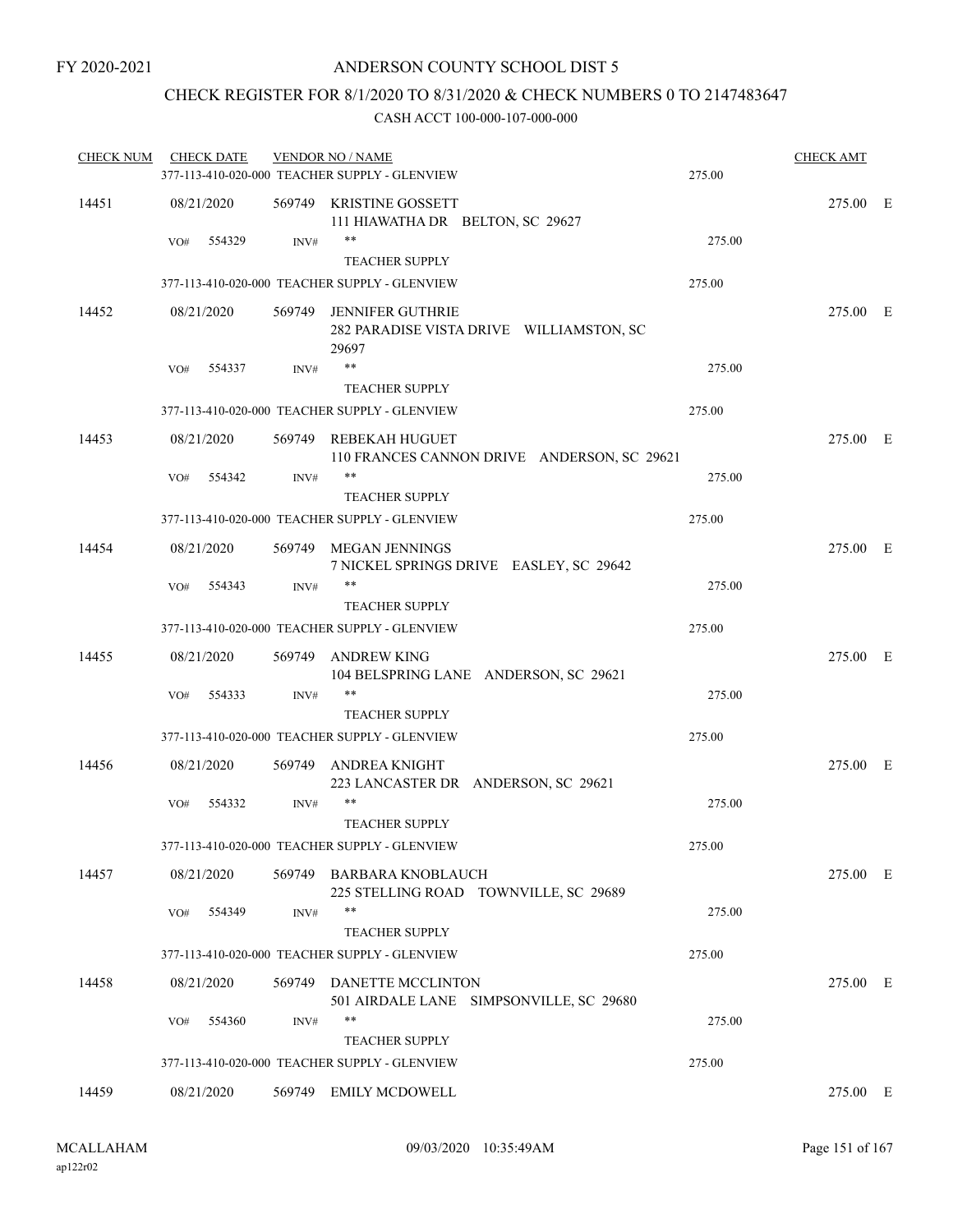### ANDERSON COUNTY SCHOOL DIST 5

### CHECK REGISTER FOR 8/1/2020 TO 8/31/2020 & CHECK NUMBERS 0 TO 2147483647

| <b>CHECK NUM</b> |     | <b>CHECK DATE</b> |        | <b>VENDOR NO / NAME</b>                                           |        | <b>CHECK AMT</b> |
|------------------|-----|-------------------|--------|-------------------------------------------------------------------|--------|------------------|
|                  |     |                   |        | 702 BRITTON STREET ANDERSON, SC 29621                             |        |                  |
|                  | VO# | 554344            | INV#   | $***$                                                             | 275.00 |                  |
|                  |     |                   |        | <b>TEACHER SUPPLY</b>                                             |        |                  |
|                  |     |                   |        | 377-113-410-020-000 TEACHER SUPPLY - GLENVIEW                     | 275.00 |                  |
| 14460            |     | 08/21/2020        |        | 569749 LORI MCDOWELL                                              |        | 275.00 E         |
|                  |     |                   |        | 101 SENTINEL RIDGE BELTON, SC 29627<br>$***$                      | 275.00 |                  |
|                  | VO# | 554335            | INV#   |                                                                   |        |                  |
|                  |     |                   |        | <b>TEACHER SUPPLY</b>                                             |        |                  |
|                  |     |                   |        | 377-113-410-020-000 TEACHER SUPPLY - GLENVIEW                     | 275.00 |                  |
| 14461            |     | 08/21/2020        |        | 569749 LISA MCKIBBON<br>1113 VANTAGE WAY GREENVILLE, SC 29611     |        | 275.00 E         |
|                  | VO# | 554361            | INV#   | $***$                                                             | 275.00 |                  |
|                  |     |                   |        | <b>TEACHER SUPPLY</b>                                             |        |                  |
|                  |     |                   |        | 377-113-410-020-000 TEACHER SUPPLY - GLENVIEW                     | 275.00 |                  |
| 14462            |     | 08/21/2020        |        | 569749 VALERIE PETERSON                                           |        | 275.00 E         |
|                  |     |                   |        | 200 JARRETT ROAD ANDERSON, SC 29626<br>$***$                      |        |                  |
|                  | VO# | 554345            | INV#   |                                                                   | 275.00 |                  |
|                  |     |                   |        | <b>TEACHER SUPPLY</b>                                             |        |                  |
|                  |     |                   |        | 377-113-410-020-000 TEACHER SUPPLY - GLENVIEW                     | 275.00 |                  |
| 14463            |     | 08/21/2020        |        | 569749 MATTHEW PIOTROWSKY<br>822 CROUCH DRIVE PENDLETON, SC 29670 |        | 275.00 E         |
|                  | VO# | 554358            | INV#   | $***$                                                             | 275.00 |                  |
|                  |     |                   |        | <b>TEACHER SUPPLY</b>                                             |        |                  |
|                  |     |                   |        | 377-113-410-020-000 TEACHER SUPPLY - GLENVIEW                     | 275.00 |                  |
| 14464            |     | 08/21/2020        |        | 569749 HALLEY REESE<br>2011 COLLEGE AVENUE ANDERSON, SC 29621     |        | 275.00 E         |
|                  | VO# | 554334            | INV#   | $***$                                                             | 275.00 |                  |
|                  |     |                   |        | <b>TEACHER SUPPLY</b>                                             |        |                  |
|                  |     |                   |        | 377-113-410-020-000 TEACHER SUPPLY - GLENVIEW                     | 275.00 |                  |
| 14465            |     | 08/21/2020        | 569749 | <b>JESSICA REID</b><br>1415 CRESTVIEW ROAD ANDERSON, SC 29621     |        | 275.00 E         |
|                  |     |                   |        |                                                                   |        |                  |
|                  |     | VO# 554346        | INV#   |                                                                   | 275.00 |                  |
|                  |     |                   |        | <b>TEACHER SUPPLY</b>                                             |        |                  |
|                  |     |                   |        | 377-113-410-020-000 TEACHER SUPPLY - GLENVIEW                     | 275.00 |                  |
| 14466            |     | 08/21/2020        |        | 569749 CHAD ROPER<br>128 SITKA LANE LIBERTY, SC 29657             |        | 275.00 E         |
|                  | VO# | 554359            | INV#   | $***$                                                             | 275.00 |                  |
|                  |     |                   |        | <b>TEACHER SUPPLY</b>                                             |        |                  |
|                  |     |                   |        | 377-113-410-020-000 TEACHER SUPPLY - GLENVIEW                     | 275.00 |                  |
| 14467            |     | 08/21/2020        | 569749 | <b>MARIE SAMSTAG</b>                                              |        | 275.00 E         |
|                  |     |                   |        | 103 CREEKSIDE COURT ANDERSON, SC 29621                            |        |                  |
|                  | VO# | 554327            | INV#   | **                                                                | 275.00 |                  |
|                  |     |                   |        | TEACHER SUPPLY                                                    |        |                  |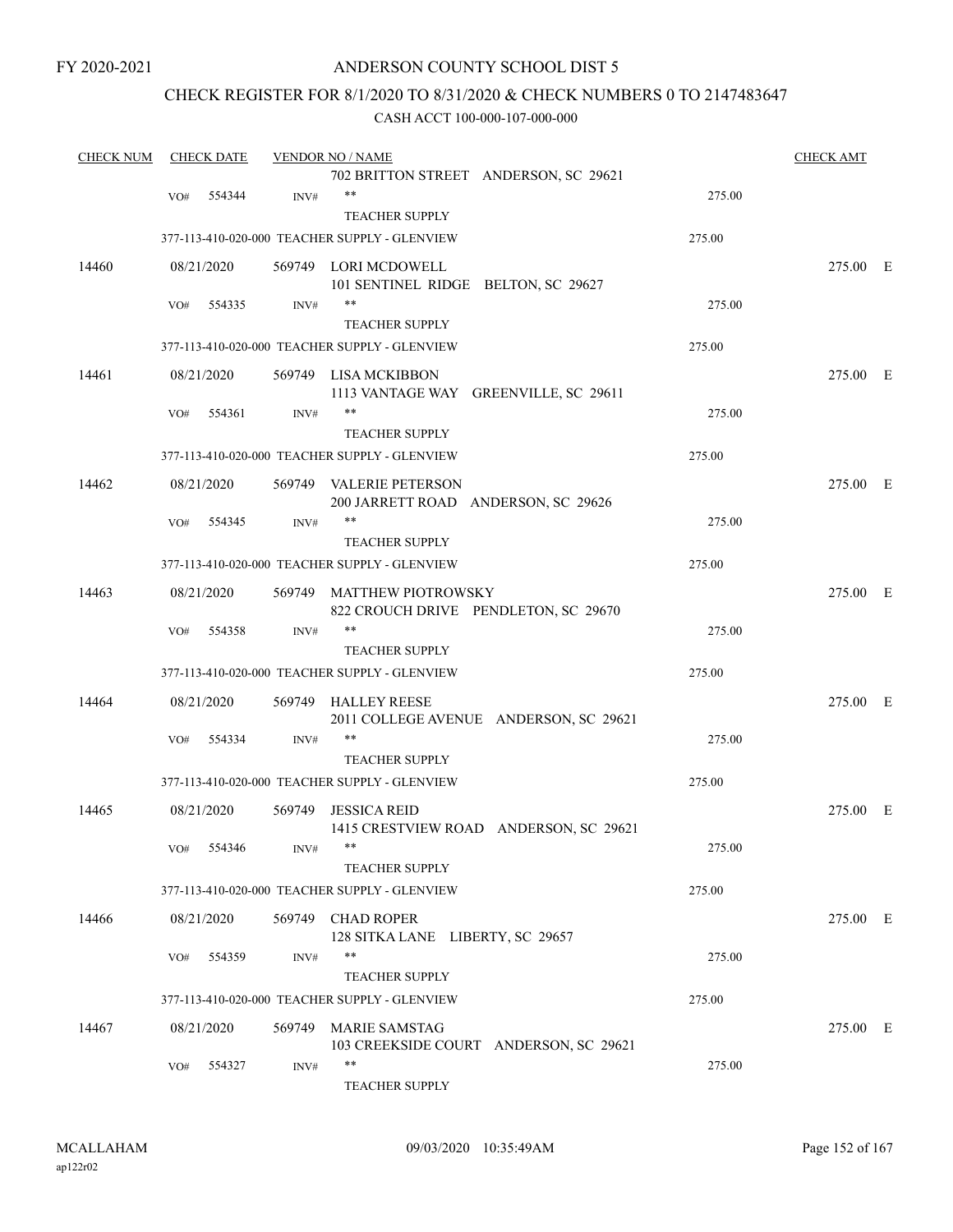### CHECK REGISTER FOR 8/1/2020 TO 8/31/2020 & CHECK NUMBERS 0 TO 2147483647

| <b>CHECK NUM</b> | <b>CHECK DATE</b> |        | <b>VENDOR NO / NAME</b><br>377-113-410-020-000 TEACHER SUPPLY - GLENVIEW | 275.00 | <b>CHECK AMT</b> |  |
|------------------|-------------------|--------|--------------------------------------------------------------------------|--------|------------------|--|
| 14468            | 08/21/2020        |        | 569749 ANNA SPRAKER<br>119 LANGWELL DRIVE ANDERSON, SC 29621             |        | 275.00 E         |  |
|                  | VO#<br>554321     | INV#   | $***$<br><b>TEACHER SUPPLY</b>                                           | 275.00 |                  |  |
|                  |                   |        | 377-113-410-020-000 TEACHER SUPPLY - GLENVIEW                            | 275.00 |                  |  |
| 14469            | 08/21/2020        |        | 569749 REBECCA STINEDURF<br>128 FOREST DR. TOWNVILLE, SC 29689           |        | 275.00 E         |  |
|                  | 554318<br>VO#     | INV#   | **<br><b>TEACHER SUPPLY</b>                                              | 275.00 |                  |  |
|                  |                   |        | 377-113-410-020-000 TEACHER SUPPLY - GLENVIEW                            | 275.00 |                  |  |
| 14470            | 08/21/2020        |        | 569749 VICTORIA TARCSON<br>212 SPRUCE CREEK ANDERSON, SC 29625           |        | 275.00 E         |  |
|                  | 554352<br>VO#     | INV#   | **<br><b>TEACHER SUPPLY</b>                                              | 275.00 |                  |  |
|                  |                   |        | 377-113-410-020-000 TEACHER SUPPLY - GLENVIEW                            | 275.00 |                  |  |
| 14471            | 08/21/2020        |        | 569749 JOSIE THARP<br>134 CADES DRIVE PIEDMONT, SC 29673                 |        | 275.00 E         |  |
|                  | 554356<br>VO#     | INV#   | $***$<br><b>TEACHER SUPPLY</b>                                           | 275.00 |                  |  |
|                  |                   |        | 377-113-410-020-000 TEACHER SUPPLY - GLENVIEW                            | 275.00 |                  |  |
| 14472            | 08/21/2020        |        | 569749 KIMBERLY THOMPSON<br>102 WILLOW COURT ANDERSON, SC 29621          |        | 275.00 E         |  |
|                  | 554320<br>VO#     | INV#   | **<br><b>TEACHER SUPPLY</b>                                              | 275.00 |                  |  |
|                  |                   |        | 377-113-410-020-000 TEACHER SUPPLY - GLENVIEW                            | 275.00 |                  |  |
| 14473            | 08/21/2020        |        | 569749 BROOKE TIMMS<br>227 ALLISON CIR ANDERSON, SC 29621-3558           |        | 275.00 E         |  |
|                  | VO#<br>554347     | INV#   | **<br><b>TEACHER SUPPLY</b>                                              | 275.00 |                  |  |
|                  |                   |        | 377-113-410-020-000 TEACHER SUPPLY - GLENVIEW                            | 275.00 |                  |  |
| 14474            | 08/21/2020        |        | 569749 CHRISTY WALKER<br>113 FAIROAKS DRIVE WILLIAMSTON, SC 29697        |        | 275.00 E         |  |
|                  | 554340<br>VO#     | INV#   | **<br><b>TEACHER SUPPLY</b>                                              | 275.00 |                  |  |
|                  |                   |        | 377-113-410-020-000 TEACHER SUPPLY - GLENVIEW                            | 275.00 |                  |  |
| 14475            | 08/21/2020        | 569749 | ANGELA WATT<br>1209 ROUNDABOUT TRAIL ANDERSON, SC 29625                  |        | 275.00 E         |  |
|                  | 554330<br>VO#     | INV#   | **<br><b>TEACHER SUPPLY</b>                                              | 275.00 |                  |  |
|                  |                   |        | 377-113-410-020-000 TEACHER SUPPLY - GLENVIEW                            | 275.00 |                  |  |
| 14476            | 08/21/2020        | 569749 | DOUGLAS WERTZ<br>507 ASHLEY DOWNS ANDERSON, SC 29621                     |        | 275.00 E         |  |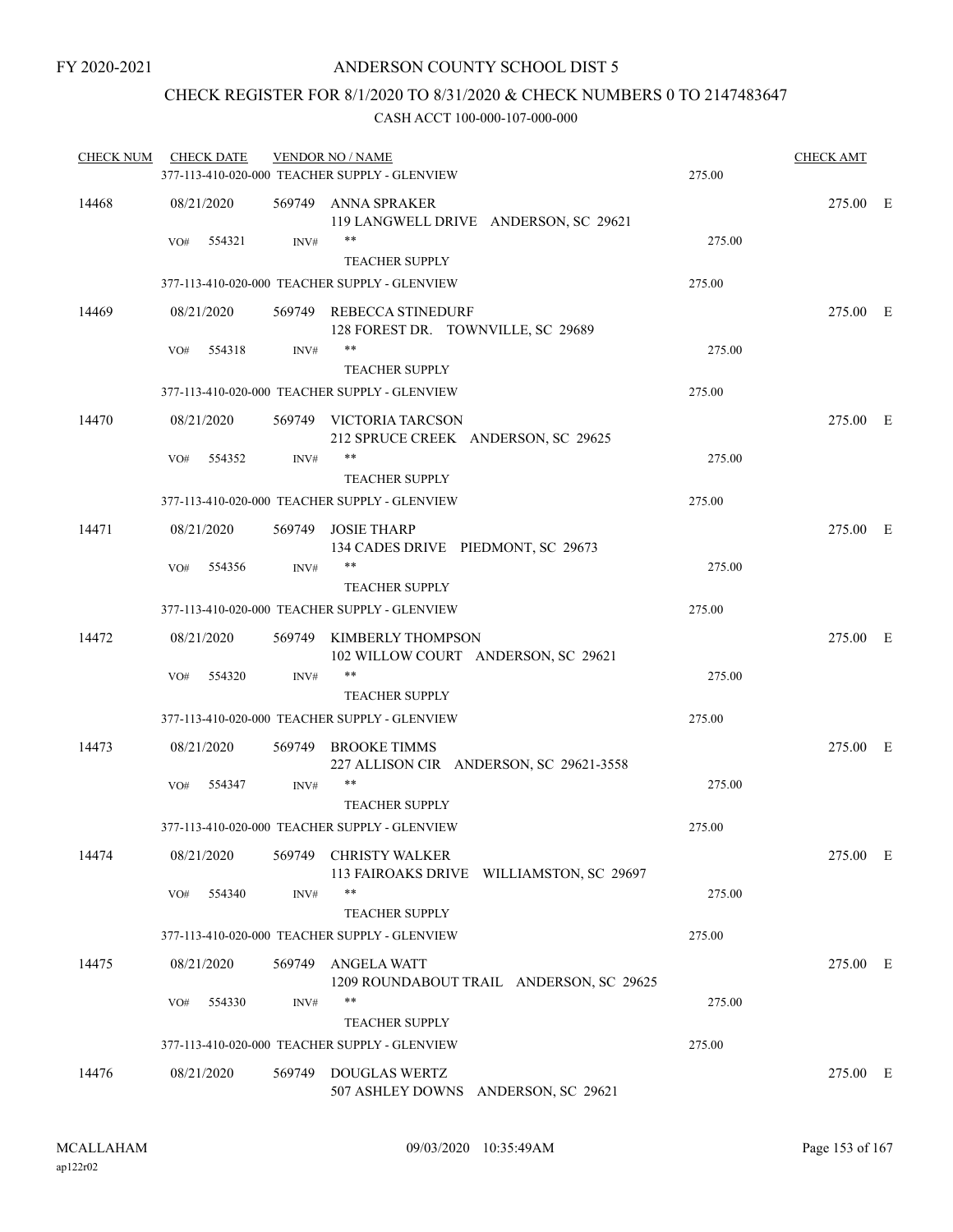# CHECK REGISTER FOR 8/1/2020 TO 8/31/2020 & CHECK NUMBERS 0 TO 2147483647

| <b>CHECK NUM</b> |     | <b>CHECK DATE</b> |        | <b>VENDOR NO / NAME</b>                                              |        | <b>CHECK AMT</b> |  |
|------------------|-----|-------------------|--------|----------------------------------------------------------------------|--------|------------------|--|
|                  | VO# | 554326            | INV#   | $***$                                                                | 275.00 |                  |  |
|                  |     |                   |        | <b>TEACHER SUPPLY</b>                                                |        |                  |  |
|                  |     |                   |        | 377-113-410-020-000 TEACHER SUPPLY - GLENVIEW                        | 275.00 |                  |  |
| 14477            |     | 08/21/2020        |        | 569749 AMIE WIRCHBALL<br>406 EASTVIEW DRIVE PENDLETON, SC 29670      |        | 275.00 E         |  |
|                  | VO# | 554319            | INV#   | **                                                                   | 275.00 |                  |  |
|                  |     |                   |        | <b>TEACHER SUPPLY</b>                                                |        |                  |  |
|                  |     |                   |        | 377-113-410-020-000 TEACHER SUPPLY - GLENVIEW                        | 275.00 |                  |  |
| 14478            |     | 08/21/2020        |        | 569749 DONNA WOFFORD<br>328 SMITHFIELD DRIVE ANDERSON, SC 29621      |        | 275.00 E         |  |
|                  | VO# | 554317            | INV#   | **                                                                   | 275.00 |                  |  |
|                  |     |                   |        | <b>TEACHER SUPPLY</b>                                                |        |                  |  |
|                  |     |                   |        | 377-113-410-020-000 TEACHER SUPPLY - GLENVIEW                        | 275.00 |                  |  |
| 14479            |     | 08/21/2020        |        | 569749 MONTE BLACKWELL<br>105 SOUTH VALLEY LANE GREENVILLE, SC 29611 |        | 275.00 E         |  |
|                  | VO# | 554383            | INV#   | **                                                                   | 275.00 |                  |  |
|                  |     |                   |        | <b>TEACHER SUPPLY</b>                                                |        |                  |  |
|                  |     |                   |        | 377-113-410-021-000 TEACHER SUPPLY - SOUTHWOOD                       | 275.00 |                  |  |
| 14480            |     | 08/21/2020        |        | 569749 HARRISON BOLTIN<br>129 VICTORIA WAY PIEDMONT, SC 29673        |        | 275.00 E         |  |
|                  | VO# | 554386            | INV#   | **                                                                   | 275.00 |                  |  |
|                  |     |                   |        | <b>TEACHER SUPPLY</b>                                                |        |                  |  |
|                  |     |                   |        | 377-113-410-021-000 TEACHER SUPPLY - SOUTHWOOD                       | 275.00 |                  |  |
| 14481            |     | 08/21/2020        | 569749 | <b>CHRISTINE BOSWELL</b><br>608 WESTVIEW AVE ANDERSON, SC 29625      |        | 275.00 E         |  |
|                  | VO# | 554381            | INV#   | **                                                                   | 275.00 |                  |  |
|                  |     |                   |        | <b>TEACHER SUPPLY</b>                                                |        |                  |  |
|                  |     |                   |        | 377-113-410-021-000 TEACHER SUPPLY - SOUTHWOOD                       | 275.00 |                  |  |
| 14482            |     | 08/21/2020        |        | 569749 NORMAN BURDETTE<br>398 SPRING VALLEY ROAD SENECA, SC 29678    |        | 275.00 E         |  |
|                  | VO# | 554376            | INV#   | **                                                                   | 275.00 |                  |  |
|                  |     |                   |        | <b>TEACHER SUPPLY</b>                                                |        |                  |  |
|                  |     |                   |        | 377-113-410-021-000 TEACHER SUPPLY - SOUTHWOOD                       | 275.00 |                  |  |
| 14483            |     | 08/21/2020        |        | 569749 MCKENZIE CATES<br>123 BRAEBURN DRIVE ANDERSON, SC 29621       |        | 275.00 E         |  |
|                  | VO# | 554395            | INV#   | **                                                                   | 275.00 |                  |  |
|                  |     |                   |        | <b>TEACHER SUPPLY</b>                                                |        |                  |  |
|                  |     |                   |        | 377-113-410-021-000 TEACHER SUPPLY - SOUTHWOOD                       | 275.00 |                  |  |
| 14484            |     | 08/21/2020        | 569749 | <b>MARY FRANCES CLONINGER</b><br>532 NAUTICAL WAY ANDERSON, SC 29625 |        | 275.00 E         |  |
|                  | VO# | 554371            | INV#   | **                                                                   | 275.00 |                  |  |
|                  |     |                   |        | <b>TEACHER SUPPLY</b>                                                |        |                  |  |
|                  |     |                   |        | 377-113-410-021-000 TEACHER SUPPLY - SOUTHWOOD                       | 275.00 |                  |  |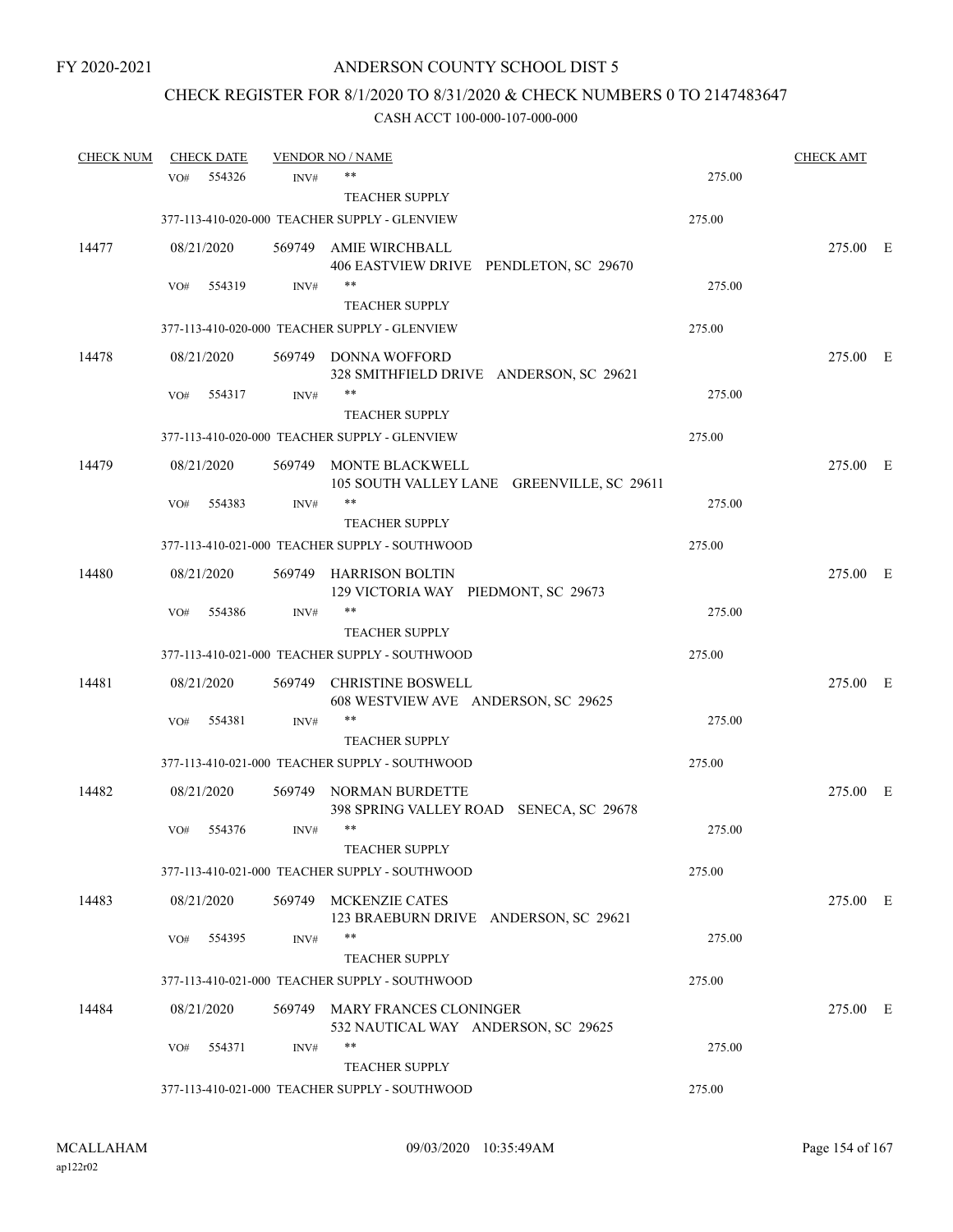### ANDERSON COUNTY SCHOOL DIST 5

# CHECK REGISTER FOR 8/1/2020 TO 8/31/2020 & CHECK NUMBERS 0 TO 2147483647

| <b>CHECK NUM</b> | <b>CHECK DATE</b> |        | <b>VENDOR NO / NAME</b> |                                                                     |        | <b>CHECK AMT</b> |  |
|------------------|-------------------|--------|-------------------------|---------------------------------------------------------------------|--------|------------------|--|
| 14485            | 08/21/2020        |        |                         | 569749 CAROLINE DAVIS<br>PO BOX 314 WILLIAMSTON, SC 29697           |        | 275.00 E         |  |
|                  | VO#               | 554362 | INV#                    | **<br><b>TEACHER SUPPLY</b>                                         | 275.00 |                  |  |
|                  |                   |        |                         | 377-113-410-021-000 TEACHER SUPPLY - SOUTHWOOD                      | 275.00 |                  |  |
| 14486            | 08/21/2020        |        |                         | 569749 PAULA DOOLITTLE<br>232 BRIARCLIFF ROAD CENTRAL, SC 29630     |        | 275.00 E         |  |
|                  | VO#               | 554382 | INV#                    | **<br><b>TEACHER SUPPLY</b>                                         | 275.00 |                  |  |
|                  |                   |        |                         | 377-113-410-021-000 TEACHER SUPPLY - SOUTHWOOD                      | 275.00 |                  |  |
| 14487            | 08/21/2020        |        |                         | 569749 CELESTE GRIFFITH<br>1313 NORTHAMPTON ROAD ANDERSON, SC 29621 |        | 275.00 E         |  |
|                  | VO#               | 554370 | INV#                    | **<br><b>TEACHER SUPPLY</b>                                         | 275.00 |                  |  |
|                  |                   |        |                         | 377-113-410-021-000 TEACHER SUPPLY - SOUTHWOOD                      | 275.00 |                  |  |
| 14488            | 08/21/2020        |        |                         | 569749 NORMAN HALL<br>7 DACUS DR. WILLIAMSTON, SC 29697             |        | 275.00 E         |  |
|                  | VO#               | 554365 | INV#                    | **                                                                  | 275.00 |                  |  |
|                  |                   |        |                         | <b>TEACHER SUPPLY</b>                                               |        |                  |  |
|                  |                   |        |                         | 377-113-410-021-000 TEACHER SUPPLY - SOUTHWOOD                      | 275.00 |                  |  |
| 14489            | 08/21/2020        |        |                         | 569749 WILSON HATCHER<br>13 ALEXANDER STREET LIBERTY, SC 29657      |        | 275.00 E         |  |
|                  | VO#               | 554390 | INV#                    | **<br><b>TEACHER SUPPLY</b>                                         | 275.00 |                  |  |
|                  |                   |        |                         | 377-113-410-021-000 TEACHER SUPPLY - SOUTHWOOD                      | 275.00 |                  |  |
| 14490            | 08/21/2020        |        |                         | 569749 DIAMONEKA HEYWARD<br>109 HILLCREST CIRCLE ANDERSON, SC 29624 |        | 275.00 E         |  |
|                  | VO#               | 554372 | INV#                    | **<br><b>TEACHER SUPPLY</b>                                         | 275.00 |                  |  |
|                  |                   |        |                         | 377-113-410-021-000 TEACHER SUPPLY - SOUTHWOOD                      | 275.00 |                  |  |
| 14491            | 08/21/2020        |        |                         | 569749 MELISSA HOLLINGSWORTH<br>107 MATTHEW DRIVE BELTON, SC 29627  |        | 275.00 E         |  |
|                  | VO#               | 554387 | INV#                    | **<br><b>TEACHER SUPPLY</b>                                         | 275.00 |                  |  |
|                  |                   |        |                         | 377-113-410-021-000 TEACHER SUPPLY - SOUTHWOOD                      | 275.00 |                  |  |
| 14492            | 08/21/2020        |        |                         | 569749 JESSICA KAY<br>1212 HIGHWAY 413 ANDERSON, SC 29621           |        | 275.00 E         |  |
|                  | VO#               | 554389 | INV#                    | **<br><b>TEACHER SUPPLY</b>                                         | 275.00 |                  |  |
|                  |                   |        |                         | 377-113-410-021-000 TEACHER SUPPLY - SOUTHWOOD                      | 275.00 |                  |  |
| 14493            | 08/21/2020        |        |                         | 569749 WILLIAM KAY<br>1212 HWY. 413 ANDERSON, SC 29621              |        | 275.00 E         |  |
|                  | VO#               | 554391 | INV#                    | **                                                                  | 275.00 |                  |  |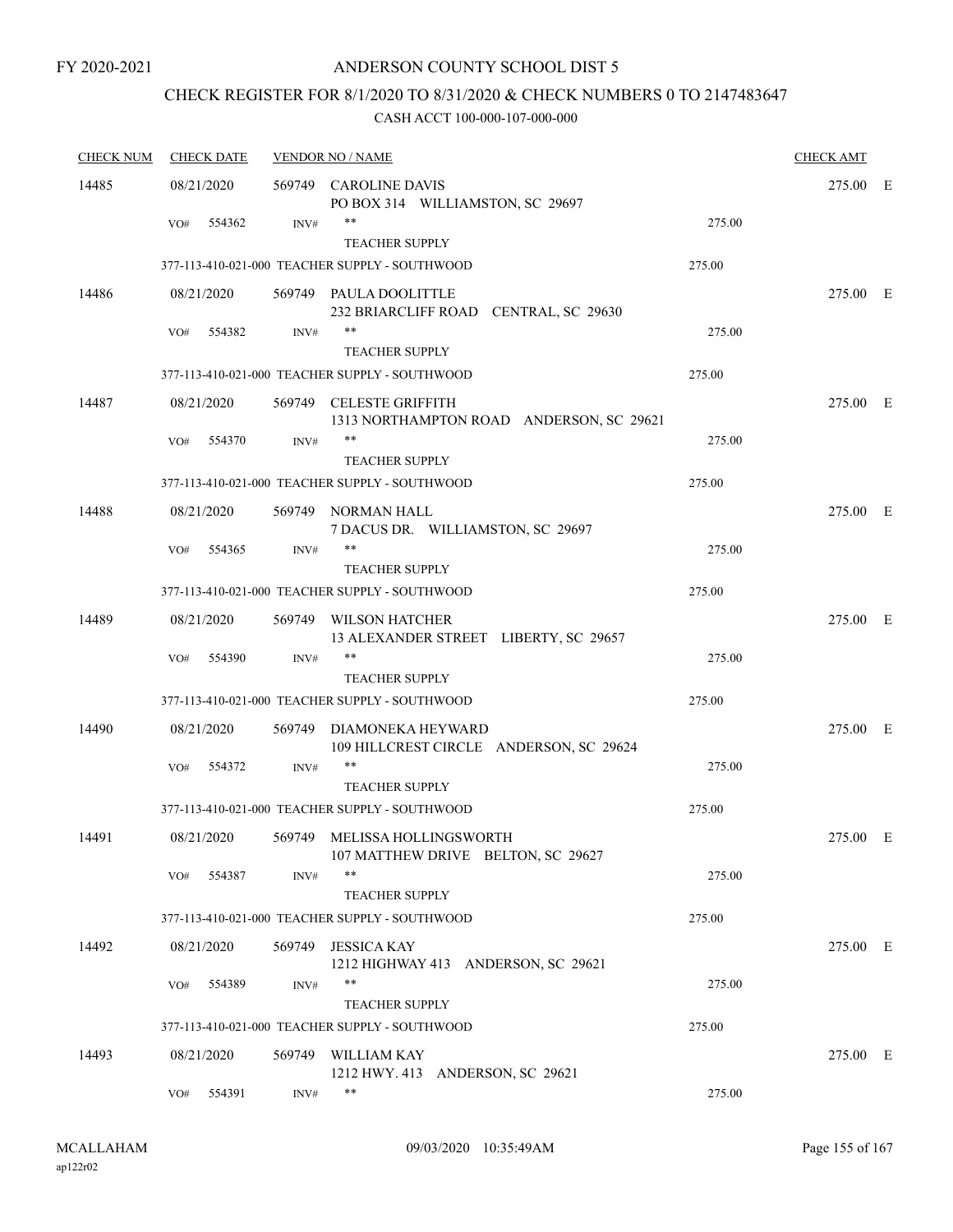### ANDERSON COUNTY SCHOOL DIST 5

### CHECK REGISTER FOR 8/1/2020 TO 8/31/2020 & CHECK NUMBERS 0 TO 2147483647

| <b>CHECK NUM</b> |            | <b>CHECK DATE</b> |        | <b>VENDOR NO / NAME</b>                                                    |        | <b>CHECK AMT</b> |  |
|------------------|------------|-------------------|--------|----------------------------------------------------------------------------|--------|------------------|--|
|                  |            |                   |        | TEACHER SUPPLY                                                             |        |                  |  |
|                  |            |                   |        | 377-113-410-021-000 TEACHER SUPPLY - SOUTHWOOD                             | 275.00 |                  |  |
| 14494            | 08/21/2020 |                   |        | 569749 LEROY KENNEDY<br>227 LAUREL TRACE CIRCLE PIEDMONT, SC 29673         |        | 275.00 E         |  |
|                  | VO#        | 554377            | INV#   | $***$<br><b>TEACHER SUPPLY</b>                                             | 275.00 |                  |  |
|                  |            |                   |        | 377-113-410-021-000 TEACHER SUPPLY - SOUTHWOOD                             | 275.00 |                  |  |
| 14495            | 08/21/2020 |                   |        | 569749 LONITA LEE<br>2103 OLD WILLIAMSTON RD ANDERSON, SC 29621            |        | 275.00 E         |  |
|                  | VO#        | 554368            | INV#   | **                                                                         | 275.00 |                  |  |
|                  |            |                   |        | <b>TEACHER SUPPLY</b><br>377-113-410-021-000 TEACHER SUPPLY - SOUTHWOOD    | 275.00 |                  |  |
| 14496            | 08/21/2020 |                   | 569749 | TAYLOR LESTER                                                              |        | 275.00 E         |  |
|                  | VO#        | 554385            | INV#   | 100 MARIPOSA CIR ANDERSON, SC 29621<br>**                                  | 275.00 |                  |  |
|                  |            |                   |        | <b>TEACHER SUPPLY</b>                                                      |        |                  |  |
|                  |            |                   |        | 377-113-410-021-000 TEACHER SUPPLY - SOUTHWOOD                             | 275.00 |                  |  |
| 14497            | 08/21/2020 |                   | 569749 | <b>EMILY LILES</b><br>715 COLLEGE AVENUE ANDERSON, SC 29621                |        | 275.00 E         |  |
|                  | VO#        | 554394            | INV#   | $***$                                                                      | 275.00 |                  |  |
|                  |            |                   |        | <b>TEACHER SUPPLY</b>                                                      |        |                  |  |
|                  |            |                   |        | 377-113-410-021-000 TEACHER SUPPLY - SOUTHWOOD                             | 275.00 |                  |  |
| 14498            | 08/21/2020 |                   | 569749 | <b>DENNIS MAEGER</b><br>908 MEADOW LN ANDERSON, SC 29621                   |        | 275.00 E         |  |
|                  | VO#        | 554380            | INV#   | **                                                                         | 275.00 |                  |  |
|                  |            |                   |        | <b>TEACHER SUPPLY</b>                                                      |        |                  |  |
|                  |            |                   |        | 377-113-410-021-000 TEACHER SUPPLY - SOUTHWOOD                             | 275.00 |                  |  |
| 14499            | 08/21/2020 |                   |        | 569749 LESLIE ANNE MARCHI-MONROE<br>222 GREENWAY DRIVE GREENWOOD, SC 29649 |        | 275.00 E         |  |
|                  | VO#        | 554366            | INV#   | $***$<br><b>TEACHER SUPPLY</b>                                             | 275.00 |                  |  |
|                  |            |                   |        | 377-113-410-021-000 TEACHER SUPPLY - SOUTHWOOD                             | 275.00 |                  |  |
| 14500            | 08/21/2020 |                   | 569749 | JANE MCELHANNON<br>103 MAPLE LEAF DRIVE HONEA PATH, SC 29654               |        | 275.00 E         |  |
|                  | VO#        | 554392            | INV#   | $***$                                                                      | 275.00 |                  |  |
|                  |            |                   |        | <b>TEACHER SUPPLY</b>                                                      |        |                  |  |
|                  |            |                   |        | 377-113-410-021-000 TEACHER SUPPLY - SOUTHWOOD                             | 275.00 |                  |  |
| 14501            | 08/21/2020 |                   | 569749 | <b>MARIAN MILLER</b><br>326 SHADOW CREEK LANE ANDERSON, SC 29621           |        | 275.00 E         |  |
|                  | VO#        | 554384            | INV#   | **<br><b>TEACHER SUPPLY</b>                                                | 275.00 |                  |  |
|                  |            |                   |        | 377-113-410-021-000 TEACHER SUPPLY - SOUTHWOOD                             | 275.00 |                  |  |
|                  |            |                   |        |                                                                            |        |                  |  |
| 14502            | 08/21/2020 |                   |        | 569749 CASEY MUNDY                                                         |        | 275.00 E         |  |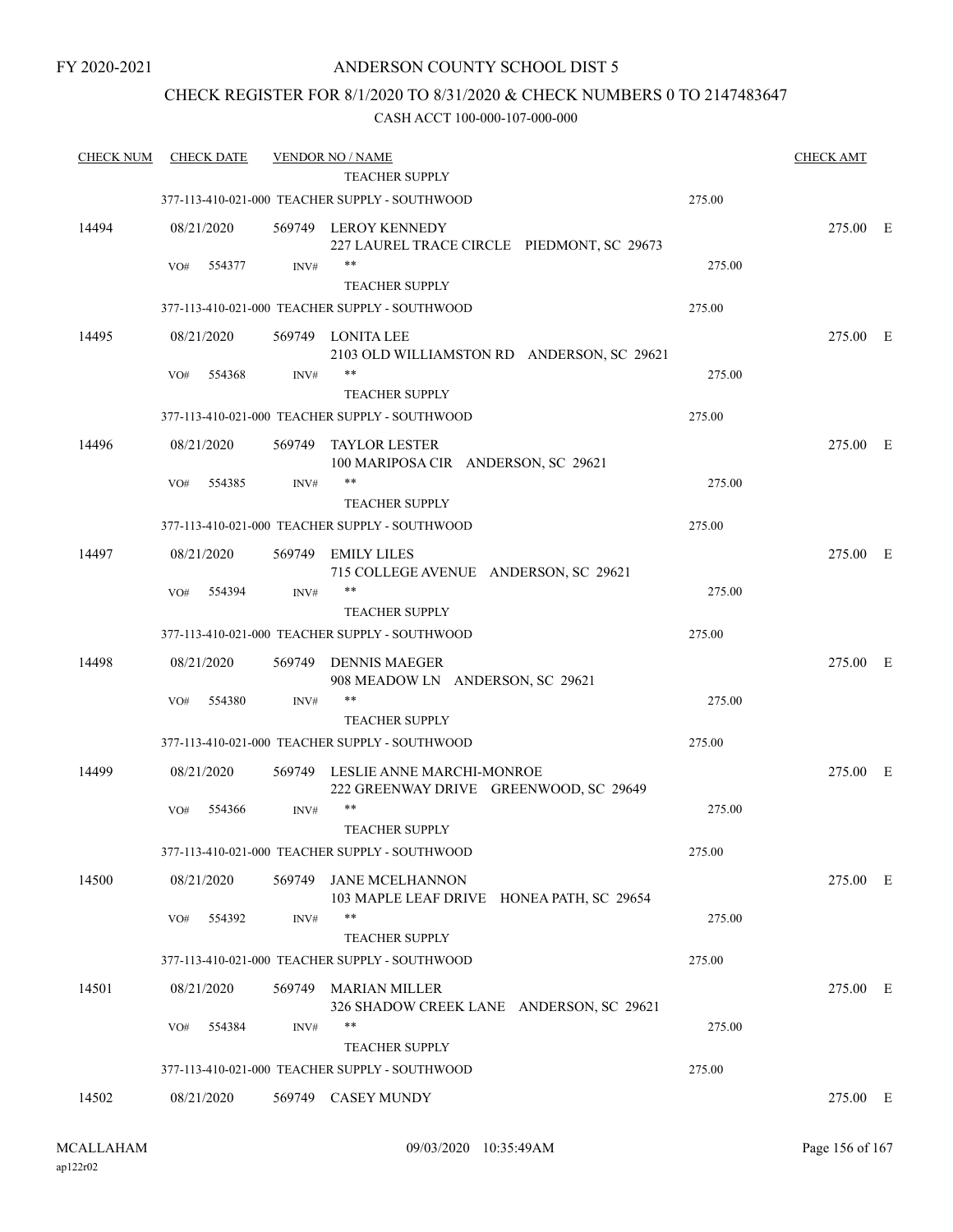### ANDERSON COUNTY SCHOOL DIST 5

### CHECK REGISTER FOR 8/1/2020 TO 8/31/2020 & CHECK NUMBERS 0 TO 2147483647

| <b>CHECK NUM</b> | <b>CHECK DATE</b> |            |        | <b>VENDOR NO / NAME</b>                        |        |          |  |  |  |  |
|------------------|-------------------|------------|--------|------------------------------------------------|--------|----------|--|--|--|--|
|                  |                   |            |        | 105 DEAN STREET BELTON, SC 29627               |        |          |  |  |  |  |
|                  | VO#               | 554388     | INV#   | $***$                                          | 275.00 |          |  |  |  |  |
|                  |                   |            |        | <b>TEACHER SUPPLY</b>                          |        |          |  |  |  |  |
|                  |                   |            |        | 377-113-410-021-000 TEACHER SUPPLY - SOUTHWOOD | 275.00 |          |  |  |  |  |
| 14503            |                   | 08/21/2020 |        | 569749 CHERYL NICKLES                          |        | 275.00 E |  |  |  |  |
|                  |                   |            |        | 1000 WILL HANKS ROAD HONEA PATH, SC 29654      |        |          |  |  |  |  |
|                  | VO#               | 554375     | INV#   | **                                             | 275.00 |          |  |  |  |  |
|                  |                   |            |        | <b>TEACHER SUPPLY</b>                          |        |          |  |  |  |  |
|                  |                   |            |        | 377-113-410-021-000 TEACHER SUPPLY - SOUTHWOOD | 275.00 |          |  |  |  |  |
| 14504            |                   | 08/21/2020 |        | 569749 LAURA PARADIS                           |        | 275.00 E |  |  |  |  |
|                  |                   |            |        | 303 E. FRANKLIN STREET ANDERSON, SC 29624      |        |          |  |  |  |  |
|                  | VO#               | 554378     | INV#   | **                                             | 275.00 |          |  |  |  |  |
|                  |                   |            |        | <b>TEACHER SUPPLY</b>                          |        |          |  |  |  |  |
|                  |                   |            |        | 377-113-410-021-000 TEACHER SUPPLY - SOUTHWOOD | 275.00 |          |  |  |  |  |
| 14505            |                   | 08/21/2020 |        | 569749 JOSEPH PARKER                           |        | 275.00 E |  |  |  |  |
|                  |                   |            |        | 113 INDIAN TRAIL ROAD TOWNVILLE, SC 29689      |        |          |  |  |  |  |
|                  | VO#               | 554369     | INV#   | **                                             | 275.00 |          |  |  |  |  |
|                  |                   |            |        | <b>TEACHER SUPPLY</b>                          |        |          |  |  |  |  |
|                  |                   |            |        | 377-113-410-021-000 TEACHER SUPPLY - SOUTHWOOD | 275.00 |          |  |  |  |  |
| 14506            |                   | 08/21/2020 |        | 569749 KATHRYN PATTERSON                       |        | 275.00 E |  |  |  |  |
|                  |                   |            |        | 403 REGENCY CIRCLE ANDERSON, SC 29625          |        |          |  |  |  |  |
|                  | VO#               | 554363     | INV#   | **                                             | 275.00 |          |  |  |  |  |
|                  |                   |            |        | <b>TEACHER SUPPLY</b>                          |        |          |  |  |  |  |
|                  |                   |            |        | 377-113-410-021-000 TEACHER SUPPLY - SOUTHWOOD | 275.00 |          |  |  |  |  |
| 14507            |                   | 08/21/2020 |        | 569749 KATHY PERRY                             |        | 275.00 E |  |  |  |  |
|                  |                   |            |        | 203 SAVANNAH DRIVE ANDERSON, SC 29621          |        |          |  |  |  |  |
|                  | VO#               | 554379     | INV#   | **                                             | 275.00 |          |  |  |  |  |
|                  |                   |            |        | <b>TEACHER SUPPLY</b>                          |        |          |  |  |  |  |
|                  |                   |            |        | 377-113-410-021-000 TEACHER SUPPLY - SOUTHWOOD | 275.00 |          |  |  |  |  |
| 14508            |                   | 08/21/2020 |        | 569749 JOSHUA POWELL                           |        | 275.00 E |  |  |  |  |
|                  |                   |            |        | 402 CATHEY ROAD ANDERSON, SC 29621             |        |          |  |  |  |  |
|                  |                   | VO# 554367 | INV#   |                                                | 275.00 |          |  |  |  |  |
|                  |                   |            |        | <b>TEACHER SUPPLY</b>                          |        |          |  |  |  |  |
|                  |                   |            |        | 377-113-410-021-000 TEACHER SUPPLY - SOUTHWOOD | 275.00 |          |  |  |  |  |
| 14509            |                   | 08/21/2020 | 569749 | <b>JOSEPH SCARBOROUGH</b>                      |        | 275.00 E |  |  |  |  |
|                  |                   |            |        | 110 MING LANE ANDERSON, SC 29625               |        |          |  |  |  |  |
|                  | VO#               | 554374     | INV#   | **                                             | 275.00 |          |  |  |  |  |
|                  |                   |            |        | <b>TEACHER SUPPLY</b>                          |        |          |  |  |  |  |
|                  |                   |            |        | 377-113-410-021-000 TEACHER SUPPLY - SOUTHWOOD | 275.00 |          |  |  |  |  |
| 14510            |                   | 08/21/2020 |        | 569749 KERI SMALL                              |        | 275.00 E |  |  |  |  |
|                  |                   |            |        | 228 BROADWAY SCHOOL ROAD ANDERSON, SC          |        |          |  |  |  |  |
|                  |                   |            |        | 29621                                          |        |          |  |  |  |  |
|                  | VO#               | 554364     | INV#   | $***$                                          | 275.00 |          |  |  |  |  |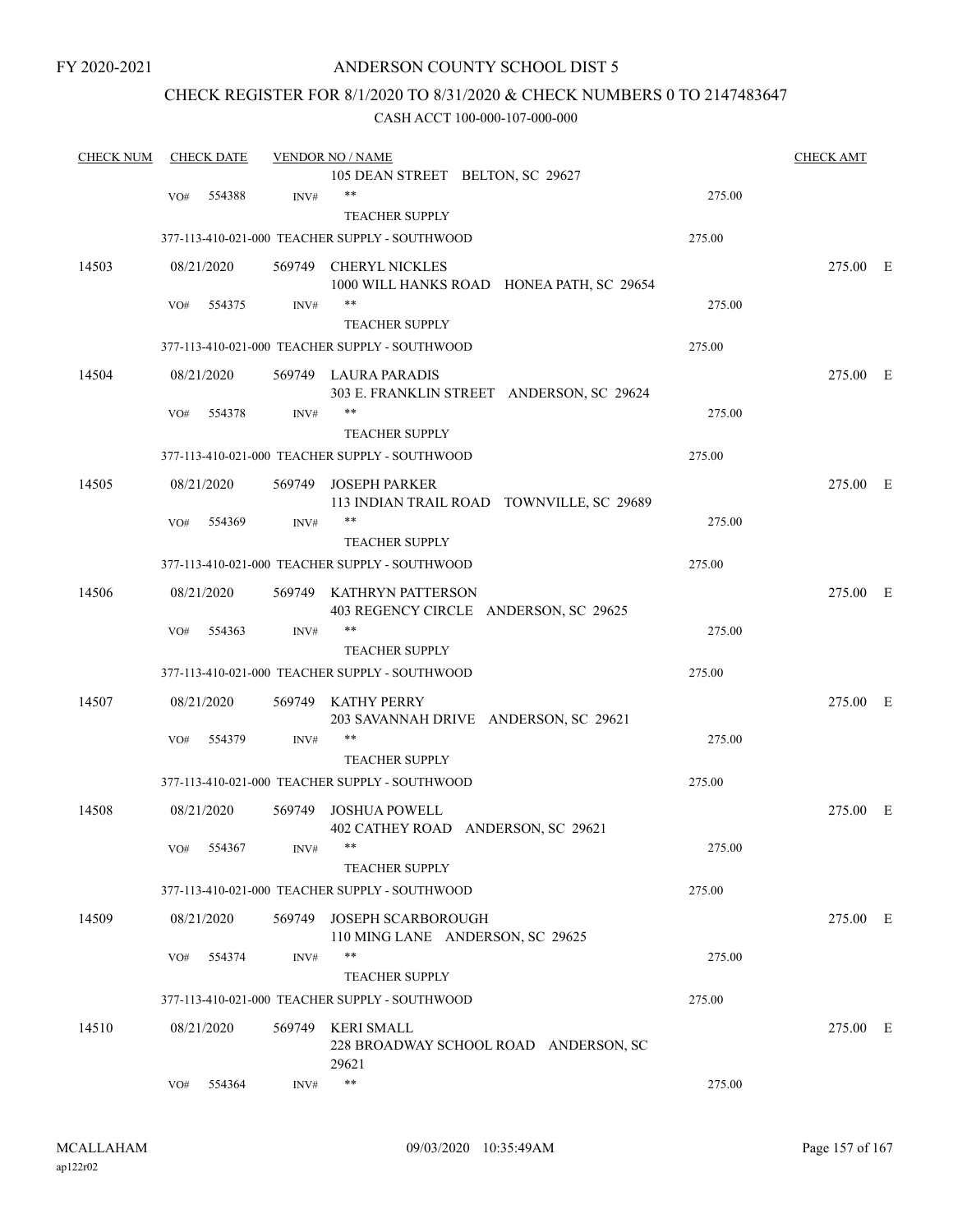#### CHECK REGISTER FOR 8/1/2020 TO 8/31/2020 & CHECK NUMBERS 0 TO 2147483647

| <b>CHECK NUM</b> | <b>CHECK DATE</b>                        |        | <b>VENDOR NO / NAME</b>                                                  |        | <b>CHECK AMT</b> |  |
|------------------|------------------------------------------|--------|--------------------------------------------------------------------------|--------|------------------|--|
|                  |                                          |        | <b>TEACHER SUPPLY</b>                                                    |        |                  |  |
|                  |                                          |        | 377-113-410-021-000 TEACHER SUPPLY - SOUTHWOOD                           | 275.00 |                  |  |
| 14511            | 08/21/2020                               |        | 569749 KRISTIN SPENCER<br>102 CHAD COURT ANDERSON, SC 29621              |        | 275.00 E         |  |
|                  | 554373<br>VO#                            | INV#   | **                                                                       | 275.00 |                  |  |
|                  |                                          |        | <b>TEACHER SUPPLY</b>                                                    |        |                  |  |
|                  |                                          |        | 377-113-410-021-000 TEACHER SUPPLY - SOUTHWOOD                           | 275.00 |                  |  |
| 14512            | 08/21/2020                               | 569749 | <b>STACEY WADE</b><br>413 ARROWHEAD DRIVE LAVONIA, GA 30553              |        | 275.00 E         |  |
|                  | 554393<br>VO#                            | INV#   | **<br><b>TEACHER SUPPLY</b>                                              | 275.00 |                  |  |
|                  |                                          |        | 377-113-410-021-000 TEACHER SUPPLY - SOUTHWOOD                           | 275.00 |                  |  |
| 14513            | 08/21/2020                               |        | 569749 KATHERINE BANASZAK<br>100 PINE NEEDLE TRAIL ANDERSON, SC 29625    |        | 275.00 E         |  |
|                  | 554400<br>VO#                            | INV#   | **                                                                       | 275.00 |                  |  |
|                  |                                          |        | <b>TEACHER SUPPLY</b>                                                    |        |                  |  |
|                  |                                          |        | 377-114-410-024-000 TEACHER SUPPLY - CHARTER                             | 275.00 |                  |  |
| 14514            | 08/21/2020                               |        | 569749 DAVID HYMSON<br>136 MOSSCREEK DRIVE PIEDMONT, SC 29673            |        | 275.00 E         |  |
|                  | 554399<br>VO#                            | INV#   | $***$<br><b>TEACHER SUPPLY</b>                                           | 275.00 |                  |  |
|                  |                                          |        | 377-114-410-024-000 TEACHER SUPPLY - CHARTER                             | 275.00 |                  |  |
| 14515            | 08/21/2020                               | 569749 | <b>TRACY JAMES</b><br>115 DEVON WAY ANDERSON, SC 29621                   |        | 275.00 E         |  |
|                  | 554398<br>VO#                            | INV#   | **                                                                       | 275.00 |                  |  |
|                  |                                          |        | <b>TEACHER SUPPLY</b>                                                    |        |                  |  |
|                  |                                          |        | 377-114-410-024-000 TEACHER SUPPLY - CHARTER                             | 275.00 |                  |  |
| 14516            | 08/21/2020                               | 569749 | <b>TERESA NAJJAR</b><br>2603 CENTERVILLE ROAD ANDERSON, SC 29625         |        | 275.00 E         |  |
|                  | 554396<br>VO#                            | INV#   | $***$                                                                    | 275.00 |                  |  |
|                  |                                          |        | <b>TEACHER SUPPLY</b>                                                    |        |                  |  |
|                  |                                          |        | 377-114-410-024-000 TEACHER SUPPLY - CHARTER                             | 275.00 |                  |  |
| 14517            | 08/21/2020                               | 569749 | KENA STEEPLE<br>117 SHAKLETON DRIVE ANDERSON, SC 29625                   |        | 275.00 E         |  |
|                  | 554397<br>VO#                            | INV#   | **                                                                       | 275.00 |                  |  |
|                  |                                          |        | <b>TEACHER SUPPLY</b>                                                    |        |                  |  |
|                  |                                          |        | 377-114-410-024-000 TEACHER SUPPLY - CHARTER                             | 275.00 |                  |  |
| 14518            | 08/21/2020                               | 569749 | <b>JOHN ALEXANDER</b><br>1520 OLD WILLIAMSTON ROAD ANDERSON, SC<br>29621 |        | 275.00 E         |  |
|                  | VO#<br>554408                            | INV#   | $***$                                                                    | 275.00 |                  |  |
|                  |                                          |        | <b>TEACHER SUPPLY</b>                                                    |        |                  |  |
|                  | 377-115-410-031-000 TEACHER SUPPLY - AIT |        |                                                                          | 275.00 |                  |  |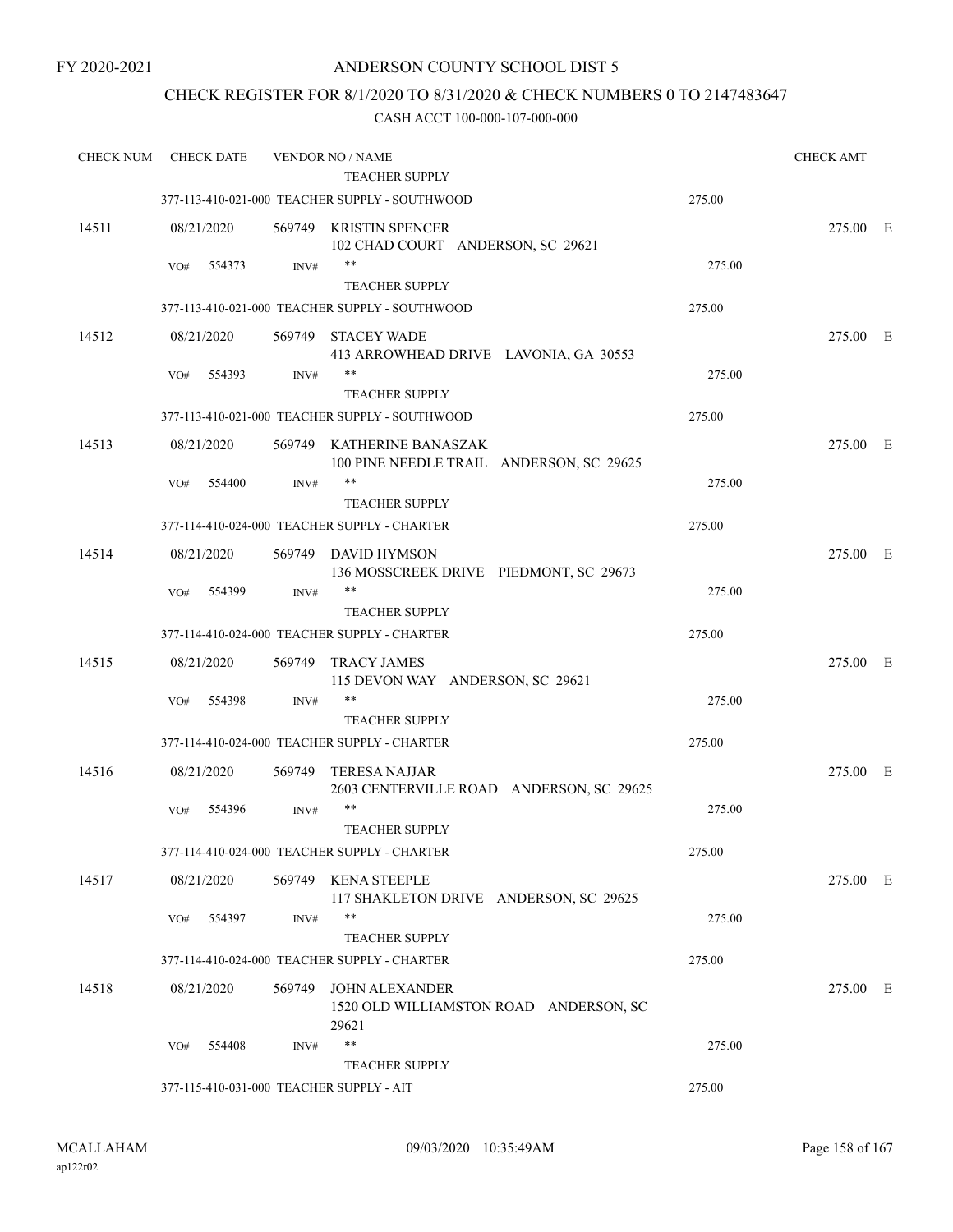### ANDERSON COUNTY SCHOOL DIST 5

## CHECK REGISTER FOR 8/1/2020 TO 8/31/2020 & CHECK NUMBERS 0 TO 2147483647

| <b>CHECK NUM</b> |            | <b>CHECK DATE</b> |      | <b>VENDOR NO / NAME</b>                                              |        | <b>CHECK AMT</b> |  |
|------------------|------------|-------------------|------|----------------------------------------------------------------------|--------|------------------|--|
| 14519            | 08/21/2020 |                   |      | 569749 MICHAEL BENOIR<br>915 CENTERVILLE ROAD ANDERSON, SC 29625     |        | 275.00 E         |  |
|                  | VO#        | 554419            | INV# | **<br><b>TEACHER SUPPLY</b>                                          | 275.00 |                  |  |
|                  |            |                   |      | 377-115-410-031-000 TEACHER SUPPLY - AIT                             | 275.00 |                  |  |
| 14520            | 08/21/2020 |                   |      | 569749 KEISHA BENTLEY<br>214 MCPHAIL FARMS CIRCLE ANDERSON, SC 29621 |        | 275.00 E         |  |
|                  | VO#        | 554405            | INV# | **<br><b>TEACHER SUPPLY</b>                                          | 275.00 |                  |  |
|                  |            |                   |      | 377-115-410-031-000 TEACHER SUPPLY - AIT                             | 275.00 |                  |  |
| 14521            | 08/21/2020 |                   |      | 569749 STACY COLEMAN<br>604 SWEET WILLIAM WAY FOUNTAIN INN, SC 29644 |        | 275.00 E         |  |
|                  | VO#        | 554412            | INV# | $***$<br><b>TEACHER SUPPLY</b>                                       | 275.00 |                  |  |
|                  |            |                   |      | 377-115-410-031-000 TEACHER SUPPLY - AIT                             | 275.00 |                  |  |
| 14522            | 08/21/2020 |                   |      | 569749 TERESA CURVIN<br>110 BIRCH RIVER RD GREENVILLE, SC 29611      |        | 275.00 E         |  |
|                  | VO#        | 554415            | INV# | $***$                                                                | 275.00 |                  |  |
|                  |            |                   |      | <b>TEACHER SUPPLY</b><br>377-115-410-031-000 TEACHER SUPPLY - AIT    | 275.00 |                  |  |
| 14523            | 08/21/2020 |                   |      | 569749 RHONDA EVATT<br>119 WILD OAK RUN ANDERSON, SC 29625           |        | 275.00 E         |  |
|                  | VO#        | 554418            | INV# | $***$<br><b>TEACHER SUPPLY</b>                                       | 275.00 |                  |  |
|                  |            |                   |      | 377-115-410-031-000 TEACHER SUPPLY - AIT                             | 275.00 |                  |  |
| 14524            | 08/21/2020 |                   |      | 569749 JAMES FOWLER<br>621 HAMPTON ROAD LIBERTY, SC 29657            |        | 275.00 E         |  |
|                  | VO#        | 554422            | INV# | **<br><b>TEACHER SUPPLY</b>                                          | 275.00 |                  |  |
|                  |            |                   |      | 377-115-410-031-000 TEACHER SUPPLY - AIT                             | 275.00 |                  |  |
| 14525            | 08/21/2020 |                   |      | 569749 TERRY FRADY<br>2 MCCLELLION STREET WILLIAMSTON, SC 29697      |        | 275.00 E         |  |
|                  | VO#        | 554420            | INV# | **<br><b>TEACHER SUPPLY</b>                                          | 275.00 |                  |  |
|                  |            |                   |      | 377-115-410-031-000 TEACHER SUPPLY - AIT                             | 275.00 |                  |  |
| 14526            | 08/21/2020 |                   |      | 569749 CRYSTAL GARNER<br>73 HILLSBOROUGH DRIVE ANDERSON, SC 29621    |        | 275.00 E         |  |
|                  | VO#        | 554406            | INV# | **<br><b>TEACHER SUPPLY</b>                                          | 275.00 |                  |  |
|                  |            |                   |      | 377-115-410-031-000 TEACHER SUPPLY - AIT                             | 275.00 |                  |  |
| 14527            | 08/21/2020 |                   |      | 569749 KEVIN HAYNIE<br>413 LIBERTY COURT ANDERSON, SC 29621          |        | 275.00 E         |  |
|                  | VO#        | 554421            | INV# | **                                                                   | 275.00 |                  |  |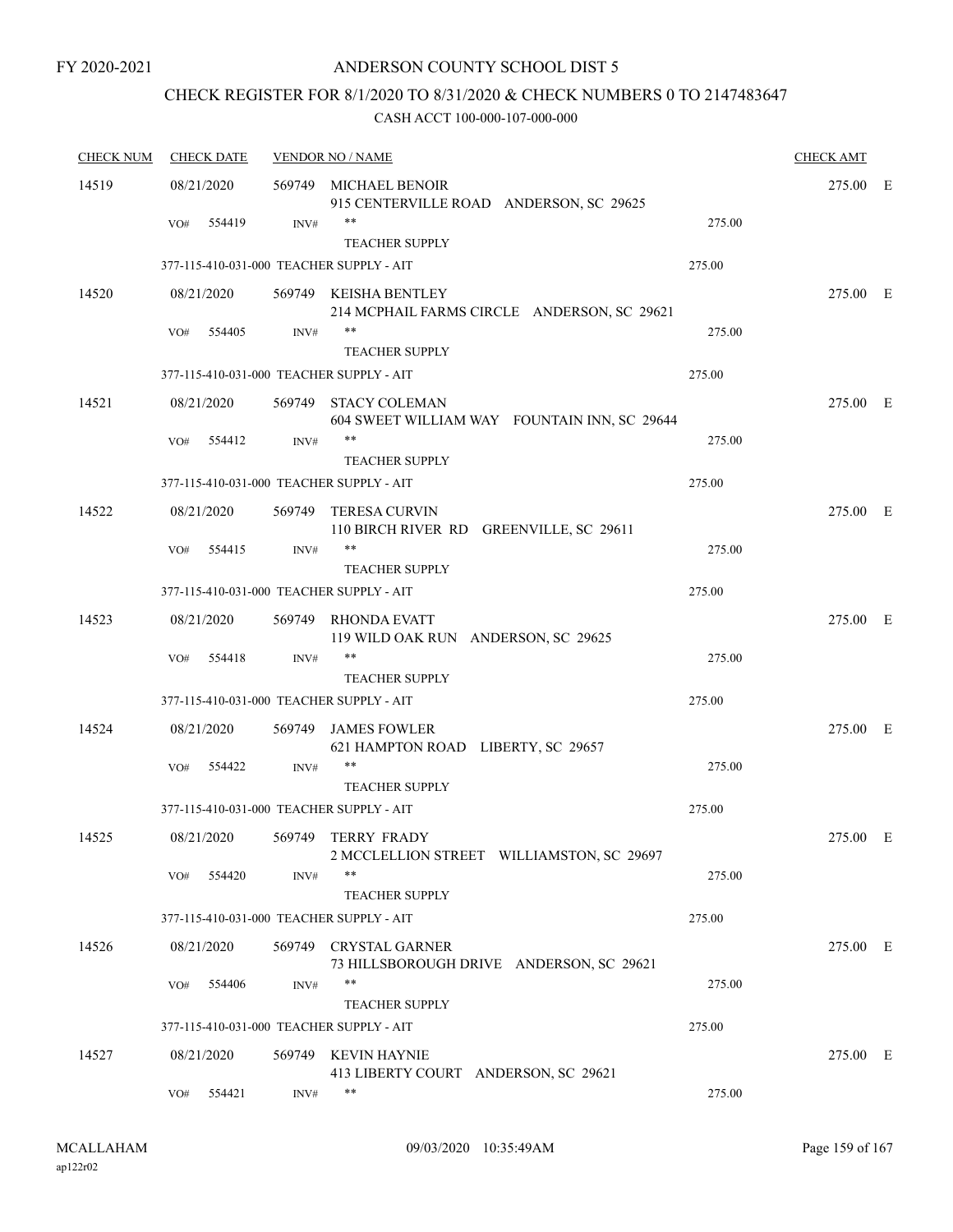### ANDERSON COUNTY SCHOOL DIST 5

### CHECK REGISTER FOR 8/1/2020 TO 8/31/2020 & CHECK NUMBERS 0 TO 2147483647

#### CASH ACCT 100-000-107-000-000

| <b>CHECK NUM</b> | <b>CHECK DATE</b>                        |                | <b>VENDOR NO / NAME</b>                                           |        | <b>CHECK AMT</b> |  |
|------------------|------------------------------------------|----------------|-------------------------------------------------------------------|--------|------------------|--|
|                  |                                          |                | <b>TEACHER SUPPLY</b>                                             |        |                  |  |
|                  | 377-115-410-031-000 TEACHER SUPPLY - AIT |                |                                                                   | 275.00 |                  |  |
| 14528            | 08/21/2020                               | 569749         | <b>JEFFREY HOFFMAN</b><br>412 BECKENHAM LANE GREENVILLE, SC 29609 |        | 275.00 E         |  |
|                  | VO#<br>554416                            | INV#           | $***$<br><b>TEACHER SUPPLY</b>                                    | 275.00 |                  |  |
|                  | 377-115-410-031-000 TEACHER SUPPLY - AIT |                |                                                                   | 275.00 |                  |  |
| 14529            | 08/21/2020                               | 569749         | <b>BRETT HUNGERFORD</b><br>606 RYAN ROAD ANDERSON, SC 29625       |        | 275.00 E         |  |
|                  | 554407<br>VO#                            | INV#           | **<br><b>TEACHER SUPPLY</b>                                       | 275.00 |                  |  |
|                  | 377-115-410-031-000 TEACHER SUPPLY - AIT |                |                                                                   | 275.00 |                  |  |
| 14530            | 08/21/2020                               |                | 569749 FRED ISBELL<br>102 INDEPENDENCE PATH ANDERSON, SC 29621    |        | 275.00 E         |  |
|                  | VO#<br>554417                            | INV#           | $***$<br><b>TEACHER SUPPLY</b>                                    | 275.00 |                  |  |
|                  | 377-115-410-031-000 TEACHER SUPPLY - AIT |                |                                                                   | 275.00 |                  |  |
| 14531            | 08/21/2020                               |                | 569749 CAROLYN LAURITZEN<br>103 HUDSON CIRCLE ANDERSON, SC 29625  |        | 275.00 E         |  |
|                  | 554409<br>VO#                            | INV#           | $***$<br><b>TEACHER SUPPLY</b>                                    | 275.00 |                  |  |
|                  | 377-115-410-031-000 TEACHER SUPPLY - AIT |                |                                                                   | 275.00 |                  |  |
| 14532            | 08/21/2020                               | 569749         | KYLE LOCKE<br>1809 COLLEGE AVE ANDERSON, SC 29621                 |        | 275.00 E         |  |
|                  | 554402<br>VO#                            | $\text{INV}\#$ | $***$                                                             | 275.00 |                  |  |
|                  |                                          |                | <b>TEACHER SUPPLY</b>                                             |        |                  |  |
|                  | 377-115-410-031-000 TEACHER SUPPLY - AIT |                |                                                                   | 275.00 |                  |  |
| 14533            | 08/21/2020                               | 569749         | BRIAN MARSHBANKS<br>205 HAMMETT STREET HONEA PATH, SC 29654       |        | 275.00 E         |  |
|                  | 554410<br>VO#                            | INV#           | **<br><b>TEACHER SUPPLY</b>                                       | 275.00 |                  |  |
|                  | 377-115-410-031-000 TEACHER SUPPLY - AIT |                |                                                                   | 275.00 |                  |  |
| 14534            | 08/21/2020                               |                | 569749 RANDY MARTIN<br>3143 OLD WILLIAMSTON RD ANDERSON, SC 29621 |        | 275.00 E         |  |
|                  | 554404<br>VO#                            | INV#           | $***$<br><b>TEACHER SUPPLY</b>                                    | 275.00 |                  |  |
|                  | 377-115-410-031-000 TEACHER SUPPLY - AIT |                |                                                                   | 275.00 |                  |  |
| 14535            | 08/21/2020                               |                | 569749 GAIL NASH<br>427 BROADWAY LAKE RD ANDERSON, SC 29621       |        | 275.00 E         |  |
|                  | 554401<br>VO#                            | INV#           | $***$                                                             | 275.00 |                  |  |
|                  | 377-115-410-031-000 TEACHER SUPPLY - AIT |                | <b>TEACHER SUPPLY</b>                                             | 275.00 |                  |  |
| 14536            | 08/21/2020                               |                | 569749 KERRY RANKIN                                               |        | 275.00 E         |  |
|                  |                                          |                |                                                                   |        |                  |  |

ap122r02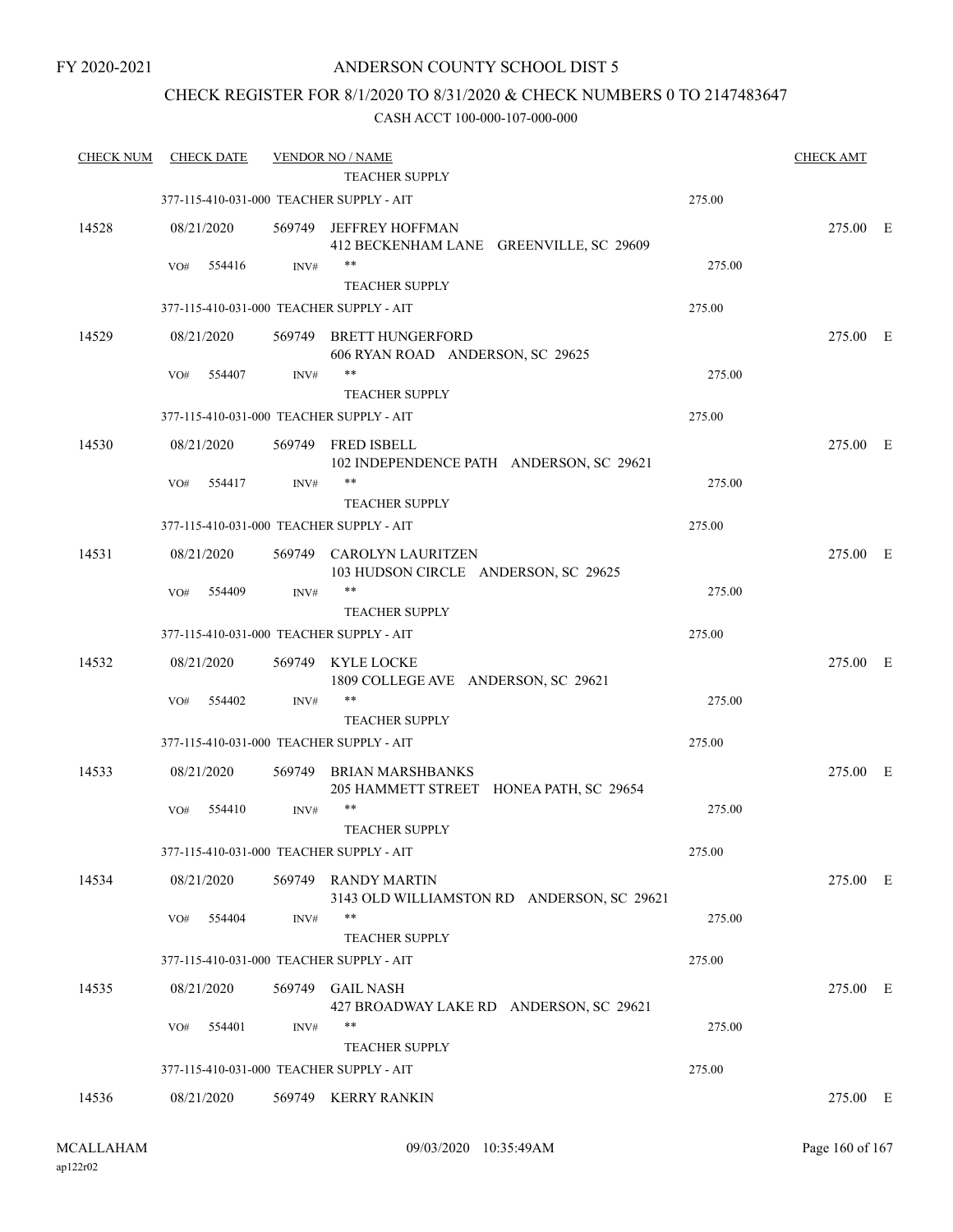### ANDERSON COUNTY SCHOOL DIST 5

# CHECK REGISTER FOR 8/1/2020 TO 8/31/2020 & CHECK NUMBERS 0 TO 2147483647

| <b>CHECK NUM</b> | <b>CHECK DATE</b> |            |        | <b>VENDOR NO / NAME</b>                                           | <b>CHECK AMT</b> |       |          |             |  |
|------------------|-------------------|------------|--------|-------------------------------------------------------------------|------------------|-------|----------|-------------|--|
|                  |                   |            |        | 112 ASHLAWN CT ANDERSON, SC 29625                                 |                  |       |          |             |  |
|                  | VO#               | 554403     | INV#   | $***$                                                             |                  |       | 275.00   |             |  |
|                  |                   |            |        | <b>TEACHER SUPPLY</b>                                             |                  |       |          |             |  |
|                  |                   |            |        | 377-115-410-031-000 TEACHER SUPPLY - AIT                          | 275.00           |       |          |             |  |
| 14537            |                   | 08/21/2020 |        | 569749 CARY RITA                                                  |                  |       |          | 275.00 E    |  |
|                  | VO#               | 554414     | INV#   | 115 MT. TABOR ROAD ANDERSON, SC 29625<br>$***$                    |                  |       | 275.00   |             |  |
|                  |                   |            |        | <b>TEACHER SUPPLY</b>                                             |                  |       |          |             |  |
|                  |                   |            |        | 377-115-410-031-000 TEACHER SUPPLY - AIT                          |                  |       | 275.00   |             |  |
| 14538            |                   | 08/21/2020 |        | 569749 KIMBERLY WHITEHEAD                                         |                  |       |          | 275.00 E    |  |
|                  |                   |            |        | 826 SHARONWOOD DR ANDERSON, SC 29621                              |                  |       |          |             |  |
|                  | VO#               | 554411     | INV#   | $***$                                                             |                  |       | 275.00   |             |  |
|                  |                   |            |        | <b>TEACHER SUPPLY</b>                                             |                  |       |          |             |  |
|                  |                   |            |        | 377-115-410-031-000 TEACHER SUPPLY - AIT                          |                  |       | 275.00   |             |  |
| 14539            |                   | 08/21/2020 |        | 569749 BRITTANY WILLIAMSON                                        |                  |       |          | 275.00 E    |  |
|                  |                   |            |        | 105 DEBOS LANE ANDERSON, SC 29625                                 |                  |       |          |             |  |
|                  | VO#               | 554413     | INV#   | **                                                                |                  |       | 275.00   |             |  |
|                  |                   |            |        | <b>TEACHER SUPPLY</b><br>377-115-410-031-000 TEACHER SUPPLY - AIT |                  |       | 275.00   |             |  |
|                  |                   |            |        |                                                                   |                  |       |          |             |  |
| 14540            |                   | 08/25/2020 | 569031 | AIRGAS USA<br>POBOX 532609 ATT: ACCOUNTS RECEIVABLE               |                  |       |          | 1,025.94 E  |  |
|                  |                   |            |        | ATLANTA, GA 30353-2609                                            |                  |       |          |             |  |
|                  | VO#               | 554429     | INV#   | 9972650417                                                        |                  |       | 1,025.94 |             |  |
|                  |                   |            |        | <b>RENTALS</b>                                                    |                  |       |          |             |  |
|                  |                   |            |        | 329-115-410-031-0CO SUPPLIES-STATE (C/O)                          |                  |       | 1,025.94 |             |  |
| 14541            |                   | 08/25/2020 | 126675 | ATTAWAY INC                                                       |                  |       |          | 2,817.42 E  |  |
|                  |                   |            |        | POBOX 302 ATT: ACCOUNTS RECEIVABLE                                |                  |       |          |             |  |
|                  | VO#               | 554430     | INV#   | ANDERSON, SC 29622<br>229680                                      | PO#              | 12943 | 2,817.42 |             |  |
|                  |                   |            |        | <b>MAILING</b>                                                    |                  |       |          |             |  |
|                  |                   |            |        | 100-233-312-000-000 PURCHASED SERVICES                            |                  |       | 2,817.42 |             |  |
| 14542            |                   | 08/25/2020 |        | 574512 EMPLOYEE VENDOR                                            |                  |       |          | 492.73 E    |  |
|                  | VO#               | 554426     | INV#   | <b>POSTERS</b>                                                    |                  |       | 492.73   |             |  |
|                  |                   |            |        | REIMBURSEMENT                                                     |                  |       |          |             |  |
|                  |                   |            |        | 900-221-445-000-047 TECHNOLOGY SUPPLIES-BOSCH LAB                 |                  |       | 492.73   |             |  |
| $*$ 14544        |                   | 08/25/2020 |        | 572787 CC&I SERVICES LLC                                          |                  |       |          | 8,479.53 E  |  |
|                  |                   |            |        | 4795 S CHURCH ST EXT SUITE 2 ROEBUCK, SC 29376                    |                  |       |          |             |  |
|                  | VO#               | 554447     | INV#   | 5645                                                              | PO#              | 11061 | 8,479.53 |             |  |
|                  |                   |            |        | <b>TL HANNA</b>                                                   |                  |       |          |             |  |
|                  |                   |            |        | 505-253-520-002-STD STADIUM RENOVATIONS                           |                  |       | 8,479.53 |             |  |
| $*$ 14546        |                   | 08/25/2020 |        | 571257 EMS LINQ, INC.                                             |                  |       |          | 16,299.33 E |  |
|                  |                   |            |        | EDUCATION MANAGEMENT SYSTEMS PO BOX<br>745000 ATLANTA, GA 30374   |                  |       |          |             |  |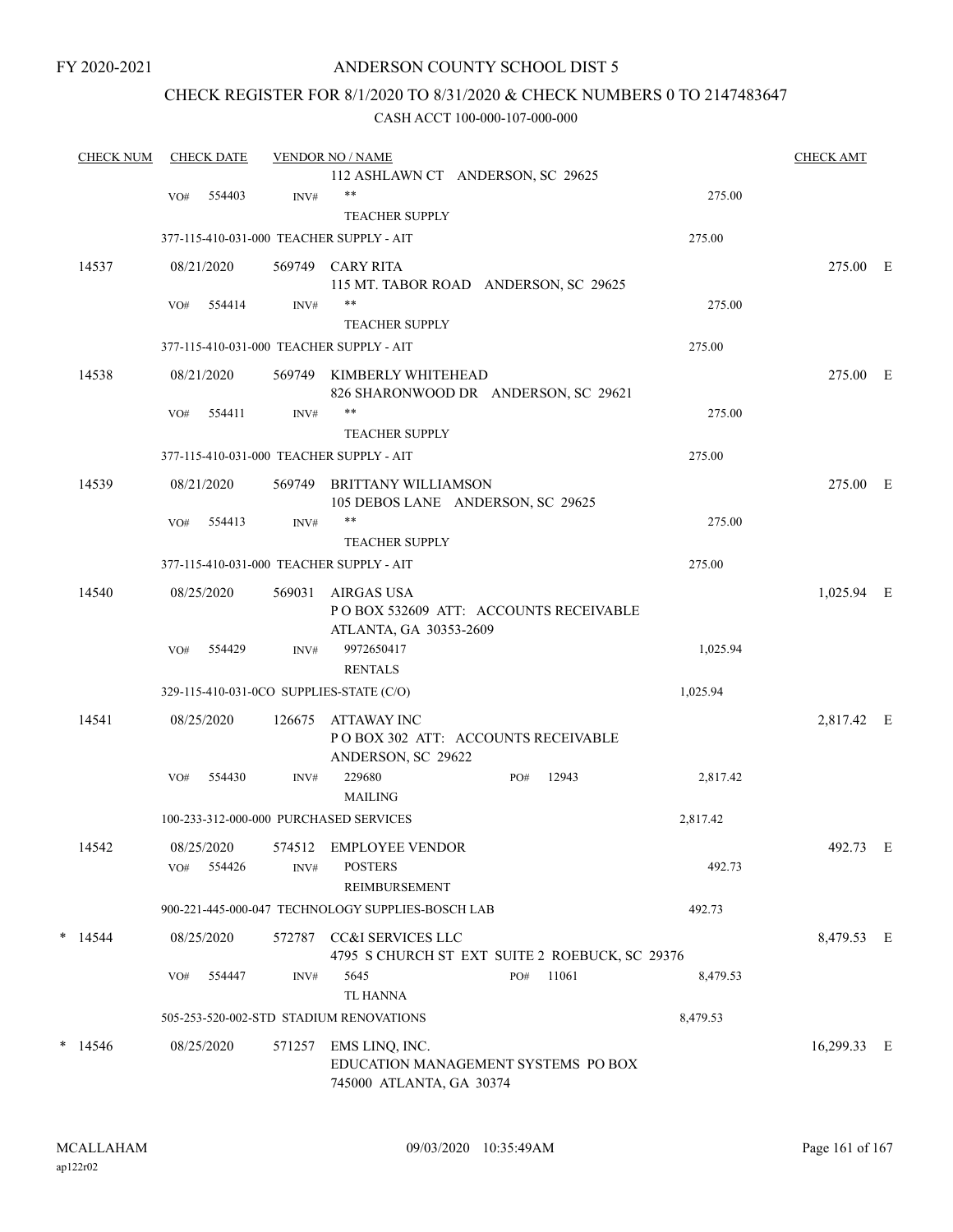# CHECK REGISTER FOR 8/1/2020 TO 8/31/2020 & CHECK NUMBERS 0 TO 2147483647

|   | <b>CHECK NUM</b> |                                           | <b>CHECK DATE</b>                  |        | <b>VENDOR NO / NAME</b>                                                                       |  |     |       |           | <b>CHECK AMT</b> |  |
|---|------------------|-------------------------------------------|------------------------------------|--------|-----------------------------------------------------------------------------------------------|--|-----|-------|-----------|------------------|--|
|   |                  | VO#                                       | 554448                             | INV#   | $C-3803$                                                                                      |  | PO# | 13184 | 16,299.33 |                  |  |
|   |                  |                                           |                                    |        | LICENSE&TRAINING                                                                              |  |     |       |           |                  |  |
|   |                  | 600-256-445-000-000 SOFTWARE<br>16,299.33 |                                    |        |                                                                                               |  |     |       |           |                  |  |
|   | 14547            |                                           | 08/25/2020                         | 574915 | <b>EMPLOYEE VENDOR</b>                                                                        |  |     |       |           | $122.00$ E       |  |
|   |                  | VO#                                       | 554425                             | INV#   | <b>LICENSE</b>                                                                                |  |     |       | 122.00    |                  |  |
|   |                  |                                           |                                    |        | <b>REIMBURSEMENT</b>                                                                          |  |     |       |           |                  |  |
|   |                  |                                           |                                    |        | 329-115-410-031-0CO SUPPLIES-STATE (C/O)                                                      |  |     |       | 122.00    |                  |  |
|   | 14548            |                                           | 08/25/2020                         | 571584 | HOUGHTON MIFFLIN HARCOURT<br>STECK VAUGHN 14046 COLLECTIONS CENTER DRIVE<br>CHICAGO, IL 60693 |  |     |       |           | 4,189.05 E       |  |
|   |                  | VO#                                       | 554434                             | INV#   | 954917151<br><b>SUPPLIES</b>                                                                  |  | PO# | 13154 | 4,189.05  |                  |  |
|   |                  |                                           |                                    |        | 100-221-410-002-000 SUPPLIES AND MATERIALS                                                    |  |     |       | 4,189.05  |                  |  |
| * | 14550            |                                           | 08/25/2020                         | 573252 | EMPLOYEE VENDOR                                                                               |  |     |       |           | 303.05 E         |  |
|   |                  | VO#                                       | 554428                             | INV#   | <b>ACE SUPPLIES</b><br><b>REIMBURSEMENT</b>                                                   |  |     |       | 303.05    |                  |  |
|   |                  |                                           |                                    |        | 394-114-410-063-000 SUPPLIES-SUCCESS CONN/ SUMMER                                             |  |     |       | 303.05    |                  |  |
|   | 14551            |                                           | 08/25/2020                         | 389900 | OFFICE DEPOT<br>POBOX 1413 CHARLOTTE, NC 28201-1413                                           |  |     |       |           | 370.55 E         |  |
|   |                  | VO#                                       | 554437                             | INV#   | 106137053001<br><b>SUPPLIES</b>                                                               |  |     |       | 218.11    |                  |  |
|   |                  |                                           | 100-233-410-020-000 SUPPLIES       |        |                                                                                               |  |     |       | 218.11    |                  |  |
|   |                  | VO#                                       | 554454                             | INV#   | 110992989001<br><b>SUPPLIES</b>                                                               |  |     |       | 106.98    |                  |  |
|   |                  |                                           |                                    |        | 100-112-410-008-C19 COVID 19 SUPPLIES                                                         |  |     |       | 106.98    |                  |  |
|   |                  | VO#                                       | 554455                             | INV#   | 108978502001<br><b>SUPPLIES</b>                                                               |  | PO# | 13098 | 45.46     |                  |  |
|   |                  |                                           |                                    |        | 100-233-410-000-SMT_SUPPLIES-STUDENT MGMT                                                     |  |     |       | 45.46     |                  |  |
|   | $*$ 14553        |                                           | 08/25/2020                         | 570059 | <b>SHARP BUSINESS SYSTEMS</b><br>DEPT 1216 PO BOX 121216 DALLAS, TX 75312-1216                |  |     |       |           | 357.54 E         |  |
|   |                  | VO#                                       | 554457                             | INV#   | 9002906303<br><b>COPIES</b>                                                                   |  |     |       | 16.63     |                  |  |
|   |                  |                                           | 100-147-410-018-000 SUPPLIES       |        |                                                                                               |  |     |       | 16.63     |                  |  |
|   |                  | VO#                                       | 554458                             | INV#   | 9002906301<br><b>COPIES</b>                                                                   |  |     |       | 229.70    |                  |  |
|   |                  |                                           | 723-190-660-023-913 COPIER EXPENSE |        |                                                                                               |  |     |       | 229.70    |                  |  |
|   |                  |                                           | VO# 554459                         | INV#   | 9002907309<br><b>COPIES</b>                                                                   |  |     |       | 104.70    |                  |  |
|   |                  |                                           | 723-190-660-023-913 COPIER EXPENSE |        |                                                                                               |  |     |       | 104.70    |                  |  |
|   |                  | VO#                                       | 554460                             | INV#   | 9002898328<br><b>COPIES</b>                                                                   |  |     |       | 4.41      |                  |  |
|   |                  |                                           | 708-271-660-008-362 COPIER EXPENSE |        |                                                                                               |  |     |       | 4.41      |                  |  |
|   |                  | VO#                                       | 554461                             | INV#   | 9002898324                                                                                    |  |     |       | 2.10      |                  |  |
|   |                  |                                           |                                    |        | <b>COPIES</b>                                                                                 |  |     |       |           |                  |  |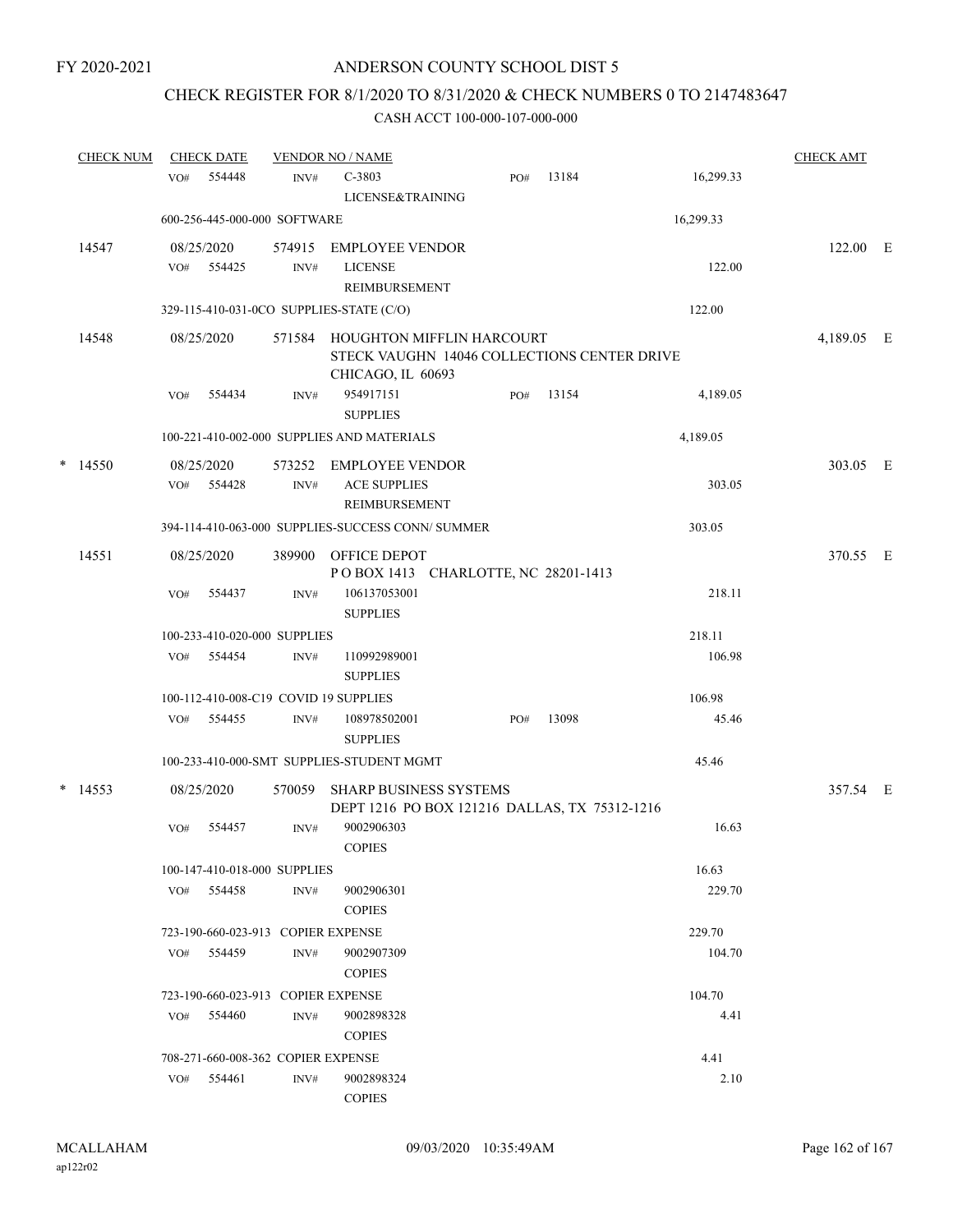## CHECK REGISTER FOR 8/1/2020 TO 8/31/2020 & CHECK NUMBERS 0 TO 2147483647

|   | <b>CHECK NUM</b> |     | <b>CHECK DATE</b>        |                                    | <b>VENDOR NO / NAME</b>                                                                           |        |       |          | <b>CHECK AMT</b> |  |
|---|------------------|-----|--------------------------|------------------------------------|---------------------------------------------------------------------------------------------------|--------|-------|----------|------------------|--|
|   |                  |     |                          | 708-271-660-008-362 COPIER EXPENSE |                                                                                                   |        |       | 2.10     |                  |  |
|   | 14554            |     | 08/25/2020<br>VO# 554443 | 574599<br>INV#                     | EMPLOYEE VENDOR<br><b>HOME DEPOT</b><br><b>REIMBURSEMENT</b>                                      |        |       | 137.78   | 137.78 E         |  |
|   |                  |     |                          |                                    | 100-113-410-021-VEN SUPPLY-ADDT'L FOR LOST VENDING                                                |        |       | 137.78   |                  |  |
|   | 14555            | VO# | 08/25/2020<br>554424     | 576588<br>INV#                     | <b>EMPLOYEE VENDOR</b><br>2020-2021<br><b>TEACHER SUPPLY</b>                                      |        |       | 275.00   | 275.00 E         |  |
|   |                  |     |                          |                                    | 377-113-410-006-000 TEACHER SUPPLY - ROBERT ANDERSON                                              | 275.00 |       |          |                  |  |
|   | 14556            |     | 08/25/2020<br>VO# 554423 | 576587<br>INV#                     | EMPLOYEE VENDOR<br>2020-2021<br><b>TEACHER SUPPLY</b>                                             |        |       | 275.00   | 275.00 E         |  |
|   |                  |     |                          |                                    | 377-114-410-003-000 TEACHER SUPPLY - WHS                                                          |        |       | 275.00   |                  |  |
|   | $*$ 14559        |     | 08/27/2020               | 126675                             | ATTAWAY INC<br>POBOX 302 ATT: ACCOUNTS RECEIVABLE<br>ANDERSON, SC 29622                           |        |       |          | 3,302.93 E       |  |
|   |                  | VO# | 554472                   | INV#                               | 229866<br><b>MAILING</b>                                                                          |        |       | 96.30    |                  |  |
|   |                  |     |                          | 600-256-410-000-000 SUPPLIES       |                                                                                                   |        |       | 96.30    |                  |  |
|   |                  |     | VO# 554473               | INV#                               | 229865<br><b>MAILING</b>                                                                          |        |       | 1,467.88 |                  |  |
|   |                  |     |                          | 600-256-410-000-000 SUPPLIES       |                                                                                                   |        |       | 1,467.88 |                  |  |
|   |                  |     | VO# 554548               | INV#                               | 229784<br><b>CALENDARS</b>                                                                        | PO#    | 13041 | 1,738.75 |                  |  |
|   |                  |     |                          |                                    | 100-221-410-000-000 SUPPLIES AND MATERIALS                                                        |        |       | 1,738.75 |                  |  |
|   | 14560            | VO# | 08/27/2020<br>554569     | 565415<br>INV#                     | EMPLOYEE VENDOR<br><b>ISS BOOKS</b>                                                               |        |       | 45.90    | 118.53 E         |  |
|   |                  |     |                          |                                    | REIMBURSEMENT                                                                                     |        |       |          |                  |  |
|   |                  |     |                          | 100-113-410-006-000 SUPPLIES       |                                                                                                   |        |       | 45.90    |                  |  |
|   |                  | VO# | 554570                   | INV#                               | <b>SPOONS</b><br>REIMBURSEMENT                                                                    |        |       | 14.85    |                  |  |
|   |                  |     |                          | 100-113-410-006-000 SUPPLIES       |                                                                                                   |        |       | 14.85    |                  |  |
|   |                  | VO# | 554571                   | INV#                               | <b>SPOONS</b><br>REIMBURSEMENT                                                                    |        |       | 57.78    |                  |  |
|   |                  |     |                          | 100-113-410-006-000 SUPPLIES       |                                                                                                   |        |       | 57.78    |                  |  |
|   | 14561            |     | 08/27/2020               | 564662                             | <b>BRADY'S SCREEN PRINTING</b><br>106 CONCORD ROAD ATT: ACCOUNTS RECEIVABLE<br>ANDERSON, SC 29621 |        |       |          | 793.94 E         |  |
|   |                  | VO# | 554475                   | INV#                               | 37370<br><b>NEVITT FOREST</b>                                                                     |        |       | 793.94   |                  |  |
|   |                  |     |                          |                                    | 712-271-660-012-324 POSTIVE BEHAVIOR I.S. EXPENSE                                                 |        |       | 793.94   |                  |  |
| * | 14564            | VO# | 08/27/2020<br>554466     | 576085<br>INV#                     | <b>EMPLOYEE VENDOR</b><br><b>GRACES</b>                                                           |        |       | 208.97   | 363.26 E         |  |
|   |                  |     |                          |                                    |                                                                                                   |        |       |          |                  |  |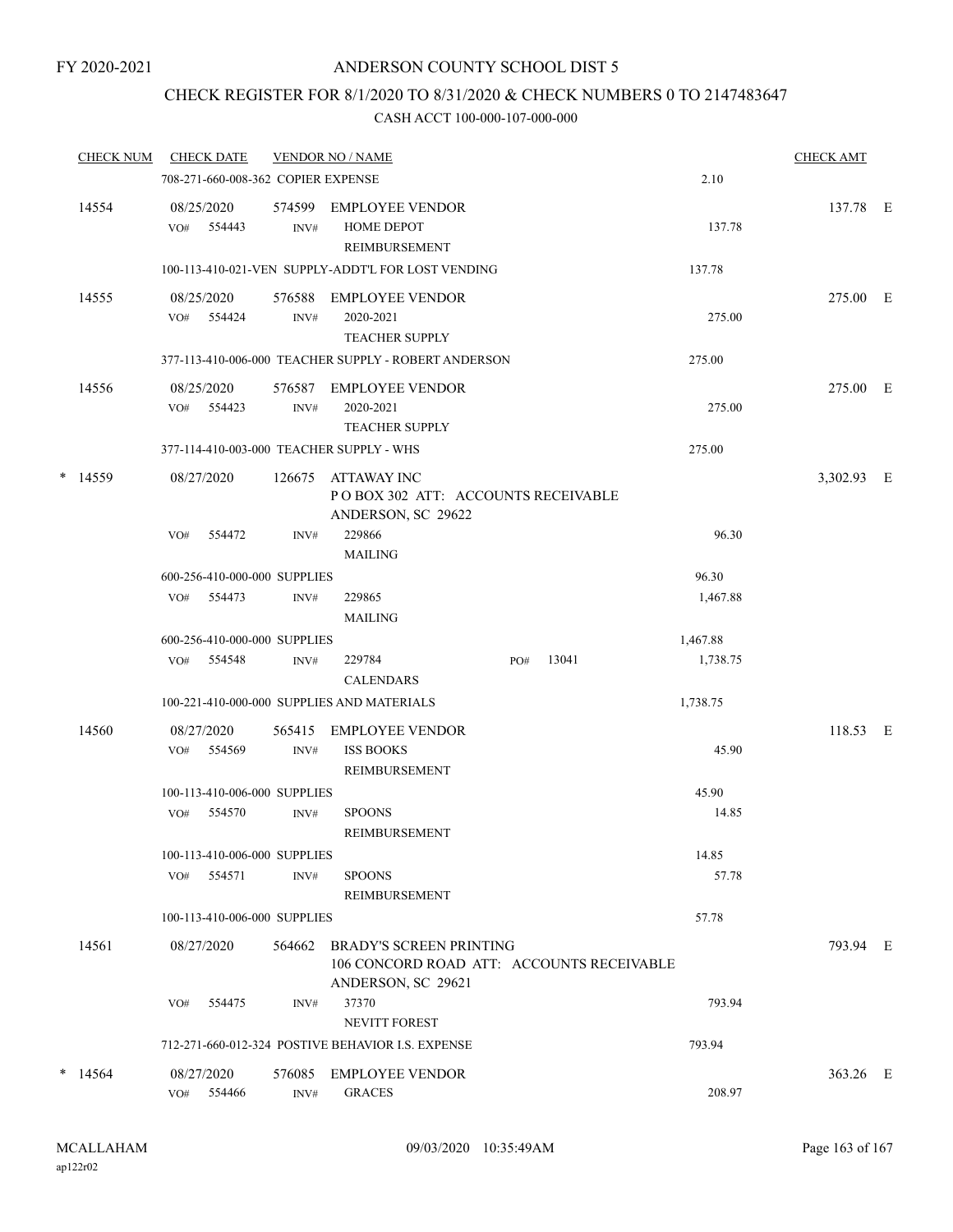### CHECK REGISTER FOR 8/1/2020 TO 8/31/2020 & CHECK NUMBERS 0 TO 2147483647

|                 | <b>CHECK NUM</b> | <b>CHECK DATE</b><br><b>VENDOR NO / NAME</b> |            |                                                                  |                                                    |        |       |             |             |  |
|-----------------|------------------|----------------------------------------------|------------|------------------------------------------------------------------|----------------------------------------------------|--------|-------|-------------|-------------|--|
|                 |                  |                                              |            |                                                                  | REIMBURSEMENT                                      |        |       |             |             |  |
|                 |                  |                                              |            |                                                                  | 100-113-410-020-VEN SUPPLY-ADDT'L FOR LOST VENDING |        |       | 208.97      |             |  |
|                 |                  | VO#                                          | 554563     | INV#                                                             | PARTY CITY                                         |        |       | 154.29      |             |  |
|                 |                  |                                              |            |                                                                  | REIMBURSEMENT                                      |        |       |             |             |  |
|                 |                  |                                              |            |                                                                  | 100-113-410-020-VEN SUPPLY-ADDT'L FOR LOST VENDING | 154.29 |       |             |             |  |
|                 | 14565            |                                              | 08/27/2020 | 187625                                                           | <b>CPI</b>                                         |        |       |             | 3,932.25 E  |  |
|                 |                  |                                              |            |                                                                  | 10850 W PARK PLACE SUITE 250 MILWAUKEE, WI         |        |       |             |             |  |
|                 |                  | VO#                                          | 554478     | INV#                                                             | 53224<br>CUS0228677                                | PO#    | 13238 | 3,932.25    |             |  |
|                 |                  |                                              |            |                                                                  | <b>WORKBOOKS</b>                                   |        |       |             |             |  |
|                 |                  |                                              |            |                                                                  | 283-127-410-000-000 SUPPLIES-LD/DD/OHI             |        |       | 3,932.25    |             |  |
|                 |                  |                                              |            |                                                                  |                                                    |        |       |             |             |  |
| $\ast$          | 14568            |                                              | 08/27/2020 | 475759                                                           | <b>EMPLOYEE VENDOR</b><br><b>MICHAELS</b>          |        |       | 131.60      | 131.60 E    |  |
|                 |                  | VO#                                          | 554560     | INV#                                                             | REIMBURSEMENT                                      |        |       |             |             |  |
|                 |                  |                                              |            | 100-233-410-013-000 SUPPLIES                                     |                                                    |        |       | 131.60      |             |  |
|                 |                  |                                              |            |                                                                  |                                                    |        |       |             |             |  |
|                 | 14569            |                                              | 08/27/2020 | 576591                                                           | <b>EMPLOYEE VENDOR</b>                             |        |       |             | 275.00 E    |  |
|                 |                  | VO#                                          | 554463     | INV#                                                             | 2020-2021<br><b>TEACHER SUPPLY</b>                 |        |       | 275.00      |             |  |
|                 |                  |                                              |            | 377-114-410-001-000 SUPPLIES                                     |                                                    |        |       | 275.00      |             |  |
|                 |                  |                                              |            |                                                                  |                                                    |        |       |             |             |  |
| $\ast$<br>14571 |                  | 08/27/2020                                   | 264114     | <b>HEINEMANN</b><br>15963 COLLECTIONS CENTER DRIVE ATT: ACCOUNTS |                                                    |        |       | 76,742.64 E |             |  |
|                 |                  |                                              |            |                                                                  | RECEIVABLE CHICAGO, IL 60693                       |        |       |             |             |  |
|                 |                  | VO#                                          | 554479     | INV#                                                             | 7226207                                            | PO#    | 13159 | 76,742.64   |             |  |
|                 |                  |                                              |            |                                                                  | <b>HOMELAND PARK</b>                               |        |       |             |             |  |
|                 |                  |                                              |            |                                                                  | 201-112-410-011-000 SUPPLIES AND MATERIALS         |        |       | 76,742.64   |             |  |
|                 | $*$ 14573        |                                              | 08/27/2020 |                                                                  | 568354 MCKAY, ZORN & ASSOCIATES, PA                |        |       |             | 19,035.60 E |  |
|                 |                  |                                              |            |                                                                  | 110 FEDERAL STREET STE 5-C ANDERSON, SC 29625      |        |       |             |             |  |
|                 |                  | VO#                                          | 554487     | INV#                                                             | 1465.0820                                          |        |       | 19,035.60   |             |  |
|                 |                  |                                              |            |                                                                  | <b>SOUTHWOOD</b>                                   |        |       |             |             |  |
|                 |                  |                                              |            |                                                                  | 515-253-520-000-ART FINE ARTS CENTER               |        |       | 19,035.60   |             |  |
|                 | $*$ 14575        |                                              | 08/27/2020 |                                                                  | 569461 METROGROUP, INC                             |        |       |             | 2,343.01 E  |  |
|                 |                  |                                              |            |                                                                  | 50-23 TWENTY-THIRD STREET LONG ISLAND CITY,        |        |       |             |             |  |
|                 |                  |                                              |            |                                                                  | NY 11101                                           |        |       |             |             |  |
|                 |                  | VO#                                          | 554490     | INV#                                                             | PI 695971                                          | PO#    | 13055 | 2,343.01    |             |  |
|                 |                  |                                              |            |                                                                  | <b>HVAC SYSTEM</b>                                 |        |       |             |             |  |
|                 |                  |                                              |            |                                                                  | 100-254-323-000-600 MAINTENANCE SERVICES           |        |       | 25.35       |             |  |
|                 |                  |                                              |            |                                                                  | 100-254-323-001-600 MAINTENANCE SERVICES           |        |       | 52.43       |             |  |
|                 |                  |                                              |            |                                                                  | 100-254-323-002-600 MAINTENANCE SERVICES           |        |       | 471.91      |             |  |
|                 |                  |                                              |            |                                                                  | 100-254-323-003-600 MAINTENANCE SERVICES           |        |       | 407.45      |             |  |
|                 |                  |                                              |            |                                                                  | 100-254-323-005-600 MAINTENANCE SERVICES           |        |       | 8.05        |             |  |
|                 |                  |                                              |            |                                                                  | 100-254-323-007-600 MAINTENANCE SERVICES           |        |       | 25.35       |             |  |
|                 |                  |                                              |            |                                                                  | 100-254-323-008-600 MAINTENANCE SERVICES           |        |       | 25.35       |             |  |
|                 |                  |                                              |            |                                                                  | 100-254-323-010-600 MAINTENANCE SERVICES           |        |       | 135.24      |             |  |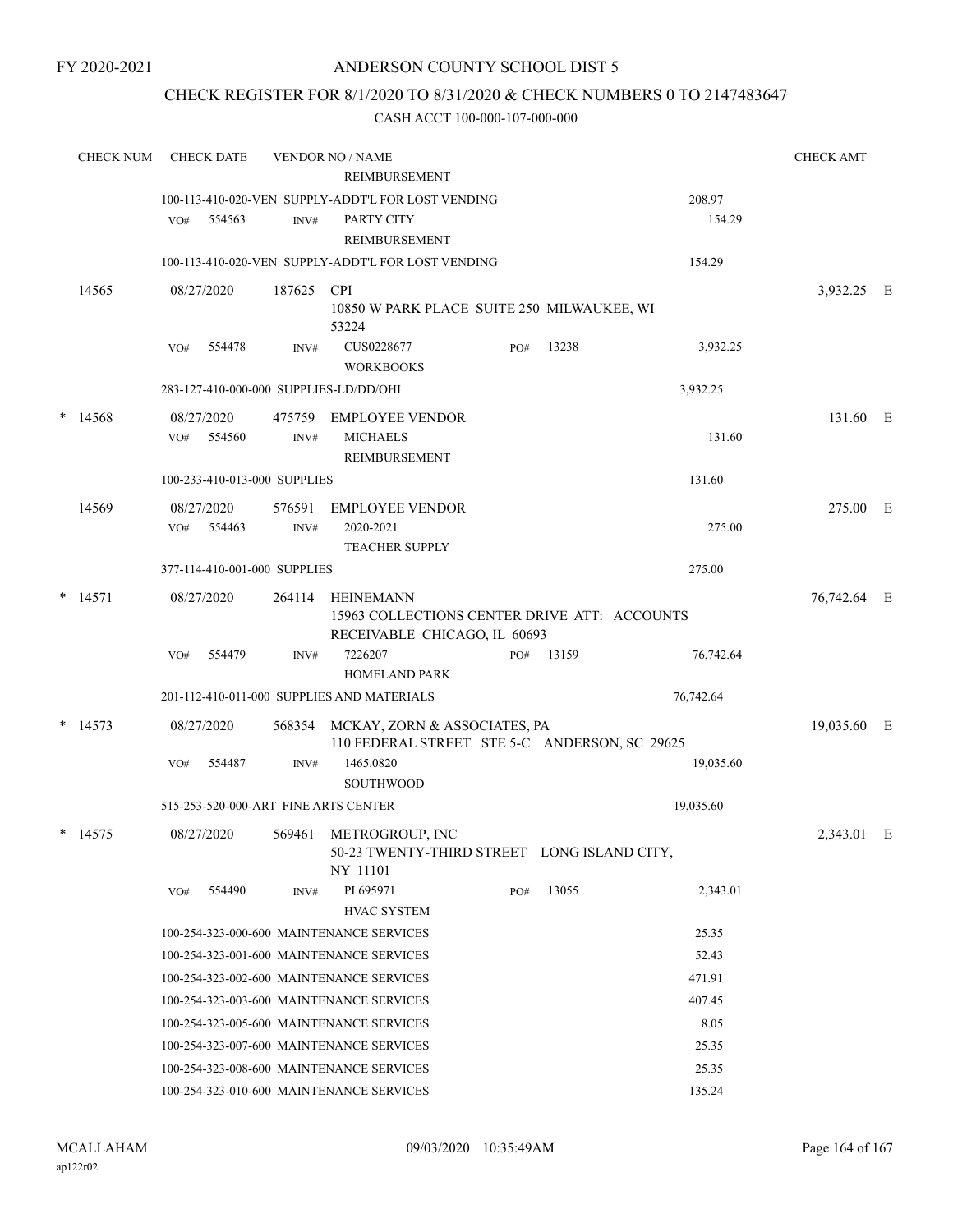### CHECK REGISTER FOR 8/1/2020 TO 8/31/2020 & CHECK NUMBERS 0 TO 2147483647

|            | <b>CHECK NUM</b> |            | <b>CHECK DATE</b>                        |                                                                                                       | <b>VENDOR NO / NAME</b>                                    |     |       |            | <b>CHECK AMT</b> |  |
|------------|------------------|------------|------------------------------------------|-------------------------------------------------------------------------------------------------------|------------------------------------------------------------|-----|-------|------------|------------------|--|
|            |                  |            |                                          |                                                                                                       | 100-254-323-011-600 MAINTENANCE SERVICES                   |     |       | 25.35      |                  |  |
|            |                  |            |                                          |                                                                                                       | 100-254-323-012-600 MAINTENANCE SERVICES                   |     |       | 110.15     |                  |  |
|            |                  |            |                                          |                                                                                                       | 100-254-323-014-600 MAINTENANCE SERVICES                   |     |       | 346.62     |                  |  |
|            |                  |            |                                          |                                                                                                       | 100-254-323-015-600 MAINTENANCE SERVICES                   |     |       | 25.35      |                  |  |
|            |                  |            |                                          |                                                                                                       | 100-254-323-016-600 MAINTENANCE SERVICES                   |     |       | 332.17     |                  |  |
|            |                  |            |                                          |                                                                                                       | 100-254-323-017-600 MAINTENANCE SERVICES                   |     |       | 25.35      |                  |  |
|            |                  |            |                                          |                                                                                                       | 100-254-323-019-600 MAINTENANCE SERVICES                   |     |       | 170.71     |                  |  |
|            |                  |            | 100-254-323-021-600 MAINTENANCE SERVICES |                                                                                                       | 156.18                                                     |     |       |            |                  |  |
|            | 14576            | VO#        | 08/27/2020<br>554533                     | 574558<br>INV#                                                                                        | <b>EMPLOYEE VENDOR</b><br><b>SUPPLIES</b><br>REIMBURSEMENT |     |       | 376.67     | 376.67 E         |  |
|            |                  |            |                                          |                                                                                                       | 805-221-445-000-000 TECHNOLOGY SUPPLIES/SOFTWARE           |     |       | 376.67     |                  |  |
| *<br>14578 |                  | 08/27/2020 | 570395                                   | NETWORK CONTROLS & ELECTRIC, INC<br>136 JOHNS ROAD ATT: ACCOUNTS RECEIVABLE<br><b>GREER, SC 29650</b> |                                                            |     |       | 4,543.39 E |                  |  |
|            |                  | VO#        | 554492                                   | INV#                                                                                                  | 24992<br><b>TECH SERVICES</b>                              | PO# | 13145 | 4,543.39   |                  |  |
|            |                  |            |                                          |                                                                                                       | 505-266-345-001-ALT TECHNOLOGY PURCHASED SERV              |     |       | 4,543.39   |                  |  |
|            | 14579            |            | 08/27/2020                               | 389900                                                                                                | OFFICE DEPOT<br>POBOX 1413 CHARLOTTE, NC 28201-1413        |     |       |            | 762.35 E         |  |
|            |                  | VO#        | 554495                                   | INV#                                                                                                  | 111089487001<br><b>SUPPLIES</b>                            | PO# | 13132 | 160.52     |                  |  |
|            |                  |            |                                          |                                                                                                       | 100-213-410-000-000 SUPPLIES AND MATERIALS                 |     |       | 160.52     |                  |  |
|            |                  | VO#        | 554496                                   | INV#                                                                                                  | 111098007001<br><b>SUPPLIES</b>                            | PO# | 13132 | 29.31      |                  |  |
|            |                  |            |                                          |                                                                                                       | 100-213-410-000-000 SUPPLIES AND MATERIALS                 |     |       | 29.31      |                  |  |
|            |                  | VO#        | 554497                                   | INV#                                                                                                  | 2421285602<br><b>SUPPLIES</b>                              |     |       | 234.33     |                  |  |
|            |                  |            | 100-254-410-000-C19 SUPPIES - C19        |                                                                                                       |                                                            |     |       | 234.33     |                  |  |
|            |                  | VO#        | 554498                                   | INV#                                                                                                  | 114126166001<br><b>SUPPLIES</b>                            |     |       | 7.55       |                  |  |
|            |                  |            | 100-113-410-020-000 SUPPLIES             |                                                                                                       |                                                            |     |       | 7.55       |                  |  |
|            |                  | VO#        | 554499                                   | INV#                                                                                                  | 114119752001<br><b>SUPPLIES</b>                            |     |       | 15.96      |                  |  |
|            |                  |            | 100-113-410-020-000 SUPPLIES             |                                                                                                       |                                                            |     |       | 15.96      |                  |  |
|            |                  |            | $VO#$ 554500                             | INV#                                                                                                  | 114119751001<br><b>SUPPLIES</b>                            |     |       | 211.72     |                  |  |
|            |                  |            | 100-113-410-020-000 SUPPLIES             |                                                                                                       |                                                            |     |       | 211.72     |                  |  |
|            |                  |            | VO# 554501                               | INV#                                                                                                  | 114119385001<br><b>SUPPLIES</b>                            |     |       | 21.71      |                  |  |
|            |                  |            | 100-113-410-020-000 SUPPLIES             |                                                                                                       |                                                            |     |       | 21.71      |                  |  |
|            |                  |            | VO# 554502                               | INV#                                                                                                  | 2425927625<br><b>SUPPLIES</b>                              | PO# | 13224 | 35.64      |                  |  |
|            |                  |            | 100-255-410-000-000 SUPPLIES             |                                                                                                       |                                                            |     |       | 35.64      |                  |  |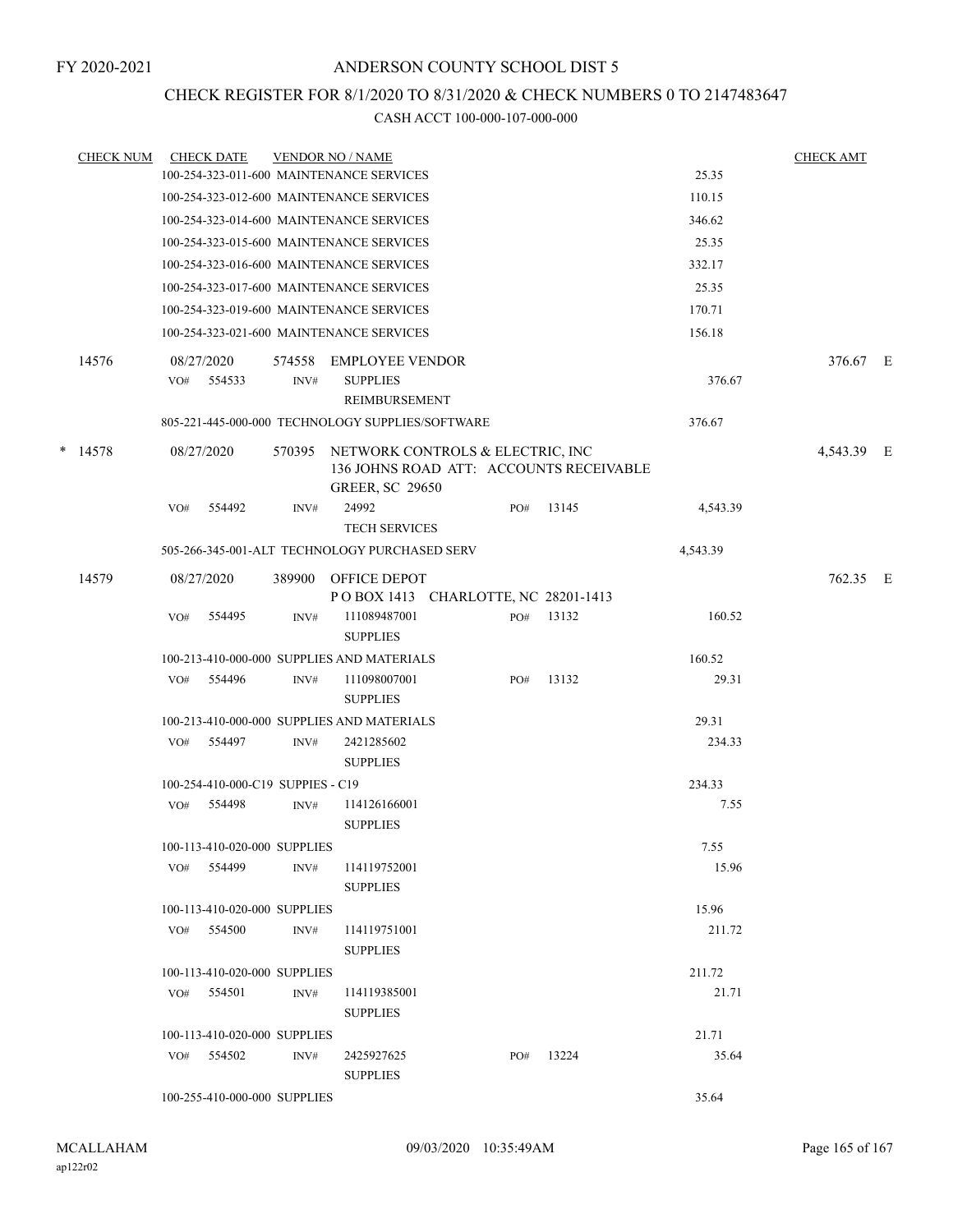## CHECK REGISTER FOR 8/1/2020 TO 8/31/2020 & CHECK NUMBERS 0 TO 2147483647

|  | <b>CHECK NUM</b> |     | <b>CHECK DATE</b> | <b>VENDOR NO / NAME</b>           |                                                                                                                 |  |     |       | <b>CHECK AMT</b> |            |  |
|--|------------------|-----|-------------------|-----------------------------------|-----------------------------------------------------------------------------------------------------------------|--|-----|-------|------------------|------------|--|
|  |                  | VO# | 554503            | INV#                              | 2425318366<br><b>SUPPLIES</b>                                                                                   |  | PO# | 13201 | 21.57            |            |  |
|  |                  |     |                   | 100-255-410-000-000 SUPPLIES      |                                                                                                                 |  |     |       | 21.57            |            |  |
|  |                  | VO# | 554504            | INV#                              | 110989273001<br><b>SUPPLIES</b>                                                                                 |  |     |       | 17.63            |            |  |
|  |                  |     |                   |                                   | 100-112-410-000-000 SUPPLIES AND MATERIALS                                                                      |  |     |       | 17.63            |            |  |
|  |                  | VO# | 554505            | INV#                              | 110925071001<br><b>SUPPLIES</b>                                                                                 |  |     |       | 6.41             |            |  |
|  |                  |     |                   |                                   | 100-112-410-000-000 SUPPLIES AND MATERIALS                                                                      |  |     |       | 6.41             |            |  |
|  | $*$ 14581        |     | 08/27/2020        | 416350                            | PRESENTATION SYSTEMS SOUTH, INC<br>POBOX 3872 ATT: ACCOUNTS RECEIVABLE<br>MOORESVILLE, NC 28117                 |  |     |       |                  | 746.44 E   |  |
|  |                  | VO# | 554507            | INV#                              | 201402<br><b>GLENVIEW</b>                                                                                       |  |     |       | 746.44           |            |  |
|  |                  |     |                   |                                   | 100-113-410-020-VEN SUPPLY-ADDT'L FOR LOST VENDING                                                              |  |     |       | 746.44           |            |  |
|  | 14582            |     | 08/27/2020        |                                   | 574635 PRINT IT!<br>PO BOX 1707 SENECA, SC 29679                                                                |  |     |       |                  | 1,388.60 E |  |
|  |                  | VO# | 554508            | INV#                              | 75857<br><b>ACCT #630</b>                                                                                       |  |     |       | 1,388.60         |            |  |
|  |                  |     |                   |                                   | 100-255-360-000-000 PRINTING AND BINDING                                                                        |  |     |       | 1,388.60         |            |  |
|  | 14583            |     | 08/27/2020        | 445100                            | <b>SCASA</b>                                                                                                    |  |     |       |                  | 3,281.00 E |  |
|  |                  |     |                   |                                   | SC ASSOC SCHOOL ADMINISTRATORS 1<br>FERNANDINA COURT COLUMBIA, SC 29212                                         |  |     |       |                  |            |  |
|  |                  | VO# | 554510            | INV#                              | 2021-21808-SD<br><b>STAFF DEVELOPMENT</b>                                                                       |  | PO# | 13249 | 3,281.00         |            |  |
|  |                  |     |                   |                                   | 100-224-312-000-000 STAFF DEV. - PURCHASED SERVICES                                                             |  |     |       | 3,281.00         |            |  |
|  | 14584            |     | 08/27/2020        | 573830                            | <b>SCHOLASTIC EDUCATION</b><br>PO BOX 7502 JEFFERSON CITY, MO 65102                                             |  |     |       |                  | 457.80 E   |  |
|  |                  | VO# | 554513            | INV#                              | 23474876<br><b>WEST MARKET</b>                                                                                  |  | PO# | 13158 | 457.80           |            |  |
|  |                  |     |                   | 810-147-410-018-000 SUPPLIES      |                                                                                                                 |  |     |       | 457.80           |            |  |
|  | 14585            |     | 08/27/2020        |                                   | 570099 SCHOOL SPECIALTY, INC.<br>32656 COLLECTION CENTER DR. ATT: ACCOUNTS<br>RECEIVABLE CHICAGO, IL 60693-0656 |  |     |       |                  | 163.26 E   |  |
|  |                  | VO# | 554514            | INV#                              | 208125259017<br><b>NEW PROSPECT</b>                                                                             |  |     |       | 163.26           |            |  |
|  |                  |     |                   | 937-113-410-010-000 SUPPLIES      |                                                                                                                 |  |     |       | 163.26           |            |  |
|  | $*$ 14587        |     | 08/27/2020        | 472700                            | <b>SHERWIN WILLIAMS</b><br>613 NORTH MURRAY AVENUE ATT: ACCOUNTS<br>RECEIVABLE ANDERSON, SC 29625               |  |     |       |                  | 245.61 E   |  |
|  |                  | VO# | 554520            | INV#                              | 9077<br><b>SUPPLIES</b>                                                                                         |  |     |       | 125.67           |            |  |
|  |                  |     |                   | 100-254-410-003-C19 SUPPIES - C19 |                                                                                                                 |  |     |       | 125.67           |            |  |
|  |                  |     | VO# 554521        | INV#                              | 9103-4                                                                                                          |  |     |       | 70.74            |            |  |